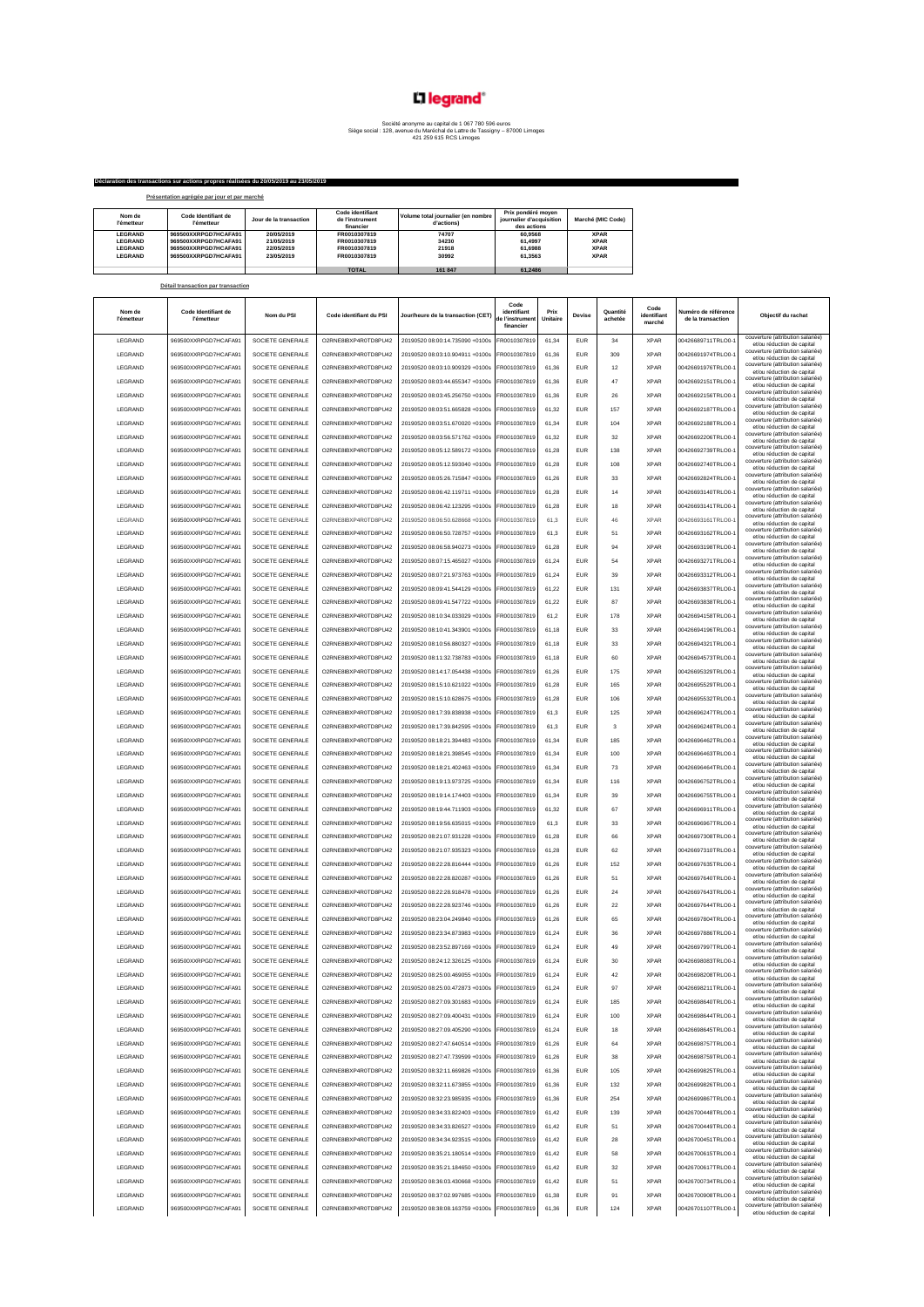| LEGRAND         | 969500XXRPGD7HCAFA91 | SOCIETE GENERALE | O2RNE8IBXP4R0TD8PU42  | 20190520 08:38:30.216377 +0100s | FR0010307819 | 61,24 | <b>EUR</b> | 32  | <b>XPAR</b> | 00426701275TRLO0-  | couverture (attribution salariée)<br>et/ou réduction de capital                               |
|-----------------|----------------------|------------------|-----------------------|---------------------------------|--------------|-------|------------|-----|-------------|--------------------|-----------------------------------------------------------------------------------------------|
| LEGRAND         | 969500XXRPGD7HCAFA91 | SOCIETE GENERALE | O2RNE8IBXP4R0TD8PU42  | 20190520 08:38:49.645367 +0100s | FR0010307819 | 61,24 | <b>EUR</b> | 32  | <b>XPAR</b> | 00426701349TRLO0-  | couverture (attribution salariée)                                                             |
|                 |                      |                  |                       |                                 |              |       |            |     |             |                    | et/ou réduction de capital<br>couverture (attribution salariée)                               |
| LEGRAND         | 969500XXRPGD7HCAFA91 | SOCIETE GENERALE | O2RNE8IBXP4R0TD8PU42  | 20190520 08:39:07.668295 +0100s | FR0010307819 | 61,26 | <b>EUR</b> | 32  | <b>XPAR</b> | 00426701416TRLO0-  | et/ou réduction de capital                                                                    |
| LEGRAND         | 969500XXRPGD7HCAFA91 | SOCIETE GENERALE | O2RNE8IBXP4R0TD8PU42  | 20190520 08:40:01.041701 +0100s | FR0010307819 | 61.28 | <b>EUR</b> | 63  | <b>XPAR</b> | 00426701569TRLO0-  | couverture (attribution salariée)<br>et/ou réduction de capital                               |
| LEGRAND         | 969500XXRPGD7HCAFA91 | SOCIETE GENERALE | O2RNE8IBXP4R0TD8PU42  | 20190520 08:41:06.097116 +0100s | FR0010307819 | 61.3  | <b>EUR</b> | 112 | <b>XPAR</b> | 00426701696TRLO0-  | couverture (attribution salariée)<br>et/ou réduction de capital                               |
| LEGRAND         | 969500XXRPGD7HCAFA91 | SOCIETE GENERALE | O2RNE8IBXP4R0TD8PU42  | 20190520 08:42:01.177131 +0100s | FR0010307819 | 61.26 | EUR        | 58  | <b>XPAR</b> | 00426701892TRLO0-  | couverture (attribution salariée)                                                             |
| LEGRAND         | 969500XXRPGD7HCAFA91 | SOCIETE GENERALE | O2RNE8IBXP4R0TD8PU42  | 20190520.08:42:01.181615.+0100s | FR0010307819 | 61.26 | EUR        | 20  | <b>XPAR</b> | 00426701896TRLO0-  | et/ou réduction de capital<br>couverture (attribution salariée)                               |
|                 |                      |                  |                       |                                 |              |       |            |     |             |                    | et/ou réduction de capital<br>couverture (attribution salariée)                               |
| LEGRAND         | 969500XXRPGD7HCAFA91 | SOCIETE GENERALE | O2RNE8IBXP4R0TD8PU42  | 20190520 08:42:01.185877 +0100s | R0010307819  | 61,26 | EUR        | 12  | <b>XPAR</b> | 00426701898TRLO0-  | et/ou réduction de capital                                                                    |
| LEGRAND         | 969500XXRPGD7HCAFA91 | SOCIETE GENERALE | O2RNE8IBXP4R0TD8PU42  | 20190520 08:44:22.152977 +0100s | FR0010307819 | 61,26 | EUR        | 170 | <b>XPAR</b> | 00426702424TRLO0-  | couverture (attribution salariée)<br>et/ou réduction de capital                               |
| LEGRAND         | 969500XXRPGD7HCAFA91 | SOCIETE GENERALE | O2RNE8IBXP4R0TD8PU42  | 20190520 08:44:22.168783 +0100s | R0010307819  | 61,26 | <b>EUR</b> | 33  | <b>XPAR</b> | 00426702433TRLO0-  | couverture (attribution salariée)<br>et/ou réduction de capital                               |
| LEGRAND         | 969500XXRPGD7HCAFA91 | SOCIETE GENERALE | O2RNE8IBXP4R0TD8PU42  | 20190520 08:45:48.253742 +0100s | FR0010307819 | 61,26 | EUR        | 111 | <b>XPAR</b> | 00426702666TRLO0-  | couverture (attribution salariée)                                                             |
|                 |                      |                  |                       |                                 |              |       |            |     |             |                    | et/ou réduction de capital<br>couverture (attribution salariée)                               |
| LEGRAND         | 969500XXRPGD7HCAFA91 | SOCIETE GENERALE | O2RNE8IBXP4R0TD8PU42  | 20190520 08:47:55.183126 +0100s | FR0010307819 | 61,24 | EUR        | 104 | <b>XPAR</b> | 00426702995TRLO0-  | et/ou réduction de capital                                                                    |
| LEGRAND         | 969500XXRPGD7HCAFA91 | SOCIETE GENERALE | O2RNE8IBXP4R0TD8PU42  | 20190520 08:47:55.187104 +0100s | FR0010307819 | 61,24 | EUR        |     | <b>XPAR</b> | 00426702997TRLO0-  | couverture (attribution salariée)<br>et/ou réduction de capital                               |
| LEGRAND         | 969500XXRPGD7HCAFA91 | SOCIETE GENERALE | O2RNE8IBXP4R0TD8PU42  | 20190520 08:48:05.393891 +0100s | FR0010307819 | 61,24 | <b>EUR</b> | 77  | <b>XPAR</b> | 00426703029TRLO0-  | couverture (attribution salariée)<br>et/ou réduction de capital                               |
| LEGRAND         | 969500XXRPGD7HCAFA91 | SOCIETE GENERALE | O2RNE8IBXP4R0TD8PU42  | 20190520 08:50:58.070928 +0100s | FR0010307819 | 61,32 | <b>EUR</b> | 25  | <b>XPAR</b> | 00426703589TRLO0-  | couverture (attribution salariée)                                                             |
|                 |                      |                  |                       |                                 |              |       |            |     |             |                    | et/ou réduction de capital<br>couverture (attribution salariée)                               |
| LEGRAND         | 969500XXRPGD7HCAFA91 | SOCIETE GENERALE | O2RNE8IBXP4R0TD8PU42  | 20190520 08:51:31.110879 +0100s | FR0010307819 | 61,32 | <b>EUR</b> | 205 | <b>XPAR</b> | 00426703723TRLO0-  | et/ou réduction de capital                                                                    |
| LEGRAND         | 969500XXRPGD7HCAFA91 | SOCIETE GENERALE | O2RNE8IBXP4R0TD8PU42  | 20190520 08:51:31.114643 +0100s | FR0010307819 | 61.32 | <b>EUR</b> | 35  | <b>XPAR</b> | 00426703724TRLO0-  | couverture (attribution salariée)<br>et/ou réduction de capital                               |
| LEGRAND         | 969500XXRPGD7HCAFA91 | SOCIETE GENERALE | O2RNE8IBXP4R0TD8PU42  | 20190520 08:53:14.423550 +0100s | FR0010307819 | 61.32 | EUR        | 62  | <b>XPAR</b> | 00426704103TRLO0-  | couverture (attribution salariée)<br>et/ou réduction de capital                               |
| LEGRAND         | 969500XXRPGD7HCAFA91 | SOCIETE GENERALE | O2RNE8IBXP4R0TD8PU42  | 20190520 08:53:47.655776 +0100s | FR0010307819 | 61.32 | <b>EUR</b> | 32  | <b>XPAR</b> | 00426704191TRLO0-  | couverture (attribution salariée)                                                             |
|                 |                      |                  |                       |                                 | FR0010307819 |       | EUR        | 65  | <b>XPAR</b> |                    | et/ou réduction de capital<br>couverture (attribution salariée)                               |
| LEGRAND         | 969500XXRPGD7HCAFA91 | SOCIETE GENERALE | O2RNE8IBXP4R0TD8PU42  | 20190520 08:54:52.739539 +0100s |              | 61,34 |            |     |             | 00426704401TRLO0-  | et/ou réduction de capital<br>couverture (attribution salariée)                               |
| LEGRAND         | 969500XXRPGD7HCAFA91 | SOCIETE GENERALE | O2RNE8IBXP4R0TD8PU42  | 20190520 08:55:15.162138 +0100s | FR0010307819 | 61,32 | EUR        | 32  | <b>XPAR</b> | 00426704497TRLO0-  | et/ou réduction de capital                                                                    |
| LEGRAND         | 969500XXRPGD7HCAFA91 | SOCIETE GENERALE | O2RNE8IBXP4R0TD8PU42  | 20190520 08:55:29.774984 +0100s | FR0010307819 | 61.3  | EUR        | 32  | <b>XPAR</b> | 00426704533TRLO0-  | couverture (attribution salariée)<br>et/ou réduction de capital                               |
| LEGRAND         | 969500XXRPGD7HCAFA91 | SOCIETE GENERALE | O2RNE8IBXP4R0TD8PU42  | 20190520 08:59:07.888622 +0100s | FR0010307819 | 61,32 | EUR        | 207 | <b>XPAR</b> | 00426705159TRLO0-  | couverture (attribution salariée)                                                             |
| LEGRAND         | 969500XXRPGD7HCAFA91 | SOCIETE GENERALE | O2RNE8IBXP4R0TD8PU42  | 20190520 08:59:07.892658 +0100s | FR0010307819 | 61,32 | EUR        | 41  | <b>XPAR</b> | 00426705160TRLO0-  | et/ou réduction de capital<br>couverture (attribution salariée)                               |
|                 |                      |                  |                       |                                 |              |       |            |     |             |                    | et/ou réduction de capital<br>couverture (attribution salariée)                               |
| LEGRAND         | 969500XXRPGD7HCAFA91 | SOCIETE GENERALE | O2RNE8IBXP4R0TD8PU42  | 20190520 08:59:40.727505 +0100s | FR0010307819 | 61,32 | <b>EUR</b> | 32  | <b>XPAR</b> | 00426705250TRLO0-  | et/ou réduction de capital                                                                    |
| LEGRAND         | 969500XXRPGD7HCAFA91 | SOCIETE GENERALE | O2RNE8IBXP4R0TD8PU42  | 20190520 09:02:49.759656 +0100s | FR0010307819 | 61,38 | EUR        | 144 | <b>XPAR</b> | 00426706192TRLO0-  | couverture (attribution salariée)<br>et/ou réduction de capital                               |
| LEGRAND         | 969500XXRPGD7HCAFA91 | SOCIETE GENERALE | O2RNE8IBXP4R0TD8PU42  | 20190520 09:02:49 764222 +0100s | FR0010307819 | 61,38 | <b>EUR</b> | 61  | <b>XPAR</b> | 00426706193TRLO0-  | couverture (attribution salariée)                                                             |
|                 |                      |                  |                       |                                 |              |       |            |     |             | 00426706194TRLO0-  | et/ou réduction de capital<br>couverture (attribution salariée)                               |
| LEGRAND         | 969500XXRPGD7HCAFA91 | SOCIETE GENERALE | O2RNE8IBXP4R0TD8PU42  | 20190520 09:02:49.856771 +0100s | FR0010307819 | 61,38 | <b>EUR</b> | 71  | <b>XPAR</b> |                    | et/ou réduction de capital                                                                    |
| LEGRAND         | 969500XXRPGD7HCAFA91 | SOCIETE GENERALE | O2RNE8IBXP4R0TD8PU42  | 20190520 09:12:35.543804 +0100s | FR0010307819 | 61,44 | <b>EUR</b> | 50  | <b>XPAR</b> | 00426708972TRLO0-  | couverture (attribution salariée)<br>et/ou réduction de capital                               |
| LEGRAND         | 969500XXRPGD7HCAFA91 | SOCIETE GENERALE | O2RNE8IBXP4R0TD8PU42  | 20190520 09:12:40.149819 +0100s | FR0010307819 | 61.44 | <b>EUR</b> | 23  | <b>XPAR</b> | 00426708989TRLO0-  | couverture (attribution salariée)<br>et/ou réduction de capital                               |
| LEGRAND         | 969500XXRPGD7HCAFA91 | SOCIETE GENERALE | O2RNE8IBXP4R0TD8PLI42 | 20190520 09:13:12.892161 +0100s | FR0010307819 | 61.44 | <b>EUR</b> | 39  | <b>XPAR</b> | 00426709099TRLO0-  | couverture (attribution salariée)                                                             |
| LEGRAND         | 969500XXRPGD7HCAFA91 | SOCIETE GENERALE | O2RNE8IBXP4R0TD8PU42  | 20190520.09:13:13.394719.+0100s | FR0010307819 |       | <b>EUR</b> | 66  | <b>XPAR</b> | 00426709104TRLO0-  | et/ou réduction de capital<br>couverture (attribution salariée)                               |
|                 |                      |                  |                       |                                 |              | 61.44 |            |     |             |                    | et/ou réduction de capital<br>couverture (attribution salariée)                               |
| LEGRAND         | 969500XXRPGD7HCAFA91 | SOCIETE GENERALE | O2RNE8IBXP4R0TD8PU42  | 20190520 09:13:13.693182 +0100s | R0010307819  | 61,44 | EUR        | 118 | <b>XPAR</b> | 00426709105TRLO0-  | et/ou réduction de capital                                                                    |
| LEGRAND         | 969500XXRPGD7HCAFA91 | SOCIETE GENERALE | O2RNE8IBXP4R0TD8PU42  | 20190520 09:15:18.150823 +0100s | FR0010307819 | 61,46 | EUR        |     | <b>XPAR</b> | 00426709555TRLO0-  | couverture (attribution salariée)<br>et/ou réduction de capital                               |
| LEGRAND         | 969500XXRPGD7HCAFA91 | SOCIETE GENERALE | O2RNE8IBXP4R0TD8PU42  | 20190520 09:15:48.711202 +0100s | R0010307819  | 61,48 | EUR        | 316 | <b>XPAR</b> | 00426709775TRLO0-  | couverture (attribution salariée)                                                             |
| LEGRAND         | 969500XXRPGD7HCAFA91 | SOCIETE GENERALE | O2RNE8IBXP4R0TD8PU42  | 20190520 09:15:48.811698 +0100s | FR0010307819 | 61,48 | EUR        | 160 | <b>XPAR</b> | 00426709776TRLO0-  | et/ou réduction de capital<br>couverture (attribution salariée)                               |
|                 |                      |                  |                       |                                 |              |       |            |     |             |                    | et/ou réduction de capital<br>couverture (attribution salariée)                               |
| LEGRAND         | 969500XXRPGD7HCAFA91 | SOCIETE GENERALE | O2RNE8IBXP4R0TD8PU42  | 20190520 09:15:48.815745 +0100s | FR0010307819 | 61,48 | EUR        | 61  | <b>XPAR</b> | 00426709777TRLO0-  | et/ou réduction de capital                                                                    |
| LEGRAND         | 969500XXRPGD7HCAFA91 | SOCIETE GENERALE | O2RNE8IBXP4R0TD8PU42  | 20190520 09:15:48.819562 +0100s | FR0010307819 | 61,48 | EUR        | 37  | <b>XPAR</b> | 00426709778TRLO0-  | couverture (attribution salariée)<br>et/ou réduction de capital                               |
| LEGRAND         | 969500XXRPGD7HCAFA91 | SOCIETE GENERALE | O2RNE8IBXP4R0TD8PU42  | 20190520 09:18:46.137837 +0100s | FR0010307819 | 61,48 | EUR        | 183 | <b>XPAR</b> | 00426710355TRLO0-  | couverture (attribution salariée)                                                             |
| LEGRAND         | 969500XXRPGD7HCAFA91 | SOCIETE GENERALE | O2RNE8IBXP4R0TD8PU42  | 20190520 09:18:46.143507 +0100s | FR0010307819 | 61,48 | <b>EUR</b> | 88  | <b>XPAR</b> | 00426710356TRLO0-  | et/ou réduction de capital<br>couverture (attribution salariée)                               |
|                 |                      |                  |                       |                                 |              |       |            |     |             |                    | et/ou réduction de capital<br>couverture (attribution salariée)                               |
| LEGRAND         | 969500XXRPGD7HCAFA91 | SOCIETE GENERALE | O2RNE8IBXP4R0TD8PU42  | 20190520 09:21:06.339146 +0100s | FR0010307819 | 61,48 | <b>EUR</b> | 109 | <b>XPAR</b> | 00426710916TRLO0-  |                                                                                               |
|                 |                      |                  |                       |                                 |              |       |            |     |             |                    | et/ou réduction de capital                                                                    |
| LEGRAND         | 969500XXRPGD7HCAFA91 | SOCIETE GENERALE | O2RNE8IBXP4R0TD8PU42  | 20190520 09:21:06.439303 +0100s | FR0010307819 | 61,48 | <b>EUR</b> | 46  | <b>XPAR</b> | 00426710918TRLO0-  | couverture (attribution salariée)                                                             |
| LEGRAND         | 969500XXRPGD7HCAFA91 | SOCIETE GENERALE | O2RNE8IBXP4R0TD8PU42  | 20190520 09:22:54.183475 +0100s | FR0010307819 | 61.48 | EUR        | 62  | <b>XPAR</b> | 00426711277TRLO0-  | et/ou réduction de capital<br>couverture (attribution salariée)                               |
|                 |                      |                  |                       |                                 |              |       |            |     |             |                    | et/ou réduction de capital<br>couverture (attribution salariée)                               |
| LEGRAND         | 969500XXRPGD7HCAFA91 | SOCIETE GENERALE | O2RNE8IBXP4R0TD8PU42  | 20190520 09:22:54.284127 +0100s | FR0010307819 | 61.48 | <b>EUR</b> | 41  | <b>XPAR</b> | 00426711278TRLO0-  | et/ou réduction de capital                                                                    |
| LEGRAND         | 969500XXRPGD7HCAFA91 | SOCIETE GENERALE | O2RNE8IBXP4R0TD8PU42  | 20190520 09:24:11.787349 +0100s | FR0010307819 | 61.48 | EUR        | 62  | <b>XPAR</b> | 00426711548TRLO0-  | couverture (attribution salariée)<br>et/ou réduction de capital                               |
| LEGRAND         | 969500XXRPGD7HCAFA91 | SOCIETE GENERALE | O2RNE8IBXP4R0TD8PU42  | 20190520 09:25:32.579901 +0100s | FR0010307819 | 61,46 | EUR        | 56  | <b>XPAR</b> | 00426711820TRLO0-  | couverture (attribution salariée)<br>et/ou réduction de capital                               |
| LEGRAND         | 969500XXRPGD7HCAFA91 | SOCIETE GENERALE | O2RNE8IBXP4R0TD8PU42  | 20190520 09:25:32.584222 +0100s | FR0010307819 | 61,46 | EUR        | 6   | <b>XPAR</b> | 00426711822TRLO0-  | couverture (attribution salariée)                                                             |
|                 |                      |                  |                       |                                 |              |       |            |     |             |                    | et/ou réduction de capital<br>couverture (attribution salariée)                               |
| LEGRAND         | 969500XXRPGD7HCAFA91 | SOCIETE GENERALE | O2RNE8IBXP4R0TD8PU42  | 20190520 09:25:47.009889 +0100s | FR0010307819 | 61,44 | EUR        | 34  | <b>XPAR</b> | 00426711900TRLO0-  | et/ou réduction de capital<br>couverture (attribution salariée)                               |
| LEGRAND         | 969500XXRPGD7HCAFA91 | SOCIETE GENERALE | O2RNE8IBXP4R0TD8PU42  | 20190520 09:26:23.753395 +0100s | FR0010307819 | 61,42 | EUR        | 32  | <b>XPAR</b> | 00426712061TRLO0-  | et/ou réduction de capital                                                                    |
| LEGRAND         | 969500XXRPGD7HCAFA91 | SOCIETE GENERALE | O2RNE8IBXP4R0TD8PU42  | 20190520 09:29:45.122817 +0100s | FR0010307819 | 61,44 | <b>EUR</b> | 138 | <b>XPAR</b> | 00426712741TRLO0-1 | couverture (attribution salariée)<br>et/ou réduction de capital                               |
| LEGRAND         | 969500XXRPGD7HCAFA91 | SOCIETE GENERALE | O2RNE8IBXP4R0TD8PU42  | 20190520 09:29:45.127000 +0100s | FR0010307819 | 61,44 | EUR        |     | <b>XPAR</b> | 00426712745TRLO0-1 | couverture (attribution salariée)                                                             |
|                 |                      |                  |                       |                                 |              |       |            |     |             |                    | et/ou réduction de capita<br>couverture (attribution salariée)                                |
| <b>I FGRAND</b> | 969500XXRPGD7HCAFA91 | SOCIETE GENERALE | O2RNE8IBXP4R0TD8PLI42 | 20190520 09:31:46 595941 +0100s | FR0010307819 | 61.44 | <b>EUR</b> | 115 | <b>XPAR</b> | 00426713253TRLO0-  | et/ou réduction de capital                                                                    |
| <b>I FGRAND</b> | 969500XXRPGD7HCAFA91 | SOCIETE GENERALE | O2RNE8IBXP4R0TD8PLI42 | 20190520 09:32:13.237954 +0100s | FR0010307819 | 61,42 | <b>EUR</b> | 39  | <b>XPAR</b> | 00426713434TRLO0-  | couverture (attribution salariée)<br>et/ou réduction de capital                               |
| LEGRAND         | 969500XXRPGD7HCAFA91 | SOCIETE GENERALE | O2RNE8IBXP4R0TD8PU42  | 20190520 09:32:39.779279 +0100s | FR0010307819 | 61,4  | <b>EUR</b> | 32  | <b>XPAR</b> | 00426713568TRLO0-  | couverture (attribution salariée)<br>et/ou réduction de capital                               |
| LEGRAND         | 969500XXRPGD7HCAFA91 | SOCIETE GENERALE | O2RNE8IBXP4R0TD8PU42  | 20190520 09:33:56.799119 +0100s | FR0010307819 | 61,38 | <b>EUR</b> | 118 | <b>XPAR</b> | 00426713906TRLO0-  | couverture (attribution salariée)                                                             |
|                 |                      |                  |                       |                                 |              |       |            |     |             |                    | et/ou réduction de capital<br>couverture (attribution salariée)                               |
| LEGRAND         | 969500XXRPGD7HCAFA91 | SOCIETE GENERALE | O2RNE8IBXP4R0TD8PU42  | 20190520 09:35:00.909012 +0100s | FR0010307819 | 61.34 | <b>EUR</b> | 16  | <b>XPAR</b> | 00426714214TRLO0-  | et/ou réduction de capital<br>couverture (attribution salariée)                               |
| LEGRAND         | 969500XXRPGD7HCAFA91 | SOCIETE GENERALE | O2RNE8IBXP4R0TD8PU42  | 20190520 09:35:00.914843 +0100s | FR0010307819 | 61.34 | <b>EUR</b> | 47  | <b>XPAR</b> | 00426714218TRLO0-  | et/ou réduction de capital                                                                    |
| LEGRAND         | 969500XXRPGD7HCAFA91 | SOCIETE GENERALE | O2RNE8IBXP4R0TD8PU42  | 20190520 09:38:03.344895 +0100s | FR0010307819 | 61.34 | <b>EUR</b> | 114 | <b>XPAR</b> | 00426714851TRLO0-  | couverture (attribution salariée)<br>et/ou réduction de capital                               |
| LEGRAND         | 969500XXRPGD7HCAFA91 | SOCIETE GENERALE | O2RNE8IBXP4R0TD8PU42  | 20190520 09:38:03.447384 +0100s | FR0010307819 | 61,34 | EUR        | 91  | <b>XPAR</b> | 00426714855TRLO0-  | couverture (attribution salariée)                                                             |
| LEGRAND         | 969500XXRPGD7HCAFA91 | SOCIETE GENERALE | O2RNE8IBXP4R0TD8PU42  | 20190520 09:38:34.084663 +0100s | FR0010307819 | 61,32 | EUR        | 32  | <b>XPAR</b> | 00426714969TRLO0-1 | et/ou réduction de capital<br>couverture (attribution salariée)                               |
|                 |                      |                  |                       |                                 |              |       |            |     |             |                    | et/ou réduction de capital                                                                    |
| LEGRAND         | 969500XXRPGD7HCAFA91 | SOCIETE GENERALE | O2RNE8IBXP4R0TD8PU42  | 20190520 09:39:17.559575 +0100s | FR0010307819 | 61,28 | EUR        | 33  | <b>XPAR</b> | 00426715203TRLO0-  | couverture (attribution salariée)<br>et/ou réduction de capital                               |
| LEGRAND         | 969500XXRPGD7HCAFA91 | SOCIETE GENERALE | O2RNE8IBXP4R0TD8PU42  | 20190520 09:39:24.874320 +0100s | FR0010307819 | 61,28 | <b>EUR</b> | 32  | <b>XPAR</b> | 00426715252TRLO0-  | couverture (attribution salariée)<br>et/ou réduction de capital                               |
| LEGRAND         | 969500XXRPGD7HCAFA91 | SOCIETE GENERALE | O2RNE8IBXP4R0TD8PU42  | 20190520 09:39:53.928176 +0100s | FR0010307819 | 61,26 | <b>EUR</b> | 32  | <b>XPAR</b> | 00426715490TRLO0-  | couverture (attribution salariée)<br>et/ou réduction de capital                               |
|                 |                      |                  |                       |                                 |              |       |            |     |             |                    | couverture (attribution salariée)                                                             |
| LEGRAND         | 969500XXRPGD7HCAFA91 | SOCIETE GENERALE | O2RNE8IBXP4R0TD8PU42  | 20190520 09:41:36.692113 +0100s | FR0010307819 | 61,24 | <b>EUR</b> | 62  | <b>XPAR</b> | 00426716023TRLO0-1 | et/ou réduction de capital<br>couverture (attribution salariée)                               |
| LEGRAND         | 969500XXRPGD7HCAFA91 | SOCIETE GENERALE | O2RNE8IBXP4R0TD8PU42  | 20190520 09:41:36.696057 +0100s | FR0010307819 | 61.24 | <b>EUR</b> | 41  | <b>XPAR</b> | 00426716027TRLO0-  | et/ou réduction de capital                                                                    |
| LEGRAND         | 969500XXRPGD7HCAFA91 | SOCIETE GENERALE | O2RNE8IBXP4R0TD8PU42  | 20190520 09:42:10.860466 +0100s | FR0010307819 | 61.22 | <b>EUR</b> | 32  | <b>XPAR</b> | 00426716320TRLO0-  | couverture (attribution salariée)<br>et/ou réduction de capital                               |
| LEGRAND         | 969500XXRPGD7HCAFA91 | SOCIETE GENERALE | O2RNE8IBXP4R0TD8PU42  | 20190520 09:42:45.907374 +0100s | FR0010307819 | 61,2  | <b>EUR</b> | 32  | <b>XPAR</b> | 00426716451TRLO0-  | couverture (attribution salariée)                                                             |
| LEGRAND         | 969500XXRPGD7HCAFA91 | SOCIETE GENERALE | O2RNE8IBXP4R0TD8PU42  | 20190520 09:43:48.472114 +0100s | FR0010307819 | 61.24 | <b>EUR</b> | 62  | <b>XPAR</b> | 00426716605TRLO0-  | et/ou réduction de capital<br>couverture (attribution salariée)                               |
|                 |                      |                  |                       |                                 |              |       |            |     |             |                    | et/ou réduction de capital<br>couverture (attribution salariée)                               |
| LEGRAND         | 969500XXRPGD7HCAFA91 | SOCIETE GENERALE | O2RNE8IBXP4R0TD8PU42  | 20190520 09:45:09.302473 +0100s | FR0010307819 | 61.2  | <b>EUR</b> | 54  | <b>XPAR</b> | 00426717044TRLO0-  | et/ou réduction de capital                                                                    |
| LEGRAND         | 969500XXRPGD7HCAFA91 | SOCIETE GENERALE | O2RNE8IBXP4R0TD8PU42  | 20190520 09:45:41.662407 +0100s | FR0010307819 | 61.2  | <b>EUR</b> | 65  | <b>XPAR</b> | 00426717193TRLO0-  | couverture (attribution salariée)<br>et/ou réduction de capital                               |
| LEGRAND         | 969500XXRPGD7HCAFA91 | SOCIETE GENERALE | O2RNE8IBXP4R0TD8PU42  | 20190520 09:49:04.014274 +0100s | FR0010307819 | 61,22 | EUR        | 132 | <b>XPAR</b> | 00426717914TRLO0-1 | couverture (attribution salariée)                                                             |
| LEGRAND         | 969500XXRPGD7HCAFA91 | SOCIETE GENERALE | O2RNE8IBXP4R0TD8PU42  | 20190520 09:49:10.323576 +0100s | FR0010307819 | 61,22 | EUR        | 96  | <b>XPAR</b> | 00426717943TRLO0-1 | et/ou réduction de capital<br>couverture (attribution salariée)                               |
|                 |                      |                  |                       |                                 |              |       |            |     |             |                    | et/ou réduction de capital<br>couverture (attribution salariée)                               |
| LEGRAND         | 969500XXRPGD7HCAFA91 | SOCIETE GENERALE | O2RNE8IBXP4R0TD8PU42  | 20190520 09:49:41.356499 +0100s | FR0010307819 | 61,2  | EUR        | 28  | <b>XPAR</b> | 00426718040TRLO0-1 | et/ou réduction de capital                                                                    |
| LEGRAND         | 969500XXRPGD7HCAFA91 | SOCIETE GENERALE | O2RNE8IBXP4R0TD8PU42  | 20190520 09:49:41.363111 +0100s | FR0010307819 | 61,2  | EUR        | 4   | <b>XPAR</b> | 00426718042TRLO0-1 | couverture (attribution salariée)<br>et/ou réduction de capital                               |
| LEGRAND         | 969500XXRPGD7HCAFA91 | SOCIETE GENERALE | O2RNE8IBXP4R0TD8PU42  | 20190520 09:50:01.378263 +0100s | FR0010307819 | 61,18 | <b>EUR</b> | 32  | <b>XPAR</b> | 00426718125TRLO0-  | couverture (attribution salariée)<br>et/ou réduction de capital                               |
| LEGRAND         | 969500XXRPGD7HCAFA91 | SOCIETE GENERALE | O2RNE8IBXP4R0TD8PU42  | 20190520 09:51:29.109765 +0100s | FR0010307819 | 61,16 | <b>EUR</b> | 62  | <b>XPAR</b> | 00426718524TRLO0-  | couverture (attribution salariée)                                                             |
|                 |                      |                  |                       |                                 |              |       |            |     |             |                    | et/ou réduction de capital<br>couverture (attribution salariée)                               |
| LEGRAND         | 969500XXRPGD7HCAFA91 | SOCIETE GENERALE | O2RNE8IBXP4R0TD8PU42  | 20190520 09:51:38.428275 +0100s | FR0010307819 | 61,14 | <b>EUR</b> | 32  | <b>XPAR</b> | 00426718618TRLO0-  | et/ou réduction de capital                                                                    |
| <b>I FGRAND</b> | 969500XXRPGD7HCAFA91 | SOCIETE GENERALE | O2RNE8IBXP4R0TD8PU42  | 20190520 09:52:32.031058 +0100s | FR0010307819 | 61,14 | <b>EUR</b> | 32  | <b>XPAR</b> | 00426718947TRLO0-  | couverture (attribution salariée)<br>et/ou réduction de capital                               |
| <b>I FGRAND</b> | 969500XXRPGD7HCAFA91 | SOCIETE GENERALE | O2RNE8IBXP4R0TD8PU42  | 20190520 09:53:03.977732 +0100s | FR0010307819 | 61,12 | <b>FUR</b> | 32  | <b>XPAR</b> | 00426719098TRLO0-  | couverture (attribution salariée)<br>et/ou réduction de capital                               |
| <b>I FGRAND</b> | 969500XXRPGD7HCAFA91 | SOCIETE GENERALE | O2RNE8IBXP4R0TD8PU42  | 20190520 09:53:56.554772 +0100s | FR0010307819 | 61.12 | <b>EUR</b> | 32  | <b>XPAR</b> | 00426719335TRLO0-  | couverture (attribution salariée)                                                             |
| LEGRAND         | 969500XXRPGD7HCAFA91 | SOCIETE GENERALE | O2RNE8IBXP4R0TD8PU42  | 20190520 09:54:16.390170 +0100s | FR0010307819 | 61.1  | <b>EUR</b> | 32  | <b>XPAR</b> | 00426719488TRLO0-  | et/ou réduction de capital<br>couverture (attribution salariée)                               |
| LEGRAND         | 969500XXRPGD7HCAFA91 | SOCIETE GENERALE | O2RNE8IBXP4R0TD8PU42  | 20190520 09:54:47.929699 +0100s | FR0010307819 | 61.08 | EUR        | 32  | <b>XPAR</b> | 00426719621TRLO0-  | et/ou réduction de capital<br>couverture (attribution salariée)<br>et/ou réduction de capital |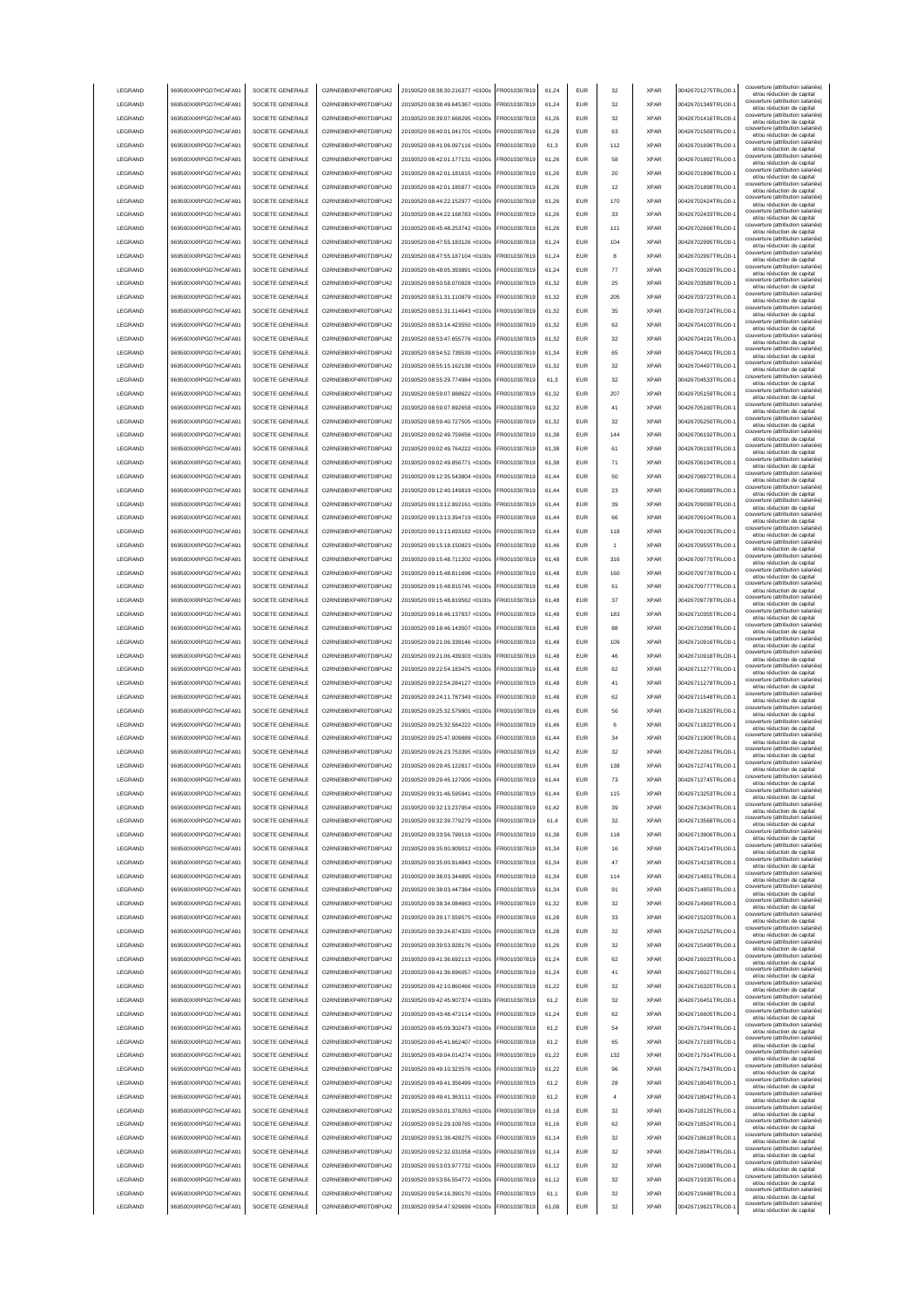| LEGRAND         | 969500XXRPGD7HCAFA91 | SOCIETE GENERALE | O2RNE8IBXP4R0TD8PU42  | 20190520 09:55:26.693847 +0100s              | FR0010307819 | 61,06 | <b>EUR</b> | 32  | <b>XPAR</b> | 00426719843TRLO0-  | couverture (attribution salariée)<br>et/ou réduction de capital |
|-----------------|----------------------|------------------|-----------------------|----------------------------------------------|--------------|-------|------------|-----|-------------|--------------------|-----------------------------------------------------------------|
| LEGRAND         | 969500XXRPGD7HCAFA91 | SOCIETE GENERALE | O2RNE8IBXP4R0TD8PU42  | 20190520 09:56:04.557795 +0100s              | FR0010307819 | 61,06 | <b>EUR</b> | 32  | <b>XPAR</b> | 00426720048TRLO0-  | couverture (attribution salariée)<br>et/ou réduction de capital |
| LEGRAND         | 969500XXRPGD7HCAFA91 | SOCIETE GENERALE | O2RNE8IBXP4R0TD8PU42  | 20190520 09:56:44.612159 +0100s              | FR0010307819 | 61,06 | <b>EUR</b> | 32  | <b>XPAR</b> | 00426720269TRLO0-  | couverture (attribution salariée)                               |
|                 |                      | SOCIETE GENERALE |                       | 20190520.09:57:41.796337.+0100s              |              |       |            |     |             |                    | et/ou réduction de capital<br>couverture (attribution salariée) |
| LEGRAND         | 969500XXRPGD7HCAFA91 |                  | O2RNE8IBXP4R0TD8PU42  |                                              | FR0010307819 | 61.06 | <b>EUR</b> | 32  | <b>XPAR</b> | 00426720561TRLO0-  | et/ou réduction de capital<br>couverture (attribution salariée) |
| LEGRAND         | 969500XXRPGD7HCAFA91 | SOCIETE GENERALE | O2RNE8IBXP4R0TD8PU42  | 20190520 09:58:47.906942 +0100s              | FR0010307819 | 61.08 | <b>EUR</b> | 62  | <b>XPAR</b> | 00426720898TRLO0-  | et/ou réduction de capital                                      |
| LEGRAND         | 969500XXRPGD7HCAFA91 | SOCIETE GENERALE | O2RNE8IBXP4R0TD8PU42  | 20190520 10:00:02.738955 +0100s              | FR0010307819 | 61.1  | <b>EUR</b> | 62  | <b>XPAR</b> | 00426721277TRLO0-  | couverture (attribution salariée)<br>et/ou réduction de capital |
| LEGRAND         | 969500XXRPGD7HCAFA91 | SOCIETE GENERALE | O2RNE8IBXP4R0TD8PU42  | 20190520 10:01:04.137835 +0100s              | FR0010307819 | 61.12 | EUR        | 63  | <b>XPAR</b> | 00426721613TRLO0-  | couverture (attribution salariée)                               |
| LEGRAND         | 969500XXRPGD7HCAFA91 | SOCIETE GENERALE | O2RNE8IBXP4R0TD8PU42  | 20190520 10:04:58.188425 +0100s              | R0010307819  | 61,12 | EUR        | 194 | <b>XPAR</b> | 00426722802TRLO0-  | et/ou réduction de capital<br>couverture (attribution salariée) |
|                 |                      |                  |                       |                                              |              |       |            |     |             |                    | et/ou réduction de capital<br>couverture (attribution salariée) |
| LEGRAND         | 969500XXRPGD7HCAFA91 | SOCIETE GENERALE | O2RNE8IBXP4R0TD8PU42  | 20190520 10:04:58.287925 +0100s              | FR0010307819 | 61,12 | EUR        | 64  | <b>XPAR</b> | 00426722806TRLO0-  | et/ou réduction de capital                                      |
| LEGRAND         | 969500XXRPGD7HCAFA91 | SOCIETE GENERALE | O2RNE8IBXP4R0TD8PU42  | 20190520 10:05:46.450641 +0100s              | R0010307819  | 61,12 | <b>EUR</b> | 15  | <b>XPAR</b> | 00426723015TRLO0-  | couverture (attribution salariée)<br>et/ou réduction de capital |
| LEGRAND         | 969500XXRPGD7HCAFA91 | SOCIETE GENERALE | O2RNE8IBXP4R0TD8PU42  | 20190520 10:05:46.455634 +0100s              | FR0010307819 | 61,12 | EUR        | 17  | <b>XPAR</b> | 00426723018TRLO0-  | couverture (attribution salariée)<br>et/ou réduction de capital |
| LEGRAND         | 969500XXRPGD7HCAFA91 | SOCIETE GENERALE | O2RNE8IBXP4R0TD8PU42  | 20190520 10:06:27.520053 +0100s              | FR0010307819 | 61,12 | EUR        |     | <b>XPAR</b> | 00426723330TRLO0-  | couverture (attribution salariée)                               |
|                 |                      |                  |                       |                                              |              |       |            |     |             |                    | et/ou réduction de capital<br>couverture (attribution salariée) |
| LEGRAND         | 969500XXRPGD7HCAFA91 | SOCIETE GENERALE | O2RNE8IBXP4R0TD8PU42  | 20190520 10:06:27.524851 +0100s              | FR0010307819 | 61,12 | EUR        | 55  | <b>XPAR</b> | 00426723331TRLO0-  | et/ou réduction de capital                                      |
| LEGRAND         | 969500XXRPGD7HCAFA91 | SOCIETE GENERALE | O2RNE8IBXP4R0TD8PU42  | 20190520 10:06:58 170482 +0100s              | FR0010307819 | 61,16 | <b>EUR</b> | 32  | <b>XPAR</b> | 00426723474TRLO0-  | couverture (attribution salariée)<br>et/ou réduction de capital |
| LEGRAND         | 969500XXRPGD7HCAFA91 | SOCIETE GENERALE | O2RNE8IBXP4R0TD8PU42  | 20190520 10:07:54.838677 +0100s              | FR0010307819 | 61,12 | <b>EUR</b> | 33  | <b>XPAR</b> | 00426723726TRLO0-  | couverture (attribution salariée)<br>et/ou réduction de capital |
| LEGRAND         | 969500XXRPGD7HCAFA91 | SOCIETE GENERALE | O2RNE8IBXP4R0TD8PU42  | 20190520 10:12:16.978859 +0100s              | FR0010307819 | 61,12 | <b>EUR</b> | 226 | <b>XPAR</b> | 00426724752TRLO0-  | couverture (attribution salariée)                               |
|                 |                      |                  |                       |                                              |              |       |            |     |             |                    | et/ou réduction de capital<br>couverture (attribution salariée) |
| LEGRAND         | 969500XXRPGD7HCAFA91 | SOCIETE GENERALE | O2RNE8IBXP4R0TD8PU42  | 20190520 10:12:57.433393 +0100s              | FR0010307819 | 61.12 | <b>EUR</b> | 48  | <b>XPAR</b> | 00426724922TRLO0-  | et/ou réduction de capital                                      |
| LEGRAND         | 969500XXRPGD7HCAFA91 | SOCIETE GENERALE | O2RNE8IBXP4R0TD8PU42  | 20190520 10:13:09.754049 +0100s              | FR0010307819 | 61.12 | <b>EUR</b> | 32  | <b>XPAR</b> | 00426724989TRLO0-  | couverture (attribution salariée)<br>et/ou réduction de capital |
| LEGRAND         | 969500XXRPGD7HCAFA91 | SOCIETE GENERALE | O2RNE8IBXP4R0TD8PU42  | 20190520 10:13:40.898136 +0100s              | FR0010307819 | 61.1  | <b>EUR</b> | 32  | <b>XPAR</b> | 00426725083TRLO0-  | couverture (attribution salariée)<br>et/ou réduction de capital |
| LEGRAND         | 969500XXRPGD7HCAFA91 | SOCIETE GENERALE | O2RNE8IBXP4R0TD8PU42  | 20190520 10:14:02.023957 +0100s              | FR0010307819 | 61,12 | EUR        | 32  | <b>XPAR</b> | 00426725164TRLO0-  | couverture (attribution salariée)                               |
|                 |                      |                  |                       |                                              |              |       |            |     |             |                    | et/ou réduction de capital<br>couverture (attribution salariée) |
| LEGRAND         | 969500XXRPGD7HCAFA91 | SOCIETE GENERALE | O2RNE8IBXP4R0TD8PU42  | 20190520 10:14:46.392423 +0100s              | FR0010307819 | 61.1  | EUR        | 27  | <b>XPAR</b> | 00426725333TRLO0-  | et/ou réduction de capital                                      |
| LEGRAND         | 969500XXRPGD7HCAFA91 | SOCIETE GENERALE | O2RNE8IBXP4R0TD8PU42  | 20190520 10:14:46.398544 +0100s              | FR0010307819 | 61.1  | EUR        | 5   | <b>XPAR</b> | 00426725338TRLO0-  | couverture (attribution salariée)<br>et/ou réduction de capital |
| LEGRAND         | 969500XXRPGD7HCAFA91 | SOCIETE GENERALE | O2RNE8IBXP4R0TD8PU42  | 20190520 10:16:42.847019 +0100s              | FR0010307819 | 61,12 | EUR        | 139 | <b>XPAR</b> | 00426725803TRLO0-  | couverture (attribution salariée)<br>et/ou réduction de capital |
| LEGRAND         | 969500XXRPGD7HCAFA91 | SOCIETE GENERALE | O2RNE8IBXP4R0TD8PU42  | 20190520 10:17:12.782405 +0100s              | FR0010307819 | 61,14 | EUR        | 32  | <b>XPAR</b> | 00426725932TRLO0-  | couverture (attribution salariée)                               |
|                 |                      |                  |                       | 20190520 10:21:05.570866 +0100s              |              |       | <b>EUR</b> |     | <b>XPAR</b> |                    | et/ou réduction de capital<br>couverture (attribution salariée) |
| LEGRAND         | 969500XXRPGD7HCAFA91 | SOCIETE GENERALE | O2RNE8IBXP4R0TD8PU42  |                                              | FR0010307819 | 61,16 |            | 103 |             | 00426726856TRLO0-  | et/ou réduction de capital<br>couverture (attribution salariée) |
| LEGRAND         | 969500XXRPGD7HCAFA91 | SOCIETE GENERALE | O2RNE8IBXP4R0TD8PU42  | 20190520 10:22:19.748191 +0100s              | FR0010307819 | 61,16 | EUR        | 25  | <b>XPAR</b> | 00426727087TRLO0-  | et/ou réduction de capital                                      |
| LEGRAND         | 969500XXRPGD7HCAFA91 | SOCIETE GENERALE | O2RNE8IBXP4R0TD8PU42  | 20190520 10:22:19 752709 +0100s              | FR0010307819 | 61,16 | <b>EUR</b> | 116 | <b>XPAR</b> | 00426727088TRLO0-  | couverture (attribution salariée)<br>et/ou réduction de capital |
| LEGRAND         | 969500XXRPGD7HCAFA91 | SOCIETE GENERALE | O2RNE8IBXP4R0TD8PU42  | 20190520 10:22:29.567371 +0100s              | FR0010307819 | 61,14 | <b>EUR</b> | 52  | <b>XPAR</b> | 00426727148TRLO0-  | couverture (attribution salariée)                               |
|                 |                      |                  |                       |                                              |              |       |            |     |             |                    | et/ou réduction de capital<br>couverture (attribution salariée) |
| LEGRAND         | 969500XXRPGD7HCAFA91 | SOCIETE GENERALE | O2RNE8IBXP4R0TD8PU42  | 20190520 10:22:45.093264 +0100s              | FR0010307819 | 61,12 | <b>EUR</b> | 32  | <b>XPAR</b> | 00426727247TRLO0-  | et/ou réduction de capital<br>couverture (attribution salariée) |
| <b>I FGRAND</b> | 969500XXRPGD7HCAFA91 | SOCIETE GENERALE | O2RNE8IBXP4R0TD8PU42  | 20190520 10:24:27.704785 +0100s              | FR0010307819 | 61.12 | <b>EUR</b> | 62  | <b>XPAR</b> | 00426727624TRLO0-  | et/ou réduction de capital                                      |
| LEGRAND         | 969500XXRPGD7HCAFA91 | SOCIETE GENERALE | O2RNE8IBXP4R0TD8PU42  | 20190520 10:25:14.648283 +0100s              | FR0010307819 | 61.1  | <b>EUR</b> | 32  | <b>XPAR</b> | 00426727715TRLO0-  | couverture (attribution salariée)<br>et/ou réduction de capital |
| LEGRAND         | 969500XXRPGD7HCAFA91 | SOCIETE GENERALE | O2RNE8IBXP4R0TD8PLI42 | 20190520 10:26:11.406783 +0100s              | FR0010307819 | 61.12 | <b>EUR</b> | 62  | <b>XPAR</b> | 00426727893TRLO0-  | couverture (attribution salariée)                               |
| LEGRAND         | 969500XXRPGD7HCAFA91 | SOCIETE GENERALE | O2RNE8IBXP4R0TD8PU42  | 20190520 10:28:31.937440 +0100s              | FR0010307819 | 61,14 | EUR        | 114 | <b>XPAR</b> | 00426728234TRLO0-  | et/ou réduction de capital<br>couverture (attribution salariée) |
|                 |                      |                  |                       |                                              |              |       |            |     |             |                    | et/ou réduction de capital<br>couverture (attribution salariée) |
| LEGRAND         | 969500XXRPGD7HCAFA91 | SOCIETE GENERALE | O2RNE8IBXP4R0TD8PU42  | 20190520 10:28:55.064272 +0100s              | FR0010307819 | 61,14 | EUR        | 6   | <b>XPAR</b> | 00426728298TRLO0-  | et/ou réduction de capital                                      |
| LEGRAND         | 969500XXRPGD7HCAFA91 | SOCIETE GENERALE | O2RNE8IBXP4R0TD8PU42  | 20190520 10:31:36.474238 +0100s              | R0010307819  | 61,18 | EUR        | 40  | <b>XPAR</b> | 00426728952TRLO0-  | couverture (attribution salariée)<br>et/ou réduction de capital |
| LEGRAND         | 969500XXRPGD7HCAFA91 | SOCIETE GENERALE | O2RNE8IBXP4R0TD8PU42  | 20190520 10:31:55.611490 +0100s              | FR0010307819 | 61,16 | EUR        | 119 | <b>XPAR</b> | 00426729106TRLO0-  | couverture (attribution salariée)                               |
| LEGRAND         | 969500XXRPGD7HCAFA91 | SOCIETE GENERALE | O2RNE8IBXP4R0TD8PU42  | 20190520 10:31:55.622740 +0100s              | FR0010307819 | 61,16 | EUR        | 59  | <b>XPAR</b> | 00426729114TRLO0-  | et/ou réduction de capital<br>couverture (attribution salariée) |
|                 |                      |                  |                       |                                              |              |       |            |     |             |                    | et/ou réduction de capital<br>couverture (attribution salariée) |
| LEGRAND         | 969500XXRPGD7HCAFA91 | SOCIETE GENERALE | O2RNE8IBXP4R0TD8PU42  | 20190520 10:32:53.396237 +0100s              | FR0010307819 | 61,12 | EUR        | 62  | <b>XPAR</b> | 00426729415TRLO0-  | et/ou réduction de capital                                      |
| LEGRAND         | 969500XXRPGD7HCAFA91 | SOCIETE GENERALE | O2RNE8IBXP4R0TD8PU42  | 20190520 10:33:43.662783 +0100s              | FR0010307819 | 61,1  | EUR        | 32  | <b>XPAR</b> | 00426729617TRLO0-  | couverture (attribution salariée)<br>et/ou réduction de capital |
| LEGRAND         | 969500XXRPGD7HCAFA91 | SOCIETE GENERALE | O2RNE8IBXP4R0TD8PU42  | 20190520 10:33:43.666332 +0100s              | FR0010307819 | 61,1  | <b>EUR</b> | 63  | <b>XPAR</b> | 00426729620TRLO0-  | couverture (attribution salariée)<br>et/ou réduction de capital |
|                 |                      |                  |                       |                                              |              |       |            |     |             |                    |                                                                 |
|                 |                      |                  |                       |                                              |              |       |            |     |             |                    | couverture (attribution salariée)                               |
| LEGRAND         | 969500XXRPGD7HCAFA91 | SOCIETE GENERALE | O2RNE8IBXP4R0TD8PU42  | 20190520 10:33:58.988716 +0100s              | FR0010307819 | 61,08 | <b>EUR</b> | 44  | <b>XPAR</b> | 00426729751TRLO0-  | et/ou réduction de capital                                      |
| LEGRAND         | 969500XXRPGD7HCAFA91 | SOCIETE GENERALE | O2RNE8IBXP4R0TD8PU42  | 20190520 10:34:19.716729 +0100s              | FR0010307819 | 61,08 | <b>EUR</b> | 73  | <b>XPAR</b> | 00426729821TRLO0-  | couverture (attribution salariée)<br>et/ou réduction de capital |
| LEGRAND         | 969500XXRPGD7HCAFA91 | SOCIETE GENERALE | O2RNE8IBXP4R0TD8PU42  | 20190520 10:34:19.721487 +0100s              | FR0010307819 | 61.08 | EUR        | 32  | <b>XPAR</b> | 00426729822TRLO0-  | couverture (attribution salariée)<br>et/ou réduction de capital |
| LEGRAND         | 969500XXRPGD7HCAFA91 | SOCIETE GENERALE | O2RNE8IBXP4R0TD8PU42  | 20190520 10:35:19.095743 +0100s              | FR0010307819 | 61.1  | <b>EUR</b> | 114 | <b>XPAR</b> | 00426730043TRLO0-  | couverture (attribution salariée)                               |
|                 |                      |                  |                       |                                              |              |       |            |     |             |                    | et/ou réduction de capital<br>couverture (attribution salariée) |
| LEGRAND         | 969500XXRPGD7HCAFA91 | SOCIETE GENERALE | O2RNE8IBXP4R0TD8PU42  | 20190520 10:35:19.100392 +0100s              | FR0010307819 | 61.1  | <b>EUR</b> | 19  | <b>XPAR</b> | 00426730045TRLO0-  | et/ou réduction de capital                                      |
| LEGRAND         | 969500XXRPGD7HCAFA91 | SOCIETE GENERALE | O2RNE8IBXP4R0TD8PU42  | 20190520 10:35:19.104590 +0100s              | FR0010307819 | 61,1  | EUR        | 63  | <b>XPAR</b> | 00426730046TRLO0-  | couverture (attribution salariée)<br>et/ou réduction de capital |
| LEGRAND         | 969500XXRPGD7HCAFA91 | SOCIETE GENERALE | O2RNE8IBXP4R0TD8PU42  | 20190520 10:35:19.108535 +0100s              | FR0010307819 | 61,1  | EUR        | 34  | <b>XPAR</b> | 00426730047TRLO0-  | couverture (attribution salariée)<br>et/ou réduction de capital |
| LEGRAND         | 969500XXRPGD7HCAFA91 | SOCIETE GENERALE | O2RNE8IBXP4R0TD8PU42  | 20190520 10:35:19.597705 +0100s              | FR0010307819 | 61,1  | EUR        | 60  | <b>XPAR</b> | 00426730054TRLO0-  | couverture (attribution salariée)                               |
|                 |                      |                  |                       |                                              |              |       |            | 15  | <b>XPAR</b> |                    | et/ou réduction de capital<br>couverture (attribution salariée) |
| LEGRAND         | 969500XXRPGD7HCAFA91 | SOCIETE GENERALE | O2RNE8IBXP4R0TD8PU42  | 20190520 10:35:54.561914 +0100s              | FR0010307819 | 61,08 | EUR        |     |             | 00426730270TRLO0-  | et/ou réduction de capital<br>couverture (attribution salariée) |
| LEGRAND         | 969500XXRPGD7HCAFA91 | SOCIETE GENERALE | O2RNE8IBXP4R0TD8PU42  | 20190520 10:35:54.565974 +0100s              | FR0010307819 | 61,08 | <b>EUR</b> | 61  | <b>XPAR</b> | 00426730271TRLO0-1 | et/ou réduction de capital                                      |
| LEGRAND         | 969500XXRPGD7HCAFA91 | SOCIETE GENERALE | O2RNE8IBXP4R0TD8PU42  | 20190520 10:37:37.094563 +0100s              | FR0010307819 | 61,1  | EUR        | 109 | <b>XPAR</b> | 00426730786TRLO0-  | couverture (attribution salariée)<br>et/ou réduction de capita  |
| <b>I FGRAND</b> | 969500XXRPGD7HCAFA91 | SOCIETE GENERALE | O2RNE8IBXP4R0TD8PLI42 | 20190520 10:37:37.101353 +0100s              | FR0010307819 | 61,1  | <b>EUR</b> | 20  | <b>XPAR</b> | 00426730791TRLO0-  | couverture (attribution salariée)                               |
| LEGRAND         |                      | SOCIETE GENERALE | O2RNE8IBXP4R0TD8PU42  | 20190520 10:37:37.106736 +0100s              | FR0010307819 |       |            | 57  | <b>XPAR</b> | 00426730795TRLO0-  | et/ou réduction de capital<br>couverture (attribution salariée) |
|                 | 969500XXRPGD7HCAFA91 |                  |                       |                                              |              | 61,1  | <b>EUR</b> |     |             |                    | et/ou réduction de capital<br>couverture (attribution salariée) |
| LEGRAND         | 969500XXRPGD7HCAFA91 | SOCIETE GENERALE | O2RNE8IBXP4R0TD8PU42  | 20190520 10:37:37.595317 +0100s              | FR0010307819 | 61,1  | <b>EUR</b> | 58  | <b>XPAR</b> | 00426730799TRLO0-  | et/ou réduction de capital                                      |
| LEGRAND         | 969500XXRPGD7HCAFA91 | SOCIETE GENERALE | O2RNE8IBXP4R0TD8PU42  | 20190520 10:37:40.099261 +0100s              | FR0010307819 | 61,1  | <b>EUR</b> | 48  | <b>XPAR</b> | 00426730821TRLO0-  | couverture (attribution salariée)<br>et/ou réduction de capital |
| LEGRAND         | 969500XXRPGD7HCAFA91 | SOCIETE GENERALE | O2RNE8IBXP4R0TD8PU42  | 20190520 10:38:53.275460 +0100s              | FR0010307819 | 61.1  | <b>EUR</b> | 39  | <b>XPAR</b> | 00426731089TRLO0-  | couverture (attribution salariée)<br>et/ou réduction de capital |
| <b>I FGRAND</b> | 969500XXRPGD7HCAFA91 | SOCIETE GENERALE | O2RNE8IBXP4R0TD8PU42  | 20190520 10:38:53.280054 +0100s              | FR0010307819 | 61.1  | <b>EUR</b> | 86  | <b>XPAR</b> | 00426731090TRLO0-  | couverture (attribution salariée)                               |
|                 |                      |                  |                       |                                              |              |       |            |     |             |                    | et/ou réduction de capital<br>couverture (attribution salariée) |
| LEGRAND         | 969500XXRPGD7HCAFA91 | SOCIETE GENERALE | O2RNE8IBXP4R0TD8PU42  | 20190520 10:38:53.284114 +0100s              | FR0010307819 | 61.1  | <b>EUR</b> | 37  | <b>XPAR</b> | 00426731091TRLO0-  | et/ou réduction de capital<br>couverture (attribution salariée) |
| LEGRAND         | 969500XXRPGD7HCAFA91 | SOCIETE GENERALE | O2RNE8IBXP4R0TD8PU42  | 20190520 10:38:53.875523 +0100s              | FR0010307819 | 61,1  | <b>EUR</b> | 32  | <b>XPAR</b> | 00426731097TRLO0-  | et/ou réduction de capital                                      |
| LEGRAND         | 969500XXRPGD7HCAFA91 | SOCIETE GENERALE | O2RNE8IBXP4R0TD8PU42  | 20190520 10:41:01.565886 +0100s              | FR0010307819 | 61,14 | <b>EUR</b> | 5   | <b>XPAR</b> | 00426731724TRLO0-1 | couverture (attribution salariée)                               |
| LEGRAND         | 969500XXRPGD7HCAFA91 | SOCIETE GENERALE | O2RNE8IBXP4R0TD8PU42  | 20190520 10:41:53.236857 +0100s              | FR0010307819 | 61,14 | <b>EUR</b> | 88  | <b>XPAR</b> | 00426731899TRLO0-  | et/ou réduction de capital<br>couverture (attribution salariée) |
| LEGRAND         | 969500XXRPGD7HCAFA91 |                  | O2RNE8IBXP4R0TD8PU42  | 20190520 10:41:53.337253 +0100s              | R0010307819  | 61,16 | <b>EUR</b> | 60  | <b>XPAR</b> | 00426731900TRLO0-  | et/ou réduction de capital<br>couverture (attribution salariée) |
|                 |                      | SOCIETE GENERALE |                       |                                              |              |       |            |     |             |                    | et/ou réduction de capital<br>couverture (attribution salariée) |
| LEGRAND         | 969500XXRPGD7HCAFA91 | SOCIETE GENERALE | O2RNE8IBXP4R0TD8PU42  | 20190520 10:44:27.570744 +0100s              | FR0010307819 | 61,26 | <b>EUR</b> | 93  | <b>XPAR</b> | 00426732553TRLO0-  | et/ou réduction de capital                                      |
| LEGRAND         | 969500XXRPGD7HCAFA91 | SOCIETE GENERALE | O2RNE8IBXP4R0TD8PU42  | 20190520 10:45:01.813422 +0100s              | FR0010307819 | 61,28 | <b>EUR</b> | 32  | <b>XPAR</b> | 00426732690TRLO0-1 | couverture (attribution salariée)<br>et/ou réduction de capital |
| LEGRAND         | 969500XXRPGD7HCAFA91 | SOCIETE GENERALE | O2RNE8IBXP4R0TD8PU42  | 20190520 10:45:29.775083 +0100s              | FR0010307819 | 61,26 | <b>EUR</b> | я   | <b>XPAR</b> | 00426732845TRLO0-  | couverture (attribution salariée)                               |
| LEGRAND         | 969500XXRPGD7HCAFA91 | SOCIETE GENERALE | O2RNE8IBXP4R0TD8PU42  | 20190520 10:45:29.780081 +0100s              | FR0010307819 | 61,26 | <b>EUR</b> | 24  | <b>XPAR</b> | 00426732847TRLO0-  | et/ou réduction de capital<br>couverture (attribution salariée) |
|                 |                      |                  |                       |                                              |              |       |            |     |             |                    | et/ou réduction de capital<br>couverture (attribution salariée) |
| LEGRAND         | 969500XXRPGD7HCAFA91 | SOCIETE GENERALE | O2RNE8IBXP4R0TD8PU42  | 20190520 10:45:57.206868 +0100s              | FR0010307819 | 61,26 | <b>EUR</b> | 32  | <b>XPAR</b> | 00426732942TRLO0-  | et/ou réduction de capital                                      |
| LEGRAND         | 969500XXRPGD7HCAFA91 | SOCIETE GENERALE | O2RNE8IBXP4R0TD8PU42  | 20190520 10:46:23.640287 +0100s              | FR0010307819 | 61.24 | <b>EUR</b> | 32  | <b>XPAR</b> | 00426733031TRLO0-  | couverture (attribution salariée)<br>et/ou réduction de capital |
| LEGRAND         | 969500XXRPGD7HCAFA91 | SOCIETE GENERALE | O2RNE8IBXP4R0TD8PU42  | 20190520 10:46:44.485516 +0100s              | FR0010307819 | 61.22 | <b>EUR</b> | 32  | <b>XPAR</b> | 00426733153TRLO0-  | couverture (attribution salariée)<br>et/ou réduction de capital |
| LEGRAND         | 969500XXRPGD7HCAFA91 | SOCIETE GENERALE | O2RNE8IBXP4R0TD8PU42  | 20190520 10:47:45.563351 +0100s              | FR0010307819 | 61.22 | <b>EUR</b> | 63  | <b>XPAR</b> | 00426733434TRLO0-  | couverture (attribution salariée)                               |
|                 |                      |                  |                       |                                              |              |       |            |     |             |                    | et/ou réduction de capital<br>couverture (attribution salariée) |
| LEGRAND         | 969500XXRPGD7HCAFA91 | SOCIETE GENERALE | O2RNE8IBXP4R0TD8PU42  | 20190520 10:53:44.617051 +0100s              | FR0010307819 | 61,28 | <b>EUR</b> | 342 | <b>XPAR</b> | 00426734772TRLO0-  | et/ou réduction de capital                                      |
| LEGRAND         | 969500XXRPGD7HCAFA91 | SOCIETE GENERALE | O2RNE8IBXP4R0TD8PU42  | 20190520 10:53:44.718317 +0100s              | FR0010307819 | 61,28 | <b>EUR</b> | 119 | <b>XPAR</b> | 00426734773TRLO0-  | couverture (attribution salariée)<br>et/ou réduction de capital |
| LEGRAND         | 969500XXRPGD7HCAFA91 | SOCIETE GENERALE | O2RNE8IBXP4R0TD8PU42  | 20190520 10:55:36.371452 +0100s              | FR0010307819 | 61,26 | <b>EUR</b> | 76  | <b>XPAR</b> | 00426735177TRLO0-  | couverture (attribution salariée)<br>et/ou réduction de capital |
| LEGRAND         | 969500XXRPGD7HCAFA91 | SOCIETE GENERALE | O2RNE8IBXP4R0TD8PU42  | 20190520 10:55:36.464074 +0100s              | FR0010307819 | 61,26 | <b>EUR</b> | 38  | <b>XPAR</b> | 00426735181TRLO0-  | couverture (attribution salariée)                               |
|                 |                      |                  |                       |                                              |              |       |            |     |             |                    | et/ou réduction de capital<br>couverture (attribution salariée) |
| LEGRAND         | 969500XXRPGD7HCAFA91 | SOCIETE GENERALE | O2RNE8IBXP4R0TD8PU42  | 20190520 10:57:58.728200 +0100s              | FR0010307819 | 61,26 | <b>EUR</b> | 30  | <b>XPAR</b> | 00426735637TRLO0-  | et/ou réduction de capital<br>couverture (attribution salariée) |
| LEGRAND         | 969500XXRPGD7HCAFA91 | SOCIETE GENERALE | O2RNE8IBXP4R0TD8PU42  | 20190520 10:57:58.732312 +0100s              | FR0010307819 | 61,26 | <b>EUR</b> | 84  | <b>XPAR</b> | 00426735638TRLO0-  | et/ou réduction de capital                                      |
| LEGRAND         | 969500XXRPGD7HCAFA91 | SOCIETE GENERALE | O2RNE8IBXP4R0TD8PU42  | 20190520 11:00:03.116247 +0100s              | FR0010307819 | 61,28 | <b>EUR</b> | 114 | <b>XPAR</b> | 00426736214TRLO0-  | couverture (attribution salariée)<br>et/ou réduction de capital |
| LEGRAND         | 969500XXRPGD7HCAFA91 | SOCIETE GENERALE | O2RNE8IBXP4R0TD8PU42  | 20190520 11:00:28.464671 +0100s              | FR0010307819 | 61,24 | <b>EUR</b> | 32  | <b>XPAR</b> | 00426736370TRLO0-  | couverture (attribution salariée)<br>et/ou réduction de capital |
| LEGRAND         | 969500XXRPGD7HCAFA91 | SOCIETE GENERALE | O2RNE8IBXP4R0TD8PU42  | 20190520 11:00:55.503113 +0100s              | FR0010307819 | 61,22 | <b>EUR</b> | 32  | <b>XPAR</b> | 00426736550TRLO0-  | couverture (attribution salariée)                               |
|                 |                      |                  |                       |                                              |              |       |            |     |             |                    | et/ou réduction de capital<br>couverture (attribution salariée) |
| LEGRAND         | 969500XXRPGD7HCAFA91 | SOCIETE GENERALE | O2RNE8IBXP4R0TD8PU42  | 20190520 11:03:36.640878 +0100s              | FR0010307819 | 61.24 | <b>EUR</b> | 52  | <b>XPAR</b> | 00426737293TRLO0-  | et/ou réduction de capital                                      |
| LEGRAND         | 969500XXRPGD7HCAFA91 | SOCIETE GENERALE | O2RNE8IBXP4R0TD8PU42  | 20190520 11:04:50.649986 +0100s              | FR0010307819 | 61.24 | <b>EUR</b> | 88  | <b>XPAR</b> | 00426737563TRLO0-  | couverture (attribution salariée)<br>et/ou réduction de capital |
| LEGRAND         | 969500XXRPGD7HCAFA91 | SOCIETE GENERALE | O2RNE8IBXP4R0TD8PU42  | 20190520 11:04:50.656089 +0100s FR0010307819 |              | 61,24 | <b>EUR</b> | 47  | <b>XPAR</b> | 00426737565TRLO0-1 | couverture (attribution salariée)<br>et/ou réduction de capital |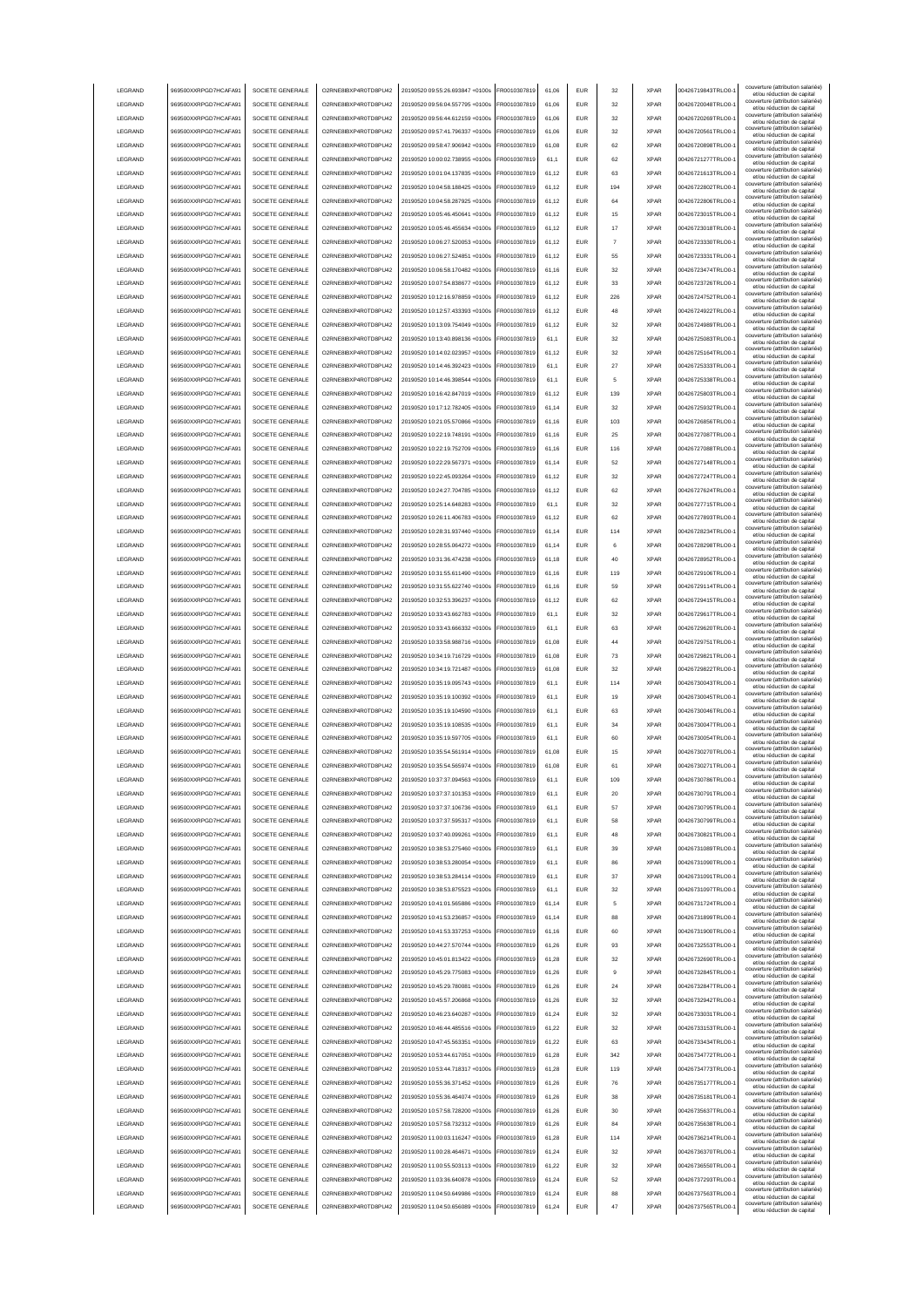| <b>LEGRAND</b>     | 969500XXRPGD7HCAFA91                         | SOCIETE GENERALE                     | O2RNE8IBXP4R0TD8PU42                         | 20190520 11:05:06.577784 +0100s                                    | FR0010307819                 | 61.22          | <b>EUR</b>        | 66       | <b>XPAR</b>                | 00426737745TRLO0-                      | couverture (attribution salariée)<br>et/ou réduction de capital                                      |
|--------------------|----------------------------------------------|--------------------------------------|----------------------------------------------|--------------------------------------------------------------------|------------------------------|----------------|-------------------|----------|----------------------------|----------------------------------------|------------------------------------------------------------------------------------------------------|
| LEGRAND            | 969500XXRPGD7HCAFA91                         | SOCIETE GENERALE                     | O2RNE8IBXP4R0TD8PU42                         | 20190520 11:05:14.596318 +0100s                                    | FR0010307819                 | 61.22          | <b>EUR</b>        | 34       | <b>XPAR</b>                | 00426737884TRLO0-                      | couverture (attribution salariée)<br>et/ou réduction de capital                                      |
| LEGRAND            | 969500XXRPGD7HCAFA91                         | SOCIETE GENERALE                     | O2RNE8IBXP4R0TD8PU42                         | 20190520 11:06:05.571431 +0100s                                    | FR0010307819                 | 61.18          | <b>EUR</b>        | 32       | <b>XPAR</b>                | 00426738162TRLO0-                      | couverture (attribution salariée)<br>et/ou réduction de capital                                      |
| LEGRAND            | 969500XXRPGD7HCAFA91                         | SOCIETE GENERALE                     | O2RNE8IBXP4R0TD8PU42                         | 20190520 11:07:27.470481 +0100s                                    | R0010307819                  | 61,18          | EUR               | 62       | <b>XPAR</b>                | 00426738454TRLO0-                      | couverture (attribution salariée)<br>et/ou réduction de capital                                      |
| LEGRAND            | 969500XXRPGD7HCAFA91                         | SOCIETE GENERALE                     | O2RNE8IBXP4R0TD8PU42                         | 20190520 11:07:27.488393 +0100s                                    | FR0010307819                 | 61,18          | EUR               | 41       | <b>XPAR</b>                | 00426738467TRLO0-                      | couverture (attribution salariée)<br>et/ou réduction de capital                                      |
| LEGRAND            | 969500XXRPGD7HCAFA91                         | SOCIETE GENERALE                     | O2RNE8IBXP4R0TD8PU42                         | 20190520 11:08:33.255530 +0100s                                    | R0010307819                  | 61,18          | EUR               | 63       | <b>XPAR</b>                | 00426738695TRLO0-                      | couverture (attribution salariée)<br>et/ou réduction de capital                                      |
| LEGRAND            | 969500XXRPGD7HCAFA91                         | SOCIETE GENERALE                     | O2RNE8IBXP4R0TD8PU42                         | 20190520 11:09:43.650657 +0100s                                    | FR0010307819                 | 61,16          | EUR               | 4        | <b>XPAR</b>                | 00426738968TRLO0-                      | couverture (attribution salariée)<br>et/ou réduction de capital                                      |
| LEGRAND            | 969500XXRPGD7HCAFA91                         | SOCIETE GENERALE                     | O2RNE8IBXP4R0TD8PU42                         | 20190520 11:09:49.965098 +0100s                                    | R0010307819                  | 61,16          | EUR               | 58       | <b>XPAR</b>                | 00426739035TRLO0-                      | couverture (attribution salariée)<br>et/ou réduction de capital                                      |
| LEGRAND            | 969500XXRPGD7HCAFA91                         | SOCIETE GENERALE                     | O2RNE8IBXP4R0TD8PU42                         | 20190520 11:10:11.009626 +0100s                                    | R0010307819                  | 61,14          | EUR               | 32       | <b>XPAR</b>                | 00426739206TRLO0-                      | couverture (attribution salariée)<br>et/ou réduction de capital                                      |
| LEGRAND            | 969500XXRPGD7HCAFA91                         | SOCIETE GENERALE                     | O2RNE8IBXP4R0TD8PU42                         | 20190520 11:11:05.623928 +0100s                                    | R0010307819                  | 61,1           | EUR               | 63       | <b>XPAR</b>                | 00426739695TRLO0-                      | couverture (attribution salariée)<br>et/ou réduction de capital                                      |
| LEGRAND            | 969500XXRPGD7HCAFA91                         | SOCIETE GENERALE                     | O2RNE8IBXP4R0TD8PU42                         | 20190520 11:11:18.749245 +0100s                                    | FR0010307819                 | 61,1           | <b>FUR</b>        | 42       | <b>XPAR</b>                | 00426739766TRLO0-                      | couverture (attribution salariée)<br>et/ou réduction de capital                                      |
| LEGRAND            | 969500XXRPGD7HCAFA91                         | SOCIETE GENERALE                     | O2RNE8IBXP4R0TD8PU42                         | 20190520 11:11:39.598897 +0100s                                    | R0010307819                  | 61,08          | <b>EUR</b>        | 32       | <b>XPAR</b>                | 00426739960TRLO0-                      | couverture (attribution salariée)<br>et/ou réduction de capital                                      |
| LEGRAND            | 969500XXRPGD7HCAFA91                         | SOCIETE GENERALE                     | O2RNE8IBXP4R0TD8PU42                         | 20190520 11:11:39.602725 +0100s                                    | R0010307819                  | 61,08          | EUR               | 65       | <b>XPAR</b>                | 00426739961TRLO0-                      | couverture (attribution salariée)<br>et/ou réduction de capital                                      |
| <b>LEGRAND</b>     | 969500XXRPGD7HCAFA91                         | SOCIETE GENERALE                     | O2RNE8IBXP4R0TD8PU42                         | 20190520 11:13:16.818058 +0100s                                    | FR0010307819                 | 61.06          | <b>EUR</b>        | 53       | <b>XPAR</b>                | 00426740335TRLO0-                      | couverture (attribution salariée)<br>et/ou réduction de capital                                      |
| <b>LEGRAND</b>     | 969500XXRPGD7HCAFA91                         | SOCIETE GENERALE                     | O2RNE8IBXP4R0TD8PU42                         | 20190520 11:13:16.821907 +0100s                                    | FR0010307819                 | 61.06          | <b>EUR</b>        | 40       | <b>XPAR</b>                | 00426740336TRLO0-                      | couverture (attribution salariée)<br>et/ou réduction de capital                                      |
| <b>LEGRAND</b>     | 969500XXRPGD7HCAFA91                         | SOCIETE GENERALE                     | O2RNE8IBXP4R0TD8PU42                         | 20190520 11:13:16.825679 +0100s                                    | FR0010307819                 | 61.06          | <b>EUR</b>        | 74       | <b>XPAR</b>                | 00426740337TRLO0-                      | couverture (attribution salariée)<br>et/ou réduction de capital                                      |
| LEGRAND            | 969500XXRPGD7HCAFA91                         | SOCIETE GENERALE                     | O2RNE8IBXP4R0TD8PU42                         | 20190520 11:13:19.722838 +0100s                                    | R0010307819                  | 61,06          | EUR               | 45       | <b>XPAR</b>                | 00426740353TRLO0-                      | couverture (attribution salariée)<br>et/ou réduction de capital                                      |
| LEGRAND            | 969500XXRPGD7HCAFA91                         | SOCIETE GENERALE                     | O2RNE8IBXP4R0TD8PU42                         | 20190520 11:13:42.449882 +0100s                                    | R0010307819                  | 61,04          | EUR               | 67       | <b>XPAR</b>                | 00426740462TRLO0-                      | couverture (attribution salariée)<br>et/ou réduction de capital                                      |
| LEGRAND            | 969500XXRPGD7HCAFA91                         | SOCIETE GENERALE                     | O2RNE8IBXP4R0TD8PU42                         | 20190520 11:13:42.453576 +0100s                                    | R0010307819                  | 61,04          | EUR               | 32       | <b>XPAR</b>                | 00426740464TRLO0-                      | couverture (attribution salariée)<br>et/ou réduction de capital                                      |
| LEGRAND            | 969500XXRPGD7HCAFA91                         | SOCIETE GENERALE                     | O2RNE8IBXP4R0TD8PU42                         | 20190520 11:14:15.886220 +0100s                                    | R0010307819                  | 61,02          | <b>EUR</b>        | 32       | <b>XPAR</b>                | 00426740594TRLO0-                      | couverture (attribution salariée)<br>et/ou réduction de capital                                      |
| LEGRAND            | 969500XXRPGD7HCAFA91                         | SOCIETE GENERALE                     | O2RNE8IBXP4R0TD8PU42                         | 20190520 11:14:16.586444 +0100s                                    | R0010307819                  | 61,02          | EUR               | 102      | <b>XPAR</b>                | 00426740606TRLO0-                      | couverture (attribution salariée)<br>et/ou réduction de capital                                      |
| LEGRAND            | 969500XXRPGD7HCAFA91                         | SOCIETE GENERALE                     | O2RNE8IBXP4R0TD8PU42                         | 20190520 11:14:27.904462 +0100s                                    | FR0010307819                 | 61,02          | EUR               | 68       | <b>XPAR</b>                | 00426740661TRLO0-                      | couverture (attribution salariée)<br>et/ou réduction de capital                                      |
| LEGRAND            | 969500XXRPGD7HCAFA91                         | SOCIETE GENERALE                     | O2RNE8IBXP4R0TD8PU42                         | 20190520 11:14:50.735951 +0100s                                    | R0010307819                  | 61,02          | EUR               | 32       | <b>XPAR</b>                | 00426740790TRLO0-                      | couverture (attribution salariée)<br>et/ou réduction de capital                                      |
| LEGRAND            | 969500XXRPGD7HCAFA91                         | SOCIETE GENERALE                     | O2RNE8IBXP4R0TD8PU42                         | 20190520 11:14:51.237763 +0100s                                    | FR0010307819                 | 61,02          | <b>EUR</b>        | 41       | <b>XPAR</b>                | 00426740828TRLO0-                      | couverture (attribution salariée)<br>et/ou réduction de capital                                      |
| <b>I FGRAND</b>    | 969500XXRPGD7HCAFA91                         | SOCIETE GENERALE                     | O2RNE8IBXP4R0TD8PU42                         | 20190520 11:15:02.967035 +0100s                                    | FR0010307819                 | 61,02          | <b>FUR</b>        | 54       | <b>XPAR</b>                | 00426740933TRLO0-                      | couverture (attribution salariée)<br>et/ou réduction de capital                                      |
| LEGRAND            | 969500XXRPGD7HCAFA91                         | SOCIETE GENERALE                     | O2RNE8IBXP4R0TD8PU42                         | 20190520 11:15:02 970718 +0100s                                    | FR0010307819                 | 61,02          | <b>EUR</b>        | 33       | <b>XPAR</b>                | 00426740934TRLO0-                      | couverture (attribution salariée)<br>et/ou réduction de capital                                      |
| LEGRAND            | 969500XXRPGD7HCAFA91                         | SOCIETE GENERALE                     | O2RNE8IBXP4R0TD8PLI42                        | 20190520 11:15:19.103621 +0100s                                    | FR0010307819                 | 61.02          | <b>EUR</b>        | 39       | <b>XPAR</b>                | 00426741019TRLO0-                      | couverture (attribution salariée)<br>et/ou réduction de capital                                      |
| <b>I FGRAND</b>    | 969500XXRPGD7HCAFA91                         | SOCIETE GENERALE                     | O2RNE8IBXP4R0TD8PU42                         | 20190520 11:16:03.060369 +0100s                                    | FR0010307819                 | 61.06          | <b>EUR</b>        | 106      | <b>XPAR</b>                | 00426741236TRLO0-                      | couverture (attribution salariée)<br>et/ou réduction de capital                                      |
| <b>LEGRAND</b>     | 969500XXRPGD7HCAFA91                         | SOCIETE GENERALE                     | O2RNE8IBXP4R0TD8PU42                         | 20190520 11:16:03.261840 +0100s                                    | FR0010307819                 | 61.06          | <b>EUR</b>        | 65       | <b>XPAR</b>                | 00426741238TRLO0-                      | couverture (attribution salariée)<br>et/ou réduction de capital                                      |
| LEGRAND            | 969500XXRPGD7HCAFA91                         | SOCIETE GENERALE                     | O2RNE8IBXP4R0TD8PU42                         | 20190520 11:16:08.572539 +0100s                                    | FR0010307819                 | 61,06          | EUR               | 49       | <b>XPAR</b>                | 00426741259TRLO0-                      | couverture (attribution salariée)<br>et/ou réduction de capital                                      |
| LEGRAND            | 969500XXRPGD7HCAFA91                         | SOCIETE GENERALE                     | O2RNE8IBXP4R0TD8PU42                         | 20190520 11:16:29.100597 +0100s                                    | R0010307819                  | 61,04          | EUR               | 64       | <b>XPAR</b>                | 00426741331TRLO0-                      | couverture (attribution salariée)<br>et/ou réduction de capital                                      |
| LEGRAND            | 969500XXRPGD7HCAFA91                         | SOCIETE GENERALE                     | O2RNE8IBXP4R0TD8PU42                         | 20190520 11:16:29.200275 +0100s                                    | FR0010307819                 | 61,04          | EUR               | 32       | <b>XPAR</b>                | 00426741337TRLO0-                      | couverture (attribution salariée)<br>et/ou réduction de capital                                      |
| LEGRAND            | 969500XXRPGD7HCAFA91                         | SOCIETE GENERALE                     | O2RNE8IBXP4R0TD8PU42                         | 20190520 11:17:13.842153 +0100s                                    | R0010307819                  | 61,02          | EUR               | 41       | <b>XPAR</b>                | 00426741478TRLO0-                      | couverture (attribution salariée)<br>et/ou réduction de capital                                      |
| LEGRAND            | 969500XXRPGD7HCAFA91                         | SOCIETE GENERALE                     | O2RNE8IBXP4R0TD8PU42                         | 20190520 11:17:13.847850 +0100s                                    | R001030781                   | 61,02          | EUR               | 33       | <b>XPAR</b>                | 00426741482TRLO0-                      | couverture (attribution salariée)<br>et/ou réduction de capital                                      |
| LEGRAND            | 969500XXRPGD7HCAFA91                         | SOCIETE GENERALE                     | O2RNE8IBXP4R0TD8PU42                         | 20190520 11:17:29.573841 +0100s                                    | R0010307819                  | 61,02          | EUR               | 89       | <b>XPAR</b>                | 00426741595TRLO0-                      | couverture (attribution salariée)<br>et/ou réduction de capital                                      |
| LEGRAND            | 969500XXRPGD7HCAFA91                         | SOCIETE GENERALE                     | O2RNE8IBXP4R0TD8PU42                         | 20190520 11:17:43.695011 +0100s                                    | R0010307819                  | 61             | <b>FUR</b>        | 32       | <b>XPAR</b>                | 00426741781TRLO0-                      | couverture (attribution salariée)<br>et/ou réduction de capital                                      |
| LEGRAND            | 969500XXRPGD7HCAFA91                         | SOCIETE GENERALE                     | O2RNE8IBXP4R0TD8PU42                         | 20190520 11:18:10.833771 +0100s                                    | FR0010307819                 | 61,02          | <b>EUR</b>        | 45       | <b>XPAR</b>                | 00426741932TRLO0-                      | couverture (attribution salariée)<br>et/ou réduction de capital                                      |
| LEGRAND            | 969500XXRPGD7HCAFA91                         | SOCIETE GENERALE                     | O2RNE8IBXP4R0TD8PU42                         | 20190520 11:18:10.844052 +0100s                                    | R0010307819                  | 61,02          | <b>FUR</b>        | 292      | <b>XPAR</b>                | 00426741939TRLO0-                      | couverture (attribution salariée)<br>et/ou réduction de capital                                      |
| LEGRAND            | 969500XXRPGD7HCAFA91                         | SOCIETE GENERALE                     | O2RNE8IBXP4R0TD8PU42                         | 20190520 11:18:11.738383 +0100s                                    | FR0010307819                 | 61,02          | <b>EUR</b>        | 165      | <b>XPAR</b>                | 00426741970TRLO0-                      | couverture (attribution salariée)                                                                    |
| LEGRAND            | 969500XXRPGD7HCAFA91                         | SOCIETE GENERALE                     | O2RNE8IBXP4R0TD8PU42                         | 20190520 11:18:11.742361 +0100s                                    | FR0010307819                 | 61.02          | <b>EUR</b>        | 173      | <b>XPAR</b>                | 00426741972TRLO0-                      | et/ou réduction de capital<br>couverture (attribution salariée)                                      |
| LEGRAND            | 969500XXRPGD7HCAFA91                         | SOCIETE GENERALE                     | O2RNE8IBXP4R0TD8PU42                         | 20190520 11:18:18.548153 +0100s                                    | FR0010307819                 | 61.04          | EUR               | 56       | <b>XPAR</b>                | 00426742015TRLO0-                      | et/ou réduction de capital<br>couverture (attribution salariée)                                      |
| LEGRAND            | 969500XXRPGD7HCAFA91                         | SOCIETE GENERALE                     | O2RNE8IBXP4R0TD8PU42                         | 20190520 11:18:18.551866 +0100s                                    | FR0010307819                 | 61.04          | <b>EUR</b>        | 63       | <b>XPAR</b>                | 00426742016TRLO0-                      | et/ou réduction de capital<br>couverture (attribution salariée)                                      |
| LEGRAND            | 969500XXRPGD7HCAFA91                         | SOCIETE GENERALE                     | O2RNE8IBXP4R0TD8PU42                         | 20190520 11:18:36.166588 +0100s                                    | R0010307819                  | 61,02          | EUR               | 63       | <b>XPAR</b>                | 00426742081TRLO0-1                     | et/ou réduction de capital<br>couverture (attribution salariée)                                      |
| LEGRAND            | 969500XXRPGD7HCAFA91                         | SOCIETE GENERALE                     | O2RNE8IBXP4R0TD8PU42                         | 20190520 11:18:55.297513 +0100s                                    | R0010307819                  | 61,02          | EUR               | 84       | <b>XPAR</b>                | 00426742216TRLO0-                      | et/ou réduction de capital<br>couverture (attribution salariée)<br>et/ou réduction de capital        |
| LEGRAND            | 969500XXRPGD7HCAFA91                         | SOCIETE GENERALE                     | O2RNE8IBXP4R0TD8PU42                         | 20190520 11:18:55.498244 +0100s                                    | R0010307819                  | 61,02          | EUR               | 39       | <b>XPAR</b>                | 00426742224TRLO0-                      | couverture (attribution salariée)                                                                    |
| LEGRAND            | 969500XXRPGD7HCAFA91                         | SOCIETE GENERALE                     | O2RNE8IBXP4R0TD8PU42                         | 20190520 11:19:22.631271 +0100s                                    | R0010307819                  | 61,04          | EUR               | 35       | <b>XPAR</b>                | 00426742340TRLO0-                      | et/ou réduction de capital<br>couverture (attribution salariée)<br>et/ou réduction de capital        |
| LEGRAND            | 969500XXRPGD7HCAFA91                         | SOCIETE GENERALE                     | O2RNE8IBXP4R0TD8PU42                         | 20190520 11:19:27.037132 +0100s                                    | R0010307819                  | 61,02          | <b>EUR</b>        | 50       | <b>XPAR</b>                | 00426742365TRLO0-                      | couverture (attribution salariée)<br>et/ou réduction de capital                                      |
| LEGRAND            | 969500XXRPGD7HCAFA91                         | SOCIETE GENERALE                     | O2RNE8IBXP4R0TD8PU42                         | 20190520 11:19:27.041192 +0100s                                    | R0010307819                  | 61,02          | EUR               | 25       | <b>XPAR</b>                | 00426742366TRLO0-                      | couverture (attribution salariée)<br>et/ou réduction de capital                                      |
| <b>I FGRAND</b>    | 969500XXRPGD7HCAFA91                         | SOCIETE GENERALE                     | O2RNE8IBXP4R0TD8PU42                         | 20190520 11:19:57.264998 +0100s                                    | FR0010307819                 | 61             | <b>EUR</b>        | 98       | <b>XPAR</b>                | 00426742473TRLO0-                      | couverture (attribution salariée)                                                                    |
| <b>I FGRAND</b>    | 969500XXRPGD7HCAFA91                         | SOCIETE GENERALE                     | O2RNE8IBXP4R0TD8PU42                         | 20190520 11:19:57.566090 +0100s                                    | FR0010307819                 | 61             | <b>EUR</b>        | 125      | <b>XPAR</b>                | 00426742483TRLO0-                      | et/ou réduction de capital<br>couverture (attribution salariée)                                      |
| <b>LEGRAND</b>     | 969500XXRPGD7HCAFA91                         | SOCIETE GENERALE                     | O2RNESIRYP4R0TDSPLI42                        | 20190520 11:20:01.874188 +0100s                                    | FR0010307819                 | 61             | FUR               | 59       | <b>XPAR</b>                | 00426742505TRLO0-                      | et/ou réduction de capital<br>couverture (attribution salariée)                                      |
| LEGRAND            | 969500XXRPGD7HCAFA91                         | SOCIETE GENERALE                     | O2RNE8IBXP4R0TD8PLI42                        | 20190520 11:20:30.114999 +0100s                                    | FR0010307819                 | 61             | <b>EUR</b>        | 32       | <b>XPAR</b>                | 00426742675TRLO0-                      | et/ou reduction de capital<br>couverture (attribution salariée)                                      |
| LEGRAND            | 969500XXRPGD7HCAFA91                         | SOCIETE GENERALE                     | O2RNE8IBXP4R0TD8PU42                         | 20190520 11:20:30 817077 +0100s                                    | FR0010307819                 | 61             | <b>EUR</b>        | 31       | <b>XPAR</b>                | 00426742720TRLO0-                      | et/ou réduction de capital<br>couverture (attribution salariée)                                      |
| LEGRAND            | 969500XXRPGD7HCAFA91                         | SOCIETE GENERALE                     | O2RNE8IBXP4R0TD8PU42                         | 20190520 11:20:58.951607 +0100s                                    | FR0010307819                 | 60.98          | <b>EUR</b>        | 58       | <b>XPAR</b>                | 00426742820TRLO0-                      | et/ou réduction de capital<br>couverture (attribution salariée)                                      |
| LEGRAND            | 969500XXRPGD7HCAFA91                         | SOCIETE GENERALE                     | O2RNE8IBXP4R0TD8PU42                         | 20190520 11:20:58 955347 +0100s                                    | FR0010307819                 | 60.98          | <b>EUR</b>        | 32       | <b>XPAR</b>                | 00426742822TRLO0-                      | et/ou réduction de capital<br>couverture (attribution salariée)                                      |
| LEGRAND            | 969500XXRPGD7HCAFA91                         | SOCIETE GENERALE                     | O2RNE8IBXP4R0TD8PU42                         | 20190520 11:21:35.497892 +0100s                                    | FR0010307819                 | 60,98          | <b>EUR</b>        | 97       | <b>XPAR</b>                | 00426742972TRLO0-1                     | et/ou réduction de capital<br>couverture (attribution salariée)                                      |
| LEGRAND            | 969500XXRPGD7HCAFA91                         | SOCIETE GENERALE                     | O2RNE8IBXP4R0TD8PU42                         | 20190520 11:21:49.616646 +0100s                                    | FR0010307819                 | 60,98          | <b>EUR</b>        | 32       | <b>XPAR</b>                | 00426743019TRLO0-                      | et/ou réduction de capital<br>couverture (attribution salariée)                                      |
| LEGRAND            | 969500XXRPGD7HCAFA91                         | SOCIETE GENERALE                     | O2RNE8IBXP4R0TD8PU42                         | 20190520 11:22:27.664102 +0100s                                    | FR0010307819                 | 60,98          | <b>EUR</b>        | 28       | <b>XPAR</b>                | 00426743198TRLO0-1                     | et/ou réduction de capital<br>couverture (attribution salariée)                                      |
| LEGRAND            | 969500XXRPGD7HCAFA91                         | SOCIETE GENERALE                     | O2RNE8IBXP4R0TD8PU42                         | 20190520 11:22:50.212056 +0100s                                    | FR0010307819                 | 61,02          | <b>EUR</b>        | 209      | <b>XPAR</b>                | 00426743422TRLO0-                      | et/ou réduction de capital<br>couverture (attribution salariée)                                      |
| LEGRAND            | 969500XXRPGD7HCAFA91                         | SOCIETE GENERALE                     | O2RNE8IBXP4R0TD8PU42                         | 20190520 11:23:06.937153 +0100s                                    | R0010307819                  | 61,02          | EUR               | 62       | <b>XPAR</b>                | 00426743489TRLO0-                      | et/ou réduction de capital<br>couverture (attribution salariée)                                      |
| LEGRAND            | 969500XXRPGD7HCAFA91                         | SOCIETE GENERALE                     | O2RNE8IBXP4R0TD8PU42                         | 20190520 11:23:59.689459 +0100s                                    | R0010307819                  | 61,04          | EUR               | 32       | <b>XPAR</b>                | 00426743692TRLO0-                      | et/ou réduction de capital<br>couverture (attribution salariée)                                      |
| LEGRAND            | 969500XXRPGD7HCAFA91                         | SOCIETE GENERALE                     | O2RNE8IBXP4R0TD8PU42                         | 20190520 11:23:59 693159 +0100s                                    | FR0010307819                 | 61,04          | <b>EUR</b>        | 162      | <b>XPAR</b>                | 00426743693TRLO0-                      | et/ou réduction de capital<br>couverture (attribution salariée)                                      |
| LEGRAND            | 969500XXRPGD7HCAFA91                         | SOCIETE GENERALE                     | O2RNE8IBXP4R0TD8PU42                         | 20190520 11:24:00.090251 +0100s                                    | FR0010307819                 | 61,04          | <b>EUR</b>        | 125      | <b>XPAR</b>                | 00426743697TRLO0-                      | et/ou réduction de capital<br>couverture (attribution salariée)                                      |
| LEGRAND            | 969500XXRPGD7HCAFA91                         |                                      |                                              |                                                                    |                              | 61,04          | <b>EUR</b>        |          |                            | 00426743811TRLO0-                      | et/ou réduction de capital<br>couverture (attribution salariée)                                      |
| LEGRAND            |                                              |                                      |                                              |                                                                    |                              |                |                   |          |                            |                                        |                                                                                                      |
| LEGRAND            |                                              | SOCIETE GENERALE                     | O2RNE8IBXP4R0TD8PU42                         | 20190520 11:24:29.632293 +0100s                                    | FR0010307819                 |                |                   | 129      | <b>XPAR</b>                |                                        | et/ou réduction de capital<br>couverture (attribution salariée)                                      |
|                    | 969500XXRPGD7HCAFA91                         | SOCIETE GENERALE                     | O2RNE8IBXP4R0TD8PU42                         | 20190520 11:24:47 761926 +0100s                                    | FR0010307819                 | 61.06          | <b>EUR</b>        | 126      | <b>XPAR</b>                | 00426743881TRLO0-                      | et/ou réduction de capital<br>couverture (attribution salariée)                                      |
|                    | 969500XXRPGD7HCAFA91                         | SOCIETE GENERALE                     | O2RNE8IBXP4R0TD8PU42                         | 20190520 11:25:05.100151 +0100s                                    | FR0010307819                 | 61.06          | <b>EUR</b>        | 117      | <b>XPAR</b>                | 00426744107TRLO0-                      | et/ou réduction de capital                                                                           |
| LEGRAND            | 969500XXRPGD7HCAFA91                         | SOCIETE GENERALE                     | O2RNE8IBXP4R0TD8PU42                         | 20190520 11:25:06.202357 +0100s                                    | FR0010307819                 | 61.06          | <b>EUR</b>        | 35       | <b>XPAR</b>                | 00426744136TRLO0-                      | couverture (attribution salariée)<br>et/ou réduction de capital<br>couverture (attribution salariée) |
| LEGRAND            | 969500XXRPGD7HCAFA91                         | SOCIETE GENERALE                     | O2RNE8IBXP4R0TD8PU42                         | 20190520 11:25:21.139748 +0100s                                    | FR0010307819                 | 61,04          | <b>EUR</b>        | 62       | <b>XPAR</b>                | 00426744345TRLO0-1                     | et/ou réduction de capital<br>couverture (attribution salariée)                                      |
| LEGRAND            | 969500XXRPGD7HCAFA91                         | SOCIETE GENERALE                     | O2RNE8IBXP4R0TD8PU42                         | 20190520 11:25:21.841311 +0100s                                    | FR0010307819                 | 61,04          | <b>EUR</b>        | 31       | <b>XPAR</b>                | 00426744365TRLO0-1                     | et/ou réduction de capital<br>couverture (attribution salariée)                                      |
| LEGRAND            | 969500XXRPGD7HCAFA91                         | SOCIETE GENERALE                     | O2RNE8IBXP4R0TD8PU42                         | 20190520 11:25:50.190668 +0100s                                    | FR0010307819                 | 61,04          | <b>EUR</b>        | 32       | <b>XPAR</b>                | 00426744561TRLO0-1                     | et/ou réduction de capital<br>couverture (attribution salariée)                                      |
| LEGRAND            | 969500XXRPGD7HCAFA91                         | SOCIETE GENERALE                     | O2RNE8IBXP4R0TD8PU42                         | 20190520 11:25:50.195172 +0100s                                    | FR0010307819                 | 61,04          | <b>EUR</b>        | 47       | <b>XPAR</b>                | 00426744562TRLO0-                      | et/ou réduction de capital<br>couverture (attribution salariée)                                      |
| LEGRAND            | 969500XXRPGD7HCAFA91                         | SOCIETE GENERALE                     | O2RNE8IBXP4R0TD8PU42                         | 20190520 11:25:50.392510 +0100s                                    | FR0010307819                 | 61,04          | EUR               | 18       | <b>XPAR</b>                | 00426744564TRLO0-                      | et/ou réduction de capital<br>couverture (attribution salariée)                                      |
| LEGRAND            | 969500XXRPGD7HCAFA91                         | SOCIETE GENERALE                     | O2RNE8IBXP4R0TD8PU42                         | 20190520 11:25:50.396511 +0100s                                    | FR0010307819                 | 61,04          | <b>EUR</b>        | 19       | <b>XPAR</b>                | 00426744565TRLO0-                      | et/ou réduction de capital<br>couverture (attribution salariée)                                      |
| LEGRAND            | 969500XXRPGD7HCAFA91                         | SOCIETE GENERALE                     | O2RNE8IBXP4R0TD8PU42                         | 20190520 11:25:58.001569 +0100s                                    | FR0010307819                 | 61,02          | <b>EUR</b>        | 74       | <b>XPAR</b>                | 00426744589TRLO0-                      | et/ou réduction de capital<br>couverture (attribution salariée)                                      |
| LEGRAND            | 969500XXRPGD7HCAFA91                         | SOCIETE GENERALE                     | O2RNE8IBXP4R0TD8PU42                         | 20190520 11:26:19.925305 +0100s                                    | FR0010307819                 | 61,02          | <b>EUR</b>        | 32       | <b>XPAR</b>                | 00426744735TRLO0-                      | et/ou réduction de capital                                                                           |
| LEGRAND            | 969500XXRPGD7HCAFA91                         | SOCIETE GENERALE                     | O2RNE8IBXP4R0TD8PU42                         | 20190520 11:26:19.929137 +0100s                                    | FR0010307819                 | 61,02          | <b>EUR</b>        | 54       | <b>XPAR</b>                | 00426744736TRLO0-                      | couverture (attribution salariée)<br>et/ou réduction de capital                                      |
| <b>I FGRAND</b>    | 969500XXRPGD7HCAFA91                         | SOCIETE GENERALE                     | O2RNE8IBXP4R0TD8PU42                         | 20190520 11:26:21.227446 +0100s                                    | FR0010307819                 | 61,02          | <b>EUR</b>        | 72       | <b>XPAR</b>                | 00426744750TRLO0-                      | couverture (attribution salariée)<br>et/ou réduction de capital                                      |
| LEGRAND            | 969500XXRPGD7HCAFA91                         | SOCIETE GENERALE                     | O2RNE8IBXP4R0TD8PU42                         | 20190520 11:27:07.581820 +0100s                                    | FR0010307819                 | 61             | <b>EUR</b>        | 74       | <b>XPAR</b>                | 00426744910TRLO0-                      | couverture (attribution salariée)<br>et/ou réduction de capital                                      |
| LEGRAND            | 969500XXRPGD7HCAFA91                         | SOCIETE GENERALE                     | O2RNE8IBXP4R0TD8PU42                         | 20190520 11:27:23.001162 +0100s                                    | FR0010307819                 | 61             | <b>EUR</b>        | 8        | <b>XPAR</b>                | 00426744954TRLO0-                      | couverture (attribution salariée)<br>et/ou réduction de capital<br>couverture (attribution salariée) |
| LEGRAND            | 969500XXRPGD7HCAFA91                         | SOCIETE GENERALE                     | O2RNE8IBXP4R0TD8PU42                         | 20190520 11:27:23.005044 +0100s                                    | FR0010307819                 | 61             | <b>EUR</b>        | 54       | <b>XPAR</b>                | 00426744958TRLO0-                      | et/ou réduction de capital                                                                           |
| LEGRAND<br>LEGRAND | 969500XXRPGD7HCAFA91<br>969500XXRPGD7HCAFA91 | SOCIETE GENERALE<br>SOCIETE GENERALE | O2RNE8IBXP4R0TD8PU42<br>O2RNE8IBXP4R0TD8PU42 | 20190520 11:27:30.114581 +0100s<br>20190520 11:27:30.413771 +0100s | FR0010307819<br>FR0010307819 | 60,98<br>60,98 | EUR<br><b>EUR</b> | 33<br>81 | <b>XPAR</b><br><b>XPAR</b> | 00426745029TRLO0-<br>00426745033TRLO0- | couverture (attribution salariée)<br>et/ou réduction de capital<br>couverture (attribution salariée) |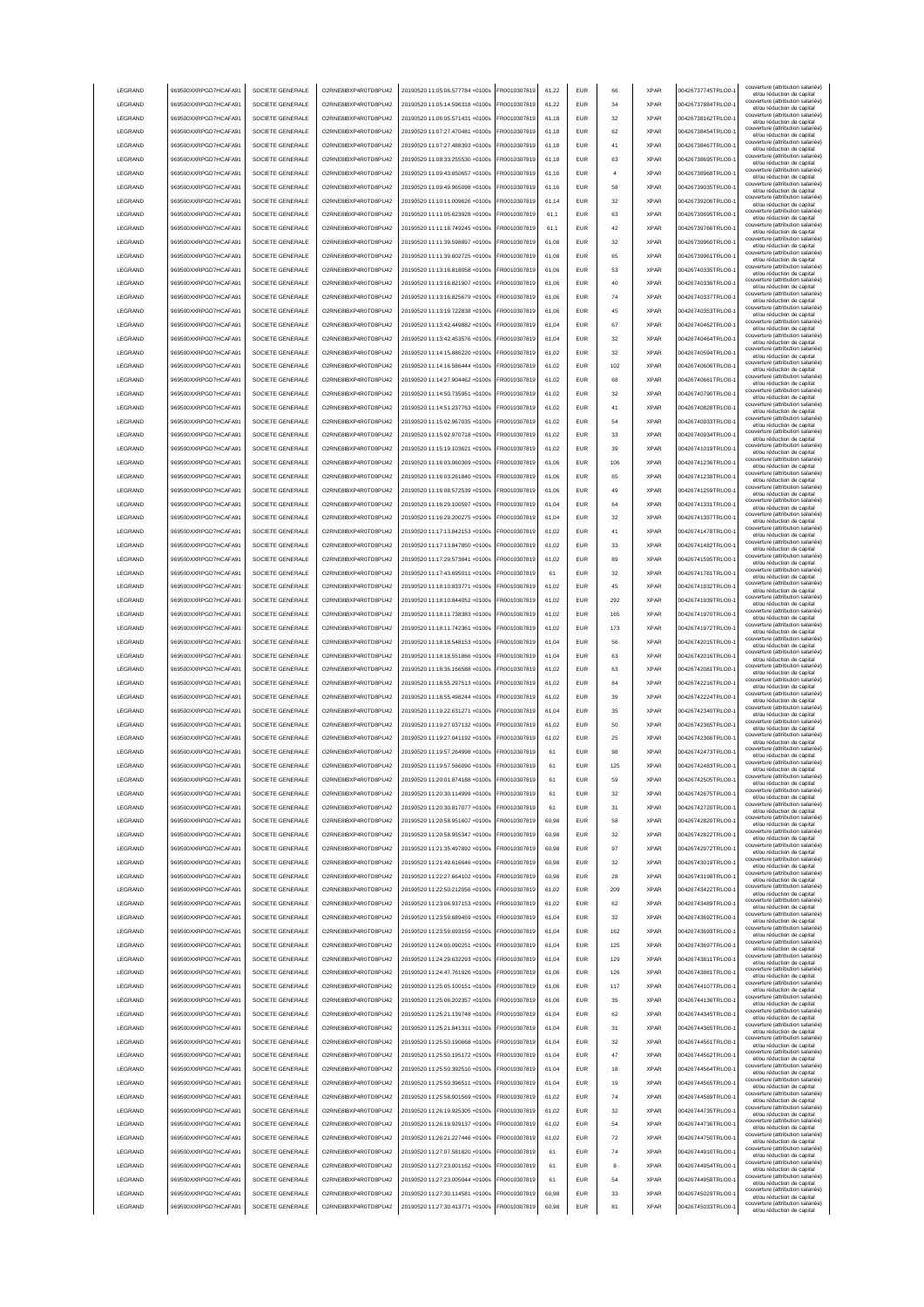| LEGRAND            | 969500XXRPGD7HCAFA91                         | SOCIETE GENERALE                     | O2RNE8IBXP4R0TD8PU42                         | 20190520 11:28:09.564470 +0100s                                    | FR0010307819                 | 60.98          | <b>EUR</b>               | 77        | <b>XPAR</b>                | 00426745210TRLO0-                      | couverture (attribution salariée<br>et/ou réduction de capital                                       |
|--------------------|----------------------------------------------|--------------------------------------|----------------------------------------------|--------------------------------------------------------------------|------------------------------|----------------|--------------------------|-----------|----------------------------|----------------------------------------|------------------------------------------------------------------------------------------------------|
| LEGRAND            | 969500XXRPGD7HCAFA91                         | SOCIETE GENERALE                     | O2RNE8IBXP4R0TD8PU42                         | 20190520 11:28:54.715694 +0100s                                    | FR0010307819                 | 60.98          | <b>EUR</b>               | 62        | <b>XPAR</b>                | 00426745415TRLO0-                      | couverture (attribution salariée)<br>et/ou réduction de capital                                      |
| LEGRAND            | 969500XXRPGD7HCAFA91                         | SOCIETE GENERALE                     | O2RNE8IBXP4R0TD8PU42                         | 20190520 11:28:54.719352 +0100s                                    | FR0010307819                 | 60.98          | <b>EUR</b>               | 87        | <b>XPAR</b>                | 00426745418TRLO0-                      | couverture (attribution salariée)<br>et/ou réduction de capital                                      |
| LEGRAND            | 969500XXRPGD7HCAFA91                         | SOCIETE GENERALE                     | O2RNE8IBXP4R0TD8PU42                         | 20190520 11:28:54.722933 +0100s                                    | FR0010307819                 | 60,98          | EUR                      | 36        | <b>XPAR</b>                | 00426745419TRLO0-                      | couverture (attribution salariée)<br>et/ou réduction de capital                                      |
| LEGRAND            | 969500XXRPGD7HCAFA91                         | SOCIETE GENERALE                     | O2RNE8IBXP4R0TD8PU42                         | 20190520 11:28:55.017546 +0100s                                    | FR0010307819                 | 60,98          | EUR                      | 39        | <b>XPAR</b>                | 00426745425TRLO0-                      | couverture (attribution salariée)<br>et/ou réduction de capital                                      |
| LEGRAND            | 969500XXRPGD7HCAFA91                         | SOCIETE GENERALE                     | O2RNE8IBXP4R0TD8PU42                         | 20190520 11:29:25.757089 +0100s                                    | FR0010307819                 | 61             | EUR                      | 59        | <b>XPAR</b>                | 00426745528TRLO0-                      | couverture (attribution salariée)<br>et/ou réduction de capital<br>couverture (attribution salariée) |
| LEGRAND            | 969500XXRPGD7HCAFA91                         | SOCIETE GENERALE                     | O2RNE8IBXP4R0TD8PU42                         | 20190520 11:29:25.761134 +0100s                                    | FR0010307819                 | 61             | EUR                      | 69        | <b>XPAR</b>                | 00426745529TRLO0-                      | et/ou réduction de capital<br>couverture (attribution salariée)                                      |
| LEGRAND            | 969500XXRPGD7HCAFA91                         | SOCIETE GENERALE                     | O2RNE8IBXP4R0TD8PU42                         | 20190520 11:29:25.765206 +0100s                                    | FR0010307819                 | 61             | EUR                      | 21        | <b>XPAR</b>                | 00426745530TRLO0-                      | et/ou réduction de capital<br>couverture (attribution salariée)                                      |
| LEGRAND            | 969500XXRPGD7HCAFA91                         | SOCIETE GENERALE                     | O2RNE8IBXP4R0TD8PU42                         | 20190520 11:29:25.768910 +0100s                                    | FR0010307819                 | 61             | EUR                      | 47        | <b>XPAR</b>                | 00426745531TRLO0-                      | et/ou réduction de capital<br>couverture (attribution salariée)                                      |
| LEGRAND            | 969500XXRPGD7HCAFA91                         | SOCIETE GENERALE                     | O2RNE8IBXP4R0TD8PU42                         | 20190520 11:29:44.572989 +0100s                                    | FR0010307819                 | 60,98          | EUR                      | 32        | <b>XPAR</b>                | 00426745588TRLO0-                      | et/ou réduction de capital<br>couverture (attribution salariée)                                      |
| LEGRAND            | 969500XXRPGD7HCAFA91                         | SOCIETE GENERALE                     | O2RNE8IBXP4R0TD8PU42                         | 20190520 11:29:44.576639 +0100s                                    | FR0010307819                 | 60,98          | <b>FUR</b>               | 42        | <b>XPAR</b>                | 00426745591TRLO0-                      | et/ou réduction de capital<br>couverture (attribution salariée)                                      |
| LEGRAND            | 969500XXRPGD7HCAFA91                         | SOCIETE GENERALE                     | O2RNE8IBXP4R0TD8PU42                         | 20190520 11:29:44 872693 +0100s                                    | FR0010307819                 | 60,98          | <b>EUR</b>               | 33        | <b>XPAR</b>                | 00426745593TRLO0-                      | et/ou réduction de capital<br>couverture (attribution salariée)                                      |
| LEGRAND            | 969500XXRPGD7HCAFA91                         | SOCIETE GENERALE                     | O2RNE8IBXP4R0TD8PU42                         | 20190520 11:30:00.893053 +0100s                                    | FR0010307819                 | 60,98          | <b>EUR</b>               | 58        | <b>XPAR</b>                | 00426745643TRLO0-                      | et/ou réduction de capital<br>couverture (attribution salariée)                                      |
| LEGRAND            | 969500XXRPGD7HCAFA91                         | SOCIETE GENERALE                     | O2RNE8IBXP4R0TD8PU42                         | 20190520 11:31:10.381045 +0100s                                    | FR0010307819                 | 61             | EUR                      | 62        | <b>XPAR</b>                | 00426745913TRLO0-                      | et/ou réduction de capital<br>couverture (attribution salariée)                                      |
| LEGRAND            | 969500XXRPGD7HCAFA91                         | SOCIETE GENERALE                     | O2RNE8IBXP4R0TD8PU42                         | 20190520 11:31:11.282610 +0100s                                    | FR0010307819                 | 61             | <b>EUR</b>               | 41        | <b>XPAR</b>                | 00426745914TRLO0-                      | et/ou réduction de capital<br>couverture (attribution salariée)                                      |
| LEGRAND            | 969500XXRPGD7HCAFA91                         | SOCIETE GENERALE<br>SOCIETE GENERALE | O2RNE8IBXP4R0TD8PU42                         | 20190520 11:31:11.286685 +0100s                                    | FR0010307819                 | 61             | <b>EUR</b><br>EUR        | 166<br>40 | <b>XPAR</b><br><b>XPAR</b> | 00426745917TRLO0-<br>00426745918TRLO0- | et/ou réduction de capital<br>couverture (attribution salariée)                                      |
| LEGRAND<br>LEGRAND | 969500XXRPGD7HCAFA91<br>969500XXRPGD7HCAFA91 | SOCIETE GENERALE                     | O2RNE8IBXP4R0TD8PU42<br>O2RNE8IBXP4R0TD8PU42 | 20190520 11:31:11.290709 +0100s<br>20190520 11:33:03.212959 +0100s | FR0010307819<br>FR0010307819 | 61<br>61       | EUR                      | 128       | <b>XPAR</b>                | 00426746231TRLO0-                      | et/ou réduction de capital<br>couverture (attribution salariée)                                      |
| LEGRAND            | 969500XXRPGD7HCAFA91                         | SOCIETE GENERALE                     | O2RNE8IBXP4R0TD8PU42                         | 20190520 11:33:03.216917 +0100s                                    | FR0010307819                 | 61             | EUR                      | 76        | <b>XPAR</b>                | 00426746232TRLO0-                      | et/ou réduction de capital<br>couverture (attribution salariée)                                      |
| LEGRAND            | 969500XXRPGD7HCAFA91                         | SOCIETE GENERALE                     | O2RNE8IBXP4R0TD8PU42                         | 20190520 11:33:23.131401 +0100s                                    | FR0010307819                 | 61             | EUR                      | 52        | <b>XPAR</b>                | 00426746323TRLO0-                      | et/ou réduction de capital<br>couverture (attribution salariée)                                      |
| LEGRAND            | 969500XXRPGD7HCAFA91                         | SOCIETE GENERALE                     | O2RNE8IBXP4R0TD8PU42                         | 20190520 11:33:23.135430 +0100s                                    | FR0010307819                 | 61             | <b>EUR</b>               | 48        | <b>XPAR</b>                | 00426746324TRLO0-                      | et/ou réduction de capital<br>couverture (attribution salariée)                                      |
| LEGRAND            | 969500XXRPGD7HCAFA91                         | SOCIETE GENERALE                     | O2RNE8IBXP4R0TD8PU42                         | 20190520 11:34:34.722948 +0100s                                    | FR0010307819                 | 61             | EUR                      | 64        | <b>XPAR</b>                | 00426746640TRLO0-                      | et/ou réduction de capital<br>couverture (attribution salariée)                                      |
| LEGRAND            | 969500XXRPGD7HCAFA91                         | SOCIETE GENERALE                     | O2RNE8IBXP4R0TD8PU42                         | 20190520 11:34:34.824176 +0100s                                    | FR0010307819                 | 61             | EUR                      | 42        | <b>XPAR</b>                | 00426746641TRLO0-                      | et/ou réduction de capital<br>couverture (attribution salariée)                                      |
| LEGRAND            | 969500XXRPGD7HCAFA91                         | SOCIETE GENERALE                     | O2RNE8IBXP4R0TD8PLI42                        | 20190520 11:34:35.927139 +0100s                                    | FR0010307819                 | 61             | <b>EUR</b>               | 79        | <b>XPAR</b>                | 00426746646TRLO0-                      | et/ou réduction de capital<br>couverture (attribution salariée)                                      |
| LEGRAND            | 969500XXRPGD7HCAFA91                         | SOCIETE GENERALE                     | O2RNE8IBXP4R0TD8PU42                         | 20190520 11:35:11.476375 +0100s                                    | FR0010307819                 | 60,98          | <b>EUR</b>               | 32        | <b>XPAR</b>                | 00426746812TRLO0-                      | et/ou réduction de capital<br>couverture (attribution salariée)                                      |
| LEGRAND            | 969500XXRPGD7HCAFA91                         | SOCIETE GENERALE                     | O2RNE8IBXP4R0TD8PU42                         | 20190520 11:35:36.503413 +0100s                                    | FR0010307819                 | 60,98          | <b>EUR</b>               | 103       | <b>XPAR</b>                | 00426746927TRLO0-                      | et/ou réduction de capital<br>couverture (attribution salariée)<br>et/ou réduction de capital        |
| LEGRAND            | 969500XXRPGD7HCAFA91                         | SOCIETE GENERALE                     | O2RNE8IBXP4R0TD8PU42                         | 20190520 11:36:28 370873 +0100s                                    | FR0010307819                 | 60.98          | <b>EUR</b>               | 200       | <b>XPAR</b>                | 00426747116TRLO0-                      | couverture (attribution salariée)<br>et/ou réduction de capital                                      |
| LEGRAND            | 969500XXRPGD7HCAFA91                         | SOCIETE GENERALE                     | O2RNE8IBXP4R0TD8PU42                         | 20190520 11:36:28.374706 +0100s                                    | FR0010307819                 | 60.96          | <b>EUR</b>               | 32        | <b>XPAR</b>                | 00426747117TRLO0-                      | couverture (attribution salariée)<br>et/ou réduction de capital                                      |
| LEGRAND            | 969500XXRPGD7HCAFA91                         | SOCIETE GENERALE                     | O2RNE8IBXP4R0TD8PU42                         | 20190520 11:36:28 470745 +0100s                                    | FR0010307819                 | 60.98          | <b>EUR</b>               | 50        | <b>XPAR</b>                | 00426747118TRLO0-                      | couverture (attribution salariée)<br>et/ou réduction de capital                                      |
| LEGRAND            | 969500XXRPGD7HCAFA91                         | SOCIETE GENERALE                     | O2RNE8IBXP4R0TD8PU42                         | 20190520 11:36:28.474454 +0100s                                    | FR0010307819                 | 60,98          | EUR                      | 125       | <b>XPAR</b>                | 00426747119TRLO0-                      | couverture (attribution salariée)<br>et/ou réduction de capital                                      |
| LEGRAND            | 969500XXRPGD7HCAFA91                         | SOCIETE GENERALE                     | O2RNE8IBXP4R0TD8PU42                         | 20190520 11:36:28.478172 +0100s                                    | FR0010307819                 | 60,98          | EUR                      | 190       | <b>XPAR</b>                | 00426747120TRLO0-                      | couverture (attribution salariée)<br>et/ou réduction de capital                                      |
| LEGRAND            | 969500XXRPGD7HCAFA91                         | SOCIETE GENERALE                     | O2RNE8IBXP4R0TD8PU42                         | 20190520 11:36:28.481900 +0100s                                    | FR0010307819                 | 60,98          | EUR                      | 50        | <b>XPAR</b>                | 00426747121TRLO0-                      | couverture (attribution salariée)<br>et/ou réduction de capital                                      |
| LEGRAND            | 969500XXRPGD7HCAFA91                         | SOCIETE GENERALE                     | O2RNE8IBXP4R0TD8PU42                         | 20190520 11:36:28.485640 +0100s                                    | R0010307819                  | 60,98          | <b>EUR</b>               | 57        | <b>XPAR</b>                | 00426747122TRLO0-                      | couverture (attribution salariée)<br>et/ou réduction de capital                                      |
| LEGRAND            | 969500XXRPGD7HCAFA91                         | SOCIETE GENERALE                     | O2RNE8IBXP4R0TD8PU42                         | 20190520 11:36:28.489369 +0100s                                    | R0010307819                  | 60,98          | EUR                      | 55        | <b>XPAR</b>                | 00426747123TRLO0-                      | couverture (attribution salariée)<br>et/ou réduction de capital                                      |
| LEGRAND            | 969500XXRPGD7HCAFA91                         | SOCIETE GENERALE                     | O2RNE8IBXP4R0TD8PU42                         | 20190520 11:37:11.622949 +0100s                                    | R0010307819                  | 60,96          | EUR                      | 54        | <b>XPAR</b>                | 00426747254TRLO0-                      | couverture (attribution salariée)<br>et/ou réduction de capital                                      |
| LEGRAND            | 969500XXRPGD7HCAFA91                         | SOCIETE GENERALE                     | O2RNE8IBXP4R0TD8PU42                         | 20190520 11:37:11.626822 +0100s                                    | FR0010307819                 | 60.96          | <b>EUR</b>               | 32        | <b>XPAR</b>                | 00426747255TRLO0-                      | couverture (attribution salariée)<br>et/ou réduction de capital                                      |
| LEGRAND            | 969500XXRPGD7HCAFA91                         | SOCIETE GENERALE                     | O2RNE8IBXP4R0TD8PU42                         | 20190520 11:37:13.626714 +0100s                                    | FR0010307819                 | 60,96          | <b>EUR</b>               | 69        | <b>XPAR</b>                | 00426747268TRLO0-                      | couverture (attribution salariée)<br>et/ou réduction de capital                                      |
| LEGRAND            | 969500XXRPGD7HCAFA91                         | SOCIETE GENERALE                     | O2RNE8IBXP4R0TD8PU42                         | 20190520 11:37:14.929890 +0100s                                    | FR0010307819                 | 60,96          | <b>FUR</b>               | 125       | <b>XPAR</b>                | 00426747269TRLO0-                      | couverture (attribution salariée)<br>et/ou réduction de capital                                      |
| LEGRAND            | 969500XXRPGD7HCAFA91                         | SOCIETE GENERALE                     | O2RNE8IBXP4R0TD8PU42                         | 20190520 11:38:06.188680 +0100s                                    | FR0010307819                 | 60,96          | <b>EUR</b>               | 59        | <b>XPAR</b>                | 00426747383TRLO0-                      | couverture (attribution salariée)<br>et/ou réduction de capital                                      |
| LEGRAND            | 969500XXRPGD7HCAFA91                         | SOCIETE GENERALE                     | O2RNE8IBXP4R0TD8PU42                         | 20190520 11:38:06.192412 +0100s                                    | FR0010307819                 | 60.96          | EUR                      | 37        | <b>XPAR</b>                | 00426747384TRLO0-                      | couverture (attribution salariée)<br>et/ou réduction de capital                                      |
| LEGRAND            | 969500XXRPGD7HCAFA91                         | SOCIETE GENERALE                     | O2RNE8IBXP4R0TD8PU42                         | 20190520 11:39:06.568060 +0100s                                    | FR0010307819                 | 60.96          | EUR                      | 6         | <b>XPAR</b>                | 00426747580TRLO0-                      | couverture (attribution salariée)<br>et/ou réduction de capital                                      |
| LEGRAND            | 969500XXRPGD7HCAFA91                         | SOCIETE GENERALE                     | O2RNE8IBXP4R0TD8PU42                         | 20190520 11:39:10.574815 +0100s                                    | FR0010307819                 | 60.96          | <b>EUR</b>               | 111       | <b>XPAR</b>                | 00426747591TRLO0-                      | couverture (attribution salariée)<br>et/ou réduction de capital                                      |
| LEGRAND            | 969500XXRPGD7HCAFA91                         | SOCIETE GENERALE                     | O2RNE8IBXP4R0TD8PU42                         | 20190520 11:39:10.579114 +0100s                                    | FR0010307819                 | 60,96          | EUR                      | 35        | <b>XPAR</b>                | 00426747592TRLO0-                      | couverture (attribution salariée)<br>et/ou réduction de capital                                      |
| LEGRAND            | 969500XXRPGD7HCAFA91                         | SOCIETE GENERALE                     | O2RNE8IBXP4R0TD8PU42                         | 20190520 11:39:42.425334 +0100s                                    | FR0010307819                 | 61             | EUR                      | 125       | <b>XPAR</b>                | 00426747748TRLO0-                      | couverture (attribution salariée)<br>et/ou réduction de capital                                      |
| LEGRAND            | 969500XXRPGD7HCAFA91                         | SOCIETE GENERALE                     | O2RNE8IBXP4R0TD8PU42                         | 20190520 11:39:42.428950 +0100s                                    | FR0010307819                 | 61             | EUR                      | 50        | <b>XPAR</b>                | 00426747749TRLO0-                      | couverture (attribution salariée)<br>et/ou réduction de capital<br>couverture (attribution salariée) |
| LEGRAND            | 969500XXRPGD7HCAFA9                          | SOCIETE GENERALE                     | O2RNE8IBXP4R0TD8PU42                         | 20190520 11:39:42.432600 +0100s                                    | R0010307819                  | 61             | <b>EUR</b>               | 28        | <b>XPAR</b>                | 00426747750TRLO0-                      | et/ou réduction de capital<br>couverture (attribution salariée)                                      |
| LEGRAND<br>LEGRAND | 969500XXRPGD7HCAFA91<br>969500XXRPGD7HCAFA91 | SOCIETE GENERALE<br>SOCIETE GENERALE | O2RNE8IBXP4R0TD8PU42<br>O2RNE8IBXP4R0TD8PU42 | 20190520 11:41:35.631570 +0100s<br>20190520 11:41:35.637100 +0100s | FR0010307819<br>FR0010307819 | 60,98<br>60,98 | <b>EUR</b><br><b>EUR</b> | 77<br>68  | <b>XPAR</b><br><b>XPAR</b> | 00426748057TRLO0-<br>00426748061TRLO0- | et/ou réduction de capital<br>couverture (attribution salariée)                                      |
| <b>I FGRAND</b>    | 969500XXRPGD7HCAFA91                         | SOCIETE GENERALE                     | O2RNE8IBXP4R0TD8PU42                         | 20190520 11:41:35.933959 +0100s                                    | FR0010307819                 | 60.98          | <b>FUR</b>               | 102       | <b>XPAR</b>                | 00426748069TRLO0-                      | et/ou réduction de capital<br>couverture (attribution salariée)                                      |
| <b>I FGRAND</b>    | 969500XXRPGD7HCAFA91                         | SOCIETE GENERALE                     | O2RNE8IBXP4R0TD8PLI42                        | 20190520 11:41:36 235035 +0100s                                    | FR0010307819                 | 60,98          | <b>EUR</b>               | 64        | <b>XPAR</b>                | 00426748078TRLO0-                      | et/ou réduction de capital<br>couverture (attribution salariée)                                      |
| <b>I FGRAND</b>    | 969500XXRPGD7HCAFA91                         | SOCIETE GENERALE                     | O2RNE8IBXP4R0TD8PU42                         | 20190520 11:41:44 954923 +0100s                                    | FR0010307819                 | 61             | FUR                      | 19        | <b>XPAR</b>                | 00426748165TRLO0-                      | et/ou réduction de capital<br>couverture (attribution salariée)                                      |
| LEGRAND            | 969500XXRPGD7HCAFA91                         | SOCIETE GENERALE                     | O2RNE8IBXP4R0TD8PLI42                        | 20190520 11:41:44.958978 +0100s                                    | FR0010307819                 | 61             | <b>EUR</b>               | 50        | <b>XPAR</b>                | 00426748166TRLO0-                      | et/ou reduction de capita<br>couverture (attribution salariée)                                       |
| LEGRAND            | 969500XXRPGD7HCAFA91                         | SOCIETE GENERALE                     | O2RNE8IBXP4R0TD8PU42                         | 20190520 11:41:44.962967 +0100s                                    | FR0010307819                 | 61             | <b>EUR</b>               | 125       | <b>XPAR</b>                | 00426748167TRLO0-                      | et/ou réduction de capital<br>couverture (attribution salariée)<br>et/ou réduction de capital        |
| LEGRAND            | 969500XXRPGD7HCAFA91                         | SOCIETE GENERALE                     | O2RNE8IBXP4R0TD8PU42                         | 20190520 11:41:54.071001 +0100s                                    | FR0010307819                 | 61             | <b>EUR</b>               | 165       | <b>XPAR</b>                | 00426748210TRLO0-                      | couverture (attribution salariée)<br>et/ou réduction de capital                                      |
| LEGRAND            | 969500XXRPGD7HCAFA91                         | SOCIETE GENERALE                     | O2RNE8IBXP4R0TD8PU42                         | 20190520 11:41:54 075091 +0100s                                    | FR0010307819                 | 61             | <b>EUR</b>               | 3         | <b>XPAR</b>                | 00426748211TRLO0-                      | couverture (attribution salariée)<br>et/ou réduction de capital                                      |
| LEGRAND            | 969500XXRPGD7HCAFA91                         | SOCIETE GENERALE                     | O2RNE8IBXP4R0TD8PU42                         | 20190520 11:42:02.486290 +0100s                                    | FR0010307819                 | 61             | EUR                      | 67        | <b>XPAR</b>                | 00426748254TRLO0-                      | couverture (attribution salariée)<br>et/ou réduction de capital                                      |
| LEGRAND            | 969500XXRPGD7HCAFA91                         | SOCIETE GENERALE                     | O2RNE8IBXP4R0TD8PU42                         | 20190520 11:42:46.133632 +0100s                                    | FR0010307819                 | 60,98          | EUR                      | $\bf 46$  | <b>XPAR</b>                | 00426748358TRLO0-                      | couverture (attribution salariée)<br>et/ou réduction de capital                                      |
| LEGRAND            | 969500XXRPGD7HCAFA91                         | SOCIETE GENERALE                     | O2RNE8IBXP4R0TD8PU42                         | 20190520 11:43:07.749859 +0100s                                    | FR0010307819                 | 60,98          | EUR                      | 40        | <b>XPAR</b>                | 00426748411TRLO0-                      | couverture (attribution salariée)<br>et/ou réduction de capital                                      |
| LEGRAND            | 969500XXRPGD7HCAFA91                         | SOCIETE GENERALE                     | O2RNE8IBXP4R0TD8PU42                         | 20190520 11:43:07.753523 +0100s                                    | FR0010307819                 | 60,98          | <b>EUR</b>               | 42        | <b>XPAR</b>                | 00426748412TRLO0-                      | couverture (attribution salariée)<br>et/ou réduction de capital                                      |
| LEGRAND            | 969500XXRPGD7HCAFA91                         | SOCIETE GENERALE                     | O2RNE8IBXP4R0TD8PU42                         | 20190520 11:44:00.396341 +0100s                                    | FR0010307819                 | 60,98          | <b>EUR</b>               | 32        | <b>XPAR</b>                | 00426748549TRLO0-                      | couverture (attribution salariée)<br>et/ou réduction de capital                                      |
| LEGRAND            | 969500XXRPGD7HCAFA91                         | SOCIETE GENERALE                     | O2RNE8IBXP4R0TD8PU42                         | 20190520 11:46:17.135158 +0100s                                    | FR0010307819                 | 61,06          | <b>EUR</b>               | 114       | <b>XPAR</b>                | 00426748934TRLO0-                      | couverture (attribution salariée)<br>et/ou réduction de capital                                      |
| LEGRAND            | 969500XXRPGD7HCAFA91                         | SOCIETE GENERALE                     | O2RNE8IBXP4R0TD8PU42                         | 20190520 11:46:17.139488 +0100s                                    | FR0010307819                 | 61,06          | <b>EUR</b>               | 241       | <b>XPAR</b>                | 00426748935TRLO0-                      | couverture (attribution salariée)<br>et/ou réduction de capital                                      |
| LEGRAND            | 969500XXRPGD7HCAFA91                         | SOCIETE GENERALE                     | O2RNE8IBXP4R0TD8PU42                         | 20190520 11:46:17.236571 +0100s                                    | FR0010307819                 | 61,06          | <b>EUR</b>               | 87        | <b>XPAR</b>                | 00426748937TRLO0-                      | couverture (attribution salariée)<br>et/ou réduction de capital                                      |
| LEGRAND            |                                              |                                      |                                              |                                                                    |                              |                |                          |           |                            | 00426748945TRLO0-                      | couverture (attribution salariée)                                                                    |
| LEGRAND            | 969500XXRPGD7HCAFA91                         | SOCIETE GENERALE                     | O2RNE8IBXP4R0TD8PU42                         | 20190520 11:46:17.937283 +0100s                                    | FR0010307819                 | 61,06          | <b>EUR</b>               | 153       | <b>XPAR</b>                |                                        | et/ou réduction de capital                                                                           |
| LEGRAND            | 969500XXRPGD7HCAFA91                         | SOCIETE GENERALE                     | O2RNE8IBXP4R0TD8PU42                         | 20190520 11:46:52 262230 +0100s                                    | FR0010307819                 | 61.06          | <b>EUR</b>               | 70        | <b>XPAR</b>                | 00426749010TRLO0-                      | couverture (attribution salariée)<br>et/ou réduction de capital                                      |
|                    | 969500XXRPGD7HCAFA91                         | SOCIETE GENERALE                     | O2RNE8IBXP4R0TD8PU42                         | 20190520 11:47:45.110235 +0100s                                    | FR0010307819                 | 61.06          | <b>EUR</b>               | 44        | <b>XPAR</b>                | 00426749119TRLO0-                      | couverture (attribution salariée)<br>et/ou réduction de capital                                      |
| LEGRAND            | 969500XXRPGD7HCAFA91                         | SOCIETE GENERALE                     | O2RNE8IBXP4R0TD8PU42                         | 20190520 11:48:51.379053 +0100s                                    | FR0010307819                 | 61.04          | <b>EUR</b>               | 62        | <b>XPAR</b>                | 00426749311TRLO0-                      | couverture (attribution salariée)<br>et/ou réduction de capital                                      |
| LEGRAND            | 969500XXRPGD7HCAFA91                         | SOCIETE GENERALE                     | O2RNE8IBXP4R0TD8PU42                         | 20190520 11:48:51.678215 +0100s                                    | FR0010307819                 | 61,04          | EUR                      | 100       | <b>XPAR</b>                | 00426749326TRLO0-                      | couverture (attribution salariée)<br>et/ou réduction de capital                                      |
| LEGRAND            | 969500XXRPGD7HCAFA91                         | SOCIETE GENERALE                     | O2RNE8IBXP4R0TD8PU42                         | 20190520 11:48:51.681902 +0100s                                    | FR0010307819                 | 61,04          | EUR                      | 50        | <b>XPAR</b>                | 00426749327TRLO0-                      | couverture (attribution salariée)<br>et/ou réduction de capital                                      |
| LEGRAND            | 969500XXRPGD7HCAFA91                         | SOCIETE GENERALE                     | O2RNE8IBXP4R0TD8PU42                         | 20190520 11:48:51.685539 +0100s                                    | FR0010307819                 | 61,04          | EUR                      | 125       | <b>XPAR</b>                | 00426749328TRLO0-                      | couverture (attribution salariée)<br>et/ou réduction de capital<br>couverture (attribution salariée) |
| LEGRAND            | 969500XXRPGD7HCAFA91                         | SOCIETE GENERALE                     | O2RNE8IBXP4R0TD8PU42                         | 20190520 11:48:51.689232 +0100s                                    | FR0010307819                 | 61,04          | <b>EUR</b>               | 55        | <b>XPAR</b>                | 00426749329TRLO0-                      | et/ou réduction de capital<br>couverture (attribution salariée)                                      |
| LEGRAND            | 969500XXRPGD7HCAFA91                         | SOCIETE GENERALE                     | O2RNE8IBXP4R0TD8PU42                         | 20190520 11:48:51.693152 +0100s                                    | FR0010307819                 | 61,04          | <b>EUR</b>               | 100       | <b>XPAR</b>                | 00426749330TRLO0-                      | et/ou réduction de capital<br>couverture (attribution salariée)                                      |
| LEGRAND            | 969500XXRPGD7HCAFA91                         | SOCIETE GENERALE                     | O2RNE8IBXP4R0TD8PU42                         | 20190520 11:48:51.697919 +0100s                                    | FR0010307819                 | 61,04          | <b>EUR</b>               | 50        | <b>XPAR</b>                | 00426749331TRLO0-                      | et/ou réduction de capital<br>couverture (attribution salariée)                                      |
| LEGRAND            | 969500XXRPGD7HCAFA91                         | SOCIETE GENERALE                     | O2RNE8IBXP4R0TD8PU42                         | 20190520 11:48:51.702296 +0100s                                    | FR0010307819                 | 61,06          | <b>EUR</b>               | 27        | <b>XPAR</b>                | 00426749332TRLO0-                      | et/ou réduction de capital<br>couverture (attribution salariée)                                      |
| LEGRAND            | 969500XXRPGD7HCAFA91                         | SOCIETE GENERALE                     | O2RNE8IBXP4R0TD8PU42                         | 20190520 11:49:25.618473 +0100s                                    | FR0010307819                 | 61,04          | <b>EUR</b>               | 185       | <b>XPAR</b>                | 00426749455TRLO0-                      | et/ou réduction de capital<br>couverture (attribution salariée)                                      |
| LEGRAND            | 969500XXRPGD7HCAFA91                         | SOCIETE GENERALE                     | O2RNE8IBXP4R0TD8PU42                         | 20190520 11:49:29.522464 +0100s                                    | FR0010307819                 | 61,02          | <b>EUR</b>               | 32        | <b>XPAR</b><br><b>XPAR</b> | 00426749464TRLO0-                      | et/ou réduction de capital<br>couverture (attribution salariée)                                      |
| LEGRAND<br>LEGRAND | 969500XXRPGD7HCAFA91<br>969500XXRPGD7HCAFA91 | SOCIETE GENERALE                     | O2RNE8IBXP4R0TD8PU42<br>O2RNE8IBXP4R0TD8PU42 | 20190520 11:49:34.225510 +0100s<br>20190520 11:49:34.229529 +0100s | FR0010307819<br>FR0010307819 | 61,02<br>61.02 | <b>EUR</b><br><b>EUR</b> | 100<br>67 | <b>XPAR</b>                | 00426749469TRLO0-<br>00426749470TRLO0- | et/ou réduction de capital<br>couverture (attribution salariée)                                      |
| LEGRAND            | 969500XXRPGD7HCAFA91                         | SOCIETE GENERALE<br>SOCIETE GENERALE | O2RNE8IBXP4R0TD8PU42                         | 20190520 11:50:27.666673 +0100s                                    | FR0010307819                 | 61.02          | <b>EUR</b>               | 64        | <b>XPAR</b>                | 00426749592TRLO0-                      | et/ou réduction de capital<br>couverture (attribution salariée)                                      |
| LEGRAND            | 969500XXRPGD7HCAFA91                         | SOCIETE GENERALE                     | O2RNE8IBXP4R0TD8PU42                         | 20190520 11:51:02.002193 +0100s                                    | FR0010307819                 | 61             | <b>EUR</b>               | 62        | <b>XPAR</b>                | 00426749679TRLO0-                      | et/ou réduction de capital<br>couverture (attribution salariée)                                      |
| LEGRAND            | 969500XXRPGD7HCAFA91                         | SOCIETE GENERALE                     | O2RNE8IBXP4R0TD8PU42                         | 20190520 11:52:00.379741 +0100s                                    | FR0010307819                 | 61             | <b>EUR</b>               | 111       | <b>XPAR</b>                | 00426749835TRLO0-                      | et/ou réduction de capital<br>couverture (attribution salariée)                                      |
| LEGRAND            | 969500XXRPGD7HCAFA91                         | SOCIETE GENERALE                     | O2RNE8IBXP4R0TD8PU42                         | 20190520 11:52:00.386294 +0100s                                    | FR0010307819                 | 61             | <b>EUR</b>               | 62        | <b>XPAR</b>                | 00426749839TRLO0-                      | et/ou réduction de capital<br>couverture (attribution salariée)<br>et/ou réduction de capital        |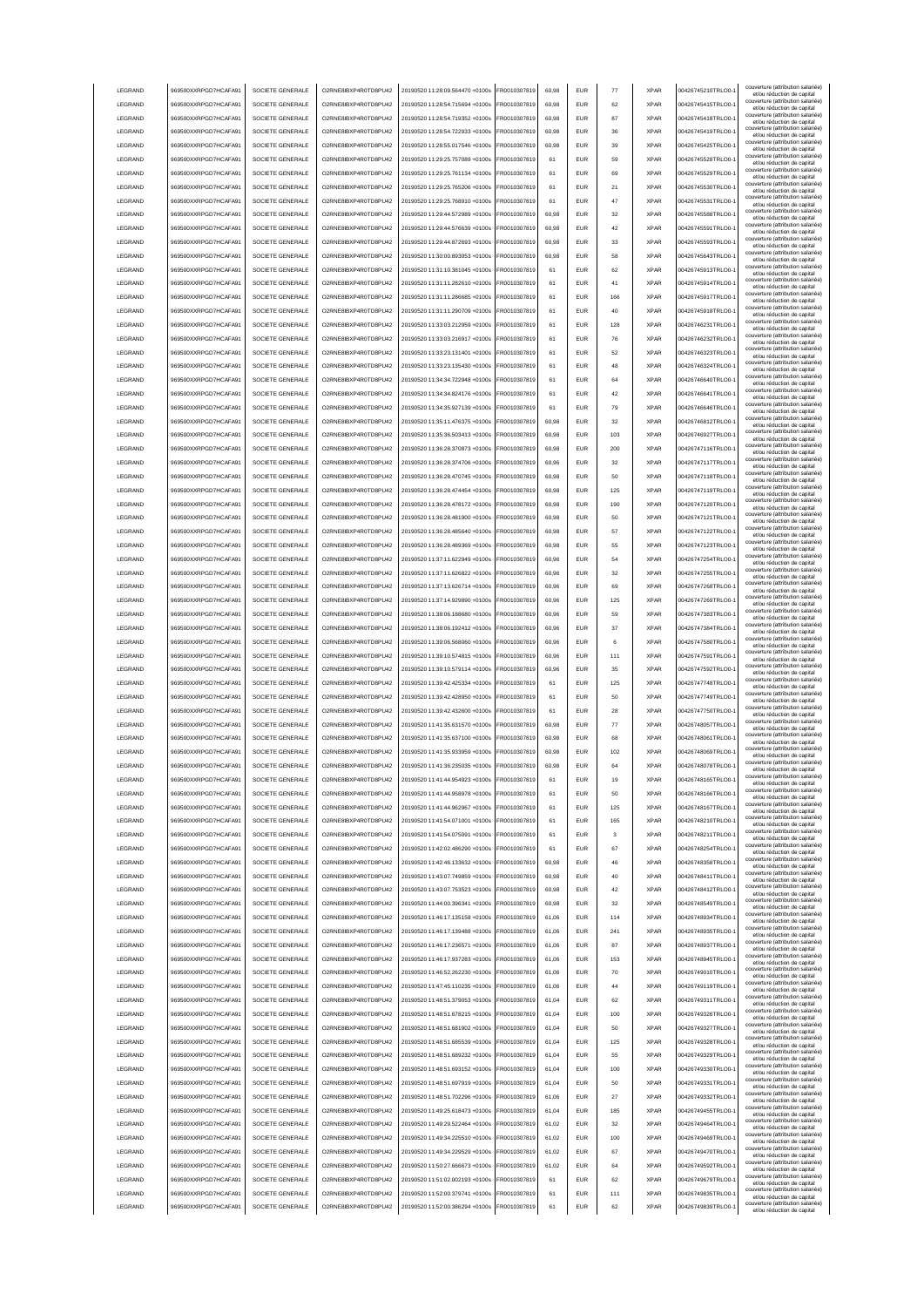|                 | 969500XXRPGD7HCAFA91 | SOCIETE GENERALE | O2RNE8IBXP4R0TD8PU42  | 20190520 11:52:01.783640 +0100s | FR0010307819 | 61    | <b>EUR</b> | 104            | <b>XPAR</b> | 00426749862TRLO0-  | couverture (attribution salariée<br>et/ou réduction de capital                                       |
|-----------------|----------------------|------------------|-----------------------|---------------------------------|--------------|-------|------------|----------------|-------------|--------------------|------------------------------------------------------------------------------------------------------|
| LEGRAND         | 969500XXRPGD7HCAFA91 | SOCIETE GENERALE | O2RNE8IBXP4R0TD8PU42  | 20190520 11:52:15.112986 +0100s | FR0010307819 | 60.98 | <b>EUR</b> | 67             | <b>XPAR</b> | 00426749988TRLO0-  | couverture (attribution salariée)<br>et/ou réduction de capital                                      |
| LEGRAND         | 969500XXRPGD7HCAFA91 | SOCIETE GENERALE | O2RNE8IBXP4R0TD8PU42  | 20190520 11:52:23.328207 +0100s | FR0010307819 | 60.98 | <b>EUR</b> | 42             | <b>XPAR</b> | 00426750042TRLO0-  | couverture (attribution salariée)<br>et/ou réduction de capital                                      |
| LEGRAND         | 969500XXRPGD7HCAFA91 | SOCIETE GENERALE | O2RNE8IBXP4R0TD8PU42  | 20190520 11:52:27.740831 +0100s | FR0010307819 | 60,98 | EUR        | 33             | <b>XPAR</b> | 00426750060TRLO0-  | couverture (attribution salariée)<br>et/ou réduction de capital                                      |
| LEGRAND         | 969500XXRPGD7HCAFA91 | SOCIETE GENERALE | O2RNE8IBXP4R0TD8PU42  | 20190520 11:52:45.364101 +0100s | FR0010307819 | 60,98 | EUR        | 9              | <b>XPAR</b> | 00426750144TRLO0-  | couverture (attribution salariée)<br>et/ou réduction de capital                                      |
| LEGRAND         | 969500XXRPGD7HCAFA91 | SOCIETE GENERALE | O2RNE8IBXP4R0TD8PU42  | 20190520 11:52:45.463365 +0100s | FR0010307819 | 60,98 | EUR        | 3              | <b>XPAR</b> | 00426750145TRLO0-  | couverture (attribution salariée)<br>et/ou réduction de capital                                      |
| LEGRAND         | 969500XXRPGD7HCAFA91 | SOCIETE GENERALE | O2RNE8IBXP4R0TD8PU42  | 20190520 11:53:18.203780 +0100s | FR0010307819 | 60,98 | EUR        | 118            | <b>XPAR</b> | 00426750235TRLO0-  | couverture (attribution salariée)<br>et/ou réduction de capital                                      |
| LEGRAND         | 969500XXRPGD7HCAFA91 | SOCIETE GENERALE | O2RNE8IBXP4R0TD8PU42  | 20190520 11:53:18.207561 +0100s | R0010307819  | 60,98 | EUR        | 62             | <b>XPAR</b> | 00426750237TRLO0-  | couverture (attribution salariée)<br>et/ou réduction de capital                                      |
| LEGRAND         | 969500XXRPGD7HCAFA91 | SOCIETE GENERALE | O2RNE8IBXP4R0TD8PU42  | 20190520 11:53:18.705162 +0100s | FR0010307819 | 60,98 | EUR        | 59             | <b>XPAR</b> | 00426750243TRLO0-  | couverture (attribution salariée)<br>et/ou réduction de capital                                      |
| LEGRAND         | 969500XXRPGD7HCAFA91 | SOCIETE GENERALE | O2RNE8IBXP4R0TD8PU42  | 20190520 11:53:18.708748 +0100s | FR0010307819 | 60,98 | EUR        | 64             | <b>XPAR</b> | 00426750245TRLO0-  | couverture (attribution salariée)<br>et/ou réduction de capital                                      |
| LEGRAND         | 969500XXRPGD7HCAFA91 | SOCIETE GENERALE | O2RNE8IBXP4R0TD8PU42  | 20190520 11:53:57.540625 +0100s | FR0010307819 | 60,98 | <b>EUR</b> | 32             | <b>XPAR</b> | 00426750344TRLO0-  | couverture (attribution salariée)<br>et/ou réduction de capital                                      |
| LEGRAND         | 969500XXRPGD7HCAFA91 | SOCIETE GENERALE | O2RNE8IBXP4R0TD8PU42  | 20190520 11:54:00.941099 +0100s | FR0010307819 | 60,98 | <b>EUR</b> | 90             | <b>XPAR</b> | 00426750347TRLO0-  | couverture (attribution salariée)<br>et/ou réduction de capital                                      |
| LEGRAND         | 969500XXRPGD7HCAFA91 | SOCIETE GENERALE | O2RNE8IBXP4R0TD8PU42  | 20190520 11:55:19.810975 +0100s | FR0010307819 | 60,96 | <b>EUR</b> | 62             | <b>XPAR</b> | 00426750536TRLO0-  | couverture (attribution salariée)<br>et/ou réduction de capital                                      |
| LEGRAND         | 969500XXRPGD7HCAFA91 | SOCIETE GENERALE | O2RNE8IBXP4R0TD8PU42  | 20190520 11:55:20.109793 +0100s | FR0010307819 | 60.96 | EUR        | 102            | <b>XPAR</b> | 00426750548TRLO0-  | couverture (attribution salariée)<br>et/ou réduction de capital                                      |
| LEGRAND         | 969500XXRPGD7HCAFA91 | SOCIETE GENERALE | O2RNE8IBXP4R0TD8PU42  | 20190520 11:56:20.480418 +0100s | FR0010307819 | 60.92 | <b>EUR</b> | 32             | <b>XPAR</b> | 00426750752TRLO0-  | couverture (attribution salariée)<br>et/ou réduction de capital                                      |
| LEGRAND         | 969500XXRPGD7HCAFA91 | SOCIETE GENERALE | O2RNE8IBXP4R0TD8PU42  | 20190520 11:56:20.484264 +0100s | FR0010307819 | 60.92 | <b>EUR</b> | 62             | <b>XPAR</b> | 00426750754TRLO0-  | couverture (attribution salariée)<br>et/ou réduction de capital                                      |
| LEGRAND         | 969500XXRPGD7HCAFA91 | SOCIETE GENERALE | O2RNE8IBXP4R0TD8PU42  | 20190520 11:56:20.680904 +0100s | FR0010307819 | 60,92 | EUR        | 36             | <b>XPAR</b> | 00426750755TRLO0-  | couverture (attribution salariée)<br>et/ou réduction de capital                                      |
| LEGRAND         | 969500XXRPGD7HCAFA91 | SOCIETE GENERALE | O2RNE8IBXP4R0TD8PU42  | 20190520 11:58:05.919180 +0100s | FR0010307819 | 60,92 | EUR        | 58             | <b>XPAR</b> | 00426751181TRLO0-  | couverture (attribution salariée)<br>et/ou réduction de capital                                      |
| LEGRAND         | 969500XXRPGD7HCAFA91 | SOCIETE GENERALE | O2RNE8IBXP4R0TD8PU42  | 20190520 11:58:05.923294 +0100s | FR0010307819 | 60,92 | EUR        |                | <b>XPAR</b> | 00426751182TRLO0-  | couverture (attribution salariée)<br>et/ou réduction de capital                                      |
| LEGRAND         | 969500XXRPGD7HCAFA91 | SOCIETE GENERALE | O2RNE8IBXP4R0TD8PU42  | 20190520 11:58:06.019753 +0100s | FR0010307819 | 60,92 | EUR        | 32             | <b>XPAR</b> | 00426751183TRLO0-  | couverture (attribution salariée)<br>et/ou réduction de capital                                      |
| LEGRAND         | 969500XXRPGD7HCAFA91 | SOCIETE GENERALE | O2RNE8IBXP4R0TD8PU42  | 20190520 11:58:23.738323 +0100s | FR0010307819 | 60,9  | EUR        | 125            | <b>XPAR</b> | 00426751246TRLO0-  | couverture (attribution salariée)<br>et/ou réduction de capital                                      |
| LEGRAND         | 969500XXRPGD7HCAFA91 | SOCIETE GENERALE | O2RNE8IBXP4R0TD8PU42  | 20190520 11:58:23.742281 +0100s | FR0010307819 | 60,9  | EUR        | 68             | <b>XPAR</b> | 00426751247TRLO0-  | couverture (attribution salariée)<br>et/ou réduction de capital                                      |
| LEGRAND         | 969500XXRPGD7HCAFA91 | SOCIETE GENERALE | O2RNE8IBXP4R0TD8PU42  | 20190520 11:58:53.768115 +0100s | FR0010307819 | 60,92 | EUR        | 125            | <b>XPAR</b> | 00426751335TRLO0-  | couverture (attribution salariée)<br>et/ou réduction de capital                                      |
| LEGRAND         | 969500XXRPGD7HCAFA91 | SOCIETE GENERALE | O2RNE8IBXP4R0TD8PLI42 | 20190520 11:58:53.772955 +0100s | FR0010307819 | 60,92 | <b>EUR</b> | 57             | <b>XPAR</b> | 00426751336TRLO0-  | couverture (attribution salariée)<br>et/ou réduction de capital                                      |
| LEGRAND         | 969500XXRPGD7HCAFA91 | SOCIETE GENERALE | O2RNE8IBXP4R0TD8PU42  | 20190520 11:58:53.776899 +0100s | FR0010307819 | 60,92 | <b>EUR</b> | $\mathfrak{p}$ | <b>XPAR</b> | 00426751337TRLO0-  | couverture (attribution salariée)<br>et/ou réduction de capital                                      |
| LEGRAND         | 969500XXRPGD7HCAFA91 | SOCIETE GENERALE | O2RNE8IBXP4R0TD8PU42  | 20190520 11:58:54.769663 +0100s | FR0010307819 | 60,92 | <b>EUR</b> | 125            | <b>XPAR</b> | 00426751338TRLO0-  | couverture (attribution salariée)<br>et/ou réduction de capital                                      |
| LEGRAND         | 969500XXRPGD7HCAFA91 | SOCIETE GENERALE | O2RNE8IBXP4R0TD8PU42  | 20190520 11:59:25 703117 +0100s | FR0010307819 | 60.92 | <b>EUR</b> | 38             | <b>XPAR</b> | 00426751474TRLO0-  | couverture (attribution salariée)<br>et/ou réduction de capital                                      |
| LEGRAND         | 969500XXRPGD7HCAFA91 | SOCIETE GENERALE | O2RNE8IBXP4R0TD8PLI42 | 20190520 12:01:27.510259 +0100s | FR0010307819 | 60.92 | <b>EUR</b> | 100            | <b>XPAR</b> | 00426751827TRLO0-  | couverture (attribution salariée)<br>et/ou réduction de capital                                      |
| LEGRAND         | 969500XXRPGD7HCAFA91 | SOCIETE GENERALE | O2RNE8IBXP4R0TD8PLI42 | 20190520 12:01:27 514779 +0100s | FR0010307819 | 60.92 | <b>EUR</b> | 70             | <b>XPAR</b> | 00426751828TRLO0-  | couverture (attribution salariée)<br>et/ou réduction de capital                                      |
| LEGRAND         | 969500XXRPGD7HCAFA91 | SOCIETE GENERALE | O2RNE8IBXP4R0TD8PU42  | 20190520 12:01:27.519391 +0100s | FR0010307819 | 60,92 | EUR        | 44             | <b>XPAR</b> | 00426751829TRLO0-  | couverture (attribution salariée)<br>et/ou réduction de capital                                      |
| LEGRAND         | 969500XXRPGD7HCAFA91 | SOCIETE GENERALE | O2RNE8IBXP4R0TD8PU42  | 20190520 12:01:27.611961 +0100s | FR0010307819 | 60,92 | EUR        | 94             | <b>XPAR</b> | 00426751830TRLO0-  | couverture (attribution salariée)                                                                    |
| LEGRAND         | 969500XXRPGD7HCAFA91 | SOCIETE GENERALE | O2RNE8IBXP4R0TD8PU42  | 20190520 12:03:37.314191 +0100s | FR0010307819 | 60,9  | EUR        | 3              | <b>XPAR</b> | 00426752549TRLO0-  | et/ou réduction de capital<br>couverture (attribution salariée)                                      |
| LEGRAND         | 969500XXRPGD7HCAFA91 | SOCIETE GENERALE | O2RNE8IBXP4R0TD8PU42  | 20190520 12:03:37.318429 +0100s | R0010307819  | 60,9  | <b>EUR</b> | 208            | <b>XPAR</b> | 00426752551TRLO0-  | et/ou réduction de capital<br>couverture (attribution salariée)                                      |
| LEGRAND         | 969500XXRPGD7HCAFA91 | SOCIETE GENERALE | O2RNE8IBXP4R0TD8PU42  | 20190520 12:04:22.662038 +0100s | R0010307819  | 60,92 | EUR        | 57             | <b>XPAR</b> | 00426752692TRLO0-  | et/ou réduction de capital<br>couverture (attribution salariée)                                      |
| LEGRAND         | 969500XXRPGD7HCAFA91 | SOCIETE GENERALE | O2RNE8IBXP4R0TD8PU42  | 20190520 12:04:34.180123 +0100s | R0010307819  | 60,92 | EUR        | 32             | <b>XPAR</b> | 00426752756TRLO0-  | et/ou réduction de capital<br>couverture (attribution salariée)                                      |
| LEGRAND         | 969500XXRPGD7HCAFA91 | SOCIETE GENERALE | O2RNE8IBXP4R0TD8PU42  | 20190520 12:04:34.184058 +0100s | FR0010307819 | 60.92 | <b>EUR</b> | 422            | <b>XPAR</b> | 00426752757TRLO0-  | et/ou réduction de capital<br>couverture (attribution salariée)                                      |
| LEGRAND         | 969500XXRPGD7HCAFA91 | SOCIETE GENERALE | O2RNE8IBXP4R0TD8PU42  | 20190520 12:04:34.280365 +0100s | FR0010307819 | 60,92 | <b>EUR</b> | 273            | <b>XPAR</b> | 00426752758TRLO0-  | et/ou réduction de capital<br>couverture (attribution salariée)                                      |
| LEGRAND         | 969500XXRPGD7HCAFA91 | SOCIETE GENERALE | O2RNE8IBXP4R0TD8PU42  | 20190520 12:04:35.186331 +0100s | FR0010307819 | 60,9  | <b>FUR</b> | 38             | <b>XPAR</b> | 00426752775TRLO0-  | et/ou réduction de capital<br>couverture (attribution salariée)                                      |
| LEGRAND         | 969500XXRPGD7HCAFA91 | SOCIETE GENERALE | O2RNE8IBXP4R0TD8PU42  | 20190520 12:04:35.787081 +0100s | FR0010307819 | 60,9  | <b>EUR</b> | 73             | <b>XPAR</b> | 00426752792TRLO0-  | et/ou réduction de capital<br>couverture (attribution salariée)                                      |
| LEGRAND         | 969500XXRPGD7HCAFA91 | SOCIETE GENERALE | O2RNE8IBXP4R0TD8PU42  | 20190520 12:04:38.995955 +0100s | FR0010307819 | 60.88 | EUR        | 31             | <b>XPAR</b> | 00426752864TRLO0-  | et/ou réduction de capital<br>couverture (attribution salariée)                                      |
| LEGRAND         | 969500XXRPGD7HCAFA91 | SOCIETE GENERALE | O2RNE8IBXP4R0TD8PU42  | 20190520 12:04:50.612275 +0100s | FR0010307819 | 60.88 | EUR        | 39             | <b>XPAR</b> | 00426752911TRLO0-  | et/ou réduction de capital<br>couverture (attribution salariée)                                      |
|                 |                      |                  |                       |                                 |              |       |            |                |             |                    | et/ou réduction de capital                                                                           |
|                 |                      |                  |                       |                                 |              |       |            |                |             |                    |                                                                                                      |
| LEGRAND         | 969500XXRPGD7HCAFA91 | SOCIETE GENERALE | O2RNE8IBXP4R0TD8PU42  | 20190520 12:06:16.601868 +0100s | FR0010307819 | 60.88 | <b>EUR</b> | 19             | <b>XPAR</b> | 00426753173TRLO0-  | couverture (attribution salariée)<br>et/ou réduction de capital                                      |
| LEGRAND         | 969500XXRPGD7HCAFA91 | SOCIETE GENERALE | O2RNE8IBXP4R0TD8PU42  | 20190520 12:06:16.605631 +0100s | FR0010307819 | 60,88 | EUR        | 76             | <b>XPAR</b> | 00426753174TRLO0-  | couverture (attribution salariée)<br>et/ou réduction de capital                                      |
| LEGRAND         | 969500XXRPGD7HCAFA91 | SOCIETE GENERALE | O2RNE8IBXP4R0TD8PU42  | 20190520 12:06:37.124458 +0100s | FR0010307819 | 60,86 | EUR        | 63             | <b>XPAR</b> | 00426753232TRLO0-  | couverture (attribution salariée)<br>et/ou réduction de capital<br>couverture (attribution salariée) |
| LEGRAND         | 969500XXRPGD7HCAFA91 | SOCIETE GENERALE | O2RNE8IBXP4R0TD8PU42  | 20190520 12:06:37.132460 +0100s | FR0010307819 | 60,86 | EUR        | 42             | <b>XPAR</b> | 00426753238TRLO0-  | et/ou réduction de capital<br>couverture (attribution salariée)                                      |
| LEGRAND         | 969500XXRPGD7HCAFA9  | SOCIETE GENERALE | O2RNE8IBXP4R0TD8PU42  | 20190520 12:06:37.525926 +0100s | R0010307819  | 60,88 | <b>EUR</b> | 138            | <b>XPAR</b> | 00426753250TRLO0-  | et/ou réduction de capital<br>couverture (attribution salariée)                                      |
| LEGRAND         | 969500XXRPGD7HCAFA91 | SOCIETE GENERALE | O2RNE8IBXP4R0TD8PU42  | 20190520 12:06:47.237510 +0100s | FR0010307819 | 60,86 | <b>EUR</b> | 105            | <b>XPAR</b> | 00426753296TRLO0-  | et/ou réduction de capital<br>couverture (attribution salariée)                                      |
| LEGRAND         | 969500XXRPGD7HCAFA91 | SOCIETE GENERALE | O2RNE8IBXP4R0TD8PU42  | 20190520 12:08:12.107756 +0100s | FR0010307819 | 60,84 | <b>EUR</b> | 62             | <b>XPAR</b> | 00426753504TRLO0-  | et/ou réduction de capital<br>couverture (attribution salariée)                                      |
| <b>I FGRAND</b> | 969500XXRPGD7HCAFA91 | SOCIETE GENERALE | O2RNE8IBXP4R0TD8PU42  | 20190520 12:08:12.610971 +0100s | FR0010307819 | 60.84 | <b>FUR</b> | 125            | <b>XPAR</b> | 00426753516TRLO0-  | et/ou réduction de capital<br>couverture (attribution salariée)                                      |
| <b>I FGRAND</b> | 969500XXRPGD7HCAFA91 | SOCIETE GENERALE | O2RNE8IBXP4R0TD8PLI42 | 20190520 12:08:12 616445 +0100s | FR0010307819 | 60.84 | <b>EUR</b> | 56             | <b>XPAR</b> | 00426753518TRLO0-  | et/ou réduction de capital                                                                           |
| <b>I FGRAND</b> | 969500XXRPGD7HCAFA91 | SOCIETE GENERALE | O2RNE8IBXP4R0TD8PU42  | 20190520 12:08:12.620297 +0100s | FR0010307819 | 60.84 | FUR        |                | <b>XPAR</b> | 00426753519TRLO0-  | couverture (attribution salariée)<br>et/ou reduction de capita                                       |
| LEGRAND         | 969500XXRPGD7HCAFA91 | SOCIETE GENERALE | O2RNE8IBXP4R0TD8PU42  | 20190520 12:08:12.624008 +0100s | FR0010307819 | 60.84 | <b>EUR</b> | 85             | <b>XPAR</b> | 00426753520TRLO0-  | couverture (attribution salariée)<br>et/ou réduction de capital                                      |
| LEGRAND         | 969500XXRPGD7HCAFA91 | SOCIETE GENERALE | O2RNE8IBXP4R0TD8PU42  | 20190520 12:08:13.512643 +0100s | FR0010307819 | 60.84 | <b>EUR</b> | 76             | <b>XPAR</b> | 00426753527TRLO0-  | couverture (attribution salariée)<br>et/ou réduction de capital                                      |
| LEGRAND         | 969500XXRPGD7HCAFA91 | SOCIETE GENERALE | O2RNE8IBXP4R0TD8PU42  | 20190520 12:09:40.200245 +0100s | FR0010307819 | 60.92 | <b>EUR</b> | 125            | <b>XPAR</b> | 00426753738TRLO0-  | couverture (attribution salariée)<br>et/ou réduction de capital                                      |
| LEGRAND         | 969500XXRPGD7HCAFA91 | SOCIETE GENERALE | O2RNE8IBXP4R0TD8PU42  | 20190520 12:09:40.204141 +0100s | FR0010307819 | 60.92 | <b>EUR</b> | 171            | <b>XPAR</b> | 00426753739TRLO0-  | couverture (attribution salariée)<br>et/ou réduction de capital                                      |
| LEGRAND         | 969500XXRPGD7HCAFA91 | SOCIETE GENERALE | O2RNE8IBXP4R0TD8PU42  | 20190520 12:09:40.207967 +0100s | FR0010307819 | 60,92 | EUR        | 50             | <b>XPAR</b> | 00426753740TRLO0-1 | couverture (attribution salariée)<br>et/ou réduction de capital                                      |
| LEGRAND         | 969500XXRPGD7HCAFA91 | SOCIETE GENERALE | O2RNE8IBXP4R0TD8PU42  | 20190520 12:09:40.211841 +0100s | FR0010307819 | 60,92 | EUR        | 50             | <b>XPAR</b> | 00426753741TRLO0-1 | couverture (attribution salariée)<br>et/ou réduction de capital<br>couverture (attribution salariée) |
| LEGRAND         | 969500XXRPGD7HCAFA91 | SOCIETE GENERALE | O2RNE8IBXP4R0TD8PU42  | 20190520 12:09:40.215684 +0100s | FR0010307819 | 60,92 | EUR        | 100            | <b>XPAR</b> | 00426753742TRLO0-  | et/ou réduction de capital<br>couverture (attribution salariée)                                      |
| LEGRAND         | 969500XXRPGD7HCAFA91 | SOCIETE GENERALE | O2RNE8IBXP4R0TD8PU42  | 20190520 12:09:40.219410 +0100s | FR0010307819 | 60,92 | <b>EUR</b> | 17             | <b>XPAR</b> | 00426753743TRLO0-  | et/ou réduction de capital<br>couverture (attribution salariée)                                      |
| LEGRAND         | 969500XXRPGD7HCAFA91 | SOCIETE GENERALE | O2RNE8IBXP4R0TD8PU42  | 20190520 12:09:40.700927 +0100s | FR0010307819 | 60,92 | <b>EUR</b> | 78             | <b>XPAR</b> | 00426753744TRLO0-  | et/ou réduction de capital                                                                           |
| LEGRAND         | 969500XXRPGD7HCAFA91 | SOCIETE GENERALE | O2RNE8IBXP4R0TD8PU42  | 20190520 12:09:40.704821 +0100s | FR0010307819 | 60,92 | <b>EUR</b> | 125            | <b>XPAR</b> | 00426753745TRLO0-  | couverture (attribution salariée)<br>et/ou réduction de capital                                      |
| LEGRAND         | 969500XXRPGD7HCAFA91 | SOCIETE GENERALE | O2RNE8IBXP4R0TD8PU42  | 20190520 12:09:40 708694 +0100s | FR0010307819 | 60,92 | <b>EUR</b> | 50             | <b>XPAR</b> | 00426753746TRLO0-  | couverture (attribution salariée)<br>et/ou réduction de capital                                      |
| LEGRAND         | 969500XXRPGD7HCAFA91 | SOCIETE GENERALE | O2RNE8IBXP4R0TD8PU42  | 20190520 12:09:43.909853 +0100s | FR0010307819 | 60.92 | <b>EUR</b> | 125            | <b>XPAR</b> | 00426753766TRLO0-  | couverture (attribution salariée)<br>et/ou réduction de capital                                      |
| LEGRAND         | 969500XXRPGD7HCAFA91 | SOCIETE GENERALE | O2RNE8IBXP4R0TD8PU42  | 20190520 12:09:43 914204 +0100s | FR0010307819 | 60,92 | <b>EUR</b> | $\mathbf{3}$   | <b>XPAR</b> | 00426753769TRLO0-  | couverture (attribution salariée)<br>et/ou réduction de capital                                      |
| LEGRAND         | 969500XXRPGD7HCAFA91 | SOCIETE GENERALE | O2RNE8IBXP4R0TD8PU42  | 20190520 12:09:43 919121 +0100s | FR0010307819 | 60.9  | <b>EUR</b> | 45             | <b>XPAR</b> | 00426753770TRLO0-  | couverture (attribution salariée)<br>et/ou réduction de capital                                      |
| LEGRAND         | 969500XXRPGD7HCAFA91 | SOCIETE GENERALE | O2RNE8IBXP4R0TD8PU42  | 20190520 12:09:43.926232 +0100s | FR0010307819 | 60.9  | <b>EUR</b> | 379            | <b>XPAR</b> | 00426753771TRLO0-  | couverture (attribution salariée)<br>et/ou réduction de capital                                      |
| LEGRAND         | 969500XXRPGD7HCAFA91 | SOCIETE GENERALE | O2RNE8IBXP4R0TD8PU42  | 20190520 12:10:06.129093 +0100s | FR0010307819 | 60.9  | <b>EUR</b> | 131            | <b>XPAR</b> | 00426753823TRLO0-  | couverture (attribution salariée)<br>et/ou réduction de capital                                      |
| LEGRAND         | 969500XXRPGD7HCAFA91 | SOCIETE GENERALE | O2RNE8IBXP4R0TD8PU42  | 20190520 12:10:06.132784 +0100s | FR0010307819 | 60,9  | EUR        | 42             | <b>XPAR</b> | 00426753825TRLO0-1 | couverture (attribution salariée)<br>et/ou réduction de capital                                      |
| LEGRAND         | 969500XXRPGD7HCAFA91 | SOCIETE GENERALE | O2RNE8IBXP4R0TD8PU42  | 20190520 12:10:06.136550 +0100s | FR0010307819 | 60,9  | EUR        | 32             | <b>XPAR</b> | 00426753829TRLO0-1 | couverture (attribution salariée)<br>et/ou réduction de capital                                      |
| LEGRAND         | 969500XXRPGD7HCAFA91 | SOCIETE GENERALE | O2RNE8IBXP4R0TD8PU42  | 20190520 12:10:06.531863 +0100s | FR0010307819 | 60,9  | EUR        | 57             | <b>XPAR</b> | 00426753836TRLO0-1 | couverture (attribution salariée)<br>et/ou réduction de capital                                      |
| LEGRAND         | 969500XXRPGD7HCAFA91 | SOCIETE GENERALE | O2RNE8IBXP4R0TD8PU42  | 20190520 12:10:06.535934 +0100s | FR0010307819 | 60,9  | <b>EUR</b> | 29             | <b>XPAR</b> | 00426753837TRLO0-  | couverture (attribution salariée)<br>et/ou réduction de capital                                      |
| LEGRAND         | 969500XXRPGD7HCAFA91 | SOCIETE GENERALE | O2RNE8IBXP4R0TD8PU42  | 20190520 12:11:07.304385 +0100s | FR0010307819 | 60,92 | <b>EUR</b> | 95             | <b>XPAR</b> | 00426754023TRLO0-  | couverture (attribution salariée)<br>et/ou réduction de capital                                      |
| LEGRAND         | 969500XXRPGD7HCAFA91 | SOCIETE GENERALE | O2RNE8IBXP4R0TD8PU42  | 20190520 12:11:29.823146 +0100s | FR0010307819 | 60,9  | <b>EUR</b> | 62             | <b>XPAR</b> | 00426754067TRLO0-  | couverture (attribution salariée)<br>et/ou réduction de capital                                      |
| LEGRAND         | 969500XXRPGD7HCAFA91 | SOCIETE GENERALE | O2RNE8IBXP4R0TD8PU42  | 20190520 12:11:30.122961 +0100s | FR0010307819 | 60,9  | <b>EUR</b> | 45             | <b>XPAR</b> | 00426754072TRLO0-  | couverture (attribution salariée)<br>et/ou réduction de capital                                      |
| LEGRAND         | 969500XXRPGD7HCAFA91 | SOCIETE GENERALE | O2RNE8IBXP4R0TD8PU42  | 20190520 12:11:58.764396 +0100s | FR0010307819 | 60,88 | <b>EUR</b> | 89             | <b>XPAR</b> | 00426754209TRLO0-  | couverture (attribution salariée)<br>et/ou réduction de capital                                      |
| <b>I FGRAND</b> | 969500XXRPGD7HCAFA91 | SOCIETE GENERALE | O2RNE8IBXP4R0TD8PU42  | 20190520 12:11:58.768339 +0100s | FR0010307819 | 60.88 | <b>EUR</b> | 32             | <b>XPAR</b> | 00426754211TRLO0-  | couverture (attribution salariée)<br>et/ou réduction de capital                                      |
| <b>I FGRAND</b> | 969500XXRPGD7HCAFA91 | SOCIETE GENERALE | O2RNE8IBXP4R0TD8PU42  | 20190520 12:12:51.514488 +0100s | FR0010307819 | 60.88 | <b>EUR</b> | 32             | <b>XPAR</b> | 00426754335TRLO0-  | couverture (attribution salariée)<br>et/ou réduction de capital                                      |
| LEGRAND         | 969500XXRPGD7HCAFA91 | SOCIETE GENERALE | O2RNE8IBXP4R0TD8PU42  | 20190520 12:12:52.113984 +0100s | FR0010307819 | 60.88 | <b>EUR</b> | 125            | <b>XPAR</b> | 00426754341TRLO0-  | couverture (attribution salariée)<br>et/ou réduction de capital                                      |
| LEGRAND         | 969500XXRPGD7HCAFA91 | SOCIETE GENERALE | O2RNE8IBXP4R0TD8PU42  | 20190520 12:12:52.117884 +0100s | FR0010307819 | 60.88 | <b>EUR</b> | 22             | <b>XPAR</b> | 00426754342TRLO0-  | couverture (attribution salariée)<br>et/ou réduction de capital                                      |
| LEGRAND         | 969500XXRPGD7HCAFA91 | SOCIETE GENERALE | O2RNE8IBXP4R0TD8PU42  | 20190520 12:13:40.350890 +0100s | FR0010307819 | 60.86 | <b>EUR</b> | 98             | <b>XPAR</b> | 00426754428TRLO0-  | couverture (attribution salariée)<br>et/ou réduction de capital                                      |
| LEGRAND         | 969500XXRPGD7HCAFA91 | SOCIETE GENERALE | O2RNE8IBXP4R0TD8PU42  | 20190520 12:13:40.355160 +0100s | FR0010307819 | 60,86 | EUR        | 27             | <b>XPAR</b> | 00426754432TRLO0-  | couverture (attribution salariée)<br>et/ou réduction de capital<br>couverture (attribution salariée) |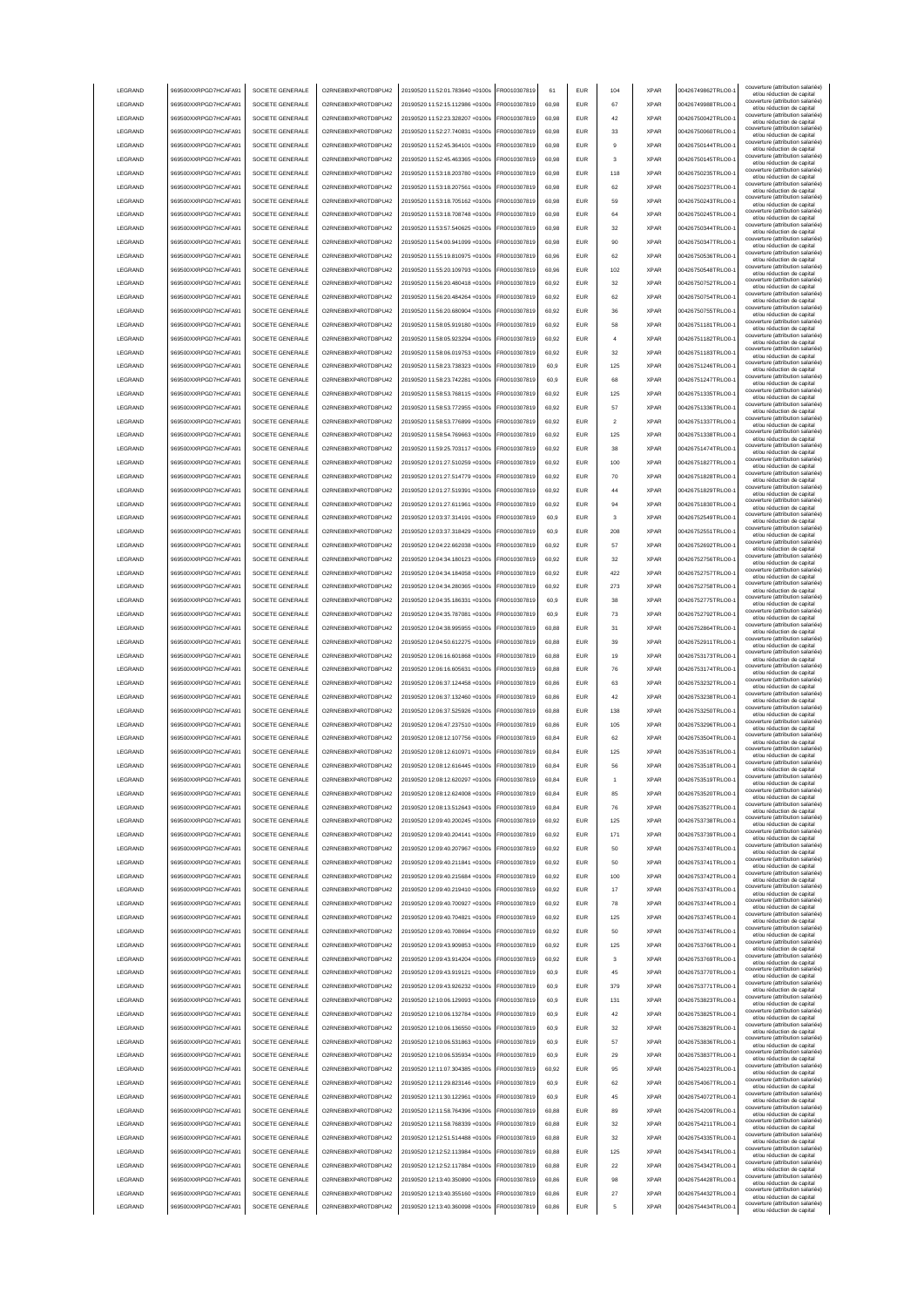| <b>LEGRAND</b>     | 969500XXRPGD7HCAFA91                         | SOCIETE GENERALE                     | O2RNE8IBXP4R0TD8PLI42                        | 20190520 12:13:40.651956 +0100s                                    | FR0010307819                 | 60.86          | <b>EUR</b>        | 70                      | <b>XPAR</b>                | 00426754437TRLO0-                      | couverture (attribution salariée<br>et/ou réduction de capital                                |
|--------------------|----------------------------------------------|--------------------------------------|----------------------------------------------|--------------------------------------------------------------------|------------------------------|----------------|-------------------|-------------------------|----------------------------|----------------------------------------|-----------------------------------------------------------------------------------------------|
| LEGRAND            | 969500XXRPGD7HCAFA91                         | SOCIETE GENERALE                     | O2RNE8IBXP4R0TD8PU42                         | 20190520 12:14:51.416592 +0100s                                    | FR0010307819                 | 60.86          | EUR               | 123                     | <b>XPAR</b>                | 00426754608TRLO0-                      | couverture (attribution salariée)<br>et/ou réduction de capital                               |
| LEGRAND            | 969500XXRPGD7HCAFA91                         | SOCIETE GENERALE                     | O2RNE8IBXP4R0TD8PU42                         | 20190520 12:16:07.294026 +0100s                                    | FR0010307819                 | 60.92          | EUR               | 297                     | <b>XPAR</b>                | 00426754786TRLO0-                      | couverture (attribution salariée)<br>et/ou réduction de capital                               |
| LEGRAND            | 969500XXRPGD7HCAFA91                         | SOCIETE GENERALE                     | O2RNE8IBXP4R0TD8PU42                         | 20190520 12:16:07.297886 +0100s                                    | FR0010307819                 | 60,92          | EUR               | 168                     | <b>XPAR</b>                | 00426754787TRLO0-                      | couverture (attribution salariée)<br>et/ou réduction de capital                               |
| LEGRAND            | 969500XXRPGD7HCAFA91                         | SOCIETE GENERALE                     | O2RNE8IBXP4R0TD8PU42                         | 20190520 12:16:07.393618 +0100s                                    | FR0010307819                 | 60,92          | EUR               | 51                      | <b>XPAR</b>                | 00426754788TRLO0-                      | couverture (attribution salariée)<br>et/ou réduction de capital                               |
| LEGRAND            | 969500XXRPGD7HCAFA91                         | SOCIETE GENERALE                     | O2RNE8IBXP4R0TD8PU42                         | 20190520 12:16:08.395290 +0100s                                    | R0010307819                  | 60,92          | EUR               | 29                      | <b>XPAR</b>                | 00426754790TRLO0-                      | couverture (attribution salariée)<br>et/ou réduction de capital                               |
| LEGRAND            | 969500XXRPGD7HCAFA91                         | SOCIETE GENERALE                     | O2RNE8IBXP4R0TD8PLI42                        | 20190520 12:16:19.007479 +0100s                                    | FR0010307819                 | 60,92          | EUR               | 42                      | <b>XPAR</b>                | 00426754808TRLO0-                      | couverture (attribution salariée)<br>et/ou réduction de capital                               |
| LEGRAND            | 969500XXRPGD7HCAFA91                         | SOCIETE GENERALE                     | O2RNE8IBXP4R0TD8PU42                         | 20190520 12:16:32.126642 +0100s                                    | R0010307819                  | 60,9           | EUR               | 103                     | <b>XPAR</b>                | 00426754874TRLO0-                      | couverture (attribution salariée)<br>et/ou réduction de capital                               |
| LEGRAND            | 969500XXRPGD7HCAFA91                         | SOCIETE GENERALE                     | O2RNE8IBXP4R0TD8PU42                         | 20190520 12:16:32.225160 +0100s                                    | R0010307819                  | 60,9           | EUR               | 50                      | <b>XPAR</b>                | 00426754879TRLO0-                      | couverture (attribution salariée)<br>et/ou réduction de capital                               |
| LEGRAND            | 969500XXRPGD7HCAFA91                         | SOCIETE GENERALE                     | O2RNE8IBXP4R0TD8PU42                         | 20190520 12:16:32.425913 +0100s                                    | R0010307819                  | 60,9           | EUR               | 70                      | <b>XPAR</b>                | 00426754882TRLO0-                      | couverture (attribution salariée)<br>et/ou réduction de capital                               |
| LEGRAND            | 969500XXRPGD7HCAFA91                         | SOCIETE GENERALE                     | O2RNE8IBXP4R0TD8PU42                         | 20190520 12:16:32.429800 +0100s                                    | FR0010307819                 | 60,9           | <b>FUR</b>        | 52                      | <b>XPAR</b>                | 00426754883TRLO0-                      | couverture (attribution salariée)<br>et/ou réduction de capital                               |
| LEGRAND            | 969500XXRPGD7HCAFA91                         | SOCIETE GENERALE                     | O2RNE8IBXP4R0TD8PU42                         | 20190520 12:17:35 183863 +0100s                                    | FR0010307819                 | 60,92          | <b>EUR</b>        | 135                     | <b>XPAR</b>                | 00426755066TRLO0-                      | couverture (attribution salariée)<br>et/ou réduction de capital                               |
| LEGRAND            | 969500XXRPGD7HCAFA91                         | SOCIETE GENERALE                     | O2RNE8IBXP4R0TD8PU42                         | 20190520 12:17:35.585343 +0100s                                    | FR0010307819                 | 60,92          | <b>EUR</b>        | 1                       | <b>XPAR</b>                | 00426755074TRLO0-                      | couverture (attribution salariée)<br>et/ou réduction de capital                               |
| LEGRAND            | 969500XXRPGD7HCAFA91                         | SOCIETE GENERALE                     | O2RNE8IBXP4R0TD8PU42                         | 20190520 12:17:35.589146 +0100s                                    | FR0010307819                 | 60.92          | <b>EUR</b>        | 28                      | <b>XPAR</b>                | 00426755075TRLO0-                      | couverture (attribution salariée)<br>et/ou réduction de capital                               |
| LEGRAND            | 969500XXRPGD7HCAFA91                         | SOCIETE GENERALE                     | O2RNE8IBXP4R0TD8PLI42                        | 20190520 12:19:43.110766 +0100s                                    | FR0010307819                 | 60.92          | <b>EUR</b>        | 81                      | <b>XPAR</b>                | 00426755339TRLO0-                      | couverture (attribution salariée)<br>et/ou réduction de capital                               |
| <b>LEGRAND</b>     | 969500XXRPGD7HCAFA91                         | SOCIETE GENERALE                     | O2RNE8IBXP4R0TD8PU42                         | 20190520 12:19:43.114542 +0100s                                    | FR0010307819                 | 60.92          | <b>EUR</b>        | 94                      | <b>XPAR</b>                | 00426755340TRLO0-                      | couverture (attribution salariée)<br>et/ou réduction de capital                               |
| LEGRAND            | 969500XXRPGD7HCAFA91                         | SOCIETE GENERALE                     | O2RNE8IBXP4R0TD8PU42                         | 20190520 12:19:43.118360 +0100s                                    | R0010307819                  | 60,92          | EUR               | 20                      | <b>XPAR</b>                | 00426755341TRLO0-                      | couverture (attribution salariée)<br>et/ou réduction de capital                               |
| LEGRAND            | 969500XXRPGD7HCAFA91                         | SOCIETE GENERALE                     | O2RNE8IBXP4R0TD8PU42                         | 20190520 12:19:49.115154 +0100s                                    | FR0010307819                 | 60,92          | EUR               | 32                      | <b>XPAR</b>                | 00426755363TRLO0-                      | couverture (attribution salariée)<br>et/ou réduction de capital                               |
| LEGRAND            | 969500XXRPGD7HCAFA91                         | SOCIETE GENERALE                     | O2RNE8IBXP4R0TD8PU42                         | 20190520 12:20:03.328142 +0100s                                    | R0010307819                  | 60,9           | EUR               | $\overline{2}$          | <b>XPAR</b>                | 00426755400TRLO0-                      | couverture (attribution salariée)<br>et/ou réduction de capital                               |
| LEGRAND            | 969500XXRPGD7HCAFA91                         | SOCIETE GENERALE                     | O2RNE8IBXP4R0TD8PU42                         | 20190520 12:20:03.331829 +0100s                                    | R0010307819                  | 60,9           | <b>EUR</b>        | 100                     | <b>XPAR</b>                | 00426755401TRLO0-                      | couverture (attribution salariée)<br>et/ou réduction de capital                               |
| LEGRAND            | 969500XXRPGD7HCAFA91                         | SOCIETE GENERALE                     | O2RNE8IBXP4R0TD8PU42                         | 20190520 12:20:03.335776 +0100s                                    | R0010307819                  | 60,9           | EUR               | 47                      | <b>XPAR</b>                | 00426755402TRLO0-                      | couverture (attribution salariée)<br>et/ou réduction de capital                               |
| LEGRAND            | 969500XXRPGD7HCAFA91                         | SOCIETE GENERALE                     | O2RNE8IBXP4R0TD8PU42                         | 20190520 12:21:17.504196 +0100s                                    | FR0010307819                 | 60,9           | EUR               | 67                      | <b>XPAR</b>                | 00426755570TRLO0-                      | couverture (attribution salariée)<br>et/ou réduction de capital                               |
| LEGRAND            | 969500XXRPGD7HCAFA91                         | SOCIETE GENERALE                     | O2RNE8IBXP4R0TD8PU42                         | 20190520 12:21:17.508167 +0100s                                    | R0010307819                  | 60,9           | EUR               | 25                      | <b>XPAR</b>                | 00426755571TRLO0-                      | couverture (attribution salariée)<br>et/ou réduction de capital                               |
| LEGRAND            | 969500XXRPGD7HCAFA91                         | SOCIETE GENERALE                     | O2RNE8IBXP4R0TD8PU42                         | 20190520 12:21:30 718144 +0100s                                    | FR0010307819                 | 60.9           | <b>EUR</b>        | 37                      | <b>XPAR</b>                | 00426755607TRLO0-                      | couverture (attribution salariée)<br>et/ou réduction de capital                               |
| <b>I FGRAND</b>    | 969500XXRPGD7HCAFA91                         | SOCIETE GENERALE                     | O2RNE8IBXP4R0TD8PU42                         | 20190520 12:21:30 724324 +0100s                                    | FR0010307819                 | 60.9           | <b>FUR</b>        | 35                      | <b>XPAR</b>                | 00426755608TRLO0-                      | couverture (attribution salariée)<br>et/ou réduction de capital                               |
| LEGRAND            | 969500XXRPGD7HCAFA91                         | SOCIETE GENERALE                     | O2RNE8IBXP4R0TD8PU42                         | 20190520 12:21:30.729251 +0100s                                    | FR0010307819                 | 60.9           | <b>EUR</b>        | 39                      | <b>XPAR</b>                | 00426755609TRLO0-                      | couverture (attribution salariée)<br>et/ou réduction de capital                               |
| LEGRAND            | 969500XXRPGD7HCAFA91                         | SOCIETE GENERALE                     | O2RNE8IBXP4R0TD8PLI42                        | 20190520 12:22:25 679535 +0100s                                    | FR0010307819                 | 60.9           | <b>EUR</b>        | 154                     | <b>XPAR</b>                | 00426755749TRLO0-                      | couverture (attribution salariée)<br>et/ou réduction de capital                               |
| <b>LEGRAND</b>     | 969500XXRPGD7HCAFA91                         | SOCIETE GENERALE                     | O2RNE8IBXP4R0TD8PU42                         | 20190520 12:23:19 824719 +0100s                                    | FR0010307819                 | 60.92          | <b>EUR</b>        | 47                      | <b>XPAR</b>                | 00426755850TRLO0-                      | couverture (attribution salariée)<br>et/ou réduction de capital                               |
| <b>LEGRAND</b>     | 969500XXRPGD7HCAFA91                         | SOCIETE GENERALE                     | O2RNE8IBXP4R0TD8PLI42                        | 20190520 12:23:20.425777 +0100s                                    | FR0010307819                 | 60.92          | <b>EUR</b>        | 4                       | <b>XPAR</b>                | 00426755851TRLO0-                      | couverture (attribution salariée)<br>et/ou réduction de capital                               |
| LEGRAND            | 969500XXRPGD7HCAFA91                         | SOCIETE GENERALE                     | O2RNE8IBXP4R0TD8PU42                         | 20190520 12:23:20.429744 +0100s                                    | FR0010307819                 | 60,92          | EUR               | 115                     | <b>XPAR</b>                | 00426755852TRLO0-                      | couverture (attribution salariée)<br>et/ou réduction de capital                               |
| LEGRAND            | 969500XXRPGD7HCAFA91                         | SOCIETE GENERALE                     | O2RNE8IBXP4R0TD8PU42                         | 20190520 12:24:48.905120 +0100s                                    | R0010307819                  | 60,94          | EUR               | 114                     | <b>XPAR</b>                | 00426756014TRLO0-                      | couverture (attribution salariée)<br>et/ou réduction de capital                               |
| LEGRAND            | 969500XXRPGD7HCAFA91                         | SOCIETE GENERALE                     | O2RNE8IBXP4R0TD8PU42                         | 20190520 12:24:48.909655 +0100s                                    | FR0010307819                 | 60,94          | EUR               | 39                      | <b>XPAR</b>                | 00426756016TRLO0-                      | couverture (attribution salariée)<br>et/ou réduction de capital                               |
| LEGRAND            | 969500XXRPGD7HCAFA91                         | SOCIETE GENERALE                     | O2RNE8IBXP4R0TD8PU42                         | 20190520 12:30:01.483685 +0100s                                    | R0010307819                  | 60,92          | <b>EUR</b>        | 71                      | <b>XPAR</b>                | 00426756681TRLO0-                      | couverture (attribution salariée)<br>et/ou réduction de capital                               |
| LEGRAND            | 969500XXRPGD7HCAFA91                         | SOCIETE GENERALE                     | O2RNE8IBXP4R0TD8PU42                         | 20190520 12:30:01.488206 +0100s                                    | R001030781                   | 60,92          | EUR               | 40                      | <b>XPAR</b>                | 00426756682TRLO0-                      | couverture (attribution salariée)<br>et/ou réduction de capital                               |
| LEGRAND            | 969500XXRPGD7HCAFA91                         | SOCIETE GENERALE                     | O2RNE8IBXP4R0TD8PU42                         | 20190520 12:30:01.492543 +0100s                                    | R0010307819                  | 60,92          | EUR               | 48                      | <b>XPAR</b>                | 00426756683TRLO0-                      | couverture (attribution salariée)<br>et/ou réduction de capital                               |
| LEGRAND            | 969500XXRPGD7HCAFA91                         | SOCIETE GENERALE                     | O2RNE8IBXP4R0TD8PU42                         | 20190520 12:30:01.583136 +0100s                                    | FR0010307819                 | 60,92          | <b>FUR</b>        | 114                     | <b>XPAR</b>                | 00426756684TRLO0-                      | couverture (attribution salariée)<br>et/ou réduction de capital                               |
| LEGRAND            | 969500XXRPGD7HCAFA91                         | SOCIETE GENERALE                     | O2RNE8IBXP4R0TD8PU42                         | 20190520 12:30:04.788889 +0100s                                    | FR0010307819                 | 60,92          | <b>EUR</b>        | 50                      | <b>XPAR</b>                | 00426756705TRLO0-                      | couverture (attribution salariée)<br>et/ou réduction de capital                               |
| LEGRAND            | 969500XXRPGD7HCAFA91                         | SOCIETE GENERALE                     | O2RNE8IBXP4R0TD8PU42                         | 20190520 12:30:04.792690 +0100s                                    | FR0010307819                 | 60,92          | <b>FUR</b>        | 42                      | <b>XPAR</b>                | 00426756706TRLO0-                      | couverture (attribution salariée)<br>et/ou réduction de capital                               |
| LEGRAND            | 969500XXRPGD7HCAFA91                         | SOCIETE GENERALE                     | O2RNE8IBXP4R0TD8PU42                         | 20190520 12:33:28.087362 +0100s                                    | FR0010307819                 | 60,96          | <b>EUR</b>        | 164                     | <b>XPAR</b>                | 00426757294TRLO0-                      | couverture (attribution salariée)                                                             |
| LEGRAND            | 969500XXRPGD7HCAFA91                         | SOCIETE GENERALE                     | O2RNE8IBXP4R0TD8PU42                         | 20190520 12:33:28.123991 +0100s                                    | FR0010307819                 | 60.96          | <b>EUR</b>        | 36                      | <b>XPAR</b>                | 00426757321TRLO0-                      | et/ou réduction de capital<br>couverture (attribution salariée)<br>et/ou réduction de capital |
| LEGRAND            | 969500XXRPGD7HCAFA91                         | SOCIETE GENERALE                     | O2RNE8IBXP4R0TD8PU42                         | 20190520 12:34:05.123166 +0100s                                    | FR0010307819                 | 60.9           | EUR               | 65                      | <b>XPAR</b>                | 00426757423TRLO0-                      | couverture (attribution salariée)<br>et/ou réduction de capital                               |
| LEGRAND            | 969500XXRPGD7HCAFA91                         | SOCIETE GENERALE                     | O2RNE8IBXP4R0TD8PU42                         | 20190520 12:34:32.343064 +0100s                                    | FR0010307819                 | 60.9           | <b>EUR</b>        | 32                      | <b>XPAR</b>                | 00426757463TRLO0-                      | couverture (attribution salariée)<br>et/ou réduction de capital                               |
| LEGRAND            | 969500XXRPGD7HCAFA91                         | SOCIETE GENERALE                     | O2RNE8IBXP4R0TD8PU42                         | 20190520 12:34:32.347950 +0100s                                    | R0010307819                  | 60,9           | EUR               | 36                      | <b>XPAR</b>                | 00426757467TRLO0-                      | couverture (attribution salariée)<br>et/ou réduction de capital                               |
| LEGRAND            | 969500XXRPGD7HCAFA91                         | SOCIETE GENERALE                     | O2RNE8IBXP4R0TD8PU42                         | 20190520 12:35:12.176475 +0100s                                    | R0010307819                  | 60,88          | EUR               | 105                     | <b>XPAR</b>                | 00426757554TRLO0-                      | couverture (attribution salariée)<br>et/ou réduction de capital                               |
| LEGRAND            | 969500XXRPGD7HCAFA91                         | SOCIETE GENERALE                     | O2RNE8IBXP4R0TD8PU42                         | 20190520 12:35:29.293487 +0100s                                    | R0010307819                  | 60,86          | <b>EUR</b>        | 45                      | <b>XPAR</b>                | 00426757597TRLO0-                      | couverture (attribution salariée)<br>et/ou réduction de capital                               |
| LEGRAND            | 969500XXRPGD7HCAFA91                         | SOCIETE GENERALE                     | O2RNE8IBXP4R0TD8PU42                         | 20190520 12:35:51.614848 +0100s                                    | R0010307819                  | 60,84          | EUR               | 32                      | <b>XPAR</b>                | 00426757646TRLO0-                      | couverture (attribution salariée)<br>et/ou réduction de capital                               |
| LEGRAND            | 969500XXRPGD7HCAFA91                         | SOCIETE GENERALE                     | O2RNE8IBXP4R0TD8PU42                         | 20190520 12:36:17.343323 +0100s                                    | FR0010307819                 | 60,84          | <b>EUR</b>        | 36                      | <b>XPAR</b>                | 00426757721TRLO0-                      | couverture (attribution salariée)<br>et/ou réduction de capital                               |
| LEGRAND            | 969500XXRPGD7HCAFA91                         | SOCIETE GENERALE                     | O2RNE8IBXP4R0TD8PU42                         | 20190520 12:36:44.674566 +0100s                                    | FR0010307819                 | 60,84          | EUR               | 43                      | <b>XPAR</b>                | 00426757818TRLO0-                      | couverture (attribution salariée)<br>et/ou réduction de capital                               |
| <b>I FGRAND</b>    | 969500XXRPGD7HCAFA91                         | SOCIETE GENERALE                     | O2RNE8IBXP4R0TD8PU42                         | 20190520 12:36:45.375757 +0100s                                    | FR0010307819                 | 60.84          | <b>EUR</b>        | 37                      | <b>XPAR</b>                | 00426757821TRLO0-                      | couverture (attribution salariée)<br>et/ou réduction de capital                               |
| LEGRAND            | 969500XXRPGD7HCAFA91                         | SOCIETE GENERALE                     | O2RNE8IBXP4R0TD8PU42                         | 20190520 12:40:35.284977 +0100s                                    | FR0010307819                 | 60,84          | <b>EUR</b>        | 114                     | <b>XPAR</b>                | 00426758352TRLO0-                      | couverture (attribution salariée)<br>et/ou réduction de capital                               |
| <b>LEGRAND</b>     | 969500XXRPGD7HCAFA91                         | SOCIETE GENERALE                     | O2RNE8IBXP4R0TD8PU42                         | 20190520 12:40:35.484310 +0100s                                    | FR0010307819                 | 60.84          | FUR               | 100                     | <b>XPAR</b>                | 00426758360TRLO0-                      | couverture (attribution salariée)                                                             |
| LEGRAND            | 969500XXRPGD7HCAFA91                         | SOCIETE GENERALE                     | O2RNE8IBXP4R0TD8PLI42                        | 20190520 12:40:35.490720 +0100s                                    | FR0010307819                 | 60.84          | <b>EUR</b>        | 8                       | <b>XPAR</b>                | 00426758361TRLO0-1                     | et/ou reduction de capital<br>couverture (attribution salariée)<br>et/ou réduction de capital |
| LEGRAND            | 969500XXRPGD7HCAFA91                         | SOCIETE GENERALE                     | O2RNE8IBXP4R0TD8PU42                         | 20190520 12:42:05 261440 +0100s                                    | FR0010307819                 | 60.86          | <b>EUR</b>        | 25                      | <b>XPAR</b>                | 00426758596TRLO0-                      | couverture (attribution salariée)<br>et/ou réduction de capital                               |
| LEGRAND            | 969500XXRPGD7HCAFA91                         | SOCIETE GENERALE                     | O2RNE8IBXP4R0TD8PU42                         | 20190520 12:42:05 265325 +0100s                                    | FR0010307819                 | 60.86          | <b>EUR</b>        | 152                     | <b>XPAR</b>                | 00426758597TRLO0-                      | couverture (attribution salariée)                                                             |
| LEGRAND            | 969500XXRPGD7HCAFA91                         | SOCIETE GENERALE                     | O2RNE8IBXP4R0TD8PU42                         | 20190520 12:42:06.262197 +0100s                                    | FR0010307819                 | 60.86          | <b>EUR</b>        | 29                      | <b>XPAR</b>                | 00426758600TRLO0-                      | et/ou réduction de capital<br>couverture (attribution salariée)                               |
| LEGRAND            | 969500XXRPGD7HCAFA91                         | SOCIETE GENERALE                     | O2RNE8IBXP4R0TD8PU42                         | 20190520 12:43:21.323708 +0100s                                    | FR0010307819                 | 60,84          | <b>EUR</b>        | 119                     | <b>XPAR</b>                | 00426758773TRLO0-1                     | et/ou réduction de capital<br>couverture (attribution salariée)                               |
| LEGRAND            | 969500XXRPGD7HCAFA91                         | SOCIETE GENERALE                     | O2RNE8IBXP4R0TD8PU42                         | 20190520 12:43:21.424622 +0100s                                    | FR0010307819                 | 60,84          | <b>EUR</b>        | 19                      | <b>XPAR</b>                | 00426758774TRLO0-                      | et/ou réduction de capital<br>couverture (attribution salariée)                               |
| LEGRAND            | 969500XXRPGD7HCAFA91                         | SOCIETE GENERALE                     | O2RNE8IBXP4R0TD8PU42                         | 20190520 12:43:21.428471 +0100s                                    | FR0010307819                 | 60,84          | EUR               | 20                      | <b>XPAR</b>                | 00426758776TRLO0-                      | et/ou réduction de capital<br>couverture (attribution salariée)<br>et/ou réduction de capital |
| LEGRAND            | 969500XXRPGD7HCAFA91                         | SOCIETE GENERALE                     | O2RNE8IBXP4R0TD8PU42                         | 20190520 12:45:20.243241 +0100s                                    | R0010307819                  | 60,86          | EUR               | 77                      | <b>XPAR</b>                | 00426759084TRLO0-                      | couverture (attribution salariée)                                                             |
| LEGRAND            | 969500XXRPGD7HCAFA91                         | SOCIETE GENERALE                     | O2RNE8IBXP4R0TD8PU42                         | 20190520 12:45:20.246835 +0100s                                    | R0010307819                  | 60,86          | EUR               | 100                     | <b>XPAR</b>                | 00426759086TRLO0-                      | et/ou réduction de capital<br>couverture (attribution salariée)<br>et/ou réduction de capital |
| LEGRAND            | 969500XXRPGD7HCAFA91                         | SOCIETE GENERALE                     | O2RNE8IBXP4R0TD8PU42                         | 20190520 12:45:20.443186 +0100s                                    | R0010307819                  | 60,86          | EUR               | 43                      | <b>XPAR</b>                | 00426759087TRLO0-                      | couverture (attribution salariée)                                                             |
| LEGRAND            | 969500XXRPGD7HCAFA91                         | SOCIETE GENERALE                     | O2RNE8IBXP4R0TD8PU42                         | 20190520 12:45:48 965202 +0100s                                    | FR0010307819                 | 60,92          | <b>EUR</b>        | 114                     | <b>XPAR</b>                | 00426759142TRLO0-                      | et/ou réduction de capital<br>couverture (attribution salariée)                               |
| LEGRAND            | 969500XXRPGD7HCAFA91                         | SOCIETE GENERALE                     | O2RNE8IBXP4R0TD8PLI42                        | 20190520 12:45:48.969424 +0100s                                    | FR0010307819                 | 60,92          | <b>EUR</b>        | 489                     | <b>XPAR</b>                | 00426759143TRLO0-                      | et/ou réduction de capital<br>couverture (attribution salariée)                               |
| LEGRAND            | 969500XXRPGD7HCAFA91                         | SOCIETE GENERALE                     | O2RNE8IBXP4R0TD8PU42                         | 20190520 12:45:48 973220 +0100s                                    | FR0010307819                 | 60,92          | <b>EUR</b>        | 328                     | <b>XPAR</b>                | 00426759144TRLO0-                      | et/ou réduction de capital<br>couverture (attribution salariée)                               |
| LEGRAND            | 969500XXRPGD7HCAFA91                         | SOCIETE GENERALE                     | O2RNE8IBXP4R0TD8PU42                         | 20190520 12:45:48.977017 +0100s                                    | FR0010307819                 | 60.92          | <b>EUR</b>        | 270                     | <b>XPAR</b>                | 00426759145TRLO0-                      | et/ou réduction de capital<br>couverture (attribution salariée)                               |
| LEGRAND            | 969500XXRPGD7HCAFA91                         | SOCIETE GENERALE                     | O2RNE8IBXP4R0TD8PU42                         | 20190520 12:47:42.570145 +0100s                                    | FR0010307819                 | 60.94          | <b>EUR</b>        | 49                      | <b>XPAR</b>                | 00426759379TRLO0-                      | et/ou réduction de capital<br>couverture (attribution salariée)                               |
| LEGRAND            | 969500XXRPGD7HCAFA91                         | SOCIETE GENERALE                     | O2RNE8IBXP4R0TD8PU42                         | 20190520 12:48:18.601187 +0100s                                    | FR0010307819                 | 60.94          | <b>EUR</b>        | 32                      | <b>XPAR</b>                | 00426759496TRLO0-                      | et/ou réduction de capital<br>couverture (attribution salariée)                               |
| LEGRAND            | 969500XXRPGD7HCAFA91                         | SOCIETE GENERALE                     | O2RNE8IBXP4R0TD8PU42                         | 20190520 12:49:32.977809 +0100s                                    | FR0010307819                 | 60,92          | <b>EUR</b>        | 32                      | <b>XPAR</b>                | 00426759685TRLO0-1                     | et/ou réduction de capital<br>couverture (attribution salariée)                               |
| LEGRAND            | 969500XXRPGD7HCAFA91                         | SOCIETE GENERALE                     | O2RNE8IBXP4R0TD8PU42                         | 20190520 12:49:33.079057 +0100s                                    | FR0010307819                 | 60,92          | <b>EUR</b>        | 63                      | <b>XPAR</b>                | 00426759686TRLO0-1                     | et/ou réduction de capital<br>couverture (attribution salariée)                               |
| LEGRAND            | 969500XXRPGD7HCAFA91                         | SOCIETE GENERALE                     | O2RNE8IBXP4R0TD8PU42                         | 20190520 12:49:33.082994 +0100s                                    | FR0010307819                 | 60,92          | <b>EUR</b>        | 125                     | <b>XPAR</b>                | 00426759687TRLO0-1                     | et/ou réduction de capital<br>couverture (attribution salariée)                               |
| LEGRAND            |                                              | SOCIETE GENERALE                     | O2RNE8IBXP4R0TD8PU42                         | 20190520 12:49:33.086941 +0100s                                    | FR0010307819                 | 60,92          | <b>EUR</b>        | 84                      | <b>XPAR</b>                | 00426759688TRLO0-                      | et/ou réduction de capital<br>couverture (attribution salariée)                               |
|                    |                                              |                                      |                                              |                                                                    | FR0010307819                 | 60,92          | EUR               | 100                     |                            | 00426759689TRLO0-                      | et/ou réduction de capital<br>couverture (attribution salariée)                               |
|                    | 969500XXRPGD7HCAFA91                         |                                      |                                              |                                                                    |                              |                |                   |                         |                            |                                        |                                                                                               |
| LEGRAND            | 969500XXRPGD7HCAFA91                         | SOCIETE GENERALE                     | O2RNE8IBXP4R0TD8PU42                         | 20190520 12:49:33.090806 +0100s                                    |                              |                |                   |                         | <b>XPAR</b>                |                                        | et/ou réduction de capital<br>couverture (attribution salariée)                               |
| LEGRAND            | 969500XXRPGD7HCAFA91                         | SOCIETE GENERALE                     | O2RNE8IBXP4R0TD8PU42                         | 20190520 12:49:33.094590 +0100s                                    | FR0010307819                 | 60,92          | <b>EUR</b>        | 110                     | <b>XPAR</b>                | 00426759690TRLO0-                      | et/ou réduction de capital<br>couverture (attribution salariée)                               |
| LEGRAND            | 969500XXRPGD7HCAFA91                         | SOCIETE GENERALE                     | O2RNE8IBXP4R0TD8PU42                         | 20190520 12:49:47.185498 +0100s                                    | FR0010307819                 | 60,9           | EUR               | 231                     | <b>XPAR</b>                | 00426759713TRLO0-                      | et/ou réduction de capital<br>couverture (attribution salariée)                               |
| LEGRAND            | 969500XXRPGD7HCAFA91                         | SOCIETE GENERALE                     | O2RNE8IBXP4R0TD8PU42                         | 20190520 12:49:47.189346 +0100s                                    | FR0010307819                 | 60,9           | <b>EUR</b>        | 32                      | <b>XPAR</b>                | 00426759714TRLO0-                      | et/ou réduction de capital<br>couverture (attribution salariée)                               |
| LEGRAND            | 969500XXRPGD7HCAFA91                         | SOCIETE GENERALE                     | O2RNE8IBXP4R0TD8PU42                         | 20190520 12:49:47.287314 +0100s                                    | FR0010307819                 | 60,9           | <b>EUR</b>        | 100                     | <b>XPAR</b>                | 00426759715TRLO0-                      | et/ou réduction de capital<br>couverture (attribution salariée)                               |
| <b>I FGRAND</b>    | 969500XXRPGD7HCAFA91                         | SOCIETE GENERALE                     | O2RNE8IBXP4R0TD8PU42                         | 20190520 12:49:47.292303 +0100s                                    | FR0010307819                 | 60,9           | <b>EUR</b>        | 125                     | <b>XPAR</b>                | 00426759716TRLO0-                      | et/ou réduction de capital<br>couverture (attribution salariée)                               |
| LEGRAND            | 969500XXRPGD7HCAFA91                         | SOCIETE GENERALE                     | O2RNE8IBXP4R0TD8PU42                         | 20190520 12:50:25.932809 +0100s                                    | FR0010307819                 | 60.9           | <b>EUR</b>        | 93                      | <b>XPAR</b>                | 00426759885TRLO0-                      | et/ou réduction de capital<br>couverture (attribution salariée)                               |
| LEGRAND            | 969500XXRPGD7HCAFA91                         | SOCIETE GENERALE                     | O2RNE8IBXP4R0TD8PU42                         | 20190520 12:51:43.517128 +0100s                                    | FR0010307819                 | 60.92          | <b>EUR</b>        | 127                     | <b>XPAR</b>                | 00426760082TRLO0-                      | et/ou réduction de capital<br>couverture (attribution salariée)                               |
| LEGRAND            | 969500XXRPGD7HCAFA91                         | SOCIETE GENERALE                     | O2RNE8IBXP4R0TD8PU42                         | 20190520 12:51:43.520943 +0100s                                    | FR0010307819                 | 60.92          | <b>EUR</b>        | $\overline{\mathbf{2}}$ | <b>XPAR</b>                | 00426760083TRLO0-                      | et/ou réduction de capital<br>couverture (attribution salariée)                               |
| LEGRAND<br>LEGRAND | 969500XXRPGD7HCAFA91<br>969500XXRPGD7HCAFA91 | SOCIETE GENERALE<br>SOCIETE GENERALE | O2RNE8IBXP4R0TD8PU42<br>O2RNE8IBXP4R0TD8PU42 | 20190520 12:51:51.327163 +0100s<br>20190520 12:53:46.827803 +0100s | FR0010307819<br>FR0010307819 | 60,92<br>60,92 | EUR<br><b>EUR</b> | 77<br>90                | <b>XPAR</b><br><b>XPAR</b> | 00426760110TRLO0-<br>00426760355TRLO0- | et/ou réduction de capital<br>couverture (attribution salariée)                               |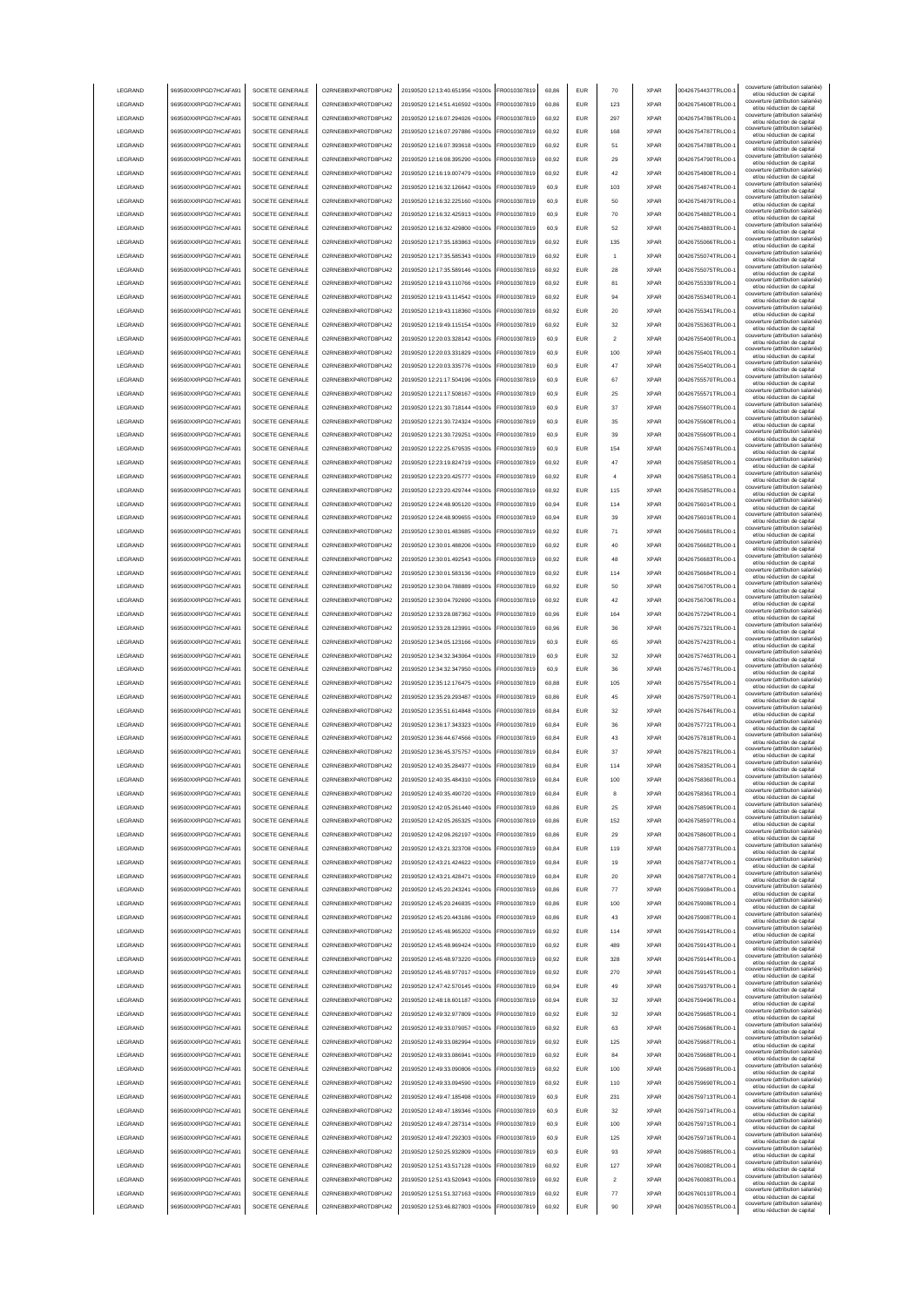| LEGRAND         | 969500XXRPGD7HCAFA91 | SOCIETE GENERALE | O2RNE8IBXP4R0TD8PU42  | 20190520 12:53:46.831686 +0100s | FR0010307819 | 60,92 | <b>EUR</b> | 114 | <b>XPAR</b> | 00426760356TRLO0-  | couverture (attribution salariée)<br>et/ou réduction de capital                                      |
|-----------------|----------------------|------------------|-----------------------|---------------------------------|--------------|-------|------------|-----|-------------|--------------------|------------------------------------------------------------------------------------------------------|
| LEGRAND         | 969500XXRPGD7HCAFA91 | SOCIETE GENERALE | O2RNE8IBXP4R0TD8PU42  | 20190520 12:53:47.028052 +0100s | FR0010307819 | 60,92 | <b>EUR</b> | 125 | <b>XPAR</b> | 00426760357TRLO0-  | couverture (attribution salariée)<br>et/ou réduction de capital                                      |
| LEGRAND         | 969500XXRPGD7HCAFA91 | SOCIETE GENERALE | O2RNE8IBXP4R0TD8PU42  | 20190520 12:53:47.032175 +0100s | FR0010307819 | 60,92 | <b>EUR</b> | 84  | <b>XPAR</b> | 00426760358TRLO0-  | couverture (attribution salariée)                                                                    |
| LEGRAND         | 969500XXRPGD7HCAFA91 | SOCIETE GENERALE | O2RNE8IBXP4R0TD8PU42  | 20190520 12:54:40.378216 +0100s | FR0010307819 | 60.9  | <b>EUR</b> | 32  | <b>XPAR</b> | 00426760493TRLO0-  | et/ou réduction de capital<br>couverture (attribution salariée)                                      |
| LEGRAND         | 969500XXRPGD7HCAFA91 | SOCIETE GENERALE | O2RNE8IBXP4R0TD8PU42  | 20190520 12:57:09.629822 +0100s | FR0010307819 | 60.92 | <b>EUR</b> | 26  | <b>XPAR</b> | 00426760832TRLO0-  | et/ou réduction de capital<br>couverture (attribution salariée)                                      |
|                 |                      |                  |                       |                                 |              |       |            |     |             |                    | et/ou réduction de capital<br>couverture (attribution salariée)                                      |
| LEGRAND         | 969500XXRPGD7HCAFA91 | SOCIETE GENERALE | O2RNE8IBXP4R0TD8PU42  | 20190520 12:57:09.633602 +0100s | FR0010307819 | 60.92 | <b>EUR</b> | 36  | <b>XPAR</b> | 00426760833TRLO0-  | et/ou réduction de capital<br>couverture (attribution salariée)                                      |
| LEGRAND         | 969500XXRPGD7HCAFA91 | SOCIETE GENERALE | O2RNE8IBXP4R0TD8PU42  | 20190520 12:57:52 064570 +0100s | FR0010307819 | 60.9  | EUR        | 32  | <b>XPAR</b> | 00426760934TRLO0-  | et/ou réduction de capital<br>couverture (attribution salariée)                                      |
| LEGRAND         | 969500XXRPGD7HCAFA91 | SOCIETE GENERALE | O2RNE8IBXP4R0TD8PU42  | 20190520 12:59:55.892960 +0100s | R0010307819  | 60,88 | EUR        | 62  | <b>XPAR</b> | 00426761333TRLO0-  | et/ou réduction de capital                                                                           |
| LEGRAND         | 969500XXRPGD7HCAFA91 | SOCIETE GENERALE | O2RNE8IBXP4R0TD8PU42  | 20190520 13:00:17.637136 +0100s | FR0010307819 | 60,88 | EUR        | 22  | <b>XPAR</b> | 00426761450TRLO0-  | couverture (attribution salariée)<br>et/ou réduction de capital                                      |
| LEGRAND         | 969500XXRPGD7HCAFA91 | SOCIETE GENERALE | O2RNE8IBXP4R0TD8PU42  | 20190520 13:02:11.549866 +0100s | R0010307819  | 60,88 | <b>EUR</b> | 10  | <b>XPAR</b> | 00426761779TRLO0-  | couverture (attribution salariée)<br>et/ou réduction de capital                                      |
| LEGRAND         | 969500XXRPGD7HCAFA91 | SOCIETE GENERALE | O2RNE8IBXP4R0TD8PU42  | 20190520 13:02:11.554570 +0100s | FR0010307819 | 60,88 | EUR        | 52  | <b>XPAR</b> | 00426761780TRLO0-  | couverture (attribution salariée)<br>et/ou réduction de capital                                      |
| LEGRAND         | 969500XXRPGD7HCAFA91 | SOCIETE GENERALE | O2RNE8IBXP4R0TD8PU42  | 20190520 13:02:11.658835 +0100s | FR0010307819 | 60,88 | EUR        | 32  | <b>XPAR</b> | 00426761790TRLO0-  | couverture (attribution salariée)                                                                    |
| LEGRAND         | 969500XXRPGD7HCAFA91 | SOCIETE GENERALE | O2RNE8IBXP4R0TD8PU42  | 20190520 13:03:51.284258 +0100s | FR0010307819 | 60,84 | EUR        | 62  | <b>XPAR</b> | 00426762311TRLO0-  | et/ou réduction de capital<br>couverture (attribution salariée)                                      |
|                 |                      |                  | O2RNE8IBXP4R0TD8PLI42 |                                 |              |       |            |     | <b>XPAR</b> |                    | et/ou réduction de capital<br>couverture (attribution salariée)                                      |
| LEGRAND         | 969500XXRPGD7HCAFA91 | SOCIETE GENERALE |                       | 20190520 13:05:05.673802 +0100s | FR0010307819 | 60,82 | <b>EUR</b> | 62  |             | 00426762698TRLO0-  | et/ou réduction de capital<br>couverture (attribution salariée)                                      |
| LEGRAND         | 969500XXRPGD7HCAFA91 | SOCIETE GENERALE | O2RNE8IBXP4R0TD8PU42  | 20190520 13:05:35.621572 +0100s | FR0010307819 | 60,8  | <b>EUR</b> | 32  | <b>XPAR</b> | 00426762916TRLO0-  | et/ou réduction de capital                                                                           |
| LEGRAND         | 969500XXRPGD7HCAFA91 | SOCIETE GENERALE | O2RNE8IBXP4R0TD8PU42  | 20190520 13:06:23.480496 +0100s | FR0010307819 | 60,82 | <b>EUR</b> | 32  | <b>XPAR</b> | 00426763158TRLO0-  | couverture (attribution salariée)<br>et/ou réduction de capital                                      |
| LEGRAND         | 969500XXRPGD7HCAFA91 | SOCIETE GENERALE | O2RNE8IBXP4R0TD8PU42  | 20190520 13:08:12.067372 +0100s | FR0010307819 | 60.84 | <b>EUR</b> | 114 | <b>XPAR</b> | 00426763455TRLO0-  | couverture (attribution salariée)<br>et/ou réduction de capital                                      |
| LEGRAND         | 969500XXRPGD7HCAFA91 | SOCIETE GENERALE | O2RNE8IBXP4R0TD8PU42  | 20190520 13:09:40.240603 +0100s | FR0010307819 | 60.82 | <b>EUR</b> | 62  | <b>XPAR</b> | 00426763645TRLO0-  | couverture (attribution salariée)<br>et/ou réduction de capital                                      |
| LEGRAND         | 969500XXRPGD7HCAFA91 | SOCIETE GENERALE | O2RNE8IBXP4R0TD8PU42  | 20190520 13:09:40.245405 +0100s | FR0010307819 | 60.82 | <b>EUR</b> | 38  | <b>XPAR</b> | 00426763646TRLO0-  | couverture (attribution salariée)<br>et/ou réduction de capital                                      |
| LEGRAND         | 969500XXRPGD7HCAFA91 | SOCIETE GENERALE | O2RNE8IBXP4R0TD8PU42  | 20190520 13:14:23.114738 +0100s | FR0010307819 | 60,86 | EUR        | 74  | <b>XPAR</b> | 00426764352TRLO0-  | couverture (attribution salariée)                                                                    |
| LEGRAND         | 969500XXRPGD7HCAFA91 | SOCIETE GENERALE | O2RNE8IBXP4R0TD8PU42  | 20190520 13:14:28.928619 +0100s | FR0010307819 | 60,86 | EUR        | 110 | <b>XPAR</b> | 00426764395TRLO0-  | et/ou réduction de capital<br>couverture (attribution salariée)                                      |
|                 |                      |                  |                       |                                 |              |       |            |     |             |                    | et/ou réduction de capital<br>couverture (attribution salariée)                                      |
| LEGRAND         | 969500XXRPGD7HCAFA91 | SOCIETE GENERALE | O2RNE8IBXP4R0TD8PU42  | 20190520 13:16:24.947463 +0100s | FR0010307819 | 60,86 | EUR        | 32  | <b>XPAR</b> | 00426764676TRLO0-  | et/ou réduction de capital<br>couverture (attribution salariée)                                      |
| LEGRAND         | 969500XXRPGD7HCAFA91 | SOCIETE GENERALE | O2RNE8IBXP4R0TD8PU42  | 20190520 13:16:24.951806 +0100s | FR0010307819 | 60,86 | EUR        | 62  | <b>XPAR</b> | 00426764681TRLO0-  | et/ou réduction de capital<br>couverture (attribution salariée)                                      |
| LEGRAND         | 969500XXRPGD7HCAFA91 | SOCIETE GENERALE | O2RNE8IBXP4R0TD8PU42  | 20190520 13:16:25.047677 +0100s | FR0010307819 | 60,86 | EUR        | 33  | <b>XPAR</b> | 00426764686TRLO0-  | et/ou réduction de capital                                                                           |
| LEGRAND         | 969500XXRPGD7HCAFA91 | SOCIETE GENERALE | O2RNE8IBXP4R0TD8PU42  | 20190520 13:16:25.749072 +0100s | FR0010307819 | 60,86 | <b>EUR</b> | 108 | <b>XPAR</b> | 00426764706TRLO0-  | couverture (attribution salariée)<br>et/ou réduction de capital                                      |
| LEGRAND         | 969500XXRPGD7HCAFA91 | SOCIETE GENERALE | O2RNE8IBXP4R0TD8PU42  | 20190520 13:16:55.581731 +0100s | FR0010307819 | 60,86 | EUR        | 10  | <b>XPAR</b> | 00426764796TRLO0-  | couverture (attribution salariée)<br>et/ou réduction de capital                                      |
| LEGRAND         | 969500XXRPGD7HCAFA91 | SOCIETE GENERALE | O2RNE8IBXP4R0TD8PU42  | 20190520 13:16:55 585685 +0100s | FR0010307819 | 60,86 | <b>EUR</b> | 75  | <b>XPAR</b> | 00426764797TRLO0-  | couverture (attribution salariée)                                                                    |
| LEGRAND         | 969500XXRPGD7HCAFA91 | SOCIETE GENERALE | O2RNE8IBXP4R0TD8PU42  | 20190520 13:16:56.082164 +0100s | FR0010307819 | 60,86 | <b>EUR</b> | 69  | <b>XPAR</b> | 00426764798TRLO0-  | et/ou réduction de capital<br>couverture (attribution salariée)                                      |
|                 |                      |                  |                       |                                 |              |       |            |     |             |                    | et/ou réduction de capital<br>couverture (attribution salariée)                                      |
| LEGRAND         | 969500XXRPGD7HCAFA91 | SOCIETE GENERALE | O2RNE8IBXP4R0TD8PU42  | 20190520 13:16:58.086678 +0100s | FR0010307819 | 60,86 | <b>EUR</b> | 26  | <b>XPAR</b> | 00426764807TRLO0-  | et/ou réduction de capital<br>couverture (attribution salariée)                                      |
| <b>I FGRAND</b> | 969500XXRPGD7HCAFA91 | SOCIETE GENERALE | O2RNE8IBXP4R0TD8PU42  | 20190520 13:18:00.750926 +0100s | FR0010307819 | 60.86 | <b>EUR</b> | 77  | <b>XPAR</b> | 00426764962TRLO0-  | et/ou réduction de capital<br>couverture (attribution salariée)                                      |
| LEGRAND         | 969500XXRPGD7HCAFA91 | SOCIETE GENERALE | O2RNE8IBXP4R0TD8PU42  | 20190520 13:18:00.755799 +0100s | FR0010307819 | 60.86 | <b>EUR</b> | 27  | <b>XPAR</b> | 00426764963TRLO0-  | et/ou réduction de capital                                                                           |
| LEGRAND         | 969500XXRPGD7HCAFA91 | SOCIETE GENERALE | O2RNE8IBXP4R0TD8PU42  | 20190520 13:18:00.851570 +0100s | FR0010307819 | 60.86 | <b>EUR</b> | 35  | <b>XPAR</b> | 00426764965TRLO0-  | couverture (attribution salariée)<br>et/ou réduction de capital                                      |
| LEGRAND         | 969500XXRPGD7HCAFA91 | SOCIETE GENERALE | O2RNE8IBXP4R0TD8PU42  | 20190520 13:19:30.116559 +0100s | R0010307819  | 60,86 | EUR        | 13  | <b>XPAR</b> | 00426765167TRLO0-  | couverture (attribution salariée)<br>et/ou réduction de capital                                      |
| LEGRAND         | 969500XXRPGD7HCAFA91 | SOCIETE GENERALE | O2RNE8IBXP4R0TD8PU42  | 20190520 13:19:43.623288 +0100s | FR0010307819 | 60,86 | EUR        | 62  | <b>XPAR</b> | 00426765181TRLO0-  | couverture (attribution salariée)                                                                    |
| LEGRAND         | 969500XXRPGD7HCAFA91 | SOCIETE GENERALE | O2RNE8IBXP4R0TD8PU42  | 20190520 13:19:49.137289 +0100s | FR0010307819 | 60,84 | EUR        | 41  | <b>XPAR</b> | 00426765251TRLO0-  | et/ou réduction de capital<br>couverture (attribution salariée)                                      |
| LEGRAND         | 969500XXRPGD7HCAFA91 | SOCIETE GENERALE | O2RNE8IBXP4R0TD8PU42  | 20190520 13:19:49.141494 +0100s | FR0010307819 | 60,84 | EUR        | 45  | <b>XPAR</b> | 00426765252TRLO0-  | et/ou réduction de capital<br>couverture (attribution salariée)                                      |
|                 |                      |                  |                       |                                 |              |       |            |     |             |                    | et/ou réduction de capital<br>couverture (attribution salariée)                                      |
| LEGRAND         | 969500XXRPGD7HCAFA91 | SOCIETE GENERALE | O2RNE8IBXP4R0TD8PU42  | 20190520 13:22:37.918031 +0100s | FR0010307819 | 60,84 | EUR        | 114 | <b>XPAR</b> | 00426765654TRLO0-  | et/ou réduction de capital<br>couverture (attribution salariée)                                      |
| LEGRAND         | 969500XXRPGD7HCAFA91 | SOCIETE GENERALE | O2RNE8IBXP4R0TD8PU42  | 20190520 13:23:40.789920 +0100s | FR0010307819 | 60,84 | EUR        | 28  | <b>XPAR</b> | 00426765827TRLO0-  | et/ou réduction de capital                                                                           |
| LEGRAND         | 969500XXRPGD7HCAFA91 | SOCIETE GENERALE | O2RNE8IBXP4R0TD8PU42  | 20190520 13:24:35.040629 +0100s | FR0010307819 | 60,84 | EUR        | 32  | <b>XPAR</b> | 00426765920TRLO0-  | couverture (attribution salariée)<br>et/ou réduction de capital                                      |
| LEGRAND         | 969500XXRPGD7HCAFA91 | SOCIETE GENERALE | O2RNE8IBXP4R0TD8PU42  | 20190520 13:25:04.487379 +0100s | FR0010307819 | 60.82 | <b>EUR</b> | 32  | <b>XPAR</b> | 00426766070TRLO0-  | couverture (attribution salariée)<br>et/ou réduction de capital                                      |
|                 |                      |                  |                       |                                 |              | 60,8  |            | 22  | <b>XPAR</b> |                    | couverture (attribution salariée)                                                                    |
| LEGRAND         | 969500XXRPGD7HCAFA91 | SOCIETE GENERALE | O2RNE8IBXP4R0TD8PU42  | 20190520 13:26:06.134575 +0100s | FR0010307819 |       | <b>EUR</b> |     |             | 00426766576TRLO0-  |                                                                                                      |
| LEGRAND         | 969500XXRPGD7HCAFA91 | SOCIETE GENERALE | O2RNE8IBXP4R0TD8PU42  | 20190520 13:26:31.374862 +0100s | FR0010307819 | 60,8  | <b>EUR</b> | 117 | <b>XPAR</b> | 00426766652TRLO0-  | et/ou réduction de capital<br>couverture (attribution salariée)                                      |
| LEGRAND         | 969500XXRPGD7HCAFA91 | SOCIETE GENERALE | O2RNE8IBXP4R0TD8PU42  | 20190520 13:27:00.327838 +0100s | FR0010307819 | 60.8  | EUR        | 19  | <b>XPAR</b> | 00426766769TRLO0-  | et/ou réduction de capital<br>couverture (attribution salariée)                                      |
|                 |                      |                  |                       |                                 |              |       |            |     |             |                    | et/ou réduction de capital<br>couverture (attribution salariée)                                      |
| LEGRAND         | 969500XXRPGD7HCAFA91 | SOCIETE GENERALE | O2RNE8IBXP4R0TD8PU42  | 20190520 13:27:52.901654 +0100s | FR0010307819 | 60.8  | <b>EUR</b> | 85  | <b>XPAR</b> | 00426766902TRLO0-  | et/ou réduction de capital<br>couverture (attribution salariée)                                      |
| LEGRAND         | 969500XXRPGD7HCAFA91 | SOCIETE GENERALE | O2RNE8IBXP4R0TD8PU42  | 20190520 13:29:30.631614 +0100s | FR0010307819 | 60.8  | <b>EUR</b> | 98  | <b>XPAR</b> | 00426767233TRLO0-  | et/ou réduction de capital                                                                           |
| LEGRAND         | 969500XXRPGD7HCAFA91 | SOCIETE GENERALE | O2RNE8IBXP4R0TD8PU42  | 20190520 13:29:30.635454 +0100s | FR0010307819 | 60,8  | EUR        | 100 | <b>XPAR</b> | 00426767234TRLO0-  | couverture (attribution salariée)<br>et/ou réduction de capital                                      |
| LEGRAND         | 969500XXRPGD7HCAFA91 | SOCIETE GENERALE | O2RNE8IBXP4R0TD8PU42  | 20190520 13:29:30.639259 +0100s | FR0010307819 | 60,8  | EUR        | 14  | <b>XPAR</b> | 00426767235TRLO0-  | couverture (attribution salariée)<br>et/ou réduction de capital                                      |
| LEGRAND         | 969500XXRPGD7HCAFA91 | SOCIETE GENERALE | O2RNE8IBXP4R0TD8PU42  | 20190520 13:30:02.398438 +0100s | FR0010307819 | 60.8  | EUR        | 85  | <b>XPAR</b> | 00426767423TRLO0-  | couverture (attribution salariée)<br>et/ou réduction de capital                                      |
| LEGRAND         | 969500XXRPGD7HCAFA91 | SOCIETE GENERALE | O2RNE8IBXP4R0TD8PU42  | 20190520 13:30:02.406739 +0100s | FR0010307819 | 60,8  | EUR        | 74  | <b>XPAR</b> | 00426767427TRLO0-  | couverture (attribution salariée)                                                                    |
| LEGRAND         | 969500XXRPGD7HCAFA91 | SOCIETE GENERALE | O2RNE8IBXP4R0TD8PU42  | 20190520 13:30:02.892034 +0100s | FR0010307819 | 60,8  | <b>EUR</b> | 32  | <b>XPAR</b> | 00426767445TRLO0-1 | et/ou réduction de capital<br>couverture (attribution salariée)                                      |
|                 |                      |                  |                       |                                 |              |       |            |     |             |                    | et/ou réduction de capital<br>couverture (attribution salariée)                                      |
| LEGRAND         | 969500XXRPGD7HCAFA91 | SOCIETE GENERALE | O2RNE8IBXP4R0TD8PU42  | 20190520 13:30:02.899774 +0100s | FR0010307819 | 60.8  | EUR        | 125 | <b>XPAR</b> | 00426767449TRLO0-  | et/ou réduction de capita<br>couverture (attribution salariée)                                       |
| <b>I FGRAND</b> | 969500XXRPGD7HCAFA91 | SOCIETE GENERALE | O2RNE8IBXP4R0TD8PLI42 | 20190520 13:30:02 907256 +0100s | FR0010307819 | 60.8  | <b>EUR</b> | 6   | <b>XPAR</b> | 00426767450TRLO0-  | et/ou réduction de capital<br>couverture (attribution salariée)                                      |
| <b>I FGRAND</b> | 969500XXRPGD7HCAFA91 | SOCIETE GENERALE | O2RNE8IBXP4R0TD8PLI42 | 20190520 13:31:00.169453 +0100s | FR0010307819 | 60,78 | <b>EUR</b> | 40  | <b>XPAR</b> | 00426767692TRLO0-  | et/ou réduction de capital                                                                           |
| LEGRAND         | 969500XXRPGD7HCAFA91 | SOCIETE GENERALE | O2RNE8IBXP4R0TD8PU42  | 20190520 13:31:00.173363 +0100s | FR0010307819 | 60.78 | <b>EUR</b> | 22  | <b>XPAR</b> | 00426767694TRLO0-  | couverture (attribution salariée)<br>et/ou réduction de capital                                      |
| LEGRAND         | 969500XXRPGD7HCAFA91 | SOCIETE GENERALE | O2RNE8IBXP4R0TD8PU42  | 20190520 13:31:00.471805 +0100s | FR0010307819 | 60.78 | <b>EUR</b> | 106 | <b>XPAR</b> | 00426767695TRLO0-  | couverture (attribution salariée)<br>et/ou réduction de capital                                      |
| LEGRAND         | 969500XXRPGD7HCAFA91 | SOCIETE GENERALE | O2RNE8IBXP4R0TD8PU42  | 20190520 13:32:23.289578 +0100s | FR0010307819 | 60.8  | <b>EUR</b> | 55  | <b>XPAR</b> | 00426768017TRLO0-  | couverture (attribution salariée)<br>et/ou réduction de capital                                      |
| LEGRAND         | 969500XXRPGD7HCAFA91 | SOCIETE GENERALE | O2RNE8IBXP4R0TD8PU42  | 20190520 13:32:23.293801 +0100s | FR0010307819 | 60.8  | <b>EUR</b> | 129 | <b>XPAR</b> | 00426768019TRLO0-  | couverture (attribution salariée)                                                                    |
| LEGRAND         | 969500XXRPGD7HCAFA91 | SOCIETE GENERALE | O2RNE8IBXP4R0TD8PU42  | 20190520 13:32:23.297708 +0100s | FR0010307819 | 60.8  | <b>EUR</b> | 63  | <b>XPAR</b> | 00426768021TRLO0-  | et/ou réduction de capital<br>couverture (attribution salariée)                                      |
| LEGRAND         | 969500XXRPGD7HCAFA91 | SOCIETE GENERALE | O2RNE8IBXP4R0TD8PU42  | 20190520 13:32:23.389138 +0100s | FR0010307819 | 60,8  | EUR        | 102 | <b>XPAR</b> | 00426768026TRLO0-  | et/ou réduction de capital<br>couverture (attribution salariée)                                      |
|                 |                      |                  |                       |                                 |              |       |            |     |             |                    | et/ou réduction de capital<br>couverture (attribution salariée)                                      |
| LEGRAND         | 969500XXRPGD7HCAFA91 | SOCIETE GENERALE | O2RNE8IBXP4R0TD8PU42  | 20190520 13:32:23.392918 +0100s | FR0010307819 | 60,8  | EUR        | 43  | <b>XPAR</b> | 00426768027TRLO0-1 | et/ou réduction de capital                                                                           |
| LEGRAND         | 969500XXRPGD7HCAFA91 | SOCIETE GENERALE | O2RNE8IBXP4R0TD8PU42  | 20190520 13:32:23.690055 +0100s | FR0010307819 | 60,8  | EUR        | 106 | <b>XPAR</b> | 00426768031TRLO0-  | couverture (attribution salariée)<br>et/ou réduction de capital                                      |
| LEGRAND         | 969500XXRPGD7HCAFA91 | SOCIETE GENERALE | O2RNE8IBXP4R0TD8PU42  | 20190520 13:32:23.693923 +0100s | FR0010307819 | 60,8  | <b>EUR</b> | 26  | <b>XPAR</b> | 00426768032TRLO0-  | couverture (attribution salariée)<br>et/ou réduction de capital                                      |
| LEGRAND         | 969500XXRPGD7HCAFA91 | SOCIETE GENERALE | O2RNE8IBXP4R0TD8PU42  | 20190520 13:32:45.229964 +0100s | FR0010307819 | 60,8  | <b>EUR</b> | 33  | <b>XPAR</b> | 00426768135TRLO0-  | couverture (attribution salariée)<br>et/ou réduction de capital                                      |
| LEGRAND         | 969500XXRPGD7HCAFA91 | SOCIETE GENERALE | O2RNE8IBXP4R0TD8PU42  | 20190520 13:32:45.234352 +0100s | FR0010307819 | 60,8  | <b>EUR</b> | 32  | <b>XPAR</b> | 00426768138TRLO0-  | couverture (attribution salariée)<br>et/ou réduction de capital                                      |
| LEGRAND         | 969500XXRPGD7HCAFA91 | SOCIETE GENERALE | O2RNE8IBXP4R0TD8PU42  | 20190520 13:32:51.656754 +0100s | FR0010307819 | 60,78 | <b>EUR</b> | 39  | <b>XPAR</b> | 00426768258TRLO0-  | couverture (attribution salariée)                                                                    |
| LEGRAND         | 969500XXRPGD7HCAFA91 | SOCIETE GENERALE | O2RNE8IBXP4R0TD8PU42  | 20190520 13:33:42.044129 +0100s | FR0010307819 | 60,78 | <b>EUR</b> | 96  | <b>XPAR</b> | 00426768578TRLO0-  | et/ou réduction de capital<br>couverture (attribution salariée)                                      |
| LEGRAND         | 969500XXRPGD7HCAFA91 | SOCIETE GENERALE | O2RNE8IBXP4R0TD8PU42  | 20190520 13:34:08.564295 +0100s | FR0010307819 | 60,8  | <b>EUR</b> | 347 | <b>XPAR</b> | 00426768638TRLO0-  | et/ou réduction de capital<br>couverture (attribution salariée)                                      |
| LEGRAND         | 969500XXRPGD7HCAFA91 | SOCIETE GENERALE | O2RNE8IBXP4R0TD8PU42  | 20190520 13:34:09.867025 +0100s | FR0010307819 | 60.8  | <b>EUR</b> | 75  | <b>XPAR</b> | 00426768649TRLO0-  | et/ou réduction de capital<br>couverture (attribution salariée)                                      |
|                 |                      |                  |                       |                                 |              |       |            |     |             |                    | et/ou réduction de capital<br>couverture (attribution salariée)                                      |
| LEGRAND         | 969500XXRPGD7HCAFA91 | SOCIETE GENERALE | O2RNE8IBXP4R0TD8PU42  | 20190520 13:34:25.092750 +0100s | FR0010307819 | 60.8  | <b>EUR</b> | 114 | <b>XPAR</b> | 00426768714TRLO0-  | et/ou réduction de capital<br>couverture (attribution salariée)                                      |
| LEGRAND         | 969500XXRPGD7HCAFA91 | SOCIETE GENERALE | O2RNE8IBXP4R0TD8PU42  | 20190520 13:34:25.096901 +0100s | FR0010307819 | 60.8  | <b>EUR</b> | 116 | <b>XPAR</b> | 00426768717TRLO0-  | et/ou réduction de capital                                                                           |
| LEGRAND         | 969500XXRPGD7HCAFA91 | SOCIETE GENERALE | O2RNE8IBXP4R0TD8PU42  | 20190520 13:34:25.192571 +0100s | FR0010307819 | 60,8  | EUR        | 35  | <b>XPAR</b> | 00426768730TRLO0-1 | couverture (attribution salariée)<br>et/ou réduction de capital                                      |
| LEGRAND         | 969500XXRPGD7HCAFA91 | SOCIETE GENERALE | O2RNE8IBXP4R0TD8PU42  | 20190520 13:34:25.693308 +0100s | FR0010307819 | 60,8  | EUR        | 75  | <b>XPAR</b> | 00426768732TRLO0-  | couverture (attribution salariée)<br>et/ou réduction de capital                                      |
| LEGRAND         | 969500XXRPGD7HCAFA91 | SOCIETE GENERALE | O2RNE8IBXP4R0TD8PU42  | 20190520 13:34:35.501454 +0100s | FR0010307819 | 60,8  | EUR        | 37  | <b>XPAR</b> | 00426768765TRLO0-1 | couverture (attribution salariée)<br>et/ou réduction de capital                                      |
| LEGRAND         | 969500XXRPGD7HCAFA91 | SOCIETE GENERALE | O2RNE8IBXP4R0TD8PU42  | 20190520 13:34:37.608440 +0100s | FR0010307819 | 60,8  | EUR        | 53  | <b>XPAR</b> | 00426768779TRLO0-  | couverture (attribution salariée)                                                                    |
| LEGRAND         | 969500XXRPGD7HCAFA91 | SOCIETE GENERALE | O2RNE8IBXP4R0TD8PU42  | 20190520 13:36:15.021401 +0100s | FR0010307819 | 60,84 | <b>EUR</b> | 75  | <b>XPAR</b> | 00426769147TRLO0-  | et/ou réduction de capital<br>couverture (attribution salariée)                                      |
|                 |                      |                  |                       |                                 |              |       |            |     |             |                    | et/ou réduction de capital<br>couverture (attribution salariée)                                      |
| LEGRAND         | 969500XXRPGD7HCAFA91 | SOCIETE GENERALE | O2RNE8IBXP4R0TD8PU42  | 20190520 13:36:26.434310 +0100s | FR0010307819 | 60,84 | <b>EUR</b> | 44  | <b>XPAR</b> | 00426769186TRLO0-  | et/ou réduction de capital<br>couverture (attribution salariée)                                      |
| LEGRAND         | 969500XXRPGD7HCAFA91 | SOCIETE GENERALE | O2RNE8IBXP4R0TD8PU42  | 20190520 13:37:49.325735 +0100s | FR0010307819 | 60,82 | <b>EUR</b> | 62  | <b>XPAR</b> | 00426769435TRLO0-  | et/ou réduction de capital                                                                           |
| <b>I FGRAND</b> | 969500XXRPGD7HCAFA91 | SOCIETE GENERALE | O2RNE8IBXP4R0TD8PU42  | 20190520 13:37:54.935233 +0100s | FR0010307819 | 60,8  | <b>EUR</b> | 66  | <b>XPAR</b> | 00426769465TRLO0-  | couverture (attribution salariée)<br>et/ou réduction de capital                                      |
| <b>I FGRAND</b> | 969500XXRPGD7HCAFA91 | SOCIETE GENERALE | O2RNE8IBXP4R0TD8PU42  | 20190520 13:39:47.642088 +0100s | FR0010307819 | 60.82 | <b>FUR</b> | 98  | <b>XPAR</b> | 00426769661TRLO0-  | couverture (attribution salariée)<br>et/ou réduction de capital                                      |
| <b>I FGRAND</b> | 969500XXRPGD7HCAFA91 | SOCIETE GENERALE | O2RNE8IBXP4R0TD8PU42  | 20190520 13:40:30.088439 +0100s | FR0010307819 | 60.82 | <b>EUR</b> | 61  | <b>XPAR</b> | 00426769785TRLO0-  | couverture (attribution salariée)<br>et/ou réduction de capital                                      |
| LEGRAND         | 969500XXRPGD7HCAFA91 | SOCIETE GENERALE | O2RNE8IBXP4R0TD8PU42  | 20190520 13:40:30.092422 +0100s | FR0010307819 | 60.82 | <b>EUR</b> |     | <b>XPAR</b> | 00426769786TRLO0-  | couverture (attribution salariée)<br>et/ou réduction de capital<br>couverture (attribution salariée) |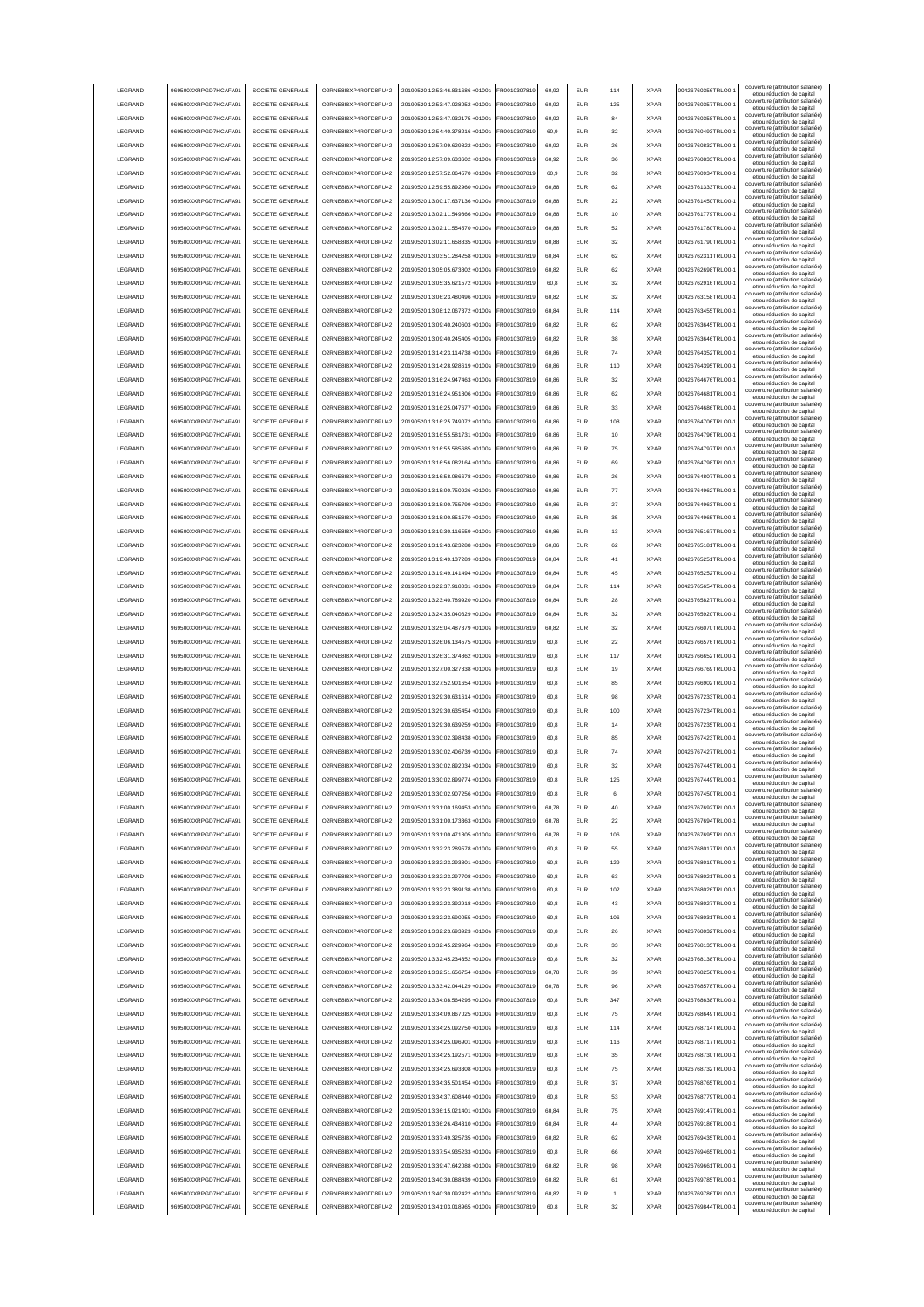|                    | 969500XXRPGD7HCAFA91                         | SOCIETE GENERALE                     | O2RNE8IBXP4R0TD8PU42                         | 20190520 13:41:03.120568 +0100s                                    | FR0010307819                 | 60.8         | <b>EUR</b>               | 117                     | <b>XPAR</b>                | 00426769847TRLO0-                      | couverture (attribution salariée<br>et/ou réduction de capital                                       |
|--------------------|----------------------------------------------|--------------------------------------|----------------------------------------------|--------------------------------------------------------------------|------------------------------|--------------|--------------------------|-------------------------|----------------------------|----------------------------------------|------------------------------------------------------------------------------------------------------|
| LEGRAND            | 969500XXRPGD7HCAFA91                         | SOCIETE GENERALE                     | O2RNE8IBXP4R0TD8PU42                         | 20190520 13:41:10.728351 +0100s                                    | FR0010307819                 | 60.8         | <b>EUR</b>               | 64                      | <b>XPAR</b>                | 00426769865TRLO0-                      | couverture (attribution salariée)<br>et/ou réduction de capital                                      |
| LEGRAND            | 969500XXRPGD7HCAFA91                         | SOCIETE GENERALE                     | O2RNE8IBXP4R0TD8PU42                         | 20190520 13:46:08.504642 +0100s                                    | FR0010307819                 | 60.82        | <b>EUR</b>               | 196                     | <b>XPAR</b>                | 00426770908TRLO0-                      | couverture (attribution salariée)<br>et/ou réduction de capital                                      |
| LEGRAND            | 969500XXRPGD7HCAFA91                         | SOCIETE GENERALE                     | O2RNE8IBXP4R0TD8PU42                         | 20190520 13:46:08.508764 +0100s                                    | FR0010307819                 | 60,82        | EUR                      | 33                      | <b>XPAR</b>                | 00426770909TRLO0-                      | couverture (attribution salariée)<br>et/ou réduction de capital                                      |
| LEGRAND            | 969500XXRPGD7HCAFA91                         | SOCIETE GENERALE                     | O2RNE8IBXP4R0TD8PU42                         | 20190520 13:46:08.512786 +0100s                                    | FR0010307819                 | 60,82        | EUR                      | 117                     | <b>XPAR</b>                | 00426770910TRLO0-                      | couverture (attribution salariée)<br>et/ou réduction de capital                                      |
| LEGRAND            | 969500XXRPGD7HCAFA91                         | SOCIETE GENERALE                     | O2RNE8IBXP4R0TD8PU42                         | 20190520 13:49:08.873779 +0100s                                    | FR0010307819                 | 60,82        | EUR                      | 82                      | <b>XPAR</b>                | 00426771324TRLO0-                      | couverture (attribution salariée)<br>et/ou réduction de capital                                      |
| LEGRAND            | 969500XXRPGD7HCAFA91                         | SOCIETE GENERALE                     | O2RNE8IBXP4R0TD8PU42                         | 20190520 13:49:13.278926 +0100s                                    | FR0010307819                 | 60,82        | EUR                      | 169                     | <b>XPAR</b>                | 00426771335TRLO0-                      | couverture (attribution salariée)<br>et/ou réduction de capital                                      |
| LEGRAND            | 969500XXRPGD7HCAFA91                         | SOCIETE GENERALE                     | O2RNE8IBXP4R0TD8PU42                         | 20190520 13:50:20.648096 +0100s                                    | FR0010307819                 | 60,8         | EUR                      | 61                      | <b>XPAR</b>                | 00426771524TRLO0-                      | couverture (attribution salariée)<br>et/ou réduction de capital                                      |
| LEGRAND            | 969500XXRPGD7HCAFA91                         | SOCIETE GENERALE                     | O2RNE8IBXP4R0TD8PU42                         | 20190520 13:51:25.724090 +0100s                                    | FR0010307819                 | 60,8         | EUR                      | 108                     | <b>XPAR</b>                | 00426771734TRLO0-                      | couverture (attribution salariée)<br>et/ou réduction de capital                                      |
| LEGRAND            | 969500XXRPGD7HCAFA91                         | SOCIETE GENERALE                     | O2RNE8IBXP4R0TD8PU42                         | 20190520 13:51:25.731896 +0100s                                    | FR0010307819                 | 60,8         | EUR                      | 68                      | <b>XPAR</b>                | 00426771737TRLO0-                      | couverture (attribution salariée)<br>et/ou réduction de capital                                      |
| LEGRAND            | 969500XXRPGD7HCAFA91                         | SOCIETE GENERALE                     | O2RNE8IBXP4R0TD8PU42                         | 20190520 13:51:25.740160 +0100s                                    | FR0010307819                 | 60,8         | <b>EUR</b>               | 58                      | <b>XPAR</b>                | 00426771740TRLO0-                      | couverture (attribution salariée)<br>et/ou réduction de capital                                      |
| LEGRAND            | 969500XXRPGD7HCAFA91                         | SOCIETE GENERALE                     | O2RNE8IBXP4R0TD8PU42                         | 20190520 13:51:59.276120 +0100s                                    | FR0010307819                 | 60,8         | <b>EUR</b>               | 207                     | <b>XPAR</b>                | 00426771901TRLO0-                      | couverture (attribution salariée)<br>et/ou réduction de capital                                      |
| LEGRAND            | 969500XXRPGD7HCAFA91                         | SOCIETE GENERALE                     | O2RNE8IBXP4R0TD8PU42                         | 20190520 13:51:59.279970 +0100s                                    | FR0010307819                 | 60,8         | <b>EUR</b>               | 11                      | <b>XPAR</b>                | 00426771902TRLO0-                      | couverture (attribution salariée)<br>et/ou réduction de capital                                      |
| LEGRAND            | 969500XXRPGD7HCAFA91                         | SOCIETE GENERALE                     | O2RNE8IBXP4R0TD8PU42                         | 20190520 13:51:59.375918 +0100s                                    | FR0010307819                 | 60.8         | EUR                      | 90                      | <b>XPAR</b>                | 00426771909TRLO0-                      | couverture (attribution salariée)<br>et/ou réduction de capital                                      |
| LEGRAND            | 969500XXRPGD7HCAFA91                         | SOCIETE GENERALE                     | O2RNE8IBXP4R0TD8PU42                         | 20190520 13:51:59.779297 +0100s                                    | FR0010307819                 | 60.78        | <b>EUR</b>               | 57                      | <b>XPAR</b>                | 00426771945TRLO0-                      | couverture (attribution salariée)<br>et/ou réduction de capital                                      |
| LEGRAND            | 969500XXRPGD7HCAFA91                         | SOCIETE GENERALE                     | O2RNE8IBXP4R0TD8PU42                         | 20190520 13:51:59 784087 +0100s                                    | FR0010307819                 | 60.78        | <b>EUR</b>               | 34                      | <b>XPAR</b>                | 00426771947TRLO0-                      | couverture (attribution salariée)<br>et/ou réduction de capital                                      |
| LEGRAND            | 969500XXRPGD7HCAFA91                         | SOCIETE GENERALE                     | O2RNE8IBXP4R0TD8PU42                         | 20190520 13:52:00.284754 +0100s                                    | FR0010307819                 | 60,78        | EUR                      | 34                      | <b>XPAR</b>                | 00426771975TRLO0-                      | couverture (attribution salariée)<br>et/ou réduction de capital                                      |
| LEGRAND            | 969500XXRPGD7HCAFA91                         | SOCIETE GENERALE                     | O2RNE8IBXP4R0TD8PU42                         | 20190520 13:52:00.289910 +0100s                                    | FR0010307819                 | 60,78        | EUR                      | 19                      | <b>XPAR</b>                | 00426771979TRLO0-                      | couverture (attribution salariée)<br>et/ou réduction de capital                                      |
| LEGRAND            | 969500XXRPGD7HCAFA91                         | SOCIETE GENERALE                     | O2RNE8IBXP4R0TD8PU42                         | 20190520 13:52:00.294054 +0100s                                    | FR0010307819                 | 60,78        | EUR                      | 25                      | <b>XPAR</b>                | 00426771981TRLO0-                      | couverture (attribution salariée)<br>et/ou réduction de capital                                      |
| LEGRAND            | 969500XXRPGD7HCAFA91                         | SOCIETE GENERALE                     | O2RNE8IBXP4R0TD8PU42                         | 20190520 13:52:37.446752 +0100s                                    | FR0010307819                 | 60,8         | EUR                      | 52                      | <b>XPAR</b>                | 00426772173TRLO0-                      | couverture (attribution salariée)<br>et/ou réduction de capital                                      |
| LEGRAND            | 969500XXRPGD7HCAFA91                         | SOCIETE GENERALE                     | O2RNE8IBXP4R0TD8PU42                         | 20190520 13:52:49.872035 +0100s                                    | FR0010307819                 | 60,78        | EUR                      | 62                      | <b>XPAR</b>                | 00426772230TRLO0-                      | couverture (attribution salariée)<br>et/ou réduction de capital                                      |
| LEGRAND            | 969500XXRPGD7HCAFA91                         | SOCIETE GENERALE                     | O2RNE8IBXP4R0TD8PU42                         | 20190520 13:52:50.273807 +0100s                                    | FR0010307819                 | 60,78        | EUR                      | 133                     | <b>XPAR</b>                | 00426772235TRLO0-                      | couverture (attribution salariée)<br>et/ou réduction de capital                                      |
| LEGRAND            | 969500XXRPGD7HCAFA91                         | SOCIETE GENERALE                     | O2RNE8IBXP4R0TD8PU42                         | 20190520 13:53:12.604287 +0100s                                    | FR0010307819                 | 60,78        | EUR                      | $\overline{\mathbf{2}}$ | <b>XPAR</b>                | 00426772309TRLO0-                      | couverture (attribution salariée)<br>et/ou réduction de capital                                      |
| LEGRAND            | 969500XXRPGD7HCAFA91                         | SOCIETE GENERALE                     | O2RNE8IBXP4R0TD8PLI42                        | 20190520 13:53:12.608351 +0100s                                    | FR0010307819                 | 60,78        | <b>EUR</b>               | 30                      | <b>XPAR</b>                | 00426772310TRLO0-                      | couverture (attribution salariée)<br>et/ou réduction de capital                                      |
| LEGRAND            | 969500XXRPGD7HCAFA91                         | SOCIETE GENERALE                     | O2RNE8IBXP4R0TD8PU42                         | 20190520 13:54:15.607005 +0100s                                    | FR0010307819                 | 60,78        | <b>EUR</b>               | 146                     | <b>XPAR</b>                | 00426772580TRLO0-                      | couverture (attribution salariée)<br>et/ou réduction de capital                                      |
| LEGRAND            | 969500XXRPGD7HCAFA91                         | SOCIETE GENERALE                     | O2RNE8IBXP4R0TD8PU42                         | 20190520 13:54:15.611330 +0100s                                    | FR0010307819                 | 60,78        | <b>EUR</b>               | 14                      | <b>XPAR</b>                | 00426772581TRLO0-                      | couverture (attribution salariée)<br>et/ou réduction de capital                                      |
| LEGRAND            | 969500XXRPGD7HCAFA91                         | SOCIETE GENERALE                     | O2RNE8IBXP4R0TD8PU42                         | 20190520 13:54:15 615374 +0100s                                    | FR0010307819                 | 60.78        | <b>EUR</b>               | 44                      | <b>XPAR</b>                | 00426772582TRLO0-                      | couverture (attribution salariée)<br>et/ou réduction de capital                                      |
| LEGRAND            | 969500XXRPGD7HCAFA91                         | SOCIETE GENERALE                     | O2RNE8IBXP4R0TD8PLI42                        | 20190520 13:54:47.960237 +0100s                                    | FR0010307819                 | 60.76        | <b>EUR</b>               | 24                      | <b>XPAR</b>                | 00426772762TRLO0-                      | couverture (attribution salariée)<br>et/ou réduction de capital                                      |
| <b>LEGRAND</b>     | 969500XXRPGD7HCAFA91                         | SOCIETE GENERALE                     | O2RNE8IBXP4R0TD8PLI42                        | 20190520 13:54:47 965926 +0100s                                    | FR0010307819                 | 60.76        | <b>EUR</b>               | 26                      | <b>XPAR</b>                | 00426772765TRLO0-                      | couverture (attribution salariée)<br>et/ou réduction de capital                                      |
| LEGRAND            | 969500XXRPGD7HCAFA91                         | SOCIETE GENERALE                     | O2RNE8IBXP4R0TD8PU42                         | 20190520 13:54:47.972542 +0100s                                    | FR0010307819                 | 60,76        | EUR                      | 63                      | <b>XPAR</b>                | 00426772767TRLO0-                      | couverture (attribution salariée)<br>et/ou réduction de capital                                      |
| LEGRAND            | 969500XXRPGD7HCAFA91                         | SOCIETE GENERALE                     | O2RNE8IBXP4R0TD8PU42                         | 20190520 13:56:01.855256 +0100s                                    | FR0010307819                 | 60,8         | EUR                      | 150                     | <b>XPAR</b>                | 00426773112TRLO0-                      | couverture (attribution salariée)                                                                    |
| LEGRAND            | 969500XXRPGD7HCAFA91                         | SOCIETE GENERALE                     | O2RNE8IBXP4R0TD8PU42                         | 20190520 13:56:01.859903 +0100s                                    | FR0010307819                 | 60,8         | EUR                      | 100                     | <b>XPAR</b>                | 00426773116TRLO0-                      | et/ou réduction de capital<br>couverture (attribution salariée)<br>et/ou réduction de capital        |
| LEGRAND            | 969500XXRPGD7HCAFA91                         | SOCIETE GENERALE                     | O2RNE8IBXP4R0TD8PU42                         | 20190520 13:56:27.692162 +0100s                                    | R0010307819                  | 60,8         | <b>EUR</b>               | 95                      | <b>XPAR</b>                | 00426773233TRLO0-                      | couverture (attribution salariée)<br>et/ou réduction de capital                                      |
| LEGRAND            | 969500XXRPGD7HCAFA91                         | SOCIETE GENERALE                     | O2RNE8IBXP4R0TD8PU42                         | 20190520 13:56:27.695816 +0100s                                    | R0010307819                  | 60,8         | EUR                      | 104                     | <b>XPAR</b>                | 00426773236TRLO0-                      | couverture (attribution salariée)                                                                    |
| LEGRAND            | 969500XXRPGD7HCAFA91                         | SOCIETE GENERALE                     | O2RNE8IBXP4R0TD8PU42                         | 20190520 13:56:27.699593 +0100s                                    | R0010307819                  | 60,8         | EUR                      | 84                      | <b>XPAR</b>                | 00426773238TRLO0-                      | et/ou réduction de capital<br>couverture (attribution salariée)                                      |
| LEGRAND            | 969500XXRPGD7HCAFA91                         | SOCIETE GENERALE                     | O2RNE8IBXP4R0TD8PU42                         | 20190520 13:56:27.703241 +0100s                                    | FR0010307819                 | 60,8         | <b>EUR</b>               | 112                     | <b>XPAR</b>                | 00426773240TRLO0-                      | et/ou réduction de capital<br>couverture (attribution salariée)                                      |
| LEGRAND            | 969500XXRPGD7HCAFA91                         | SOCIETE GENERALE                     | O2RNE8IBXP4R0TD8PU42                         | 20190520 13:56:27.992795 +0100s                                    | FR0010307819                 | 60,8         | <b>EUR</b>               | 32                      | <b>XPAR</b>                | 00426773242TRLO0-                      | et/ou réduction de capital<br>couverture (attribution salariée)                                      |
| LEGRAND            | 969500XXRPGD7HCAFA91                         | SOCIETE GENERALE                     | O2RNE8IBXP4R0TD8PU42                         | 20190520 13:57:50.713121 +0100s                                    | FR0010307819                 | 60.8         | <b>FUR</b>               | 10                      | <b>XPAR</b>                | 00426773628TRLO0-                      | et/ou réduction de capital<br>couverture (attribution salariée)                                      |
| LEGRAND            | 969500XXRPGD7HCAFA91                         | SOCIETE GENERALE                     | O2RNE8IBXP4R0TD8PU42                         | 20190520 13:57:50.716949 +0100s                                    | FR0010307819                 | 60,8         | <b>EUR</b>               | 37                      | <b>XPAR</b>                | 00426773629TRLO0-                      | et/ou réduction de capital<br>couverture (attribution salariée)                                      |
| LEGRAND            | 969500XXRPGD7HCAFA91                         | SOCIETE GENERALE                     | O2RNE8IBXP4R0TD8PU42                         | 20190520 13:57:50.915037 +0100s                                    | FR0010307819                 | 60.8         | EUR                      | 3                       | <b>XPAR</b>                | 00426773630TRLO0-                      | et/ou réduction de capital<br>couverture (attribution salariée)                                      |
| LEGRAND            | 969500XXRPGD7HCAFA91                         | SOCIETE GENERALE                     | O2RNE8IBXP4R0TD8PU42                         | 20190520 13:57:50.918937 +0100s                                    | FR0010307819                 | 60.8         | <b>EUR</b>               | 5                       | <b>XPAR</b>                | 00426773631TRLO0-                      | et/ou réduction de capital<br>couverture (attribution salariée)                                      |
| LEGRAND            | 969500XXRPGD7HCAFA91                         | SOCIETE GENERALE                     | O2RNE8IBXP4R0TD8PU42                         | 20190520 13:57:52.215269 +0100s                                    | FR0010307819                 | 60.8         | <b>EUR</b>               | 30                      | <b>XPAR</b>                | 00426773637TRLO0-                      | et/ou réduction de capital<br>couverture (attribution salariée)                                      |
| LEGRAND            | 969500XXRPGD7HCAFA91                         | SOCIETE GENERALE                     | O2RNE8IBXP4R0TD8PU42                         | 20190520 13:58:16.152434 +0100s                                    | FR0010307819                 | 60,8         | EUR                      | 15                      | <b>XPAR</b>                | 00426773800TRLO0-                      | et/ou réduction de capital<br>couverture (attribution salariée)                                      |
| LEGRAND            | 969500XXRPGD7HCAFA91                         | SOCIETE GENERALE                     | O2RNE8IBXP4R0TD8PU42                         | 20190520 13:59:52.109593 +0100s                                    | FR0010307819                 | 60,8         | EUR                      | 35                      | <b>XPAR</b>                | 00426774306TRLO0-                      | et/ou réduction de capital<br>couverture (attribution salariée)                                      |
| LEGRAND            | 969500XXRPGD7HCAFA91                         | SOCIETE GENERALE                     | O2RNE8IBXP4R0TD8PU42                         | 20190520 14:00:10.142954 +0100s                                    | FR0010307819                 | 60,8         | EUR                      | 84                      | <b>XPAR</b>                | 00426774453TRLO0-                      | et/ou réduction de capital<br>couverture (attribution salariée)                                      |
| LEGRAND            | 969500XXRPGD7HCAFA9                          | SOCIETE GENERALE                     | O2RNE8IBXP4R0TD8PU42                         | 20190520 14:00:10.147504 +0100s                                    | R0010307819                  | 60,8         | <b>EUR</b>               | 86                      | <b>XPAR</b>                | 00426774454TRLO0-                      | et/ou réduction de capital<br>couverture (attribution salariée)                                      |
| LEGRAND            | 969500XXRPGD7HCAFA91                         | SOCIETE GENERALE                     | O2RNE8IBXP4R0TD8PU42                         | 20190520 14:00:55.423064 +0100s                                    | FR0010307819                 | 60,84        | EUR                      | 63                      | <b>XPAR</b>                | 00426774696TRLO0-                      | et/ou réduction de capital<br>couverture (attribution salariée)                                      |
| LEGRAND            | 969500XXRPGD7HCAFA91                         | SOCIETE GENERALE                     |                                              | 20190520 14:01:20.261074 +0100s                                    | FR0010307819                 | 60,82        |                          |                         |                            |                                        | et/ou réduction de capital<br>couverture (attribution salariée)                                      |
| <b>I FGRAND</b>    | 969500XXRPGD7HCAFA91                         |                                      |                                              |                                                                    |                              |              |                          |                         |                            |                                        |                                                                                                      |
| <b>I FGRAND</b>    |                                              |                                      | O2RNE8IBXP4R0TD8PU42                         |                                                                    |                              |              | <b>EUR</b><br><b>FUR</b> | 32<br>32                | <b>XPAR</b><br><b>XPAR</b> | 00426774812TRLO0-<br>00426774933TRLO0- | et/ou réduction de capital<br>couverture (attribution salariée)                                      |
|                    |                                              | SOCIETE GENERALE                     | O2RNE8IBXP4R0TD8PU42                         | 20190520 14:01:54.008158 +0100s                                    | FR0010307819                 | 60.82        |                          |                         |                            |                                        | et/ou réduction de capital<br>couverture (attribution salariée)                                      |
|                    | 969500XXRPGD7HCAFA91                         | SOCIETE GENERALE                     | O2RNE8IBXP4R0TD8PLI42                        | 20190520 14:03:35.748800 +0100s                                    | FR0010307819<br>FR0010307819 | 60.82        | <b>EUR</b>               | 116                     | <b>XPAR</b>                | 00426775329TRLO0-                      | et/ou réduction de capital<br>couverture (attribution salariée)                                      |
| <b>I FGRAND</b>    | 969500XXRPGD7HCAFA91<br>969500XXRPGD7HCAFA91 | SOCIETE GENERALE                     | O2RNE8IBXP4R0TD8PU42<br>O2RNE8IBXP4R0TD8PU42 | 20190520 14:03:45.168010 +0100s                                    |                              | 60.82        | FUR                      | 32                      | <b>XPAR</b>                | 00426775399TRLO0-                      | et/ou reduction de capita<br>couverture (attribution salariée)                                       |
| LEGRAND            |                                              | SOCIETE GENERALE<br>SOCIETE GENERALE |                                              | 20190520 14:04:31.219681 +0100s                                    | FR0010307819                 | 60.8         | <b>EUR</b>               | 48                      | <b>XPAR</b>                | 00426775562TRLO0-                      | et/ou réduction de capital<br>couverture (attribution salariée)                                      |
| LEGRAND            | 969500XXRPGD7HCAFA91                         |                                      | O2RNE8IBXP4R0TD8PU42                         | 20190520 14:04:56.762743 +0100s                                    | FR0010307819                 | 60.8         | <b>EUR</b>               | 295                     | <b>XPAR</b>                | 00426775669TRLO0-                      | et/ou réduction de capital<br>couverture (attribution salariée)                                      |
| LEGRAND            | 969500XXRPGD7HCAFA91                         | SOCIETE GENERALE                     | O2RNE8IBXP4R0TD8PU42                         | 20190520 14:04:56.766660 +0100s                                    | FR0010307819                 | 60.8         | <b>EUR</b>               | 63                      | <b>XPAR</b>                | 00426775670TRLO0-                      | et/ou réduction de capital<br>couverture (attribution salariée)                                      |
| LEGRAND            | 969500XXRPGD7HCAFA91                         | SOCIETE GENERALE                     | O2RNE8IBXP4R0TD8PU42                         | 20190520 14:04:56 863935 +0100s                                    | FR0010307819                 | 60.8         | <b>EUR</b>               | 32                      | <b>XPAR</b>                | 00426775671TRLO0-                      | et/ou réduction de capital<br>couverture (attribution salariée)                                      |
| LEGRAND            | 969500XXRPGD7HCAFA91                         | SOCIETE GENERALE                     | O2RNE8IBXP4R0TD8PU42                         | 20190520 14:04:56.867797 +0100s                                    | FR0010307819                 | 60,8         | EUR                      | 26                      | <b>XPAR</b>                | 00426775674TRLO0-1                     | et/ou réduction de capital<br>couverture (attribution salariée)                                      |
| LEGRAND            | 969500XXRPGD7HCAFA91                         | SOCIETE GENERALE                     | O2RNE8IBXP4R0TD8PU42                         | 20190520 14:04:56.871714 +0100s                                    | FR0010307819                 | 60,8         | EUR                      | 125                     | <b>XPAR</b>                | 00426775676TRLO0-                      | et/ou réduction de capital<br>couverture (attribution salariée)                                      |
| LEGRAND            | 969500XXRPGD7HCAFA91                         | SOCIETE GENERALE                     | O2RNE8IBXP4R0TD8PU42                         | 20190520 14:05:07.579443 +0100s                                    | FR0010307819                 | 60,8         | EUR                      | 25                      | <b>XPAR</b>                | 00426775730TRLO0-                      | et/ou réduction de capital<br>couverture (attribution salariée)                                      |
| LEGRAND            | 969500XXRPGD7HCAFA91                         | SOCIETE GENERALE                     | O2RNE8IBXP4R0TD8PU42                         | 20190520 14:05:33.413960 +0100s                                    | FR0010307819                 | 60,8         | <b>EUR</b>               | 52                      | <b>XPAR</b>                | 00426775845TRLO0-                      | et/ou réduction de capital<br>couverture (attribution salariée)                                      |
| LEGRAND            | 969500XXRPGD7HCAFA91                         | SOCIETE GENERALE                     | O2RNE8IBXP4R0TD8PU42                         | 20190520 14:05:33.418349 +0100s                                    | FR0010307819                 | 60,8         | <b>EUR</b>               | 32                      | <b>XPAR</b>                | 00426775849TRLO0-                      | et/ou réduction de capital<br>couverture (attribution salariée)                                      |
| LEGRAND            | 969500XXRPGD7HCAFA91                         | SOCIETE GENERALE                     | O2RNE8IBXP4R0TD8PU42                         | 20190520 14:05:50.746737 +0100s                                    | FR0010307819                 | 60,8         | <b>EUR</b>               | 19                      | <b>XPAR</b>                | 00426776006TRLO0-                      | et/ou réduction de capital<br>couverture (attribution salariée)                                      |
| LEGRAND            | 969500XXRPGD7HCAFA91                         | SOCIETE GENERALE                     | O2RNE8IBXP4R0TD8PU42                         | 20190520 14:05:50.750785 +0100s                                    | FR0010307819                 | 60,8         | <b>EUR</b>               | 66                      | <b>XPAR</b>                | 00426776007TRLO0-                      | et/ou réduction de capital<br>couverture (attribution salariée)                                      |
| LEGRAND            | 969500XXRPGD7HCAFA91                         | SOCIETE GENERALE                     | O2RNE8IBXP4R0TD8PU42                         | 20190520 14:06:53.954735 +0100s                                    | FR0010307819                 | 60,8         | <b>EUR</b>               | 31                      | <b>XPAR</b>                | 00426776369TRLO0-                      | et/ou réduction de capital<br>couverture (attribution salariée)                                      |
| LEGRAND            | 969500XXRPGD7HCAFA91                         | SOCIETE GENERALE                     | O2RNE8IBXP4R0TD8PU42                         | 20190520 14:07:15 485646 +0100s                                    | FR0010307819                 | 60,8         | <b>EUR</b>               | 6                       | <b>XPAR</b>                | 00426776466TRLO0-                      | et/ou réduction de capital<br>couverture (attribution salariée)                                      |
| LEGRAND            | 969500XXRPGD7HCAFA91                         | SOCIETE GENERALE                     | O2RNE8IBXP4R0TD8PU42                         | 20190520 14:07:15.586196 +0100s                                    | FR0010307819                 | 60.8         | <b>EUR</b>               | 5                       | <b>XPAR</b>                | 00426776467TRLO0-                      | et/ou réduction de capital<br>couverture (attribution salariée)                                      |
| LEGRAND            | 969500XXRPGD7HCAFA91                         | SOCIETE GENERALE                     | O2RNE8IBXP4R0TD8PU42                         | 20190520 14:07:15.590095 +0100s                                    | FR0010307819                 | 60.8         | <b>EUR</b>               | $\overline{7}$          | <b>XPAR</b>                | 00426776468TRLO0-                      | et/ou réduction de capital<br>couverture (attribution salariée)                                      |
| LEGRAND            | 969500XXRPGD7HCAFA91                         | SOCIETE GENERALE                     | O2RNE8IBXP4R0TD8PU42                         | 20190520 14:07:23.200490 +0100s                                    | FR0010307819                 | 60.8         | <b>EUR</b>               | 57                      | <b>XPAR</b>                | 00426776522TRLO0-                      | et/ou réduction de capital<br>couverture (attribution salariée)                                      |
| LEGRAND            | 969500XXRPGD7HCAFA91                         | SOCIETE GENERALE                     | O2RNE8IBXP4R0TD8PU42                         | 20190520 14:07:46.629403 +0100s                                    | FR0010307819                 | 60,78        | EUR                      | 108                     | <b>XPAR</b>                | 00426776610TRLO0-                      | et/ou réduction de capital<br>couverture (attribution salariée)                                      |
| LEGRAND            | 969500XXRPGD7HCAFA91                         | SOCIETE GENERALE                     | O2RNE8IBXP4R0TD8PU42                         | 20190520 14:07:47.131080 +0100s                                    | FR0010307819                 | 60,78        | EUR                      | 31                      | <b>XPAR</b>                | 00426776613TRLO0-                      | et/ou réduction de capital<br>couverture (attribution salariée)                                      |
| LEGRAND            | 969500XXRPGD7HCAFA91                         | SOCIETE GENERALE                     | O2RNE8IBXP4R0TD8PU42                         | 20190520 14:10:05.124815 +0100s                                    | FR0010307819                 | 60,78        | EUR                      | 46                      | <b>XPAR</b>                | 00426777226TRLO0-                      | et/ou réduction de capital<br>couverture (attribution salariée)                                      |
| LEGRAND            | 969500XXRPGD7HCAFA91                         | SOCIETE GENERALE                     | O2RNE8IBXP4R0TD8PU42                         | 20190520 14:10:05.128850 +0100s                                    | FR0010307819                 | 60,78        | <b>EUR</b>               | 28                      | <b>XPAR</b>                | 00426777227TRLO0-                      | et/ou réduction de capital                                                                           |
| LEGRAND            | 969500XXRPGD7HCAFA91                         | SOCIETE GENERALE                     | O2RNE8IBXP4R0TD8PU42                         | 20190520 14:10:05.224265 +0100s                                    | FR0010307819                 | 60,78        | <b>EUR</b>               | 30                      | <b>XPAR</b>                | 00426777228TRLO0-                      | couverture (attribution salariée)<br>et/ou réduction de capital                                      |
| LEGRAND            | 969500XXRPGD7HCAFA91                         | SOCIETE GENERALE                     | O2RNE8IBXP4R0TD8PU42                         | 20190520 14:10:38.169974 +0100s                                    | FR0010307819                 | 60,78        | <b>EUR</b>               | 35                      | <b>XPAR</b>                | 00426777335TRLO0-                      | couverture (attribution salariée)<br>et/ou réduction de capital                                      |
| LEGRAND            | 969500XXRPGD7HCAFA91                         | SOCIETE GENERALE                     | O2RNE8IBXP4R0TD8PU42                         | 20190520 14:10:38.174327 +0100s                                    | FR0010307819                 | 60,78        | <b>EUR</b>               | 17                      | <b>XPAR</b>                | 00426777336TRLO0-                      | couverture (attribution salariée)<br>et/ou réduction de capital                                      |
| LEGRAND            | 969500XXRPGD7HCAFA91                         | SOCIETE GENERALE                     | O2RNE8IBXP4R0TD8PU42                         | 20190520 14:10:58.192803 +0100s                                    | FR0010307819                 | 60,76        | <b>EUR</b>               | 167                     | <b>XPAR</b>                | 00426777385TRLO0-                      | couverture (attribution salariée)<br>et/ou réduction de capital                                      |
| LEGRAND            | 969500XXRPGD7HCAFA91                         | SOCIETE GENERALE                     | O2RNE8IBXP4R0TD8PU42                         | 20190520 14:11:07.204632 +0100s                                    | FR0010307819                 | 60,76        | <b>EUR</b>               | 8                       | <b>XPAR</b>                | 00426777427TRLO0-                      | couverture (attribution salariée)<br>et/ou réduction de capital                                      |
| LEGRAND            | 969500XXRPGD7HCAFA91                         | SOCIETE GENERALE                     | O2RNE8IBXP4R0TD8PU42                         | 20190520 14:11:08.806891 +0100s                                    | FR0010307819                 | 60,76        | <b>EUR</b>               | 74                      | <b>XPAR</b>                | 00426777433TRLO0-                      | couverture (attribution salariée)<br>et/ou réduction de capital                                      |
| LEGRAND            | 969500XXRPGD7HCAFA91                         | SOCIETE GENERALE                     | O2RNE8IBXP4R0TD8PU42                         | 20190520 14:11:08.811036 +0100s                                    | FR0010307819                 | 60.76        | <b>EUR</b>               | 142                     | <b>XPAR</b>                | 00426777434TRLO0-                      | couverture (attribution salariée)<br>et/ou réduction de capital                                      |
| LEGRAND            | 969500XXRPGD7HCAFA91                         | SOCIETE GENERALE                     | O2RNE8IBXP4R0TD8PU42                         | 20190520 14:11:12.513142 +0100s                                    | FR0010307819                 | 60.76        | <b>EUR</b>               | 34                      | <b>XPAR</b>                | 00426777464TRLO0-                      | couverture (attribution salariée)<br>et/ou réduction de capital                                      |
| LEGRAND            | 969500XXRPGD7HCAFA91                         | SOCIETE GENERALE                     | O2RNE8IBXP4R0TD8PU42                         | 20190520 14:11:12.517514 +0100s                                    | FR0010307819                 | 60.76        | <b>EUR</b>               | 48                      | <b>XPAR</b>                | 00426777468TRLO0-                      | couverture (attribution salariée)<br>et/ou réduction de capital                                      |
| LEGRAND<br>LEGRAND | 969500XXRPGD7HCAFA91<br>969500XXRPGD7HCAFA91 | SOCIETE GENERALE<br>SOCIETE GENERALE | O2RNE8IBXP4R0TD8PU42<br>O2RNE8IBXP4R0TD8PU42 | 20190520 14:12:02.788321 +0100s<br>20190520 14:12:29.627686 +0100s | FR0010307819<br>FR0010307819 | 60,8<br>60,8 | <b>EUR</b><br>EUR        | 62<br>119               | <b>XPAR</b><br><b>XPAR</b> | 00426777752TRLO0-<br>00426777863TRLO0- | couverture (attribution salariée)<br>et/ou réduction de capital<br>couverture (attribution salariée) |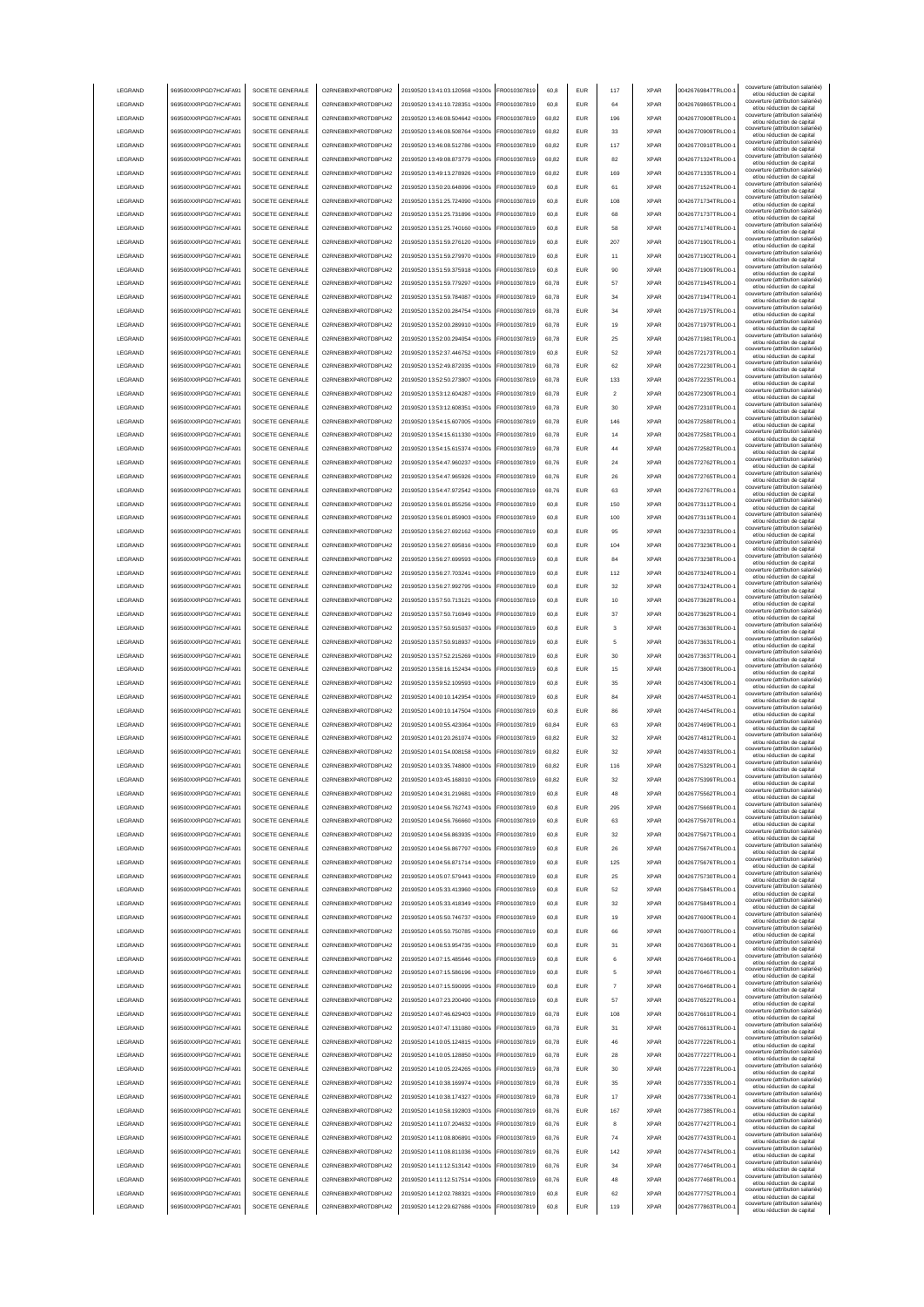| LEGRAND            | 969500XXRPGD7HCAFA91                         | SOCIETE GENERALE                     | O2RNE8IBXP4R0TD8PU42                         | 20190520 14:13:33.917780 +0100s                                    | FR0010307819                 | 60,8           | <b>EUR</b>        | 95             | <b>XPAR</b>                | 00426778126TRLO0-                      | couverture (attribution salariée)<br>et/ou réduction de capital |
|--------------------|----------------------------------------------|--------------------------------------|----------------------------------------------|--------------------------------------------------------------------|------------------------------|----------------|-------------------|----------------|----------------------------|----------------------------------------|-----------------------------------------------------------------|
| LEGRAND            | 969500XXRPGD7HCAFA91                         | SOCIETE GENERALE                     | O2RNE8IBXP4R0TD8PU42                         | 20190520 14:13:33.922591 +0100s                                    | FR0010307819                 | 60,8           | <b>EUR</b>        | 159            | <b>XPAR</b>                | 00426778130TRLO0-                      | couverture (attribution salariée)                               |
|                    |                                              |                                      |                                              |                                                                    |                              |                |                   |                |                            |                                        | et/ou réduction de capital<br>couverture (attribution salariée) |
| LEGRAND            | 969500XXRPGD7HCAFA91                         | SOCIETE GENERALE                     | O2RNE8IBXP4R0TD8PU42                         | 20190520 14:13:33.926776 +0100s                                    | FR0010307819                 | 60,8           | <b>EUR</b>        | 173            | <b>XPAR</b>                | 00426778133TRLO0-                      | et/ou réduction de capital                                      |
| LEGRAND            | 969500XXRPGD7HCAFA91                         | SOCIETE GENERALE                     | O2RNE8IBXP4R0TD8PU42                         | 20190520 14:13:34.020140 +0100s                                    | FR0010307819                 | 60.8           | <b>EUR</b>        | 120            | <b>XPAR</b>                | 00426778141TRLO0-                      | couverture (attribution salariée)<br>et/ou réduction de capital |
| LEGRAND            | 969500XXRPGD7HCAFA91                         | SOCIETE GENERALE                     | O2RNE8IBXP4R0TD8PU42                         | 20190520 14:13:34.023827 +0100s                                    | FR0010307819                 | 60.8           | <b>EUR</b>        | 84             | <b>XPAR</b>                | 00426778145TRLO0-                      | couverture (attribution salariée)<br>et/ou réduction de capital |
| LEGRAND            | 969500XXRPGD7HCAFA91                         | SOCIETE GENERALE                     | O2RNE8IBXP4R0TD8PU42                         | 20190520 14:13:34.420050 +0100s                                    | FR0010307819                 | 60.8           | <b>EUR</b>        | 172            | <b>XPAR</b>                | 00426778155TRLO0-                      | couverture (attribution salariée)<br>et/ou réduction de capital |
| LEGRAND            | 969500XXRPGD7HCAFA91                         | SOCIETE GENERALE                     | O2RNE8IBXP4R0TD8PU42                         | 20190520 14:13:35.223267 +0100s                                    | FR0010307819                 | 60.8           | EUR               | 119            | <b>XPAR</b>                | 00426778162TRLO0-                      | couverture (attribution salariée)                               |
|                    |                                              |                                      |                                              |                                                                    |                              |                |                   |                |                            |                                        | et/ou réduction de capital<br>couverture (attribution salariée) |
| LEGRAND            | 969500XXRPGD7HCAFA91                         | SOCIETE GENERALE                     | O2RNE8IBXP4R0TD8PU42                         | 20190520 14:13:35.523030 +0100s                                    | R0010307819                  | 60,8           | EUR               | 136            | <b>XPAR</b>                | 00426778165TRLO0-                      | et/ou réduction de capital                                      |
| LEGRAND            | 969500XXRPGD7HCAFA91                         | SOCIETE GENERALE                     | O2RNE8IBXP4R0TD8PU42                         | 20190520 14:13:37.526948 +0100s                                    | FR0010307819                 | 60,8           | EUR               | 123            | <b>XPAR</b>                | 00426778182TRLO0-                      | couverture (attribution salariée)<br>et/ou réduction de capital |
| LEGRAND            | 969500XXRPGD7HCAFA91                         | SOCIETE GENERALE                     | O2RNE8IBXP4R0TD8PU42                         | 20190520 14:14:05.565921 +0100s                                    | R0010307819                  | 60,8           | <b>EUR</b>        | 34             | <b>XPAR</b>                | 00426778321TRLO0-                      | couverture (attribution salariée)<br>et/ou réduction de capital |
| LEGRAND            | 969500XXRPGD7HCAFA91                         | SOCIETE GENERALE                     | O2RNE8IBXP4R0TD8PU42                         | 20190520 14:15:31.900128 +0100s                                    | FR0010307819                 | 60,82          | EUR               | 10             | <b>XPAR</b>                | 00426778763TRLO0-                      | couverture (attribution salariée)                               |
|                    |                                              |                                      |                                              |                                                                    |                              |                |                   |                |                            |                                        | et/ou réduction de capital<br>couverture (attribution salariée) |
| LEGRAND            | 969500XXRPGD7HCAFA91                         | SOCIETE GENERALE                     | O2RNE8IBXP4R0TD8PU42                         | 20190520 14:15:31.904971 +0100s                                    | FR0010307819                 | 60,82          | EUR               | 12             | <b>XPAR</b>                | 00426778764TRLO0-                      | et/ou réduction de capital                                      |
| LEGRAND            | 969500XXRPGD7HCAFA91                         | SOCIETE GENERALE                     | O2RNE8IBXP4R0TD8PU42                         | 20190520 14:15:32.805927 +0100s                                    | FR0010307819                 | 60,82          | EUR               | 42             | <b>XPAR</b>                | 00426778780TRLO0-                      | couverture (attribution salariée)<br>et/ou réduction de capital |
| LEGRAND            | 969500XXRPGD7HCAFA91                         | SOCIETE GENERALE                     | O2RNE8IBXP4R0TD8PLI42                        | 20190520 14:15:32.811799 +0100s                                    | FR0010307819                 | 60,82          | <b>EUR</b>        | 55             | <b>XPAR</b>                | 00426778781TRLO0-                      | couverture (attribution salariée)<br>et/ou réduction de capital |
| LEGRAND            | 969500XXRPGD7HCAFA91                         | SOCIETE GENERALE                     | O2RNE8IBXP4R0TD8PU42                         | 20190520 14:15:45.837522 +0100s                                    | FR0010307819                 | 60,82          | <b>EUR</b>        | 32             | <b>XPAR</b>                | 00426778899TRLO0-                      | couverture (attribution salariée)                               |
|                    |                                              |                                      |                                              |                                                                    |                              |                |                   |                |                            |                                        | et/ou réduction de capital<br>couverture (attribution salariée) |
| LEGRAND            | 969500XXRPGD7HCAFA91                         | SOCIETE GENERALE                     | O2RNE8IBXP4R0TD8PU42                         | 20190520 14:17:00.444235 +0100s                                    | FR0010307819                 | 60,82          | <b>EUR</b>        | 70             | <b>XPAR</b>                | 00426779269TRLO0-                      | et/ou réduction de capital                                      |
| LEGRAND            | 969500XXRPGD7HCAFA91                         | SOCIETE GENERALE                     | O2RNE8IBXP4R0TD8PU42                         | 20190520 14:20:52.628060 +0100s                                    | FR0010307819                 | 60.8           | <b>EUR</b>        | 52             | <b>XPAR</b>                | 00426780432TRLO0-                      | couverture (attribution salariée)<br>et/ou réduction de capital |
| LEGRAND            | 969500XXRPGD7HCAFA91                         | SOCIETE GENERALE                     | O2RNE8IBXP4R0TD8PU42                         | 20190520 14:21:17.564468 +0100s                                    | FR0010307819                 | 60.8           | EUR               | 111            | <b>XPAR</b>                | 00426780529TRLO0-                      | couverture (attribution salariée)<br>et/ou réduction de capital |
| LEGRAND            | 969500XXRPGD7HCAFA91                         | SOCIETE GENERALE                     | O2RNE8IBXP4R0TD8PU42                         | 20190520 14:25:32.923324 +0100s                                    | FR0010307819                 | 60.82          | <b>EUR</b>        | 111            | <b>XPAR</b>                | 00426782021TRLO0-                      | couverture (attribution salariée)                               |
|                    |                                              |                                      |                                              |                                                                    |                              |                |                   |                |                            |                                        | et/ou réduction de capital<br>couverture (attribution salariée) |
| LEGRAND            | 969500XXRPGD7HCAFA91                         | SOCIETE GENERALE                     | O2RNE8IBXP4R0TD8PU42                         | 20190520 14:25:59.965083 +0100s                                    | FR0010307819                 | 60,8           | EUR               | g              | <b>XPAR</b>                | 00426782130TRLO0-                      | et/ou réduction de capital                                      |
| LEGRAND            | 969500XXRPGD7HCAFA91                         | SOCIETE GENERALE                     | O2RNE8IBXP4R0TD8PU42                         | 20190520 14:26:23.204985 +0100s                                    | FR0010307819                 | 60.8           | EUR               | 48             | <b>XPAR</b>                | 00426782322TRLO0-                      | couverture (attribution salariée)<br>et/ou réduction de capital |
| LEGRAND            | 969500XXRPGD7HCAFA91                         | SOCIETE GENERALE                     | O2RNE8IBXP4R0TD8PU42                         | 20190520 14:26:46.638936 +0100s                                    | FR0010307819                 | 60.8           | EUR               | 97             | <b>XPAR</b>                | 00426782405TRLO0-                      | couverture (attribution salariée)<br>et/ou réduction de capital |
| LEGRAND            | 969500XXRPGD7HCAFA91                         | SOCIETE GENERALE                     | O2RNE8IBXP4R0TD8PU42                         | 20190520 14:28:00.361138 +0100s                                    | FR0010307819                 | 60.8           | EUR               | 104            | <b>XPAR</b>                | 00426782747TRLO0-                      | couverture (attribution salariée)                               |
|                    |                                              |                                      |                                              |                                                                    |                              |                |                   |                |                            |                                        | et/ou réduction de capital<br>couverture (attribution salariée) |
| LEGRAND            | 969500XXRPGD7HCAFA91                         | SOCIETE GENERALE                     | O2RNE8IBXP4R0TD8PU42                         | 20190520 14:28:00.365336 +0100s                                    | FR0010307819                 | 60,8           | EUR               | 423            | <b>XPAR</b>                | 00426782750TRLO0-                      | et/ou réduction de capital                                      |
| LEGRAND            | 969500XXRPGD7HCAFA91                         | SOCIETE GENERALE                     | O2RNE8IBXP4R0TD8PU42                         | 20190520 14:28:00.369324 +0100s                                    | FR0010307819                 | 60.8           | <b>EUR</b>        | 33             | <b>XPAR</b>                | 00426782751TRLO0-                      | couverture (attribution salariée)<br>et/ou réduction de capital |
| LEGRAND            | 969500XXRPGD7HCAFA91                         | SOCIETE GENERALE                     | O2RNE8IBXP4R0TD8PU42                         | 20190520 14:28:00.457034 +0100s                                    | FR0010307819                 | 60,8           | EUR               | 67             | <b>XPAR</b>                | 00426782752TRLO0-                      | couverture (attribution salariée)<br>et/ou réduction de capital |
| LEGRAND            | 969500XXRPGD7HCAFA91                         | SOCIETE GENERALE                     | O2RNE8IBXP4R0TD8PU42                         | 20190520 14:28:00.461691 +0100s                                    | FR0010307819                 | 60,8           | <b>EUR</b>        | 37             | <b>XPAR</b>                | 00426782754TRLO0-                      | couverture (attribution salariée)                               |
|                    |                                              |                                      |                                              |                                                                    |                              |                |                   |                |                            |                                        | et/ou réduction de capital<br>couverture (attribution salariée) |
| LEGRAND            | 969500XXRPGD7HCAFA91                         | SOCIETE GENERALE                     | O2RNE8IBXP4R0TD8PU42                         | 20190520 14:28:00.466375 +0100s                                    | FR0010307819                 | 60,8           | <b>EUR</b>        | 39             | <b>XPAR</b>                | 00426782755TRLO0-                      | et/ou réduction de capital                                      |
| LEGRAND            | 969500XXRPGD7HCAFA91                         | SOCIETE GENERALE                     | O2RNE8IBXP4R0TD8PU42                         | 20190520 14:28:00.761010 +0100s                                    | FR0010307819                 | 60,8           | <b>EUR</b>        | 49             | <b>XPAR</b>                | 00426782768TRLO0-                      | couverture (attribution salariée)<br>et/ou réduction de capital |
| <b>I FGRAND</b>    | 969500XXRPGD7HCAFA91                         | SOCIETE GENERALE                     | O2RNE8IBXP4R0TD8PU42                         | 20190520 14:28:00.767342 +0100s                                    | FR0010307819                 | 60.8           | <b>EUR</b>        | 100            | <b>XPAR</b>                | 00426782769TRLO0-                      | couverture (attribution salariée)<br>et/ou réduction de capital |
| LEGRAND            | 969500XXRPGD7HCAFA91                         | SOCIETE GENERALE                     | O2RNE8IBXP4R0TD8PU42                         | 20190520 14:28:00.772302 +0100s                                    | FR0010307819                 | 60.8           | <b>EUR</b>        | 17             | <b>XPAR</b>                | 00426782770TRLO0-                      | couverture (attribution salariée)                               |
|                    |                                              |                                      |                                              |                                                                    |                              |                |                   |                |                            |                                        | et/ou réduction de capital<br>couverture (attribution salariée) |
| LEGRAND            | 969500XXRPGD7HCAFA91                         | SOCIETE GENERALE                     | O2RNE8IBXP4R0TD8PU42                         | 20190520 14:28:58.670394 +0100s                                    | FR0010307819                 | 60.78          | <b>EUR</b>        | 80             | <b>XPAR</b>                | 00426783154TRLO0-                      | et/ou réduction de capital                                      |
| LEGRAND            | 969500XXRPGD7HCAFA91                         | SOCIETE GENERALE                     | O2RNE8IBXP4R0TD8PU42                         | 20190520 14:28:59.572224 +0100s                                    | FR0010307819                 | 60,78          | EUR               | 14             | <b>XPAR</b>                | 00426783157TRLO0-                      | couverture (attribution salariée)<br>et/ou réduction de capital |
| LEGRAND            | 969500XXRPGD7HCAFA91                         | SOCIETE GENERALE                     | O2RNE8IBXP4R0TD8PU42                         | 20190520 14:29:00.475023 +0100s                                    | FR0010307819                 | 60,78          | EUR               | 23             | <b>XPAR</b>                | 00426783160TRLO0-                      | couverture (attribution salariée)<br>et/ou réduction de capital |
| LEGRAND            | 969500XXRPGD7HCAFA91                         | SOCIETE GENERALE                     | O2RNE8IBXP4R0TD8PU42                         | 20190520 14:29:25.619548 +0100s                                    | FR0010307819                 | 60,78          | EUR               | 67             | <b>XPAR</b>                | 00426783309TRLO0-                      | couverture (attribution salariée)                               |
|                    |                                              |                                      |                                              |                                                                    |                              |                |                   |                |                            |                                        | et/ou réduction de capital<br>couverture (attribution salariée) |
| LEGRAND            | 969500XXRPGD7HCAFA91                         | SOCIETE GENERALE                     | O2RNE8IBXP4R0TD8PU42                         | 20190520 14:29:29.027446 +0100s                                    | FR0010307819                 | 60,78          | EUR               | 26             | <b>XPAR</b>                | 00426783323TRLO0-                      | et/ou réduction de capital<br>couverture (attribution salariée) |
| LEGRAND            | 969500XXRPGD7HCAFA91                         | SOCIETE GENERALE                     | O2RNE8IBXP4R0TD8PU42                         | 20190520 14:29:52.570953 +0100s                                    | FR0010307819                 | 60,78          | EUR               | 60             | <b>XPAR</b>                | 00426783492TRLO0-                      | et/ou réduction de capital                                      |
| LEGRAND            | 969500XXRPGD7HCAFA91                         | SOCIETE GENERALE                     | O2RNE8IBXP4R0TD8PU42                         | 20190520 14:30:05.617869 +0100s                                    | FR0010307819                 | 60,78          | EUR               | 23             | <b>XPAR</b>                | 00426783826TRLO0-                      | couverture (attribution salariée)<br>et/ou réduction de capital |
| LEGRAND            | 969500XXRPGD7HCAFA91                         | SOCIETE GENERALE                     | O2RNE8IBXP4R0TD8PU42                         | 20190520 14:30:08.926757 +0100s                                    | FR0010307819                 | 60,78          | EUR               | 27             | <b>XPAR</b>                | 00426783872TRLO0-                      | couverture (attribution salariée)                               |
|                    |                                              | SOCIETE GENERALE                     |                                              |                                                                    |                              |                |                   |                |                            |                                        | et/ou réduction de capital<br>couverture (attribution salariée) |
| LEGRAND            | 969500XXRPGD7HCAFA91                         |                                      | O2RNE8IBXP4R0TD8PU42                         | 20190520 14:30:21.258557 +0100s                                    | FR0010307819                 | 60,8           | <b>EUR</b>        | 42             | <b>XPAR</b>                | 00426784000TRLO0-                      | et/ou réduction de capital                                      |
|                    |                                              |                                      |                                              |                                                                    |                              |                |                   |                |                            |                                        |                                                                 |
| LEGRAND            | 969500XXRPGD7HCAFA91                         | SOCIETE GENERALE                     | O2RNE8IBXP4R0TD8PU42                         | 20190520 14:30:35.181573 +0100s                                    | FR0010307819                 | 60,8           | <b>EUR</b>        | 28             | <b>XPAR</b>                | 00426784152TRLO0-                      | couverture (attribution salariée)<br>et/ou réduction de capital |
| LEGRAND            | 969500XXRPGD7HCAFA91                         | SOCIETE GENERALE                     | O2RNE8IBXP4R0TD8PU42                         | 20190520 14:30:37.287561 +0100s                                    | FR0010307819                 | 60,8           | <b>EUR</b>        | 192            | <b>XPAR</b>                | 00426784165TRLO0-                      | couverture (attribution salariée)                               |
| LEGRAND            | 969500XXRPGD7HCAFA91                         | SOCIETE GENERALE                     | O2RNE8IBXP4R0TD8PU42                         | 20190520 14:30:37.291871 +0100s                                    | FR0010307819                 | 60.8           | EUR               | 52             | <b>XPAR</b>                | 00426784166TRLO0-                      | et/ou réduction de capital<br>couverture (attribution salariée) |
|                    |                                              |                                      |                                              |                                                                    |                              |                |                   |                |                            |                                        | et/ou réduction de capital<br>couverture (attribution salariée) |
| LEGRAND            | 969500XXRPGD7HCAFA91                         | SOCIETE GENERALE                     | O2RNE8IBXP4R0TD8PU42                         | 20190520 14:30:37.687392 +0100s                                    | FR0010307819                 | 60.8           | <b>EUR</b>        | 95             | <b>XPAR</b>                | 00426784167TRLO0-                      | et/ou réduction de capital                                      |
| LEGRAND            | 969500XXRPGD7HCAFA91                         | SOCIETE GENERALE                     | O2RNE8IBXP4R0TD8PU42                         | 20190520 14:30:39.691017 +0100s                                    | FR0010307819                 | 60.78          | <b>EUR</b>        | 34             | <b>XPAR</b>                | 00426784176TRLO0-                      | couverture (attribution salariée)<br>et/ou réduction de capital |
| LEGRAND            | 969500XXRPGD7HCAFA91                         | SOCIETE GENERALE                     | O2RNE8IBXP4R0TD8PU42                         | 20190520 14:30:42.800615 +0100s                                    | FR0010307819                 | 60,78          | EUR               | 33             | <b>XPAR</b>                | 00426784217TRLO0-                      | couverture (attribution salariée)                               |
|                    |                                              |                                      |                                              | 20190520 14:30:45.605331 +0100s                                    |                              |                | EUR               | 50             | <b>XPAR</b>                |                                        | et/ou réduction de capital<br>couverture (attribution salariée) |
| LEGRAND            | 969500XXRPGD7HCAFA91                         | SOCIETE GENERALE                     | O2RNE8IBXP4R0TD8PU42                         |                                                                    | FR0010307819                 | 60,78          |                   |                |                            | 00426784235TRLO0-                      | et/ou réduction de capital<br>couverture (attribution salariée) |
| LEGRAND            | 969500XXRPGD7HCAFA91                         | SOCIETE GENERALE                     | O2RNE8IBXP4R0TD8PU42                         | 20190520 14:30:54.527430 +0100s                                    | FR0010307819                 | 60,76          | EUR               | 25             | <b>XPAR</b>                | 00426784371TRLO0-                      | et/ou réduction de capital                                      |
| LEGRAND            | 969500XXRPGD7HCAFA91                         | SOCIETE GENERALE                     | O2RNE8IBXP4R0TD8PU42                         | 20190520 14:30:54.531478 +0100s                                    | FR0010307819                 | 60,76          | EUR               | 27             | <b>XPAR</b>                | 00426784372TRLO0-                      | couverture (attribution salariée)<br>et/ou réduction de capital |
| LEGRAND            | 969500XXRPGD7HCAFA91                         | SOCIETE GENERALE                     | O2RNE8IBXP4R0TD8PU42                         | 20190520 14:31:42.642034 +0100s                                    | FR0010307819                 | 60,76          | <b>EUR</b>        | 112            | <b>XPAR</b>                | 00426784847TRLO0-1                     | couverture (attribution salariée)<br>et/ou réduction de capital |
| LEGRAND            |                                              | SOCIETE GENERALE                     |                                              |                                                                    | FR0010307819                 | 60,76          | EUR               | 23             | <b>XPAR</b>                |                                        | couverture (attribution salariée)                               |
|                    | 969500XXRPGD7HCAFA91                         |                                      | O2RNE8IBXP4R0TD8PU42                         | 20190520 14:31:49.851204 +0100s                                    |                              |                |                   |                |                            | 00426784887TRLO0-1                     | et/ou réduction de capita<br>couverture (attribution salariée)  |
| <b>I FGRAND</b>    | 969500XXRPGD7HCAFA91                         | SOCIETE GENERALE                     | O2RNE8IBXP4R0TD8PLI42                        | 20190520 14:32:05 285539 +0100s                                    | FR0010307819                 | 60.78          | <b>EUR</b>        | 40             | <b>XPAR</b>                | 00426785033TRLO0-                      | et/ou réduction de capital                                      |
| <b>I FGRAND</b>    | 969500XXRPGD7HCAFA91                         | SOCIETE GENERALE                     | O2RNE8IBXP4R0TD8PLI42                        | 20190520 14:32:05.290332 +0100s                                    | FR0010307819                 | 60.78          | <b>EUR</b>        | 128            | <b>XPAR</b>                | 00426785037TRLO0-                      | couverture (attribution salariée)<br>et/ou réduction de capital |
| LEGRAND            | 969500XXRPGD7HCAFA91                         | SOCIETE GENERALE                     | O2RNE8IBXP4R0TD8PU42                         | 20190520 14:32:15.401763 +0100s                                    | FR0010307819                 | 60.78          | <b>EUR</b>        | 32             | <b>XPAR</b>                | 00426785108TRLO0-                      | couverture (attribution salariée)                               |
| LEGRAND            | 969500XXRPGD7HCAFA91                         | SOCIETE GENERALE                     | O2RNE8IBXP4R0TD8PU42                         | 20190520 14:32:15.405384 +0100s                                    | FR0010307819                 | 60.78          | <b>EUR</b>        | 363            | <b>XPAR</b>                | 00426785111TRLO0-                      | et/ou réduction de capital<br>couverture (attribution salariée) |
|                    |                                              |                                      |                                              |                                                                    |                              |                |                   |                |                            |                                        | et/ou réduction de capital<br>couverture (attribution salariée) |
| LEGRAND            | 969500XXRPGD7HCAFA91                         | SOCIETE GENERALE                     | O2RNE8IBXP4R0TD8PU42                         | 20190520 14:32:15 409030 +0100s                                    | FR0010307819                 | 60.78          | <b>EUR</b>        | 18             | <b>XPAR</b>                | 00426785113TRLO0-                      | et/ou réduction de capital                                      |
| LEGRAND            | 969500XXRPGD7HCAFA91                         | SOCIETE GENERALE                     | O2RNE8IBXP4R0TD8PU42                         | 20190520 14:32:15.702592 +0100s                                    | FR0010307819                 | 60.78          | <b>EUR</b>        | 159            | <b>XPAR</b>                | 00426785124TRLO0-                      | couverture (attribution salariée)<br>et/ou réduction de capital |
| LEGRAND            | 969500XXRPGD7HCAFA91                         | SOCIETE GENERALE                     | O2RNE8IBXP4R0TD8PU42                         | 20190520 14:32:22.624747 +0100s                                    | FR0010307819                 | 60.76          | <b>EUR</b>        | 42             | <b>XPAR</b>                | 00426785246TRLO0-                      | couverture (attribution salariée)<br>et/ou réduction de capital |
| LEGRAND            | 969500XXRPGD7HCAFA91                         | SOCIETE GENERALE                     | O2RNE8IBXP4R0TD8PU42                         | 20190520 14:32:30.644247 +0100s                                    | FR0010307819                 | 60,74          | EUR               | 33             | <b>XPAR</b>                | 00426785306TRLO0-                      | couverture (attribution salariée)                               |
|                    |                                              |                                      |                                              |                                                                    |                              |                |                   |                | <b>XPAR</b>                |                                        | et/ou réduction de capital<br>couverture (attribution salariée) |
| LEGRAND            | 969500XXRPGD7HCAFA91                         | SOCIETE GENERALE                     | O2RNE8IBXP4R0TD8PU42                         | 20190520 14:32:54.585725 +0100s                                    | FR0010307819                 | 60,74          | EUR               | 45             |                            | 00426785473TRLO0-1                     | et/ou réduction de capital                                      |
| LEGRAND            | 969500XXRPGD7HCAFA91                         | SOCIETE GENERALE                     | O2RNE8IBXP4R0TD8PU42                         | 20190520 14:32:54.589972 +0100s                                    | FR0010307819                 | 60,74          | EUR               | 60             | <b>XPAR</b>                | 00426785474TRLO0-                      | couverture (attribution salariée)<br>et/ou réduction de capital |
| LEGRAND            | 969500XXRPGD7HCAFA91                         | SOCIETE GENERALE                     | O2RNE8IBXP4R0TD8PU42                         | 20190520 14:33:03.306277 +0100s                                    | FR0010307819                 | 60,74          | <b>EUR</b>        | 70             | <b>XPAR</b>                | 00426785557TRLO0-                      | couverture (attribution salariée)<br>et/ou réduction de capital |
| LEGRAND            | 969500XXRPGD7HCAFA91                         | SOCIETE GENERALE                     | O2RNE8IBXP4R0TD8PU42                         | 20190520 14:33:03.312560 +0100s                                    | FR0010307819                 | 60,74          | <b>EUR</b>        | 33             | <b>XPAR</b>                | 00426785558TRLO0-                      | couverture (attribution salariée)                               |
|                    |                                              |                                      |                                              |                                                                    |                              |                |                   |                |                            |                                        | et/ou réduction de capital<br>couverture (attribution salariée) |
| LEGRAND            | 969500XXRPGD7HCAFA91                         | SOCIETE GENERALE                     | O2RNE8IBXP4R0TD8PU42                         | 20190520 14:34:07.730887 +0100s                                    | FR0010307819                 | 60,76          | <b>EUR</b>        | 58             | <b>XPAR</b>                | 00426786099TRLO0-1                     | et/ou réduction de capital                                      |
| LEGRAND            | 969500XXRPGD7HCAFA91                         | SOCIETE GENERALE                     | O2RNE8IBXP4R0TD8PU42                         | 20190520 14:34:07.735784 +0100s                                    | FR0010307819                 | 60,76          | <b>EUR</b>        | 53             | <b>XPAR</b>                | 00426786100TRLO0-                      | couverture (attribution salariée)<br>et/ou réduction de capital |
| LEGRAND            | 969500XXRPGD7HCAFA91                         | SOCIETE GENERALE                     | O2RNE8IBXP4R0TD8PU42                         | 20190520 14:34:48.614450 +0100s                                    | FR0010307819                 | 60,74          | <b>EUR</b>        | 50             | <b>XPAR</b>                | 00426786727TRLO0-                      | couverture (attribution salariée)<br>et/ou réduction de capital |
| LEGRAND            | 969500XXRPGD7HCAFA91                         | SOCIETE GENERALE                     | O2RNE8IBXP4R0TD8PU42                         | 20190520 14:34:48.618830 +0100s                                    | FR0010307819                 | 60,74          | <b>EUR</b>        | 61             | <b>XPAR</b>                | 00426786728TRLO0-                      | couverture (attribution salariée)                               |
| LEGRAND            | 969500XXRPGD7HCAFA91                         | SOCIETE GENERALE                     | O2RNE8IBXP4R0TD8PU42                         | 20190520 14:35:00.944793 +0100s                                    | FR0010307819                 | 60.74          | <b>EUR</b>        | 155            | <b>XPAR</b>                | 00426786895TRLO0-                      | et/ou réduction de capital<br>couverture (attribution salariée) |
|                    |                                              |                                      |                                              |                                                                    |                              |                |                   |                |                            |                                        | et/ou réduction de capital                                      |
| LEGRAND            | 969500XXRPGD7HCAFA91                         | SOCIETE GENERALE                     | O2RNE8IBXP4R0TD8PU42                         | 20190520 14:35:00.950189 +0100s                                    | FR0010307819                 | 60.74          | <b>EUR</b>        | 30             | <b>XPAR</b>                | 00426786899TRLO0-                      | couverture (attribution salariée)<br>et/ou réduction de capital |
| LEGRAND            | 969500XXRPGD7HCAFA91                         | SOCIETE GENERALE                     | O2RNE8IBXP4R0TD8PU42                         | 20190520 14:35:00.955227 +0100s                                    | FR0010307819                 | 60.74          | <b>EUR</b>        | 10             | <b>XPAR</b>                | 00426786901TRLO0-                      | couverture (attribution salariée)<br>et/ou réduction de capital |
| LEGRAND            | 969500XXRPGD7HCAFA91                         | SOCIETE GENERALE                     | O2RNE8IBXP4R0TD8PU42                         | 20190520 14:35:01.041344 +0100s                                    | FR0010307819                 | 60,74          | EUR               | 70             | <b>XPAR</b>                | 00426786909TRLO0-1                     | couverture (attribution salariée)                               |
|                    |                                              |                                      |                                              |                                                                    |                              | 60,74          | EUR               | 58             | <b>XPAR</b>                |                                        | et/ou réduction de capital<br>couverture (attribution salariée) |
| LEGRAND            | 969500XXRPGD7HCAFA91                         | SOCIETE GENERALE                     | O2RNE8IBXP4R0TD8PU42                         | 20190520 14:35:01.340313 +0100s                                    | FR0010307819                 |                |                   |                |                            | 00426786917TRLO0-1                     | et/ou réduction de capital                                      |
| LEGRAND            | 969500XXRPGD7HCAFA91                         | SOCIETE GENERALE                     | O2RNE8IBXP4R0TD8PU42                         | 20190520 14:35:03.750419 +0100s                                    | FR0010307819                 | 60,74          | EUR               | 64             | <b>XPAR</b>                | 00426786959TRLO0-1                     | couverture (attribution salariée)<br>et/ou réduction de capital |
| LEGRAND            | 969500XXRPGD7HCAFA91                         | SOCIETE GENERALE                     | O2RNE8IBXP4R0TD8PU42                         | 20190520 14:35:05.052479 +0100s                                    | FR0010307819                 | 60,74          | EUR               | 62             | <b>XPAR</b>                | 00426786967TRLO0-                      | couverture (attribution salariée)<br>et/ou réduction de capital |
| LEGRAND            | 969500XXRPGD7HCAFA91                         | SOCIETE GENERALE                     | O2RNE8IBXP4R0TD8PU42                         | 20190520 14:35:20.682733 +0100s                                    | FR0010307819                 | 60,74          | <b>EUR</b>        | 32             | <b>XPAR</b>                | 00426787128TRLO0-                      | couverture (attribution salariée)<br>et/ou réduction de capital |
| LEGRAND            | 969500XXRPGD7HCAFA91                         | SOCIETE GENERALE                     | O2RNE8IBXP4R0TD8PU42                         | 20190520 14:35:21.494312 +0100s                                    | FR0010307819                 | 60,74          | <b>EUR</b>        | 67             | <b>XPAR</b>                | 00426787174TRLO0-                      | couverture (attribution salariée)                               |
|                    |                                              |                                      |                                              |                                                                    |                              |                |                   |                |                            |                                        | et/ou réduction de capital<br>couverture (attribution salariée) |
| LEGRAND            | 969500XXRPGD7HCAFA91                         | SOCIETE GENERALE                     | O2RNE8IBXP4R0TD8PU42                         | 20190520 14:35:21.498005 +0100s                                    | FR0010307819                 | 60,74          | <b>EUR</b>        | 99             | <b>XPAR</b>                | 00426787176TRLO0-                      | et/ou réduction de capital                                      |
| <b>I FGRAND</b>    | 969500XXRPGD7HCAFA91                         | SOCIETE GENERALE                     | O2RNE8IBXP4R0TD8PU42                         | 20190520 14:35:53.356800 +0100s                                    | FR0010307819                 | 60.72          | <b>EUR</b>        | 32             | <b>XPAR</b>                | 00426787481TRLO0-                      | couverture (attribution salariée)<br>et/ou réduction de capital |
| <b>I FGRAND</b>    | 969500XXRPGD7HCAFA91                         | SOCIETE GENERALE                     | O2RNE8IBXP4R0TD8PU42                         | 20190520 14:35:53.361632 +0100s                                    | FR0010307819                 | 60.72          | <b>FUR</b>        | 63             | <b>XPAR</b>                | 00426787482TRLO0-                      | couverture (attribution salariée)<br>et/ou réduction de capital |
| <b>I FGRAND</b>    | 969500XXRPGD7HCAFA91                         | SOCIETE GENERALE                     | O2RNE8IBXP4R0TD8PU42                         | 20190520 14:35:53.657145 +0100s                                    | FR0010307819                 | 60.74          | <b>FUR</b>        | $\overline{a}$ | <b>XPAR</b>                | 00426787488TRLO0-                      | couverture (attribution salariée)                               |
|                    |                                              |                                      |                                              |                                                                    |                              |                |                   |                |                            |                                        | et/ou réduction de capital<br>couverture (attribution salariée) |
| LEGRAND<br>LEGRAND | 969500XXRPGD7HCAFA91<br>969500XXRPGD7HCAFA91 | SOCIETE GENERALE<br>SOCIETE GENERALE | O2RNE8IBXP4R0TD8PU42<br>O2RNE8IBXP4R0TD8PU42 | 20190520 14:35:53.661249 +0100s<br>20190520 14:36:04.887148 +0100s | FR0010307819<br>FR0010307819 | 60.74<br>60.72 | <b>EUR</b><br>EUR | 111<br>47      | <b>XPAR</b><br><b>XPAR</b> | 00426787489TRLO0-<br>00426787612TRLO0- | et/ou réduction de capital<br>couverture (attribution salariée) |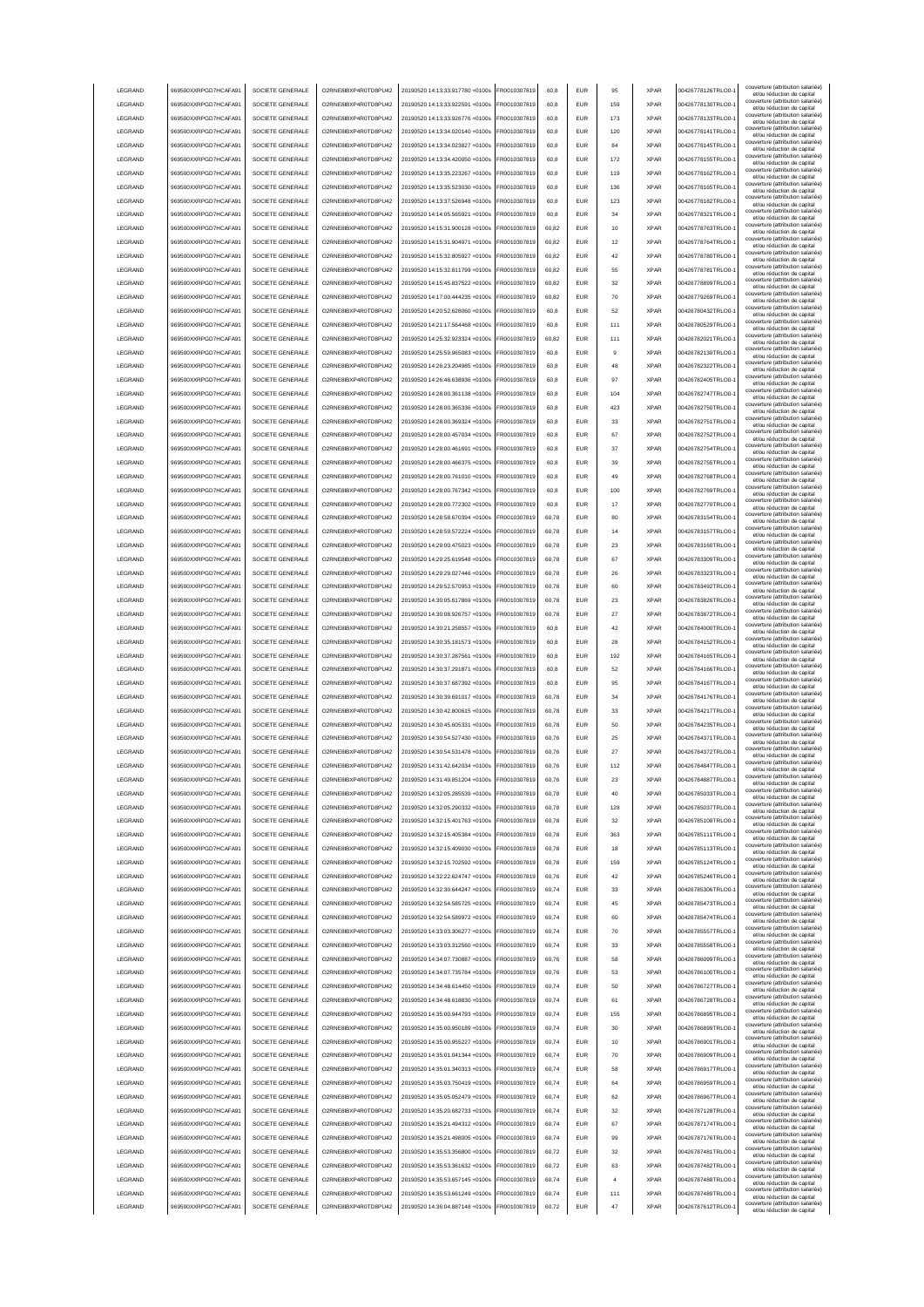|                 | 969500XXRPGD7HCAFA91 | SOCIETE GENERALE | O2RNE8IBXP4R0TD8PU42  | 20190520 14:36:04.891088 +0100s | FR0010307819 | 60.72 | <b>EUR</b> | 32                      | <b>XPAR</b> | 00426787614TRLO0- | couverture (attribution salariée<br>et/ou réduction de capital                                       |
|-----------------|----------------------|------------------|-----------------------|---------------------------------|--------------|-------|------------|-------------------------|-------------|-------------------|------------------------------------------------------------------------------------------------------|
| LEGRAND         | 969500XXRPGD7HCAFA91 | SOCIETE GENERALE | O2RNE8IBXP4R0TD8PU42  | 20190520 14:36:06.593468 +0100s | FR0010307819 | 60.72 | <b>EUR</b> | 155                     | <b>XPAR</b> | 00426787646TRLO0- | couverture (attribution salariée)<br>et/ou réduction de capital                                      |
| LEGRAND         | 969500XXRPGD7HCAFA91 | SOCIETE GENERALE | O2RNE8IBXP4R0TD8PU42  | 20190520 14:36:15.026439 +0100s | FR0010307819 | 60.7  | <b>EUR</b> | 79                      | <b>XPAR</b> | 00426787820TRLO0- | couverture (attribution salariée)<br>et/ou réduction de capital                                      |
| LEGRAND         | 969500XXRPGD7HCAFA91 | SOCIETE GENERALE | O2RNE8IBXP4R0TD8PU42  | 20190520 14:36:15.033517 +0100s | FR0010307819 | 60,7  | EUR        | 125                     | <b>XPAR</b> | 00426787821TRLO0- | couverture (attribution salariée)<br>et/ou réduction de capital                                      |
| LEGRAND         | 969500XXRPGD7HCAFA91 | SOCIETE GENERALE | O2RNE8IBXP4R0TD8PU42  | 20190520 14:36:15.223562 +0100s | FR0010307819 | 60,68 | EUR        | 74                      | <b>XPAR</b> | 00426787828TRLO0- | couverture (attribution salariée)<br>et/ou réduction de capital                                      |
| LEGRAND         | 969500XXRPGD7HCAFA91 | SOCIETE GENERALE | O2RNE8IBXP4R0TD8PU42  | 20190520 14:36:15.228618 +0100s | FR0010307819 | 60,7  | EUR        |                         | <b>XPAR</b> | 00426787833TRLO0- | couverture (attribution salariée)<br>et/ou réduction de capital                                      |
| LEGRAND         | 969500XXRPGD7HCAFA91 | SOCIETE GENERALE | O2RNE8IBXP4R0TD8PU42  | 20190520 14:36:15.424869 +0100s | FR0010307819 | 60,7  | EUR        | 87                      | <b>XPAR</b> | 00426787840TRLO0- | couverture (attribution salariée)<br>et/ou réduction de capital                                      |
| LEGRAND         | 969500XXRPGD7HCAFA91 | SOCIETE GENERALE | O2RNE8IBXP4R0TD8PU42  | 20190520 14:36:16.528635 +0100s | FR0010307819 | 60,7  | EUR        | 34                      | <b>XPAR</b> | 00426787873TRLO0- | couverture (attribution salariée)<br>et/ou réduction de capital                                      |
| LEGRAND         | 969500XXRPGD7HCAFA91 | SOCIETE GENERALE | O2RNE8IBXP4R0TD8PU42  | 20190520 14:36:16.533872 +0100s | FR0010307819 | 60,7  | EUR        | 25                      | <b>XPAR</b> | 00426787875TRLO0- | couverture (attribution salariée)<br>et/ou réduction de capital                                      |
| LEGRAND         | 969500XXRPGD7HCAFA91 | SOCIETE GENERALE | O2RNE8IBXP4R0TD8PU42  | 20190520 14:36:19.436550 +0100s | FR0010307819 | 60,68 | EUR        | 48                      | <b>XPAR</b> | 00426787917TRLO0- | couverture (attribution salariée)<br>et/ou réduction de capital                                      |
| LEGRAND         | 969500XXRPGD7HCAFA91 | SOCIETE GENERALE | O2RNE8IBXP4R0TD8PU42  | 20190520 14:36:19.441317 +0100s | FR0010307819 | 60,68 | <b>FUR</b> | 33                      | <b>XPAR</b> | 00426787921TRLO0- | couverture (attribution salariée)<br>et/ou réduction de capital                                      |
| LEGRAND         | 969500XXRPGD7HCAFA91 | SOCIETE GENERALE | O2RNE8IBXP4R0TD8PU42  | 20190520 14:36:20.340013 +0100s | FR0010307819 | 60,66 | <b>EUR</b> | 48                      | <b>XPAR</b> | 00426787956TRLO0- | couverture (attribution salariée)<br>et/ou réduction de capital                                      |
| LEGRAND         | 969500XXRPGD7HCAFA91 | SOCIETE GENERALE | O2RNE8IBXP4R0TD8PU42  | 20190520 14:36:20.641094 +0100s | FR0010307819 | 60,68 | <b>EUR</b> | 52                      | <b>XPAR</b> | 00426787962TRLO0- | couverture (attribution salariée)<br>et/ou réduction de capital                                      |
| LEGRAND         | 969500XXRPGD7HCAFA91 | SOCIETE GENERALE | O2RNE8IBXP4R0TD8PU42  | 20190520 14:36:26.461916 +0100s | FR0010307819 | 60.66 | EUR        | 116                     | <b>XPAR</b> | 00426788090TRLO0- | couverture (attribution salariée)<br>et/ou réduction de capital                                      |
| LEGRAND         | 969500XXRPGD7HCAFA91 | SOCIETE GENERALE | O2RNE8IBXP4R0TD8PU42  | 20190520 14:36:26.467317 +0100s | FR0010307819 | 60.66 | <b>EUR</b> | 25                      | <b>XPAR</b> | 00426788094TRLO0- | couverture (attribution salariée)<br>et/ou réduction de capital                                      |
| LEGRAND         | 969500XXRPGD7HCAFA91 | SOCIETE GENERALE | O2RNE8IBXP4R0TD8PU42  | 20190520 14:36:45.109841 +0100s | FR0010307819 | 60.68 | EUR        | 320                     | <b>XPAR</b> | 00426788280TRLO0- | couverture (attribution salariée)<br>et/ou réduction de capital                                      |
| LEGRAND         | 969500XXRPGD7HCAFA91 | SOCIETE GENERALE | O2RNE8IBXP4R0TD8PU42  | 20190520 14:36:49.414998 +0100s | FR0010307819 | 60,74 | EUR        | 57                      | <b>XPAR</b> | 00426788310TRLO0- | couverture (attribution salariée)<br>et/ou réduction de capital                                      |
| LEGRAND         | 969500XXRPGD7HCAFA91 | SOCIETE GENERALE | O2RNE8IBXP4R0TD8PU42  | 20190520 14:36:49.420059 +0100s | FR0010307819 | 60,74 | EUR        | 246                     | <b>XPAR</b> | 00426788311TRLO0- | couverture (attribution salariée)<br>et/ou réduction de capital                                      |
| LEGRAND         | 969500XXRPGD7HCAFA91 | SOCIETE GENERALE | O2RNE8IBXP4R0TD8PU42  | 20190520 14:36:50.816489 +0100s | FR0010307819 | 60,74 | EUR        | 125                     | <b>XPAR</b> | 00426788318TRLO0- | couverture (attribution salariée)<br>et/ou réduction de capital                                      |
| LEGRAND         | 969500XXRPGD7HCAFA91 | SOCIETE GENERALE | O2RNE8IBXP4R0TD8PU42  | 20190520 14:36:50.820636 +0100s | FR0010307819 | 60,74 | EUR        | 82                      | <b>XPAR</b> | 00426788319TRLO0- | couverture (attribution salariée)<br>et/ou réduction de capital                                      |
| LEGRAND         | 969500XXRPGD7HCAFA91 | SOCIETE GENERALE | O2RNE8IBXP4R0TD8PU42  | 20190520 14:36:51.719730 +0100s | FR0010307819 | 60,74 | EUR        | 125                     | <b>XPAR</b> | 00426788322TRLO0- | couverture (attribution salariée)<br>et/ou réduction de capital                                      |
| LEGRAND         | 969500XXRPGD7HCAFA91 | SOCIETE GENERALE | O2RNE8IBXP4R0TD8PU42  | 20190520 14:36:51.724047 +0100s | FR0010307819 | 60,74 | EUR        | 100                     | <b>XPAR</b> | 00426788323TRLO0- | couverture (attribution salariée)<br>et/ou réduction de capital                                      |
| LEGRAND         | 969500XXRPGD7HCAFA91 | SOCIETE GENERALE | O2RNE8IBXP4R0TD8PU42  | 20190520 14:36:54.428444 +0100s | FR0010307819 | 60,74 | EUR        | 125                     | <b>XPAR</b> | 00426788353TRLO0- | couverture (attribution salariée)<br>et/ou réduction de capital                                      |
| LEGRAND         | 969500XXRPGD7HCAFA91 | SOCIETE GENERALE | O2RNE8IBXP4R0TD8PLI42 | 20190520 14:36:54.432725 +0100s | FR0010307819 | 60,74 | <b>EUR</b> | 100                     | <b>XPAR</b> | 00426788354TRLO0- | couverture (attribution salariée)<br>et/ou réduction de capital                                      |
| LEGRAND         | 969500XXRPGD7HCAFA91 | SOCIETE GENERALE | O2RNE8IBXP4R0TD8PU42  | 20190520 14:36:54 436958 +0100s | FR0010307819 | 60,74 | <b>EUR</b> | 19                      | <b>XPAR</b> | 00426788355TRLO0- | couverture (attribution salariée)<br>et/ou réduction de capital                                      |
| LEGRAND         | 969500XXRPGD7HCAFA91 | SOCIETE GENERALE | O2RNE8IBXP4R0TD8PU42  | 20190520 14:36:55.729124 +0100s | FR0010307819 | 60,72 | <b>EUR</b> | 339                     | <b>XPAR</b> | 00426788360TRLO0- | couverture (attribution salariée)<br>et/ou réduction de capital                                      |
| LEGRAND         | 969500XXRPGD7HCAFA91 | SOCIETE GENERALE | O2RNE8IBXP4R0TD8PU42  | 20190520 14:36:55 733306 +0100s | FR0010307819 | 60.72 | <b>EUR</b> | 414                     | <b>XPAR</b> | 00426788361TRLO0- | couverture (attribution salariée)<br>et/ou réduction de capital                                      |
| <b>LEGRAND</b>  | 969500XXRPGD7HCAFA91 | SOCIETE GENERALE | O2RNE8IBXP4R0TD8PU42  | 20190520 14:37:03.648479 +0100s | FR0010307819 | 60.72 | EUR        | 200                     | <b>XPAR</b> | 00426788443TRLO0- | couverture (attribution salariée)<br>et/ou réduction de capital                                      |
| <b>LEGRAND</b>  | 969500XXRPGD7HCAFA91 | SOCIETE GENERALE | O2RNE8IBXP4R0TD8PLI42 | 20190520 14:37:46.631566 +0100s | FR0010307819 | 60.72 | <b>EUR</b> | 64                      | <b>XPAR</b> | 00426788731TRLO0- | couverture (attribution salariée)<br>et/ou réduction de capital                                      |
| LEGRAND         | 969500XXRPGD7HCAFA91 | SOCIETE GENERALE | O2RNE8IBXP4R0TD8PU42  | 20190520 14:37:46.636045 +0100s | FR0010307819 | 60,72 | EUR        | 125                     | <b>XPAR</b> | 00426788732TRLO0- | couverture (attribution salariée)<br>et/ou réduction de capital                                      |
| LEGRAND         | 969500XXRPGD7HCAFA91 | SOCIETE GENERALE | O2RNE8IBXP4R0TD8PU42  | 20190520 14:37:46.640234 +0100s | FR0010307819 | 60,72 | EUR        | 90                      | <b>XPAR</b> | 00426788733TRLO0- | couverture (attribution salariée)<br>et/ou réduction de capital                                      |
| LEGRAND         | 969500XXRPGD7HCAFA91 | SOCIETE GENERALE | O2RNE8IBXP4R0TD8PU42  | 20190520 14:37:53.450976 +0100s | FR0010307819 | 60,72 | EUR        | 116                     | <b>XPAR</b> | 00426788787TRLO0- | couverture (attribution salariée)<br>et/ou réduction de capital                                      |
| LEGRAND         | 969500XXRPGD7HCAFA91 | SOCIETE GENERALE | O2RNE8IBXP4R0TD8PU42  | 20190520 14:37:53.455308 +0100s | R0010307819  | 60,72 | <b>EUR</b> | 146                     | <b>XPAR</b> | 00426788789TRLO0- | couverture (attribution salariée)                                                                    |
| LEGRAND         | 969500XXRPGD7HCAFA91 | SOCIETE GENERALE | O2RNE8IBXP4R0TD8PU42  | 20190520 14:38:12.085908 +0100s | R0010307819  | 60,72 | EUR        | 74                      | <b>XPAR</b> | 00426788971TRLO0- | et/ou réduction de capital<br>couverture (attribution salariée)                                      |
| LEGRAND         | 969500XXRPGD7HCAFA91 | SOCIETE GENERALE | O2RNE8IBXP4R0TD8PU42  | 20190520 14:38:12.386352 +0100s | R0010307819  | 60,72 | EUR        | 76                      | <b>XPAR</b> | 00426788975TRLO0- | et/ou réduction de capital<br>couverture (attribution salariée)                                      |
| LEGRAND         | 969500XXRPGD7HCAFA91 | SOCIETE GENERALE | O2RNE8IBXP4R0TD8PU42  | 20190520 14:38:40.655274 +0100s | FR0010307819 | 60.7  | <b>EUR</b> | 35                      | <b>XPAR</b> | 00426789308TRLO0- | et/ou réduction de capital<br>couverture (attribution salariée)                                      |
| LEGRAND         | 969500XXRPGD7HCAFA91 | SOCIETE GENERALE | O2RNE8IBXP4R0TD8PU42  | 20190520 14:38:40.659112 +0100s | FR0010307819 | 60,7  | <b>EUR</b> | 61                      | <b>XPAR</b> | 00426789310TRLO0- | et/ou réduction de capital<br>couverture (attribution salariée)                                      |
| <b>I FGRAND</b> | 969500XXRPGD7HCAFA91 | SOCIETE GENERALE | O2RNE8IBXP4R0TD8PU42  | 20190520 14:38:40.752742 +0100s | FR0010307819 | 60,7  | <b>FUR</b> | 33                      | <b>XPAR</b> | 00426789321TRLO0- | et/ou réduction de capital<br>couverture (attribution salariée)                                      |
| LEGRAND         | 969500XXRPGD7HCAFA91 | SOCIETE GENERALE | O2RNE8IBXP4R0TD8PU42  | 20190520 14:38:40.854039 +0100s | FR0010307819 | 60,7  | <b>EUR</b> | 155                     | <b>XPAR</b> | 00426789323TRLO0- | et/ou réduction de capital<br>couverture (attribution salariée)                                      |
| LEGRAND         | 969500XXRPGD7HCAFA91 | SOCIETE GENERALE | O2RNE8IBXP4R0TD8PU42  | 20190520 14:38:48.874863 +0100s | FR0010307819 | 60.68 | EUR        | 40                      | <b>XPAR</b> | 00426789447TRLO0- | et/ou réduction de capital<br>couverture (attribution salariée)                                      |
| LEGRAND         | 969500XXRPGD7HCAFA91 | SOCIETE GENERALE | O2RNE8IBXP4R0TD8PU42  | 20190520 14:38:49.680430 +0100s | FR0010307819 | 60.7  | EUR        | 33                      | <b>XPAR</b> | 00426789501TRLO0- | et/ou réduction de capital<br>couverture (attribution salariée)                                      |
| LEGRAND         | 969500XXRPGD7HCAFA91 | SOCIETE GENERALE |                       |                                 |              |       |            |                         |             |                   | et/ou réduction de capital<br>couverture (attribution salariée)                                      |
|                 |                      |                  |                       |                                 |              |       |            |                         |             |                   |                                                                                                      |
|                 |                      |                  | O2RNE8IBXP4R0TD8PU42  | 20190520 14:39:01.103828 +0100s | FR0010307819 | 60.68 | <b>EUR</b> | 32                      | <b>XPAR</b> | 00426789632TRLO0- | et/ou réduction de capital                                                                           |
| LEGRAND         | 969500XXRPGD7HCAFA91 | SOCIETE GENERALE | O2RNE8IBXP4R0TD8PU42  | 20190520 14:39:07.725489 +0100s | FR0010307819 | 60,72 | EUR        | 69                      | <b>XPAR</b> | 00426789751TRLO0- | couverture (attribution salariée)<br>et/ou réduction de capital                                      |
| LEGRAND         | 969500XXRPGD7HCAFA91 | SOCIETE GENERALE | O2RNE8IBXP4R0TD8PU42  | 20190520 14:39:07.732149 +0100s | FR0010307819 | 60,72 | EUR        | 100                     | <b>XPAR</b> | 00426789752TRLO0- | couverture (attribution salariée)<br>et/ou réduction de capital<br>couverture (attribution salariée) |
| LEGRAND         | 969500XXRPGD7HCAFA91 | SOCIETE GENERALE | O2RNE8IBXP4R0TD8PU42  | 20190520 14:39:14.435528 +0100s | FR0010307819 | 60,72 | EUR        | 125                     | <b>XPAR</b> | 00426789788TRLO0- | et/ou réduction de capital<br>couverture (attribution salariée)                                      |
| LEGRAND         | 969500XXRPGD7HCAFA91 | SOCIETE GENERALE | O2RNE8IBXP4R0TD8PU42  | 20190520 14:39:15.939218 +0100s | R0010307819  | 60,72 | <b>EUR</b> | 125                     | <b>XPAR</b> | 00426789818TRLO0- | et/ou réduction de capital<br>couverture (attribution salariée)                                      |
| LEGRAND         | 969500XXRPGD7HCAFA91 | SOCIETE GENERALE | O2RNE8IBXP4R0TD8PU42  | 20190520 14:39:36.367605 +0100s | FR0010307819 | 60,72 | EUR        | 68                      | <b>XPAR</b> | 00426789908TRLO0- | et/ou réduction de capital<br>couverture (attribution salariée)                                      |
| LEGRAND         | 969500XXRPGD7HCAFA91 | SOCIETE GENERALE | O2RNE8IBXP4R0TD8PU42  | 20190520 14:39:54.706023 +0100s | FR0010307819 | 60,72 | <b>EUR</b> | 125                     | <b>XPAR</b> | 00426790157TRLO0- | et/ou réduction de capital<br>couverture (attribution salariée)                                      |
| <b>I FGRAND</b> | 969500XXRPGD7HCAFA91 | SOCIETE GENERALE | O2RNE8IBXP4R0TD8PU42  | 20190520 14:39:54.710425 +0100s | FR0010307819 | 60.72 | <b>FUR</b> | 71                      | <b>XPAR</b> | 00426790158TRLO0- | et/ou réduction de capital<br>couverture (attribution salariée)                                      |
| <b>I FGRAND</b> | 969500XXRPGD7HCAFA91 | SOCIETE GENERALE | O2RNE8IBXP4R0TD8PU42  | 20190520 14:39:54.714657 +0100s | FR0010307819 | 60.72 | <b>EUR</b> | $\mathbf{Q}$            | <b>XPAR</b> | 00426790159TRLO0- | et/ou réduction de capital<br>couverture (attribution salariée)                                      |
| <b>I FGRAND</b> | 969500XXRPGD7HCAFA91 | SOCIETE GENERALE | O2RNE8IBXP4R0TD8PU42  | 20190520 14:40:00 623153 +0100s | ER0010307819 | 60.72 | FUR        | 113                     | <b>XPAR</b> | 00426790213TRLO0- | et/ou reduction de capita                                                                            |
| LEGRAND         | 969500XXRPGD7HCAFA91 | SOCIETE GENERALE | O2RNE8IBXP4R0TD8PLI42 | 20190520 14:40:01.026698 +0100s | FR0010307819 | 60.72 | <b>EUR</b> | 125                     | <b>XPAR</b> | 00426790234TRLO0- | couverture (attribution salariée)<br>et/ou réduction de capital                                      |
| LEGRAND         | 969500XXRPGD7HCAFA91 | SOCIETE GENERALE | O2RNE8IBXP4R0TD8PU42  | 20190520 14:40:01.031575 +0100s | FR0010307819 | 60.72 | <b>EUR</b> | 100                     | <b>XPAR</b> | 00426790236TRLO0- | couverture (attribution salariée)<br>et/ou réduction de capital                                      |
| LEGRAND         | 969500XXRPGD7HCAFA91 | SOCIETE GENERALE | O2RNE8IBXP4R0TD8PU42  | 20190520 14:40:01.036166 +0100s | FR0010307819 | 60.72 | <b>EUR</b> | $\overline{\mathbf{2}}$ | <b>XPAR</b> | 00426790237TRLO0- | couverture (attribution salariée)<br>et/ou réduction de capital                                      |
| LEGRAND         | 969500XXRPGD7HCAFA91 | SOCIETE GENERALE | O2RNE8IBXP4R0TD8PU42  | 20190520 14:40:01.929677 +0100s | FR0010307819 | 60.72 | <b>EUR</b> | 80                      | <b>XPAR</b> | 00426790250TRLO0- | couverture (attribution salariée)<br>et/ou réduction de capital                                      |
| LEGRAND         | 969500XXRPGD7HCAFA91 | SOCIETE GENERALE | O2RNE8IBXP4R0TD8PU42  | 20190520 14:40:24.564758 +0100s | FR0010307819 | 60,72 | EUR        | 36                      | <b>XPAR</b> | 00426790521TRLO0- | couverture (attribution salariée)<br>et/ou réduction de capital                                      |
| LEGRAND         | 969500XXRPGD7HCAFA91 | SOCIETE GENERALE | O2RNE8IBXP4R0TD8PU42  | 20190520 14:40:26.763577 +0100s | FR0010307819 | 60,72 | EUR        | 14                      | <b>XPAR</b> | 00426790538TRLO0- | couverture (attribution salariée)<br>et/ou réduction de capital                                      |
| LEGRAND         | 969500XXRPGD7HCAFA91 | SOCIETE GENERALE | O2RNE8IBXP4R0TD8PU42  | 20190520 14:41:36.904215 +0100s | FR0010307819 | 60,74 | EUR        | ${\bf 72}$              | <b>XPAR</b> | 00426791210TRLO0- | couverture (attribution salariée)<br>et/ou réduction de capital                                      |
| LEGRAND         | 969500XXRPGD7HCAFA91 | SOCIETE GENERALE | O2RNE8IBXP4R0TD8PU42  | 20190520 14:41:36.908398 +0100s | FR0010307819 | 60,74 | <b>EUR</b> | 52                      | <b>XPAR</b> | 00426791211TRLO0- | couverture (attribution salariée)<br>et/ou réduction de capital                                      |
| LEGRAND         | 969500XXRPGD7HCAFA91 | SOCIETE GENERALE | O2RNE8IBXP4R0TD8PU42  | 20190520 14:41:43.720578 +0100s | FR0010307819 | 60,74 | <b>EUR</b> | 35                      | <b>XPAR</b> | 00426791262TRLO0- | couverture (attribution salariée)<br>et/ou réduction de capital                                      |
| LEGRAND         | 969500XXRPGD7HCAFA91 | SOCIETE GENERALE | O2RNE8IBXP4R0TD8PU42  | 20190520 14:42:02.971112 +0100s | FR0010307819 | 60,76 | <b>EUR</b> | 127                     | <b>XPAR</b> | 00426791529TRLO0- | couverture (attribution salariée)<br>et/ou réduction de capital                                      |
| LEGRAND         | 969500XXRPGD7HCAFA91 | SOCIETE GENERALE | O2RNE8IBXP4R0TD8PU42  | 20190520 14:42:02 975360 +0100s | FR0010307819 | 60,76 | <b>EUR</b> | 30                      | <b>XPAR</b> | 00426791530TRLO0- | couverture (attribution salariée)<br>et/ou réduction de capital                                      |
| LEGRAND         | 969500XXRPGD7HCAFA91 | SOCIETE GENERALE | O2RNE8IBXP4R0TD8PU42  | 20190520 14:42:02.979556 +0100s | FR0010307819 | 60,76 | <b>EUR</b> | $\overline{a}$          | <b>XPAR</b> | 00426791531TRLO0- | couverture (attribution salariée)<br>et/ou réduction de capital                                      |
| LEGRAND         | 969500XXRPGD7HCAFA91 | SOCIETE GENERALE | O2RNE8IBXP4R0TD8PU42  | 20190520 14:42:17 997529 +0100s | FR0010307819 | 60,76 | <b>EUR</b> | 56                      | <b>XPAR</b> | 00426791660TRLO0- | couverture (attribution salariée)<br>et/ou réduction de capital                                      |
| LEGRAND         | 969500XXRPGD7HCAFA91 | SOCIETE GENERALE | O2RNE8IBXP4R0TD8PU42  | 20190520 14:42:18.002100 +0100s | FR0010307819 | 60.76 | <b>EUR</b> | 48                      | <b>XPAR</b> | 00426791662TRLO0- | couverture (attribution salariée)<br>et/ou réduction de capital                                      |
| LEGRAND         | 969500XXRPGD7HCAFA91 | SOCIETE GENERALE | O2RNE8IBXP4R0TD8PU42  | 20190520 14:42:18.802521 +0100s | FR0010307819 | 60.76 | <b>EUR</b> | 67                      | <b>XPAR</b> | 00426791680TRLO0- | couverture (attribution salariée)<br>et/ou réduction de capital                                      |
| LEGRAND         | 969500XXRPGD7HCAFA91 | SOCIETE GENERALE | O2RNE8IBXP4R0TD8PU42  | 20190520 14:42:18.806946 +0100s | FR0010307819 | 60.76 | <b>EUR</b> | 20                      | <b>XPAR</b> | 00426791682TRLO0- | couverture (attribution salariée)<br>et/ou réduction de capital                                      |
| LEGRAND         | 969500XXRPGD7HCAFA91 | SOCIETE GENERALE | O2RNE8IBXP4R0TD8PU42  | 20190520 14:42:18.901523 +0100s | FR0010307819 | 60,76 | EUR        |                         | <b>XPAR</b> | 00426791683TRLO0- | couverture (attribution salariée)<br>et/ou réduction de capital                                      |
| LEGRAND         | 969500XXRPGD7HCAFA91 | SOCIETE GENERALE | O2RNE8IBXP4R0TD8PU42  | 20190520 14:43:20.633885 +0100s | FR0010307819 | 60,8  | <b>EUR</b> | 243                     | <b>XPAR</b> | 00426792209TRLO0- | couverture (attribution salariée)<br>et/ou réduction de capital                                      |
| LEGRAND         | 969500XXRPGD7HCAFA91 | SOCIETE GENERALE | O2RNE8IBXP4R0TD8PU42  | 20190520 14:43:30.253461 +0100s | FR0010307819 | 60,8  | EUR        | 152                     | <b>XPAR</b> | 00426792287TRLO0- | couverture (attribution salariée)<br>et/ou réduction de capital                                      |
| LEGRAND         | 969500XXRPGD7HCAFA91 | SOCIETE GENERALE | O2RNE8IBXP4R0TD8PU42  | 20190520 14:43:31.155992 +0100s | FR0010307819 | 60,8  | <b>EUR</b> | 50                      | <b>XPAR</b> | 00426792309TRLO0- | couverture (attribution salariée)<br>et/ou réduction de capital                                      |
| LEGRAND         | 969500XXRPGD7HCAFA91 | SOCIETE GENERALE | O2RNE8IBXP4R0TD8PU42  | 20190520 14:43:31.456965 +0100s | FR0010307819 | 60,8  | <b>EUR</b> | 114                     | <b>XPAR</b> | 00426792310TRLO0- | couverture (attribution salariée)<br>et/ou réduction de capital                                      |
| LEGRAND         | 969500XXRPGD7HCAFA91 | SOCIETE GENERALE | O2RNE8IBXP4R0TD8PU42  | 20190520 14:44:26.149849 +0100s | FR0010307819 | 60,72 | <b>EUR</b> | 32                      | <b>XPAR</b> | 00426792682TRLO0- | couverture (attribution salariée)<br>et/ou réduction de capital                                      |
| LEGRAND         | 969500XXRPGD7HCAFA91 | SOCIETE GENERALE | O2RNE8IBXP4R0TD8PU42  | 20190520 14:45:36.918616 +0100s | FR0010307819 | 60,8  | <b>EUR</b> | 86                      | <b>XPAR</b> | 00426793520TRLO0- | couverture (attribution salariée)<br>et/ou réduction de capital                                      |
| LEGRAND         | 969500XXRPGD7HCAFA91 | SOCIETE GENERALE | O2RNE8IBXP4R0TD8PU42  | 20190520 14:45:37.820695 +0100s | FR0010307819 | 60,8  | <b>EUR</b> | 39                      | <b>XPAR</b> | 00426793541TRLO0- | couverture (attribution salariée)<br>et/ou réduction de capital                                      |
| LEGRAND         | 969500XXRPGD7HCAFA91 | SOCIETE GENERALE | O2RNE8IBXP4R0TD8PU42  | 20190520 14:45:37.824987 +0100s | FR0010307819 | 60,8  | <b>EUR</b> | $\overline{7}$          | <b>XPAR</b> | 00426793542TRLO0- | couverture (attribution salariée)<br>et/ou réduction de capital                                      |
| LEGRAND         | 969500XXRPGD7HCAFA91 | SOCIETE GENERALE | O2RNE8IBXP4R0TD8PU42  | 20190520 14:45:40.628788 +0100s | FR0010307819 | 60,8  | <b>EUR</b> | 46                      | <b>XPAR</b> | 00426793579TRLO0- | couverture (attribution salariée)<br>et/ou réduction de capital                                      |
| LEGRAND         | 969500XXRPGD7HCAFA91 | SOCIETE GENERALE | O2RNE8IBXP4R0TD8PU42  | 20190520 14:45:43.233684 +0100s | FR0010307819 | 60.8  | <b>EUR</b> | 30                      | <b>XPAR</b> | 00426793594TRLO0- | couverture (attribution salariée)<br>et/ou réduction de capital                                      |
| LEGRAND         | 969500XXRPGD7HCAFA91 | SOCIETE GENERALE | O2RNE8IBXP4R0TD8PU42  | 20190520 14:45:45.537952 +0100s | FR0010307819 | 60.8  | <b>EUR</b> | 45                      | <b>XPAR</b> | 00426793608TRLO0- | couverture (attribution salariée)<br>et/ou réduction de capital                                      |
| LEGRAND         | 969500XXRPGD7HCAFA91 | SOCIETE GENERALE | O2RNE8IBXP4R0TD8PU42  | 20190520 14:47:09.527098 +0100s | FR0010307819 | 60.86 | <b>EUR</b> | 118                     | <b>XPAR</b> | 00426794462TRLO0- | couverture (attribution salariée)<br>et/ou réduction de capital                                      |
| LEGRAND         | 969500XXRPGD7HCAFA91 | SOCIETE GENERALE | O2RNE8IBXP4R0TD8PU42  | 20190520 14:47:09.728293 +0100s | FR0010307819 | 60,86 | <b>EUR</b> | 38                      | <b>XPAR</b> | 00426794469TRLO0- | couverture (attribution salariée)<br>et/ou réduction de capital<br>couverture (attribution salariée) |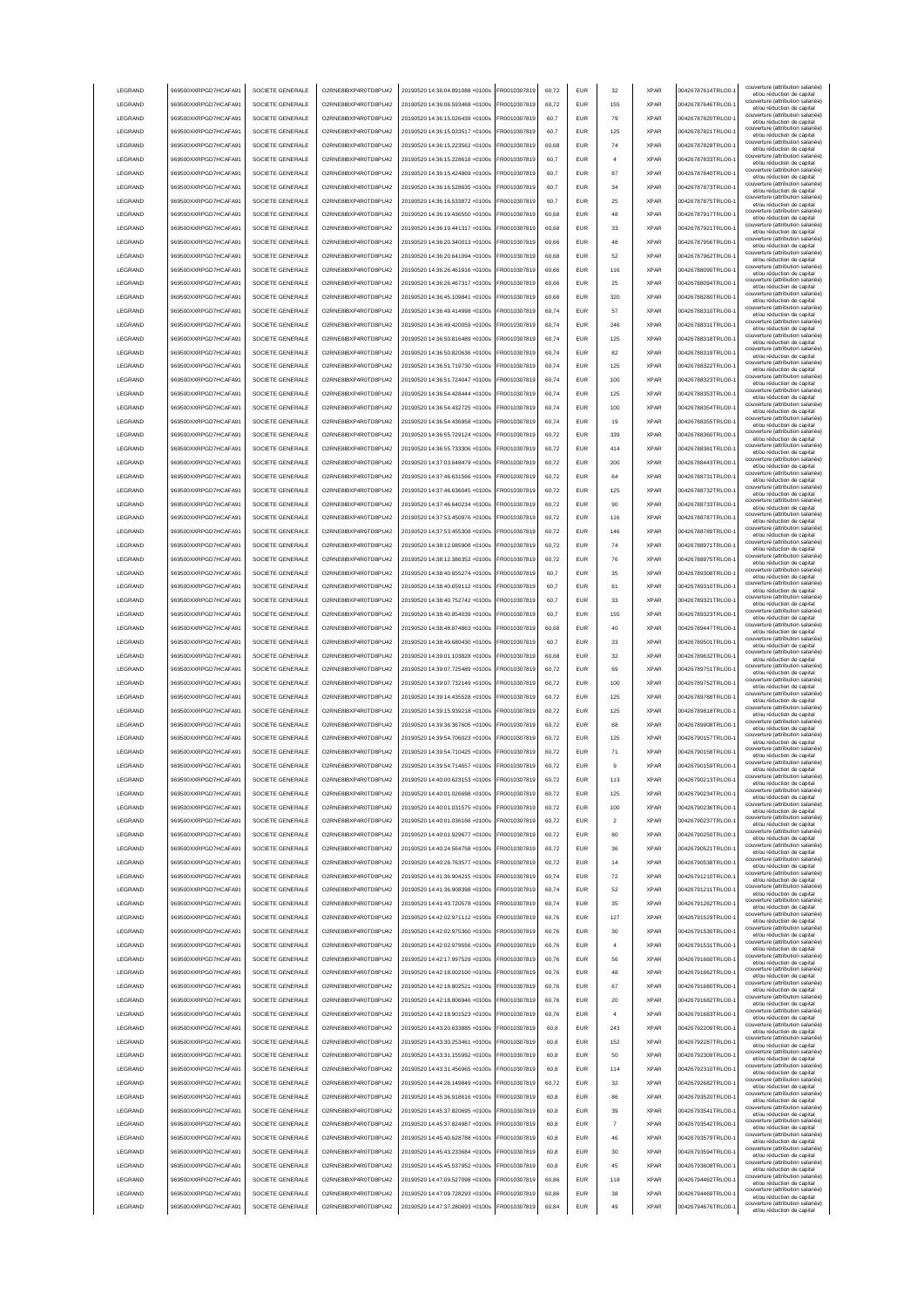|                    | 969500XXRPGD7HCAFA91                         | SOCIETE GENERALE                     | O2RNE8IBXP4R0TD8PU42                         | 20190520 14:47:37.287499 +0100s                                    | FR0010307819                 | 60.84 | <b>EUR</b>                  | 12       | <b>XPAR</b> | 00426794678TRLO0-                      | couverture (attribution salariée<br>et/ou réduction de capital                                       |
|--------------------|----------------------------------------------|--------------------------------------|----------------------------------------------|--------------------------------------------------------------------|------------------------------|-------|-----------------------------|----------|-------------|----------------------------------------|------------------------------------------------------------------------------------------------------|
| LEGRAND            | 969500XXRPGD7HCAFA91                         | SOCIETE GENERALE                     | O2RNE8IBXP4R0TD8PU42                         | 20190520 14:48:27.086331 +0100s                                    | FR0010307819                 | 60.82 | <b>EUR</b>                  | 88       | <b>XPAR</b> | 00426795150TRLO0-                      | couverture (attribution salariée)<br>et/ou réduction de capital                                      |
| LEGRAND            | 969500XXRPGD7HCAFA91                         | SOCIETE GENERALE                     | O2RNE8IBXP4R0TD8PU42                         | 20190520 14:48:27.887230 +0100s                                    | FR0010307819                 | 60.82 | <b>EUR</b>                  | 43       | <b>XPAR</b> | 00426795160TRLO0-                      | couverture (attribution salariée)<br>et/ou réduction de capital                                      |
| LEGRAND            | 969500XXRPGD7HCAFA91                         | SOCIETE GENERALE                     | O2RNE8IBXP4R0TD8PU42                         | 20190520 14:48:45.519252 +0100s                                    | FR0010307819                 | 60,8  | EUR                         | 33       | <b>XPAR</b> | 00426795308TRLO0-                      | couverture (attribution salariée)<br>et/ou réduction de capital                                      |
| LEGRAND            | 969500XXRPGD7HCAFA91                         | SOCIETE GENERALE                     | O2RNE8IBXP4R0TD8PU42                         | 20190520 14:49:29.193739 +0100s                                    | FR0010307819                 | 60,82 | EUR                         | 118      | <b>XPAR</b> | 00426795664TRLO0-                      | couverture (attribution salariée)<br>et/ou réduction de capital                                      |
| LEGRAND            | 969500XXRPGD7HCAFA91                         | SOCIETE GENERALE                     | O2RNE8IBXP4R0TD8PU42                         | 20190520 14:49:56.345522 +0100s                                    | FR0010307819                 | 60,82 | EUR                         | 61       | <b>XPAR</b> | 00426795994TRLO0-                      | couverture (attribution salariée)<br>et/ou réduction de capital                                      |
| LEGRAND            | 969500XXRPGD7HCAFA91                         | SOCIETE GENERALE                     | O2RNE8IBXP4R0TD8PU42                         | 20190520 14:50:12.280467 +0100s                                    | FR0010307819                 | 60,78 | EUR                         | 33       | <b>XPAR</b> | 00426796324TRLO0-                      | couverture (attribution salariée)<br>et/ou réduction de capital                                      |
| LEGRAND            | 969500XXRPGD7HCAFA91                         | SOCIETE GENERALE                     | O2RNE8IBXP4R0TD8PU42                         | 20190520 14:50:19.500817 +0100s                                    | FR0010307819                 | 60,76 | EUR                         | 32       | <b>XPAR</b> | 00426796418TRLO0-                      | couverture (attribution salariée)<br>et/ou réduction de capital                                      |
| LEGRAND            | 969500XXRPGD7HCAFA91                         | SOCIETE GENERALE                     | O2RNE8IBXP4R0TD8PU42                         | 20190520 14:51:06.617650 +0100s                                    | FR0010307819                 | 60,74 | EUR                         | 28       | <b>XPAR</b> | 00426797231TRLO0-                      | couverture (attribution salariée)                                                                    |
| LEGRAND            | 969500XXRPGD7HCAFA91                         | SOCIETE GENERALE                     | O2RNE8IBXP4R0TD8PU42                         | 20190520 14:51:06.622183 +0100s                                    | FR0010307819                 | 60,74 | EUR                         | 85       | <b>XPAR</b> | 00426797232TRLO0-                      | et/ou réduction de capital<br>couverture (attribution salariée)                                      |
| LEGRAND            | 969500XXRPGD7HCAFA91                         | SOCIETE GENERALE                     | O2RNE8IBXP4R0TD8PU42                         | 20190520 14:52:11.428764 +0100s                                    | FR0010307819                 | 60,78 | <b>EUR</b>                  | 30       | <b>XPAR</b> | 00426797771TRLO0-                      | et/ou réduction de capital<br>couverture (attribution salariée)                                      |
| LEGRAND            | 969500XXRPGD7HCAFA91                         | SOCIETE GENERALE                     | O2RNE8IBXP4R0TD8PU42                         | 20190520 14:52:11 432832 +0100s                                    | FR0010307819                 | 60,78 | <b>EUR</b>                  | 101      | <b>XPAR</b> | 00426797772TRLO0-                      | et/ou réduction de capital<br>couverture (attribution salariée)                                      |
| LEGRAND            | 969500XXRPGD7HCAFA91                         | SOCIETE GENERALE                     | O2RNE8IBXP4R0TD8PU42                         | 20190520 14:52:56.597768 +0100s                                    | FR0010307819                 | 60,78 | <b>EUR</b>                  | 56       | <b>XPAR</b> | 00426798401TRLO0-                      | et/ou réduction de capital<br>couverture (attribution salariée)                                      |
| LEGRAND            | 969500XXRPGD7HCAFA91                         | SOCIETE GENERALE                     | O2RNE8IBXP4R0TD8PU42                         | 20190520 14:54:18.665220 +0100s                                    | FR0010307819                 | 60.82 | EUR                         | 177      | <b>XPAR</b> | 00426799374TRLO0-                      | et/ou réduction de capital<br>couverture (attribution salariée)                                      |
|                    | 969500XXRPGD7HCAFA91                         |                                      |                                              |                                                                    |                              |       |                             |          |             | 00426799378TRLO0-                      | et/ou réduction de capital<br>couverture (attribution salariée)                                      |
| LEGRAND            |                                              | SOCIETE GENERALE                     | O2RNE8IBXP4R0TD8PU42                         | 20190520 14:54:18.669290 +0100s                                    | FR0010307819                 | 60.82 | <b>EUR</b>                  | 21       | <b>XPAR</b> |                                        | et/ou réduction de capital<br>couverture (attribution salariée)                                      |
| LEGRAND            | 969500XXRPGD7HCAFA91                         | SOCIETE GENERALE                     | O2RNE8IBXP4R0TD8PU42                         | 20190520 14:56:14 522573 +0100s                                    | FR0010307819                 | 60.92 | <b>EUR</b>                  | 30       | <b>XPAR</b> | 00426800766TRLO0-                      | et/ou réduction de capital<br>couverture (attribution salariée)                                      |
| LEGRAND            | 969500XXRPGD7HCAFA91                         | SOCIETE GENERALE                     | O2RNE8IBXP4R0TD8PU42                         | 20190520 14:56:14.527191 +0100s                                    | FR0010307819                 | 60,92 | EUR                         |          | <b>XPAR</b> | 00426800767TRLO0-                      | et/ou réduction de capital<br>couverture (attribution salariée)                                      |
| LEGRAND            | 969500XXRPGD7HCAFA91                         | SOCIETE GENERALE                     | O2RNE8IBXP4R0TD8PU42                         | 20190520 14:56:51.409347 +0100s                                    | FR0010307819                 | 60,94 | EUR                         | 228      | <b>XPAR</b> | 00426801124TRLO0-                      | et/ou réduction de capital<br>couverture (attribution salariée)                                      |
| LEGRAND            | 969500XXRPGD7HCAFA91                         | SOCIETE GENERALE                     | O2RNE8IBXP4R0TD8PU42                         | 20190520 14:56:51.509465 +0100s                                    | FR0010307819                 | 60,94 | EUR                         | 67       | <b>XPAR</b> | 00426801127TRLO0-                      | et/ou réduction de capital<br>couverture (attribution salariée)                                      |
| LEGRAND            | 969500XXRPGD7HCAFA91                         | SOCIETE GENERALE                     | O2RNE8IBXP4R0TD8PU42                         | 20190520 14:57:03.239317 +0100s                                    | FR0010307819                 | 60,92 | EUR                         | 87       | <b>XPAR</b> | 00426801277TRLO0-                      | et/ou réduction de capital                                                                           |
| LEGRAND            | 969500XXRPGD7HCAFA91                         | SOCIETE GENERALE                     | O2RNE8IBXP4R0TD8PU42                         | 20190520 14:57:18.264087 +0100s                                    | FR0010307819                 | 60,88 | $\ensuremath{\mathsf{EUR}}$ | 30       | <b>XPAR</b> | 00426801430TRLO0-                      | couverture (attribution salariée)<br>et/ou réduction de capital                                      |
| LEGRAND            | 969500XXRPGD7HCAFA91                         | SOCIETE GENERALE                     | O2RNE8IBXP4R0TD8PU42                         | 20190520 14:57:18.665735 +0100s                                    | FR0010307819                 | 60,88 | EUR                         | 89       | <b>XPAR</b> | 00426801432TRLO0-                      | couverture (attribution salariée)<br>et/ou réduction de capital                                      |
| LEGRAND            | 969500XXRPGD7HCAFA91                         | SOCIETE GENERALE                     | O2RNE8IBXP4R0TD8PU42                         | 20190520 14:59:30.579216 +0100s                                    | FR0010307819                 | 60,88 | <b>EUR</b>                  | 15       | <b>XPAR</b> | 00426802636TRLO0-                      | couverture (attribution salariée)<br>et/ou réduction de capital                                      |
| LEGRAND            | 969500XXRPGD7HCAFA91                         | SOCIETE GENERALE                     | O2RNE8IBXP4R0TD8PLI42                        | 20190520 14:59:48.416863 +0100s                                    | FR0010307819                 | 60,88 | <b>EUR</b>                  | 81       | <b>XPAR</b> | 00426802779TRLO0-                      | couverture (attribution salariée)<br>et/ou réduction de capital                                      |
| LEGRAND            | 969500XXRPGD7HCAFA91                         | SOCIETE GENERALE                     | O2RNE8IBXP4R0TD8PU42                         | 20190520 15:00:23.311087 +0100s                                    | FR0010307819                 | 60,84 | <b>EUR</b>                  | 65       | <b>XPAR</b> | 00426803132TRLO0-                      | couverture (attribution salariée)<br>et/ou réduction de capital                                      |
| LEGRAND            | 969500XXRPGD7HCAFA91                         | SOCIETE GENERALE                     | O2RNE8IBXP4R0TD8PU42                         | 20190520 15:00:35.641403 +0100s                                    | FR0010307819                 | 60,84 | <b>EUR</b>                  | 33       | <b>XPAR</b> | 00426803278TRLO0-                      | couverture (attribution salariée)<br>et/ou réduction de capital                                      |
| LEGRAND            | 969500XXRPGD7HCAFA91                         | SOCIETE GENERALE                     | O2RNE8IBXP4R0TD8PU42                         | 20190520 15:01:04 605670 +0100s                                    | FR0010307819                 | 60.84 | <b>EUR</b>                  | 60       | <b>XPAR</b> | 00426803556TRLO0-                      | couverture (attribution salariée)<br>et/ou réduction de capital                                      |
| LEGRAND            | 969500XXRPGD7HCAFA91                         | SOCIETE GENERALE                     | O2RNE8IBXP4R0TD8PU42                         | 20190520 15:01:56 028195 +0100s                                    | FR0010307819                 | 60.84 | EUR                         | 65       | <b>XPAR</b> | 00426804107TRLO0-                      | couverture (attribution salariée)<br>et/ou réduction de capital                                      |
| LEGRAND            | 969500XXRPGD7HCAFA91                         | SOCIETE GENERALE                     | O2RNE8IBXP4R0TD8PLI42                        | 20190520 15:02:15 067676 +0100s                                    | FR0010307819                 | 60.86 | <b>EUR</b>                  |          | <b>XPAR</b> | 00426804297TRLO0-                      | couverture (attribution salariée)<br>et/ou réduction de capital                                      |
| LEGRAND            | 969500XXRPGD7HCAFA91                         | SOCIETE GENERALE                     | O2RNE8IBXP4R0TD8PU42                         | 20190520 15:02:15.071673 +0100s                                    | FR0010307819                 | 60,86 | EUR                         | 51       | <b>XPAR</b> | 00426804299TRLO0-                      | couverture (attribution salariée)<br>et/ou réduction de capital                                      |
| LEGRAND            | 969500XXRPGD7HCAFA91                         | SOCIETE GENERALE                     | O2RNE8IBXP4R0TD8PU42                         | 20190520 15:02:35.708057 +0100s                                    | FR0010307819                 | 60,86 | EUR                         | 42       | <b>XPAR</b> | 00426804413TRLO0-                      | couverture (attribution salariée)<br>et/ou réduction de capital                                      |
| LEGRAND            | 969500XXRPGD7HCAFA91                         | SOCIETE GENERALE                     | O2RNE8IBXP4R0TD8PU42                         | 20190520 15:03:54.687303 +0100s                                    | FR0010307819                 | 60,88 | EUR                         | 120      | <b>XPAR</b> | 00426805114TRLO0-                      | couverture (attribution salariée)                                                                    |
| LEGRAND            | 969500XXRPGD7HCAFA91                         | SOCIETE GENERALE                     | O2RNE8IBXP4R0TD8PU42                         | 20190520 15:03:54.691842 +0100s                                    | R0010307819                  | 60,88 | <b>EUR</b>                  | 79       | <b>XPAR</b> | 00426805116TRLO0-                      | et/ou réduction de capital<br>couverture (attribution salariée)                                      |
| LEGRAND            | 969500XXRPGD7HCAFA91                         | SOCIETE GENERALE                     | O2RNE8IBXP4R0TD8PU42                         | 20190520 15:06:08.465700 +0100s                                    | R0010307819                  | 60,88 | EUR                         | 245      | <b>XPAR</b> | 00426806366TRLO0-                      | et/ou réduction de capital<br>couverture (attribution salariée)                                      |
| LEGRAND            | 969500XXRPGD7HCAFA91                         | SOCIETE GENERALE                     | O2RNE8IBXP4R0TD8PU42                         | 20190520 15:06:08.470156 +0100s                                    | R0010307819                  | 60,88 | EUR                         | 54       | <b>XPAR</b> | 00426806367TRLO0-                      | et/ou réduction de capital<br>couverture (attribution salariée)                                      |
| LEGRAND            | 969500XXRPGD7HCAFA91                         | SOCIETE GENERALE                     | O2RNE8IBXP4R0TD8PU42                         | 20190520 15:07:11.777829 +0100s                                    | FR0010307819                 | 60,86 | <b>EUR</b>                  | 121      | <b>XPAR</b> | 00426806773TRLO0-                      | et/ou réduction de capital<br>couverture (attribution salariée)                                      |
| LEGRAND            | 969500XXRPGD7HCAFA91                         | SOCIETE GENERALE                     | O2RNE8IBXP4R0TD8PU42                         | 20190520 15:08:00.088104 +0100s                                    | FR0010307819                 | 60,86 | <b>EUR</b>                  | 66       | <b>XPAR</b> | 00426807146TRLO0-                      | et/ou réduction de capital<br>couverture (attribution salariée)                                      |
| LEGRAND            | 969500XXRPGD7HCAFA91                         | SOCIETE GENERALE                     | O2RNE8IBXP4R0TD8PU42                         | 20190520 15:08:00.093141 +0100s                                    | FR0010307819                 | 60.86 | <b>FUR</b>                  | 92       | <b>XPAR</b> | 00426807150TRLO0-                      | et/ou réduction de capital<br>couverture (attribution salariée)                                      |
|                    |                                              |                                      |                                              |                                                                    |                              |       |                             |          |             |                                        | et/ou réduction de capital<br>couverture (attribution salariée)                                      |
| LEGRAND            | 969500XXRPGD7HCAFA91                         | SOCIETE GENERALE                     | O2RNE8IBXP4R0TD8PU42                         | 20190520 15:08:09.918584 +0100s                                    | FR0010307819                 | 60,84 | <b>EUR</b>                  | 9        | <b>XPAR</b> | 00426807267TRLO0-                      | et/ou réduction de capital<br>couverture (attribution salariée)                                      |
| LEGRAND            | 969500XXRPGD7HCAFA91                         | SOCIETE GENERALE                     | O2RNE8IBXP4R0TD8PU42                         | 20190520 15:08:09.922455 +0100s                                    | FR0010307819                 | 60.84 | EUR                         | 24       | <b>XPAR</b> | 00426807268TRLO0-                      | et/ou réduction de capital<br>couverture (attribution salariée)                                      |
| LEGRAND            | 969500XXRPGD7HCAFA91                         | SOCIETE GENERALE                     | O2RNE8IBXP4R0TD8PU42                         | 20190520 15:08:44.988218 +0100s                                    | FR0010307819                 | 60.84 | EUR                         | 67       | <b>XPAR</b> | 00426807554TRLO0-                      | et/ou réduction de capital<br>couverture (attribution salariée)                                      |
| LEGRAND            | 969500XXRPGD7HCAFA91                         |                                      |                                              |                                                                    |                              |       |                             |          |             |                                        |                                                                                                      |
|                    |                                              | SOCIETE GENERALE                     | O2RNE8IBXP4R0TD8PU42                         | 20190520 15:10:04.356691 +0100s                                    | FR0010307819                 | 60.86 | <b>EUR</b>                  | 197      | <b>XPAR</b> | 00426808158TRLO0-                      | et/ou réduction de capital                                                                           |
| LEGRAND            | 969500XXRPGD7HCAFA91                         | SOCIETE GENERALE                     | O2RNE8IBXP4R0TD8PU42                         | 20190520 15:10:04.361835 +0100s                                    | FR0010307819                 | 60,86 | EUR                         | 44       | <b>XPAR</b> | 00426808160TRLO0-                      | couverture (attribution salariée)<br>et/ou réduction de capital                                      |
| LEGRAND            | 969500XXRPGD7HCAFA91                         | SOCIETE GENERALE                     | O2RNE8IBXP4R0TD8PU42                         | 20190520 15:11:43.902248 +0100s                                    | FR0010307819                 | 60,88 | EUR                         | 214      | <b>XPAR</b> | 00426809433TRLO0-                      | couverture (attribution salariée)<br>et/ou réduction de capital                                      |
| LEGRAND            | 969500XXRPGD7HCAFA91                         | SOCIETE GENERALE                     | O2RNE8IBXP4R0TD8PU42                         | 20190520 15:12:03.250287 +0100s                                    | FR0010307819                 | 60,88 | EUR                         | 77       | <b>XPAR</b> | 00426809738TRLO0-                      | couverture (attribution salariée)<br>et/ou réduction de capital                                      |
| LEGRAND            | 969500XXRPGD7HCAFA9                          | SOCIETE GENERALE                     | O2RNE8IBXP4R0TD8PU42                         | 20190520 15:12:45.229263 +0100s                                    | R0010307819                  | 60,86 | <b>EUR</b>                  | 114      | <b>XPAR</b> | 00426810192TRLO0-                      | couverture (attribution salariée)<br>et/ou réduction de capital                                      |
| LEGRAND            | 969500XXRPGD7HCAFA91                         | SOCIETE GENERALE                     | O2RNE8IBXP4R0TD8PU42                         | 20190520 15:13:34.155221 +0100s                                    | FR0010307819                 | 60,88 | EUR                         | 112      | <b>XPAR</b> | 00426810782TRLO0-                      | couverture (attribution salariée)<br>et/ou réduction de capital                                      |
| LEGRAND            | 969500XXRPGD7HCAFA91                         | SOCIETE GENERALE                     | O2RNE8IBXP4R0TD8PU42                         | 20190520 15:13:56.417414 +0100s                                    | FR0010307819                 | 60,86 | <b>EUR</b>                  | 62       | <b>XPAR</b> | 00426810968TRLO0-                      | couverture (attribution salariée)<br>et/ou réduction de capital                                      |
| <b>I FGRAND</b>    | 969500XXRPGD7HCAFA91                         | SOCIETE GENERALE                     | O2RNE8IBXP4R0TD8PU42                         | 20190520 15:14:44.636236 +0100s                                    | FR0010307819                 | 60.86 | <b>FUR</b>                  | 105      | <b>XPAR</b> | 00426811529TRLO0-                      | couverture (attribution salariée)<br>et/ou réduction de capital                                      |
| <b>I FGRAND</b>    | 969500XXRPGD7HCAFA91                         | SOCIETE GENERALE                     | O2RNE8IBXP4R0TD8PLI42                        | 20190520 15:15:27.125214 +0100s                                    | FR0010307819                 | 60,86 | <b>EUR</b>                  | 116      | <b>XPAR</b> | 00426811852TRLO0-                      | couverture (attribution salariée)<br>et/ou réduction de capital                                      |
| <b>I FGRAND</b>    | 969500XXRPGD7HCAFA91                         | SOCIETE GENERALE                     | O2RNE8IBXP4R0TD8PU42                         | 20190520 15:16:52 831973 +0100s                                    | ER0010307819                 | 60.86 | FUR                         | 121      | <b>XPAR</b> | 00426812745TRLO0-1                     | couverture (attribution salariée)<br>et/ou reduction de capita                                       |
| LEGRAND            | 969500XXRPGD7HCAFA91                         | SOCIETE GENERALE                     | O2RNE8IBXP4R0TD8PLI42                        | 20190520 15:16:52.931650 +0100s                                    | FR0010307819                 | 60.86 | <b>EUR</b>                  | 72       | <b>XPAR</b> | 00426812746TRLO0-                      | couverture (attribution salariée)                                                                    |
| LEGRAND            | 969500XXRPGD7HCAFA91                         | SOCIETE GENERALE                     | O2RNE8IBXP4R0TD8PU42                         | 20190520 15:17:18.591568 +0100s                                    | FR0010307819                 | 60.86 | <b>EUR</b>                  | 61       | <b>XPAR</b> | 00426812931TRLO0-                      | et/ou réduction de capital<br>couverture (attribution salariée)                                      |
| LEGRAND            | 969500XXRPGD7HCAFA91                         | SOCIETE GENERALE                     | O2RNE8IBXP4R0TD8PU42                         | 20190520 15:19:13.562369 +0100s                                    | FR0010307819                 | 60.88 | <b>EUR</b>                  | 194      | <b>XPAR</b> | 00426813999TRLO0-                      | et/ou réduction de capital<br>couverture (attribution salariée)                                      |
| LEGRAND            | 969500XXRPGD7HCAFA91                         | SOCIETE GENERALE                     | O2RNE8IBXP4R0TD8PU42                         | 20190520 15:19:13.566927 +0100s                                    | FR0010307819                 | 60.88 | <b>EUR</b>                  | 74       | <b>XPAR</b> | 00426814001TRLO0-                      | et/ou réduction de capital<br>couverture (attribution salariée)                                      |
| LEGRAND            | 969500XXRPGD7HCAFA91                         | SOCIETE GENERALE                     | O2RNE8IBXP4R0TD8PU42                         | 20190520 15:19:33.408349 +0100s                                    | FR0010307819                 | 60,86 | EUR                         | 61       | <b>XPAR</b> | 00426814235TRLO0-                      | et/ou réduction de capital<br>couverture (attribution salariée)                                      |
| LEGRAND            | 969500XXRPGD7HCAFA91                         | SOCIETE GENERALE                     | O2RNE8IBXP4R0TD8PU42                         | 20190520 15:20:48.375152 +0100s                                    | FR0010307819                 | 60,84 | EUR                         | 115      | <b>XPAR</b> | 00426814948TRLO0-                      | et/ou réduction de capital<br>couverture (attribution salariée)                                      |
|                    |                                              |                                      |                                              |                                                                    |                              | 60,84 |                             |          | <b>XPAR</b> |                                        | et/ou réduction de capital<br>couverture (attribution salariée)                                      |
| LEGRAND<br>LEGRAND | 969500XXRPGD7HCAFA91<br>969500XXRPGD7HCAFA91 | SOCIETE GENERALE<br>SOCIETE GENERALE | O2RNE8IBXP4R0TD8PU42<br>O2RNE8IBXP4R0TD8PU42 | 20190520 15:21:29.678930 +0100s<br>20190520 15:22:29.597222 +0100s | FR0010307819<br>FR0010307819 | 60,86 | EUR<br><b>EUR</b>           | 63<br>58 | <b>XPAR</b> | 00426815328TRLO0-<br>00426815897TRLO0- | et/ou réduction de capital<br>couverture (attribution salariée)                                      |
|                    |                                              |                                      | O2RNE8IBXP4R0TD8PU42                         |                                                                    |                              |       |                             |          |             |                                        | et/ou réduction de capital<br>couverture (attribution salariée)                                      |
| LEGRAND            | 969500XXRPGD7HCAFA91                         | SOCIETE GENERALE                     |                                              | 20190520 15:26:48.630227 +0100s                                    | FR0010307819                 | 60,96 | <b>EUR</b>                  | 144      | <b>XPAR</b> | 00426818597TRLO0-                      | et/ou réduction de capital<br>couverture (attribution salariée)                                      |
| LEGRAND            | 969500XXRPGD7HCAFA91                         | SOCIETE GENERALE                     | O2RNE8IBXP4R0TD8PU42                         | 20190520 15:27:01.456942 +0100s                                    | FR0010307819                 | 60,96 | <b>EUR</b>                  | 102      | <b>XPAR</b> | 00426818674TRLO0-                      | et/ou réduction de capital<br>couverture (attribution salariée)                                      |
| LEGRAND            | 969500XXRPGD7HCAFA91                         | SOCIETE GENERALE                     | O2RNE8IBXP4R0TD8PU42                         | 20190520 15:27:14.590265 +0100s                                    | FR0010307819                 | 60,96 | <b>EUR</b>                  | 100      | <b>XPAR</b> | 00426818790TRLO0-                      | et/ou réduction de capital<br>couverture (attribution salariée)                                      |
| LEGRAND            | 969500XXRPGD7HCAFA91                         | SOCIETE GENERALE                     | O2RNE8IBXP4R0TD8PU42                         | 20190520 15:27:14.689838 +0100s                                    | FR0010307819                 | 60,96 | <b>EUR</b>                  | 78       | <b>XPAR</b> | 00426818793TRLO0-                      | et/ou réduction de capital<br>couverture (attribution salariée)                                      |
| LEGRAND            | 969500XXRPGD7HCAFA91                         | SOCIETE GENERALE                     | O2RNE8IBXP4R0TD8PU42                         | 20190520 15:28:23.447542 +0100s                                    | FR0010307819                 | 60,94 | <b>EUR</b>                  | 19       | <b>XPAR</b> | 00426819421TRLO0-                      | et/ou réduction de capital<br>couverture (attribution salariée)                                      |
| LEGRAND            | 969500XXRPGD7HCAFA91                         | SOCIETE GENERALE                     | O2RNE8IBXP4R0TD8PU42                         | 20190520 15:28:23.454112 +0100s                                    | FR0010307819                 | 60.94 | <b>EUR</b>                  | 11       | <b>XPAR</b> | 00426819422TRLO0-                      | et/ou réduction de capital                                                                           |
| LEGRAND            | 969500XXRPGD7HCAFA91                         | SOCIETE GENERALE                     | O2RNE8IBXP4R0TD8PU42                         | 20190520 15:28:24.448293 +0100s                                    | FR0010307819                 | 60.94 | <b>EUR</b>                  | 6        | <b>XPAR</b> | 00426819430TRLO0-                      | couverture (attribution salariée)<br>et/ou réduction de capital                                      |
| LEGRAND            | 969500XXRPGD7HCAFA91                         | SOCIETE GENERALE                     | O2RNE8IBXP4R0TD8PU42                         | 20190520 15:28:25.551346 +0100s                                    | FR0010307819                 | 60.94 | <b>EUR</b>                  | 13       | <b>XPAR</b> | 00426819457TRLO0-                      | couverture (attribution salariée)<br>et/ou réduction de capital                                      |
| LEGRAND            | 969500XXRPGD7HCAFA91                         | SOCIETE GENERALE                     | O2RNE8IBXP4R0TD8PU42                         | 20190520 15:29:17.273897 +0100s                                    | FR0010307819                 | 60,94 | EUR                         | 149      | <b>XPAR</b> | 00426819963TRLO0-                      | couverture (attribution salariée)<br>et/ou réduction de capital                                      |
| LEGRAND            | 969500XXRPGD7HCAFA91                         | SOCIETE GENERALE                     | O2RNE8IBXP4R0TD8PU42                         | 20190520 15:30:19.936958 +0100s                                    | FR0010307819                 | 60,94 | EUR                         | 58       | <b>XPAR</b> | 00426820672TRLO0-                      | couverture (attribution salariée)<br>et/ou réduction de capital                                      |
| LEGRAND            | 969500XXRPGD7HCAFA91                         | SOCIETE GENERALE                     | O2RNE8IBXP4R0TD8PU42                         | 20190520 15:30:22.045827 +0100s                                    | FR0010307819                 | 60,94 | EUR                         | 44       | <b>XPAR</b> | 00426820714TRLO0-                      | couverture (attribution salariée)<br>et/ou réduction de capital                                      |
| LEGRAND            | 969500XXRPGD7HCAFA91                         | SOCIETE GENERALE                     | O2RNE8IBXP4R0TD8PU42                         | 20190520 15:30:38.083584 +0100s                                    | FR0010307819                 | 60,92 | <b>EUR</b>                  | 33       | <b>XPAR</b> | 00426820850TRLO0-                      | couverture (attribution salariée)<br>et/ou réduction de capital                                      |
| LEGRAND            | 969500XXRPGD7HCAFA91                         | SOCIETE GENERALE                     | O2RNE8IBXP4R0TD8PU42                         | 20190520 15:31:59.266623 +0100s                                    | FR0010307819                 | 60,94 | <b>EUR</b>                  | 31       | <b>XPAR</b> | 00426821573TRLO0-                      | couverture (attribution salariée)<br>et/ou réduction de capital                                      |
| LEGRAND            | 969500XXRPGD7HCAFA91                         | SOCIETE GENERALE                     | O2RNE8IBXP4R0TD8PU42                         | 20190520 15:32:07.091353 +0100s                                    | FR0010307819                 | 60,94 | <b>EUR</b>                  | 105      | <b>XPAR</b> | 00426821668TRLO0-                      | couverture (attribution salariée)<br>et/ou réduction de capital                                      |
| LEGRAND            | 969500XXRPGD7HCAFA91                         | SOCIETE GENERALE                     | O2RNE8IBXP4R0TD8PU42                         | 20190520 15:50:41.615970 +0100s                                    | FR0010307819                 | 60,96 | <b>EUR</b>                  | 128      | <b>XPAR</b> | 00426832407TRLO0-                      | couverture (attribution salariée)<br>et/ou réduction de capital                                      |
| LEGRAND            | 969500XXRPGD7HCAFA91                         | SOCIETE GENERALE                     | O2RNE8IBXP4R0TD8PU42                         | 20190520 15:50:41.621565 +0100s                                    | FR0010307819                 | 60,96 | <b>EUR</b>                  | 63       | <b>XPAR</b> | 00426832408TRLO0-                      | couverture (attribution salariée)<br>et/ou réduction de capital                                      |
| LEGRAND            | 969500XXRPGD7HCAFA91                         | SOCIETE GENERALE                     | O2RNE8IBXP4R0TD8PU42                         | 20190520 15:51:56.119226 +0100s                                    | FR0010307819                 | 60,96 | <b>EUR</b>                  | 116      | <b>XPAR</b> | 00426833268TRLO0-                      | couverture (attribution salariée)<br>et/ou réduction de capital                                      |
| LEGRAND            | 969500XXRPGD7HCAFA91                         | SOCIETE GENERALE                     | O2RNE8IBXP4R0TD8PU42                         | 20190520 15:51:56.212606 +0100s                                    | FR0010307819                 | 60,96 | <b>EUR</b>                  | 76       | <b>XPAR</b> | 00426833285TRLO0-                      | couverture (attribution salariée)<br>et/ou réduction de capital                                      |
| LEGRAND            | 969500XXRPGD7HCAFA91                         | SOCIETE GENERALE                     | O2RNE8IBXP4R0TD8PU42                         | 20190520 15:52:55.441719 +0100s                                    | FR0010307819                 | 60.96 | <b>EUR</b>                  | 119      | <b>XPAR</b> | 00426834031TRLO0-                      | couverture (attribution salariée)<br>et/ou réduction de capital                                      |
| LEGRAND            | 969500XXRPGD7HCAFA91                         | SOCIETE GENERALE                     | O2RNE8IBXP4R0TD8PU42                         | 20190520 15:52:55.542505 +0100s                                    | FR0010307819                 | 60.96 | <b>EUR</b>                  | 45       | <b>XPAR</b> | 00426834043TRLO0-                      | couverture (attribution salariée)<br>et/ou réduction de capital                                      |
| LEGRAND            | 969500XXRPGD7HCAFA91                         | SOCIETE GENERALE                     | O2RNE8IBXP4R0TD8PU42                         | 20190520 15:53:35.028843 +0100s                                    | FR0010307819                 | 60.96 | <b>EUR</b>                  | 63       | <b>XPAR</b> | 00426834441TRLO0-                      | couverture (attribution salariée)<br>et/ou réduction de capital                                      |
| LEGRAND            | 969500XXRPGD7HCAFA91                         | SOCIETE GENERALE                     | O2RNE8IBXP4R0TD8PU42                         | 20190520 15:53:36.433611 +0100s                                    | FR0010307819                 | 60,96 | <b>EUR</b>                  | 27       | <b>XPAR</b> | 00426834474TRLO0-                      | couverture (attribution salariée)<br>et/ou réduction de capital<br>couverture (attribution salariée) |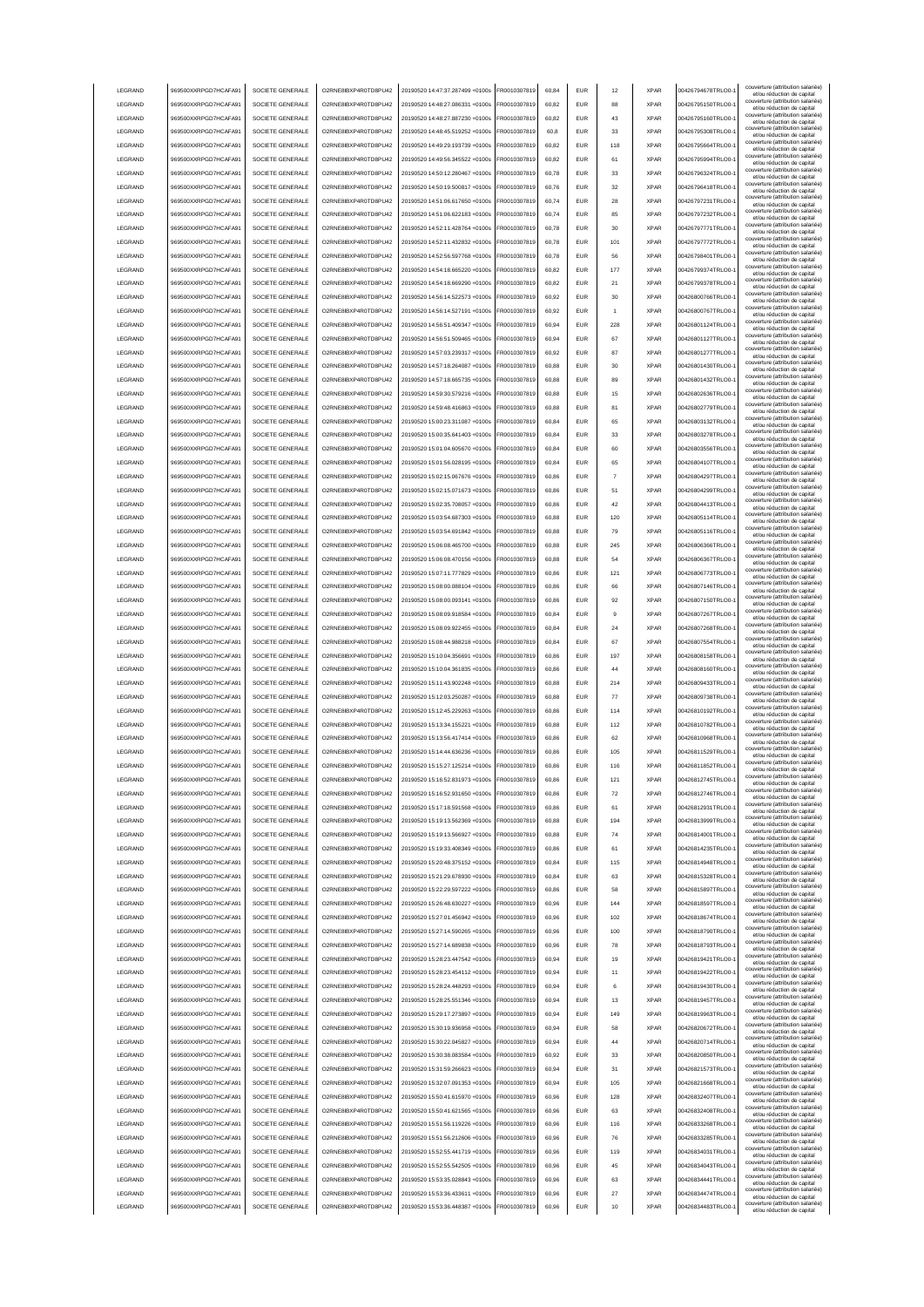|                 | 969500XXRPGD7HCAFA91 | SOCIETE GENERALE | O2RNE8IBXP4R0TD8PU42  | 20190520 15:54:55.523375 +0100s | FR0010307819 | 60.96 | <b>EUR</b> | 10                      | <b>XPAR</b> | 00426835244TRLO0-  | couverture (attribution salariée<br>et/ou réduction de capital                                       |
|-----------------|----------------------|------------------|-----------------------|---------------------------------|--------------|-------|------------|-------------------------|-------------|--------------------|------------------------------------------------------------------------------------------------------|
| LEGRAND         | 969500XXRPGD7HCAFA91 | SOCIETE GENERALE | O2RNE8IBXP4R0TD8PU42  | 20190520 15:54:55.527960 +0100s | FR0010307819 | 60.96 | <b>EUR</b> | 116                     | <b>XPAR</b> | 00426835247TRLO0-  | couverture (attribution salariée)<br>et/ou réduction de capital                                      |
| LEGRAND         | 969500XXRPGD7HCAFA91 | SOCIETE GENERALE | O2RNE8IBXP4R0TD8PU42  | 20190520 15:55:59.074491 +0100s | FR0010307819 | 60.96 | <b>EUR</b> | 117                     | <b>XPAR</b> | 00426835988TRLO0-  | couverture (attribution salariée)<br>et/ou réduction de capital                                      |
| LEGRAND         | 969500XXRPGD7HCAFA91 | SOCIETE GENERALE | O2RNE8IBXP4R0TD8PU42  | 20190520 15:55:59.078406 +0100s | FR0010307819 | 60,96 | EUR        | 59                      | <b>XPAR</b> | 00426835990TRLO0-  | couverture (attribution salariée)<br>et/ou réduction de capital                                      |
| LEGRAND         | 969500XXRPGD7HCAFA91 | SOCIETE GENERALE | O2RNE8IBXP4R0TD8PU42  | 20190520 16:01:59.648965 +0100s | FR0010307819 | 60,96 | EUR        | 155                     | <b>XPAR</b> | 00426840233TRLO0-  | couverture (attribution salariée)<br>et/ou réduction de capital                                      |
| LEGRAND         | 969500XXRPGD7HCAFA91 | SOCIETE GENERALE | O2RNE8IBXP4R0TD8PU42  | 20190520 16:02:05.167791 +0100s | FR0010307819 | 60,96 | EUR        | 28                      | <b>XPAR</b> | 00426840310TRLO0-  | couverture (attribution salariée)<br>et/ou réduction de capital                                      |
| LEGRAND         | 969500XXRPGD7HCAFA91 | SOCIETE GENERALE | O2RNE8IBXP4R0TD8PU42  | 20190520 16:02:05.172181 +0100s | FR0010307819 | 60,96 | EUR        | 117                     | <b>XPAR</b> | 00426840312TRLO0-  | couverture (attribution salariée)<br>et/ou réduction de capital                                      |
| LEGRAND         | 969500XXRPGD7HCAFA91 | SOCIETE GENERALE | O2RNE8IBXP4R0TD8PU42  | 20190520 16:02:11.082634 +0100s | FR0010307819 | 60,96 | EUR        | 31                      | <b>XPAR</b> | 00426840357TRLO0-  | couverture (attribution salariée)<br>et/ou réduction de capital                                      |
| LEGRAND         | 969500XXRPGD7HCAFA91 | SOCIETE GENERALE | O2RNE8IBXP4R0TD8PU42  | 20190520 16:02:20.308073 +0100s | FR0010307819 | 60,96 | EUR        | 35                      | <b>XPAR</b> | 00426840438TRLO0-  | couverture (attribution salariée)<br>et/ou réduction de capital                                      |
| LEGRAND         | 969500XXRPGD7HCAFA91 | SOCIETE GENERALE | O2RNE8IBXP4R0TD8PU42  | 20190520 16:02:23.818706 +0100s | FR0010307819 | 60,96 | EUR        | 32                      | <b>XPAR</b> | 00426840513TRLO0-  | couverture (attribution salariée)<br>et/ou réduction de capital                                      |
| LEGRAND         | 969500XXRPGD7HCAFA91 | SOCIETE GENERALE | O2RNE8IBXP4R0TD8PU42  | 20190520 16:02:50.584136 +0100s | FR0010307819 | 60,96 | <b>EUR</b> | 181                     | <b>XPAR</b> | 00426840734TRLO0-  | couverture (attribution salariée)<br>et/ou réduction de capital                                      |
| LEGRAND         | 969500XXRPGD7HCAFA91 | SOCIETE GENERALE | O2RNE8IBXP4R0TD8PU42  | 20190520 16:03:28 486835 +0100s | FR0010307819 | 60,96 | <b>EUR</b> | 31                      | <b>XPAR</b> | 00426841146TRLO0-  | couverture (attribution salariée)<br>et/ou réduction de capital                                      |
| LEGRAND         | 969500XXRPGD7HCAFA91 | SOCIETE GENERALE | O2RNE8IBXP4R0TD8PU42  | 20190520 16:03:33.001406 +0100s | FR0010307819 | 60,94 | <b>EUR</b> | 114                     | <b>XPAR</b> | 00426841193TRLO0-  | couverture (attribution salariée)<br>et/ou réduction de capital                                      |
| LEGRAND         | 969500XXRPGD7HCAFA91 | SOCIETE GENERALE | O2RNE8IBXP4R0TD8PU42  | 20190520 16:03:43.028628 +0100s | FR0010307819 | 60.92 | EUR        | 35                      | <b>XPAR</b> | 00426841277TRLO0-  | couverture (attribution salariée)<br>et/ou réduction de capital                                      |
| LEGRAND         | 969500XXRPGD7HCAFA91 | SOCIETE GENERALE | O2RNE8IBXP4R0TD8PU42  | 20190520 16:04:13.424194 +0100s | FR0010307819 | 60.9  | <b>EUR</b> | 73                      | <b>XPAR</b> | 00426841624TRLO0-  | couverture (attribution salariée)<br>et/ou réduction de capital                                      |
| LEGRAND         | 969500XXRPGD7HCAFA91 | SOCIETE GENERALE | O2RNE8IBXP4R0TD8PU42  | 20190520 16:04:14.820484 +0100s | FR0010307819 | 60.9  | EUR        | 55                      | <b>XPAR</b> | 00426841661TRLO0-  | couverture (attribution salariée)<br>et/ou réduction de capital                                      |
| LEGRAND         | 969500XXRPGD7HCAFA91 | SOCIETE GENERALE | O2RNE8IBXP4R0TD8PU42  | 20190520 16:04:52.245988 +0100s | FR0010307819 | 60,9  | EUR        | 32                      | <b>XPAR</b> | 00426842315TRLO0-  | couverture (attribution salariée)<br>et/ou réduction de capital                                      |
| LEGRAND         | 969500XXRPGD7HCAFA91 | SOCIETE GENERALE | O2RNE8IBXP4R0TD8PU42  | 20190520 16:04:58.277760 +0100s | FR0010307819 | 60,88 | EUR        | 30                      | <b>XPAR</b> | 00426842376TRLO0-  | couverture (attribution salariée)<br>et/ou réduction de capital                                      |
| LEGRAND         | 969500XXRPGD7HCAFA91 | SOCIETE GENERALE | O2RNE8IBXP4R0TD8PU42  | 20190520 16:04:58.282143 +0100s | FR0010307819 | 60,88 | EUR        | 91                      | <b>XPAR</b> | 00426842379TRLO0-  | couverture (attribution salariée)<br>et/ou réduction de capital                                      |
| LEGRAND         | 969500XXRPGD7HCAFA91 | SOCIETE GENERALE | O2RNE8IBXP4R0TD8PU42  | 20190520 16:05:06.190315 +0100s | FR0010307819 | 60,86 | EUR        | 33                      | <b>XPAR</b> | 00426842544TRLO0-  | couverture (attribution salariée)<br>et/ou réduction de capital                                      |
| LEGRAND         | 969500XXRPGD7HCAFA91 | SOCIETE GENERALE | O2RNE8IBXP4R0TD8PU42  | 20190520 16:05:21.335854 +0100s | FR0010307819 | 60,86 | EUR        | 33                      | <b>XPAR</b> | 00426842789TRLO0-  | couverture (attribution salariée)<br>et/ou réduction de capital                                      |
| LEGRAND         | 969500XXRPGD7HCAFA91 | SOCIETE GENERALE | O2RNE8IBXP4R0TD8PU42  | 20190520 16:05:30.460717 +0100s | FR0010307819 | 60,84 | EUR        | 25                      | <b>XPAR</b> | 00426842966TRLO0-  | couverture (attribution salariée)<br>et/ou réduction de capital                                      |
| LEGRAND         | 969500XXRPGD7HCAFA91 | SOCIETE GENERALE | O2RNE8IBXP4R0TD8PU42  | 20190520 16:05:30.465675 +0100s | FR0010307819 | 60,84 | EUR        |                         | <b>XPAR</b> | 00426842968TRLO0-  | couverture (attribution salariée)<br>et/ou réduction de capital                                      |
| LEGRAND         | 969500XXRPGD7HCAFA91 | SOCIETE GENERALE | O2RNE8IBXP4R0TD8PLI42 | 20190520 16:06:18.813724 +0100s | FR0010307819 | 60,88 | <b>EUR</b> | 41                      | <b>XPAR</b> | 00426843598TRLO0-  | couverture (attribution salariée)<br>et/ou réduction de capital                                      |
| LEGRAND         | 969500XXRPGD7HCAFA91 | SOCIETE GENERALE | O2RNE8IBXP4R0TD8PU42  | 20190520 16:06:32.354318 +0100s | FR0010307819 | 60,88 | <b>EUR</b> | 29                      | <b>XPAR</b> | 00426843798TRLO0-  | couverture (attribution salariée)<br>et/ou réduction de capital                                      |
| LEGRAND         | 969500XXRPGD7HCAFA91 | SOCIETE GENERALE | O2RNE8IBXP4R0TD8PU42  | 20190520 16:06:41.575518 +0100s | FR0010307819 | 60,88 | <b>EUR</b> | 32                      | <b>XPAR</b> | 00426843913TRLO0-  | couverture (attribution salariée)<br>et/ou réduction de capital                                      |
| LEGRAND         | 969500XXRPGD7HCAFA91 | SOCIETE GENERALE | O2RNE8IBXP4R0TD8PU42  | 20190520 16:07:11 144892 +0100s | FR0010307819 | 60.88 | <b>EUR</b> | 68                      | <b>XPAR</b> | 00426844309TRLO0-  | couverture (attribution salariée)<br>et/ou réduction de capital                                      |
| LEGRAND         | 969500XXRPGD7HCAFA91 | SOCIETE GENERALE | O2RNE8IBXP4R0TD8PU42  | 20190520 16:07:11.546620 +0100s | FR0010307819 | 60.88 | EUR        | 39                      | <b>XPAR</b> | 00426844311TRLO0-  | couverture (attribution salariée)<br>et/ou réduction de capital                                      |
| <b>LEGRAND</b>  | 969500XXRPGD7HCAFA91 | SOCIETE GENERALE | O2RNE8IBXP4R0TD8PLI42 | 20190520 16:07:16 358582 +0100s | FR0010307819 | 60.86 | <b>EUR</b> | 109                     | <b>XPAR</b> | 00426844340TRLO0-  | couverture (attribution salariée)<br>et/ou réduction de capital                                      |
| LEGRAND         | 969500XXRPGD7HCAFA91 | SOCIETE GENERALE | O2RNE8IBXP4R0TD8PU42  | 20190520 16:08:11.307250 +0100s | FR0010307819 | 60,86 | EUR        | 131                     | <b>XPAR</b> | 00426844975TRLO0-  | couverture (attribution salariée)<br>et/ou réduction de capital                                      |
| LEGRAND         | 969500XXRPGD7HCAFA91 | SOCIETE GENERALE | O2RNE8IBXP4R0TD8PU42  | 20190520 16:08:11.327297 +0100s | FR0010307819 | 60,86 | EUR        | 47                      | <b>XPAR</b> | 00426844988TRLO0-  | couverture (attribution salariée)                                                                    |
| LEGRAND         | 969500XXRPGD7HCAFA91 | SOCIETE GENERALE | O2RNE8IBXP4R0TD8PU42  | 20190520 16:09:27.817132 +0100s | FR0010307819 | 60,86 | EUR        | 39                      | <b>XPAR</b> | 00426845913TRLO0-  | et/ou réduction de capital<br>couverture (attribution salariée)<br>et/ou réduction de capital        |
| LEGRAND         | 969500XXRPGD7HCAFA91 | SOCIETE GENERALE | O2RNE8IBXP4R0TD8PU42  | 20190520 16:09:28.218342 +0100s | R0010307819  | 60,86 | <b>EUR</b> | 40                      | <b>XPAR</b> | 00426845918TRLO0-  | couverture (attribution salariée)                                                                    |
| LEGRAND         | 969500XXRPGD7HCAFA91 | SOCIETE GENERALE | O2RNE8IBXP4R0TD8PU42  | 20190520 16:09:37.241556 +0100s | R0010307819  | 60,86 | EUR        | 30                      | <b>XPAR</b> | 00426846019TRLO0-  | et/ou réduction de capital<br>couverture (attribution salariée)                                      |
| LEGRAND         | 969500XXRPGD7HCAFA91 | SOCIETE GENERALE | O2RNE8IBXP4R0TD8PU42  | 20190520 16:09:48.277820 +0100s | R0010307819  | 60,86 | EUR        | 16                      | <b>XPAR</b> | 00426846168TRLO0-  | et/ou réduction de capital<br>couverture (attribution salariée)                                      |
| LEGRAND         | 969500XXRPGD7HCAFA91 | SOCIETE GENERALE | O2RNE8IBXP4R0TD8PU42  | 20190520 16:09:48.283213 +0100s | FR0010307819 | 60,86 | <b>EUR</b> | 13                      | <b>XPAR</b> | 00426846169TRLO0-  | et/ou réduction de capital<br>couverture (attribution salariée)                                      |
| LEGRAND         | 969500XXRPGD7HCAFA91 | SOCIETE GENERALE | O2RNE8IBXP4R0TD8PU42  | 20190520 16:10:06.633462 +0100s | FR0010307819 | 60,86 | <b>EUR</b> | 29                      | <b>XPAR</b> | 00426846422TRLO0-  | et/ou réduction de capital<br>couverture (attribution salariée)                                      |
| LEGRAND         | 969500XXRPGD7HCAFA91 | SOCIETE GENERALE | O2RNE8IBXP4R0TD8PU42  | 20190520 16:10:10.860273 +0100s | FR0010307819 | 60.84 | <b>FUR</b> | 122                     | <b>XPAR</b> | 00426846539TRLO0-  | et/ou réduction de capital<br>couverture (attribution salariée)                                      |
| LEGRAND         | 969500XXRPGD7HCAFA91 | SOCIETE GENERALE | O2RNE8IBXP4R0TD8PU42  | 20190520 16:10:10.893295 +0100s | FR0010307819 | 60,84 | <b>EUR</b> | 60                      | <b>XPAR</b> | 00426846550TRLO0-  | et/ou réduction de capital<br>couverture (attribution salariée)                                      |
| LEGRAND         | 969500XXRPGD7HCAFA91 | SOCIETE GENERALE | O2RNE8IBXP4R0TD8PU42  | 20190520 16:12:48.102471 +0100s | FR0010307819 | 60.9  | EUR        | 270                     | <b>XPAR</b> | 00426848672TRLO0-  | et/ou réduction de capital<br>couverture (attribution salariée)                                      |
| LEGRAND         | 969500XXRPGD7HCAFA91 | SOCIETE GENERALE | O2RNE8IBXP4R0TD8PU42  | 20190520 16:13:01.234676 +0100s | FR0010307819 | 60.9  | EUR        | 292                     | <b>XPAR</b> | 00426848798TRLO0-  | et/ou réduction de capital<br>couverture (attribution salariée)                                      |
| LEGRAND         |                      |                  |                       |                                 |              |       |            |                         |             |                    | et/ou réduction de capital                                                                           |
|                 |                      |                  |                       |                                 |              |       |            |                         |             |                    | couverture (attribution salariée)                                                                    |
|                 | 969500XXRPGD7HCAFA91 | SOCIETE GENERALE | O2RNE8IBXP4R0TD8PU42  | 20190520 16:13:01.240717 +0100s | FR0010307819 | 60.9  | <b>EUR</b> | 160                     | <b>XPAR</b> | 00426848803TRLO0-  | et/ou réduction de capital<br>couverture (attribution salariée)                                      |
| LEGRAND         | 969500XXRPGD7HCAFA91 | SOCIETE GENERALE | O2RNE8IBXP4R0TD8PU42  | 20190520 16:13:01.336026 +0100s | FR0010307819 | 60,9  | EUR        | 41                      | <b>XPAR</b> | 00426848804TRLO0-  | et/ou réduction de capital<br>couverture (attribution salariée)                                      |
| LEGRAND         | 969500XXRPGD7HCAFA91 | SOCIETE GENERALE | O2RNE8IBXP4R0TD8PU42  | 20190520 16:13:29.509757 +0100s | FR0010307819 | 60,9  | EUR        | 119                     | <b>XPAR</b> | 00426849105TRLO0-  | et/ou réduction de capital<br>couverture (attribution salariée)                                      |
| LEGRAND         | 969500XXRPGD7HCAFA91 | SOCIETE GENERALE | O2RNE8IBXP4R0TD8PU42  | 20190520 16:13:51.359332 +0100s | FR0010307819 | 60,94 | EUR        | 25                      | <b>XPAR</b> | 00426849283TRLO0-  | et/ou réduction de capital<br>couverture (attribution salariée)                                      |
| LEGRAND         | 969500XXRPGD7HCAFA91 | SOCIETE GENERALE | O2RNE8IBXP4R0TD8PU42  | 20190520 16:14:01.689476 +0100s | R0010307819  | 60,94 | <b>EUR</b> | 121                     | <b>XPAR</b> | 00426849383TRLO0-  | et/ou réduction de capital<br>couverture (attribution salariée)                                      |
| LEGRAND         | 969500XXRPGD7HCAFA91 | SOCIETE GENERALE | O2RNE8IBXP4R0TD8PU42  | 20190520 16:14:33.375104 +0100s | FR0010307819 | 60,94 | EUR        | 3                       | <b>XPAR</b> | 00426849736TRLO0-  | et/ou réduction de capital<br>couverture (attribution salariée)                                      |
| LEGRAND         | 969500XXRPGD7HCAFA91 | SOCIETE GENERALE | O2RNE8IBXP4R0TD8PU42  | 20190520 16:14:33.380283 +0100s | FR0010307819 | 60,94 | <b>EUR</b> | 35                      | <b>XPAR</b> | 00426849737TRLO0-  | et/ou réduction de capital<br>couverture (attribution salariée)                                      |
| <b>I FGRAND</b> | 969500XXRPGD7HCAFA91 | SOCIETE GENERALE | O2RNE8IBXP4R0TD8PU42  | 20190520 16:14:33.385409 +0100s | FR0010307819 | 60.94 | <b>FUR</b> | 111                     | <b>XPAR</b> | 00426849738TRLO0-  | et/ou réduction de capital<br>couverture (attribution salariée)                                      |
| <b>I FGRAND</b> | 969500XXRPGD7HCAFA91 | SOCIETE GENERALE | O2RNE8IBXP4R0TD8PLI42 | 20190520 16:15:21 212450 +0100s | FR0010307819 | 60,92 | <b>EUR</b> | 125                     | <b>XPAR</b> | 00426850274TRLO0-  | et/ou réduction de capital<br>couverture (attribution salariée)                                      |
| <b>I FGRAND</b> | 969500XXRPGD7HCAFA91 | SOCIETE GENERALE | O2RNE8IBXP4R0TD8PU42  | 20190520 16:15:50.106315 +0100s | FR0010307819 | 60.92 | FUR        | 182                     | <b>XPAR</b> | 00426850646TRLO0-1 | et/ou reduction de capita                                                                            |
| LEGRAND         | 969500XXRPGD7HCAFA91 | SOCIETE GENERALE | O2RNE8IBXP4R0TD8PLI42 | 20190520 16:15:50.111579 +0100s | FR0010307819 | 60.92 | <b>EUR</b> | 45                      | <b>XPAR</b> | 00426850647TRLO0-  | couverture (attribution salariée)<br>et/ou réduction de capital<br>couverture (attribution salariée) |
| LEGRAND         | 969500XXRPGD7HCAFA91 | SOCIETE GENERALE | O2RNE8IBXP4R0TD8PU42  | 20190520 16:16:21.096842 +0100s | FR0010307819 | 60.92 | <b>EUR</b> | 32                      | <b>XPAR</b> | 00426850956TRLO0-  | et/ou réduction de capital<br>couverture (attribution salariée)                                      |
| LEGRAND         | 969500XXRPGD7HCAFA91 | SOCIETE GENERALE | O2RNE8IBXP4R0TD8PU42  | 20190520 16:16:26.321230 +0100s | FR0010307819 | 60.9  | <b>EUR</b> | 15                      | <b>XPAR</b> | 00426851093TRLO0-  | et/ou réduction de capital                                                                           |
| LEGRAND         | 969500XXRPGD7HCAFA91 | SOCIETE GENERALE | O2RNE8IBXP4R0TD8PU42  | 20190520 16:16:26 326809 +0100s | FR0010307819 | 60.9  | <b>EUR</b> | 125                     | <b>XPAR</b> | 00426851097TRLO0-  | couverture (attribution salariée)<br>et/ou réduction de capital                                      |
| LEGRAND         | 969500XXRPGD7HCAFA91 | SOCIETE GENERALE | O2RNE8IBXP4R0TD8PU42  | 20190520 16:16:26.330872 +0100s | FR0010307819 | 60,9  | EUR        | $\overline{\mathbf{2}}$ | <b>XPAR</b> | 00426851099TRLO0-  | couverture (attribution salariée)<br>et/ou réduction de capital                                      |
| LEGRAND         | 969500XXRPGD7HCAFA91 | SOCIETE GENERALE | O2RNE8IBXP4R0TD8PU42  | 20190520 16:16:54.206853 +0100s | FR0010307819 | 60,9  | EUR        | 30                      | <b>XPAR</b> | 00426851515TRLO0-  | couverture (attribution salariée)<br>et/ou réduction de capital<br>couverture (attribution salariée) |
| LEGRAND         | 969500XXRPGD7HCAFA91 | SOCIETE GENERALE | O2RNE8IBXP4R0TD8PU42  | 20190520 16:17:01.228570 +0100s | FR0010307819 | 60,9  | EUR        | 31                      | <b>XPAR</b> | 00426851603TRLO0-  | et/ou réduction de capital<br>couverture (attribution salariée)                                      |
| LEGRAND         | 969500XXRPGD7HCAFA91 | SOCIETE GENERALE | O2RNE8IBXP4R0TD8PU42  | 20190520 16:17:07.143700 +0100s | FR0010307819 | 60,9  | <b>EUR</b> | 35                      | <b>XPAR</b> | 00426851664TRLO0-  | et/ou réduction de capital                                                                           |
| LEGRAND         | 969500XXRPGD7HCAFA91 | SOCIETE GENERALE | O2RNE8IBXP4R0TD8PU42  | 20190520 16:17:13.158443 +0100s | FR0010307819 | 60,9  | <b>EUR</b> | 30                      | <b>XPAR</b> | 00426851794TRLO0-  | couverture (attribution salariée)<br>et/ou réduction de capital                                      |
| LEGRAND         | 969500XXRPGD7HCAFA91 | SOCIETE GENERALE | O2RNE8IBXP4R0TD8PU42  | 20190520 16:17:16.873093 +0100s | FR0010307819 | 60,9  | <b>EUR</b> | 30                      | <b>XPAR</b> | 00426851848TRLO0-  | couverture (attribution salariée)<br>et/ou réduction de capital                                      |
| LEGRAND         | 969500XXRPGD7HCAFA91 | SOCIETE GENERALE | O2RNE8IBXP4R0TD8PU42  | 20190520 16:17:33.631369 +0100s | FR0010307819 | 60,9  | <b>EUR</b> | 51                      | <b>XPAR</b> | 00426852068TRLO0-  | couverture (attribution salariée)<br>et/ou réduction de capital                                      |
| LEGRAND         | 969500XXRPGD7HCAFA91 | SOCIETE GENERALE | O2RNE8IBXP4R0TD8PU42  | 20190520 16:17:37.241426 +0100s | FR0010307819 | 60,9  | <b>EUR</b> | 34                      | <b>XPAR</b> | 00426852092TRLO0-  | couverture (attribution salariée)<br>et/ou réduction de capital                                      |
| LEGRAND         | 969500XXRPGD7HCAFA91 | SOCIETE GENERALE | O2RNE8IBXP4R0TD8PU42  | 20190520 16:17:43 152493 +0100s | FR0010307819 | 60,9  | <b>EUR</b> | 30                      | <b>XPAR</b> | 00426852129TRLO0-  | couverture (attribution salariée)<br>et/ou réduction de capital                                      |
| LEGRAND         | 969500XXRPGD7HCAFA91 | SOCIETE GENERALE | O2RNE8IBXP4R0TD8PU42  | 20190520 16:17:49.171520 +0100s | FR0010307819 | 60.9  | <b>EUR</b> | 31                      | <b>XPAR</b> | 00426852190TRLO0-  | couverture (attribution salariée)<br>et/ou réduction de capital                                      |
| LEGRAND         | 969500XXRPGD7HCAFA91 | SOCIETE GENERALE | O2RNE8IBXP4R0TD8PU42  | 20190520 16:17:55.284594 +0100s | FR0010307819 | 60.9  | <b>EUR</b> | 29                      | <b>XPAR</b> | 00426852237TRLO0-  | couverture (attribution salariée)<br>et/ou réduction de capital                                      |
| LEGRAND         | 969500XXRPGD7HCAFA91 | SOCIETE GENERALE | O2RNE8IBXP4R0TD8PU42  | 20190520 16:18:03.507173 +0100s | FR0010307819 | 60.9  | <b>EUR</b> | 29                      | <b>XPAR</b> | 00426852314TRLO0-  | couverture (attribution salariée)<br>et/ou réduction de capital                                      |
| LEGRAND         | 969500XXRPGD7HCAFA91 | SOCIETE GENERALE | O2RNE8IBXP4R0TD8PU42  | 20190520 16:18:11.231006 +0100s | FR0010307819 | 60,9  | <b>EUR</b> | 32                      | <b>XPAR</b> | 00426852384TRLO0-  | couverture (attribution salariée)<br>et/ou réduction de capital                                      |
| LEGRAND         | 969500XXRPGD7HCAFA91 | SOCIETE GENERALE | O2RNE8IBXP4R0TD8PU42  | 20190520 16:18:16.145600 +0100s | FR0010307819 | 60,9  | <b>EUR</b> | 32                      | <b>XPAR</b> | 00426852442TRLO0-  | couverture (attribution salariée)<br>et/ou réduction de capital                                      |
| LEGRAND         | 969500XXRPGD7HCAFA91 | SOCIETE GENERALE | O2RNE8IBXP4R0TD8PU42  | 20190520 16:18:21.869839 +0100s | FR0010307819 | 60,9  | EUR        | 34                      | <b>XPAR</b> | 00426852549TRLO0-1 | couverture (attribution salariée)<br>et/ou réduction de capital                                      |
| LEGRAND         | 969500XXRPGD7HCAFA91 | SOCIETE GENERALE | O2RNE8IBXP4R0TD8PU42  | 20190520 16:18:22.771886 +0100s | FR0010307819 | 60,9  | <b>EUR</b> | 30                      | <b>XPAR</b> | 00426852573TRLO0-  | couverture (attribution salariée)<br>et/ou réduction de capital                                      |
| LEGRAND         | 969500XXRPGD7HCAFA91 | SOCIETE GENERALE | O2RNE8IBXP4R0TD8PU42  | 20190520 16:18:32.100127 +0100s | FR0010307819 | 60,9  | <b>EUR</b> | $\overline{4}$          | <b>XPAR</b> | 00426852680TRLO0-  | couverture (attribution salariée)<br>et/ou réduction de capital                                      |
| LEGRAND         | 969500XXRPGD7HCAFA91 | SOCIETE GENERALE | O2RNE8IBXP4R0TD8PU42  | 20190520 16:18:32.105444 +0100s | FR0010307819 | 60,9  | <b>EUR</b> | 26                      | <b>XPAR</b> | 00426852681TRLO0-  | couverture (attribution salariée)<br>et/ou réduction de capital                                      |
| LEGRAND         | 969500XXRPGD7HCAFA91 | SOCIETE GENERALE | O2RNE8IBXP4R0TD8PU42  | 20190520 16:18:44.637706 +0100s | FR0010307819 | 60,9  | <b>EUR</b> | 29                      | <b>XPAR</b> | 00426852830TRLO0-  | couverture (attribution salariée)<br>et/ou réduction de capital                                      |
| LEGRAND         | 969500XXRPGD7HCAFA91 | SOCIETE GENERALE | O2RNE8IBXP4R0TD8PU42  | 20190520 16:18:45.942878 +0100s | FR0010307819 | 60,88 | <b>EUR</b> | 119                     | <b>XPAR</b> | 00426852844TRLO0-  | couverture (attribution salariée)<br>et/ou réduction de capital                                      |
| LEGRAND         | 969500XXRPGD7HCAFA91 | SOCIETE GENERALE | O2RNE8IBXP4R0TD8PU42  | 20190520 16:19:14.130379 +0100s | FR0010307819 | 60,88 | <b>EUR</b> | 115                     | <b>XPAR</b> | 00426853312TRLO0-  | couverture (attribution salariée)<br>et/ou réduction de capital                                      |
| LEGRAND         | 969500XXRPGD7HCAFA91 | SOCIETE GENERALE | O2RNE8IBXP4R0TD8PU42  | 20190520 16:19:14.136327 +0100s | FR0010307819 | 60,88 | <b>EUR</b> | 71                      | <b>XPAR</b> | 00426853313TRLO0-  | couverture (attribution salariée)<br>et/ou réduction de capital                                      |
| LEGRAND         | 969500XXRPGD7HCAFA91 | SOCIETE GENERALE | O2RNE8IBXP4R0TD8PU42  | 20190520 16:19:14.141646 +0100s | FR0010307819 | 60.88 | <b>EUR</b> | 15                      | <b>XPAR</b> | 00426853314TRLO0-  | couverture (attribution salariée)<br>et/ou réduction de capital                                      |
| LEGRAND         | 969500XXRPGD7HCAFA91 | SOCIETE GENERALE | O2RNE8IBXP4R0TD8PU42  | 20190520 16:19:48.842767 +0100s | FR0010307819 | 60.86 | <b>EUR</b> | 132                     | <b>XPAR</b> | 00426853799TRLO0-  | couverture (attribution salariée)<br>et/ou réduction de capital                                      |
| LEGRAND         | 969500XXRPGD7HCAFA91 | SOCIETE GENERALE | O2RNE8IBXP4R0TD8PU42  | 20190520 16:20:10.027993 +0100s | FR0010307819 | 60.86 | <b>EUR</b> | 90                      | <b>XPAR</b> | 00426854188TRLO0-  | couverture (attribution salariée)<br>et/ou réduction de capital                                      |
| LEGRAND         | 969500XXRPGD7HCAFA91 | SOCIETE GENERALE | O2RNE8IBXP4R0TD8PU42  | 20190520 16:20:11.034030 +0100s | FR0010307819 | 60,86 | <b>EUR</b> | 61                      | <b>XPAR</b> | 00426854217TRLO0-  | couverture (attribution salariée)<br>et/ou réduction de capital<br>couverture (attribution salariée) |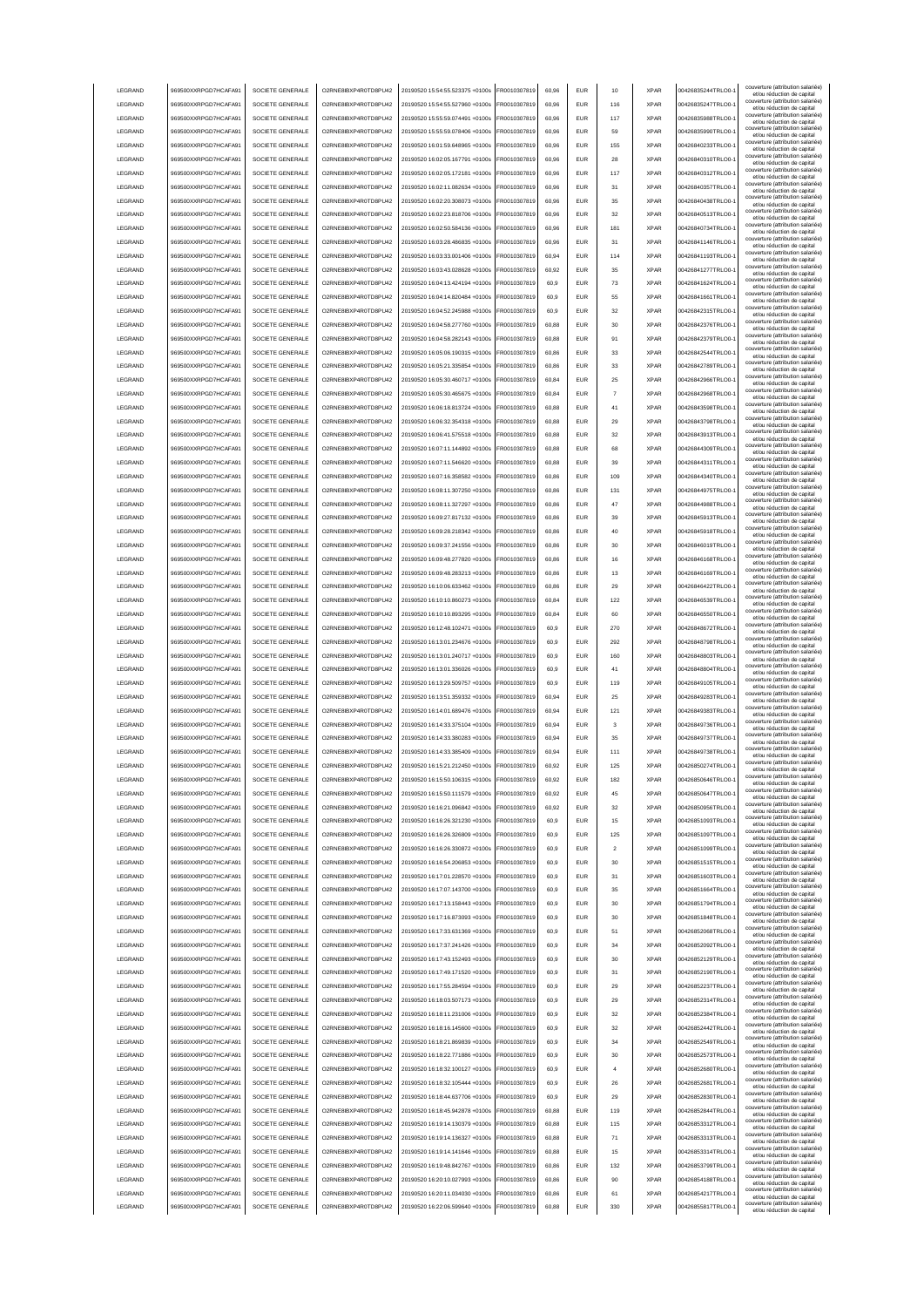| LEGRAND            | 969500XXRPGD7HCAFA91                         | SOCIETE GENERALE                     | O2RNE8IBXP4R0TD8PU42                         | 20190520 16:22:06.617617 +0100s                                    | FR0010307819                 | 60,88          | <b>EUR</b>        | 100            | <b>XPAR</b>                | 00426855824TRLO0-                      | couverture (attribution salariée)<br>et/ou réduction de capital |
|--------------------|----------------------------------------------|--------------------------------------|----------------------------------------------|--------------------------------------------------------------------|------------------------------|----------------|-------------------|----------------|----------------------------|----------------------------------------|-----------------------------------------------------------------|
| LEGRAND            | 969500XXRPGD7HCAFA91                         | SOCIETE GENERALE                     | O2RNE8IBXP4R0TD8PU42                         | 20190520 16:22:06.624752 +0100s                                    | FR0010307819                 | 60,88          | <b>EUR</b>        | 20             | <b>XPAR</b>                | 00426855825TRLO0-                      | couverture (attribution salariée)                               |
|                    |                                              |                                      |                                              |                                                                    |                              |                |                   |                |                            |                                        | et/ou réduction de capital<br>couverture (attribution salariée) |
| LEGRAND            | 969500XXRPGD7HCAFA91                         | SOCIETE GENERALE                     | O2RNE8IBXP4R0TD8PU42                         | 20190520 16:22:19.139906 +0100s                                    | FR0010307819                 | 60,88          | <b>EUR</b>        | 65             | <b>XPAR</b>                | 00426855998TRLO0-                      | et/ou réduction de capital                                      |
| LEGRAND            | 969500XXRPGD7HCAFA91                         | SOCIETE GENERALE                     | O2RNE8IBXP4R0TD8PU42                         | 20190520 16:23:07.288411 +0100s                                    | FR0010307819                 | 60.9           | <b>EUR</b>        | 31             | <b>XPAR</b>                | 00426856506TRLO0-                      | couverture (attribution salariée)<br>et/ou réduction de capital |
| LEGRAND            | 969500XXRPGD7HCAFA91                         | SOCIETE GENERALE                     | O2RNE8IBXP4R0TD8PU42                         | 20190520 16:23:14.211026 +0100s                                    | FR0010307819                 | 60.9           | <b>EUR</b>        | 29             | <b>XPAR</b>                | 00426856577TRLO0-                      | couverture (attribution salariée)<br>et/ou réduction de capital |
| LEGRAND            | 969500XXRPGD7HCAFA91                         | SOCIETE GENERALE                     | O2RNE8IBXP4R0TD8PU42                         | 20190520 16:23:25.242970 +0100s                                    | FR0010307819                 | 60.9           | <b>EUR</b>        | 17             | <b>XPAR</b>                | 00426856717TRLO0-                      | couverture (attribution salariée)<br>et/ou réduction de capital |
| LEGRAND            | 969500XXRPGD7HCAFA91                         | SOCIETE GENERALE                     | O2RNE8IBXP4R0TD8PU42                         | 20190520 16:23:25 247968 +0100s                                    | FR0010307819                 | 60.9           | EUR               | 15             | <b>XPAR</b>                | 00426856718TRLO0-                      | couverture (attribution salariée)                               |
|                    |                                              |                                      |                                              |                                                                    |                              |                |                   |                |                            |                                        | et/ou réduction de capital<br>couverture (attribution salariée) |
| LEGRAND            | 969500XXRPGD7HCAFA91                         | SOCIETE GENERALE                     | O2RNE8IBXP4R0TD8PU42                         | 20190520 16:23:30.671193 +0100s                                    | R0010307819                  | 60,88          | EUR               | 102            | <b>XPAR</b>                | 00426856778TRLO0-                      | et/ou réduction de capital                                      |
| LEGRAND            | 969500XXRPGD7HCAFA91                         | SOCIETE GENERALE                     | O2RNE8IBXP4R0TD8PU42                         | 20190520 16:23:30.690919 +0100s                                    | FR0010307819                 | 60,88          | EUR               | 24             | <b>XPAR</b>                | 00426856795TRLO0-                      | couverture (attribution salariée)<br>et/ou réduction de capital |
| LEGRAND            | 969500XXRPGD7HCAFA91                         | SOCIETE GENERALE                     | O2RNE8IBXP4R0TD8PU42                         | 20190520 16:23:32.067863 +0100s                                    | R0010307819                  | 60,88          | <b>EUR</b>        | 64             | <b>XPAR</b>                | 00426856903TRLO0-                      | couverture (attribution salariée)<br>et/ou réduction de capital |
| LEGRAND            | 969500XXRPGD7HCAFA91                         | SOCIETE GENERALE                     | O2RNE8IBXP4R0TD8PU42                         | 20190520 16:23:32.079971 +0100s                                    | FR0010307819                 | 60,88          | EUR               | 14             | <b>XPAR</b>                | 00426856904TRLO0-                      | couverture (attribution salariée)                               |
|                    |                                              |                                      |                                              |                                                                    |                              |                |                   |                |                            |                                        | et/ou réduction de capital<br>couverture (attribution salariée) |
| LEGRAND            | 969500XXRPGD7HCAFA91                         | SOCIETE GENERALE                     | O2RNE8IBXP4R0TD8PU42                         | 20190521 08:00:29.713224 +0100s                                    | FR0010307819                 | 61,14          | EUR               | 32             | <b>XPAR</b>                | 00426880448TRLO0-                      | et/ou réduction de capital                                      |
| LEGRAND            | 969500XXRPGD7HCAFA91                         | SOCIETE GENERALE                     | O2RNE8IBXP4R0TD8PU42                         | 20190521 08:00:59.882383 +0100s                                    | FR0010307819                 | 61,2           | EUR               | 65             | <b>XPAR</b>                | 00426880726TRLO0-                      | couverture (attribution salariée)<br>et/ou réduction de capital |
| LEGRAND            | 969500XXRPGD7HCAFA91                         | SOCIETE GENERALE                     | O2RNE8IBXP4R0TD8PLI42                        | 20190521 08:01:34.676682 +0100s                                    | FR0010307819                 | 61,22          | <b>EUR</b>        | 62             | <b>XPAR</b>                | 00426880958TRLO0-                      | couverture (attribution salariée)<br>et/ou réduction de capital |
| LEGRAND            | 969500XXRPGD7HCAFA91                         | SOCIETE GENERALE                     | O2RNE8IBXP4R0TD8PU42                         | 20190521 08:01:34.680428 +0100s                                    | FR0010307819                 | 61,22          | <b>EUR</b>        | 52             | <b>XPAR</b>                | 00426880959TRLO0-                      | couverture (attribution salariée)                               |
|                    |                                              |                                      |                                              |                                                                    |                              |                |                   |                |                            |                                        | et/ou réduction de capital<br>couverture (attribution salariée) |
| LEGRAND            | 969500XXRPGD7HCAFA91                         | SOCIETE GENERALE                     | O2RNE8IBXP4R0TD8PU42                         | 20190521 08:01:50 308781 +0100s                                    | FR0010307819                 | 61,2           | <b>EUR</b>        | 15             | <b>XPAR</b>                | 00426881091TRLO0-                      | et/ou réduction de capital<br>couverture (attribution salariée) |
| LEGRAND            | 969500XXRPGD7HCAFA91                         | SOCIETE GENERALE                     | O2RNE8IBXP4R0TD8PU42                         | 20190521 08:01:50.312429 +0100s                                    | FR0010307819                 | 61.2           | <b>EUR</b>        | 17             | <b>XPAR</b>                | 00426881092TRLO0-                      | et/ou réduction de capital                                      |
| LEGRAND            | 969500XXRPGD7HCAFA91                         | SOCIETE GENERALE                     | O2RNE8IBXP4R0TD8PU42                         | 20190521 08:02:45.225050 +0100s                                    | FR0010307819                 | 61.28          | <b>EUR</b>        | 157            | <b>XPAR</b>                | 00426881392TRLO0-                      | couverture (attribution salariée)<br>et/ou réduction de capital |
| LEGRAND            | 969500XXRPGD7HCAFA91                         | SOCIETE GENERALE                     | O2RNE8IBXP4R0TD8PU42                         | 20190521 08:03:28.619154 +0100s                                    | FR0010307819                 | 61.28          | <b>EUR</b>        | 21             | <b>XPAR</b>                | 00426881680TRLO0-                      | couverture (attribution salariée)                               |
| LEGRAND            | 969500XXRPGD7HCAFA91                         | SOCIETE GENERALE                     | O2RNE8IBXP4R0TD8PU42                         | 20190521 08:03:28.623431 +0100s                                    | FR0010307819                 | 61,28          | EUR               | 51             | <b>XPAR</b>                | 00426881681TRLO0-                      | et/ou réduction de capital<br>couverture (attribution salariée) |
|                    |                                              |                                      |                                              |                                                                    |                              |                |                   |                |                            |                                        | et/ou réduction de capital<br>couverture (attribution salariée) |
| LEGRAND            | 969500XXRPGD7HCAFA91                         | SOCIETE GENERALE                     | O2RNE8IBXP4R0TD8PU42                         | 20190521 08:03:28.718320 +0100s                                    | FR0010307819                 | 61,28          | EUR               | 60             | <b>XPAR</b>                | 00426881682TRLO0-                      | et/ou réduction de capital                                      |
| LEGRAND            | 969500XXRPGD7HCAFA91                         | SOCIETE GENERALE                     | O2RNE8IBXP4R0TD8PU42                         | 20190521 08:04:34.445308 +0100s                                    | FR0010307819                 | 61,28          | EUR               | 117            | <b>XPAR</b>                | 00426881964TRLO0-                      | couverture (attribution salariée)<br>et/ou réduction de capital |
| LEGRAND            | 969500XXRPGD7HCAFA91                         | SOCIETE GENERALE                     | O2RNE8IBXP4R0TD8PU42                         | 20190521 08:04:34.449565 +0100s                                    | FR0010307819                 | 61.28          | EUR               | 84             | <b>XPAR</b>                | 00426881967TRLO0-                      | couverture (attribution salariée)                               |
| LEGRAND            | 969500XXRPGD7HCAFA91                         | SOCIETE GENERALE                     | O2RNE8IBXP4R0TD8PU42                         | 20190521 08:04:57.792644 +0100s                                    | FR0010307819                 | 61,22          | EUR               | 51             | <b>XPAR</b>                | 00426882092TRLO0-                      | et/ou réduction de capital<br>couverture (attribution salariée) |
|                    |                                              |                                      |                                              |                                                                    |                              |                |                   |                |                            |                                        | et/ou réduction de capital<br>couverture (attribution salariée) |
| LEGRAND            | 969500XXRPGD7HCAFA91                         | SOCIETE GENERALE                     | O2RNE8IBXP4R0TD8PU42                         | 20190521 08:05:16.929920 +0100s                                    | FR0010307819                 | 61,2           | <b>EUR</b>        | 21             | <b>XPAR</b>                | 00426882258TRLO0-                      | et/ou réduction de capital                                      |
| LEGRAND            | 969500XXRPGD7HCAFA91                         | SOCIETE GENERALE                     | O2RNE8IBXP4R0TD8PU42                         | 20190521 08:05:17.832958 +0100s                                    | FR0010307819                 | 61,2           | EUR               | 47             | <b>XPAR</b>                | 00426882268TRLO0-                      | couverture (attribution salariée)<br>et/ou réduction de capital |
| LEGRAND            | 969500XXRPGD7HCAFA91                         | SOCIETE GENERALE                     | O2RNE8IBXP4R0TD8PU42                         | 20190521 08:06:10 143182 +0100s                                    | FR0010307819                 | 61,24          | <b>EUR</b>        | 116            | <b>XPAR</b>                | 00426882572TRLO0-                      | couverture (attribution salariée)                               |
|                    |                                              |                                      |                                              |                                                                    |                              |                |                   |                |                            | 00426882812TRLO0-                      | et/ou réduction de capital<br>couverture (attribution salariée) |
| LEGRAND            | 969500XXRPGD7HCAFA91                         | SOCIETE GENERALE                     | O2RNE8IBXP4R0TD8PU42                         | 20190521 08:07:00.429935 +0100s                                    | FR0010307819                 | 61,22          | <b>EUR</b>        | 73             | <b>XPAR</b>                |                                        | et/ou réduction de capital                                      |
| LEGRAND            | 969500XXRPGD7HCAFA91                         | SOCIETE GENERALE                     | O2RNE8IBXP4R0TD8PU42                         | 20190521 08:07:30.078005 +0100s                                    | FR0010307819                 | 61,2           | <b>EUR</b>        | 52             | <b>XPAR</b>                | 00426882927TRLO0-                      | couverture (attribution salariée)<br>et/ou réduction de capital |
| LEGRAND            | 969500XXRPGD7HCAFA91                         | SOCIETE GENERALE                     | O2RNE8IBXP4R0TD8PU42                         | 20190521 08:07:30.082033 +0100s                                    | FR0010307819                 | 61.2           | EUR               | 9              | <b>XPAR</b>                | 00426882929TRLO0-                      | couverture (attribution salariée)<br>et/ou réduction de capital |
| LEGRAND            | 969500XXRPGD7HCAFA91                         | SOCIETE GENERALE                     | O2RNE8IBXP4R0TD8PLI42                        | 20190521 08:07:31 979459 +0100s                                    | FR0010307819                 | 61.2           | <b>EUR</b>        | 129            | <b>XPAR</b>                | 00426882936TRLO0-                      | couverture (attribution salariée)                               |
| LEGRAND            | 969500XXRPGD7HCAFA91                         | SOCIETE GENERALE                     | O2RNE8IBXP4R0TD8PU42                         | 20190521 08:08:52 134095 +0100s                                    | FR0010307819                 |                | <b>EUR</b>        | 81             | <b>XPAR</b>                | 00426883447TRLO0-                      | et/ou réduction de capital<br>couverture (attribution salariée) |
|                    |                                              |                                      |                                              |                                                                    |                              | 61.28          |                   |                |                            |                                        | et/ou réduction de capital<br>couverture (attribution salariée) |
| LEGRAND            | 969500XXRPGD7HCAFA91                         | SOCIETE GENERALE                     | O2RNE8IBXP4R0TD8PU42                         | 20190521 08:08:52.138892 +0100s                                    | R0010307819                  | 61,28          | EUR               | g              | <b>XPAR</b>                | 00426883449TRLO0-                      | et/ou réduction de capital                                      |
| LEGRAND            | 969500XXRPGD7HCAFA91                         | SOCIETE GENERALE                     | O2RNE8IBXP4R0TD8PU42                         | 20190521 08:08:52.143692 +0100s                                    | FR0010307819                 | 61,28          | EUR               | 97             | <b>XPAR</b>                | 00426883450TRLO0-                      | couverture (attribution salariée)<br>et/ou réduction de capital |
| LEGRAND            | 969500XXRPGD7HCAFA91                         | SOCIETE GENERALE                     | O2RNE8IBXP4R0TD8PU42                         | 20190521 08:08:55.539608 +0100s                                    | R0010307819                  | 61,26          | EUR               | 69             | <b>XPAR</b>                | 00426883464TRLO0-                      | couverture (attribution salariée)                               |
| LEGRAND            | 969500XXRPGD7HCAFA91                         | SOCIETE GENERALE                     | O2RNE8IBXP4R0TD8PU42                         | 20190521 08:10:56.393210 +0100s                                    | FR0010307819                 | 61,32          | EUR               | 155            | <b>XPAR</b>                | 00426884177TRLO0-                      | et/ou réduction de capital<br>couverture (attribution salariée) |
|                    |                                              |                                      |                                              |                                                                    |                              |                |                   |                |                            |                                        | et/ou réduction de capital<br>couverture (attribution salariée) |
| LEGRAND            | 969500XXRPGD7HCAFA91                         | SOCIETE GENERALE                     | O2RNE8IBXP4R0TD8PU42                         | 20190521 08:10:56.396945 +0100s                                    | FR0010307819                 | 61,32          | EUR               | 62             | <b>XPAR</b>                | 00426884178TRLO0-                      | et/ou réduction de capital                                      |
| LEGRAND            | 969500XXRPGD7HCAFA91                         | SOCIETE GENERALE                     | O2RNE8IBXP4R0TD8PU42                         | 20190521 08:10:56.400625 +0100s                                    | FR0010307819                 | 61,32          | EUR               | 43             | <b>XPAR</b>                | 00426884179TRLO0-                      | couverture (attribution salariée)<br>et/ou réduction de capital |
| LEGRAND            | 969500XXRPGD7HCAFA91                         | SOCIETE GENERALE                     | O2RNE8IBXP4R0TD8PU42                         | 20190521 08:11:17.439941 +0100s                                    | FR0010307819                 | 61,3           | EUR               | 32             | <b>XPAR</b>                | 00426884336TRLO0-                      | couverture (attribution salariée)                               |
| LEGRAND            | 969500XXRPGD7HCAFA91                         | SOCIETE GENERALE                     | O2RNE8IBXP4R0TD8PU42                         | 20190521 08:14:29.444045 +0100s                                    | FR0010307819                 | 61,4           | <b>EUR</b>        | 150            | <b>XPAR</b>                | 00426885151TRLO0-                      | et/ou réduction de capital<br>couverture (attribution salariée) |
|                    |                                              |                                      |                                              |                                                                    |                              |                |                   |                |                            |                                        | et/ou réduction de capital<br>couverture (attribution salariée) |
|                    |                                              |                                      |                                              |                                                                    |                              |                |                   |                | <b>XPAR</b>                |                                        |                                                                 |
| LEGRAND            | 969500XXRPGD7HCAFA91                         | SOCIETE GENERALE                     | O2RNE8IBXP4R0TD8PU42                         | 20190521 08:14:29.449502 +0100s                                    | FR0010307819                 | 61,4           | <b>EUR</b>        | 106            |                            | 00426885152TRLO0-                      | et/ou réduction de capital                                      |
| LEGRAND            | 969500XXRPGD7HCAFA91                         | SOCIETE GENERALE                     | O2RNE8IBXP4R0TD8PU42                         | 20190521 08:14:57.789969 +0100s                                    | FR0010307819                 | 61,38          | <b>EUR</b>        | 157            | <b>XPAR</b>                | 00426885338TRLO0-                      | couverture (attribution salariée)                               |
| LEGRAND            | 969500XXRPGD7HCAFA91                         | SOCIETE GENERALE                     | O2RNE8IBXP4R0TD8PU42                         | 20190521 08:14:57.794070 +0100s                                    | FR0010307819                 | 61.36          | EUR               | 56             | <b>XPAR</b>                | 00426885339TRLO0-                      | et/ou réduction de capital<br>couverture (attribution salariée) |
|                    |                                              |                                      |                                              |                                                                    |                              |                |                   |                |                            |                                        | et/ou réduction de capital<br>couverture (attribution salariée) |
| LEGRAND            | 969500XXRPGD7HCAFA91                         | SOCIETE GENERALE                     | O2RNE8IBXP4R0TD8PU42                         | 20190521 08:17:32.802016 +0100s                                    | FR0010307819                 | 61.44          | <b>EUR</b>        | 155            | <b>XPAR</b>                | 00426886319TRLO0-                      | et/ou réduction de capital                                      |
| LEGRAND            | 969500XXRPGD7HCAFA91                         | SOCIETE GENERALE                     | O2RNE8IBXP4R0TD8PU42                         | 20190521 08:17:32.805758 +0100s                                    | FR0010307819                 | 61.44          | EUR               | 29             | <b>XPAR</b>                | 00426886320TRLO0-                      | couverture (attribution salariée)<br>et/ou réduction de capital |
| LEGRAND            | 969500XXRPGD7HCAFA91                         | SOCIETE GENERALE                     | O2RNE8IBXP4R0TD8PU42                         | 20190521 08:18:18.679130 +0100s                                    | FR0010307819                 | 61,4           | EUR               | 196            | <b>XPAR</b>                | 00426886579TRLO0-                      | couverture (attribution salariée)                               |
|                    |                                              | SOCIETE GENERALE                     |                                              |                                                                    |                              | 61,4           | EUR               | 110            | <b>XPAR</b>                |                                        | et/ou réduction de capital<br>couverture (attribution salariée) |
| LEGRAND            | 969500XXRPGD7HCAFA91                         |                                      | O2RNE8IBXP4R0TD8PU42                         | 20190521 08:18:18.780139 +0100s                                    | FR0010307819                 |                |                   |                |                            | 00426886580TRLO0-                      | et/ou réduction de capital                                      |
| LEGRAND            | 969500XXRPGD7HCAFA91                         | SOCIETE GENERALE                     | O2RNE8IBXP4R0TD8PU42                         | 20190521 08:18:18.783919 +0100s                                    | FR0010307819                 | 61,4           | EUR               | 26             | <b>XPAR</b>                | 00426886581TRLO0-                      | couverture (attribution salariée)<br>et/ou réduction de capital |
| LEGRAND            | 969500XXRPGD7HCAFA91                         | SOCIETE GENERALE                     | O2RNE8IBXP4R0TD8PU42                         | 20190521 08:18:35.112105 +0100s                                    | FR0010307819                 | 61,42          | EUR               | 48             | <b>XPAR</b>                | 00426886674TRLO0-                      | couverture (attribution salariée)<br>et/ou réduction de capital |
| LEGRAND            | 969500XXRPGD7HCAFA91                         | SOCIETE GENERALE                     | O2RNE8IBXP4R0TD8PU42                         | 20190521 08:18:58.561142 +0100s                                    | FR0010307819                 | 61,44          | <b>EUR</b>        | 63             | <b>XPAR</b>                | 00426886856TRLO0-1                     | couverture (attribution salariée)<br>et/ou réduction de capital |
| LEGRAND            | 969500XXRPGD7HCAFA91                         | SOCIETE GENERALE                     |                                              |                                                                    | FR0010307819                 | 61,46          | EUR               | 233            | <b>XPAR</b>                |                                        | couverture (attribution salariée)                               |
|                    |                                              |                                      | O2RNE8IBXP4R0TD8PU42                         | 20190521 08:20:29.136810 +0100s                                    |                              |                |                   |                |                            | 00426887393TRLO0-1                     | et/ou réduction de capita<br>couverture (attribution salariée)  |
| <b>I FGRAND</b>    | 969500XXRPGD7HCAFA91                         | SOCIETE GENERALE                     | O2RNE8IBXP4R0TD8PLI42                        | 20190521 08:20:43 360789 +0100s                                    | FR0010307819                 | 61.44          | <b>EUR</b>        | 34             | <b>XPAR</b>                | 00426887457TRLO0-                      | et/ou réduction de capital                                      |
| <b>I FGRAND</b>    | 969500XXRPGD7HCAFA91                         | SOCIETE GENERALE                     | O2RNE8IBXP4R0TD8PLI42                        | 20190521 08:21:16.622393 +0100s                                    | FR0010307819                 | 61,42          | <b>EUR</b>        | 60             | <b>XPAR</b>                | 00426887637TRLO0-                      | couverture (attribution salariée)<br>et/ou réduction de capital |
| LEGRAND            | 969500XXRPGD7HCAFA91                         | SOCIETE GENERALE                     | O2RNE8IBXP4R0TD8PU42                         | 20190521 08:21:56.205352 +0100s                                    | FR0010307819                 | 61,38          | <b>EUR</b>        | 60             | <b>XPAR</b>                | 00426887892TRLO0-                      | couverture (attribution salariée)                               |
| LEGRAND            | 969500XXRPGD7HCAFA91                         | SOCIETE GENERALE                     | O2RNE8IBXP4R0TD8PU42                         | 20190521 08:22:59.120749 +0100s                                    | FR0010307819                 |                | <b>EUR</b>        | 125            | <b>XPAR</b>                | 00426888253TRLO0-                      | et/ou réduction de capital<br>couverture (attribution salariée) |
|                    |                                              |                                      |                                              |                                                                    |                              | 61,36          |                   |                |                            |                                        | et/ou réduction de capital                                      |
| LEGRAND            | 969500XXRPGD7HCAFA91                         | SOCIETE GENERALE                     | O2RNE8IBXP4R0TD8PU42                         | 20190521 08:23:23 968902 +0100s                                    | FR0010307819                 | 61.34          | <b>EUR</b>        | 105            | <b>XPAR</b>                | 00426888383TRLO0-                      | couverture (attribution salariée)<br>et/ou réduction de capital |
| LEGRAND            | 969500XXRPGD7HCAFA91                         | SOCIETE GENERALE                     | O2RNE8IBXP4R0TD8PU42                         | 20190521 08:24:25.584572 +0100s                                    | FR0010307819                 | 61.32          | <b>EUR</b>        | 109            | <b>XPAR</b>                | 00426888697TRLO0-                      | couverture (attribution salariée)<br>et/ou réduction de capital |
| LEGRAND            | 969500XXRPGD7HCAFA91                         | SOCIETE GENERALE                     | O2RNE8IBXP4R0TD8PU42                         | 20190521 08:24:28.195060 +0100s                                    | FR0010307819                 | 61.32          | <b>EUR</b>        | 38             | <b>XPAR</b>                | 00426888767TRLO0-                      | couverture (attribution salariée)<br>et/ou réduction de capital |
| LEGRAND            | 969500XXRPGD7HCAFA91                         | SOCIETE GENERALE                     | O2RNE8IBXP4R0TD8PU42                         | 20190521 08:24:58.152954 +0100s                                    | FR0010307819                 | 61,28          | EUR               | 60             | <b>XPAR</b>                | 00426888942TRLO0-                      | couverture (attribution salariée)                               |
|                    |                                              |                                      |                                              |                                                                    |                              |                |                   |                |                            |                                        | et/ou réduction de capital<br>couverture (attribution salariée) |
| LEGRAND            | 969500XXRPGD7HCAFA91                         | SOCIETE GENERALE                     | O2RNE8IBXP4R0TD8PU42                         | 20190521 08:25:43.925616 +0100s                                    | FR0010307819                 | 61,26          | EUR               | 53             | <b>XPAR</b>                | 00426889128TRLO0-1                     | et/ou réduction de capital                                      |
| LEGRAND            | 969500XXRPGD7HCAFA91                         | SOCIETE GENERALE                     | O2RNE8IBXP4R0TD8PU42                         | 20190521 08:25:43.929301 +0100s                                    | FR0010307819                 | 61,26          | EUR               | 6              | <b>XPAR</b>                | 00426889129TRLO0-                      | couverture (attribution salariée)<br>et/ou réduction de capital |
| LEGRAND            | 969500XXRPGD7HCAFA91                         | SOCIETE GENERALE                     | O2RNE8IBXP4R0TD8PU42                         | 20190521 08:25:44.025321 +0100s                                    | FR0010307819                 | 61,26          | <b>EUR</b>        | 44             | <b>XPAR</b>                | 00426889130TRLO0-                      | couverture (attribution salariée)<br>et/ou réduction de capital |
| LEGRAND            | 969500XXRPGD7HCAFA91                         | SOCIETE GENERALE                     | O2RNE8IBXP4R0TD8PU42                         | 20190521 08:27:09.865438 +0100s                                    | FR0010307819                 | 61,28          | <b>EUR</b>        | 120            | <b>XPAR</b>                | 00426889521TRLO0-                      | couverture (attribution salariée)                               |
|                    |                                              |                                      |                                              |                                                                    |                              |                |                   |                |                            |                                        | et/ou réduction de capital<br>couverture (attribution salariée) |
| LEGRAND            | 969500XXRPGD7HCAFA91                         | SOCIETE GENERALE                     | O2RNE8IBXP4R0TD8PU42                         | 20190521 08:27:17.584086 +0100s                                    | FR0010307819                 | 61,28          | <b>EUR</b>        | 59             | <b>XPAR</b>                | 00426889569TRLO0-1                     | et/ou réduction de capital                                      |
| LEGRAND            | 969500XXRPGD7HCAFA91                         | SOCIETE GENERALE                     | O2RNE8IBXP4R0TD8PU42                         | 20190521 08:27:28.105308 +0100s                                    | FR0010307819                 | 61.24          | <b>EUR</b>        | 12             | <b>XPAR</b>                | 00426889642TRLO0-                      | couverture (attribution salariée)<br>et/ou réduction de capital |
| LEGRAND            | 969500XXRPGD7HCAFA91                         | SOCIETE GENERALE                     | O2RNE8IBXP4R0TD8PU42                         | 20190521 08:27:28.110374 +0100s                                    | FR0010307819                 | 61,24          | <b>EUR</b>        | 21             | <b>XPAR</b>                | 00426889644TRLO0-                      | couverture (attribution salariée)<br>et/ou réduction de capital |
| LEGRAND            | 969500XXRPGD7HCAFA91                         | SOCIETE GENERALE                     | O2RNE8IBXP4R0TD8PU42                         | 20190521 08:30:40.933512 +0100s                                    | FR0010307819                 | 61,28          | <b>EUR</b>        | 190            | <b>XPAR</b>                | 00426890567TRLO0-                      | couverture (attribution salariée)                               |
| LEGRAND            | 969500XXRPGD7HCAFA91                         | SOCIETE GENERALE                     | O2RNE8IBXP4R0TD8PU42                         | 20190521 08:30:41.028925 +0100s                                    | FR0010307819                 | 61.28          | <b>EUR</b>        | 58             | <b>XPAR</b>                | 00426890575TRLO0-                      | et/ou réduction de capital<br>couverture (attribution salariée) |
|                    |                                              |                                      |                                              |                                                                    |                              |                |                   |                |                            |                                        | et/ou réduction de capital                                      |
| LEGRAND            | 969500XXRPGD7HCAFA91                         | SOCIETE GENERALE                     | O2RNE8IBXP4R0TD8PU42                         | 20190521 08:30:41.032686 +0100s                                    | FR0010307819                 | 61.28          | <b>EUR</b>        | 125            | <b>XPAR</b>                | 00426890576TRLO0-                      | couverture (attribution salariée)<br>et/ou réduction de capital |
| LEGRAND            | 969500XXRPGD7HCAFA91                         | SOCIETE GENERALE                     | O2RNE8IBXP4R0TD8PU42                         | 20190521 08:30:41.036375 +0100s                                    | FR0010307819                 | 61.28          | <b>EUR</b>        | 11             | <b>XPAR</b>                | 00426890577TRLO0-                      | couverture (attribution salariée)<br>et/ou réduction de capital |
| LEGRAND            | 969500XXRPGD7HCAFA91                         | SOCIETE GENERALE                     | O2RNE8IBXP4R0TD8PU42                         | 20190521 08:35:13.957840 +0100s                                    | FR0010307819                 | 61,38          | EUR               | 263            | <b>XPAR</b>                | 00426892166TRLO0-1                     | couverture (attribution salariée)                               |
|                    |                                              |                                      |                                              | 20190521 08:35:13.962231 +0100s                                    |                              | 61,38          |                   | $\overline{7}$ | <b>XPAR</b>                |                                        | et/ou réduction de capital<br>couverture (attribution salariée) |
| LEGRAND            | 969500XXRPGD7HCAFA91                         | SOCIETE GENERALE                     | O2RNE8IBXP4R0TD8PU42                         |                                                                    | FR0010307819                 |                | EUR               |                |                            | 00426892170TRLO0-1                     | et/ou réduction de capital                                      |
| LEGRAND            | 969500XXRPGD7HCAFA91                         | SOCIETE GENERALE                     | O2RNE8IBXP4R0TD8PU42                         | 20190521 08:35:19.969655 +0100s                                    | FR0010307819                 | 61,36          | <b>EUR</b>        | 180            | <b>XPAR</b>                | 00426892205TRLO0-1                     | couverture (attribution salariée)<br>et/ou réduction de capital |
| LEGRAND            | 969500XXRPGD7HCAFA91                         | SOCIETE GENERALE                     | O2RNE8IBXP4R0TD8PU42                         | 20190521 08:38:33.931611 +0100s                                    | FR0010307819                 | 61,42          | EUR               | 125            | <b>XPAR</b>                | 00426893459TRLO0-                      | couverture (attribution salariée)<br>et/ou réduction de capital |
| LEGRAND            | 969500XXRPGD7HCAFA91                         | SOCIETE GENERALE                     | O2RNE8IBXP4R0TD8PU42                         | 20190521 08:38:33.936101 +0100s                                    | FR0010307819                 | 61,42          | <b>EUR</b>        | 25             | <b>XPAR</b>                | 00426893460TRLO0-                      | couverture (attribution salariée)<br>et/ou réduction de capital |
| LEGRAND            | 969500XXRPGD7HCAFA91                         | SOCIETE GENERALE                     | O2RNE8IBXP4R0TD8PU42                         | 20190521 08:38:34.031696 +0100s                                    | FR0010307819                 | 61,42          | <b>EUR</b>        | 89             | <b>XPAR</b>                | 00426893461TRLO0-                      | couverture (attribution salariée)                               |
|                    |                                              |                                      |                                              |                                                                    |                              |                |                   |                |                            |                                        | et/ou réduction de capital<br>couverture (attribution salariée) |
| LEGRAND            | 969500XXRPGD7HCAFA91                         | SOCIETE GENERALE                     | O2RNE8IBXP4R0TD8PU42                         | 20190521 08:38:34.035425 +0100s                                    | FR0010307819                 | 61,42          | <b>EUR</b>        | 53             | <b>XPAR</b>                | 00426893462TRLO0-                      | et/ou réduction de capital                                      |
| <b>I FGRAND</b>    | 969500XXRPGD7HCAFA91                         | SOCIETE GENERALE                     | O2RNE8IBXP4R0TD8PU42                         | 20190521 08:40:53.588244 +0100s                                    | FR0010307819                 | 61,44          | <b>EUR</b>        | 18             | <b>XPAR</b>                | 00426894301TRLO0-                      | couverture (attribution salariée)<br>et/ou réduction de capital |
| <b>I FGRAND</b>    | 969500XXRPGD7HCAFA91                         | SOCIETE GENERALE                     | O2RNE8IBXP4R0TD8PU42                         | 20190521 08:43:55.168690 +0100s                                    | FR0010307819                 | 61,46          | <b>EUR</b>        | 421            | <b>XPAR</b>                | 00426895199TRLO0-                      | couverture (attribution salariée)<br>et/ou réduction de capital |
| <b>I FGRAND</b>    | 969500XXRPGD7HCAFA91                         | SOCIETE GENERALE                     | O2RNE8IBXP4R0TD8PU42                         | 20190521 08:43:55.180541 +0100s                                    | FR0010307819                 | 61.46          | <b>FUR</b>        | 92             | <b>XPAR</b>                | 00426895206TRLO0-                      | couverture (attribution salariée)                               |
|                    |                                              |                                      |                                              |                                                                    |                              |                |                   |                |                            |                                        | et/ou réduction de capital<br>couverture (attribution salariée) |
| LEGRAND<br>LEGRAND | 969500XXRPGD7HCAFA91<br>969500XXRPGD7HCAFA91 | SOCIETE GENERALE<br>SOCIETE GENERALE | O2RNE8IBXP4R0TD8PU42<br>O2RNE8IBXP4R0TD8PU42 | 20190521 08:45:26.731077 +0100s<br>20190521 08:45:26.825402 +0100s | FR0010307819<br>FR0010307819 | 61.48<br>61.48 | <b>EUR</b><br>EUR | 113<br>40      | <b>XPAR</b><br><b>XPAR</b> | 00426895708TRLO0-<br>00426895711TRLO0- | et/ou réduction de capital<br>couverture (attribution salariée) |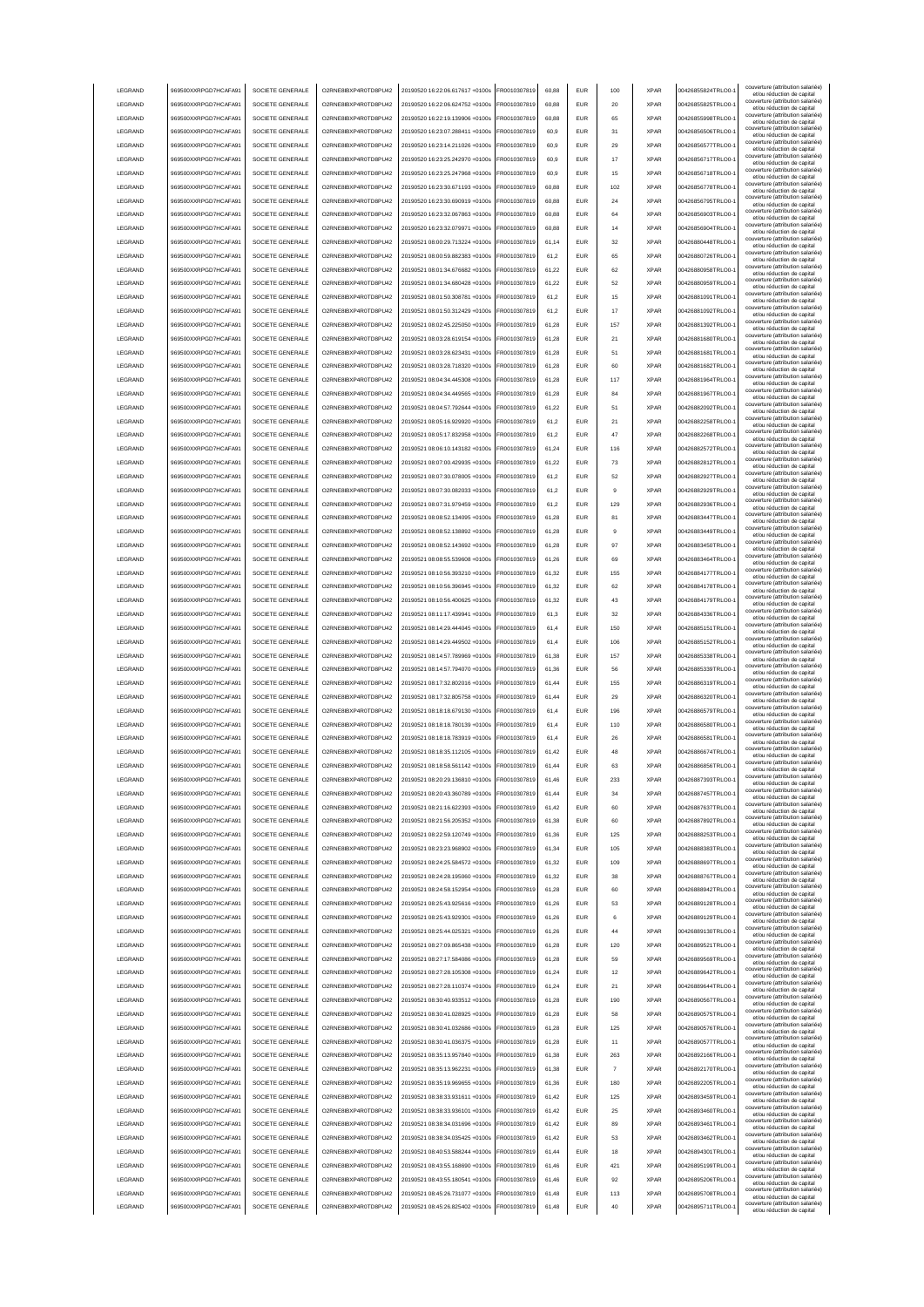| LEGRAND            | 969500XXRPGD7HCAFA91                         | SOCIETE GENERALE                     | O2RNE8IBXP4R0TD8PU42                         | 20190521 08:45:49.766543 +0100s                                    | FR0010307819                 | 61,44          | <b>EUR</b>        | 32       | <b>XPAR</b>                | 00426895809TRLO0-                      | couverture (attribution salariée)<br>et/ou réduction de capital |
|--------------------|----------------------------------------------|--------------------------------------|----------------------------------------------|--------------------------------------------------------------------|------------------------------|----------------|-------------------|----------|----------------------------|----------------------------------------|-----------------------------------------------------------------|
| LEGRAND            | 969500XXRPGD7HCAFA91                         | SOCIETE GENERALE                     | O2RNE8IBXP4R0TD8PU42                         | 20190521 08:46:08.698512 +0100s                                    | FR0010307819                 | 61,42          | <b>EUR</b>        | 33       | <b>XPAR</b>                | 00426895895TRLO0-                      | couverture (attribution salariée)                               |
|                    |                                              |                                      |                                              |                                                                    |                              |                |                   |          |                            |                                        | et/ou réduction de capital<br>couverture (attribution salariée) |
| LEGRAND            | 969500XXRPGD7HCAFA91                         | SOCIETE GENERALE                     | O2RNE8IBXP4R0TD8PU42                         | 20190521 08:46:32.248069 +0100s                                    | FR0010307819                 | 61,36          | <b>EUR</b>        | 32       | <b>XPAR</b>                | 00426896056TRLO0-                      | et/ou réduction de capital<br>couverture (attribution salariée) |
| LEGRAND            | 969500XXRPGD7HCAFA91                         | SOCIETE GENERALE                     | O2RNE8IBXP4R0TD8PU42                         | 20190521 08:46:59.605997 +0100s                                    | FR0010307819                 | 61.36          | <b>EUR</b>        | 32       | <b>XPAR</b>                | 00426896214TRLO0-                      | et/ou réduction de capital                                      |
| LEGRAND            | 969500XXRPGD7HCAFA91                         | SOCIETE GENERALE                     | O2RNE8IBXP4R0TD8PU42                         | 20190521 08:47:58.792583 +0100s                                    | FR0010307819                 | 61.36          | <b>EUR</b>        | 64       | <b>XPAR</b>                | 00426896429TRLO0-                      | couverture (attribution salariée)<br>et/ou réduction de capital |
| LEGRAND            | 969500XXRPGD7HCAFA91                         | SOCIETE GENERALE                     | O2RNE8IBXP4R0TD8PU42                         | 20190521 08:49:05.282110 +0100s                                    | FR0010307819                 | 61.36          | <b>EUR</b>        | 100      | <b>XPAR</b>                | 00426896651TRLO0-                      | couverture (attribution salariée)<br>et/ou réduction de capital |
| LEGRAND            | 969500XXRPGD7HCAFA91                         | SOCIETE GENERALE                     | O2RNE8IBXP4R0TD8PU42                         | 20190521 08:49:05.287287 +0100s                                    | FR0010307819                 | 61.36          | EUR               | 11       | <b>XPAR</b>                | 00426896652TRLO0-                      | couverture (attribution salariée)                               |
|                    |                                              |                                      |                                              |                                                                    |                              |                |                   |          |                            |                                        | et/ou réduction de capital<br>couverture (attribution salariée) |
| LEGRAND            | 969500XXRPGD7HCAFA91                         | SOCIETE GENERALE                     | O2RNE8IBXP4R0TD8PU42                         | 20190521 08:50:37.931953 +0100s                                    | R0010307819                  | 61,4           | EUR               | 75       | <b>XPAR</b>                | 00426897076TRLO0-                      | et/ou réduction de capital                                      |
| LEGRAND            | 969500XXRPGD7HCAFA91                         | SOCIETE GENERALE                     | O2RNE8IBXP4R0TD8PU42                         | 20190521 08:50:37.935745 +0100s                                    | FR0010307819                 | 61.4           | EUR               | 33       | <b>XPAR</b>                | 00426897077TRLO0-                      | couverture (attribution salariée)<br>et/ou réduction de capital |
| LEGRAND            | 969500XXRPGD7HCAFA91                         | SOCIETE GENERALE                     | O2RNE8IBXP4R0TD8PU42                         | 20190521 08:52:07.145167 +0100s                                    | R0010307819                  | 61,44          | <b>EUR</b>        | 62       | <b>XPAR</b>                | 00426897876TRLO0-                      | couverture (attribution salariée)<br>et/ou réduction de capital |
| LEGRAND            | 969500XXRPGD7HCAFA91                         | SOCIETE GENERALE                     | O2RNE8IBXP4R0TD8PU42                         | 20190521 08:52:08.950814 +0100s                                    | FR0010307819                 | 61,44          | EUR               | 40       | <b>XPAR</b>                | 00426897918TRLO0-                      | couverture (attribution salariée)                               |
|                    |                                              |                                      |                                              |                                                                    |                              |                |                   |          |                            |                                        | et/ou réduction de capital<br>couverture (attribution salariée) |
| LEGRAND            | 969500XXRPGD7HCAFA91                         | SOCIETE GENERALE                     | O2RNE8IBXP4R0TD8PU42                         | 20190521 08:53:11.085470 +0100s                                    | FR0010307819                 | 61,46          | EUR               | 32       | <b>XPAR</b>                | 00426898277TRLO0-                      | et/ou réduction de capital                                      |
| LEGRAND            | 969500XXRPGD7HCAFA91                         | SOCIETE GENERALE                     | O2RNE8IBXP4R0TD8PU42                         | 20190521 08:54:48.380142 +0100s                                    | FR0010307819                 | 61,46          | EUR               | 114      | <b>XPAR</b>                | 00426898822TRLO0-                      | couverture (attribution salariée)<br>et/ou réduction de capital |
| LEGRAND            | 969500XXRPGD7HCAFA91                         | SOCIETE GENERALE                     | O2RNE8IBXP4R0TD8PLI42                        | 20190521 08:55:57.287335 +0100s                                    | FR0010307819                 | 61,48          | <b>EUR</b>        | 62       | <b>XPAR</b>                | 00426899231TRLO0-                      | couverture (attribution salariée)<br>et/ou réduction de capital |
| LEGRAND            | 969500XXRPGD7HCAFA91                         | SOCIETE GENERALE                     | O2RNE8IBXP4R0TD8PU42                         | 20190521 08:56:34.172643 +0100s                                    | FR0010307819                 | 61,46          | <b>EUR</b>        | 63       | <b>XPAR</b>                | 00426899444TRLO0-                      | couverture (attribution salariée)                               |
|                    |                                              |                                      |                                              |                                                                    |                              |                |                   |          |                            |                                        | et/ou réduction de capital<br>couverture (attribution salariée) |
| LEGRAND            | 969500XXRPGD7HCAFA91                         | SOCIETE GENERALE                     | O2RNE8IBXP4R0TD8PU42                         | 20190521 09:00:16.572320 +0100s                                    | FR0010307819                 | 61,48          | <b>EUR</b>        | 211      | <b>XPAR</b>                | 00426900858TRLO0-                      | et/ou réduction de capital                                      |
| LEGRAND            | 969500XXRPGD7HCAFA91                         | SOCIETE GENERALE                     | O2RNE8IBXP4R0TD8PU42                         | 20190521 09:00:16.576240 +0100s                                    | FR0010307819                 | 61.48          | <b>EUR</b>        | 47       | <b>XPAR</b>                | 00426900860TRLO0-                      | couverture (attribution salariée)<br>et/ou réduction de capital |
| LEGRAND            | 969500XXRPGD7HCAFA91                         | SOCIETE GENERALE                     | O2RNE8IBXP4R0TD8PU42                         | 20190521 09:01:35.162972 +0100s                                    | FR0010307819                 | 61.5           | <b>EUR</b>        | 127      | <b>XPAR</b>                | 00426901583TRLO0-                      | couverture (attribution salariée)<br>et/ou réduction de capital |
| LEGRAND            | 969500XXRPGD7HCAFA91                         | SOCIETE GENERALE                     | O2RNE8IBXP4R0TD8PU42                         | 20190521 09:02:19.038440 +0100s                                    | FR0010307819                 | 61.48          | <b>EUR</b>        | 61       | <b>XPAR</b>                | 00426901779TRLO0-                      | couverture (attribution salariée)                               |
|                    |                                              |                                      |                                              |                                                                    |                              |                |                   |          |                            |                                        | et/ou réduction de capital<br>couverture (attribution salariée) |
| LEGRAND            | 969500XXRPGD7HCAFA91                         | SOCIETE GENERALE                     | O2RNE8IBXP4R0TD8PU42                         | 20190521 09:02:28.157094 +0100s                                    | FR0010307819                 | 61,46          | EUR               | 33       | <b>XPAR</b>                | 00426901818TRLO0-                      | et/ou réduction de capital                                      |
| LEGRAND            | 969500XXRPGD7HCAFA91                         | SOCIETE GENERALE                     | O2RNE8IBXP4R0TD8PU42                         | 20190521 09:03:20.239055 +0100s                                    | FR0010307819                 | 61,44          | EUR               | 30       | <b>XPAR</b>                | 00426902036TRLO0-                      | couverture (attribution salariée)<br>et/ou réduction de capital |
| LEGRAND            | 969500XXRPGD7HCAFA91                         | SOCIETE GENERALE                     | O2RNE8IBXP4R0TD8PU42                         | 20190521 09:03:20.243224 +0100s                                    | FR0010307819                 | 61,44          | EUR               | 31       | <b>XPAR</b>                | 00426902039TRLO0-                      | couverture (attribution salariée)<br>et/ou réduction de capital |
| LEGRAND            | 969500XXRPGD7HCAFA91                         | SOCIETE GENERALE                     | O2RNE8IBXP4R0TD8PU42                         | 20190521 09:03:49.610996 +0100s                                    | FR0010307819                 | 61.4           | EUR               | 66       | <b>XPAR</b>                | 00426902255TRLO0-                      | couverture (attribution salariée)                               |
|                    |                                              |                                      |                                              |                                                                    |                              |                |                   |          |                            |                                        | et/ou réduction de capital<br>couverture (attribution salariée) |
| LEGRAND            | 969500XXRPGD7HCAFA91                         | SOCIETE GENERALE                     | O2RNE8IBXP4R0TD8PU42                         | 20190521 09:04:29.188221 +0100s                                    | FR0010307819                 | 61,38          | EUR               | 72       | <b>XPAR</b>                | 00426902486TRLO0-                      | et/ou réduction de capital                                      |
| LEGRAND            | 969500XXRPGD7HCAFA91                         | SOCIETE GENERALE                     | O2RNE8IBXP4R0TD8PU42                         | 20190521 09:05:35.288017 +0100s                                    | FR0010307819                 | 61,38          | <b>EUR</b>        | 65       | <b>XPAR</b>                | 00426902764TRLO0-                      | couverture (attribution salariée)<br>et/ou réduction de capital |
| LEGRAND            | 969500XXRPGD7HCAFA91                         | SOCIETE GENERALE                     | O2RNE8IBXP4R0TD8PU42                         | 20190521 09:07:31.292626 +0100s                                    | FR0010307819                 | 61,36          | EUR               | 98       | <b>XPAR</b>                | 00426903299TRLO0-                      | couverture (attribution salariée)<br>et/ou réduction de capital |
| LEGRAND            | 969500XXRPGD7HCAFA91                         | SOCIETE GENERALE                     | O2RNE8IBXP4R0TD8PU42                         | 20190521 09:07:31 394974 +0100s                                    | FR0010307819                 | 61,36          | <b>EUR</b>        | 36       | <b>XPAR</b>                | 00426903301TRLO0-                      | couverture (attribution salariée)                               |
|                    |                                              |                                      |                                              |                                                                    |                              |                |                   |          |                            |                                        | et/ou réduction de capital<br>couverture (attribution salariée) |
| LEGRAND            | 969500XXRPGD7HCAFA91                         | SOCIETE GENERALE                     | O2RNE8IBXP4R0TD8PU42                         | 20190521 09:09:39.661155 +0100s                                    | FR0010307819                 | 61,3           | <b>EUR</b>        | 84       | <b>XPAR</b>                | 00426904074TRLO0-                      | et/ou réduction de capital                                      |
| LEGRAND            | 969500XXRPGD7HCAFA91                         | SOCIETE GENERALE                     | O2RNE8IBXP4R0TD8PU42                         | 20190521 09:09:39.666242 +0100s                                    | FR0010307819                 | 61,3           | <b>EUR</b>        | 30       | <b>XPAR</b>                | 00426904076TRLO0-                      | couverture (attribution salariée)<br>et/ou réduction de capital |
| <b>I FGRAND</b>    | 969500XXRPGD7HCAFA91                         | SOCIETE GENERALE                     | O2RNE8IBXP4R0TD8PU42                         | 20190521 09:10:34.657387 +0100s                                    | FR0010307819                 | 61.3           | <b>EUR</b>        | 63       | <b>XPAR</b>                | 00426904381TRLO0-                      | couverture (attribution salariée)<br>et/ou réduction de capital |
| LEGRAND            | 969500XXRPGD7HCAFA91                         | SOCIETE GENERALE                     | O2RNE8IBXP4R0TD8PLI42                        | 20190521 09:12:32 832657 +0100s                                    | FR0010307819                 | 61.34          | <b>EUR</b>        | 45       | <b>XPAR</b>                | 00426904835TRLO0-                      | couverture (attribution salariée)                               |
|                    |                                              |                                      |                                              |                                                                    |                              |                |                   |          |                            |                                        | et/ou réduction de capital<br>couverture (attribution salariée) |
| LEGRAND            | 969500XXRPGD7HCAFA91                         | SOCIETE GENERALE                     | O2RNE8IBXP4R0TD8PU42                         | 20190521 09:12:32.836402 +0100s                                    | FR0010307819                 | 61.34          | <b>EUR</b>        | 74       | <b>XPAR</b>                | 00426904836TRLO0-                      | et/ou réduction de capital                                      |
| LEGRAND            | 969500XXRPGD7HCAFA91                         | SOCIETE GENERALE                     | O2RNE8IBXP4R0TD8PU42                         | 20190521 09:13:07.188079 +0100s                                    | FR0010307819                 | 61,32          | EUR               | 32       | <b>XPAR</b>                | 00426905001TRLO0-                      | couverture (attribution salariée)<br>et/ou réduction de capital |
| LEGRAND            | 969500XXRPGD7HCAFA91                         | SOCIETE GENERALE                     | O2RNE8IBXP4R0TD8PU42                         | 20190521 09:19:12.979041 +0100s                                    | FR0010307819                 | 61,42          | EUR               | 170      | <b>XPAR</b>                | 00426906645TRLO0-                      | couverture (attribution salariée)<br>et/ou réduction de capital |
| LEGRAND            | 969500XXRPGD7HCAFA91                         | SOCIETE GENERALE                     | O2RNE8IBXP4R0TD8PU42                         | 20190521 09:19:12.982897 +0100s                                    | R0010307819                  | 61,42          | EUR               | 35       | <b>XPAR</b>                | 00426906646TRLO0-                      | couverture (attribution salariée)                               |
|                    |                                              |                                      |                                              |                                                                    |                              |                |                   |          |                            |                                        | et/ou réduction de capital<br>couverture (attribution salariée) |
| LEGRAND            | 969500XXRPGD7HCAFA91                         | SOCIETE GENERALE                     | O2RNE8IBXP4R0TD8PU42                         | 20190521 09:19:12.986741 +0100s                                    | FR0010307819                 | 61,42          | EUR               | 32       | <b>XPAR</b>                | 00426906647TRLO0-                      | et/ou réduction de capital<br>couverture (attribution salariée) |
| LEGRAND            | 969500XXRPGD7HCAFA91                         | SOCIETE GENERALE                     | O2RNE8IBXP4R0TD8PU42                         | 20190521 09:19:12.990924 +0100s                                    | FR0010307819                 | 61,42          | EUR               | 90       | <b>XPAR</b>                | 00426906648TRLO0-                      | et/ou réduction de capital                                      |
| LEGRAND            | 969500XXRPGD7HCAFA91                         | SOCIETE GENERALE                     | O2RNE8IBXP4R0TD8PU42                         | 20190521 09:19:12.995100 +0100s                                    | FR0010307819                 | 61,42          | EUR               | 83       | <b>XPAR</b>                | 00426906649TRLO0-                      | couverture (attribution salariée)<br>et/ou réduction de capital |
| LEGRAND            | 969500XXRPGD7HCAFA91                         | SOCIETE GENERALE                     | O2RNE8IBXP4R0TD8PU42                         | 20190521 09:20:37.326686 +0100s                                    | FR0010307819                 | 61,4           | EUR               | 57       | <b>XPAR</b>                | 00426907090TRLO0-                      | couverture (attribution salariée)                               |
|                    |                                              |                                      |                                              |                                                                    |                              |                |                   |          |                            |                                        | et/ou réduction de capital<br>couverture (attribution salariée) |
| LEGRAND            | 969500XXRPGD7HCAFA91                         | SOCIETE GENERALE                     | O2RNE8IBXP4R0TD8PU42                         | 20190521 09:22:35.258551 +0100s                                    | FR0010307819                 | 61,4           | <b>EUR</b>        | 143      | <b>XPAR</b>                | 00426907810TRLO0-                      | et/ou réduction de capital                                      |
|                    |                                              |                                      |                                              |                                                                    |                              | 61,4           |                   | 68       | <b>XPAR</b>                |                                        | couverture (attribution salariée)                               |
| LEGRAND            | 969500XXRPGD7HCAFA91                         | SOCIETE GENERALE                     | O2RNE8IBXP4R0TD8PU42                         | 20190521 09:22:35.360507 +0100s                                    | FR0010307819                 |                | <b>EUR</b>        |          |                            | 00426907811TRLO0-                      | et/ou réduction de capital                                      |
| LEGRAND            | 969500XXRPGD7HCAFA91                         | SOCIETE GENERALE                     | O2RNE8IBXP4R0TD8PU42                         | 20190521 09:23:44.569709 +0100s                                    | FR0010307819                 | 61,38          | <b>EUR</b>        | 62       | <b>XPAR</b>                | 00426908171TRLO0-                      | couverture (attribution salariée)                               |
| LEGRAND            | 969500XXRPGD7HCAFA91                         | SOCIETE GENERALE                     | O2RNE8IBXP4R0TD8PU42                         | 20190521 09:26:23.736227 +0100s                                    | FR0010307819                 | 61.38          | EUR               | 25       | <b>XPAR</b>                | 00426908845TRLO0-                      | et/ou réduction de capital<br>couverture (attribution salariée) |
|                    |                                              |                                      |                                              |                                                                    |                              |                |                   |          |                            |                                        | et/ou réduction de capital<br>couverture (attribution salariée) |
| LEGRAND            | 969500XXRPGD7HCAFA91                         | SOCIETE GENERALE                     | O2RNE8IBXP4R0TD8PU42                         | 20190521 09:26:23.740136 +0100s                                    | FR0010307819                 | 61.38          | <b>EUR</b>        | 89       | <b>XPAR</b>                | 00426908846TRLO0-                      | et/ou réduction de capital                                      |
| LEGRAND            | 969500XXRPGD7HCAFA91                         | SOCIETE GENERALE                     | O2RNE8IBXP4R0TD8PU42                         | 20190521 09:26:23.836178 +0100s                                    | FR0010307819                 | 61.38          | EUR               | 55       | <b>XPAR</b>                | 00426908848TRLO0-                      | couverture (attribution salariée)<br>et/ou réduction de capital |
| LEGRAND            | 969500XXRPGD7HCAFA91                         | SOCIETE GENERALE                     | O2RNE8IBXP4R0TD8PU42                         | 20190521 09:27:04.424191 +0100s                                    | FR0010307819                 | 61,36          | EUR               | 32       | <b>XPAR</b>                | 00426909074TRLO0-                      | couverture (attribution salariée)                               |
|                    |                                              | SOCIETE GENERALE                     |                                              |                                                                    |                              | 61,36          | EUR               | 62       | <b>XPAR</b>                |                                        | et/ou réduction de capital<br>couverture (attribution salariée) |
| LEGRAND            | 969500XXRPGD7HCAFA91                         |                                      | O2RNE8IBXP4R0TD8PU42                         | 20190521 09:28:06.354388 +0100s                                    | FR0010307819                 |                |                   |          |                            | 00426909474TRLO0-                      | et/ou réduction de capital                                      |
| LEGRAND            | 969500XXRPGD7HCAFA91                         | SOCIETE GENERALE                     | O2RNE8IBXP4R0TD8PU42                         | 20190521 09:28:59.254143 +0100s                                    | FR0010307819                 | 61,38          | EUR               | 63       | <b>XPAR</b>                | 00426909798TRLO0-                      | couverture (attribution salariée)<br>et/ou réduction de capital |
| LEGRAND            | 969500XXRPGD7HCAFA91                         | SOCIETE GENERALE                     | O2RNE8IBXP4R0TD8PU42                         | 20190521 09:29:35.208048 +0100s                                    | FR0010307819                 | 61,38          | EUR               | 32       | <b>XPAR</b>                | 00426909959TRLO0-                      | couverture (attribution salariée)<br>et/ou réduction de capital |
| LEGRAND            | 969500XXRPGD7HCAFA91                         | SOCIETE GENERALE                     | O2RNE8IBXP4R0TD8PU42                         | 20190521 09:31:34.751491 +0100s                                    | FR0010307819                 | 61,42          | <b>EUR</b>        | 108      | <b>XPAR</b>                | 00426910647TRLO0-1                     | couverture (attribution salariée)<br>et/ou réduction de capital |
| LEGRAND            |                                              | SOCIETE GENERALE                     |                                              | 20190521 09:31:34.755085 +0100s                                    | FR0010307819                 | 61,42          | EUR               | 40       | <b>XPAR</b>                |                                        | couverture (attribution salariée)                               |
|                    | 969500XXRPGD7HCAFA91                         |                                      | O2RNE8IBXP4R0TD8PU42                         |                                                                    |                              |                |                   |          |                            | 00426910650TRLO0-1                     | et/ou réduction de capita<br>couverture (attribution salariée)  |
| <b>I FGRAND</b>    | 969500XXRPGD7HCAFA91                         | SOCIETE GENERALE                     | O2RNE8IBXP4R0TD8PLI42                        | 20190521 09:32:10 728856 +0100s                                    | FR0010307819                 | 61,4           | <b>EUR</b>        | 32       | <b>XPAR</b>                | 00426910876TRLO0-                      | et/ou réduction de capital                                      |
| <b>I FGRAND</b>    | 969500XXRPGD7HCAFA91                         | SOCIETE GENERALE                     | O2RNE8IBXP4R0TD8PLI42                        | 20190521 09:33:55.847438 +0100s                                    | FR0010307819                 | 61,36          | <b>EUR</b>        | 117      | <b>XPAR</b>                | 00426911610TRLO0-                      | couverture (attribution salariée)<br>et/ou réduction de capital |
| LEGRAND            | 969500XXRPGD7HCAFA91                         | SOCIETE GENERALE                     | O2RNE8IBXP4R0TD8PU42                         | 20190521 09:36:56.813276 +0100s                                    | FR0010307819                 | 61,36          | <b>EUR</b>        | 147      | <b>XPAR</b>                | 00426912437TRLO0-                      | couverture (attribution salariée)                               |
| LEGRAND            | 969500XXRPGD7HCAFA91                         | SOCIETE GENERALE                     | O2RNE8IBXP4R0TD8PU42                         | 20190521 09:42:24.471575 +0100s                                    | FR0010307819                 | 61,38          | <b>EUR</b>        | 102      | <b>XPAR</b>                | 00426913978TRLO0-                      | et/ou réduction de capital<br>couverture (attribution salariée) |
|                    |                                              |                                      |                                              |                                                                    |                              |                |                   |          |                            |                                        | et/ou réduction de capital                                      |
| LEGRAND            | 969500XXRPGD7HCAFA91                         | SOCIETE GENERALE                     | O2RNE8IBXP4R0TD8PU42                         | 20190521 09:42:24.475925 +0100s                                    | FR0010307819                 | 61.38          | <b>EUR</b>        | 125      | <b>XPAR</b>                | 00426913981TRLO0-                      | couverture (attribution salariée)<br>et/ou réduction de capital |
| LEGRAND            | 969500XXRPGD7HCAFA91                         | SOCIETE GENERALE                     | O2RNE8IBXP4R0TD8PU42                         | 20190521 09:42:24.480591 +0100s                                    | FR0010307819                 | 61.38          | <b>EUR</b>        | 23       | <b>XPAR</b>                | 00426913982TRLO0-                      | couverture (attribution salariée)<br>et/ou réduction de capital |
| LEGRAND            | 969500XXRPGD7HCAFA91                         | SOCIETE GENERALE                     | O2RNE8IBXP4R0TD8PU42                         | 20190521 09:42:24.572271 +0100s                                    | FR0010307819                 | 61.38          | <b>EUR</b>        | 100      | <b>XPAR</b>                | 00426913983TRLO0-                      | couverture (attribution salariée)<br>et/ou réduction de capital |
| LEGRAND            | 969500XXRPGD7HCAFA91                         | SOCIETE GENERALE                     | O2RNE8IBXP4R0TD8PU42                         | 20190521 09:42:24.575980 +0100s                                    | FR0010307819                 | 61,38          | EUR               | 97       | <b>XPAR</b>                | 00426913987TRLO0-                      | couverture (attribution salariée)                               |
|                    |                                              |                                      |                                              |                                                                    |                              |                |                   |          |                            |                                        | et/ou réduction de capital<br>couverture (attribution salariée) |
| LEGRAND            | 969500XXRPGD7HCAFA91                         | SOCIETE GENERALE                     | O2RNE8IBXP4R0TD8PU42                         | 20190521 09:42:41.008984 +0100s                                    | FR0010307819                 | 61,36          | EUR               | 32       | <b>XPAR</b>                | 00426914138TRLO0-1                     | et/ou réduction de capital                                      |
| LEGRAND            | 969500XXRPGD7HCAFA91                         | SOCIETE GENERALE                     | O2RNE8IBXP4R0TD8PU42                         | 20190521 09:44:10.074400 +0100s                                    | FR0010307819                 | 61,36          | EUR               | 63       | <b>XPAR</b>                | 00426914615TRLO0-                      | couverture (attribution salariée)<br>et/ou réduction de capital |
| LEGRAND            | 969500XXRPGD7HCAFA91                         | SOCIETE GENERALE                     | O2RNE8IBXP4R0TD8PU42                         | 20190521 09:44:10.175716 +0100s                                    | FR0010307819                 | 61,36          | <b>EUR</b>        | 43       | <b>XPAR</b>                | 00426914622TRLO0-                      | couverture (attribution salariée)<br>et/ou réduction de capital |
| LEGRAND            | 969500XXRPGD7HCAFA91                         | SOCIETE GENERALE                     | O2RNE8IBXP4R0TD8PU42                         | 20190521 09:47:20.022869 +0100s                                    | FR0010307819                 | 61,34          | <b>EUR</b>        | 144      | <b>XPAR</b>                | 00426915601TRLO0-                      | couverture (attribution salariée)                               |
|                    |                                              |                                      |                                              |                                                                    |                              |                |                   |          |                            |                                        | et/ou réduction de capital<br>couverture (attribution salariée) |
| LEGRAND            | 969500XXRPGD7HCAFA91                         | SOCIETE GENERALE                     | O2RNE8IBXP4R0TD8PU42                         | 20190521 09:47:20.026511 +0100s                                    | FR0010307819                 | 61,34          | <b>EUR</b>        | 15       | <b>XPAR</b>                | 00426915602TRLO0-1                     | et/ou réduction de capital                                      |
| LEGRAND            | 969500XXRPGD7HCAFA91                         | SOCIETE GENERALE                     | O2RNE8IBXP4R0TD8PU42                         | 20190521 09:47:20.030296 +0100s                                    | FR0010307819                 | 61.34          | <b>EUR</b>        | 48       | <b>XPAR</b>                | 00426915604TRLO0-                      | couverture (attribution salariée)<br>et/ou réduction de capital |
| LEGRAND            | 969500XXRPGD7HCAFA91                         | SOCIETE GENERALE                     | O2RNE8IBXP4R0TD8PU42                         | 20190521 09:50:47.295256 +0100s                                    | FR0010307819                 | 61,34          | <b>EUR</b>        | 140      | <b>XPAR</b>                | 00426916624TRLO0-                      | couverture (attribution salariée)<br>et/ou réduction de capital |
| LEGRAND            | 969500XXRPGD7HCAFA91                         | SOCIETE GENERALE                     | O2RNE8IBXP4R0TD8PU42                         | 20190521 09:50:47.300114 +0100s                                    | FR0010307819                 | 61,34          | <b>EUR</b>        | 93       | <b>XPAR</b>                | 00426916628TRLO0-                      | couverture (attribution salariée)                               |
| LEGRAND            | 969500XXRPGD7HCAFA91                         | SOCIETE GENERALE                     | O2RNE8IBXP4R0TD8PU42                         | 20190521 09:53:05.412040 +0100s                                    | FR0010307819                 | 61.36          | <b>EUR</b>        | 126      | <b>XPAR</b>                | 00426917201TRLO0-                      | et/ou réduction de capital<br>couverture (attribution salariée) |
|                    |                                              |                                      |                                              |                                                                    |                              |                |                   |          |                            |                                        | et/ou réduction de capital                                      |
| LEGRAND            | 969500XXRPGD7HCAFA91                         | SOCIETE GENERALE                     | O2RNE8IBXP4R0TD8PU42                         | 20190521 09:53:58.596250 +0100s                                    | FR0010307819                 | 61.34          | <b>EUR</b>        | 62       | <b>XPAR</b>                | 00426917411TRLO0-                      | couverture (attribution salariée)<br>et/ou réduction de capital |
| LEGRAND            | 969500XXRPGD7HCAFA91                         | SOCIETE GENERALE                     | O2RNE8IBXP4R0TD8PU42                         | 20190521 09:57:47.577717 +0100s                                    | FR0010307819                 | 61.36          | <b>EUR</b>        | 201      | <b>XPAR</b>                | 00426918733TRLO0-                      | couverture (attribution salariée)<br>et/ou réduction de capital |
| LEGRAND            | 969500XXRPGD7HCAFA91                         | SOCIETE GENERALE                     | O2RNE8IBXP4R0TD8PU42                         | 20190521 09:59:59.291172 +0100s                                    | FR0010307819                 | 61,34          | EUR               | 114      | <b>XPAR</b>                | 00426919298TRLO0-1                     | couverture (attribution salariée)                               |
|                    |                                              |                                      |                                              |                                                                    |                              | 61,34          | EUR               |          | <b>XPAR</b>                |                                        | et/ou réduction de capital<br>couverture (attribution salariée) |
| LEGRAND            | 969500XXRPGD7HCAFA91                         | SOCIETE GENERALE                     | O2RNE8IBXP4R0TD8PU42                         | 20190521 10:00:51.102747 +0100s                                    | FR0010307819                 |                |                   | 63       |                            | 00426919582TRLO0-1                     | et/ou réduction de capital                                      |
| LEGRAND            | 969500XXRPGD7HCAFA91                         | SOCIETE GENERALE                     | O2RNE8IBXP4R0TD8PU42                         | 20190521 10:02:01.650883 +0100s                                    | FR0010307819                 | 61,32          | <b>EUR</b>        | 63       | <b>XPAR</b>                | 00426920082TRLO0-1                     | couverture (attribution salariée)<br>et/ou réduction de capital |
| LEGRAND            | 969500XXRPGD7HCAFA91                         | SOCIETE GENERALE                     | O2RNE8IBXP4R0TD8PU42                         | 20190521 10:02:16.606882 +0100s                                    | FR0010307819                 | 61,28          | EUR               | 32       | <b>XPAR</b>                | 00426920310TRLO0-1                     | couverture (attribution salariée)<br>et/ou réduction de capital |
| LEGRAND            | 969500XXRPGD7HCAFA91                         | SOCIETE GENERALE                     | O2RNE8IBXP4R0TD8PU42                         | 20190521 10:02:50.398952 +0100s                                    | FR0010307819                 | 61,26          | <b>EUR</b>        | 32       | <b>XPAR</b>                | 00426920636TRLO0-                      | couverture (attribution salariée)<br>et/ou réduction de capital |
| LEGRAND            | 969500XXRPGD7HCAFA91                         | SOCIETE GENERALE                     | O2RNE8IBXP4R0TD8PU42                         | 20190521 10:05:35.586135 +0100s                                    | FR0010307819                 | 61,26          | <b>EUR</b>        | 107      | <b>XPAR</b>                | 00426921722TRLO0-                      | couverture (attribution salariée)                               |
|                    |                                              |                                      |                                              |                                                                    |                              |                |                   |          |                            |                                        | et/ou réduction de capital<br>couverture (attribution salariée) |
| LEGRAND            | 969500XXRPGD7HCAFA91                         | SOCIETE GENERALE                     | O2RNE8IBXP4R0TD8PU42                         | 20190521 10:05:37.691650 +0100s                                    | FR0010307819                 | 61,26          | <b>EUR</b>        | 44       | <b>XPAR</b>                | 00426921741TRLO0-                      | et/ou réduction de capital                                      |
| <b>I FGRAND</b>    | 969500XXRPGD7HCAFA91                         | SOCIETE GENERALE                     | O2RNE8IBXP4R0TD8PU42                         | 20190521 10:05:37.695689 +0100s                                    | FR0010307819                 | 61.26          | <b>EUR</b>        | 167      | <b>XPAR</b>                | 00426921743TRLO0-                      | couverture (attribution salariée)<br>et/ou réduction de capital |
| <b>I FGRAND</b>    | 969500XXRPGD7HCAFA91                         | SOCIETE GENERALE                     | O2RNE8IBXP4R0TD8PU42                         | 20190521 10:05:37.699764 +0100s                                    | FR0010307819                 | 61.26          | <b>EUR</b>        | 64       | <b>XPAR</b>                | 00426921744TRLO0-                      | couverture (attribution salariée)<br>et/ou réduction de capital |
| <b>I FGRAND</b>    | 969500XXRPGD7HCAFA91                         | SOCIETE GENERALE                     | O2RNE8IBXP4R0TD8PU42                         | 20190521 10:05:37.703775 +0100s                                    | FR0010307819                 | 61.26          | <b>EUR</b>        | 125      | <b>XPAR</b>                | 00426921745TRLO0-                      | couverture (attribution salariée)                               |
|                    |                                              |                                      |                                              |                                                                    |                              |                |                   |          |                            |                                        | et/ou réduction de capital<br>couverture (attribution salariée) |
| LEGRAND<br>LEGRAND | 969500XXRPGD7HCAFA91<br>969500XXRPGD7HCAFA91 | SOCIETE GENERALE<br>SOCIETE GENERALE | O2RNE8IBXP4R0TD8PU42<br>O2RNE8IBXP4R0TD8PU42 | 20190521 10:05:37.707750 +0100s<br>20190521 10:05:37.713358 +0100s | FR0010307819<br>FR0010307819 | 61.26<br>61.26 | <b>EUR</b><br>EUR | 50<br>50 | <b>XPAR</b><br><b>XPAR</b> | 00426921746TRLO0-<br>00426921747TRLO0- | et/ou réduction de capital<br>couverture (attribution salariée) |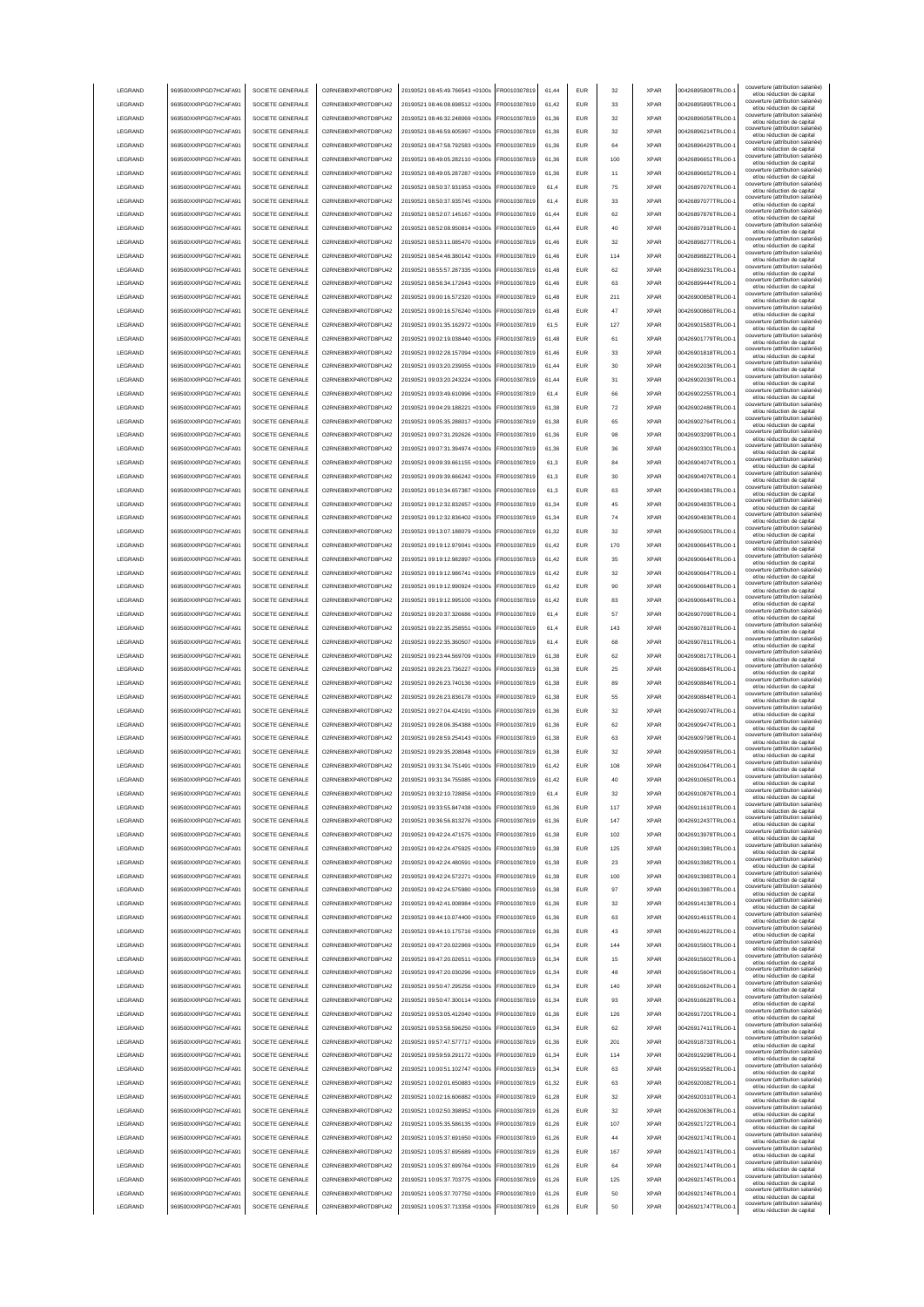|                            | 969500XXRPGD7HCAFA91                         | SOCIETE GENERALE                     | O2RNE8IBXP4R0TD8PU42                          | 20190521 10:05:37.717326 +0100s                                    | FR0010307819                 | 61.26          | <b>EUR</b>               | 69             | <b>XPAR</b>                | 00426921748TRLO0-                       | couverture (attribution salariée<br>et/ou réduction de capital                                |
|----------------------------|----------------------------------------------|--------------------------------------|-----------------------------------------------|--------------------------------------------------------------------|------------------------------|----------------|--------------------------|----------------|----------------------------|-----------------------------------------|-----------------------------------------------------------------------------------------------|
| LEGRAND                    | 969500XXRPGD7HCAFA91                         | SOCIETE GENERALE                     | O2RNE8IBXP4R0TD8PU42                          | 20190521 10:05:49.121046 +0100s                                    | FR0010307819                 | 61.26          | <b>EUR</b>               | 24             | <b>XPAR</b>                | 00426921855TRLO0-                       | couverture (attribution salariée)<br>et/ou réduction de capital                               |
| LEGRAND                    | 969500XXRPGD7HCAFA91                         | SOCIETE GENERALE                     | O2RNE8IBXP4R0TD8PU42                          | 20190521 10:11:05.660159 +0100s                                    | FR0010307819                 | 61.3           | <b>EUR</b>               | 33             | <b>XPAR</b>                | 00426923813TRLO0-                       | couverture (attribution salariée)<br>et/ou réduction de capital                               |
| LEGRAND                    | 969500XXRPGD7HCAFA91                         | SOCIETE GENERALE                     | O2RNE8IBXP4R0TD8PU42                          | 20190521 10:13:39.183724 +0100s                                    | FR0010307819                 | 61,32          | EUR                      | 6              | <b>XPAR</b>                | 00426924468TRLO0-                       | couverture (attribution salariée)<br>et/ou réduction de capital                               |
| LEGRAND                    | 969500XXRPGD7HCAFA91                         | SOCIETE GENERALE                     | O2RNE8IBXP4R0TD8PU42                          | 20190521 10:13:39.187360 +0100s                                    | FR0010307819                 | 61,32          | EUR                      | 13             | <b>XPAR</b>                | 00426924469TRLO0-                       | couverture (attribution salariée)<br>et/ou réduction de capital                               |
| LEGRAND                    | 969500XXRPGD7HCAFA91                         | SOCIETE GENERALE                     | O2RNE8IBXP4R0TD8PU42                          | 20190521 10:14:29.975242 +0100s                                    | FR0010307819                 | 61,34          | EUR                      | 191            | <b>XPAR</b>                | 00426924771TRLO0-                       | couverture (attribution salariée)<br>et/ou réduction de capital                               |
| LEGRAND                    | 969500XXRPGD7HCAFA91                         | SOCIETE GENERALE                     | O2RNE8IBXP4R0TD8PU42                          | 20190521 10:18:47.994599 +0100s                                    | FR0010307819                 | 61,44          | EUR                      | 125            | <b>XPAR</b>                | 00426926144TRLO0-                       | couverture (attribution salariée)<br>et/ou réduction de capital                               |
| LEGRAND                    | 969500XXRPGD7HCAFA91                         | SOCIETE GENERALE                     | O2RNE8IBXP4R0TD8PU42                          | 20190521 10:19:09.947128 +0100s                                    | FR0010307819                 | 61,42          | EUR                      | 10             | <b>XPAR</b>                | 00426926293TRLO0-                       | couverture (attribution salariée)<br>et/ou réduction de capital                               |
| LEGRAND                    | 969500XXRPGD7HCAFA91                         | SOCIETE GENERALE                     | O2RNE8IBXP4R0TD8PU42                          | 20190521 10:19:48.322287 +0100s                                    | FR0010307819                 | 61,42          | EUR                      | 125            | <b>XPAR</b>                | 00426926490TRLO0-                       | couverture (attribution salariée)<br>et/ou réduction de capital                               |
| LEGRAND                    | 969500XXRPGD7HCAFA91                         | SOCIETE GENERALE                     | O2RNE8IBXP4R0TD8PU42                          | 20190521 10:19:48.325892 +0100s                                    | FR0010307819                 | 61,42          | EUR                      | 26             | <b>XPAR</b>                | 00426926491TRLO0-                       | couverture (attribution salariée)<br>et/ou réduction de capital                               |
| LEGRAND                    | 969500XXRPGD7HCAFA91                         | SOCIETE GENERALE                     | O2RNE8IBXP4R0TD8PU42                          | 20190521 10:19:48.329524 +0100s                                    | FR0010307819                 | 61,42          | <b>EUR</b>               | 38             | <b>XPAR</b>                | 00426926492TRLO0-                       | couverture (attribution salariée)<br>et/ou réduction de capital                               |
| LEGRAND                    | 969500XXRPGD7HCAFA91                         | SOCIETE GENERALE                     | O2RNE8IBXP4R0TD8PU42                          | 20190521 10:20:05.152453 +0100s                                    | FR0010307819                 | 61,42          | <b>EUR</b>               | 59             | <b>XPAR</b>                | 00426926549TRLO0-                       | couverture (attribution salariée)<br>et/ou réduction de capital                               |
| LEGRAND                    | 969500XXRPGD7HCAFA91                         | SOCIETE GENERALE                     | O2RNE8IBXP4R0TD8PU42                          | 20190521 10:20:06.051146 +0100s                                    | FR0010307819                 | 61,42          | <b>EUR</b>               | 100            | <b>XPAR</b>                | 00426926555TRLO0-                       | couverture (attribution salariée)<br>et/ou réduction de capital                               |
| LEGRAND                    | 969500XXRPGD7HCAFA91                         | SOCIETE GENERALE                     | O2RNE8IBXP4R0TD8PU42                          | 20190521 10:20:06.055545 +0100s                                    | FR0010307819                 | 61.42          | EUR                      | 133            | <b>XPAR</b>                | 00426926556TRLO0-                       | couverture (attribution salariée)<br>et/ou réduction de capital                               |
| LEGRAND                    | 969500XXRPGD7HCAFA91                         | SOCIETE GENERALE                     | O2RNE8IBXP4R0TD8PU42                          | 20190521 10:20:59.836723 +0100s                                    | FR0010307819                 | 61.4           | <b>EUR</b>               | 32             | <b>XPAR</b>                | 00426926760TRLO0-                       | couverture (attribution salariée)<br>et/ou réduction de capital                               |
| LEGRAND                    | 969500XXRPGD7HCAFA91                         | SOCIETE GENERALE                     | O2RNE8IBXP4R0TD8PU42                          | 20190521 10:21:51.314758 +0100s                                    | FR0010307819                 | 61.38          | EUR                      | 32             | <b>XPAR</b>                | 00426926965TRLO0-                       | couverture (attribution salariée)<br>et/ou réduction de capital                               |
| LEGRAND                    | 969500XXRPGD7HCAFA91                         | SOCIETE GENERALE                     | O2RNE8IBXP4R0TD8PU42                          | 20190521 10:26:34.135177 +0100s                                    | FR0010307819                 | 61,42          | EUR                      | 226            | <b>XPAR</b>                | 00426928017TRLO0-                       | couverture (attribution salariée)<br>et/ou réduction de capital                               |
| LEGRAND                    | 969500XXRPGD7HCAFA91                         | SOCIETE GENERALE                     | O2RNE8IBXP4R0TD8PU42                          | 20190521 10:26:55.070663 +0100s                                    | FR0010307819                 | 61,38          | EUR                      | 32             | <b>XPAR</b>                | 00426928121TRLO0-                       | couverture (attribution salariée)<br>et/ou réduction de capital                               |
| LEGRAND                    | 969500XXRPGD7HCAFA91                         | SOCIETE GENERALE                     | O2RNE8IBXP4R0TD8PU42                          | 20190521 10:28:23.297529 +0100s                                    | FR0010307819                 | 61,36          | EUR                      | 69             | <b>XPAR</b>                | 00426928453TRLO0-                       | couverture (attribution salariée)<br>et/ou réduction de capital                               |
| LEGRAND                    | 969500XXRPGD7HCAFA91                         | SOCIETE GENERALE                     | O2RNE8IBXP4R0TD8PU42                          | 20190521 10:32:02.467501 +0100s                                    | FR0010307819                 | 61,38          | EUR                      | 170            | <b>XPAR</b>                | 00426929476TRLO0-                       | couverture (attribution salariée)<br>et/ou réduction de capital                               |
| LEGRAND                    | 969500XXRPGD7HCAFA91                         | SOCIETE GENERALE                     | O2RNE8IBXP4R0TD8PU42                          | 20190521 10:32:02.471767 +0100s                                    | FR0010307819                 | 61,38          | EUR                      | 35             | <b>XPAR</b>                | 00426929477TRLO0-                       | couverture (attribution salariée)<br>et/ou réduction de capital                               |
| LEGRAND                    | 969500XXRPGD7HCAFA91                         | SOCIETE GENERALE                     | O2RNE8IBXP4R0TD8PU42                          | 20190521 10:32:50.332136 +0100s                                    | FR0010307819                 | 61,38          | EUR                      | 62             | <b>XPAR</b>                | 00426929626TRLO0-                       | couverture (attribution salariée)<br>et/ou réduction de capital                               |
| LEGRAND                    | 969500XXRPGD7HCAFA91                         | SOCIETE GENERALE                     | O2RNE8IBXP4R0TD8PU42                          | 20190521 10:33:35.001600 +0100s                                    | FR0010307819                 | 61,36          | <b>EUR</b>               | 32             | <b>XPAR</b>                | 00426929866TRLO0-                       | couverture (attribution salariée)<br>et/ou réduction de capital                               |
| <b>I FGRAND</b>            | 969500XXRPGD7HCAFA91                         | SOCIETE GENERALE                     | O2RNE8IBXP4R0TD8PLI42                         | 20190521 10:33:59.443418 +0100s                                    | FR0010307819                 | 61,34          | <b>EUR</b>               | 32             | <b>XPAR</b>                | 00426930001TRLO0-                       | couverture (attribution salariée)<br>et/ou réduction de capital                               |
| LEGRAND                    | 969500XXRPGD7HCAFA91                         | SOCIETE GENERALE                     | O2RNE8IBXP4R0TD8PU42                          | 20190521 10:35:32.005803 +0100s                                    | FR0010307819                 | 61,32          | <b>EUR</b>               | $\overline{7}$ | <b>XPAR</b>                | 00426930451TRLO0-                       | couverture (attribution salariée)<br>et/ou réduction de capital                               |
| LEGRAND                    | 969500XXRPGD7HCAFA91                         | SOCIETE GENERALE                     | O2RNE8IBXP4R0TD8PU42                          | 20190521 10:35:34.407820 +0100s                                    | FR0010307819                 | 61,32          | <b>EUR</b>               | 56             | <b>XPAR</b>                | 00426930459TRLO0-                       | couverture (attribution salariée)<br>et/ou réduction de capital                               |
| LEGRAND                    | 969500XXRPGD7HCAFA91                         | SOCIETE GENERALE                     | O2RNE8IBXP4R0TD8PU42                          | 20190521 10:36:05 269210 +0100s                                    | FR0010307819                 | 61.32          | <b>EUR</b>               | 25             | <b>XPAR</b>                | 00426930600TRLO0-                       | couverture (attribution salariée)<br>et/ou réduction de capital                               |
| <b>LEGRAND</b>             | 969500XXRPGD7HCAFA91                         | SOCIETE GENERALE                     | O2RNE8IBXP4R0TD8PU42                          | 20190521 10:38:17.854845 +0100s                                    | FR0010307819                 | 61.32          | EUR                      | 115            | <b>XPAR</b>                | 00426931115TRLO0-                       | couverture (attribution salariée)<br>et/ou réduction de capital                               |
| LEGRAND                    | 969500XXRPGD7HCAFA91                         | SOCIETE GENERALE                     | O2RNE8IBXP4R0TD8PLI42                         | 20190521 10:38:17 858866 +0100s                                    | FR0010307819                 | 61.32          | <b>EUR</b>               | 52             | <b>XPAR</b>                | 00426931116TRLO0-                       | couverture (attribution salariée)<br>et/ou réduction de capital                               |
| LEGRAND                    | 969500XXRPGD7HCAFA91                         | SOCIETE GENERALE                     | O2RNE8IBXP4R0TD8PU42                          | 20190521 10:39:54.130015 +0100s                                    | FR0010307819                 | 61,32          | EUR                      | 62             | <b>XPAR</b>                | 00426931599TRLO0-                       | couverture (attribution salariée)<br>et/ou réduction de capital                               |
| LEGRAND                    | 969500XXRPGD7HCAFA91                         | SOCIETE GENERALE                     | O2RNE8IBXP4R0TD8PU42                          | 20190521 10:41:58.344512 +0100s                                    | FR0010307819                 | 61,34          | EUR                      | 131            | <b>XPAR</b>                | 00426932209TRLO0-                       | couverture (attribution salariée)<br>et/ou réduction de capital                               |
| LEGRAND                    | 969500XXRPGD7HCAFA91                         | SOCIETE GENERALE                     | O2RNE8IBXP4R0TD8PU42                          | 20190521 10:47:02.654607 +0100s                                    | FR0010307819                 | 61,38          | EUR                      | 71             | <b>XPAR</b>                | 00426933652TRLO0-                       | couverture (attribution salariée)<br>et/ou réduction de capital                               |
| LEGRAND                    | 969500XXRPGD7HCAFA91                         | SOCIETE GENERALE                     | O2RNE8IBXP4R0TD8PU42                          | 20190521 10:47:02.658390 +0100s                                    | R0010307819                  | 61,38          | <b>EUR</b>               | 124            | <b>XPAR</b>                | 00426933655TRLO0-                       | couverture (attribution salariée)<br>et/ou réduction de capital                               |
| LEGRAND                    | 969500XXRPGD7HCAFA91                         | SOCIETE GENERALE                     | O2RNE8IBXP4R0TD8PU42                          | 20190521 10:47:02.753817 +0100s                                    | R0010307819                  | 61,38          | EUR                      | 104            | <b>XPAR</b>                | 00426933657TRLO0-                       | couverture (attribution salariée)<br>et/ou réduction de capital                               |
| LEGRAND                    | 969500XXRPGD7HCAFA91                         | SOCIETE GENERALE                     | O2RNE8IBXP4R0TD8PU42                          | 20190521 10:47:02.757625 +0100s                                    | R0010307819                  | 61,38          | EUR                      | 5              | <b>XPAR</b>                | 00426933658TRLO0-                       | couverture (attribution salariée)<br>et/ou réduction de capital                               |
| LEGRAND                    | 969500XXRPGD7HCAFA91                         | SOCIETE GENERALE                     | O2RNE8IBXP4R0TD8PU42                          | 20190521 10:48:16.168535 +0100s                                    | FR0010307819                 | 61.38          | <b>EUR</b>               | 106            | <b>XPAR</b>                | 00426933950TRLO0-                       | couverture (attribution salariée)<br>et/ou réduction de capital                               |
| <b>I FGRAND</b>            | 969500XXRPGD7HCAFA91                         | SOCIETE GENERALE                     | O2RNE8IBXP4R0TD8PU42                          | 20190521 10:50:25.304615 +0100s                                    | FR0010307819                 | 61.36          | <b>EUR</b>               | 116            | <b>XPAR</b>                | 00426934893TRLO0-                       | couverture (attribution salariée)<br>et/ou réduction de capital                               |
| <b>I FGRAND</b>            | 969500XXRPGD7HCAFA91                         | SOCIETE GENERALE                     | O2RNE8IBXP4R0TD8PU42                          | 20190521 10:50:46.836986 +0100s                                    | FR0010307819                 | 61.34          | <b>FUR</b>               | 40             | <b>XPAR</b>                | 00426935086TRLO0-                       | couverture (attribution salariée)                                                             |
| LEGRAND                    | 969500XXRPGD7HCAFA91                         | SOCIETE GENERALE                     | O2RNE8IBXP4R0TD8PU42                          | 20190521 10:51:39.612813 +0100s                                    | FR0010307819                 | 61,32          | <b>EUR</b>               | 63             | <b>XPAR</b>                | 00426935344TRLO0-                       | et/ou réduction de capital<br>couverture (attribution salariée)                               |
| LEGRAND                    | 969500XXRPGD7HCAFA91                         | SOCIETE GENERALE                     | O2RNE8IBXP4R0TD8PU42                          | 20190521 10:51:52.226576 +0100s                                    | FR0010307819                 | 61.32          | EUR                      | 32             | <b>XPAR</b>                | 00426935410TRLO0-                       | et/ou réduction de capital<br>couverture (attribution salariée)                               |
| LEGRAND                    | 969500XXRPGD7HCAFA91                         | SOCIETE GENERALE                     | O2RNE8IBXP4R0TD8PU42                          | 20190521 10:53:39.591974 +0100s                                    | FR0010307819                 | 61.36          | EUR                      | 114            | <b>XPAR</b>                | 00426935869TRLO0-                       | et/ou réduction de capital<br>couverture (attribution salariée)                               |
| LEGRAND                    | 969500XXRPGD7HCAFA91                         | SOCIETE GENERALE                     | O2RNE8IBXP4R0TD8PU42                          | 20190521 10:54:58.928005 +0100s                                    | FR0010307819                 | 61.34          | <b>EUR</b>               | 64             | <b>XPAR</b>                | 00426936297TRLO0-                       | et/ou réduction de capital<br>couverture (attribution salariée)                               |
| LEGRAND                    | 969500XXRPGD7HCAFA91                         | SOCIETE GENERALE                     | O2RNE8IBXP4R0TD8PU42                          | 20190521 10:55:57.619814 +0100s                                    | FR0010307819                 | 61,32          | EUR                      | 33             | <b>XPAR</b>                | 00426936553TRLO0-                       | et/ou réduction de capital<br>couverture (attribution salariée)                               |
| LEGRAND                    | 969500XXRPGD7HCAFA91                         | SOCIETE GENERALE                     | O2RNE8IBXP4R0TD8PU42                          | 20190521 10:59:42.993424 +0100s                                    | FR0010307819                 | 61,36          | EUR                      | 142            | <b>XPAR</b>                | 00426937903TRLO0-                       | et/ou réduction de capital<br>couverture (attribution salariée)                               |
| LEGRAND                    | 969500XXRPGD7HCAFA91                         | SOCIETE GENERALE                     | O2RNE8IBXP4R0TD8PU42                          | 20190521 10:59:42.997408 +0100s                                    | FR0010307819                 | 61,36          | EUR                      | 50             | <b>XPAR</b>                | 00426937904TRLO0-                       | et/ou réduction de capital<br>couverture (attribution salariée)                               |
| LEGRAND                    | 969500XXRPGD7HCAFA91                         | SOCIETE GENERALE                     | O2RNE8IBXP4R0TD8PU42                          | 20190521 10:59:43.001370 +0100s                                    | R0010307819                  | 61,36          | <b>EUR</b>               | 40             | <b>XPAR</b>                | 00426937905TRLO0-                       | et/ou réduction de capital<br>couverture (attribution salariée)<br>et/ou réduction de capital |
| LEGRAND                    | 969500XXRPGD7HCAFA91                         |                                      |                                               | 20190521 11:00:49.122299 +0100s                                    | FR0010307819                 | 61,38          | EUR                      |                |                            |                                         |                                                                                               |
|                            |                                              |                                      |                                               |                                                                    |                              |                |                          | 63             |                            | 00426938371TRLO0-                       | couverture (attribution salariée)                                                             |
|                            |                                              | SOCIETE GENERALE                     | O2RNE8IBXP4R0TD8PU42                          | 20190521 11:02:02.636395 +0100s                                    |                              | 61,36          | <b>EUR</b>               | 61             | <b>XPAR</b><br><b>XPAR</b> | 00426938663TRLO0-                       | et/ou réduction de capital<br>couverture (attribution salariée)                               |
| LEGRAND<br><b>I FGRAND</b> | 969500XXRPGD7HCAFA91<br>969500XXRPGD7HCAFA91 | SOCIETE GENERALE<br>SOCIETE GENERALE | O2RNE8IBXP4R0TD8PU42<br>O2RNE8IBXP4R0TD8PU42  | 20190521 11:08:38.404182 +0100s                                    | FR0010307819<br>FR0010307819 | 61.38          | <b>FUR</b>               | 92             | <b>XPAR</b>                | 00426940502TRLO0-                       | et/ou réduction de capital<br>couverture (attribution salariée)                               |
| <b>I FGRAND</b>            | 969500XXRPGD7HCAFA91                         | SOCIETE GENERALE                     | O2RNE8IBXP4R0TD8PU42                          | 20190521 11:08:38.407781 +0100s                                    | FR0010307819                 | 61.38          | <b>EUR</b>               | 147            | <b>XPAR</b>                | 00426940503TRLO0-                       | et/ou réduction de capital<br>couverture (attribution salariée)                               |
| <b>I FGRAND</b>            | 969500XXRPGD7HCAFA91                         | SOCIETE GENERALE                     |                                               | 20190521 11:08:38 507559 +0100s                                    | ER0010307819                 | 61.38          | FUR                      | 125            | <b>XPAR</b>                | 00426940507TRLO0-                       | et/ou réduction de capital<br>couverture (attribution salariée)                               |
| LEGRAND                    | 969500XXRPGD7HCAFA91                         | SOCIETE GENERALE                     | O2RNE8IBXP4R0TD8PU42<br>O2RNE8IBXP4R0TD8PLI42 | 20190521 11:08:38.511785 +0100s                                    | FR0010307819                 | 61.38          | <b>EUR</b>               | 52             | <b>XPAR</b>                | 00426940511TRLO0-                       | et/ou reduction de capita<br>couverture (attribution salariée)                                |
| LEGRAND                    | 969500XXRPGD7HCAFA91                         | SOCIETE GENERALE                     | O2RNE8IBXP4R0TD8PU42                          | 20190521 11:11:39.511750 +0100s                                    | FR0010307819                 | 61.4           | <b>EUR</b>               | 20             | <b>XPAR</b>                | 00426941408TRLO0-                       | et/ou réduction de capital<br>couverture (attribution salariée)                               |
| LEGRAND                    | 969500XXRPGD7HCAFA91                         | SOCIETE GENERALE                     | O2RNE8IBXP4R0TD8PU42                          | 20190521 11:12:16.484394 +0100s                                    | FR0010307819                 | 61.4           | <b>EUR</b>               | 10             | <b>XPAR</b>                | 00426941639TRLO0-                       | et/ou réduction de capital<br>couverture (attribution salariée)                               |
| LEGRAND                    | 969500XXRPGD7HCAFA91                         | SOCIETE GENERALE                     | O2RNE8IBXP4R0TD8PU42                          | 20190521 11:14:37.624689 +0100s                                    | FR0010307819                 | 61.4           | <b>EUR</b>               | 194            | <b>XPAR</b>                | 00426942471TRLO0-                       | et/ou réduction de capital<br>couverture (attribution salariée)                               |
|                            |                                              |                                      |                                               |                                                                    |                              | 61,4           | EUR                      |                | <b>XPAR</b>                |                                         | et/ou réduction de capital<br>couverture (attribution salariée)                               |
| LEGRAND                    | 969500XXRPGD7HCAFA91                         | SOCIETE GENERALE                     | O2RNE8IBXP4R0TD8PU42                          | 20190521 11:14:37.754283 +0100s                                    | FR0010307819                 |                | EUR                      | 100            | <b>XPAR</b>                | 00426942491TRLO0-1                      | et/ou réduction de capital<br>couverture (attribution salariée)                               |
| LEGRAND<br>LEGRAND         | 969500XXRPGD7HCAFA91<br>969500XXRPGD7HCAFA91 | SOCIETE GENERALE<br>SOCIETE GENERALE | O2RNE8IBXP4R0TD8PU42<br>O2RNE8IBXP4R0TD8PU42  | 20190521 11:14:37.759126 +0100s<br>20190521 11:15:17.601525 +0100s | FR0010307819<br>FR0010307819 | 61,4<br>61,38  | EUR                      | 55<br>55       | <b>XPAR</b>                | 00426942493TRLO0-<br>00426942774TRLO0-1 | et/ou réduction de capital<br>couverture (attribution salariée)                               |
| LEGRAND                    | 969500XXRPGD7HCAFA91                         | SOCIETE GENERALE                     | O2RNE8IBXP4R0TD8PU42                          | 20190521 11:17:08.784689 +0100s                                    | FR0010307819                 | 61,38          | <b>EUR</b>               | 12             | <b>XPAR</b>                | 00426943356TRLO0-                       | et/ou réduction de capital<br>couverture (attribution salariée)                               |
| LEGRAND                    |                                              |                                      | O2RNE8IBXP4R0TD8PU42                          |                                                                    |                              |                |                          |                |                            |                                         | et/ou réduction de capital<br>couverture (attribution salariée)                               |
|                            | 969500XXRPGD7HCAFA91                         | SOCIETE GENERALE                     |                                               | 20190521 11:17:59.757972 +0100s                                    | FR0010307819                 | 61,38          | <b>EUR</b>               | 20             | <b>XPAR</b>                | 00426943544TRLO0-                       | et/ou réduction de capital<br>couverture (attribution salariée)                               |
| LEGRAND<br>LEGRAND         | 969500XXRPGD7HCAFA91                         | SOCIETE GENERALE<br>SOCIETE GENERALE | O2RNE8IBXP4R0TD8PU42<br>O2RNE8IBXP4R0TD8PU42  | 20190521 11:18:02.968131 +0100s<br>20190521 11:18:02.974534 +0100s | FR0010307819<br>FR0010307819 | 61,38          | <b>EUR</b><br><b>EUR</b> | 125<br>58      | <b>XPAR</b><br><b>XPAR</b> | 00426943578TRLO0-<br>00426943582TRLO0-  | et/ou réduction de capital<br>couverture (attribution salariée)                               |
|                            | 969500XXRPGD7HCAFA91                         | SOCIETE GENERALE                     |                                               |                                                                    |                              | 61,38          |                          |                | <b>XPAR</b>                | 00426944488TRLO0-                       | et/ou réduction de capital<br>couverture (attribution salariée)                               |
| LEGRAND                    | 969500XXRPGD7HCAFA91                         |                                      | O2RNE8IBXP4R0TD8PU42                          | 20190521 11:20:36.858443 +0100s                                    | FR0010307819                 | 61,48          | <b>EUR</b>               | 63             |                            |                                         | et/ou réduction de capital<br>couverture (attribution salariée)                               |
| LEGRAND                    | 969500XXRPGD7HCAFA91                         | SOCIETE GENERALE                     | O2RNE8IBXP4R0TD8PU42                          | 20190521 11:20:36.862566 +0100s                                    | FR0010307819                 | 61,48          | <b>EUR</b>               | 109            | <b>XPAR</b>                | 00426944491TRLO0-                       | et/ou réduction de capital<br>couverture (attribution salariée)                               |
| LEGRAND                    | 969500XXRPGD7HCAFA91                         | SOCIETE GENERALE                     | O2RNE8IBXP4R0TD8PU42                          | 20190521 11:21:34 344808 +0100s                                    | FR0010307819                 | 61.48          | <b>EUR</b>               | 32<br>-1       | <b>XPAR</b>                | 00426944711TRLO0-                       | et/ou réduction de capital<br>couverture (attribution salariée)                               |
| LEGRAND<br>LEGRAND         | 969500XXRPGD7HCAFA91<br>969500XXRPGD7HCAFA91 | SOCIETE GENERALE<br>SOCIETE GENERALE | O2RNE8IBXP4R0TD8PU42<br>O2RNE8IBXP4R0TD8PU42  | 20190521 11:21:48.167019 +0100s<br>20190521 11:21:48.170921 +0100s | FR0010307819<br>FR0010307819 | 61.5<br>61.5   | <b>EUR</b><br><b>EUR</b> | 31             | <b>XPAR</b><br><b>XPAR</b> | 00426944764TRLO0-<br>00426944765TRLO0-  | et/ou réduction de capital<br>couverture (attribution salariée)                               |
|                            |                                              |                                      |                                               |                                                                    |                              | 61.5           | EUR                      | 264            | <b>XPAR</b>                |                                         | et/ou réduction de capital<br>couverture (attribution salariée)                               |
| LEGRAND                    | 969500XXRPGD7HCAFA91                         | SOCIETE GENERALE                     | O2RNE8IBXP4R0TD8PU42                          | 20190521 11:31:13.094359 +0100s                                    | FR0010307819                 | 61.5           | EUR                      |                | <b>XPAR</b>                | 00426948394TRLO0-                       | et/ou réduction de capital<br>couverture (attribution salariée)                               |
| LEGRAND                    | 969500XXRPGD7HCAFA91                         | SOCIETE GENERALE                     | O2RNE8IBXP4R0TD8PU42                          | 20190521 11:31:13.099723 +0100s                                    | FR0010307819                 |                |                          | 50             |                            | 00426948395TRLO0-1                      | et/ou réduction de capital<br>couverture (attribution salariée)                               |
| LEGRAND                    | 969500XXRPGD7HCAFA91                         | SOCIETE GENERALE                     | O2RNE8IBXP4R0TD8PU42                          | 20190521 11:31:13.104023 +0100s                                    | FR0010307819                 | 61.5           | EUR                      | 125            | <b>XPAR</b>                | 00426948396TRLO0-1                      | et/ou réduction de capital<br>couverture (attribution salariée)                               |
| LEGRAND                    | 969500XXRPGD7HCAFA91                         | SOCIETE GENERALE                     | O2RNE8IBXP4R0TD8PU42                          | 20190521 11:35:50.932166 +0100s                                    | FR0010307819                 | 61,52          | <b>EUR</b>               | 139            | <b>XPAR</b>                | 00426950543TRLO0-                       | et/ou réduction de capital<br>couverture (attribution salariée)                               |
| LEGRAND                    | 969500XXRPGD7HCAFA91                         | SOCIETE GENERALE                     | O2RNE8IBXP4R0TD8PU42                          | 20190521 11:36:22.872109 +0100s                                    | FR0010307819                 | 61,52          | <b>EUR</b>               | 172            | <b>XPAR</b>                | 00426950832TRLO0-                       | et/ou réduction de capital<br>couverture (attribution salariée)                               |
| LEGRAND                    | 969500XXRPGD7HCAFA91                         | SOCIETE GENERALE                     | O2RNE8IBXP4R0TD8PU42                          | 20190521 11:36:22.972182 +0100s                                    | FR0010307819                 | 61,52          | <b>EUR</b>               | 41             | <b>XPAR</b>                | 00426950833TRLO0-                       | et/ou réduction de capital<br>couverture (attribution salariée)                               |
| LEGRAND                    | 969500XXRPGD7HCAFA91                         | SOCIETE GENERALE                     | O2RNE8IBXP4R0TD8PU42                          | 20190521 11:46:53.928308 +0100s                                    | FR0010307819                 | 61,52          | <b>EUR</b>               | 14             | <b>XPAR</b><br><b>XPAR</b> | 00426954357TRLO0-                       | et/ou réduction de capital<br>couverture (attribution salariée)                               |
| LEGRAND                    | 969500XXRPGD7HCAFA91                         | SOCIETE GENERALE                     | O2RNE8IBXP4R0TD8PU42                          | 20190521 11:47:39.092264 +0100s                                    | FR0010307819                 | 61,52          | <b>EUR</b>               | 20             | <b>XPAR</b>                | 00426954569TRLO0-                       | et/ou réduction de capital<br>couverture (attribution salariée)                               |
| LEGRAND                    | 969500XXRPGD7HCAFA91                         | SOCIETE GENERALE                     | O2RNE8IBXP4R0TD8PU42                          | 20190521 11:48:29.670836 +0100s                                    | FR0010307819                 | 61,54          | <b>EUR</b>               | 16             |                            | 00426954902TRLO0-                       | et/ou réduction de capital<br>couverture (attribution salariée)                               |
| <b>I FGRAND</b>            | 969500XXRPGD7HCAFA91                         | SOCIETE GENERALE                     | O2RNE8IBXP4R0TD8PU42                          | 20190521 11:51:51.187714 +0100s                                    | FR0010307819                 | 61,56          | <b>EUR</b>               | 35             | <b>XPAR</b>                | 00426956069TRLO0-                       | et/ou réduction de capital<br>couverture (attribution salariée)                               |
| LEGRAND<br>LEGRAND         | 969500XXRPGD7HCAFA91<br>969500XXRPGD7HCAFA91 | SOCIETE GENERALE<br>SOCIETE GENERALE | O2RNE8IBXP4R0TD8PU42<br>O2RNE8IBXP4R0TD8PU42  | 20190521 11:51:55.490943 +0100s<br>20190521 11:51:55.691597 +0100s | FR0010307819<br>FR0010307819 | 61.56<br>61.56 | <b>EUR</b><br><b>EUR</b> | 42<br>26       | <b>XPAR</b><br><b>XPAR</b> | 00426956076TRLO0-<br>00426956077TRLO0-  | et/ou réduction de capital<br>couverture (attribution salariée)                               |
|                            |                                              |                                      |                                               |                                                                    |                              |                |                          | -1             |                            |                                         | et/ou réduction de capital<br>couverture (attribution salariée)                               |
| LEGRAND                    | 969500XXRPGD7HCAFA91                         | SOCIETE GENERALE<br>SOCIETE GENERALE | O2RNE8IBXP4R0TD8PU42<br>O2RNE8IBXP4R0TD8PU42  | 20190521 11:51:55.695858 +0100s                                    | FR0010307819                 | 61.56          | <b>EUR</b><br>EUR        | 197            | <b>XPAR</b><br><b>XPAR</b> | 00426956078TRLO0-                       | et/ou réduction de capital<br>couverture (attribution salariée)                               |
| LEGRAND<br>LEGRAND         | 969500XXRPGD7HCAFA91<br>969500XXRPGD7HCAFA91 | SOCIETE GENERALE                     | O2RNE8IBXP4R0TD8PU42                          | 20190521 11:57:10.507652 +0100s<br>20190521 11:57:10.512837 +0100s | FR0010307819<br>FR0010307819 | 61,58<br>61,58 | EUR                      | 189            | <b>XPAR</b>                | 00426957580TRLO0-<br>00426957583TRLO0-  | et/ou réduction de capital<br>couverture (attribution salariée)<br>et/ou réduction de capital |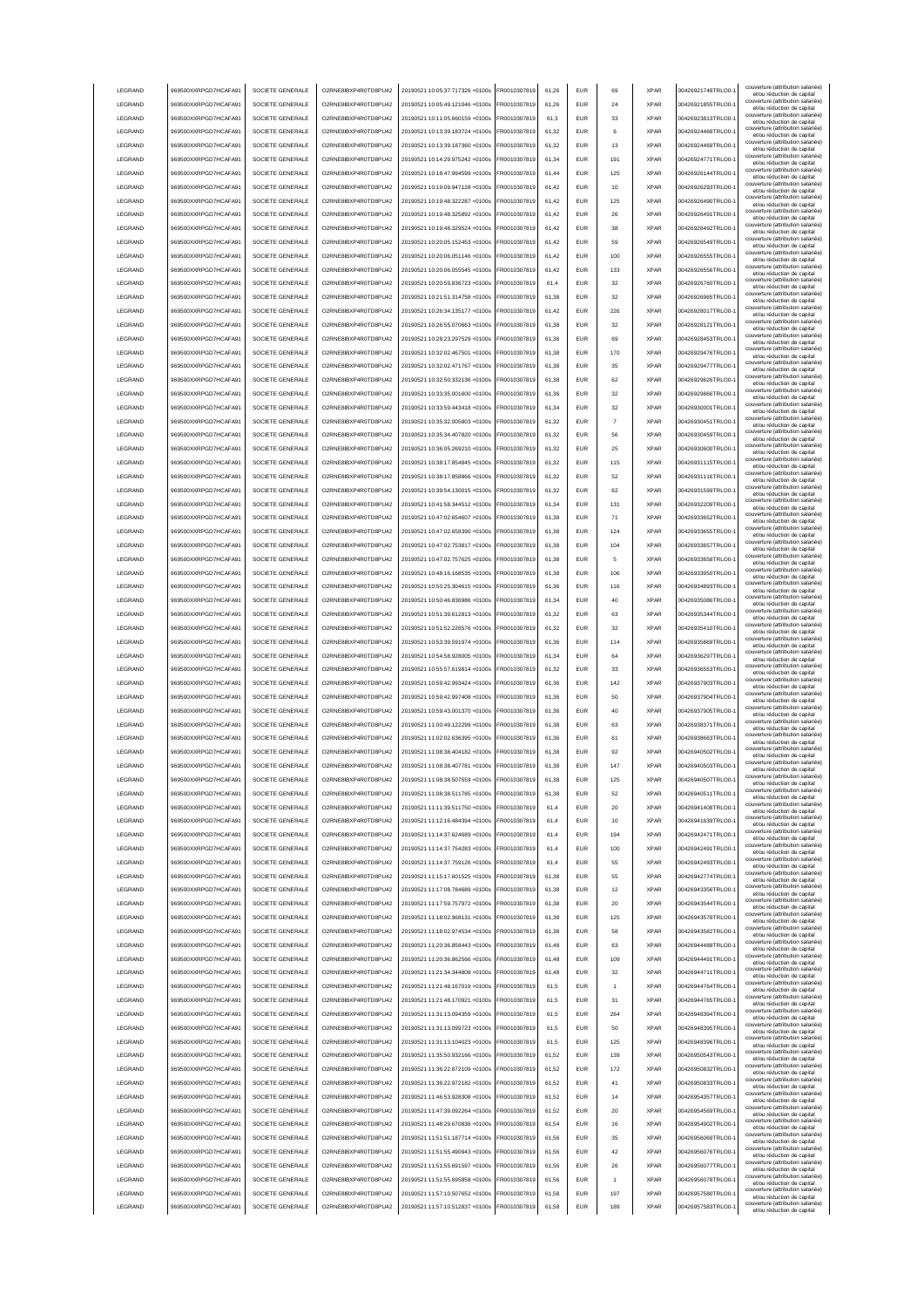| LEGRAND         | 969500XXRPGD7HCAFA91 | SOCIETE GENERALE | O2RNE8IBXP4R0TD8PU42  | 20190521 11:59:37.209014 +0100s | FR0010307819 | 61.58 | <b>EUR</b> | 65             | <b>XPAR</b> | 00426958173TRLO0-  | couverture (attribution salariée<br>et/ou réduction de capital                                       |
|-----------------|----------------------|------------------|-----------------------|---------------------------------|--------------|-------|------------|----------------|-------------|--------------------|------------------------------------------------------------------------------------------------------|
| LEGRAND         | 969500XXRPGD7HCAFA91 | SOCIETE GENERALE | O2RNE8IBXP4R0TD8PU42  | 20190521 11:59:59.543797 +0100s | FR0010307819 | 61.58 | <b>EUR</b> | 20             | <b>XPAR</b> | 00426958355TRLO0-  | couverture (attribution salariée)<br>et/ou réduction de capital                                      |
| LEGRAND         | 969500XXRPGD7HCAFA91 | SOCIETE GENERALE | O2RNE8IBXP4R0TD8PU42  | 20190521 12:00:04.351968 +0100s | FR0010307819 | 61.58 | <b>EUR</b> | 335            | <b>XPAR</b> | 00426958406TRLO0-  | couverture (attribution salariée)<br>et/ou réduction de capital                                      |
| LEGRAND         | 969500XXRPGD7HCAFA91 | SOCIETE GENERALE | O2RNE8IBXP4R0TD8PU42  | 20190521 12:04:45.638899 +0100s | FR0010307819 | 61,56 | EUR        | 223            | <b>XPAR</b> | 00426960456TRLO0-  | couverture (attribution salariée)<br>et/ou réduction de capital                                      |
| LEGRAND         | 969500XXRPGD7HCAFA91 | SOCIETE GENERALE | O2RNE8IBXP4R0TD8PU42  | 20190521 12:04:45.643005 +0100s | FR0010307819 | 61,56 | EUR        | 120            | <b>XPAR</b> | 00426960457TRLO0-  | couverture (attribution salariée)<br>et/ou réduction de capital                                      |
| LEGRAND         | 969500XXRPGD7HCAFA91 | SOCIETE GENERALE | O2RNE8IBXP4R0TD8PU42  | 20190521 12:06:54.482141 +0100s | FR0010307819 | 61,56 | EUR        | 108            | <b>XPAR</b> | 00426960904TRLO0-  | couverture (attribution salariée)<br>et/ou réduction de capital                                      |
| LEGRAND         | 969500XXRPGD7HCAFA91 | SOCIETE GENERALE | O2RNE8IBXP4R0TD8PU42  | 20190521 12:06:54.487157 +0100s | FR0010307819 | 61,56 | EUR        | 3              | <b>XPAR</b> | 00426960908TRLO0-  | couverture (attribution salariée)<br>et/ou réduction de capital                                      |
| LEGRAND         | 969500XXRPGD7HCAFA91 | SOCIETE GENERALE | O2RNE8IBXP4R0TD8PU42  | 20190521 12:16:23.299928 +0100s | FR0010307819 | 61,58 | EUR        | 331            | <b>XPAR</b> | 00426963638TRLO0-  | couverture (attribution salariée)<br>et/ou réduction de capital                                      |
| LEGRAND         | 969500XXRPGD7HCAFA91 | SOCIETE GENERALE | O2RNE8IBXP4R0TD8PU42  | 20190521 12:16:23.304368 +0100s | FR0010307819 | 61,58 | EUR        | 50             | <b>XPAR</b> | 00426963641TRLO0-  | couverture (attribution salariée)<br>et/ou réduction de capital                                      |
| LEGRAND         | 969500XXRPGD7HCAFA91 | SOCIETE GENERALE | O2RNE8IBXP4R0TD8PU42  | 20190521 12:16:23.308642 +0100s | FR0010307819 | 61,58 | EUR        | 50             | <b>XPAR</b> | 00426963643TRLO0-  | couverture (attribution salariée)<br>et/ou réduction de capital                                      |
| LEGRAND         | 969500XXRPGD7HCAFA91 | SOCIETE GENERALE | O2RNE8IBXP4R0TD8PU42  | 20190521 12:16:23.312995 +0100s | FR0010307819 | 61.58 | <b>EUR</b> | 14             | <b>XPAR</b> | 00426963645TRLO0-  | couverture (attribution salariée)<br>et/ou réduction de capital                                      |
| LEGRAND         | 969500XXRPGD7HCAFA91 | SOCIETE GENERALE | O2RNE8IBXP4R0TD8PU42  | 20190521 12:18:05.100393 +0100s | FR0010307819 | 61,58 | <b>EUR</b> | 62             | <b>XPAR</b> | 00426964205TRLO0-  | couverture (attribution salariée)<br>et/ou réduction de capital                                      |
| LEGRAND         | 969500XXRPGD7HCAFA91 | SOCIETE GENERALE | O2RNE8IBXP4R0TD8PU42  | 20190521 12:20:10.238703 +0100s | FR0010307819 | 61,66 | <b>EUR</b> | 103            | <b>XPAR</b> | 00426965036TRLO0-  | couverture (attribution salariée)<br>et/ou réduction de capital                                      |
| LEGRAND         | 969500XXRPGD7HCAFA91 | SOCIETE GENERALE | O2RNE8IBXP4R0TD8PU42  | 20190521 12:24:07.486214 +0100s | FR0010307819 | 61.64 | EUR        | 96             | <b>XPAR</b> | 00426966081TRLO0-  | couverture (attribution salariée)<br>et/ou réduction de capital                                      |
| LEGRAND         | 969500XXRPGD7HCAFA91 | SOCIETE GENERALE | O2RNE8IBXP4R0TD8PU42  | 20190521 12:24:07.501757 +0100s | FR0010307819 | 61.64 | <b>EUR</b> | 57             | <b>XPAR</b> | 00426966091TRLO0-  | couverture (attribution salariée)<br>et/ou réduction de capital                                      |
| LEGRAND         | 969500XXRPGD7HCAFA91 | SOCIETE GENERALE | O2RNE8IBXP4R0TD8PU42  | 20190521 12:24:54.250695 +0100s | FR0010307819 | 61.62 | <b>EUR</b> | 32             | <b>XPAR</b> | 00426966257TRLO0-  | couverture (attribution salariée)<br>et/ou réduction de capital                                      |
| LEGRAND         | 969500XXRPGD7HCAFA91 | SOCIETE GENERALE | O2RNE8IBXP4R0TD8PU42  | 20190521 12:25:32.201957 +0100s | FR0010307819 | 61,6  | EUR        | 32             | <b>XPAR</b> | 00426966423TRLO0-  | couverture (attribution salariée)<br>et/ou réduction de capital                                      |
| LEGRAND         | 969500XXRPGD7HCAFA91 | SOCIETE GENERALE | O2RNE8IBXP4R0TD8PU42  | 20190521 12:26:13.705888 +0100s | FR0010307819 | 61,58 | EUR        | 32             | <b>XPAR</b> | 00426966936TRLO0-  | couverture (attribution salariée)<br>et/ou réduction de capital                                      |
| LEGRAND         | 969500XXRPGD7HCAFA91 | SOCIETE GENERALE | O2RNE8IBXP4R0TD8PU42  | 20190521 12:31:51.769242 +0100s | FR0010307819 | 61,56 | EUR        | 126            | <b>XPAR</b> | 00426968319TRLO0-  | couverture (attribution salariée)<br>et/ou réduction de capital                                      |
| LEGRAND         | 969500XXRPGD7HCAFA91 | SOCIETE GENERALE | O2RNE8IBXP4R0TD8PU42  | 20190521 12:31:51.773438 +0100s | FR0010307819 | 61,56 | EUR        | 79             | <b>XPAR</b> | 00426968321TRLO0-  | couverture (attribution salariée)<br>et/ou réduction de capital                                      |
| LEGRAND         | 969500XXRPGD7HCAFA91 | SOCIETE GENERALE | O2RNE8IBXP4R0TD8PU42  | 20190521 12:32:28.939564 +0100s | FR0010307819 | 61,56 | EUR        | 32             | <b>XPAR</b> | 00426968518TRLO0-  | couverture (attribution salariée)<br>et/ou réduction de capital                                      |
| LEGRAND         | 969500XXRPGD7HCAFA91 | SOCIETE GENERALE | O2RNE8IBXP4R0TD8PU42  | 20190521 12:34:13.592232 +0100s | FR0010307819 | 61,54 | EUR        | 32             | <b>XPAR</b> | 00426968937TRLO0-  | couverture (attribution salariée)<br>et/ou réduction de capital                                      |
| LEGRAND         | 969500XXRPGD7HCAFA91 | SOCIETE GENERALE | O2RNE8IBXP4R0TD8PU42  | 20190521 12:36:08.084159 +0100s | FR0010307819 | 61,56 | EUR        | 22             | <b>XPAR</b> | 00426969481TRLO0-  | couverture (attribution salariée)<br>et/ou réduction de capital                                      |
| LEGRAND         | 969500XXRPGD7HCAFA91 | SOCIETE GENERALE | O2RNE8IBXP4R0TD8PLI42 | 20190521 12:36:40.536507 +0100s | FR0010307819 | 61,56 | <b>EUR</b> | 76             | <b>XPAR</b> | 00426969571TRLO0-  | couverture (attribution salariée)<br>et/ou réduction de capital                                      |
| LEGRAND         | 969500XXRPGD7HCAFA91 | SOCIETE GENERALE | O2RNE8IBXP4R0TD8PU42  | 20190521 12:38:21.244631 +0100s | FR0010307819 | 61,56 | <b>EUR</b> | 32             | <b>XPAR</b> | 00426969878TRLO0-  | couverture (attribution salariée)<br>et/ou réduction de capital                                      |
| LEGRAND         | 969500XXRPGD7HCAFA91 | SOCIETE GENERALE | O2RNE8IBXP4R0TD8PU42  | 20190521 12:40:21.736016 +0100s | FR0010307819 | 61,56 | <b>EUR</b> | 59             | <b>XPAR</b> | 00426970359TRLO0-  | couverture (attribution salariée)<br>et/ou réduction de capital                                      |
| LEGRAND         | 969500XXRPGD7HCAFA91 | SOCIETE GENERALE | O2RNE8IBXP4R0TD8PU42  | 20190521 12:40:21 837390 +0100s | FR0010307819 | 61.56 | <b>EUR</b> | 27             | <b>XPAR</b> | 00426970362TRLO0-  | couverture (attribution salariée)<br>et/ou réduction de capital                                      |
| LEGRAND         | 969500XXRPGD7HCAFA91 | SOCIETE GENERALE | O2RNE8IBXP4R0TD8PLI42 | 20190521 12:46:00.232220 +0100s | FR0010307819 | 61.54 | <b>EUR</b> | 143            | <b>XPAR</b> | 00426971505TRLO0-  | couverture (attribution salariée)<br>et/ou réduction de capital                                      |
| <b>LEGRAND</b>  | 969500XXRPGD7HCAFA91 | SOCIETE GENERALE | O2RNE8IBXP4R0TD8PU42  | 20190521 12:46:00.249162 +0100s | FR0010307819 | 61.54 | <b>EUR</b> | 17             | <b>XPAR</b> | 00426971515TRLO0-  | couverture (attribution salariée)<br>et/ou réduction de capital                                      |
| LEGRAND         | 969500XXRPGD7HCAFA91 | SOCIETE GENERALE | O2RNE8IBXP4R0TD8PU42  | 20190521 12:46:00.317861 +0100s | FR0010307819 | 61,54 | EUR        | 66             | <b>XPAR</b> | 00426971540TRLO0-  | couverture (attribution salariée)<br>et/ou réduction de capital                                      |
| LEGRAND         | 969500XXRPGD7HCAFA91 | SOCIETE GENERALE | O2RNE8IBXP4R0TD8PU42  | 20190521 12:47:06.349435 +0100s | FR0010307819 | 61,52 | EUR        | 32             | <b>XPAR</b> | 00426971860TRLO0-  | couverture (attribution salariée)                                                                    |
| LEGRAND         | 969500XXRPGD7HCAFA91 | SOCIETE GENERALE | O2RNE8IBXP4R0TD8PU42  | 20190521 12:50:19.543532 +0100s | FR0010307819 | 61,54 | EUR        | 114            | <b>XPAR</b> | 00426972736TRLO0-  | et/ou réduction de capital<br>couverture (attribution salariée)                                      |
| LEGRAND         | 969500XXRPGD7HCAFA91 | SOCIETE GENERALE | O2RNE8IBXP4R0TD8PU42  | 20190521 12:53:00.459224 +0100s | R0010307819  | 61,52 | <b>EUR</b> | 114            | <b>XPAR</b> | 00426973279TRLO0-  | et/ou réduction de capital<br>couverture (attribution salariée)                                      |
| LEGRAND         | 969500XXRPGD7HCAFA9  | SOCIETE GENERALE | O2RNE8IBXP4R0TD8PU42  | 20190521 12:56:28.257249 +0100s | R0010307819  | 61,52 | EUR        | 26             | <b>XPAR</b> | 00426974153TRLO0-  | et/ou réduction de capital<br>couverture (attribution salariée)                                      |
| LEGRAND         | 969500XXRPGD7HCAFA91 | SOCIETE GENERALE | O2RNE8IBXP4R0TD8PU42  | 20190521 12:56:47.882069 +0100s | R0010307819  | 61,52 | EUR        | 72             | <b>XPAR</b> | 00426974209TRLO0-  | et/ou réduction de capital<br>couverture (attribution salariée)                                      |
| LEGRAND         | 969500XXRPGD7HCAFA91 | SOCIETE GENERALE | O2RNE8IBXP4R0TD8PU42  | 20190521 12:57:19.120919 +0100s | FR0010307819 | 61.52 | <b>EUR</b> | 25             | <b>XPAR</b> | 00426974373TRLO0-  | et/ou réduction de capital<br>couverture (attribution salariée)                                      |
| LEGRAND         | 969500XXRPGD7HCAFA91 | SOCIETE GENERALE | O2RNE8IBXP4R0TD8PU42  | 20190521 13:01:22.887855 +0100s | FR0010307819 | 61,58 | <b>EUR</b> | 10             | <b>XPAR</b> | 00426975993TRLO0-  | et/ou réduction de capital<br>couverture (attribution salariée)                                      |
| <b>I FGRAND</b> | 969500XXRPGD7HCAFA91 | SOCIETE GENERALE | O2RNE8IBXP4R0TD8PU42  | 20190521 13:02:06.179721 +0100s | FR0010307819 | 61.58 | <b>FUR</b> | 148            | <b>XPAR</b> | 00426976211TRLO0-  | et/ou réduction de capital<br>couverture (attribution salariée)                                      |
| LEGRAND         | 969500XXRPGD7HCAFA91 | SOCIETE GENERALE | O2RNE8IBXP4R0TD8PU42  | 20190521 13:02:06.184791 +0100s | FR0010307819 | 61,58 | <b>EUR</b> | 28             | <b>XPAR</b> | 00426976215TRLO0-  | et/ou réduction de capital<br>couverture (attribution salariée)                                      |
| LEGRAND         | 969500XXRPGD7HCAFA91 | SOCIETE GENERALE | O2RNE8IBXP4R0TD8PU42  | 20190521 13:02:58.272826 +0100s | FR0010307819 | 61.58 | EUR        | 70             | <b>XPAR</b> | 00426976444TRLO0-  | et/ou réduction de capital<br>couverture (attribution salariée)                                      |
| LEGRAND         | 969500XXRPGD7HCAFA91 | SOCIETE GENERALE | O2RNE8IBXP4R0TD8PU42  | 20190521 13:02:58.278711 +0100s | FR0010307819 | 61.58 | EUR        | $\overline{1}$ | <b>XPAR</b> | 00426976447TRLO0-  | et/ou réduction de capital<br>couverture (attribution salariée)                                      |
|                 |                      |                  |                       |                                 |              |       |            |                |             |                    |                                                                                                      |
|                 |                      |                  |                       |                                 |              |       |            |                |             |                    | et/ou réduction de capital                                                                           |
| LEGRAND         | 969500XXRPGD7HCAFA91 | SOCIETE GENERALE | O2RNE8IBXP4R0TD8PU42  | 20190521 13:08:26.358248 +0100s | FR0010307819 | 61.6  | <b>EUR</b> | 226            | <b>XPAR</b> | 00426977609TRLO0-  | couverture (attribution salariée)<br>et/ou réduction de capital                                      |
| LEGRAND         | 969500XXRPGD7HCAFA91 | SOCIETE GENERALE | O2RNE8IBXP4R0TD8PU42  | 20190521 13:08:26.362234 +0100s | FR0010307819 | 61,6  | EUR        | 76             | <b>XPAR</b> | 00426977611TRLO0-  | couverture (attribution salariée)<br>et/ou réduction de capital                                      |
| LEGRAND         | 969500XXRPGD7HCAFA91 | SOCIETE GENERALE | O2RNE8IBXP4R0TD8PU42  | 20190521 13:08:26.459428 +0100s | FR0010307819 | 61,6  | EUR        | 31             | <b>XPAR</b> | 00426977612TRLO0-  | couverture (attribution salariée)<br>et/ou réduction de capital<br>couverture (attribution salariée) |
| LEGRAND         | 969500XXRPGD7HCAFA91 | SOCIETE GENERALE | O2RNE8IBXP4R0TD8PU42  | 20190521 13:09:07.421505 +0100s | FR0010307819 | 61,6  | EUR        | 32             | <b>XPAR</b> | 00426977774TRLO0-  | et/ou réduction de capital<br>couverture (attribution salariée)                                      |
| LEGRAND         | 969500XXRPGD7HCAFA9  | SOCIETE GENERALE | O2RNE8IBXP4R0TD8PU42  | 20190521 13:10:05.332782 +0100s | R0010307819  | 61,58 | <b>EUR</b> | 47             | <b>XPAR</b> | 00426978043TRLO0-  | et/ou réduction de capital<br>couverture (attribution salariée)                                      |
| LEGRAND         | 969500XXRPGD7HCAFA91 | SOCIETE GENERALE | O2RNE8IBXP4R0TD8PU42  | 20190521 13:10:05.336881 +0100s | FR0010307819 | 61,58 | <b>EUR</b> | 16             | <b>XPAR</b> | 00426978044TRLO0-  | et/ou réduction de capital<br>couverture (attribution salariée)                                      |
| LEGRAND         | 969500XXRPGD7HCAFA91 | SOCIETE GENERALE | O2RNE8IBXP4R0TD8PU42  | 20190521 13:15:36.965620 +0100s | FR0010307819 | 61,6  | <b>EUR</b> | 166            | <b>XPAR</b> | 00426979585TRLO0-  | et/ou réduction de capital<br>couverture (attribution salariée)                                      |
| <b>I FGRAND</b> | 969500XXRPGD7HCAFA91 | SOCIETE GENERALE | O2RNE8IBXP4R0TD8PU42  | 20190521 13:15:37.065463 +0100s | FR0010307819 | 61.6  | <b>FUR</b> | 60             | <b>XPAR</b> | 00426979587TRLO0-  | et/ou réduction de capital<br>couverture (attribution salariée)                                      |
| <b>I FGRAND</b> | 969500XXRPGD7HCAFA91 | SOCIETE GENERALE | O2RNE8IBXP4R0TD8PU42  | 20190521 13:16:29.154556 +0100s | FR0010307819 | 61,58 | <b>EUR</b> | 27             | <b>XPAR</b> | 00426979811TRLO0-  | et/ou réduction de capital                                                                           |
| <b>I FGRAND</b> | 969500XXRPGD7HCAFA91 | SOCIETE GENERALE | O2RNE8IBXP4R0TD8PU42  | 20190521 13:16:29.158616 +0100s | FR0010307819 | 61.58 | FUR        |                | <b>XPAR</b> | 00426979812TRLO0-  | couverture (attribution salariée)<br>et/ou reduction de capita                                       |
| LEGRAND         | 969500XXRPGD7HCAFA91 | SOCIETE GENERALE | O2RNE8IBXP4R0TD8PU42  | 20190521 13:16:43.284587 +0100s | FR0010307819 | 61.56 | <b>EUR</b> | 32             | <b>XPAR</b> | 00426979924TRLO0-  | couverture (attribution salariée)<br>et/ou réduction de capital                                      |
| LEGRAND         | 969500XXRPGD7HCAFA91 | SOCIETE GENERALE | O2RNE8IBXP4R0TD8PU42  | 20190521 13:22:53.798473 +0100s | FR0010307819 | 61.56 | <b>EUR</b> | 226            | <b>XPAR</b> | 00426981218TRLO0-  | couverture (attribution salariée)<br>et/ou réduction de capital                                      |
| LEGRAND         | 969500XXRPGD7HCAFA91 | SOCIETE GENERALE | O2RNE8IBXP4R0TD8PU42  | 20190521 13:22:53.894137 +0100s | FR0010307819 | 61.56 | <b>EUR</b> | 48             | <b>XPAR</b> | 00426981222TRLO0-  | couverture (attribution salariée)<br>et/ou réduction de capital                                      |
| LEGRAND         | 969500XXRPGD7HCAFA91 | SOCIETE GENERALE | O2RNE8IBXP4R0TD8PU42  | 20190521 13:24:04.286015 +0100s | FR0010307819 | 61.58 | <b>EUR</b> | 12             | <b>XPAR</b> | 00426981435TRLO0-  | couverture (attribution salariée)<br>et/ou réduction de capital                                      |
| LEGRAND         | 969500XXRPGD7HCAFA91 | SOCIETE GENERALE | O2RNE8IBXP4R0TD8PU42  | 20190521 13:24:26.021739 +0100s | FR0010307819 | 61,58 | EUR        | 49             | <b>XPAR</b> | 00426981559TRLO0-1 | couverture (attribution salariée)<br>et/ou réduction de capital                                      |
| LEGRAND         | 969500XXRPGD7HCAFA91 | SOCIETE GENERALE | O2RNE8IBXP4R0TD8PU42  | 20190521 13:30:20.603888 +0100s | FR0010307819 | 61,64 | EUR        | 158            | <b>XPAR</b> | 00426983307TRLO0-  | couverture (attribution salariée)<br>et/ou réduction de capital                                      |
| LEGRAND         | 969500XXRPGD7HCAFA91 | SOCIETE GENERALE | O2RNE8IBXP4R0TD8PU42  | 20190521 13:30:20.607861 +0100s | FR0010307819 | 61,64 | EUR        | 14             | <b>XPAR</b> | 00426983310TRLO0-1 | couverture (attribution salariée)<br>et/ou réduction de capital                                      |
| LEGRAND         | 969500XXRPGD7HCAFA91 | SOCIETE GENERALE | O2RNE8IBXP4R0TD8PU42  | 20190521 13:41:58.168782 +0100s | FR0010307819 | 61,78 | <b>EUR</b> | 200            | <b>XPAR</b> | 00426987802TRLO0-  | couverture (attribution salariée)<br>et/ou réduction de capital                                      |
| LEGRAND         | 969500XXRPGD7HCAFA91 | SOCIETE GENERALE | O2RNE8IBXP4R0TD8PU42  | 20190521 13:41:59.674533 +0100s | FR0010307819 | 61,78 | <b>EUR</b> | 74             | <b>XPAR</b> | 00426987818TRLO0-  | couverture (attribution salariée)<br>et/ou réduction de capital                                      |
| LEGRAND         | 969500XXRPGD7HCAFA91 | SOCIETE GENERALE | O2RNE8IBXP4R0TD8PU42  | 20190521 13:42:01.178693 +0100s | FR0010307819 | 61,78 | <b>EUR</b> | 30             | <b>XPAR</b> | 00426987830TRLO0-  | couverture (attribution salariée)<br>et/ou réduction de capital                                      |
| LEGRAND         | 969500XXRPGD7HCAFA91 | SOCIETE GENERALE | O2RNE8IBXP4R0TD8PU42  | 20190521 13:42:01 980674 +0100s | FR0010307819 | 61,78 | <b>EUR</b> | 5              | <b>XPAR</b> | 00426987835TRLO0-  | couverture (attribution salariée)<br>et/ou réduction de capital                                      |
| LEGRAND         | 969500XXRPGD7HCAFA91 | SOCIETE GENERALE | O2RNE8IBXP4R0TD8PU42  | 20190521 13:42:01.985499 +0100s | FR0010307819 | 61,78 | <b>EUR</b> | 42             | <b>XPAR</b> | 00426987837TRLO0-  | couverture (attribution salariée)<br>et/ou réduction de capital                                      |
| LEGRAND         | 969500XXRPGD7HCAFA91 | SOCIETE GENERALE | O2RNE8IBXP4R0TD8PU42  | 20190521 13:43:38.861411 +0100s | FR0010307819 | 61,78 | <b>EUR</b> | 67             | <b>XPAR</b> | 00426988610TRLO0-  | couverture (attribution salariée)<br>et/ou réduction de capital                                      |
| LEGRAND         | 969500XXRPGD7HCAFA91 | SOCIETE GENERALE | O2RNE8IBXP4R0TD8PU42  | 20190521 13:44:35.268979 +0100s | FR0010307819 | 61.78 | <b>EUR</b> | 110            | <b>XPAR</b> | 00426988997TRLO0-  | couverture (attribution salariée)<br>et/ou réduction de capital                                      |
| LEGRAND         | 969500XXRPGD7HCAFA91 | SOCIETE GENERALE | O2RNE8IBXP4R0TD8PU42  | 20190521 13:45:27.990978 +0100s | FR0010307819 | 61.76 | <b>EUR</b> | 75             | <b>XPAR</b> | 00426989362TRLO0-  | couverture (attribution salariée)<br>et/ou réduction de capital                                      |
| LEGRAND         | 969500XXRPGD7HCAFA91 | SOCIETE GENERALE | O2RNE8IBXP4R0TD8PU42  | 20190521 13:46:11.364111 +0100s | FR0010307819 | 61.76 | <b>EUR</b> | 10             | <b>XPAR</b> | 00426989576TRLO0-  | couverture (attribution salariée)<br>et/ou réduction de capital                                      |
| LEGRAND         | 969500XXRPGD7HCAFA91 | SOCIETE GENERALE | O2RNE8IBXP4R0TD8PU42  | 20190521 13:46:11.368497 +0100s | FR0010307819 | 61,76 | EUR        | 20             | <b>XPAR</b> | 00426989577TRLO0-1 | couverture (attribution salariée)<br>et/ou réduction de capital                                      |
| LEGRAND         | 969500XXRPGD7HCAFA91 | SOCIETE GENERALE | O2RNE8IBXP4R0TD8PU42  | 20190521 13:46:11.764289 +0100s | FR0010307819 | 61,76 | EUR        | 30             | <b>XPAR</b> | 00426989578TRLO0-1 | couverture (attribution salariée)<br>et/ou réduction de capital                                      |
| LEGRAND         | 969500XXRPGD7HCAFA91 | SOCIETE GENERALE | O2RNE8IBXP4R0TD8PU42  | 20190521 13:47:25.283196 +0100s | FR0010307819 | 61,76 | EUR        | 67             | <b>XPAR</b> | 00426989977TRLO0-1 | couverture (attribution salariée)<br>et/ou réduction de capital                                      |
| LEGRAND         | 969500XXRPGD7HCAFA91 | SOCIETE GENERALE | O2RNE8IBXP4R0TD8PU42  | 20190521 13:47:30.496379 +0100s | FR0010307819 | 61,76 | <b>EUR</b> | 38             | <b>XPAR</b> | 00426990019TRLO0-  | couverture (attribution salariée)<br>et/ou réduction de capital                                      |
| LEGRAND         | 969500XXRPGD7HCAFA91 | SOCIETE GENERALE | O2RNE8IBXP4R0TD8PU42  | 20190521 13:47:31.501907 +0100s | FR0010307819 | 61,76 | <b>EUR</b> | 51             | <b>XPAR</b> | 00426990039TRLO0-  | couverture (attribution salariée)<br>et/ou réduction de capital                                      |
| LEGRAND         | 969500XXRPGD7HCAFA91 | SOCIETE GENERALE | O2RNE8IBXP4R0TD8PU42  | 20190521 13:47:32.303350 +0100s | FR0010307819 | 61,76 | <b>EUR</b> | 87             | <b>XPAR</b> | 00426990043TRLO0-  | couverture (attribution salariée)<br>et/ou réduction de capital                                      |
| LEGRAND         | 969500XXRPGD7HCAFA91 | SOCIETE GENERALE | O2RNE8IBXP4R0TD8PU42  | 20190521 13:48:07.151507 +0100s | FR0010307819 | 61,76 | <b>EUR</b> | 54             | <b>XPAR</b> | 00426990162TRLO0-  | couverture (attribution salariée)<br>et/ou réduction de capital                                      |
| LEGRAND         | 969500XXRPGD7HCAFA91 | SOCIETE GENERALE | O2RNE8IBXP4R0TD8PU42  | 20190521 13:50:20.822549 +0100s | FR0010307819 | 61,74 | <b>EUR</b> | 330            | <b>XPAR</b> | 00426990999TRLO0-  | couverture (attribution salariée)<br>et/ou réduction de capital                                      |
| <b>I FGRAND</b> | 969500XXRPGD7HCAFA91 | SOCIETE GENERALE | O2RNE8IBXP4R0TD8PU42  | 20190521 13:50:20.829097 +0100s | FR0010307819 | 61.74 | <b>EUR</b> | $\overline{a}$ | <b>XPAR</b> | 00426991003TRLO0-  | couverture (attribution salariée)<br>et/ou réduction de capital                                      |
| <b>I FGRAND</b> | 969500XXRPGD7HCAFA91 | SOCIETE GENERALE | O2RNE8IBXP4R0TD8PU42  | 20190521 13:50:20.839563 +0100s | FR0010307819 | 61,74 | <b>EUR</b> | 18             | <b>XPAR</b> | 00426991011TRLO0-  | couverture (attribution salariée)<br>et/ou réduction de capital                                      |
| LEGRAND         | 969500XXRPGD7HCAFA91 | SOCIETE GENERALE | O2RNE8IBXP4R0TD8PU42  | 20190521 13:50:20.844411 +0100s | FR0010307819 | 61.74 | <b>EUR</b> | 50             | <b>XPAR</b> | 00426991012TRLO0-  | couverture (attribution salariée)<br>et/ou réduction de capital                                      |
| LEGRAND         | 969500XXRPGD7HCAFA91 | SOCIETE GENERALE | O2RNE8IBXP4R0TD8PU42  | 20190521 13:50:20.848759 +0100s | FR0010307819 | 61.74 | <b>EUR</b> | 50             | <b>XPAR</b> | 00426991015TRLO0-  | couverture (attribution salariée)<br>et/ou réduction de capital                                      |
| LEGRAND         | 969500XXRPGD7HCAFA91 | SOCIETE GENERALE | O2RNE8IBXP4R0TD8PU42  | 20190521 13:50:20.853021 +0100s | FR0010307819 | 61.74 | <b>EUR</b> | 56             | <b>XPAR</b> | 00426991017TRLO0-  | couverture (attribution salariée)<br>et/ou réduction de capital                                      |
| LEGRAND         | 969500XXRPGD7HCAFA91 | SOCIETE GENERALE | O2RNE8IBXP4R0TD8PU42  | 20190521 13:51:53.508059 +0100s | FR0010307819 | 61,72 | <b>EUR</b> | 117            | <b>XPAR</b> | 00426991626TRLO0-  | couverture (attribution salariée)<br>et/ou réduction de capital<br>couverture (attribution salariée) |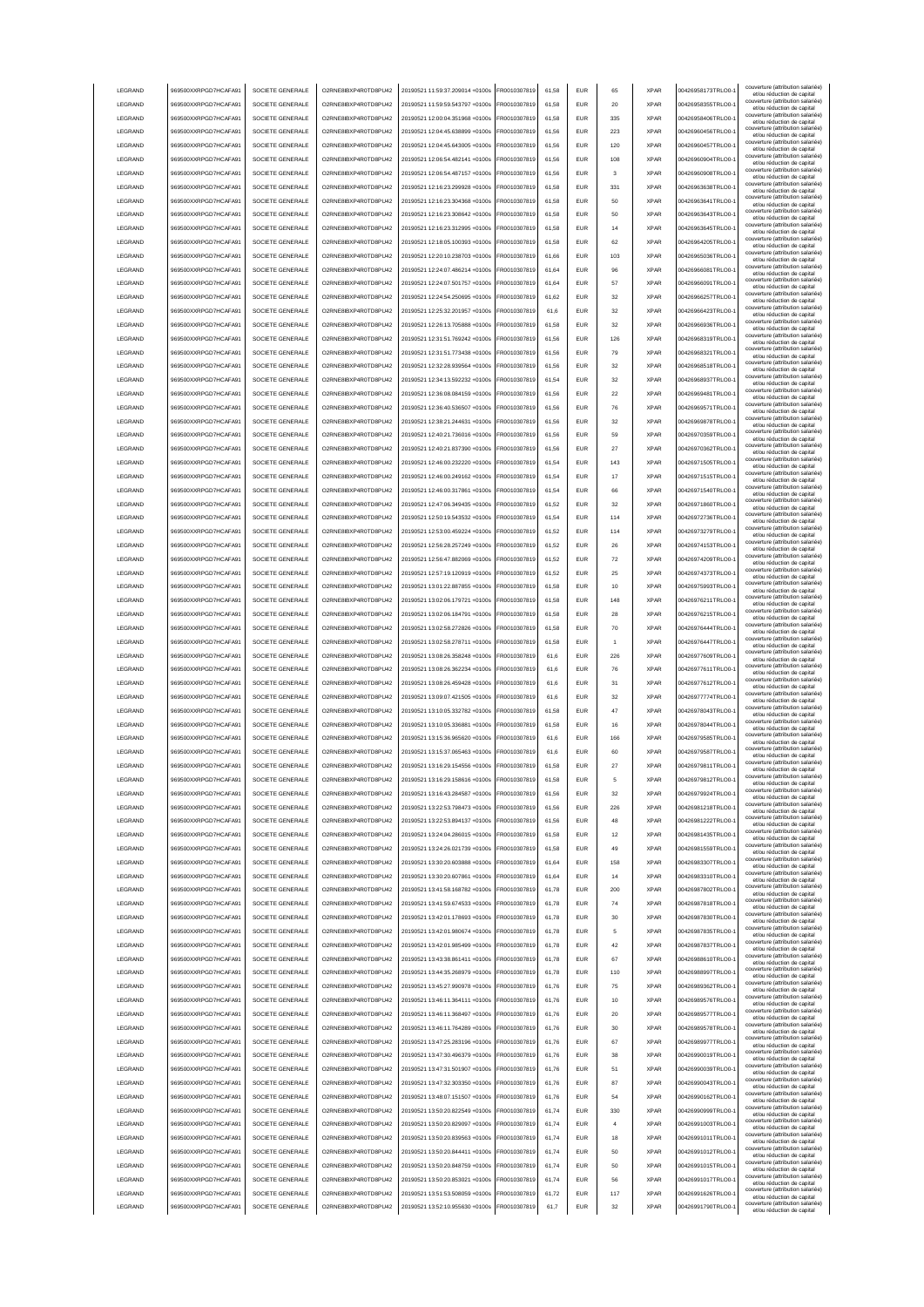|                 | 969500XXRPGD7HCAFA91 | SOCIETE GENERALE | O2RNE8IBXP4R0TD8PU42  | 20190521 13:53:58.380793 +0100s | FR0010307819 | 61.7  | <b>EUR</b> | 116            | <b>XPAR</b> | 00426992604TRLO0-  | couverture (attribution salariée<br>et/ou réduction de capital                                       |
|-----------------|----------------------|------------------|-----------------------|---------------------------------|--------------|-------|------------|----------------|-------------|--------------------|------------------------------------------------------------------------------------------------------|
| LEGRAND         | 969500XXRPGD7HCAFA91 | SOCIETE GENERALE | O2RNE8IBXP4R0TD8PU42  | 20190521 13:56:09.278183 +0100s | FR0010307819 | 61.72 | <b>EUR</b> | 24             | <b>XPAR</b> | 00426993520TRLO0-  | couverture (attribution salariée)<br>et/ou réduction de capital                                      |
| LEGRAND         | 969500XXRPGD7HCAFA91 | SOCIETE GENERALE | O2RNE8IBXP4R0TD8PU42  | 20190521 13:56:09.282669 +0100s | FR0010307819 | 61.72 | <b>EUR</b> | 116            | <b>XPAR</b> | 00426993521TRLO0-  | couverture (attribution salariée)<br>et/ou réduction de capital                                      |
| LEGRAND         | 969500XXRPGD7HCAFA91 | SOCIETE GENERALE | O2RNE8IBXP4R0TD8PU42  | 20190521 13:56:09.287155 +0100s | FR0010307819 | 61,72 | EUR        | 49             | <b>XPAR</b> | 00426993522TRLO0-  | couverture (attribution salariée)<br>et/ou réduction de capital                                      |
| LEGRAND         | 969500XXRPGD7HCAFA91 | SOCIETE GENERALE | O2RNE8IBXP4R0TD8PU42  | 20190521 13:59:54.559341 +0100s | FR0010307819 | 61,74 | EUR        | 114            | <b>XPAR</b> | 00426995238TRLO0-  | couverture (attribution salariée)<br>et/ou réduction de capital                                      |
| LEGRAND         | 969500XXRPGD7HCAFA91 | SOCIETE GENERALE | O2RNE8IBXP4R0TD8PU42  | 20190521 14:03:50.445130 +0100s | FR0010307819 | 61,76 | EUR        | 266            | <b>XPAR</b> | 00426996899TRLO0-  | couverture (attribution salariée)<br>et/ou réduction de capital                                      |
| LEGRAND         | 969500XXRPGD7HCAFA91 | SOCIETE GENERALE | O2RNE8IBXP4R0TD8PU42  | 20190521 14:03:50.539598 +0100s | FR0010307819 | 61,76 | EUR        | 100            | <b>XPAR</b> | 00426996900TRLO0-  | couverture (attribution salariée)<br>et/ou réduction de capital                                      |
| LEGRAND         | 969500XXRPGD7HCAFA91 | SOCIETE GENERALE | O2RNE8IBXP4R0TD8PU42  | 20190521 14:03:50.543833 +0100s | FR0010307819 | 61,76 | EUR        | 39             | <b>XPAR</b> | 00426996903TRLO0-  | couverture (attribution salariée)<br>et/ou réduction de capital                                      |
| LEGRAND         | 969500XXRPGD7HCAFA91 | SOCIETE GENERALE | O2RNE8IBXP4R0TD8PU42  | 20190521 14:04:31.129517 +0100s | FR0010307819 | 61,78 | EUR        | 32             | <b>XPAR</b> | 00426997168TRLO0-  | couverture (attribution salariée)<br>et/ou réduction de capital                                      |
| LEGRAND         | 969500XXRPGD7HCAFA91 | SOCIETE GENERALE | O2RNE8IBXP4R0TD8PU42  | 20190521 14:04:40.255256 +0100s | FR0010307819 | 61,76 | EUR        | 32             | <b>XPAR</b> | 00426997354TRLO0-  | couverture (attribution salariée)<br>et/ou réduction de capital                                      |
| LEGRAND         | 969500XXRPGD7HCAFA91 | SOCIETE GENERALE | O2RNE8IBXP4R0TD8PU42  | 20190521 14:05:42.401387 +0100s | FR0010307819 | 61.74 | <b>EUR</b> | 33             | <b>XPAR</b> | 00426997811TRLO0-  | couverture (attribution salariée)<br>et/ou réduction de capital                                      |
| LEGRAND         | 969500XXRPGD7HCAFA91 | SOCIETE GENERALE | O2RNE8IBXP4R0TD8PU42  | 20190521 14:05:51.525440 +0100s | FR0010307819 | 61,74 | <b>EUR</b> | 30             | <b>XPAR</b> | 00426997902TRLO0-  | couverture (attribution salariée)<br>et/ou réduction de capital                                      |
| LEGRAND         | 969500XXRPGD7HCAFA91 | SOCIETE GENERALE | O2RNE8IBXP4R0TD8PU42  | 20190521 14:07:34.338482 +0100s | FR0010307819 | 61,74 | <b>EUR</b> | 116            | <b>XPAR</b> | 00426998508TRLO0-  | couverture (attribution salariée)<br>et/ou réduction de capital                                      |
| LEGRAND         | 969500XXRPGD7HCAFA91 | SOCIETE GENERALE | O2RNE8IBXP4R0TD8PU42  | 20190521 14:08:17.664870 +0100s | FR0010307819 | 61.74 | EUR        | 62             | <b>XPAR</b> | 00426999002TRLO0-  | couverture (attribution salariée)<br>et/ou réduction de capital                                      |
| LEGRAND         | 969500XXRPGD7HCAFA91 | SOCIETE GENERALE | O2RNE8IBXP4R0TD8PU42  | 20190521 14:10:20.898454 +0100s | FR0010307819 | 61.76 | <b>EUR</b> | 114            | <b>XPAR</b> | 00426999730TRLO0-  | couverture (attribution salariée)<br>et/ou réduction de capital                                      |
| LEGRAND         | 969500XXRPGD7HCAFA91 | SOCIETE GENERALE | O2RNE8IBXP4R0TD8PU42  | 20190521 14:12:25.444058 +0100s | FR0010307819 | 61.74 | EUR        | 100            | <b>XPAR</b> | 00427000503TRLO0-  | couverture (attribution salariée)<br>et/ou réduction de capital                                      |
| LEGRAND         | 969500XXRPGD7HCAFA91 | SOCIETE GENERALE | O2RNE8IBXP4R0TD8PU42  | 20190521 14:15:33.304405 +0100s | FR0010307819 | 61,74 | EUR        | 311            | <b>XPAR</b> | 00427001925TRLO0-  | couverture (attribution salariée)<br>et/ou réduction de capital                                      |
| LEGRAND         | 969500XXRPGD7HCAFA91 | SOCIETE GENERALE | O2RNE8IBXP4R0TD8PU42  | 20190521 14:16:26.927364 +0100s | FR0010307819 | 61,72 | EUR        | 62             | <b>XPAR</b> | 00427002456TRLO0-  | couverture (attribution salariée)<br>et/ou réduction de capital                                      |
| LEGRAND         | 969500XXRPGD7HCAFA91 | SOCIETE GENERALE | O2RNE8IBXP4R0TD8PU42  | 20190521 14:18:43.904555 +0100s | FR0010307819 | 61,72 | EUR        | 114            | <b>XPAR</b> | 00427003403TRLO0-  | couverture (attribution salariée)<br>et/ou réduction de capital                                      |
| LEGRAND         | 969500XXRPGD7HCAFA91 | SOCIETE GENERALE | O2RNE8IBXP4R0TD8PU42  | 20190521 14:19:09.266002 +0100s | FR0010307819 | 61,68 | EUR        | 32             | <b>XPAR</b> | 00427003737TRLO0-  | couverture (attribution salariée)<br>et/ou réduction de capital                                      |
| LEGRAND         | 969500XXRPGD7HCAFA91 | SOCIETE GENERALE | O2RNE8IBXP4R0TD8PU42  | 20190521 14:19:50.243187 +0100s | FR0010307819 | 61,68 | EUR        | 32             | <b>XPAR</b> | 00427003959TRLO0-  | couverture (attribution salariée)<br>et/ou réduction de capital                                      |
| LEGRAND         | 969500XXRPGD7HCAFA91 | SOCIETE GENERALE | O2RNE8IBXP4R0TD8PU42  | 20190521 14:21:25.585711 +0100s | FR0010307819 | 61,66 | EUR        | 62             | <b>XPAR</b> | 00427004755TRLO0-  | couverture (attribution salariée)<br>et/ou réduction de capital                                      |
| LEGRAND         | 969500XXRPGD7HCAFA91 | SOCIETE GENERALE | O2RNE8IBXP4R0TD8PU42  | 20190521 14:21:26.685781 +0100s | FR0010307819 | 61,66 | EUR        | 41             | <b>XPAR</b> | 00427004764TRLO0-  | couverture (attribution salariée)<br>et/ou réduction de capital                                      |
| LEGRAND         | 969500XXRPGD7HCAFA91 | SOCIETE GENERALE | O2RNE8IBXP4R0TD8PLI42 | 20190521 14:21:52.941599 +0100s | FR0010307819 | 61,66 | <b>EUR</b> | 10             | <b>XPAR</b> | 00427004912TRLO0-  | couverture (attribution salariée)<br>et/ou réduction de capital                                      |
| LEGRAND         | 969500XXRPGD7HCAFA91 | SOCIETE GENERALE | O2RNE8IBXP4R0TD8PU42  | 20190521 14:22:00.482557 +0100s | FR0010307819 | 61,66 | <b>EUR</b> | 29             | <b>XPAR</b> | 00427004985TRLO0-  | couverture (attribution salariée)<br>et/ou réduction de capital                                      |
| LEGRAND         | 969500XXRPGD7HCAFA91 | SOCIETE GENERALE | O2RNE8IBXP4R0TD8PU42  | 20190521 14:25:03.532515 +0100s | FR0010307819 | 61,68 | <b>EUR</b> | 128            | <b>XPAR</b> | 00427006219TRLO0-  | couverture (attribution salariée)<br>et/ou réduction de capital                                      |
| LEGRAND         | 969500XXRPGD7HCAFA91 | SOCIETE GENERALE | O2RNE8IBXP4R0TD8PU42  | 20190521 14:25:03 537455 +0100s | FR0010307819 | 61.68 | <b>EUR</b> | 79             | <b>XPAR</b> | 00427006220TRLO0-  | couverture (attribution salariée)<br>et/ou réduction de capital                                      |
| LEGRAND         | 969500XXRPGD7HCAFA91 | SOCIETE GENERALE | O2RNE8IBXP4R0TD8PLI42 | 20190521 14:28:14.993879 +0100s | FR0010307819 | 61.72 | <b>EUR</b> | 149            | <b>XPAR</b> | 00427007821TRLO0-  | couverture (attribution salariée)<br>et/ou réduction de capital                                      |
| <b>LEGRAND</b>  | 969500XXRPGD7HCAFA91 | SOCIETE GENERALE | O2RNE8IBXP4R0TD8PLI42 | 20190521 14:28:54.784256 +0100s | FR0010307819 | 61.72 | <b>EUR</b> | 100            | <b>XPAR</b> | 00427008113TRLO0-  | couverture (attribution salariée)<br>et/ou réduction de capital                                      |
| LEGRAND         | 969500XXRPGD7HCAFA91 | SOCIETE GENERALE | O2RNE8IBXP4R0TD8PU42  | 20190521 14:29:38.070331 +0100s | FR0010307819 | 61,72 | EUR        | 106            | <b>XPAR</b> | 00427008366TRLO0-  | couverture (attribution salariée)<br>et/ou réduction de capital                                      |
| LEGRAND         | 969500XXRPGD7HCAFA91 | SOCIETE GENERALE | O2RNE8IBXP4R0TD8PU42  | 20190521 14:30:07.036580 +0100s | FR0010307819 | 61,7  | EUR        | 63             | <b>XPAR</b> | 00427008638TRLO0-  | couverture (attribution salariée)                                                                    |
| LEGRAND         | 969500XXRPGD7HCAFA91 | SOCIETE GENERALE | O2RNE8IBXP4R0TD8PU42  | 20190521 14:32:05.295904 +0100s | FR0010307819 | 61,72 | EUR        | $\overline{7}$ | <b>XPAR</b> | 00427010068TRLO0-  | et/ou réduction de capital<br>couverture (attribution salariée)<br>et/ou réduction de capital        |
| LEGRAND         | 969500XXRPGD7HCAFA91 | SOCIETE GENERALE | O2RNE8IBXP4R0TD8PU42  | 20190521 14:33:14.110863 +0100s | R0010307819  | 61,72 | <b>EUR</b> | 116            | <b>XPAR</b> | 00427010855TRLO0-  | couverture (attribution salariée)                                                                    |
| LEGRAND         | 969500XXRPGD7HCAFA91 | SOCIETE GENERALE | O2RNE8IBXP4R0TD8PU42  | 20190521 14:33:14.119060 +0100s | R0010307819  | 61,72 | <b>EUR</b> | 117            | <b>XPAR</b> | 00427010857TRLO0-  | et/ou réduction de capital<br>couverture (attribution salariée)                                      |
| LEGRAND         | 969500XXRPGD7HCAFA91 | SOCIETE GENERALE | O2RNE8IBXP4R0TD8PU42  | 20190521 14:35:33.277254 +0100s | R0010307819  | 61,76 | EUR        | 42             | <b>XPAR</b> | 00427012476TRLO0-  | et/ou réduction de capital<br>couverture (attribution salariée)                                      |
| LEGRAND         | 969500XXRPGD7HCAFA91 | SOCIETE GENERALE | O2RNE8IBXP4R0TD8PU42  | 20190521 14:35:33.781204 +0100s | FR0010307819 | 61.76 | <b>EUR</b> | 49             | <b>XPAR</b> | 00427012485TRLO0-  | et/ou réduction de capital<br>couverture (attribution salariée)                                      |
| LEGRAND         | 969500XXRPGD7HCAFA91 | SOCIETE GENERALE | O2RNE8IBXP4R0TD8PU42  | 20190521 14:35:34.585507 +0100s | FR0010307819 | 61.76 | <b>EUR</b> | 67             | <b>XPAR</b> | 00427012509TRLO0-  | et/ou réduction de capital<br>couverture (attribution salariée)                                      |
| <b>I FGRAND</b> | 969500XXRPGD7HCAFA91 | SOCIETE GENERALE | O2RNE8IBXP4R0TD8PU42  | 20190521 14:35:34.594935 +0100s | FR0010307819 | 61.76 | <b>FUR</b> | $\mathfrak{p}$ | <b>XPAR</b> | 00427012511TRLO0-  | et/ou réduction de capital<br>couverture (attribution salariée)                                      |
| LEGRAND         | 969500XXRPGD7HCAFA91 | SOCIETE GENERALE | O2RNE8IBXP4R0TD8PU42  | 20190521 14:35:34.783420 +0100s | FR0010307819 | 61,76 | <b>EUR</b> | 56             | <b>XPAR</b> | 00427012519TRLO0-  | et/ou réduction de capital<br>couverture (attribution salariée)                                      |
| LEGRAND         | 969500XXRPGD7HCAFA91 | SOCIETE GENERALE | O2RNE8IBXP4R0TD8PU42  | 20190521 14:35:35.187287 +0100s | FR0010307819 | 61.76 | EUR        | 36             | <b>XPAR</b> | 00427012527TRLO0-  | et/ou réduction de capital<br>couverture (attribution salariée)                                      |
| LEGRAND         | 969500XXRPGD7HCAFA91 | SOCIETE GENERALE | O2RNE8IBXP4R0TD8PU42  | 20190521 14:35:35.691595 +0100s | FR0010307819 | 61.76 | EUR        | 27             | <b>XPAR</b> | 00427012535TRLO0-  | et/ou réduction de capital<br>couverture (attribution salariée)                                      |
|                 |                      |                  |                       |                                 |              |       |            |                |             |                    | et/ou réduction de capital                                                                           |
|                 |                      |                  |                       |                                 |              |       |            |                |             |                    |                                                                                                      |
| LEGRAND         | 969500XXRPGD7HCAFA91 | SOCIETE GENERALE | O2RNE8IBXP4R0TD8PU42  | 20190521 14:35:35.697189 +0100s | FR0010307819 | 61.76 | <b>EUR</b> | 12             | <b>XPAR</b> | 00427012536TRLO0-  | couverture (attribution salariée)<br>et/ou réduction de capital                                      |
| LEGRAND         | 969500XXRPGD7HCAFA91 | SOCIETE GENERALE | O2RNE8IBXP4R0TD8PU42  | 20190521 14:36:50.195054 +0100s | FR0010307819 | 61,8  | EUR        | 100            | <b>XPAR</b> | 00427013252TRLO0-  | couverture (attribution salariée)<br>et/ou réduction de capital                                      |
| LEGRAND         | 969500XXRPGD7HCAFA91 | SOCIETE GENERALE | O2RNE8IBXP4R0TD8PU42  | 20190521 14:36:50.200112 +0100s | FR0010307819 | 61,8  | EUR        | 157            | <b>XPAR</b> | 00427013253TRLO0-  | couverture (attribution salariée)<br>et/ou réduction de capital<br>couverture (attribution salariée) |
| LEGRAND         | 969500XXRPGD7HCAFA91 | SOCIETE GENERALE | O2RNE8IBXP4R0TD8PU42  | 20190521 14:36:55.306961 +0100s | FR0010307819 | 61,8  | EUR        | 200            | <b>XPAR</b> | 00427013307TRLO0-  | et/ou réduction de capital<br>couverture (attribution salariée)                                      |
| LEGRAND         | 969500XXRPGD7HCAFA9  | SOCIETE GENERALE | O2RNE8IBXP4R0TD8PU42  | 20190521 14:36:55.312461 +0100s | R0010307819  | 61,8  | <b>EUR</b> | 40             | <b>XPAR</b> | 00427013308TRLO0-  | et/ou réduction de capital<br>couverture (attribution salariée)                                      |
| LEGRAND         | 969500XXRPGD7HCAFA91 | SOCIETE GENERALE | O2RNE8IBXP4R0TD8PU42  | 20190521 14:38:00.305967 +0100s | FR0010307819 | 61,78 | <b>EUR</b> | 96             | <b>XPAR</b> | 00427014075TRLO0-  | et/ou réduction de capital<br>couverture (attribution salariée)                                      |
| LEGRAND         | 969500XXRPGD7HCAFA91 | SOCIETE GENERALE | O2RNE8IBXP4R0TD8PU42  | 20190521 14:38:00.313144 +0100s | FR0010307819 | 61,78 | <b>EUR</b> | 46             | <b>XPAR</b> | 00427014076TRLO0-  | et/ou réduction de capital<br>couverture (attribution salariée)                                      |
| <b>I FGRAND</b> | 969500XXRPGD7HCAFA91 | SOCIETE GENERALE | O2RNE8IBXP4R0TD8PU42  | 20190521 14:39:21.844763 +0100s | FR0010307819 | 61.78 | <b>FUR</b> | 127            | <b>XPAR</b> | 00427015003TRLO0-  | et/ou réduction de capital<br>couverture (attribution salariée)                                      |
| <b>I FGRAND</b> | 969500XXRPGD7HCAFA91 | SOCIETE GENERALE | O2RNE8IBXP4R0TD8PLI42 | 20190521 14:40:14.171186 +0100s | FR0010307819 | 61,76 | <b>EUR</b> | 125            | <b>XPAR</b> | 00427015411TRLO0-  | et/ou réduction de capital<br>couverture (attribution salariée)                                      |
| <b>I FGRAND</b> | 969500XXRPGD7HCAFA91 | SOCIETE GENERALE | O2RNE8IBXP4R0TD8PU42  | 20190521 14:40:14.182293 +0100s | FR0010307819 | 61.76 | FUR        | 46             | <b>XPAR</b> | 00427015415TRLO0-  | et/ou reduction de capita                                                                            |
| LEGRAND         | 969500XXRPGD7HCAFA91 | SOCIETE GENERALE | O2RNE8IBXP4R0TD8PLI42 | 20190521 14:40:32.236433 +0100s | FR0010307819 | 61.74 | <b>EUR</b> | 32             | <b>XPAR</b> | 00427015615TRLO0-  | couverture (attribution salariée)<br>et/ou réduction de capital                                      |
| LEGRAND         | 969500XXRPGD7HCAFA91 | SOCIETE GENERALE | O2RNE8IBXP4R0TD8PU42  | 20190521 14:44:20.658603 +0100s | FR0010307819 | 61.76 | <b>EUR</b> | 319            | <b>XPAR</b> | 00427017785TRLO0-  | couverture (attribution salariée)<br>et/ou réduction de capital                                      |
| LEGRAND         | 969500XXRPGD7HCAFA91 | SOCIETE GENERALE | O2RNE8IBXP4R0TD8PU42  | 20190521 14:44:20.683072 +0100s | FR0010307819 | 61.76 | <b>EUR</b> | 125            | <b>XPAR</b> | 00427017801TRLO0-  | couverture (attribution salariée)<br>et/ou réduction de capital                                      |
| LEGRAND         | 969500XXRPGD7HCAFA91 | SOCIETE GENERALE | O2RNE8IBXP4R0TD8PU42  | 20190521 14:44:20.690258 +0100s | FR0010307819 | 61.76 | <b>EUR</b> | 19             | <b>XPAR</b> | 00427017804TRLO0-  | couverture (attribution salariée)<br>et/ou réduction de capital                                      |
| LEGRAND         | 969500XXRPGD7HCAFA91 | SOCIETE GENERALE | O2RNE8IBXP4R0TD8PU42  | 20190521 14:44:25.483097 +0100s | FR0010307819 | 61,74 | EUR        | 43             | <b>XPAR</b> | 00427018062TRLO0-1 | couverture (attribution salariée)<br>et/ou réduction de capital                                      |
| LEGRAND         | 969500XXRPGD7HCAFA91 | SOCIETE GENERALE | O2RNE8IBXP4R0TD8PU42  | 20190521 14:45:00.077499 +0100s | FR0010307819 | 61,74 | EUR        | 66             | <b>XPAR</b> | 00427018464TRLO0-1 | couverture (attribution salariée)<br>et/ou réduction de capital                                      |
| LEGRAND         | 969500XXRPGD7HCAFA91 | SOCIETE GENERALE | O2RNE8IBXP4R0TD8PU42  | 20190521 14:45:14.113778 +0100s | FR0010307819 | 61,72 | EUR        | 34             | <b>XPAR</b> | 00427018633TRLO0-  | couverture (attribution salariée)<br>et/ou réduction de capital                                      |
| LEGRAND         | 969500XXRPGD7HCAFA91 | SOCIETE GENERALE | O2RNE8IBXP4R0TD8PU42  | 20190521 14:45:29.960241 +0100s | FR0010307819 | 61,7  | <b>EUR</b> | 56             | <b>XPAR</b> | 00427018877TRLO0-  | couverture (attribution salariée)<br>et/ou réduction de capital                                      |
| LEGRAND         | 969500XXRPGD7HCAFA91 | SOCIETE GENERALE | O2RNE8IBXP4R0TD8PU42  | 20190521 14:47:39.689242 +0100s | FR0010307819 | 61,74 | <b>EUR</b> | 8              | <b>XPAR</b> | 00427020087TRLO0-  | couverture (attribution salariée)<br>et/ou réduction de capital                                      |
| LEGRAND         | 969500XXRPGD7HCAFA91 | SOCIETE GENERALE | O2RNE8IBXP4R0TD8PU42  | 20190521 14:47:49.317337 +0100s | FR0010307819 | 61,74 | <b>EUR</b> | 114            | <b>XPAR</b> | 00427020194TRLO0-  | couverture (attribution salariée)<br>et/ou réduction de capital                                      |
| LEGRAND         | 969500XXRPGD7HCAFA91 | SOCIETE GENERALE | O2RNE8IBXP4R0TD8PU42  | 20190521 14:47:49 322328 +0100s | FR0010307819 | 61,74 | <b>EUR</b> | 141            | <b>XPAR</b> | 00427020195TRLO0-  | couverture (attribution salariée)<br>et/ou réduction de capital                                      |
| LEGRAND         | 969500XXRPGD7HCAFA91 | SOCIETE GENERALE | O2RNE8IBXP4R0TD8PLI42 | 20190521 14:48:49.764266 +0100s | FR0010307819 | 61,76 | <b>EUR</b> | 182            | <b>XPAR</b> | 00427020866TRLO0-  | couverture (attribution salariée)<br>et/ou réduction de capital                                      |
| LEGRAND         | 969500XXRPGD7HCAFA91 | SOCIETE GENERALE | O2RNE8IBXP4R0TD8PU42  | 20190521 14:48:49.863844 +0100s | FR0010307819 | 61,76 | <b>EUR</b> | 88             | <b>XPAR</b> | 00427020882TRLO0-  | couverture (attribution salariée)<br>et/ou réduction de capital                                      |
| LEGRAND         | 969500XXRPGD7HCAFA91 | SOCIETE GENERALE | O2RNE8IBXP4R0TD8PU42  | 20190521 14:50:32.028897 +0100s | FR0010307819 | 61.74 | <b>EUR</b> | 242            | <b>XPAR</b> | 00427022029TRLO0-  | couverture (attribution salariée)<br>et/ou réduction de capital                                      |
| LEGRAND         | 969500XXRPGD7HCAFA91 | SOCIETE GENERALE | O2RNE8IBXP4R0TD8PU42  | 20190521 14:50:32.225045 +0100s | FR0010307819 | 61.72 | <b>EUR</b> | 34             | <b>XPAR</b> | 00427022041TRLO0-  | couverture (attribution salariée)<br>et/ou réduction de capital                                      |
| LEGRAND         | 969500XXRPGD7HCAFA91 | SOCIETE GENERALE | O2RNE8IBXP4R0TD8PU42  | 20190521 14:50:54.077072 +0100s | FR0010307819 | 61.7  | <b>EUR</b> | 33             | <b>XPAR</b> | 00427022198TRLO0-  | couverture (attribution salariée)<br>et/ou réduction de capital                                      |
| LEGRAND         | 969500XXRPGD7HCAFA91 | SOCIETE GENERALE | O2RNE8IBXP4R0TD8PU42  | 20190521 14:51:12.937015 +0100s | FR0010307819 | 61,68 | EUR        | 11             | <b>XPAR</b> | 00427022545TRLO0-  | couverture (attribution salariée)<br>et/ou réduction de capital                                      |
| LEGRAND         | 969500XXRPGD7HCAFA91 | SOCIETE GENERALE | O2RNE8IBXP4R0TD8PU42  | 20190521 14:51:12.944416 +0100s | FR0010307819 | 61,68 | EUR        | 51             | <b>XPAR</b> | 00427022547TRLO0-  | couverture (attribution salariée)<br>et/ou réduction de capital                                      |
| LEGRAND         | 969500XXRPGD7HCAFA91 | SOCIETE GENERALE | O2RNE8IBXP4R0TD8PU42  | 20190521 14:51:48.831565 +0100s | FR0010307819 | 61,66 | EUR        | 64             | <b>XPAR</b> | 00427022894TRLO0-1 | couverture (attribution salariée)<br>et/ou réduction de capital                                      |
| LEGRAND         | 969500XXRPGD7HCAFA91 | SOCIETE GENERALE | O2RNE8IBXP4R0TD8PU42  | 20190521 14:53:40.009001 +0100s | FR0010307819 | 61,64 | <b>EUR</b> | 211            | <b>XPAR</b> | 00427023881TRLO0-  | couverture (attribution salariée)<br>et/ou réduction de capital                                      |
| LEGRAND         | 969500XXRPGD7HCAFA91 | SOCIETE GENERALE | O2RNE8IBXP4R0TD8PU42  | 20190521 14:53:40.020583 +0100s | FR0010307819 | 61,64 | <b>EUR</b> | 56             | <b>XPAR</b> | 00427023883TRLO0-  | couverture (attribution salariée)<br>et/ou réduction de capital                                      |
| LEGRAND         | 969500XXRPGD7HCAFA91 | SOCIETE GENERALE | O2RNE8IBXP4R0TD8PU42  | 20190521 14:53:45.222465 +0100s | FR0010307819 | 61,62 | <b>EUR</b> | 33             | <b>XPAR</b> | 00427023940TRLO0-  | couverture (attribution salariée)<br>et/ou réduction de capital                                      |
| LEGRAND         | 969500XXRPGD7HCAFA91 | SOCIETE GENERALE | O2RNE8IBXP4R0TD8PU42  | 20190521 14:54:35.562017 +0100s | FR0010307819 | 61,6  | <b>EUR</b> | 64             | <b>XPAR</b> | 00427024426TRLO0-  | couverture (attribution salariée)<br>et/ou réduction de capital                                      |
| LEGRAND         | 969500XXRPGD7HCAFA91 | SOCIETE GENERALE | O2RNE8IBXP4R0TD8PU42  | 20190521 14:54:35.659628 +0100s | FR0010307819 | 61,6  | <b>EUR</b> | 48             | <b>XPAR</b> | 00427024427TRLO0-  | couverture (attribution salariée)<br>et/ou réduction de capital                                      |
| LEGRAND         | 969500XXRPGD7HCAFA91 | SOCIETE GENERALE | O2RNE8IBXP4R0TD8PU42  | 20190521 14:55:49.759776 +0100s | FR0010307819 | 61,58 | <b>EUR</b> | 125            | <b>XPAR</b> | 00427025249TRLO0-  | couverture (attribution salariée)<br>et/ou réduction de capital                                      |
| <b>I FGRAND</b> | 969500XXRPGD7HCAFA91 | SOCIETE GENERALE | O2RNE8IBXP4R0TD8PU42  | 20190521 14:56:34.544666 +0100s | FR0010307819 | 61,58 | <b>EUR</b> | 59             | <b>XPAR</b> | 00427025610TRLO0-  | couverture (attribution salariée)<br>et/ou réduction de capital                                      |
| LEGRAND         | 969500XXRPGD7HCAFA91 | SOCIETE GENERALE | O2RNE8IBXP4R0TD8PU42  | 20190521 14:56:44.281996 +0100s | FR0010307819 | 61.56 | <b>EUR</b> | 25             | <b>XPAR</b> | 00427025715TRLO0-  | couverture (attribution salariée)<br>et/ou réduction de capital                                      |
| LEGRAND         | 969500XXRPGD7HCAFA91 | SOCIETE GENERALE | O2RNE8IBXP4R0TD8PU42  | 20190521 14:59:09.004718 +0100s | FR0010307819 | 61.56 | <b>EUR</b> | 55             | <b>XPAR</b> | 00427026760TRLO0-  | couverture (attribution salariée)<br>et/ou réduction de capital                                      |
| LEGRAND         | 969500XXRPGD7HCAFA91 | SOCIETE GENERALE | O2RNE8IBXP4R0TD8PU42  | 20190521 14:59:18.026298 +0100s | FR0010307819 | 61.56 | <b>EUR</b> | 21             | <b>XPAR</b> | 00427026878TRLO0-  | couverture (attribution salariée)<br>et/ou réduction de capital                                      |
| LEGRAND         | 969500XXRPGD7HCAFA91 | SOCIETE GENERALE | O2RNE8IBXP4R0TD8PU42  | 20190521 14:59:18.125854 +0100s | FR0010307819 | 61,56 | <b>EUR</b> | 144            | <b>XPAR</b> | 00427026882TRLO0-  | couverture (attribution salariée)<br>et/ou réduction de capital                                      |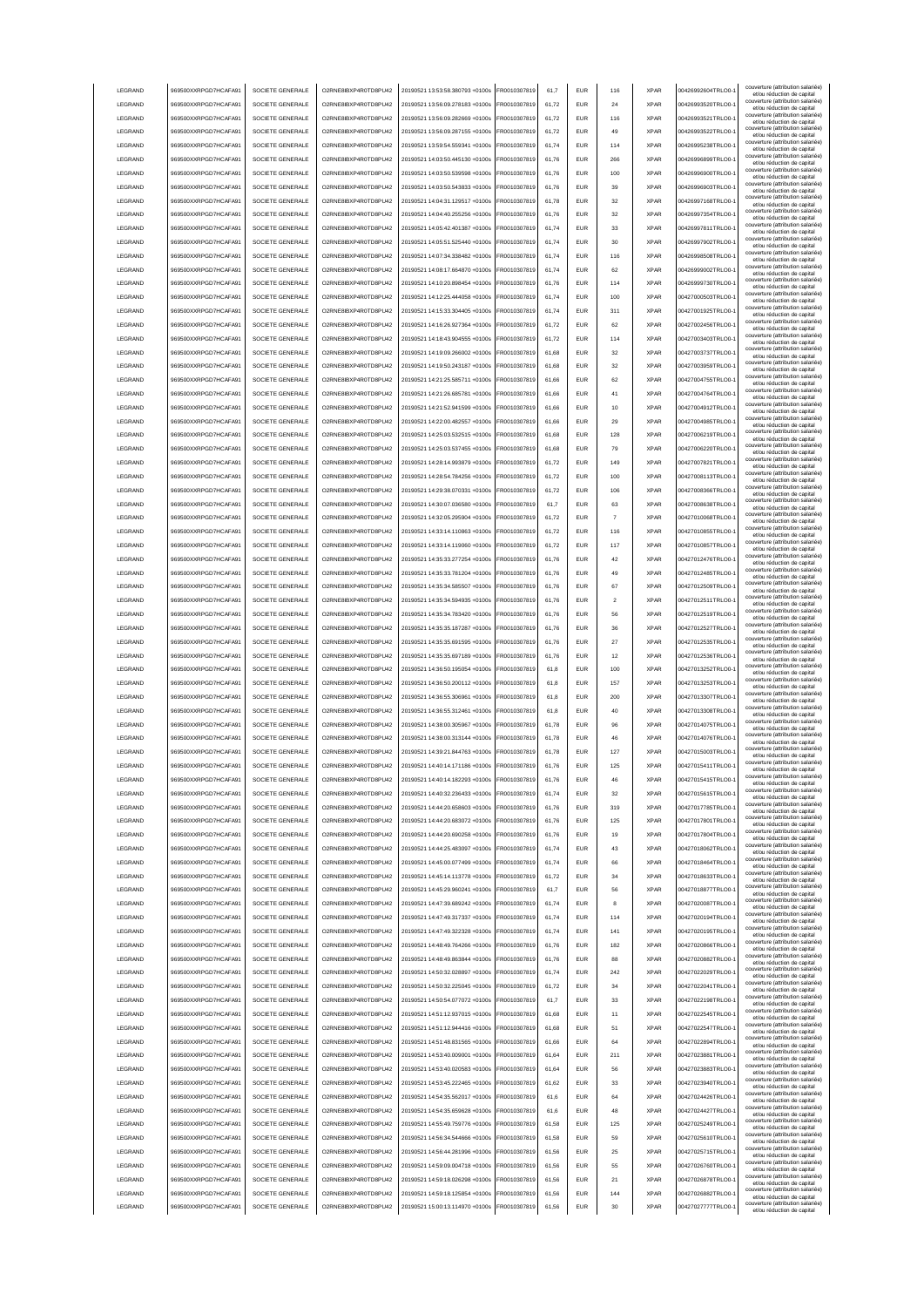| LEGRAND         | 969500XXRPGD7HCAFA91 | SOCIETE GENERALE | O2RNE8IBXP4R0TD8PU42  | 20190521 15:00:14.119753 +0100s | FR0010307819 | 61.56 | <b>EUR</b> | 27                      | <b>XPAR</b> | 00427027788TRLO0-  | couverture (attribution salariée<br>et/ou réduction de capital                                       |
|-----------------|----------------------|------------------|-----------------------|---------------------------------|--------------|-------|------------|-------------------------|-------------|--------------------|------------------------------------------------------------------------------------------------------|
| LEGRAND         | 969500XXRPGD7HCAFA91 | SOCIETE GENERALE | O2RNE8IBXP4R0TD8PU42  | 20190521 15:10:20.722032 +0100s | FR0010307819 | 61.5  | EUR        | 321                     | <b>XPAR</b> | 00427034133TRLO0-  | couverture (attribution salariée)<br>et/ou réduction de capital                                      |
| LEGRAND         | 969500XXRPGD7HCAFA91 | SOCIETE GENERALE | O2RNE8IBXP4R0TD8PU42  | 20190521 15:10:20.728866 +0100s | FR0010307819 | 61.5  | <b>EUR</b> | 202                     | <b>XPAR</b> | 00427034134TRLO0-  | couverture (attribution salariée)<br>et/ou réduction de capital                                      |
| LEGRAND         | 969500XXRPGD7HCAFA91 | SOCIETE GENERALE | O2RNE8IBXP4R0TD8PU42  | 20190521 15:10:54.210152 +0100s | FR0010307819 | 61,5  | EUR        | 65                      | <b>XPAR</b> | 00427034551TRLO0-  | couverture (attribution salariée)<br>et/ou réduction de capital                                      |
| LEGRAND         | 969500XXRPGD7HCAFA91 | SOCIETE GENERALE | O2RNE8IBXP4R0TD8PU42  | 20190521 15:10:54.311209 +0100s | FR0010307819 | 61,5  | EUR        | 51                      | <b>XPAR</b> | 00427034552TRLO0-  | couverture (attribution salariée)<br>et/ou réduction de capital                                      |
| LEGRAND         | 969500XXRPGD7HCAFA91 | SOCIETE GENERALE | O2RNE8IBXP4R0TD8PU42  | 20190521 15:11:04.948031 +0100s | FR0010307819 | 61,48 | EUR        | 34                      | <b>XPAR</b> | 00427034713TRLO0-  | couverture (attribution salariée)<br>et/ou réduction de capital                                      |
| LEGRAND         | 969500XXRPGD7HCAFA91 | SOCIETE GENERALE | O2RNE8IBXP4R0TD8PU42  | 20190521 15:11:21.574602 +0100s | FR0010307819 | 61,48 | EUR        | 34                      | <b>XPAR</b> | 00427034857TRLO0-  | couverture (attribution salariée)<br>et/ou réduction de capital                                      |
| LEGRAND         | 969500XXRPGD7HCAFA91 | SOCIETE GENERALE | O2RNE8IBXP4R0TD8PU42  | 20190521 15:13:08.740672 +0100s | FR0010307819 | 61,48 | EUR        | 243                     | <b>XPAR</b> | 00427035864TRLO0-  | couverture (attribution salariée)<br>et/ou réduction de capital                                      |
| LEGRAND         | 969500XXRPGD7HCAFA91 | SOCIETE GENERALE | O2RNE8IBXP4R0TD8PU42  | 20190521 15:13:08.791090 +0100s | FR0010307819 | 61,48 | EUR        | 54                      | <b>XPAR</b> | 00427035887TRLO0-  | couverture (attribution salariée)<br>et/ou réduction de capital                                      |
| LEGRAND         | 969500XXRPGD7HCAFA91 | SOCIETE GENERALE | O2RNE8IBXP4R0TD8PU42  | 20190521 15:18:12.460324 +0100s | FR0010307819 | 61,5  | EUR        | 81                      | <b>XPAR</b> | 00427039282TRLO0-  | couverture (attribution salariée)<br>et/ou réduction de capital                                      |
| LEGRAND         | 969500XXRPGD7HCAFA91 | SOCIETE GENERALE | O2RNE8IBXP4R0TD8PU42  | 20190521 15:18:12.464642 +0100s | FR0010307819 | 61,5  | <b>EUR</b> | 143                     | <b>XPAR</b> | 00427039285TRLO0-  | couverture (attribution salariée)<br>et/ou réduction de capital                                      |
| LEGRAND         | 969500XXRPGD7HCAFA91 | SOCIETE GENERALE | O2RNE8IBXP4R0TD8PU42  | 20190521 15:18:15 773012 +0100s | FR0010307819 | 61,48 | <b>EUR</b> | 40                      | <b>XPAR</b> | 00427039349TRLO0-  | couverture (attribution salariée)<br>et/ou réduction de capital                                      |
| LEGRAND         | 969500XXRPGD7HCAFA91 | SOCIETE GENERALE | O2RNE8IBXP4R0TD8PU42  | 20190521 15:18:29.702073 +0100s | FR0010307819 | 61,48 | <b>EUR</b> | 33                      | <b>XPAR</b> | 00427039459TRLO0-  | couverture (attribution salariée)<br>et/ou réduction de capital                                      |
| LEGRAND         | 969500XXRPGD7HCAFA91 | SOCIETE GENERALE | O2RNE8IBXP4R0TD8PU42  | 20190521 15:18:37.631080 +0100s | FR0010307819 | 61.46 | EUR        | 32                      | <b>XPAR</b> | 00427039573TRLO0-  | couverture (attribution salariée)<br>et/ou réduction de capital                                      |
| LEGRAND         | 969500XXRPGD7HCAFA91 | SOCIETE GENERALE | O2RNE8IBXP4R0TD8PU42  | 20190521 15:19:10.913284 +0100s | FR0010307819 | 61.44 | <b>EUR</b> | 63                      | <b>XPAR</b> | 00427039953TRLO0-  | couverture (attribution salariée)<br>et/ou réduction de capital                                      |
| LEGRAND         | 969500XXRPGD7HCAFA91 | SOCIETE GENERALE | O2RNE8IBXP4R0TD8PU42  | 20190521 15:19:31 676428 +0100s | FR0010307819 | 61.42 | EUR        | 22                      | <b>XPAR</b> | 00427040256TRLO0-  | couverture (attribution salariée)<br>et/ou réduction de capital                                      |
| LEGRAND         | 969500XXRPGD7HCAFA91 | SOCIETE GENERALE | O2RNE8IBXP4R0TD8PU42  | 20190521 15:19:36.288403 +0100s | FR0010307819 | 61,42 | EUR        | 73                      | <b>XPAR</b> | 00427040320TRLO0-  | couverture (attribution salariée)<br>et/ou réduction de capital                                      |
| LEGRAND         | 969500XXRPGD7HCAFA91 | SOCIETE GENERALE | O2RNE8IBXP4R0TD8PU42  | 20190521 15:21:20.843935 +0100s | FR0010307819 | 61,44 | EUR        | 23                      | <b>XPAR</b> | 00427041483TRLO0-  | couverture (attribution salariée)<br>et/ou réduction de capital                                      |
| LEGRAND         | 969500XXRPGD7HCAFA91 | SOCIETE GENERALE | O2RNE8IBXP4R0TD8PU42  | 20190521 15:21:20.850293 +0100s | FR0010307819 | 61,44 | EUR        | 95                      | <b>XPAR</b> | 00427041484TRLO0-  | couverture (attribution salariée)<br>et/ou réduction de capital                                      |
| LEGRAND         | 969500XXRPGD7HCAFA91 | SOCIETE GENERALE | O2RNE8IBXP4R0TD8PU42  | 20190521 15:22:12.554771 +0100s | FR0010307819 | 61,44 | EUR        | 41                      | <b>XPAR</b> | 00427041882TRLO0-  | couverture (attribution salariée)<br>et/ou réduction de capital                                      |
| LEGRAND         | 969500XXRPGD7HCAFA91 | SOCIETE GENERALE | O2RNE8IBXP4R0TD8PU42  | 20190521 15:22:12.560402 +0100s | FR0010307819 | 61,44 | <b>EUR</b> |                         | <b>XPAR</b> | 00427041883TRLO0-  | couverture (attribution salariée)<br>et/ou réduction de capital                                      |
| LEGRAND         | 969500XXRPGD7HCAFA91 | SOCIETE GENERALE | O2RNE8IBXP4R0TD8PU42  | 20190521 15:22:14.156881 +0100s | FR0010307819 | 61,44 | EUR        | 13                      | <b>XPAR</b> | 00427041896TRLO0-  | couverture (attribution salariée)<br>et/ou réduction de capital                                      |
| LEGRAND         | 969500XXRPGD7HCAFA91 | SOCIETE GENERALE | O2RNE8IBXP4R0TD8PU42  | 20190521 15:22:17.466278 +0100s | FR0010307819 | 61,44 | EUR        | 32                      | <b>XPAR</b> | 00427041937TRLO0-  | couverture (attribution salariée)<br>et/ou réduction de capital                                      |
| LEGRAND         | 969500XXRPGD7HCAFA91 | SOCIETE GENERALE | O2RNE8IBXP4R0TD8PLI42 | 20190521 15:22:26.285086 +0100s | FR0010307819 | 61,44 | <b>EUR</b> | 34                      | <b>XPAR</b> | 00427041996TRLO0-  | couverture (attribution salariée)<br>et/ou réduction de capital                                      |
| LEGRAND         | 969500XXRPGD7HCAFA91 | SOCIETE GENERALE | O2RNE8IBXP4R0TD8PU42  | 20190521 15:22:49.135153 +0100s | FR0010307819 | 61,44 | <b>EUR</b> | 58                      | <b>XPAR</b> | 00427042166TRLO0-  | couverture (attribution salariée)<br>et/ou réduction de capital                                      |
| LEGRAND         | 969500XXRPGD7HCAFA91 | SOCIETE GENERALE | O2RNE8IBXP4R0TD8PU42  | 20190521 15:23:51.901117 +0100s | FR0010307819 | 61,42 | <b>EUR</b> | 102                     | <b>XPAR</b> | 00427042939TRLO0-  | couverture (attribution salariée)<br>et/ou réduction de capital                                      |
| LEGRAND         | 969500XXRPGD7HCAFA91 | SOCIETE GENERALE | O2RNE8IBXP4R0TD8PU42  | 20190521 15:24:39 713764 +0100s | FR0010307819 | 61.44 | <b>EUR</b> | 101                     | <b>XPAR</b> | 00427043365TRLO0-  | couverture (attribution salariée)<br>et/ou réduction de capital                                      |
| LEGRAND         | 969500XXRPGD7HCAFA91 | SOCIETE GENERALE | O2RNE8IBXP4R0TD8PLI42 | 20190521 15:27:18.626819 +0100s | FR0010307819 | 61.46 | EUR        | 13                      | <b>XPAR</b> | 00427045257TRLO0-  | couverture (attribution salariée)<br>et/ou réduction de capital                                      |
| <b>LEGRAND</b>  | 969500XXRPGD7HCAFA91 | SOCIETE GENERALE | O2RNE8IBXP4R0TD8PLI42 | 20190521 15:27:46 599008 +0100s | FR0010307819 | 61.46 | <b>EUR</b> | 199                     | <b>XPAR</b> | 00427045566TRLO0-  | couverture (attribution salariée)<br>et/ou réduction de capital                                      |
| LEGRAND         | 969500XXRPGD7HCAFA91 | SOCIETE GENERALE | O2RNE8IBXP4R0TD8PU42  | 20190521 15:27:46.604201 +0100s | FR0010307819 | 61,46 | EUR        | 120                     | <b>XPAR</b> | 00427045567TRLO0-  | couverture (attribution salariée)<br>et/ou réduction de capital                                      |
| LEGRAND         | 969500XXRPGD7HCAFA91 | SOCIETE GENERALE | O2RNE8IBXP4R0TD8PU42  | 20190521 15:28:46.662532 +0100s | FR0010307819 | 61,46 | EUR        | 116                     | <b>XPAR</b> | 00427046241TRLO0-  | couverture (attribution salariée)                                                                    |
| LEGRAND         | 969500XXRPGD7HCAFA91 | SOCIETE GENERALE | O2RNE8IBXP4R0TD8PU42  | 20190521 15:30:08.360084 +0100s | FR0010307819 | 61,46 | EUR        | 108                     | <b>XPAR</b> | 00427047000TRLO0-  | et/ou réduction de capital<br>couverture (attribution salariée)                                      |
| LEGRAND         | 969500XXRPGD7HCAFA91 | SOCIETE GENERALE | O2RNE8IBXP4R0TD8PU42  | 20190521 15:30:08.460399 +0100s | R0010307819  | 61,46 | <b>EUR</b> | 55                      | <b>XPAR</b> | 00427047002TRLO0-  | et/ou réduction de capital<br>couverture (attribution salariée)                                      |
| LEGRAND         | 969500XXRPGD7HCAFA91 | SOCIETE GENERALE | O2RNE8IBXP4R0TD8PU42  | 20190521 15:31:00.596623 +0100s | R0010307819  | 61,46 | EUR        | 60                      | <b>XPAR</b> | 00427047451TRLO0-  | et/ou réduction de capital<br>couverture (attribution salariée)                                      |
| LEGRAND         | 969500XXRPGD7HCAFA91 | SOCIETE GENERALE | O2RNE8IBXP4R0TD8PU42  | 20190521 15:31:02.599114 +0100s | R0010307819  | 61,46 | EUR        | 45                      | <b>XPAR</b> | 00427047503TRLO0-  | et/ou réduction de capital<br>couverture (attribution salariée)                                      |
| LEGRAND         | 969500XXRPGD7HCAFA91 | SOCIETE GENERALE | O2RNE8IBXP4R0TD8PU42  | 20190521 15:32:24.987579 +0100s | FR0010307819 | 61,46 | <b>EUR</b> | 42                      | <b>XPAR</b> | 00427048119TRLO0-  | et/ou réduction de capital<br>couverture (attribution salariée)                                      |
| LEGRAND         | 969500XXRPGD7HCAFA91 | SOCIETE GENERALE | O2RNE8IBXP4R0TD8PU42  | 20190521 15:32:43.223807 +0100s | FR0010307819 | 61,46 | <b>EUR</b> | 32                      | <b>XPAR</b> | 00427048219TRLO0-  | et/ou réduction de capital<br>couverture (attribution salariée)                                      |
| LEGRAND         | 969500XXRPGD7HCAFA91 | SOCIETE GENERALE | O2RNE8IBXP4R0TD8PU42  | 20190521 15:32:48.743624 +0100s | FR0010307819 | 61.46 | <b>FUR</b> | 11                      | <b>XPAR</b> | 00427048263TRLO0-  | et/ou réduction de capital<br>couverture (attribution salariée)                                      |
| LEGRAND         | 969500XXRPGD7HCAFA91 | SOCIETE GENERALE | O2RNE8IBXP4R0TD8PU42  | 20190521 15:32:48.749622 +0100s | FR0010307819 | 61,46 | <b>EUR</b> | 19                      | <b>XPAR</b> | 00427048265TRLO0-  | et/ou réduction de capital<br>couverture (attribution salariée)                                      |
| LEGRAND         | 969500XXRPGD7HCAFA91 | SOCIETE GENERALE | O2RNE8IBXP4R0TD8PU42  | 20190521 15:33:23.846920 +0100s | FR0010307819 | 61.5  | EUR        | 18                      | <b>XPAR</b> | 00427048694TRLO0-  | et/ou réduction de capital<br>couverture (attribution salariée)                                      |
| LEGRAND         | 969500XXRPGD7HCAFA91 | SOCIETE GENERALE | O2RNE8IBXP4R0TD8PU42  | 20190521 15:36:57.105492 +0100s | FR0010307819 | 61.5  | EUR        | 120                     | <b>XPAR</b> | 00427050668TRLO0-  | et/ou réduction de capital<br>couverture (attribution salariée)                                      |
|                 |                      |                  |                       |                                 |              |       |            |                         |             |                    |                                                                                                      |
|                 |                      |                  |                       |                                 |              |       |            |                         |             |                    | et/ou réduction de capital                                                                           |
| LEGRAND         | 969500XXRPGD7HCAFA91 | SOCIETE GENERALE | O2RNE8IBXP4R0TD8PU42  | 20190521 15:36:57.118453 +0100s | FR0010307819 | 61.5  | <b>EUR</b> | 231                     | <b>XPAR</b> | 00427050671TRLO0-  | couverture (attribution salariée)<br>et/ou réduction de capital                                      |
| LEGRAND         | 969500XXRPGD7HCAFA91 | SOCIETE GENERALE | O2RNE8IBXP4R0TD8PU42  | 20190521 15:36:59.289306 +0100s | FR0010307819 | 61,5  | EUR        | 287                     | <b>XPAR</b> | 00427050787TRLO0-  | couverture (attribution salariée)<br>et/ou réduction de capital                                      |
| LEGRAND         | 969500XXRPGD7HCAFA91 | SOCIETE GENERALE | O2RNE8IBXP4R0TD8PU42  | 20190521 15:40:37.089708 +0100s | FR0010307819 | 61,5  | EUR        | 132                     | <b>XPAR</b> | 00427052832TRLO0-  | couverture (attribution salariée)<br>et/ou réduction de capital<br>couverture (attribution salariée) |
| LEGRAND         | 969500XXRPGD7HCAFA91 | SOCIETE GENERALE | O2RNE8IBXP4R0TD8PU42  | 20190521 15:40:39.697472 +0100s | FR0010307819 | 61,5  | EUR        | 64                      | <b>XPAR</b> | 00427052867TRLO0-  | et/ou réduction de capital<br>couverture (attribution salariée)                                      |
| LEGRAND         | 969500XXRPGD7HCAFA9  | SOCIETE GENERALE | O2RNE8IBXP4R0TD8PU42  | 20190521 15:41:27.315618 +0100s | R0010307819  | 61,5  | <b>EUR</b> | 29                      | <b>XPAR</b> | 00427053344TRLO0-  | et/ou réduction de capital<br>couverture (attribution salariée)                                      |
| LEGRAND         | 969500XXRPGD7HCAFA91 | SOCIETE GENERALE | O2RNE8IBXP4R0TD8PU42  | 20190521 15:41:35.437078 +0100s | FR0010307819 | 61,5  | EUR        | 30                      | <b>XPAR</b> | 00427053415TRLO0-  | et/ou réduction de capital<br>couverture (attribution salariée)                                      |
| LEGRAND         | 969500XXRPGD7HCAFA91 | SOCIETE GENERALE | O2RNE8IBXP4R0TD8PU42  | 20190521 15:41:41.949163 +0100s | FR0010307819 | 61,5  | <b>EUR</b> | 29                      | <b>XPAR</b> | 00427053451TRLO0-  | et/ou réduction de capital<br>couverture (attribution salariée)                                      |
| <b>I FGRAND</b> | 969500XXRPGD7HCAFA91 | SOCIETE GENERALE | O2RNE8IBXP4R0TD8PU42  | 20190521 15:41:45.057254 +0100s | FR0010307819 | 61.5  | <b>FUR</b> | 93                      | <b>XPAR</b> | 00427053475TRLO0-  | et/ou réduction de capital<br>couverture (attribution salariée)                                      |
| <b>I FGRAND</b> | 969500XXRPGD7HCAFA91 | SOCIETE GENERALE | O2RNE8IBXP4R0TD8PLI42 | 20190521 15:42:15 536244 +0100s | FR0010307819 | 61,5  | <b>EUR</b> | 12                      | <b>XPAR</b> | 00427053741TRLO0-  | et/ou réduction de capital<br>couverture (attribution salariée)                                      |
| <b>I FGRAND</b> | 969500XXRPGD7HCAFA91 | SOCIETE GENERALE | O2RNE8IBXP4R0TD8PU42  | 20190521 15:42:15.637991 +0100s | ER0010307819 | 61.5  | FUR        |                         | <b>XPAR</b> | 00427053744TRLO0-  | et/ou reduction de capita                                                                            |
| LEGRAND         | 969500XXRPGD7HCAFA91 | SOCIETE GENERALE | O2RNE8IBXP4R0TD8PU42  | 20190521 15:42:28.476849 +0100s | FR0010307819 | 61.5  | <b>EUR</b> | 18                      | <b>XPAR</b> | 00427053857TRLO0-  | couverture (attribution salariée)<br>et/ou réduction de capital                                      |
| LEGRAND         | 969500XXRPGD7HCAFA91 | SOCIETE GENERALE | O2RNE8IBXP4R0TD8PU42  | 20190521 15:42:37.202319 +0100s | FR0010307819 | 61.5  | <b>EUR</b> | 69                      | <b>XPAR</b> | 00427053925TRLO0-  | couverture (attribution salariée)<br>et/ou réduction de capital                                      |
| LEGRAND         | 969500XXRPGD7HCAFA91 | SOCIETE GENERALE | O2RNE8IBXP4R0TD8PU42  | 20190522 08:03:04.346772 +0100s | FR0010307819 | 61.8  | <b>EUR</b> | 154                     | <b>XPAR</b> | 00427109932TRLO0-  | couverture (attribution salariée)<br>et/ou réduction de capital                                      |
| LEGRAND         | 969500XXRPGD7HCAFA91 | SOCIETE GENERALE | O2RNE8IBXP4R0TD8PU42  | 20190522 08:03:04.446289 +0100s | FR0010307819 | 61.8  | <b>EUR</b> | 46                      | <b>XPAR</b> | 00427109933TRLO0-  | couverture (attribution salariée)<br>et/ou réduction de capital                                      |
| LEGRAND         | 969500XXRPGD7HCAFA91 | SOCIETE GENERALE | O2RNE8IBXP4R0TD8PU42  | 20190522 08:03:07.752099 +0100s | FR0010307819 | 61,8  | EUR        | 66                      | <b>XPAR</b> | 00427109953TRLO0-1 | couverture (attribution salariée)<br>et/ou réduction de capital                                      |
| LEGRAND         | 969500XXRPGD7HCAFA91 | SOCIETE GENERALE | O2RNE8IBXP4R0TD8PU42  | 20190522 08:03:07.755890 +0100s | FR0010307819 | 61,8  | EUR        | $\overline{\mathbf{2}}$ | <b>XPAR</b> | 00427109954TRLO0-1 | couverture (attribution salariée)<br>et/ou réduction de capital                                      |
| LEGRAND         | 969500XXRPGD7HCAFA91 | SOCIETE GENERALE | O2RNE8IBXP4R0TD8PU42  | 20190522 08:03:12.362454 +0100s | FR0010307819 | 61,8  | EUR        | 44                      | <b>XPAR</b> | 00427109975TRLO0-1 | couverture (attribution salariée)<br>et/ou réduction de capital<br>couverture (attribution salariée) |
| LEGRAND         | 969500XXRPGD7HCAFA91 | SOCIETE GENERALE | O2RNE8IBXP4R0TD8PU42  | 20190522 08:03:32.797120 +0100s | FR0010307819 | 61,78 | <b>EUR</b> | 32                      | <b>XPAR</b> | 00427110093TRLO0-  | et/ou réduction de capital<br>couverture (attribution salariée)                                      |
| LEGRAND         | 969500XXRPGD7HCAFA91 | SOCIETE GENERALE | O2RNE8IBXP4R0TD8PU42  | 20190522 08:04:03.558043 +0100s | FR0010307819 | 61,78 | <b>EUR</b> | 16                      | <b>XPAR</b> | 00427110297TRLO0-  | et/ou réduction de capital                                                                           |
| LEGRAND         | 969500XXRPGD7HCAFA91 | SOCIETE GENERALE | O2RNE8IBXP4R0TD8PU42  | 20190522 08:04:03.561968 +0100s | FR0010307819 | 61,78 | <b>EUR</b> | 3                       | <b>XPAR</b> | 00427110298TRLO0-  | couverture (attribution salariée)<br>et/ou réduction de capital                                      |
| LEGRAND         | 969500XXRPGD7HCAFA91 | SOCIETE GENERALE | O2RNE8IBXP4R0TD8PU42  | 20190522 08:04:19.892682 +0100s | FR0010307819 | 61,78 | <b>EUR</b> | 65                      | <b>XPAR</b> | 00427110410TRLO0-  | couverture (attribution salariée)<br>et/ou réduction de capital                                      |
| LEGRAND         | 969500XXRPGD7HCAFA91 | SOCIETE GENERALE | O2RNE8IBXP4R0TD8PLI42 | 20190522 08:05:14.985091 +0100s | FR0010307819 | 61,74 | <b>EUR</b> | 58                      | <b>XPAR</b> | 00427110771TRLO0-  | couverture (attribution salariée)<br>et/ou réduction de capital                                      |
| LEGRAND         | 969500XXRPGD7HCAFA91 | SOCIETE GENERALE | O2RNE8IBXP4R0TD8PU42  | 20190522 08:05:15.082057 +0100s | FR0010307819 | 61,74 | <b>EUR</b> | 79                      | <b>XPAR</b> | 00427110777TRLO0-  | couverture (attribution salariée)<br>et/ou réduction de capital                                      |
| LEGRAND         | 969500XXRPGD7HCAFA91 | SOCIETE GENERALE | O2RNE8IBXP4R0TD8PU42  | 20190522 08:05:33.722548 +0100s | FR0010307819 | 61.72 | <b>EUR</b> | 19                      | <b>XPAR</b> | 00427110919TRLO0-  | couverture (attribution salariée)<br>et/ou réduction de capital                                      |
| LEGRAND         | 969500XXRPGD7HCAFA91 | SOCIETE GENERALE | O2RNE8IBXP4R0TD8PU42  | 20190522 08:05:33.726745 +0100s | FR0010307819 | 61.72 | <b>EUR</b> | 13                      | <b>XPAR</b> | 00427110922TRLO0-  | couverture (attribution salariée)<br>et/ou réduction de capital                                      |
| LEGRAND         | 969500XXRPGD7HCAFA91 | SOCIETE GENERALE | O2RNE8IBXP4R0TD8PU42  | 20190522 08:06:09.083912 +0100s | FR0010307819 | 61.7  | <b>EUR</b> | 60                      | <b>XPAR</b> | 00427111150TRLO0-  | couverture (attribution salariée)<br>et/ou réduction de capital                                      |
| LEGRAND         | 969500XXRPGD7HCAFA91 | SOCIETE GENERALE | O2RNE8IBXP4R0TD8PU42  | 20190522 08:06:51.358048 +0100s | FR0010307819 | 61,66 | EUR        | 66                      | <b>XPAR</b> | 00427111408TRLO0-  | couverture (attribution salariée)<br>et/ou réduction de capital                                      |
| LEGRAND         | 969500XXRPGD7HCAFA91 | SOCIETE GENERALE | O2RNE8IBXP4R0TD8PU42  | 20190522 08:06:51.362776 +0100s | FR0010307819 | 61,66 | EUR        | 37                      | <b>XPAR</b> | 00427111409TRLO0-1 | couverture (attribution salariée)<br>et/ou réduction de capital                                      |
| LEGRAND         | 969500XXRPGD7HCAFA91 | SOCIETE GENERALE | O2RNE8IBXP4R0TD8PU42  | 20190522 08:07:30.623936 +0100s | FR0010307819 | 61,66 | EUR        | 63                      | <b>XPAR</b> | 00427111596TRLO0-1 | couverture (attribution salariée)<br>et/ou réduction de capital                                      |
| LEGRAND         | 969500XXRPGD7HCAFA91 | SOCIETE GENERALE | O2RNE8IBXP4R0TD8PU42  | 20190522 08:08:20.310925 +0100s | FR0010307819 | 61,64 | <b>EUR</b> | 63                      | <b>XPAR</b> | 00427111920TRLO0-  | couverture (attribution salariée)<br>et/ou réduction de capital                                      |
| LEGRAND         | 969500XXRPGD7HCAFA91 | SOCIETE GENERALE | O2RNE8IBXP4R0TD8PU42  | 20190522 08:10:01.387394 +0100s | FR0010307819 | 61,68 | <b>EUR</b> | 50                      | <b>XPAR</b> | 00427112462TRLO0-  | couverture (attribution salariée)<br>et/ou réduction de capital                                      |
| LEGRAND         | 969500XXRPGD7HCAFA91 | SOCIETE GENERALE | O2RNE8IBXP4R0TD8PU42  | 20190522 08:10:01.495802 +0100s | FR0010307819 | 61,68 | <b>EUR</b> | 44                      | <b>XPAR</b> | 00427112470TRLO0-  | couverture (attribution salariée)<br>et/ou réduction de capital                                      |
| LEGRAND         | 969500XXRPGD7HCAFA91 | SOCIETE GENERALE | O2RNE8IBXP4R0TD8PU42  | 20190522 08:10:18.520735 +0100s | FR0010307819 | 61,68 | <b>EUR</b> | 58                      | <b>XPAR</b> | 00427112587TRLO0-  | couverture (attribution salariée)<br>et/ou réduction de capital                                      |
| LEGRAND         | 969500XXRPGD7HCAFA91 | SOCIETE GENERALE | O2RNE8IBXP4R0TD8PU42  | 20190522 08:11:20.931766 +0100s | FR0010307819 | 61,66 | <b>EUR</b> | 63                      | <b>XPAR</b> | 00427112941TRLO0-  | couverture (attribution salariée)<br>et/ou réduction de capital                                      |
| LEGRAND         | 969500XXRPGD7HCAFA91 | SOCIETE GENERALE | O2RNE8IBXP4R0TD8PU42  | 20190522 08:11:20.935342 +0100s | FR0010307819 | 61,66 | <b>EUR</b> | 43                      | <b>XPAR</b> | 00427112942TRLO0-  | couverture (attribution salariée)<br>et/ou réduction de capital                                      |
| <b>I FGRAND</b> | 969500XXRPGD7HCAFA91 | SOCIETE GENERALE | O2RNE8IBXP4R0TD8PU42  | 20190522 08:12:50.407834 +0100s | FR0010307819 | 61,68 | <b>EUR</b> | 41                      | <b>XPAR</b> | 00427113505TRLO0-  | couverture (attribution salariée)<br>et/ou réduction de capital                                      |
| LEGRAND         | 969500XXRPGD7HCAFA91 | SOCIETE GENERALE | O2RNE8IBXP4R0TD8PU42  | 20190522 08:13:03.235026 +0100s | FR0010307819 | 61.68 | <b>EUR</b> | 76                      | <b>XPAR</b> | 00427113583TRLO0-  | couverture (attribution salariée)<br>et/ou réduction de capital                                      |
| LEGRAND         | 969500XXRPGD7HCAFA91 | SOCIETE GENERALE | O2RNE8IBXP4R0TD8PU42  | 20190522 08:13:53.117960 +0100s | FR0010307819 | 61.68 | <b>EUR</b> | 16                      | <b>XPAR</b> | 00427113850TRLO0-  | couverture (attribution salariée)<br>et/ou réduction de capital                                      |
| LEGRAND         | 969500XXRPGD7HCAFA91 | SOCIETE GENERALE | O2RNE8IBXP4R0TD8PU42  | 20190522 08:15:40.397983 +0100s | FR0010307819 | 61.7  | <b>EUR</b> | 141                     | <b>XPAR</b> | 00427114519TRLO0-  | couverture (attribution salariée)<br>et/ou réduction de capital                                      |
| LEGRAND         | 969500XXRPGD7HCAFA91 | SOCIETE GENERALE | O2RNE8IBXP4R0TD8PU42  | 20190522 08:15:41.500417 +0100s | FR0010307819 | 61.7  | <b>EUR</b> | 84                      | <b>XPAR</b> | 00427114555TRLO0-  | couverture (attribution salariée)<br>et/ou réduction de capital<br>couverture (attribution salariée) |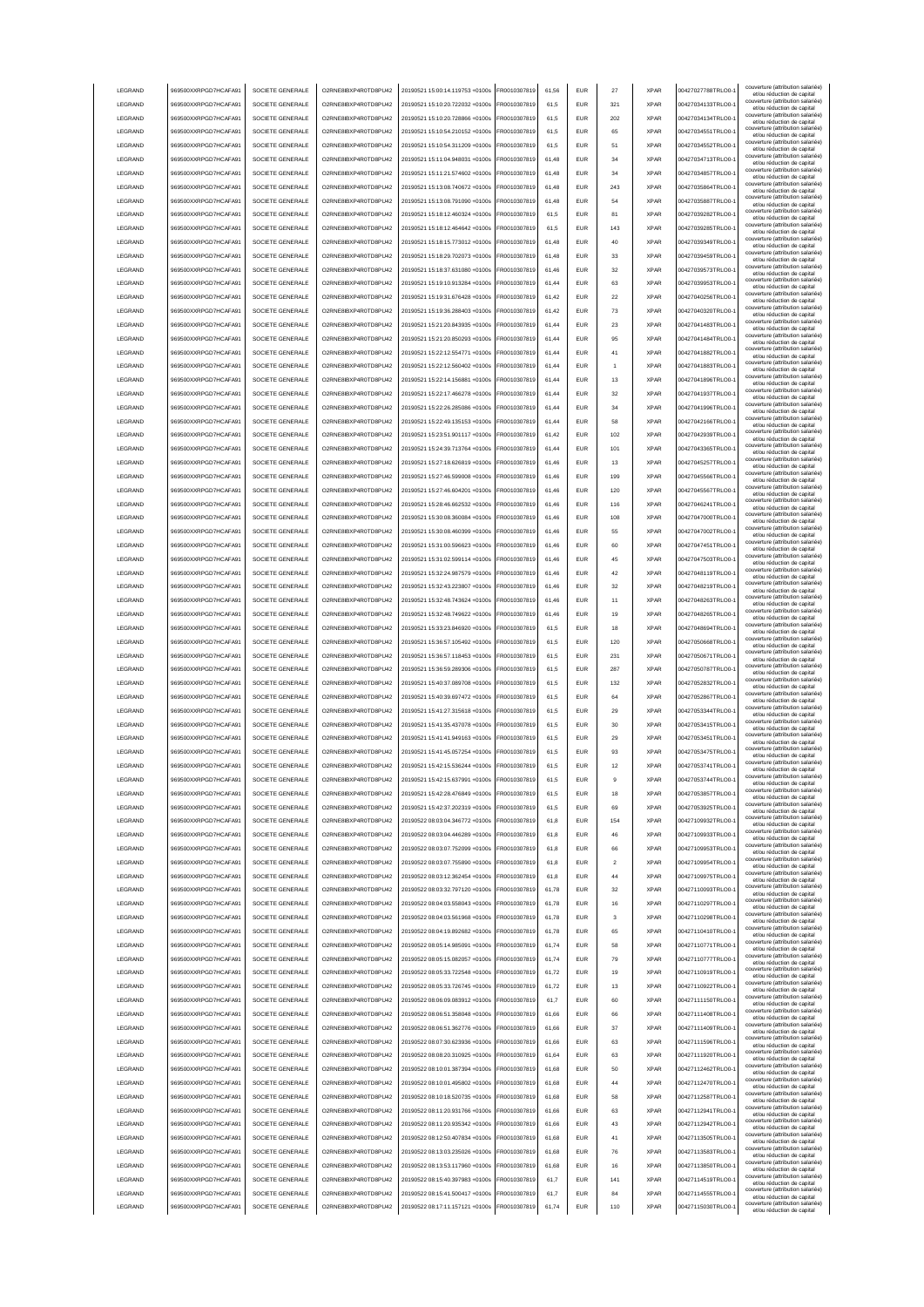| LEGRAND            | 969500XXRPGD7HCAFA91                         | SOCIETE GENERALE                     | O2RNE8IBXP4R0TD8PU42                         | 20190522 08:17:11.170329 +0100s                                    | FR0010307819                 | 61,72 | <b>EUR</b>               | 32             | <b>XPAR</b> | 00427115037TRLO0-                      | couverture (attribution salariée)<br>et/ou réduction de capital |
|--------------------|----------------------------------------------|--------------------------------------|----------------------------------------------|--------------------------------------------------------------------|------------------------------|-------|--------------------------|----------------|-------------|----------------------------------------|-----------------------------------------------------------------|
| LEGRAND            | 969500XXRPGD7HCAFA91                         | SOCIETE GENERALE                     | O2RNE8IBXP4R0TD8PU42                         | 20190522 08:17:19.971918 +0100s                                    | FR0010307819                 | 61,72 | <b>EUR</b>               | 32             | <b>XPAR</b> | 00427115101TRLO0-                      | couverture (attribution salariée)                               |
|                    |                                              |                                      |                                              |                                                                    |                              |       |                          |                |             |                                        | et/ou réduction de capital<br>couverture (attribution salariée) |
| LEGRAND            | 969500XXRPGD7HCAFA91                         | SOCIETE GENERALE                     | O2RNE8IBXP4R0TD8PU42                         | 20190522 08:18:04.670595 +0100s                                    | FR0010307819                 | 61,74 | EUR                      | 66             | <b>XPAR</b> | 00427115434TRLO0-                      | et/ou réduction de capital<br>couverture (attribution salariée) |
| <b>LEGRAND</b>     | 969500XXRPGD7HCAFA91                         | SOCIETE GENERALE                     | O2RNE8IBXP4R0TD8PLI42                        | 20190522 08:18:30.511677 +0100s                                    | FR0010307819                 | 61.72 | <b>EUR</b>               | 33             | <b>XPAR</b> | 00427115595TRLO0-                      | et/ou réduction de capital                                      |
| LEGRAND            | 969500XXRPGD7HCAFA91                         | SOCIETE GENERALE                     | O2RNE8IBXP4R0TD8PU42                         | 20190522 08:21:38.197289 +0100s                                    | FR0010307819                 | 61.8  | <b>EUR</b>               | 171            | <b>XPAR</b> | 00427116590TRLO0-                      | couverture (attribution salariée)<br>et/ou réduction de capital |
| LEGRAND            | 969500XXRPGD7HCAFA91                         | SOCIETE GENERALE                     | O2RNE8IBXP4R0TD8PU42                         | 20190522 08:21:40.300178 +0100s                                    | FR0010307819                 | 61.8  | <b>EUR</b>               | 139            | <b>XPAR</b> | 00427116600TRLO0-                      | couverture (attribution salariée)                               |
| <b>LEGRAND</b>     |                                              | SOCIETE GENERALE                     | O2RNE8IBXP4R0TD8PU42                         | 20190522.08:22:08.931825.+0100s                                    |                              |       |                          |                |             | 00427116685TRLO0-                      | et/ou réduction de capital<br>couverture (attribution salariée) |
|                    | 969500XXRPGD7HCAFA91                         |                                      |                                              |                                                                    | FR0010307819                 | 61.78 | <b>EUR</b>               | 33             | <b>XPAR</b> |                                        | et/ou réduction de capital<br>couverture (attribution salariée) |
| LEGRAND            | 969500XXRPGD7HCAFA91                         | SOCIETE GENERALE                     | O2RNE8IBXP4R0TD8PU42                         | 20190522 08:22:56.597619 +0100s                                    | R0010307819                  | 61,8  | EUR                      | 58             | <b>XPAR</b> | 00427116926TRLO0-                      | et/ou réduction de capital                                      |
| LEGRAND            | 969500XXRPGD7HCAFA91                         | SOCIETE GENERALE                     | O2RNE8IBXP4R0TD8PU42                         | 20190522 08:23:21.229334 +0100s                                    | FR0010307819                 | 61.84 | EUR                      | 41             | <b>XPAR</b> | 00427117131TRLO0-                      | couverture (attribution salariée)<br>et/ou réduction de capital |
| LEGRAND            | 969500XXRPGD7HCAFA91                         | SOCIETE GENERALE                     | O2RNE8IBXP4R0TD8PU42                         | 20190522 08:23:55.780362 +0100s                                    | R0010307819                  | 61,84 | EUR                      | 55             | <b>XPAR</b> | 00427117320TRLO0-                      | couverture (attribution salariée)                               |
| LEGRAND            | 969500XXRPGD7HCAFA91                         | SOCIETE GENERALE                     | O2RNE8IBXP4R0TD8PU42                         | 20190522 08:25:01.371017 +0100s                                    | FR0010307819                 | 61,8  | EUR                      | 64             | <b>XPAR</b> | 00427117619TRLO0-                      | et/ou réduction de capital<br>couverture (attribution salariée) |
|                    |                                              |                                      |                                              |                                                                    |                              |       |                          |                |             |                                        | et/ou réduction de capital<br>couverture (attribution salariée) |
| LEGRAND            | 969500XXRPGD7HCAFA91                         | SOCIETE GENERALE                     | O2RNE8IBXP4R0TD8PU42                         | 20190522 08:25:01.472254 +0100s                                    | R0010307819                  | 61,8  | EUR                      | 44             | <b>XPAR</b> | 00427117621TRLO0-                      | et/ou réduction de capital                                      |
| LEGRAND            | 969500XXRPGD7HCAFA91                         | SOCIETE GENERALE                     | O2RNE8IBXP4R0TD8PU42                         | 20190522 08:25:58.863148 +0100s                                    | R0010307819                  | 61,8  | EUR                      | 63             | <b>XPAR</b> | 00427117984TRLO0-                      | couverture (attribution salariée)<br>et/ou réduction de capital |
| LEGRAND            | 969500XXRPGD7HCAFA91                         | SOCIETE GENERALE                     | O2RNE8IBXP4R0TD8PU42                         | 20190522 08:26:48.828475 +0100s                                    | FR0010307819                 | 61,78 | <b>EUR</b>               | 32             | <b>XPAR</b> | 00427118222TRLO0-                      | couverture (attribution salariée)                               |
| LEGRAND            | 969500XXRPGD7HCAFA91                         | SOCIETE GENERALE                     | O2RNE8IBXP4R0TD8PU42                         | 20190522 08:27:39.196167 +0100s                                    | R0010307819                  | 61,82 | <b>EUR</b>               | 78             | <b>XPAR</b> | 00427118439TRLO0-                      | et/ou réduction de capital<br>couverture (attribution salariée) |
|                    |                                              |                                      |                                              |                                                                    |                              |       |                          |                |             |                                        | et/ou réduction de capital<br>couverture (attribution salariée) |
| LEGRAND            | 969500XXRPGD7HCAFA91                         | SOCIETE GENERALE                     | O2RNE8IBXP4R0TD8PU42                         | 20190522 08:28:15.446126 +0100s                                    | R0010307819                  | 61,92 | <b>EUR</b>               | 45             | <b>XPAR</b> | 00427118655TRLO0-                      | et/ou réduction de capital                                      |
| LEGRAND            | 969500XXRPGD7HCAFA91                         | SOCIETE GENERALE                     | O2RNE8IBXP4R0TD8PU42                         | 20190522 08:28:44.194472 +0100s                                    | FR0010307819                 | 61.88 | <b>EUR</b>               | 33             | <b>XPAR</b> | 00427118832TRLO0-                      | couverture (attribution salariée)<br>et/ou réduction de capital |
| LEGRAND            | 969500XXRPGD7HCAFA91                         | SOCIETE GENERALE                     | O2RNE8IBXP4R0TD8PU42                         | 20190522 08:29:35.960193 +0100s                                    | FR0010307819                 | 61.88 | <b>EUR</b>               | 32             | <b>XPAR</b> | 00427119050TRLO0-                      | couverture (attribution salariée)<br>et/ou réduction de capital |
| LEGRAND            | 969500XXRPGD7HCAFA91                         | SOCIETE GENERALE                     | O2RNE8IBXP4R0TD8PU42                         | 20190522 08:29:43.967075 +0100s                                    | R0010307819                  | 61.86 | EUR                      | 32             | <b>XPAR</b> | 00427119083TRLO0-                      | couverture (attribution salariée)                               |
|                    |                                              |                                      |                                              |                                                                    |                              |       |                          |                |             |                                        | et/ou réduction de capital<br>couverture (attribution salariée) |
| LEGRAND            | 969500XXRPGD7HCAFA91                         | SOCIETE GENERALE                     | O2RNE8IBXP4R0TD8PU42                         | 20190522 08:30:48.170986 +0100s                                    | R0010307819                  | 61,88 | EUR                      | 62             | <b>XPAR</b> | 00427119503TRLO0-                      | et/ou réduction de capital                                      |
| LEGRAND            | 969500XXRPGD7HCAFA91                         | SOCIETE GENERALE                     | O2RNE8IBXP4R0TD8PU42                         | 20190522 08:32:02.626873 +0100s                                    | R0010307819                  | 61,9  | EUR                      | 62             | <b>XPAR</b> | 00427120491TRLO0-                      | couverture (attribution salariée)<br>et/ou réduction de capital |
| LEGRAND            | 969500XXRPGD7HCAFA91                         | SOCIETE GENERALE                     | O2RNE8IBXP4R0TD8PU42                         | 20190522 08:32:32.593896 +0100s                                    | R0010307819                  | 61,88 | <b>EUR</b>               | 32             | <b>XPAR</b> | 00427120821TRLO0-                      | couverture (attribution salariée)                               |
| <b>LEGRAND</b>     | 969500XXRPGD7HCAFA91                         | SOCIETE GENERALE                     | O2RNE8IBXP4R0TD8PU42                         | 20190522 08:32:46.623631 +0100s                                    | R0010307819                  | 61,86 | EUR                      | 32             | <b>XPAR</b> | 00427120964TRLO0-                      | et/ou réduction de capital<br>couverture (attribution salariée) |
|                    |                                              |                                      |                                              |                                                                    |                              |       |                          |                |             |                                        | et/ou réduction de capital<br>couverture (attribution salariée) |
| LEGRAND            | 969500XXRPGD7HCAFA91                         | SOCIETE GENERALE                     | O2RNE8IBXP4R0TD8PU42                         | 20190522 08:33:18.588651 +0100s                                    | FR0010307819                 | 61,76 | EUR                      | 32             | <b>XPAR</b> | 00427121265TRLO0-                      | et/ou réduction de capital                                      |
| LEGRAND            | 969500XXRPGD7HCAFA91                         | SOCIETE GENERALE                     | O2RNE8IBXP4R0TD8PU42                         | 20190522 08:34:06.369551 +0100s                                    | FR0010307819                 | 61,72 | EUR                      | 32             | <b>XPAR</b> | 00427121705TRLO0-                      | couverture (attribution salariée)<br>et/ou réduction de capital |
| LEGRAND            | 969500XXRPGD7HCAFA91                         | SOCIETE GENERALE                     | O2RNE8IBXP4R0TD8PU42                         | 20190522 08:35:11.213366 +0100s                                    | FR0010307819                 | 61,76 | EUR                      | 62             | <b>XPAR</b> | 00427122353TRLO0-                      | couverture (attribution salariée)<br>et/ou réduction de capital |
| LEGRAND            | 969500XXRPGD7HCAFA91                         | SOCIETE GENERALE                     | O2RNE8IBXP4R0TD8PU42                         | 20190522 08:36:23.535953 +0100s                                    | FR0010307819                 | 61,74 | <b>EUR</b>               | 63             | <b>XPAR</b> | 00427122984TRLO0-                      | couverture (attribution salariée)                               |
|                    |                                              |                                      |                                              |                                                                    |                              |       |                          |                |             |                                        | et/ou réduction de capital<br>couverture (attribution salariée) |
| LEGRAND            | 969500XXRPGD7HCAFA91                         | SOCIETE GENERALE                     | O2RNE8IBXP4R0TD8PLI42                        | 20190522 08:36:23.637006 +0100s                                    | FR0010307819                 | 61,74 | <b>EUR</b>               | 32             | <b>XPAR</b> | 00427122987TRLO0-                      | et/ou réduction de capital                                      |
| LEGRAND            | 969500XXRPGD7HCAFA91                         | SOCIETE GENERALE                     | O2RNE8IBXP4R0TD8PU42                         | 20190522 08:38:20.122569 +0100s                                    | FR0010307819                 | 61,74 | <b>EUR</b>               | 114            | <b>XPAR</b> | 00427123576TRLO0-                      | couverture (attribution salariée)<br>et/ou réduction de capital |
| <b>I FGRAND</b>    | 969500XXRPGD7HCAFA91                         | SOCIETE GENERALE                     | O2RNE8IBXP4R0TD8PU42                         | 20190522 08:39:25.619111 +0100s                                    | FR0010307819                 | 61.76 | <b>EUR</b>               | 62             | <b>XPAR</b> | 00427123895TRLO0-                      | couverture (attribution salariée)                               |
| <b>LEGRAND</b>     | 969500XXRPGD7HCAFA91                         | SOCIETE GENERALE                     | O2RNE8IBXP4R0TD8PU42                         | 20190522 08:40:17.193403 +0100s                                    | FR0010307819                 | 61.74 | <b>EUR</b>               | 62             | <b>XPAR</b> | 00427124175TRLO0-                      | et/ou réduction de capital<br>couverture (attribution salariée) |
|                    |                                              |                                      |                                              |                                                                    |                              |       |                          |                |             |                                        | et/ou réduction de capital<br>couverture (attribution salariée) |
| <b>I FGRAND</b>    | 969500XXRPGD7HCAFA91                         | SOCIETE GENERALE                     | O2RNE8IBXP4R0TD8PU42                         | 20190522 08:41:02.154194 +0100s                                    | FR0010307819                 | 61.7  | <b>EUR</b>               | 32             | <b>XPAR</b> | 00427124397TRLO0-                      | et/ou réduction de capital                                      |
| LEGRAND            | 969500XXRPGD7HCAFA91                         | SOCIETE GENERALE                     | O2RNE8IBXP4R0TD8PU42                         | 20190522 08:41:31.193401 +0100s                                    | R0010307819                  | 61,68 | EUR                      | 32             | <b>XPAR</b> | 00427124603TRLO0-                      | couverture (attribution salariée)<br>et/ou réduction de capital |
| LEGRAND            | 969500XXRPGD7HCAFA91                         | SOCIETE GENERALE                     | O2RNE8IBXP4R0TD8PU42                         | 20190522 08:41:49.921611 +0100s                                    | FR0010307819                 | 61,66 | <b>EUR</b>               | 32             | <b>XPAR</b> | 00427124726TRLO0-                      | couverture (attribution salariée)                               |
| LEGRAND            | 969500XXRPGD7HCAFA91                         | SOCIETE GENERALE                     | O2RNE8IBXP4R0TD8PU42                         | 20190522 08:45:06.235472 +0100s                                    | R0010307819                  | 61,72 | EUR                      | 126            | <b>XPAR</b> | 00427126040TRLO0-                      | et/ou réduction de capital<br>couverture (attribution salariée) |
|                    |                                              |                                      |                                              |                                                                    |                              |       |                          |                |             |                                        | et/ou réduction de capital<br>couverture (attribution salariée) |
| LEGRAND            | 969500XXRPGD7HCAFA91                         | SOCIETE GENERALE                     | O2RNE8IBXP4R0TD8PU42                         | 20190522 08:45:06.239123 +0100s                                    | R0010307819                  | 61,72 | EUR                      | 60             | <b>XPAR</b> | 00427126043TRLO0-                      | et/ou réduction de capital                                      |
| LEGRAND            | 969500XXRPGD7HCAFA91                         | SOCIETE GENERALE                     | O2RNE8IBXP4R0TD8PU42                         | 20190522 08:47:53.803169 +0100s                                    | R0010307819                  | 61,72 | EUR                      | 114            | <b>XPAR</b> | 00427127070TRLO0-                      | couverture (attribution salariée)<br>et/ou réduction de capital |
| LEGRAND            | 969500XXRPGD7HCAFA91                         | SOCIETE GENERALE                     | O2RNE8IBXP4R0TD8PU42                         | 20190522 08:48:05.620961 +0100s                                    | R0010307819                  | 61,72 | EUR                      | 39             | <b>XPAR</b> | 00427127121TRLO0-                      | couverture (attribution salariée)                               |
| LEGRAND            | 969500XXRPGD7HCAFA91                         | SOCIETE GENERALE                     | O2RNE8IBXP4R0TD8PU42                         | 20190522 08:48:33.062944 +0100s                                    | R0010307819                  | 61,7  | EUR                      | 32             | <b>XPAR</b> | 00427127273TRLO0-                      | et/ou réduction de capital<br>couverture (attribution salariée) |
|                    |                                              |                                      |                                              |                                                                    |                              |       |                          |                |             |                                        | et/ou réduction de capital<br>couverture (attribution salariée) |
| LEGRAND            | 969500XXRPGD7HCAFA91                         | SOCIETE GENERALE                     | O2RNE8IBXP4R0TD8PU42                         | 20190522 08:49:35.780496 +0100s                                    | FR0010307819                 | 61,66 | <b>EUR</b>               | 62             | <b>XPAR</b> | 00427127760TRLO0-                      | et/ou réduction de capital                                      |
|                    |                                              |                                      |                                              |                                                                    |                              |       |                          |                |             |                                        |                                                                 |
| LEGRAND            | 969500XXRPGD7HCAFA91                         | SOCIETE GENERALE                     | O2RNE8IBXP4R0TD8PU42                         | 20190522 08:50:20.359538 +0100s                                    | FR0010307819                 | 61,72 | <b>EUR</b>               | 32             | <b>XPAR</b> | 00427128046TRLO0-                      | couverture (attribution salariée)<br>et/ou réduction de capital |
| LEGRAND            | 969500XXRPGD7HCAFA91                         | SOCIETE GENERALE                     | O2RNE8IBXP4R0TD8PU42                         | 20190522 08:51:31.357590 +0100s                                    | R0010307819                  | 61,74 | <b>EUR</b>               | 32             | <b>XPAR</b> | 00427128421TRLO0-                      | couverture (attribution salariée)                               |
|                    |                                              |                                      |                                              |                                                                    |                              |       |                          |                |             |                                        | et/ou réduction de capital<br>couverture (attribution salariée) |
| LEGRAND            | 969500XXRPGD7HCAFA91                         | SOCIETE GENERALE                     | O2RNE8IBXP4R0TD8PU42                         | 20190522 08:52:13.217270 +0100s                                    | FR0010307819                 | 61.7  | <b>EUR</b>               | 32             | <b>XPAR</b> | 00427128635TRLO0-                      | et/ou réduction de capital                                      |
| <b>LEGRAND</b>     | 969500XXRPGD7HCAFA91                         | SOCIETE GENERALE                     | O2RNE8IBXP4R0TD8PU42                         | 20190522 08:53:37.647205 +0100s                                    | FR0010307819                 | 61.68 | <b>EUR</b>               | 32             | <b>XPAR</b> | 00427129114TRLO0-                      | couverture (attribution salariée)<br>et/ou réduction de capital |
| <b>LEGRAND</b>     | 969500XXRPGD7HCAFA91                         | SOCIETE GENERALE                     | O2RNE8IBXP4R0TD8PU42                         | 20190522 08:54:44 422147 +0100s                                    | FR0010307819                 | 61.68 | <b>EUR</b>               | 62             | <b>XPAR</b> | 00427129412TRLO0-                      | couverture (attribution salariée)<br>et/ou réduction de capital |
| LEGRAND            | 969500XXRPGD7HCAFA91                         | SOCIETE GENERALE                     | O2RNE8IBXP4R0TD8PU42                         | 20190522 08:55:25.989094 +0100s                                    | R0010307819                  | 61,66 | EUR                      | 32             | <b>XPAR</b> | 00427129687TRLO0-                      | couverture (attribution salariée)                               |
|                    |                                              |                                      |                                              |                                                                    |                              |       |                          |                |             |                                        | et/ou réduction de capital<br>couverture (attribution salariée) |
| LEGRAND            | 969500XXRPGD7HCAFA91                         | SOCIETE GENERALE                     | O2RNE8IBXP4R0TD8PU42                         | 20190522 08:57:07.546528 +0100s                                    | R0010307819                  | 61,66 | <b>EUR</b>               | 62             | <b>XPAR</b> | 00427130290TRLO0-1                     | et/ou réduction de capital                                      |
| LEGRAND            | 969500XXRPGD7HCAFA91                         | SOCIETE GENERALE                     | O2RNE8IBXP4R0TD8PU42                         | 20190522 08:57:41.413984 +0100s                                    | R0010307819                  | 61,62 | EUR                      | 32             | <b>XPAR</b> | 00427130476TRLO0-                      | couverture (attribution salariée)<br>et/ou réduction de capital |
| LEGRAND            | 969500XXRPGD7HCAFA91                         | SOCIETE GENERALE                     | O2RNE8IBXP4R0TD8PU42                         | 20190522 08:59:33.866694 +0100s                                    | FR0010307819                 | 61,62 | EUR                      | 62             | <b>XPAR</b> | 00427130992TRLO0-                      | couverture (attribution salariée)<br>et/ou réduction de capital |
| LEGRAND            | 969500XXRPGD7HCAFA91                         | SOCIETE GENERALE                     | O2RNE8IBXP4R0TD8PU42                         | 20190522 08:59:48.794339 +0100s                                    | FR0010307819                 | 61,6  | EUR                      | 32             | <b>XPAR</b> | 00427131072TRLO0-                      | couverture (attribution salariée)                               |
|                    |                                              |                                      |                                              |                                                                    |                              |       |                          |                |             |                                        | et/ou réduction de capital<br>couverture (attribution salariée) |
| LEGRAND            | 969500XXRPGD7HCAFA91                         | SOCIETE GENERALE                     | O2RNE8IBXP4R0TD8PU42                         | 20190522 09:03:07.160916 +0100s                                    | FR0010307819                 | 61,64 | EUR                      |                | <b>XPAR</b> | 00427132512TRLO0-                      | et/ou réduction de capital<br>couverture (attribution salariée) |
| <b>I FGRAND</b>    | 969500XXRPGD7HCAFA91                         | SOCIETE GENERALE                     | O2RNE8IBXP4R0TD8PU42                         | 20190522.09:03:07.461783.+0100s                                    | FR0010307819                 | 61.64 | <b>FUR</b>               | 33             | <b>XPAR</b> | 00427132513TRLO0-                      | et/ou réduction de capital                                      |
| <b>I FGRAND</b>    | 969500XXRPGD7HCAFA91                         | SOCIETE GENERALE                     | O2RNE8IBXP4R0TD8PU42                         | 20190522 09:03:07.465680 +0100s                                    | FR0010307819                 | 61,64 | <b>EUR</b>               | 1              | <b>XPAR</b> | 00427132514TRLO0-                      | couverture (attribution salariée)<br>et/ou réduction de capital |
| <b>I FGRAND</b>    | 969500XXRPGD7HCAFA91                         | SOCIETE GENERALE                     | O2RNE8IBXP4R0TD8PLI42                        | 20190522 09:03:08.162954 +0100s                                    | FR0010307819                 | 61,64 | <b>FUR</b>               | $\overline{9}$ | <b>XPAR</b> | 00427132516TRLO0-                      | couverture (attribution salariée)                               |
|                    |                                              |                                      |                                              |                                                                    |                              |       |                          |                |             |                                        | et/ou réduction de capital<br>couverture (attribution salariée) |
| LEGRAND            | 969500XXRPGD7HCAFA91                         | SOCIETE GENERALE                     | O2RNE8IBXP4R0TD8PU42                         | 20190522 09:04:22.066511 +0100s                                    | FR0010307819                 | 61,64 | <b>EUR</b>               | 173            | <b>XPAR</b> | 00427132870TRLO0-                      | et/ou réduction de capital                                      |
| LEGRAND            | 969500XXRPGD7HCAFA91                         | SOCIETE GENERALE                     | O2RNE8IBXP4R0TD8PLI42                        | 20190522 09:04:41.702890 +0100s                                    | FR0010307819                 | 61.62 | <b>EUR</b>               | 32             | <b>XPAR</b> | 00427132988TRLO0-                      | couverture (attribution salariée)<br>et/ou réduction de capital |
| LEGRAND            | 969500XXRPGD7HCAFA91                         | SOCIETE GENERALE                     | O2RNE8IBXP4R0TD8PU42                         | 20190522 09:08:28.140590 +0100s                                    | FR0010307819                 | 61.68 | <b>EUR</b>               | 114            | <b>XPAR</b> | 00427134320TRLO0-                      | couverture (attribution salariée)<br>et/ou réduction de capital |
| LEGRAND            | 969500XXRPGD7HCAFA91                         | SOCIETE GENERALE                     | O2RNE8IBXP4R0TD8PLI42                        | 20190522 09:08:31.142770 +0100s                                    | FR0010307819                 | 61.68 | <b>EUR</b>               | 39             | <b>XPAR</b> | 00427134343TRLO0-                      | couverture (attribution salariée)                               |
|                    |                                              |                                      |                                              |                                                                    |                              |       |                          |                | <b>XPAR</b> |                                        | et/ou réduction de capital<br>couverture (attribution salariée) |
| LEGRAND            | 969500XXRPGD7HCAFA91                         | SOCIETE GENERALE                     | O2RNE8IBXP4R0TD8PU42                         | 20190522 09:11:16.269105 +0100s                                    | FR0010307819                 | 61,66 | EUR                      | 114            |             | 00427135193TRLO0-1                     | et/ou réduction de capital                                      |
| LEGRAND            | 969500XXRPGD7HCAFA91                         | SOCIETE GENERALE                     | O2RNE8IBXP4R0TD8PU42                         | 20190522 09:13:09.060252 +0100s                                    | FR0010307819                 | 61,72 | <b>EUR</b>               | 76             | <b>XPAR</b> | 00427135852TRLO0-1                     | couverture (attribution salariée)<br>et/ou réduction de capital |
| LEGRAND            | 969500XXRPGD7HCAFA91                         | SOCIETE GENERALE                     | O2RNE8IBXP4R0TD8PU42                         | 20190522 09:14:02.549472 +0100s                                    | FR0010307819                 | 61,68 | <b>EUR</b>               | 32             | <b>XPAR</b> | 00427136239TRLO0-                      | couverture (attribution salariée)<br>et/ou réduction de capital |
| LEGRAND            | 969500XXRPGD7HCAFA91                         | SOCIETE GENERALE                     | O2RNE8IBXP4R0TD8PU42                         | 20190522 09:19:58.452815 +0100s                                    | R0010307819                  | 61,78 | EUR                      | 23             | <b>XPAR</b> | 00427138216TRLO0-1                     | couverture (attribution salariée)                               |
|                    |                                              |                                      |                                              |                                                                    |                              |       |                          |                |             |                                        | et/ou réduction de capital<br>couverture (attribution salariée) |
| LEGRAND            | 969500XXRPGD7HCAFA91                         | SOCIETE GENERALE                     | O2RNE8IBXP4R0TD8PU42                         | 20190522 09:19:58.457239 +0100s                                    | R0010307819                  | 61,78 | EUR                      | 20             | <b>XPAR</b> | 00427138217TRLO0-                      | et/ou réduction de capital<br>couverture (attribution salariée) |
| LEGRAND            | 969500XXRPGD7HCAFA91                         | SOCIETE GENERALE                     | O2RNE8IBXP4R0TD8PU42                         | 20190522 09:19:59.053513 +0100s                                    | R0010307819                  | 61,78 | EUR                      |                | <b>XPAR</b> | 00427138219TRLO0-1                     | et/ou réduction de capital                                      |
| LEGRAND            | 969500XXRPGD7HCAFA91                         | SOCIETE GENERALE                     | O2RNE8IBXP4R0TD8PLI42                        | 20190522 09:20:00.658231 +0100s                                    | FR0010307819                 | 61,78 | <b>FUR</b>               | 22             | <b>XPAR</b> | 00427138249TRLO0-                      | couverture (attribution salariée)<br>et/ou réduction de capital |
| LEGRAND            | 969500XXRPGD7HCAFA91                         | SOCIETE GENERALE                     | O2RNE8IBXP4R0TD8PU42                         | 20190522 09:20:16.287582 +0100s                                    | FR0010307819                 | 61,78 | <b>EUR</b>               | 18             | <b>XPAR</b> | 00427138358TRLO0-                      | couverture (attribution salariée)                               |
| LEGRAND            |                                              | SOCIETE GENERALE                     | O2RNE8IBXP4R0TD8PU42                         |                                                                    |                              |       | <b>FUR</b>               | 6              | <b>XPAR</b> |                                        | et/ou réduction de capital<br>couverture (attribution salariée) |
|                    | 969500XXRPGD7HCAFA91                         |                                      |                                              | 20190522 09:20:16.291520 +0100s                                    | FR0010307819                 | 61,78 |                          |                |             | 00427138360TRLO0-                      | et/ou réduction de capital                                      |
| LEGRAND            | 969500XXRPGD7HCAFA91                         | SOCIETE GENERALE                     | O2RNE8IBXP4R0TD8PU42                         | 20190522 09:20:16.295705 +0100s                                    | FR0010307819                 | 61.78 | <b>EUR</b>               | 191            | <b>XPAR</b> | 00427138362TRLO0-                      | couverture (attribution salariée)<br>et/ou réduction de capital |
| LEGRAND            | 969500XXRPGD7HCAFA91                         | SOCIETE GENERALE                     | O2RNE8IBXP4R0TD8PU42                         | 20190522 09:21:40.628870 +0100s                                    | FR0010307819                 | 61.82 | <b>EUR</b>               | 35             | <b>XPAR</b> | 00427138821TRLO0-                      | couverture (attribution salariée)<br>et/ou réduction de capital |
| LEGRAND            | 969500XXRPGD7HCAFA91                         | SOCIETE GENERALE                     | O2RNE8IBXP4R0TD8PU42                         | 20190522 09:21:40.632879 +0100s                                    | FR0010307819                 | 61.82 | <b>EUR</b>               | 27             | <b>XPAR</b> | 00427138822TRLO0-                      | couverture (attribution salariée)                               |
|                    |                                              |                                      |                                              |                                                                    | R0010307819                  | 61,86 | <b>EUR</b>               | 62             | <b>XPAR</b> |                                        | et/ou réduction de capital<br>couverture (attribution salariée) |
| LEGRAND            | 969500XXRPGD7HCAFA91                         | SOCIETE GENERALE                     | O2RNE8IBXP4R0TD8PU42                         | 20190522 09:23:24.962353 +0100s                                    |                              |       |                          |                |             | 00427139266TRLO0-1                     | et/ou réduction de capital<br>couverture (attribution salariée) |
| LEGRAND            | 969500XXRPGD7HCAFA91                         | SOCIETE GENERALE                     | O2RNE8IBXP4R0TD8PU42                         | 20190522 09:24:37.772512 +0100s                                    | FR0010307819                 | 61,84 | EUR                      | 32             | <b>XPAR</b> | 00427139707TRLO0-1                     | et/ou réduction de capital                                      |
| LEGRAND            | 969500XXRPGD7HCAFA91                         | SOCIETE GENERALE                     | O2RNE8IBXP4R0TD8PU42                         | 20190522 09:25:11.018929 +0100s                                    | R0010307819                  | 61,82 | EUR                      | 32             | <b>XPAR</b> | 00427139899TRLO0-1                     | couverture (attribution salariée)<br>et/ou réduction de capital |
| LEGRAND            | 969500XXRPGD7HCAFA91                         | SOCIETE GENERALE                     | O2RNE8IBXP4R0TD8PU42                         | 20190522 09:26:43.538720 +0100s                                    | FR0010307819                 | 61,82 | EUR                      | 62             | <b>XPAR</b> | 00427140328TRLO0-1                     | couverture (attribution salariée)                               |
| LEGRAND            | 969500XXRPGD7HCAFA91                         | SOCIETE GENERALE                     | O2RNE8IBXP4R0TD8PU42                         | 20190522 09:27:45.727260 +0100s                                    | R0010307819                  | 61,86 | <b>EUR</b>               | 32             | <b>XPAR</b> | 00427140650TRLO0-                      | et/ou réduction de capital<br>couverture (attribution salariée) |
|                    |                                              |                                      |                                              |                                                                    |                              |       |                          |                |             |                                        | et/ou réduction de capital<br>couverture (attribution salariée) |
| LEGRAND            | 969500XXRPGD7HCAFA91                         | SOCIETE GENERALE                     | O2RNE8IBXP4R0TD8PU42                         | 20190522 09:28:27.986581 +0100s                                    | FR0010307819                 | 61,84 | <b>EUR</b>               | 23             | <b>XPAR</b> | 00427140849TRLO0-                      | et/ou réduction de capital                                      |
| LEGRAND            | 969500XXRPGD7HCAFA91                         | SOCIETE GENERALE                     | O2RNE8IBXP4R0TD8PU42                         | 20190522 09:28:27.990692 +0100s                                    | R0010307819                  | 61,84 | <b>EUR</b>               | 9              | <b>XPAR</b> | 00427140850TRLO0-                      | couverture (attribution salariée)<br>et/ou réduction de capital |
| <b>I FGRAND</b>    | 969500XXRPGD7HCAFA91                         | SOCIETE GENERALE                     | O2RNE8IBXP4R0TD8PU42                         | 20190522 09:29:35.063649 +0100s                                    | FR0010307819                 | 61,8  | <b>EUR</b>               | 32             | <b>XPAR</b> | 00427141299TRLO0-                      | couverture (attribution salariée)<br>et/ou réduction de capital |
| <b>I FGRAND</b>    | 969500XXRPGD7HCAFA91                         | SOCIETE GENERALE                     | O2RNE8IBXP4R0TD8PU42                         | 20190522 09:31:45.647492 +0100s                                    | FR0010307819                 | 61,78 | <b>FUR</b>               | 62             | <b>XPAR</b> | 00427141907TRLO0-                      | couverture (attribution salariée)                               |
| <b>I FGRAND</b>    |                                              |                                      |                                              |                                                                    |                              |       | <b>FUR</b>               |                | <b>XPAR</b> |                                        | et/ou réduction de capital<br>couverture (attribution salariée) |
|                    | 969500XXRPGD7HCAFA91                         | SOCIETE GENERALE                     | O2RNE8IBXP4R0TD8PU42                         | 20190522 09:32:59.152134 +0100s                                    | FR0010307819                 | 61,8  |                          | 72             |             | 00427142262TRLO0-                      | et/ou réduction de capital<br>couverture (attribution salariée) |
| LEGRAND<br>LEGRAND | 969500XXRPGD7HCAFA91<br>969500XXRPGD7HCAFA91 | SOCIETE GENERALE<br>SOCIETE GENERALE | O2RNE8IBXP4R0TD8PU42<br>O2RNE8IBXP4R0TD8PU42 | 20190522 09:34:37.397734 +0100s<br>20190522 09:35:28.662436 +0100s | FR0010307819<br>FR0010307819 | 61.86 | <b>EUR</b><br><b>EUR</b> | 62             | <b>XPAR</b> | 00427142862TRLO0-<br>00427143175TRLO0- | et/ou réduction de capital<br>couverture (attribution salariée) |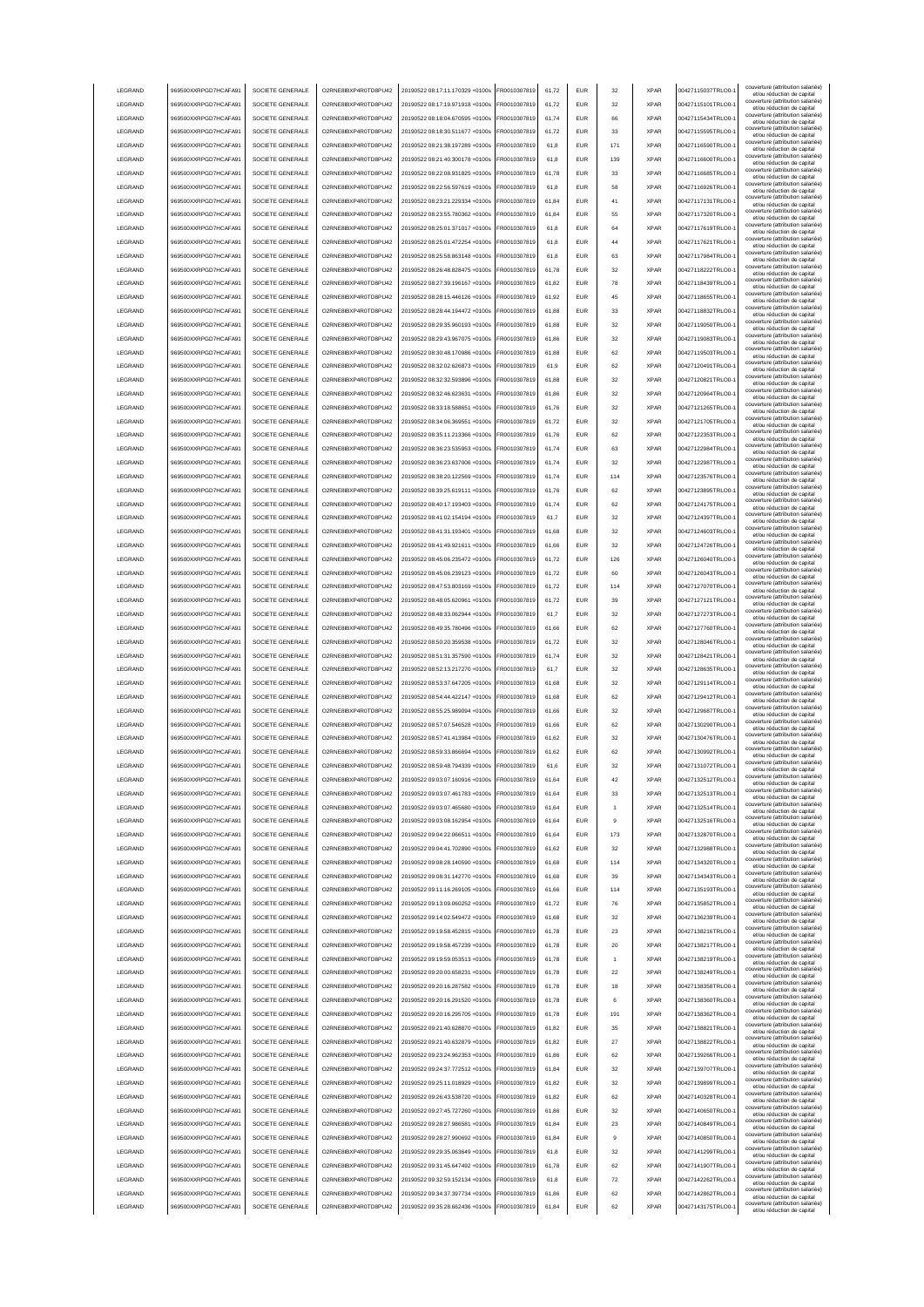| LEGRAND                            | 969500XXRPGD7HCAFA91                         | SOCIETE GENERALE                     | O2RNE8IBXP4R0TD8PU42                          | 20190522 09:42:10.140303 +0100s                                    | FR0010307819                 | 61.9           | <b>EUR</b>        | 159      | <b>XPAR</b>                | 00427145782TRLO0-                      | couverture (attribution salariée<br>et/ou réduction de capital<br>couverture (attribution salariée)  |
|------------------------------------|----------------------------------------------|--------------------------------------|-----------------------------------------------|--------------------------------------------------------------------|------------------------------|----------------|-------------------|----------|----------------------------|----------------------------------------|------------------------------------------------------------------------------------------------------|
| LEGRAND                            | 969500XXRPGD7HCAFA91                         | SOCIETE GENERALE                     | O2RNE8IBXP4R0TD8PU42                          | 20190522 09:42:10.144303 +0100s                                    | FR0010307819                 | 61.9           | <b>EUR</b>        | 40       | <b>XPAR</b>                | 00427145783TRLO0-                      | et/ou réduction de capital<br>couverture (attribution salariée)                                      |
| LEGRAND                            | 969500XXRPGD7HCAFA91                         | SOCIETE GENERALE                     | O2RNE8IBXP4R0TD8PU42                          | 20190522 09:42:38.288301 +0100s                                    | FR0010307819                 | 61.9           | <b>EUR</b>        | 89       | <b>XPAR</b>                | 00427146057TRLO0-                      | et/ou réduction de capital<br>couverture (attribution salariée)                                      |
| LEGRAND                            | 969500XXRPGD7HCAFA91                         | SOCIETE GENERALE                     | O2RNE8IBXP4R0TD8PU42                          | 20190522 09:43:41.956969 +0100s                                    | FR0010307819                 | 61,88          | EUR               | 62       | <b>XPAR</b>                | 00427146317TRLO0-                      | et/ou réduction de capital<br>couverture (attribution salariée)                                      |
| LEGRAND                            | 969500XXRPGD7HCAFA91                         | SOCIETE GENERALE                     | O2RNE8IBXP4R0TD8PU42                          | 20190522 09:45:25.487249 +0100s                                    | FR0010307819                 | 61,88          | EUR               | 48       | <b>XPAR</b>                | 00427146877TRLO0-                      | et/ou réduction de capital<br>couverture (attribution salariée)                                      |
| LEGRAND                            | 969500XXRPGD7HCAFA91                         | SOCIETE GENERALE                     | O2RNE8IBXP4R0TD8PU42                          | 20190522 09:46:40.677710 +0100s                                    | FR0010307819                 | 61,84          | EUR               | 62       | <b>XPAR</b>                | 00427147204TRLO0-                      | et/ou réduction de capital<br>couverture (attribution salariée)                                      |
| LEGRAND                            | 969500XXRPGD7HCAFA91                         | SOCIETE GENERALE                     | O2RNE8IBXP4R0TD8PU42                          | 20190522 09:49:06.390385 +0100s                                    | FR0010307819                 | 61,88          | EUR               | 62       | <b>XPAR</b>                | 00427148014TRLO0-                      | et/ou réduction de capital<br>couverture (attribution salariée)                                      |
| LEGRAND                            | 969500XXRPGD7HCAFA91                         | SOCIETE GENERALE                     | O2RNE8IBXP4R0TD8PU42                          | 20190522 09:49:06.402713 +0100s                                    | R0010307819                  | 61,88          | EUR               | 40       | <b>XPAR</b>                | 00427148021TRLO0-                      | et/ou réduction de capital<br>couverture (attribution salariée)                                      |
| LEGRAND                            | 969500XXRPGD7HCAFA91                         | SOCIETE GENERALE                     | O2RNE8IBXP4R0TD8PU42                          | 20190522 09:50:03.269798 +0100s                                    | FR0010307819                 | 61,84          | EUR               | 32<br>32 | <b>XPAR</b><br><b>XPAR</b> | 00427148331TRLO0-                      | et/ou réduction de capital<br>couverture (attribution salariée)                                      |
| LEGRAND<br>LEGRAND                 | 969500XXRPGD7HCAFA91                         | SOCIETE GENERALE<br>SOCIETE GENERALE | O2RNE8IBXP4R0TD8PU42<br>O2RNE8IBXP4R0TD8PU42  | 20190522 09:51:03.664611 +0100s<br>20190522 09:52:41.623353 +0100s | FR0010307819<br>FR0010307819 | 61,82          | EUR<br><b>EUR</b> | 62       | <b>XPAR</b>                | 00427148670TRLO0-<br>00427149209TRLO0- | et/ou réduction de capital<br>couverture (attribution salariée)                                      |
|                                    | 969500XXRPGD7HCAFA91                         |                                      |                                               |                                                                    |                              | 61,8           |                   |          | <b>XPAR</b>                |                                        | et/ou réduction de capital<br>couverture (attribution salariée)                                      |
| LEGRAND                            | 969500XXRPGD7HCAFA91                         | SOCIETE GENERALE                     | O2RNE8IBXP4R0TD8PU42                          | 20190522 09:53:32.189414 +0100s                                    | FR0010307819                 | 61,82          | <b>EUR</b>        | 32       |                            | 00427149486TRLO0-<br>00427149866TRLO0- | et/ou réduction de capital<br>couverture (attribution salariée)                                      |
| LEGRAND<br>LEGRAND                 | 969500XXRPGD7HCAFA91<br>969500XXRPGD7HCAFA91 | SOCIETE GENERALE<br>SOCIETE GENERALE | O2RNE8IBXP4R0TD8PU42<br>O2RNE8IBXP4R0TD8PU42  | 20190522 09:54:59.600288 +0100s<br>20190522 10:02:45.704894 +0100s | FR0010307819<br>FR0010307819 | 61,8<br>61.9   | <b>EUR</b><br>EUR | 32<br>48 | <b>XPAR</b><br><b>XPAR</b> | 00427152228TRLO0-                      | et/ou réduction de capital<br>couverture (attribution salariée)                                      |
| LEGRAND                            | 969500XXRPGD7HCAFA91                         | SOCIETE GENERALE                     | O2RNE8IBXP4R0TD8PU42                          | 20190522 10:02:45.710358 +0100s                                    | FR0010307819                 | 61.9           | <b>EUR</b>        | 170      | <b>XPAR</b>                | 00427152232TRLO0-                      | et/ou réduction de capital<br>couverture (attribution salariée)                                      |
| LEGRAND                            | 969500XXRPGD7HCAFA91                         | SOCIETE GENERALE                     | O2RNE8IBXP4R0TD8PU42                          | 20190522 10:05:16.674116 +0100s                                    | FR0010307819                 | 61.92          | EUR               | 129      | <b>XPAR</b>                | 00427152748TRLO0-                      | et/ou réduction de capital<br>couverture (attribution salariée)                                      |
| LEGRAND                            | 969500XXRPGD7HCAFA91                         | SOCIETE GENERALE                     | O2RNE8IBXP4R0TD8PU42                          | 20190522 10:05:16.678210 +0100s                                    | FR0010307819                 | 61,92          | EUR               | 57       | <b>XPAR</b>                | 00427152750TRLO0-                      | et/ou réduction de capital<br>couverture (attribution salariée)                                      |
| LEGRAND                            | 969500XXRPGD7HCAFA91                         | SOCIETE GENERALE                     | O2RNE8IBXP4R0TD8PU42                          | 20190522 10:06:03.236605 +0100s                                    | FR0010307819                 | 61,9           | EUR               | 32       | <b>XPAR</b>                | 00427152976TRLO0-                      | et/ou réduction de capital<br>couverture (attribution salariée)                                      |
| LEGRAND                            | 969500XXRPGD7HCAFA91                         | SOCIETE GENERALE                     | O2RNE8IBXP4R0TD8PU42                          | 20190522 10:10:38.193906 +0100s                                    | FR0010307819                 | 61,9           | EUR               | 114      | <b>XPAR</b>                | 00427154140TRLO0-                      | et/ou réduction de capital<br>couverture (attribution salariée)                                      |
| LEGRAND                            | 969500XXRPGD7HCAFA91                         | SOCIETE GENERALE                     | O2RNE8IBXP4R0TD8PU42                          | 20190522 10:10:38.293645 +0100s                                    | FR0010307819                 | 61,9           | EUR               | 50       | <b>XPAR</b>                | 00427154141TRLO0-                      | et/ou réduction de capital<br>couverture (attribution salariée)                                      |
| LEGRAND                            | 969500XXRPGD7HCAFA91                         | SOCIETE GENERALE                     | O2RNE8IBXP4R0TD8PU42                          | 20190522 10:10:38.297621 +0100s                                    | FR0010307819                 | 61,9           | EUR               | 5        | <b>XPAR</b>                | 00427154142TRLO0-                      | et/ou réduction de capital<br>couverture (attribution salariée)<br>et/ou réduction de capital        |
| LEGRAND                            | 969500XXRPGD7HCAFA91                         | SOCIETE GENERALE                     | O2RNE8IBXP4R0TD8PU42                          | 20190522 10:13:49.753317 +0100s                                    | FR0010307819                 | 61,9           | EUR               | 103      | <b>XPAR</b>                | 00427155031TRLO0-                      | couverture (attribution salariée)                                                                    |
| LEGRAND                            | 969500XXRPGD7HCAFA91                         | SOCIETE GENERALE                     | O2RNE8IBXP4R0TD8PU42                          | 20190522 10:18:39.754347 +0100s                                    | FR0010307819                 | 61,88          | EUR               | 114      | <b>XPAR</b>                | 00427156530TRLO0-                      | et/ou réduction de capital<br>couverture (attribution salariée)<br>et/ou réduction de capital        |
| LEGRAND                            | 969500XXRPGD7HCAFA91                         | SOCIETE GENERALE                     | O2RNE8IBXP4R0TD8PLI42                         | 20190522 10:18:39.769239 +0100s                                    | FR0010307819                 | 61,88          | <b>EUR</b>        | 91       | <b>XPAR</b>                | 00427156542TRLO0-                      | couverture (attribution salariée)<br>et/ou réduction de capital                                      |
| LEGRAND                            | 969500XXRPGD7HCAFA91                         | SOCIETE GENERALE                     | O2RNE8IBXP4R0TD8PU42                          | 20190522 10:21:10.962800 +0100s                                    | FR0010307819                 | 61,88          | <b>EUR</b>        | 62       | <b>XPAR</b>                | 00427157436TRLO0-                      | couverture (attribution salariée)<br>et/ou réduction de capital                                      |
| LEGRAND                            | 969500XXRPGD7HCAFA91                         | SOCIETE GENERALE                     | O2RNE8IBXP4R0TD8PLI42                         | 20190522 10:21:11.064080 +0100s                                    | FR0010307819                 | 61,88          | <b>EUR</b>        | 41       | <b>XPAR</b>                | 00427157437TRLO0-                      | couverture (attribution salariée)<br>et/ou réduction de capital                                      |
| LEGRAND                            | 969500XXRPGD7HCAFA91                         | SOCIETE GENERALE                     | O2RNE8IBXP4R0TD8PU42                          | 20190522 10:26:14 474118 +0100s                                    | FR0010307819                 | 62.02          | <b>EUR</b>        | 47       | <b>XPAR</b>                | 00427159609TRLO0-                      | couverture (attribution salariée)<br>et/ou réduction de capital                                      |
| LEGRAND                            | 969500XXRPGD7HCAFA91                         | SOCIETE GENERALE                     | O2RNE8IBXP4R0TD8PU42                          | 20190522 10:26:15.576562 +0100s                                    | FR0010307819                 | 62.02          | EUR               | 123      | <b>XPAR</b>                | 00427159648TRLO0-                      | couverture (attribution salariée)<br>et/ou réduction de capital                                      |
| <b>LEGRAND</b>                     | 969500XXRPGD7HCAFA91                         | SOCIETE GENERALE                     | O2RNE8IBXP4R0TD8PLI42                         | 20190522 10:28:55 272348 +0100s                                    | FR0010307819                 | 62.02          | <b>EUR</b>        | 62       | <b>XPAR</b>                | 00427160319TRLO0-                      | couverture (attribution salariée)<br>et/ou réduction de capital                                      |
| LEGRAND                            | 969500XXRPGD7HCAFA91                         | SOCIETE GENERALE                     | O2RNE8IBXP4R0TD8PU42                          | 20190522 10:29:58.081700 +0100s                                    | FR0010307819                 | 62,02          | EUR               | 58       | <b>XPAR</b>                | 00427160794TRLO0-                      | couverture (attribution salariée)<br>et/ou réduction de capital                                      |
| LEGRAND                            | 969500XXRPGD7HCAFA91                         | SOCIETE GENERALE                     | O2RNE8IBXP4R0TD8PU42                          | 20190522 10:29:58.085902 +0100s                                    | FR0010307819                 | 62,02          | EUR               |          | <b>XPAR</b>                | 00427160796TRLO0-                      | couverture (attribution salariée)<br>et/ou réduction de capital                                      |
| LEGRAND                            | 969500XXRPGD7HCAFA91                         | SOCIETE GENERALE                     | O2RNE8IBXP4R0TD8PU42                          | 20190522 10:29:58.782732 +0100s                                    | FR0010307819                 | 62,02          | EUR               | 44       | <b>XPAR</b>                | 00427160831TRLO0-                      | couverture (attribution salariée)<br>et/ou réduction de capital                                      |
| LEGRAND                            | 969500XXRPGD7HCAFA91                         | SOCIETE GENERALE                     | O2RNE8IBXP4R0TD8PU42                          | 20190522 10:30:00.191787 +0100s                                    | R0010307819                  | 62,02          | <b>EUR</b>        | 48       | <b>XPAR</b>                | 00427160899TRLO0-                      | couverture (attribution salariée)<br>et/ou réduction de capital                                      |
| LEGRAND                            | 969500XXRPGD7HCAFA91                         | SOCIETE GENERALE                     | O2RNE8IBXP4R0TD8PU42                          | 20190522 10:33:08.390578 +0100s                                    | R0010307819                  | 61,96          | EUR               | 32       | <b>XPAR</b>                | 00427161564TRLO0-                      | couverture (attribution salariée)<br>et/ou réduction de capital                                      |
| LEGRAND                            | 969500XXRPGD7HCAFA91                         | SOCIETE GENERALE                     | O2RNE8IBXP4R0TD8PU42                          | 20190522 10:35:31.138335 +0100s                                    | R0010307819                  | 61,96          | EUR               | 62       | <b>XPAR</b>                | 00427162006TRLO0-                      | couverture (attribution salariée)<br>et/ou réduction de capital                                      |
| LEGRAND                            | 969500XXRPGD7HCAFA91                         | SOCIETE GENERALE                     | O2RNE8IBXP4R0TD8PU42                          | 20190522 10:35:40.647596 +0100s                                    | FR0010307819                 | 61.96          | <b>EUR</b>        | 41       | <b>XPAR</b>                | 00427162050TRLO0-                      | couverture (attribution salariée)<br>et/ou réduction de capital                                      |
| LEGRAND                            | 969500XXRPGD7HCAFA91                         | SOCIETE GENERALE                     | O2RNE8IBXP4R0TD8PU42                          | 20190522 10:38:25.174372 +0100s                                    | FR0010307819                 | 61,94          | <b>EUR</b>        | 62       | <b>XPAR</b>                | 00427162876TRLO0-                      | couverture (attribution salariée)<br>et/ou réduction de capital                                      |
| LEGRAND                            | 969500XXRPGD7HCAFA91                         | SOCIETE GENERALE                     | O2RNE8IBXP4R0TD8PU42                          | 20190522 10:44:00.095659 +0100s                                    | FR0010307819                 | 62             | <b>EUR</b>        | 32       | <b>XPAR</b>                | 00427164545TRLO0-                      | couverture (attribution salariée)<br>et/ou réduction de capital                                      |
| LEGRAND                            | 969500XXRPGD7HCAFA91                         | SOCIETE GENERALE                     | O2RNE8IBXP4R0TD8PU42                          | 20190522 10:44:00.100007 +0100s                                    | FR0010307819                 | 62             | <b>EUR</b>        | 201      | <b>XPAR</b>                | 00427164547TRLO0-                      | couverture (attribution salariée)<br>et/ou réduction de capital                                      |
| LEGRAND                            | 969500XXRPGD7HCAFA91                         | SOCIETE GENERALE                     | O2RNE8IBXP4R0TD8PU42                          | 20190522 10:45:32.907664 +0100s                                    | FR0010307819                 | 61.98          | EUR               | 18       | <b>XPAR</b>                | 00427164990TRLO0-                      | couverture (attribution salariée)<br>et/ou réduction de capital                                      |
| LEGRAND                            | 969500XXRPGD7HCAFA91                         | SOCIETE GENERALE                     | O2RNE8IBXP4R0TD8PU42                          | 20190522 10:45:32.911411 +0100s                                    | FR0010307819                 | 61.98          | EUR               | 44       | <b>XPAR</b>                | 00427164993TRLO0-                      | couverture (attribution salariée)<br>et/ou réduction de capital                                      |
| LEGRAND                            | 969500XXRPGD7HCAFA91                         | SOCIETE GENERALE                     | O2RNE8IBXP4R0TD8PU42                          | 20190522 10:46:26.986188 +0100s                                    | FR0010307819                 | 61.96          | <b>EUR</b>        | 32       | <b>XPAR</b>                | 00427165316TRLO0-                      | couverture (attribution salariée)<br>et/ou réduction de capital                                      |
| LEGRAND                            | 969500XXRPGD7HCAFA91                         | SOCIETE GENERALE                     | O2RNE8IBXP4R0TD8PU42                          | 20190522 10:46:52.439076 +0100s                                    | FR0010307819                 | 61,94          | EUR               | 29       | <b>XPAR</b>                | 00427165428TRLO0-                      | couverture (attribution salariée)<br>et/ou réduction de capital                                      |
| LEGRAND                            | 969500XXRPGD7HCAFA91                         | SOCIETE GENERALE                     | O2RNE8IBXP4R0TD8PU42                          | 20190522 10:46:52.444221 +0100s                                    | FR0010307819                 | 61,94          | EUR               | з        | <b>XPAR</b>                | 00427165429TRLO0-                      | couverture (attribution salariée)<br>et/ou réduction de capital<br>couverture (attribution salariée) |
| LEGRAND                            | 969500XXRPGD7HCAFA91                         | SOCIETE GENERALE                     | O2RNE8IBXP4R0TD8PU42                          | 20190522 10:50:36.738149 +0100s                                    | FR0010307819                 | 61,96          | EUR               |          | <b>XPAR</b>                | 00427166538TRLO0-                      | et/ou réduction de capital<br>couverture (attribution salariée)                                      |
| LEGRAND                            | 969500XXRPGD7HCAFA91                         | SOCIETE GENERALE                     | O2RNE8IBXP4R0TD8PU42                          | 20190522 10:54:28.839493 +0100s                                    | R0010307819                  | 62,02          | <b>EUR</b>        | 48       | <b>XPAR</b>                | 00427167615TRLO0-                      | et/ou réduction de capital<br>couverture (attribution salariée)                                      |
| LEGRAND                            | 969500XXRPGD7HCAFA91                         | SOCIETE GENERALE                     | O2RNE8IBXP4R0TD8PU42                          | 20190522 10:54:28.844119 +0100s                                    | FR0010307819                 | 62,02          | EUR               | 3        | <b>XPAR</b>                | 00427167616TRLO0-                      | et/ou réduction de capital<br>couverture (attribution salariée)                                      |
| LEGRAND                            | 969500XXRPGD7HCAFA91                         | SOCIETE GENERALE                     | O2RNE8IBXP4R0TD8PU42                          | 20190522 10:54:28.848192 +0100s                                    | FR0010307819                 | 62,02          | <b>EUR</b>        | 3        | <b>XPAR</b>                | 00427167617TRLO0-<br>00427167671TRLO0- | et/ou réduction de capital<br>couverture (attribution salariée)                                      |
| <b>I FGRAND</b><br><b>I FGRAND</b> | 969500XXRPGD7HCAFA91                         | SOCIETE GENERALE                     | O2RNE8IBXP4R0TD8PU42                          | 20190522 10:54:41.152154 +0100s                                    | FR0010307819                 | 62.04          | <b>FUR</b>        | 29       | <b>XPAR</b><br><b>XPAR</b> | 00427167898TRLO0-                      | et/ou réduction de capital<br>couverture (attribution salariée)                                      |
| <b>I FGRAND</b>                    | 969500XXRPGD7HCAFA91                         | SOCIETE GENERALE<br>SOCIETE GENERALE | O2RNE8IBXP4R0TD8PU42                          | 20190522 10:55:46.253884 +0100s<br>20190522 10:55:46 333303 +0100s | FR0010307819<br>FR0010307819 | 62.02          | <b>EUR</b><br>FUR | 300      |                            |                                        |                                                                                                      |
| LEGRAND                            | 969500XXRPGD7HCAFA91<br>969500XXRPGD7HCAFA91 | SOCIETE GENERALE                     | O2RNE8IBXP4R0TD8PU42<br>O2RNE8IBXP4R0TD8PLI42 |                                                                    |                              | 62.02          |                   |          |                            |                                        | et/ou réduction de capital<br>couverture (attribution salariée)                                      |
| LEGRAND                            | 969500XXRPGD7HCAFA91                         | SOCIETE GENERALE                     |                                               |                                                                    |                              |                |                   | 45       | <b>XPAR</b>                | 00427167914TRLO0-                      | et/ou reduction de capita<br>couverture (attribution salariée)                                       |
| LEGRAND                            |                                              |                                      |                                               | 20190522 10:58:46.687004 +0100s                                    | FR0010307819                 | 62.04          | <b>EUR</b>        | 62       | <b>XPAR</b>                | 00427168789TRLO0-                      | et/ou réduction de capital<br>couverture (attribution salariée)                                      |
| LEGRAND                            |                                              |                                      | O2RNE8IBXP4R0TD8PU42                          | 20190522 10:59:14.615713 +0100s                                    | FR0010307819                 | 62.04          | <b>EUR</b>        | 40       | <b>XPAR</b>                | 00427168879TRLO0-                      | et/ou réduction de capital<br>couverture (attribution salariée)                                      |
|                                    | 969500XXRPGD7HCAFA91                         | SOCIETE GENERALE                     | O2RNE8IBXP4R0TD8PU42                          | 20190522 11:02:45.091301 +0100s                                    | FR0010307819                 | 62.08          | <b>EUR</b>        | 114      | <b>XPAR</b>                | 00427169844TRLO0-                      | et/ou réduction de capital<br>couverture (attribution salariée)                                      |
|                                    | 969500XXRPGD7HCAFA91                         | SOCIETE GENERALE                     | O2RNE8IBXP4R0TD8PU42                          | 20190522 11:02:45.107275 +0100s                                    | FR0010307819                 | 62.08          | <b>EUR</b>        | 39       | <b>XPAR</b>                | 00427169853TRLO0-                      | et/ou réduction de capital<br>couverture (attribution salariée)                                      |
| LEGRAND                            | 969500XXRPGD7HCAFA91                         | SOCIETE GENERALE<br>SOCIETE GENERALE | O2RNE8IBXP4R0TD8PU42                          | 20190522 11:06:46.707437 +0100s                                    | FR0010307819                 | 62,12<br>62,12 | EUR               | 116      | <b>XPAR</b><br><b>XPAR</b> | 00427170832TRLO0-1                     | et/ou réduction de capital<br>couverture (attribution salariée)                                      |
| LEGRAND                            | 969500XXRPGD7HCAFA91                         |                                      | O2RNE8IBXP4R0TD8PU42                          | 20190522 11:06:46.711652 +0100s                                    | FR0010307819                 | 62.1           | EUR               | $70$     | <b>XPAR</b>                | 00427170833TRLO0-                      | et/ou réduction de capital<br>couverture (attribution salariée)                                      |
| LEGRAND<br>LEGRAND                 | 969500XXRPGD7HCAFA91<br>969500XXRPGD7HCAFA91 | SOCIETE GENERALE<br>SOCIETE GENERALE | O2RNE8IBXP4R0TD8PU42<br>O2RNE8IBXP4R0TD8PU42  | 20190522 11:09:19.913678 +0100s<br>20190522 11:09:45.842788 +0100s | FR0010307819<br>FR0010307819 | 62,08          | EUR<br><b>EUR</b> | 62<br>39 | <b>XPAR</b>                | 00427171548TRLO0-<br>00427171628TRLO0- | et/ou réduction de capital<br>couverture (attribution salariée)                                      |
| LEGRAND                            | 969500XXRPGD7HCAFA91                         | SOCIETE GENERALE                     | O2RNE8IBXP4R0TD8PU42                          | 20190522 11:11:25.486601 +0100s                                    | FR0010307819                 | 62,04          | <b>EUR</b>        | 62       | <b>XPAR</b>                | 00427172114TRLO0-1                     | et/ou réduction de capital<br>couverture (attribution salariée)                                      |
| LEGRAND                            | 969500XXRPGD7HCAFA91                         | SOCIETE GENERALE                     | O2RNE8IBXP4R0TD8PU42                          | 20190522 11:11:49.331979 +0100s                                    | FR0010307819                 | 62,02          | <b>EUR</b>        | 32       | <b>XPAR</b>                | 00427172277TRLO0-                      | et/ou réduction de capital<br>couverture (attribution salariée)                                      |
| LEGRAND                            | 969500XXRPGD7HCAFA91                         | SOCIETE GENERALE                     | O2RNE8IBXP4R0TD8PU42                          | 20190522 11:14:53.143098 +0100s                                    | FR0010307819                 | 62,04          | <b>EUR</b>        | 114      | <b>XPAR</b>                | 00427173042TRLO0-                      | et/ou réduction de capital<br>couverture (attribution salariée)                                      |
| LEGRAND                            | 969500XXRPGD7HCAFA91                         | SOCIETE GENERALE                     | O2RNE8IBXP4R0TD8PU42                          | 20190522 12:53:50.823823 +0100s                                    | FR0010307819                 | 61,8           | <b>EUR</b>        | 33       | <b>XPAR</b>                | 00427197767TRLO0-                      | et/ou réduction de capital<br>couverture (attribution salariée)                                      |
| LEGRAND                            | 969500XXRPGD7HCAFA91                         | SOCIETE GENERALE                     | O2RNE8IBXP4R0TD8PU42                          | 20190522 12:54:29.066291 +0100s                                    | FR0010307819                 | 61,8           | <b>EUR</b>        | 19       | <b>XPAR</b>                | 00427197876TRLO0-                      | et/ou réduction de capital<br>couverture (attribution salariée)                                      |
| LEGRAND                            | 969500XXRPGD7HCAFA91                         | SOCIETE GENERALE                     | O2RNE8IBXP4R0TD8PU42                          | 20190522 12:54:52.498166 +0100s                                    | FR0010307819                 | 61.8           | <b>EUR</b>        | 32       | <b>XPAR</b>                | 00427197990TRLO0-                      | et/ou réduction de capital<br>couverture (attribution salariée)                                      |
| LEGRAND                            | 969500XXRPGD7HCAFA91                         | SOCIETE GENERALE                     | O2RNE8IBXP4R0TD8PU42                          | 20190522 12:56:16.590350 +0100s                                    | FR0010307819                 | 61.8           | <b>EUR</b>        | 33       | <b>XPAR</b>                | 00427198318TRLO0-                      | et/ou réduction de capital<br>couverture (attribution salariée)                                      |
| LEGRAND                            | 969500XXRPGD7HCAFA91                         | SOCIETE GENERALE                     | O2RNE8IBXP4R0TD8PU42                          | 20190522 12:57:08.172481 +0100s                                    | FR0010307819                 | 61.78          | <b>EUR</b>        | 33       | <b>XPAR</b>                | 00427198654TRLO0-                      | et/ou réduction de capital<br>couverture (attribution salariée)                                      |
| LEGRAND                            | 969500XXRPGD7HCAFA91                         | SOCIETE GENERALE                     | O2RNE8IBXP4R0TD8PU42                          | 20190522 12:58:11.304290 +0100s                                    | FR0010307819                 | 61,76          | EUR               | 25       | <b>XPAR</b>                | 00427199258TRLO0-                      | et/ou réduction de capital<br>couverture (attribution salariée)<br>et/ou réduction de capital        |
| LEGRAND                            | 969500XXRPGD7HCAFA91                         | SOCIETE GENERALE                     | O2RNE8IBXP4R0TD8PU42                          | 20190522 12:58:46.969584 +0100s                                    | FR0010307819                 | 61,76          | EUR               | 32       | <b>XPAR</b>                | 00427199506TRLO0-                      | couverture (attribution salariée)<br>et/ou réduction de capital                                      |
| LEGRAND                            | 969500XXRPGD7HCAFA91                         | SOCIETE GENERALE                     | O2RNE8IBXP4R0TD8PU42                          | 20190522 13:00:19.427662 +0100s                                    | FR0010307819                 | 61,72          | EUR               | 59       | <b>XPAR</b>                | 00427200075TRLO0-                      | couverture (attribution salariée)<br>et/ou réduction de capital                                      |
| LEGRAND                            | 969500XXRPGD7HCAFA91                         | SOCIETE GENERALE                     | O2RNE8IBXP4R0TD8PU42                          | 20190522 13:04:52.195612 +0100s                                    | FR0010307819                 | 61,76          | <b>EUR</b>        | 153      | <b>XPAR</b>                | 00427201418TRLO0-                      | couverture (attribution salariée)<br>et/ou réduction de capital                                      |
| LEGRAND                            | 969500XXRPGD7HCAFA91                         | SOCIETE GENERALE                     | O2RNE8IBXP4R0TD8PU42                          | 20190522 13:04:52.200370 +0100s                                    | FR0010307819                 | 61,76          | <b>EUR</b>        | 30       | <b>XPAR</b>                | 00427201421TRLO0-                      | couverture (attribution salariée)<br>et/ou réduction de capital                                      |
| LEGRAND                            | 969500XXRPGD7HCAFA91                         | SOCIETE GENERALE                     | O2RNE8IBXP4R0TD8PU42                          | 20190522 13:04:52.282370 +0100s                                    | FR0010307819                 | 61,76          | <b>EUR</b>        | 56       | <b>XPAR</b>                | 00427201446TRLO0-                      | couverture (attribution salariée)<br>et/ou réduction de capital                                      |
| LEGRAND                            | 969500XXRPGD7HCAFA91                         | SOCIETE GENERALE                     | O2RNE8IBXP4R0TD8PU42                          | 20190522 13:06:05.095644 +0100s                                    | FR0010307819                 | 61,76          | <b>EUR</b>        | 62       | <b>XPAR</b>                | 00427201845TRLO0-                      | couverture (attribution salariée)<br>et/ou réduction de capital                                      |
| LEGRAND                            | 969500XXRPGD7HCAFA91                         | SOCIETE GENERALE                     | O2RNE8IBXP4R0TD8PU42                          | 20190522 13:06:37.753939 +0100s                                    | FR0010307819                 | 61,76          | <b>EUR</b>        | 32       | <b>XPAR</b>                | 00427201981TRLO0-                      | couverture (attribution salariée)<br>et/ou réduction de capital                                      |
| LEGRAND                            | 969500XXRPGD7HCAFA91                         | SOCIETE GENERALE                     | O2RNE8IBXP4R0TD8PU42                          | 20190522 13:07:06.790022 +0100s                                    | FR0010307819                 | 61,72          | <b>EUR</b>        | 32       | <b>XPAR</b>                | 00427202207TRLO0-                      | couverture (attribution salariée)<br>et/ou réduction de capital                                      |
| LEGRAND                            | 969500XXRPGD7HCAFA91                         | SOCIETE GENERALE                     | O2RNE8IBXP4R0TD8PU42                          | 20190522 13:08:00.372154 +0100s                                    | FR0010307819                 | 61,72          | <b>EUR</b>        | 32       | <b>XPAR</b>                | 00427202515TRLO0-                      | couverture (attribution salariée)<br>et/ou réduction de capital                                      |
| LEGRAND                            | 969500XXRPGD7HCAFA91                         | SOCIETE GENERALE                     | O2RNE8IBXP4R0TD8PU42                          | 20190522 13:08:27.096610 +0100s                                    | FR0010307819                 | 61.72          | <b>EUR</b>        | 32       | <b>XPAR</b>                | 00427202608TRLO0-                      | couverture (attribution salariée)<br>et/ou réduction de capital                                      |
| LEGRAND                            | 969500XXRPGD7HCAFA91                         | SOCIETE GENERALE                     | O2RNE8IBXP4R0TD8PU42                          | 20190522 13:09:30.664723 +0100s                                    | FR0010307819                 | 61.7           | <b>EUR</b>        | 32       | <b>XPAR</b>                | 00427202844TRLO0-                      | couverture (attribution salariée)<br>et/ou réduction de capital                                      |
| LEGRAND                            | 969500XXRPGD7HCAFA91                         | SOCIETE GENERALE                     | O2RNE8IBXP4R0TD8PU42                          | 20190522 13:09:40.681299 +0100s                                    | FR0010307819                 | 61.68          | <b>EUR</b>        | 32       | <b>XPAR</b>                | 00427202905TRLO0-                      | couverture (attribution salariée)<br>et/ou réduction de capital                                      |
| LEGRAND<br>LEGRAND                 | 969500XXRPGD7HCAFA91<br>969500XXRPGD7HCAFA91 | SOCIETE GENERALE<br>SOCIETE GENERALE | O2RNE8IBXP4R0TD8PU42<br>O2RNE8IBXP4R0TD8PU42  | 20190522 13:11:13.971747 +0100s<br>20190522 13:11:37.304063 +0100s | FR0010307819<br>FR0010307819 | 61,66<br>61,62 | <b>EUR</b><br>EUR | 32<br>19 | <b>XPAR</b><br><b>XPAR</b> | 00427203181TRLO0-<br>00427203352TRLO0- | couverture (attribution salariée)<br>et/ou réduction de capital<br>couverture (attribution salariée) |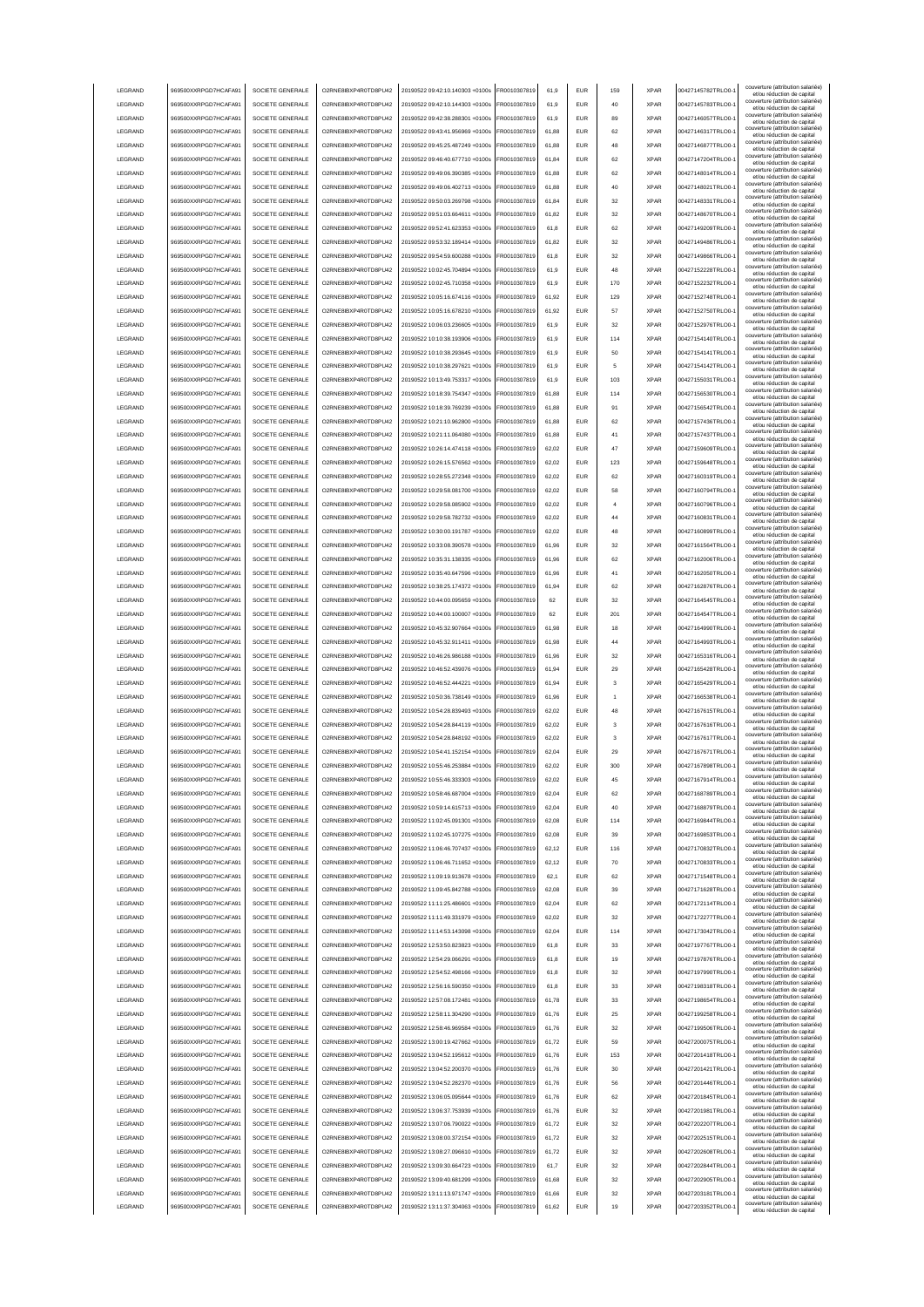| LEGRAND            | 969500XXRPGD7HCAFA91                         | SOCIETE GENERALE                     | O2RNE8IBXP4R0TD8PU42                         | 20190522 13:11:37.308282 +0100s                                    | FR0010307819                 | 61,62          | <b>EUR</b>        | 13             | <b>XPAR</b>                | 00427203353TRLO0-                      | couverture (attribution salariée)<br>et/ou réduction de capital |
|--------------------|----------------------------------------------|--------------------------------------|----------------------------------------------|--------------------------------------------------------------------|------------------------------|----------------|-------------------|----------------|----------------------------|----------------------------------------|-----------------------------------------------------------------|
| LEGRAND            | 969500XXRPGD7HCAFA91                         | SOCIETE GENERALE                     | O2RNE8IBXP4R0TD8PU42                         | 20190522 13:13:05.114046 +0100s                                    | FR0010307819                 | 61,6           | <b>EUR</b>        | 32             | <b>XPAR</b>                | 00427203781TRLO0-                      | couverture (attribution salariée)                               |
|                    |                                              |                                      |                                              |                                                                    |                              |                |                   |                |                            |                                        | et/ou réduction de capital<br>couverture (attribution salariée) |
| LEGRAND            | 969500XXRPGD7HCAFA91                         | SOCIETE GENERALE                     | O2RNE8IBXP4R0TD8PU42                         | 20190522 13:14:31.820307 +0100s                                    | FR0010307819                 | 61,56          | <b>EUR</b>        | 32             | <b>XPAR</b>                | 00427204082TRLO0-                      | et/ou réduction de capital                                      |
| LEGRAND            | 969500XXRPGD7HCAFA91                         | SOCIETE GENERALE                     | O2RNE8IBXP4R0TD8PU42                         | 20190522 13:16:26 968093 +0100s                                    | FR0010307819                 | 61.52          | <b>EUR</b>        | 17             | <b>XPAR</b>                | 00427204697TRLO0-                      | couverture (attribution salariée)<br>et/ou réduction de capital |
| LEGRAND            | 969500XXRPGD7HCAFA91                         | SOCIETE GENERALE                     | O2RNE8IBXP4R0TD8PU42                         | 20190522 13:17:01.414441 +0100s                                    | FR0010307819                 | 61.52          | <b>EUR</b>        | 82             | <b>XPAR</b>                | 00427204819TRLO0-                      | couverture (attribution salariée)<br>et/ou réduction de capital |
| LEGRAND            | 969500XXRPGD7HCAFA91                         | SOCIETE GENERALE                     | O2RNE8IBXP4R0TD8PU42                         | 20190522 13:17:34.580019 +0100s                                    | FR0010307819                 | 61.52          | <b>EUR</b>        | 32             | <b>XPAR</b>                | 00427204990TRLO0-                      | couverture (attribution salariée)<br>et/ou réduction de capital |
| <b>LEGRAND</b>     | 969500XXRPGD7HCAFA91                         | SOCIETE GENERALE                     | O2RNE8IBXP4R0TD8PU42                         | 20190522 13:20:59 539060 +0100s                                    | FR0010307819                 | 61.54          | EUR               | 30             | <b>XPAR</b>                | 00427205863TRLO0-                      | couverture (attribution salariée)                               |
|                    |                                              |                                      |                                              |                                                                    |                              |                |                   |                |                            |                                        | et/ou réduction de capital<br>couverture (attribution salariée) |
| LEGRAND            | 969500XXRPGD7HCAFA91                         | SOCIETE GENERALE                     | O2RNE8IBXP4R0TD8PU42                         | 20190522 13:21:05.048246 +0100s                                    | FR0010307819                 | 61,54          | EUR               | 36             | <b>XPAR</b>                | 00427205904TRLO0-                      | et/ou réduction de capital                                      |
| LEGRAND            | 969500XXRPGD7HCAFA91                         | SOCIETE GENERALE                     | O2RNE8IBXP4R0TD8PU42                         | 20190522 13:21:16.862970 +0100s                                    | FR0010307819                 | 61,54          | EUR               | 40             | <b>XPAR</b>                | 00427205944TRLO0-                      | couverture (attribution salariée)<br>et/ou réduction de capital |
| LEGRAND            | 969500XXRPGD7HCAFA91                         | SOCIETE GENERALE                     | O2RNE8IBXP4R0TD8PU42                         | 20190522 13:22:10.256095 +0100s                                    | R0010307819                  | 61,52          | <b>EUR</b>        | 65             | <b>XPAR</b>                | 00427206204TRLO0-                      | couverture (attribution salariée)<br>et/ou réduction de capital |
| LEGRAND            | 969500XXRPGD7HCAFA91                         | SOCIETE GENERALE                     | O2RNE8IBXP4R0TD8PU42                         | 20190522 13:25:22.756667 +0100s                                    | FR0010307819                 | 61,48          | EUR               | 62             | <b>XPAR</b>                | 00427206892TRLO0-                      | couverture (attribution salariée)                               |
|                    |                                              | SOCIETE GENERALE                     |                                              |                                                                    |                              |                |                   |                |                            |                                        | et/ou réduction de capital<br>couverture (attribution salariée) |
| LEGRAND            | 969500XXRPGD7HCAFA91                         |                                      | O2RNE8IBXP4R0TD8PU42                         | 20190522 13:25:22.851643 +0100s                                    | FR0010307819                 | 61,48          | EUR               | 35             | <b>XPAR</b>                | 00427206899TRLO0-                      | et/ou réduction de capital<br>couverture (attribution salariée) |
| LEGRAND            | 969500XXRPGD7HCAFA91                         | SOCIETE GENERALE                     | O2RNE8IBXP4R0TD8PU42                         | 20190522 13:26:23.338656 +0100s                                    | FR0010307819                 | 61,48          | EUR               | 32             | <b>XPAR</b>                | 00427207143TRLO0-                      | et/ou réduction de capital                                      |
| LEGRAND            | 969500XXRPGD7HCAFA91                         | SOCIETE GENERALE                     | O2RNE8IBXP4R0TD8PLI42                        | 20190522 13:28:06.549223 +0100s                                    | FR0010307819                 | 61,48          | <b>EUR</b>        | 73             | <b>XPAR</b>                | 00427208708TRLO0-                      | couverture (attribution salariée)<br>et/ou réduction de capital |
| LEGRAND            | 969500XXRPGD7HCAFA91                         | SOCIETE GENERALE                     | O2RNE8IBXP4R0TD8PU42                         | 20190522 13:28:23.774295 +0100s                                    | FR0010307819                 | 61,48          | <b>EUR</b>        | 320            | <b>XPAR</b>                | 00427208765TRLO0-                      | couverture (attribution salariée)                               |
| LEGRAND            | 969500XXRPGD7HCAFA91                         | SOCIETE GENERALE                     | O2RNE8IBXP4R0TD8PU42                         | 20190522 13:28:23.778035 +0100s                                    | FR0010307819                 | 61,48          | <b>EUR</b>        | 62             | <b>XPAR</b>                | 00427208767TRLO0-                      | et/ou réduction de capital<br>couverture (attribution salariée) |
|                    |                                              |                                      |                                              |                                                                    |                              |                |                   |                |                            |                                        | et/ou réduction de capital<br>couverture (attribution salariée) |
| LEGRAND            | 969500XXRPGD7HCAFA91                         | SOCIETE GENERALE                     | O2RNE8IBXP4R0TD8PU42                         | 20190522 13:28:23.784353 +0100s                                    | FR0010307819                 | 61.48          | <b>EUR</b>        | 320            | <b>XPAR</b>                | 00427208769TRLO0-                      | et/ou réduction de capital                                      |
| LEGRAND            | 969500XXRPGD7HCAFA91                         | SOCIETE GENERALE                     | O2RNE8IBXP4R0TD8PU42                         | 20190522 13:29:00.515573 +0100s                                    | FR0010307819                 | 61.5           | <b>EUR</b>        | 320            | <b>XPAR</b>                | 00427208924TRLO0-                      | couverture (attribution salariée)<br>et/ou réduction de capital |
| LEGRAND            | 969500XXRPGD7HCAFA91                         | SOCIETE GENERALE                     | O2RNE8IBXP4R0TD8PU42                         | 20190522 13:29:00.521582 +0100s                                    | FR0010307819                 | 61.5           | <b>EUR</b>        | 132            | <b>XPAR</b>                | 00427208925TRLO0-                      | couverture (attribution salariée)<br>et/ou réduction de capital |
| LEGRAND            | 969500XXRPGD7HCAFA91                         | SOCIETE GENERALE                     | O2RNE8IBXP4R0TD8PU42                         | 20190522 13:29:00.526292 +0100s                                    | FR0010307819                 | 61,5           | EUR               | 50             | <b>XPAR</b>                | 00427208926TRLO0-                      | couverture (attribution salariée)                               |
| LEGRAND            |                                              |                                      |                                              |                                                                    |                              |                | EUR               | 50             | <b>XPAR</b>                |                                        | et/ou réduction de capital<br>couverture (attribution salariée) |
|                    | 969500XXRPGD7HCAFA91                         | SOCIETE GENERALE                     | O2RNE8IBXP4R0TD8PU42                         | 20190522 13:29:00.531761 +0100s                                    | FR0010307819                 | 61.5           |                   |                |                            | 00427208927TRLO0-                      | et/ou réduction de capital<br>couverture (attribution salariée) |
| LEGRAND            | 969500XXRPGD7HCAFA91                         | SOCIETE GENERALE                     | O2RNE8IBXP4R0TD8PU42                         | 20190522 13:29:00.535764 +0100s                                    | FR0010307819                 | 61.5           | EUR               | 220            | <b>XPAR</b>                | 00427208928TRLO0-                      | et/ou réduction de capital                                      |
| <b>LEGRAND</b>     | 969500XXRPGD7HCAFA91                         | SOCIETE GENERALE                     | O2RNE8IBXP4R0TD8PU42                         | 20190522 13:29:00.539997 +0100s                                    | FR0010307819                 | 61.5           | EUR               | 100            | <b>XPAR</b>                | 00427208929TRLO0-                      | couverture (attribution salariée)<br>et/ou réduction de capital |
| LEGRAND            | 969500XXRPGD7HCAFA91                         | SOCIETE GENERALE                     | O2RNE8IBXP4R0TD8PU42                         | 20190522 13:29:22.236257 +0100s                                    | FR0010307819                 | 61,5           | EUR               | 220            | <b>XPAR</b>                | 00427209002TRLO0-                      | couverture (attribution salariée)<br>et/ou réduction de capital |
| LEGRAND            | 969500XXRPGD7HCAFA91                         | SOCIETE GENERALE                     | O2RNE8IBXP4R0TD8PU42                         | 20190522 13:29:22.240208 +0100s                                    | FR0010307819                 | 61,5           | <b>EUR</b>        | 185            | <b>XPAR</b>                | 00427209004TRLO0-                      | couverture (attribution salariée)                               |
|                    |                                              |                                      |                                              |                                                                    |                              |                |                   |                |                            |                                        | et/ou réduction de capital<br>couverture (attribution salariée) |
| LEGRAND            | 969500XXRPGD7HCAFA91                         | SOCIETE GENERALE                     | O2RNE8IBXP4R0TD8PU42                         | 20190522 13:29:22.243863 +0100s                                    | FR0010307819                 | 61,5           | EUR               | 50             | <b>XPAR</b>                | 00427209005TRLO0-                      | et/ou réduction de capital                                      |
| LEGRAND            | 969500XXRPGD7HCAFA91                         | SOCIETE GENERALE                     | O2RNE8IBXP4R0TD8PU42                         | 20190522 13:29:22 247394 +0100s                                    | FR0010307819                 | 61,5           | <b>EUR</b>        | 55             | <b>XPAR</b>                | 00427209006TRLO0-                      | couverture (attribution salariée)<br>et/ou réduction de capital |
| LEGRAND            | 969500XXRPGD7HCAFA91                         | SOCIETE GENERALE                     | O2RNE8IBXP4R0TD8PU42                         | 20190522 13:29:39.155536 +0100s                                    | FR0010307819                 | 61,56          | <b>EUR</b>        | $\overline{2}$ | <b>XPAR</b>                | 00427209148TRLO0-                      | couverture (attribution salariée)<br>et/ou réduction de capital |
| LEGRAND            | 969500XXRPGD7HCAFA91                         | SOCIETE GENERALE                     | O2RNE8IBXP4R0TD8PU42                         | 20190522 13:29:39.162352 +0100s                                    | FR0010307819                 | 61,56          | <b>EUR</b>        | 34             | <b>XPAR</b>                | 00427209151TRLO0-                      | couverture (attribution salariée)                               |
|                    |                                              |                                      |                                              |                                                                    |                              |                |                   |                |                            |                                        | et/ou réduction de capital<br>couverture (attribution salariée) |
| LEGRAND            | 969500XXRPGD7HCAFA91                         | SOCIETE GENERALE                     | O2RNE8IBXP4R0TD8PU42                         | 20190522 13:29:39.957562 +0100s                                    | FR0010307819                 | 61.58          | <b>EUR</b>        | 23             | <b>XPAR</b>                | 00427209162TRLO0-                      | et/ou réduction de capital                                      |
| LEGRAND            | 969500XXRPGD7HCAFA91                         | SOCIETE GENERALE                     | O2RNE8IBXP4R0TD8PU42                         | 20190522 13:29:39.962609 +0100s                                    | FR0010307819                 | 61.58          | <b>EUR</b>        | 5              | <b>XPAR</b>                | 00427209164TRLO0-                      | couverture (attribution salariée)<br>et/ou réduction de capital |
| LEGRAND            | 969500XXRPGD7HCAFA91                         | SOCIETE GENERALE                     | O2RNE8IBXP4R0TD8PU42                         | 20190522 13:29:40.561820 +0100s                                    | FR0010307819                 | 61.56          | <b>EUR</b>        | 139            | <b>XPAR</b>                | 00427209170TRLO0-                      | couverture (attribution salariée)                               |
| LEGRAND            | 969500XXRPGD7HCAFA91                         | SOCIETE GENERALE                     | O2RNE8IBXP4R0TD8PU42                         | 20190522 13:29:46.167688 +0100s                                    | FR0010307819                 | 61,56          | EUR               | 265            | <b>XPAR</b>                | 00427209205TRLO0-                      | et/ou réduction de capital<br>couverture (attribution salariée) |
|                    |                                              |                                      |                                              |                                                                    |                              |                |                   |                |                            |                                        | et/ou réduction de capital<br>couverture (attribution salariée) |
| LEGRAND            | 969500XXRPGD7HCAFA91                         | SOCIETE GENERALE                     | O2RNE8IBXP4R0TD8PU42                         | 20190522 13:30:56.179860 +0100s                                    | FR0010307819                 | 61,58          | EUR               | 63             | <b>XPAR</b>                | 00427209520TRLO0-                      | et/ou réduction de capital                                      |
| LEGRAND            | 969500XXRPGD7HCAFA91                         | SOCIETE GENERALE                     | O2RNE8IBXP4R0TD8PU42                         | 20190522 13:30:56.280415 +0100s                                    | FR0010307819                 | 61,58          | EUR               | 167            | <b>XPAR</b>                | 00427209521TRLO0-                      | couverture (attribution salariée)<br>et/ou réduction de capital |
| LEGRAND            | 969500XXRPGD7HCAFA91                         | SOCIETE GENERALE                     | O2RNE8IBXP4R0TD8PU42                         | 20190522 13:30:56.286571 +0100s                                    | FR0010307819                 | 61,58          | EUR               | 87             | <b>XPAR</b>                | 00427209522TRLO0-                      | couverture (attribution salariée)                               |
| LEGRAND            | 969500XXRPGD7HCAFA91                         | SOCIETE GENERALE                     | O2RNE8IBXP4R0TD8PU42                         | 20190522 13:30:56.381749 +0100s                                    | FR0010307819                 | 61,58          | EUR               | 125            | <b>XPAR</b>                | 00427209523TRLO0-                      | et/ou réduction de capital<br>couverture (attribution salariée) |
|                    |                                              |                                      |                                              |                                                                    |                              |                |                   |                |                            |                                        | et/ou réduction de capital<br>couverture (attribution salariée) |
| LEGRAND            | 969500XXRPGD7HCAFA91                         | SOCIETE GENERALE                     | O2RNE8IBXP4R0TD8PU42                         | 20190522 13:30:56.386565 +0100s                                    | FR0010307819                 | 61,58          | EUR               | 58             | <b>XPAR</b>                | 00427209524TRLO0-                      | et/ou réduction de capital                                      |
| LEGRAND            | 969500XXRPGD7HCAFA91                         | SOCIETE GENERALE                     | O2RNE8IBXP4R0TD8PU42                         | 20190522 13:30:56.391148 +0100s                                    | FR0010307819                 | 61,58          | EUR               | 50             | <b>XPAR</b>                | 00427209525TRLO0-                      | couverture (attribution salariée)<br>et/ou réduction de capital |
| LEGRAND            | 969500XXRPGD7HCAFA91                         | SOCIETE GENERALE                     | O2RNE8IBXP4R0TD8PU42                         | 20190522 13:30:56.396077 +0100s                                    | FR0010307819                 | 61,58          | <b>EUR</b>        | 40             | <b>XPAR</b>                | 00427209526TRLO0-                      | couverture (attribution salariée)<br>et/ou réduction de capital |
|                    |                                              |                                      |                                              |                                                                    |                              |                |                   |                |                            |                                        |                                                                 |
| LEGRAND            |                                              | SOCIETE GENERALE                     | O2RNE8IBXP4R0TD8PU42                         | 20190522 13:30:56.400465 +0100s                                    | FR0010307819                 |                | <b>EUR</b>        | 20             | <b>XPAR</b>                |                                        | couverture (attribution salariée)                               |
|                    | 969500XXRPGD7HCAFA91                         |                                      |                                              |                                                                    |                              | 61,58          |                   |                |                            | 00427209527TRLO0-                      | et/ou réduction de capital<br>couverture (attribution salariée) |
| LEGRAND            | 969500XXRPGD7HCAFA91                         | SOCIETE GENERALE                     | O2RNE8IBXP4R0TD8PU42                         | 20190522 13:30:56.405166 +0100s                                    | FR0010307819                 | 61,58          | <b>EUR</b>        | 30             | <b>XPAR</b>                | 00427209528TRLO0-                      | et/ou réduction de capital                                      |
| LEGRAND            | 969500XXRPGD7HCAFA91                         | SOCIETE GENERALE                     | O2RNE8IBXP4R0TD8PU42                         | 20190522 13:30:56.409748 +0100s                                    | FR0010307819                 | 61.58          | EUR               | 110            | <b>XPAR</b>                | 00427209529TRLO0-                      | couverture (attribution salariée)<br>et/ou réduction de capital |
| LEGRAND            | 969500XXRPGD7HCAFA91                         | SOCIETE GENERALE                     | O2RNE8IBXP4R0TD8PU42                         | 20190522 13:30:56.415127 +0100s                                    | FR0010307819                 | 61.58          | <b>EUR</b>        | 37             | <b>XPAR</b>                | 00427209530TRLO0-                      | couverture (attribution salariée)                               |
| LEGRAND            | 969500XXRPGD7HCAFA91                         | SOCIETE GENERALE                     | O2RNE8IBXP4R0TD8PU42                         | 20190522 13:30:56.481511 +0100s                                    | FR0010307819                 | 61.58          | <b>EUR</b>        | я              | <b>XPAR</b>                | 00427209531TRLO0-                      | et/ou réduction de capital<br>couverture (attribution salariée) |
|                    |                                              |                                      |                                              |                                                                    |                              |                |                   |                |                            |                                        | et/ou réduction de capital                                      |
| LEGRAND            | 969500XXRPGD7HCAFA91                         | SOCIETE GENERALE                     | O2RNE8IBXP4R0TD8PU42                         | 20190522 13:30:56.583554 +0100s                                    | FR0010307819                 | 61,58          | EUR               | 57             | <b>XPAR</b>                | 00427209532TRLO0-                      | couverture (attribution salariée)<br>et/ou réduction de capital |
| LEGRAND            | 969500XXRPGD7HCAFA91                         | SOCIETE GENERALE                     | O2RNE8IBXP4R0TD8PU42                         | 20190522 13:30:56.591216 +0100s                                    | FR0010307819                 | 61,58          | EUR               | 20             | <b>XPAR</b>                | 00427209533TRLO0-                      | couverture (attribution salariée)<br>et/ou réduction de capital |
| LEGRAND            | 969500XXRPGD7HCAFA91                         | SOCIETE GENERALE                     | O2RNE8IBXP4R0TD8PU42                         | 20190522 13:30:56.595416 +0100s                                    | FR0010307819                 | 61,58          | EUR               | 30             | <b>XPAR</b>                | 00427209534TRLO0-                      | couverture (attribution salariée)<br>et/ou réduction de capital |
| LEGRAND            | 969500XXRPGD7HCAFA91                         | SOCIETE GENERALE                     | O2RNE8IBXP4R0TD8PU42                         | 20190522 13:30:56.599533 +0100s                                    | FR0010307819                 | 61,58          | EUR               | 50             | <b>XPAR</b>                | 00427209535TRLO0-                      | couverture (attribution salariée)                               |
|                    |                                              |                                      |                                              |                                                                    |                              |                |                   |                |                            |                                        | et/ou réduction de capital<br>couverture (attribution salariée) |
| LEGRAND            | 969500XXRPGD7HCAFA91                         | SOCIETE GENERALE                     | O2RNE8IBXP4R0TD8PU42                         | 20190522 13:30:56.603595 +0100s                                    | FR0010307819                 | 61,58          | <b>EUR</b>        | 91             | <b>XPAR</b>                | 00427209536TRLO0-1                     | et/ou réduction de capital<br>couverture (attribution salariée) |
| LEGRAND            | 969500XXRPGD7HCAFA91                         | SOCIETE GENERALE                     | O2RNE8IBXP4R0TD8PU42                         | 20190522 13:30:56.607670 +0100s                                    | FR0010307819                 | 61,58          | <b>EUR</b>        | 125            | <b>XPAR</b>                | 00427209537TRLO0-                      | et/ou réduction de capita                                       |
| <b>I FGRAND</b>    | 969500XXRPGD7HCAFA91                         | SOCIETE GENERALE                     | O2RNE8IBXP4R0TD8PLI42                        | 20190522 13:30:56 611677 +0100s                                    | FR0010307819                 | 61.58          | <b>EUR</b>        | 42             | <b>XPAR</b>                | 00427209538TRLO0-                      | couverture (attribution salariée)<br>et/ou réduction de capital |
| <b>I FGRAND</b>    | 969500XXRPGD7HCAFA91                         | SOCIETE GENERALE                     | O2RNE8IBXP4R0TD8PLI42                        | 20190522 13:31:10.094880 +0100s                                    | FR0010307819                 | 61,58          | <b>EUR</b>        | 46             | <b>XPAR</b>                | 00427209591TRLO0-                      | couverture (attribution salariée)                               |
| LEGRAND            | 969500XXRPGD7HCAFA91                         | SOCIETE GENERALE                     | O2RNE8IBXP4R0TD8PU42                         | 20190522 13:31:10.099731 +0100s                                    |                              |                | <b>EUR</b>        | 150            | <b>XPAR</b>                | 00427209594TRLO0-                      | et/ou réduction de capital<br>couverture (attribution salariée) |
|                    |                                              |                                      |                                              |                                                                    | FR0010307819                 | 61,58          |                   |                |                            |                                        | et/ou réduction de capital                                      |
| LEGRAND            | 969500XXRPGD7HCAFA91                         | SOCIETE GENERALE                     | O2RNE8IBXP4R0TD8PU42                         | 20190522 13:31:31.414541 +0100s                                    | FR0010307819                 | 61,58          | <b>EUR</b>        | 119            | <b>XPAR</b>                | 00427209646TRLO0-                      | couverture (attribution salariée)<br>et/ou réduction de capital |
| LEGRAND            | 969500XXRPGD7HCAFA91                         | SOCIETE GENERALE                     | O2RNE8IBXP4R0TD8PU42                         | 20190522 13:31:31.418726 +0100s                                    | FR0010307819                 | 61.58          | <b>EUR</b>        | 5              | <b>XPAR</b>                | 00427209648TRLO0-                      | couverture (attribution salariée)<br>et/ou réduction de capital |
| LEGRAND            | 969500XXRPGD7HCAFA91                         | SOCIETE GENERALE                     | O2RNE8IBXP4R0TD8PU42                         | 20190522 13:31:31.423129 +0100s                                    | FR0010307819                 | 61.58          | <b>EUR</b>        | 48             | <b>XPAR</b>                | 00427209650TRLO0-                      | couverture (attribution salariée)<br>et/ou réduction de capital |
| LEGRAND            | 969500XXRPGD7HCAFA91                         | SOCIETE GENERALE                     | O2RNE8IBXP4R0TD8PU42                         | 20190522 13:31:31.427285 +0100s                                    | FR0010307819                 | 61.58          | <b>EUR</b>        | 32             | <b>XPAR</b>                | 00427209651TRLO0-                      | couverture (attribution salariée)                               |
|                    |                                              |                                      |                                              |                                                                    |                              |                |                   | 64             | <b>XPAR</b>                |                                        | et/ou réduction de capital<br>couverture (attribution salariée) |
| LEGRAND            | 969500XXRPGD7HCAFA91                         | SOCIETE GENERALE                     | O2RNE8IBXP4R0TD8PU42                         | 20190522 13:31:42.130771 +0100s                                    | FR0010307819                 | 61,58          | EUR               |                |                            | 00427209688TRLO0-                      | et/ou réduction de capital                                      |
| LEGRAND            | 969500XXRPGD7HCAFA91                         | SOCIETE GENERALE                     | O2RNE8IBXP4R0TD8PU42                         | 20190522 13:31:42.134936 +0100s                                    | FR0010307819                 | 61,58          | EUR               | 320            | <b>XPAR</b>                | 00427209689TRLO0-1                     | couverture (attribution salariée)<br>et/ou réduction de capital |
| LEGRAND            | 969500XXRPGD7HCAFA91                         | SOCIETE GENERALE                     | O2RNE8IBXP4R0TD8PU42                         | 20190522 13:31:42.139037 +0100s                                    | FR0010307819                 | 61,58          | EUR               | 320            | <b>XPAR</b>                | 00427209690TRLO0-                      | couverture (attribution salariée)<br>et/ou réduction de capital |
| LEGRAND            | 969500XXRPGD7HCAFA91                         | SOCIETE GENERALE                     | O2RNE8IBXP4R0TD8PU42                         | 20190522 13:31:42.143081 +0100s                                    | R0010307819                  | 61,58          | <b>EUR</b>        | 320            | <b>XPAR</b>                | 00427209691TRLO0-                      | couverture (attribution salariée)<br>et/ou réduction de capital |
|                    | 969500XXRPGD7HCAFA91                         |                                      | O2RNE8IBXP4R0TD8PU42                         |                                                                    | FR0010307819                 | 61,58          | <b>EUR</b>        | 110            | <b>XPAR</b>                | 00427209692TRLO0-                      | couverture (attribution salariée)                               |
| LEGRAND            |                                              | SOCIETE GENERALE                     |                                              | 20190522 13:31:42.231329 +0100s                                    |                              |                |                   |                |                            |                                        | et/ou réduction de capital<br>couverture (attribution salariée) |
| LEGRAND            | 969500XXRPGD7HCAFA91                         | SOCIETE GENERALE                     | O2RNE8IBXP4R0TD8PU42                         | 20190522 13:31:42.235755 +0100s                                    | FR0010307819                 | 61,58          | <b>EUR</b>        | 210            | <b>XPAR</b>                | 00427209694TRLO0-1                     | et/ou réduction de capital                                      |
| LEGRAND            | 969500XXRPGD7HCAFA91                         | SOCIETE GENERALE                     | O2RNE8IBXP4R0TD8PU42                         | 20190522 13:32:22.071002 +0100s                                    | FR0010307819                 | 61.58          | <b>EUR</b>        | 87             | <b>XPAR</b>                | 00427209798TRLO0-                      | couverture (attribution salariée)<br>et/ou réduction de capital |
| LEGRAND            | 969500XXRPGD7HCAFA91                         | SOCIETE GENERALE                     | O2RNE8IBXP4R0TD8PU42                         | 20190522 13:32:22.075256 +0100s                                    | FR0010307819                 | 61,58          | <b>EUR</b>        | 233            | <b>XPAR</b>                | 00427209799TRLO0-                      | couverture (attribution salariée)<br>et/ou réduction de capital |
| LEGRAND            | 969500XXRPGD7HCAFA91                         | SOCIETE GENERALE                     | O2RNE8IBXP4R0TD8PU42                         | 20190522 13:32:22.079404 +0100s                                    | FR0010307819                 | 61,58          | <b>EUR</b>        | 63             | <b>XPAR</b>                | 00427209800TRLO0-                      | couverture (attribution salariée)                               |
|                    |                                              |                                      |                                              |                                                                    |                              |                |                   |                |                            |                                        | et/ou réduction de capital<br>couverture (attribution salariée) |
| LEGRAND            | 969500XXRPGD7HCAFA91                         | SOCIETE GENERALE                     | O2RNE8IBXP4R0TD8PU42                         | 20190522 13:32:22.083301 +0100s                                    | FR0010307819                 | 61.56          | <b>EUR</b>        | 320            | <b>XPAR</b>                | 00427209801TRLO0-                      | et/ou réduction de capital                                      |
| LEGRAND            | 969500XXRPGD7HCAFA91                         | SOCIETE GENERALE                     | O2RNE8IBXP4R0TD8PU42                         | 20190522 13:32:22.087154 +0100s                                    | FR0010307819                 | 61.56          | <b>EUR</b>        | 186            | <b>XPAR</b>                | 00427209802TRLO0-                      | couverture (attribution salariée)<br>et/ou réduction de capital |
| LEGRAND            | 969500XXRPGD7HCAFA91                         | SOCIETE GENERALE                     | O2RNE8IBXP4R0TD8PU42                         | 20190522 13:32:22.091004 +0100s                                    | FR0010307819                 | 61.56          | <b>EUR</b>        | 320            | <b>XPAR</b>                | 00427209803TRLO0-                      | couverture (attribution salariée)<br>et/ou réduction de capital |
| LEGRAND            | 969500XXRPGD7HCAFA91                         | SOCIETE GENERALE                     | O2RNE8IBXP4R0TD8PU42                         | 20190522 13:32:23.671348 +0100s                                    | FR0010307819                 | 61,58          | EUR               | 386            | <b>XPAR</b>                | 00427209806TRLO0-1                     | couverture (attribution salariée)                               |
|                    |                                              |                                      |                                              |                                                                    |                              |                |                   |                |                            |                                        | et/ou réduction de capital<br>couverture (attribution salariée) |
| LEGRAND            | 969500XXRPGD7HCAFA91                         | SOCIETE GENERALE                     | O2RNE8IBXP4R0TD8PU42                         | 20190522 13:32:23.771831 +0100s                                    | FR0010307819                 | 61,58          | EUR               | 53             | <b>XPAR</b>                | 00427209807TRLO0-1                     | et/ou réduction de capital                                      |
| LEGRAND            | 969500XXRPGD7HCAFA91                         | SOCIETE GENERALE                     | O2RNE8IBXP4R0TD8PU42                         | 20190522 13:32:23.873763 +0100s                                    | FR0010307819                 | 61,58          | EUR               | 48             | <b>XPAR</b>                | 00427209808TRLO0-1                     | couverture (attribution salariée)<br>et/ou réduction de capital |
| LEGRAND            | 969500XXRPGD7HCAFA91                         | SOCIETE GENERALE                     | O2RNE8IBXP4R0TD8PU42                         | 20190522 13:32:23.878988 +0100s                                    | FR0010307819                 | 61,58          | EUR               | 38             | <b>XPAR</b>                | 00427209809TRLO0-1                     | couverture (attribution salariée)<br>et/ou réduction de capital |
| LEGRAND            | 969500XXRPGD7HCAFA91                         | SOCIETE GENERALE                     | O2RNE8IBXP4R0TD8PU42                         | 20190522 13:32:55.007781 +0100s                                    | FR0010307819                 | 61,58          | <b>EUR</b>        | 71             | <b>XPAR</b>                | 00427209931TRLO0-                      | couverture (attribution salariée)<br>et/ou réduction de capital |
|                    |                                              |                                      |                                              |                                                                    |                              |                |                   |                |                            |                                        | couverture (attribution salariée)                               |
| LEGRAND            | 969500XXRPGD7HCAFA91                         | SOCIETE GENERALE                     | O2RNE8IBXP4R0TD8PU42                         | 20190522 13:32:55.107789 +0100s                                    | FR0010307819                 | 61,58          | <b>EUR</b>        |                | <b>XPAR</b>                | 00427209932TRLO0-                      | et/ou réduction de capital<br>couverture (attribution salariée) |
| LEGRAND            | 969500XXRPGD7HCAFA91                         | SOCIETE GENERALE                     | O2RNE8IBXP4R0TD8PU42                         | 20190522 13:32:57.214607 +0100s                                    | FR0010307819                 | 61,6           | <b>EUR</b>        | 48             | <b>XPAR</b>                | 00427209947TRLO0-                      | et/ou réduction de capital                                      |
| <b>I FGRAND</b>    | 969500XXRPGD7HCAFA91                         | SOCIETE GENERALE                     | O2RNE8IBXP4R0TD8PU42                         | 20190522 13:33:00.531395 +0100s                                    | FR0010307819                 | 61,62          | <b>EUR</b>        | 40             | <b>XPAR</b>                | 00427210080TRLO0-                      | couverture (attribution salariée)<br>et/ou réduction de capital |
| <b>I FGRAND</b>    | 969500XXRPGD7HCAFA91                         | SOCIETE GENERALE                     | O2RNE8IBXP4R0TD8PU42                         | 20190522 13:34:17.346720 +0100s                                    | FR0010307819                 | 61,62          | <b>EUR</b>        | 62             | <b>XPAR</b>                | 00427210431TRLO0-                      | couverture (attribution salariée)<br>et/ou réduction de capital |
| <b>I FGRAND</b>    | 969500XXRPGD7HCAFA91                         | SOCIETE GENERALE                     | O2RNE8IBXP4R0TD8PU42                         | 20190522 13:40:10.658068 +0100s                                    | FR0010307819                 | 61.66          | <b>EUR</b>        | 114            | <b>XPAR</b>                | 00427211751TRLO0-                      | couverture (attribution salariée)                               |
|                    |                                              |                                      |                                              |                                                                    |                              |                |                   |                |                            |                                        | et/ou réduction de capital<br>couverture (attribution salariée) |
| LEGRAND<br>LEGRAND | 969500XXRPGD7HCAFA91<br>969500XXRPGD7HCAFA91 | SOCIETE GENERALE<br>SOCIETE GENERALE | O2RNE8IBXP4R0TD8PU42<br>O2RNE8IBXP4R0TD8PU42 | 20190522 13:40:10.757221 +0100s<br>20190522 13:42:24.261754 +0100s | FR0010307819<br>FR0010307819 | 61.66<br>61.66 | <b>EUR</b><br>EUR | 91<br>113      | <b>XPAR</b><br><b>XPAR</b> | 00427211752TRLO0-<br>00427212379TRLO0- | et/ou réduction de capital<br>couverture (attribution salariée) |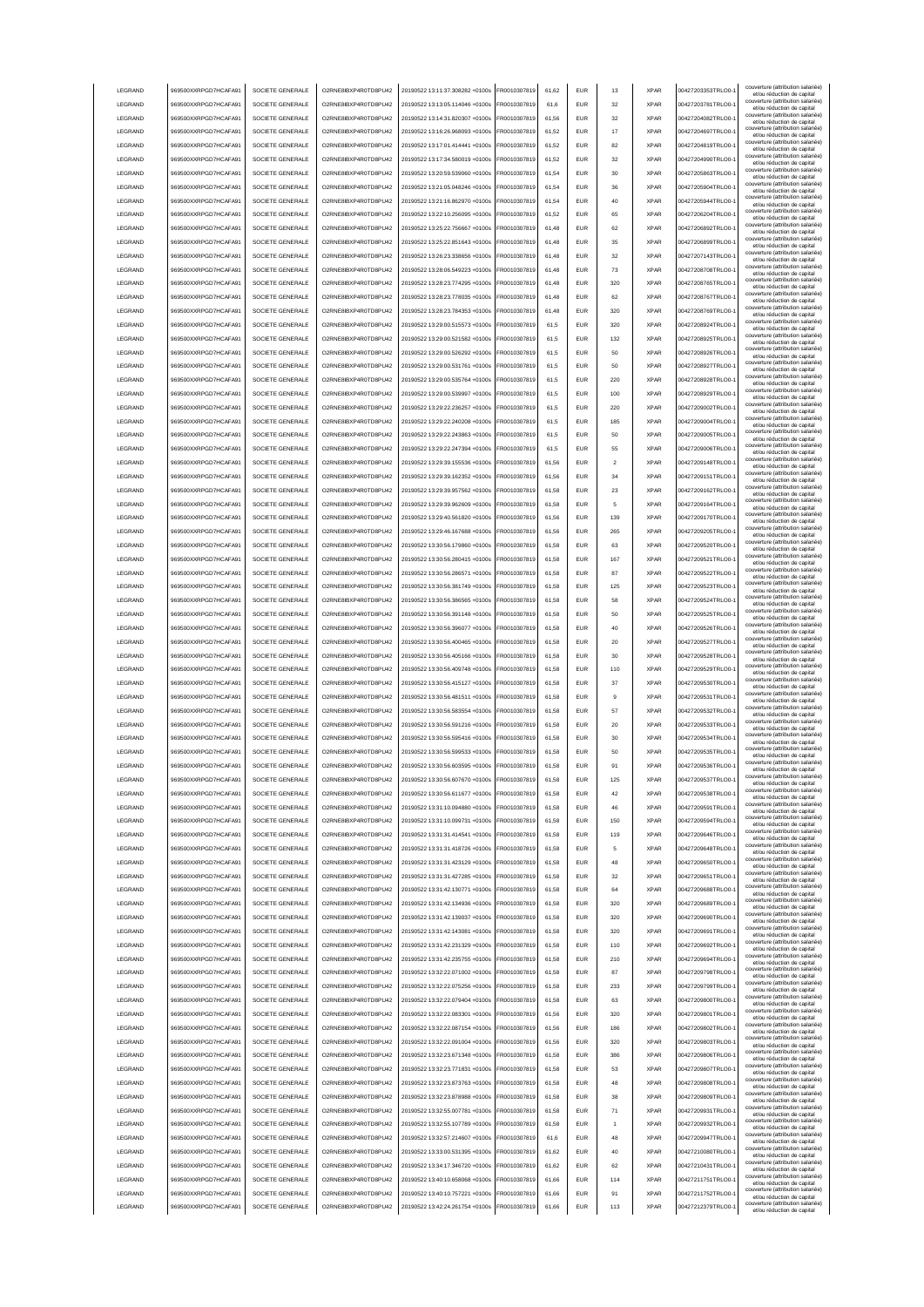| LEGRAND            | 969500XXRPGD7HCAFA91                         | SOCIETE GENERALE                     | O2RNE8IBXP4R0TD8PU42                         | 20190522 13:42:31.674692 +0100s                                    | FR0010307819                 | 61,66          | <b>EUR</b>        | 49         | <b>XPAR</b>                | 00427212427TRLO0-                      | couverture (attribution salariée)<br>et/ou réduction de capital |
|--------------------|----------------------------------------------|--------------------------------------|----------------------------------------------|--------------------------------------------------------------------|------------------------------|----------------|-------------------|------------|----------------------------|----------------------------------------|-----------------------------------------------------------------|
| LEGRAND            | 969500XXRPGD7HCAFA91                         | SOCIETE GENERALE                     | O2RNE8IBXP4R0TD8PU42                         | 20190522 13:43:28.264251 +0100s                                    | FR0010307819                 | 61,64          | <b>EUR</b>        | 59         | <b>XPAR</b>                | 00427212742TRLO0-                      | couverture (attribution salariée)                               |
|                    |                                              |                                      |                                              |                                                                    |                              |                |                   |            |                            |                                        | et/ou réduction de capital<br>couverture (attribution salariée) |
| LEGRAND            | 969500XXRPGD7HCAFA91                         | SOCIETE GENERALE                     | O2RNE8IBXP4R0TD8PU42                         | 20190522 13:44:14.932403 +0100s                                    | FR0010307819                 | 61,64          | <b>EUR</b>        | 50         | <b>XPAR</b>                | 00427213027TRLO0-                      | et/ou réduction de capital<br>couverture (attribution salariée) |
| LEGRAND            | 969500XXRPGD7HCAFA91                         | SOCIETE GENERALE                     | O2RNE8IBXP4R0TD8PLI42                        | 20190522 13:44:14.936383 +0100s                                    | FR0010307819                 | 61.64          | <b>EUR</b>        | 50         | <b>XPAR</b>                | 00427213028TRLO0-                      | et/ou réduction de capital                                      |
| LEGRAND            | 969500XXRPGD7HCAFA91                         | SOCIETE GENERALE                     | O2RNE8IBXP4R0TD8PU42                         | 20190522 13:44:14.940442 +0100s                                    | FR0010307819                 | 61.64          | <b>EUR</b>        | 64         | <b>XPAR</b>                | 00427213029TRLO0-                      | couverture (attribution salariée)<br>et/ou réduction de capital |
| LEGRAND            | 969500XXRPGD7HCAFA91                         | SOCIETE GENERALE                     | O2RNE8IBXP4R0TD8PU42                         | 20190522 13:44:15.031693 +0100s                                    | FR0010307819                 | 61.64          | <b>EUR</b>        | 64         | <b>XPAR</b>                | 00427213030TRLO0-                      | couverture (attribution salariée)<br>et/ou réduction de capital |
| <b>LEGRAND</b>     | 969500XXRPGD7HCAFA91                         | SOCIETE GENERALE                     | O2RNE8IBXP4R0TD8PU42                         | 20190522 13:44:15 035729 +0100s                                    | FR0010307819                 | 61.64          | EUR               | 125        | <b>XPAR</b>                | 00427213031TRLO0-                      | couverture (attribution salariée)                               |
|                    |                                              |                                      |                                              |                                                                    |                              |                |                   |            |                            |                                        | et/ou réduction de capital<br>couverture (attribution salariée) |
| LEGRAND            | 969500XXRPGD7HCAFA91                         | SOCIETE GENERALE                     | O2RNE8IBXP4R0TD8PU42                         | 20190522 13:44:15.039720 +0100s                                    | R0010307819                  | 61,64          | EUR               | 108        | <b>XPAR</b>                | 00427213032TRLO0-                      | et/ou réduction de capital                                      |
| LEGRAND            | 969500XXRPGD7HCAFA91                         | SOCIETE GENERALE                     | O2RNE8IBXP4R0TD8PU42                         | 20190522 13:44:15.043941 +0100s                                    | FR0010307819                 | 61,64          | EUR               | 320        | <b>XPAR</b>                | 00427213033TRLO0-                      | couverture (attribution salariée)<br>et/ou réduction de capital |
| LEGRAND            | 969500XXRPGD7HCAFA91                         | SOCIETE GENERALE                     | O2RNE8IBXP4R0TD8PU42                         | 20190522 13:44:15.049729 +0100s                                    | R0010307819                  | 61,64          | EUR               | 200        | <b>XPAR</b>                | 00427213034TRLO0-                      | couverture (attribution salariée)<br>et/ou réduction de capital |
| LEGRAND            | 969500XXRPGD7HCAFA91                         | SOCIETE GENERALE                     | O2RNE8IBXP4R0TD8PU42                         | 20190522 13:44:15.054859 +0100s                                    | FR0010307819                 | 61,64          | EUR               | 120        | <b>XPAR</b>                | 00427213035TRLO0-                      | couverture (attribution salariée)                               |
|                    |                                              |                                      |                                              |                                                                    |                              |                |                   |            |                            |                                        | et/ou réduction de capital<br>couverture (attribution salariée) |
| LEGRAND            | 969500XXRPGD7HCAFA91                         | SOCIETE GENERALE                     | O2RNE8IBXP4R0TD8PU42                         | 20190522 13:44:15.058874 +0100s                                    | FR0010307819                 | 61,64          | EUR               | 212        | <b>XPAR</b>                | 00427213036TRLO0-                      | et/ou réduction de capital                                      |
| LEGRAND            | 969500XXRPGD7HCAFA91                         | SOCIETE GENERALE                     | O2RNE8IBXP4R0TD8PU42                         | 20190522 13:44:38.165442 +0100s                                    | FR0010307819                 | 61,64          | EUR               | 177        | <b>XPAR</b>                | 00427213119TRLO0-                      | couverture (attribution salariée)<br>et/ou réduction de capital |
| LEGRAND            | 969500XXRPGD7HCAFA91                         | SOCIETE GENERALE                     | O2RNE8IBXP4R0TD8PLI42                        | 20190522 13:46:00.215135 +0100s                                    | FR0010307819                 | 61,66          | <b>EUR</b>        | 101        | <b>XPAR</b>                | 00427213694TRLO0-                      | couverture (attribution salariée)<br>et/ou réduction de capital |
| LEGRAND            | 969500XXRPGD7HCAFA91                         | SOCIETE GENERALE                     | O2RNE8IBXP4R0TD8PU42                         | 20190522 13:46:00.316968 +0100s                                    | FR0010307819                 | 61,66          | <b>EUR</b>        | 38         | <b>XPAR</b>                | 00427213697TRLO0-                      | couverture (attribution salariée)                               |
|                    |                                              |                                      |                                              |                                                                    |                              |                |                   |            |                            |                                        | et/ou réduction de capital<br>couverture (attribution salariée) |
| LEGRAND            | 969500XXRPGD7HCAFA91                         | SOCIETE GENERALE                     | O2RNE8IBXP4R0TD8PU42                         | 20190522 13:48:00.589028 +0100s                                    | FR0010307819                 | 61,7           | <b>EUR</b>        | 62         | <b>XPAR</b>                | 00427214381TRLO0-                      | et/ou réduction de capital                                      |
| LEGRAND            | 969500XXRPGD7HCAFA91                         | SOCIETE GENERALE                     | O2RNE8IBXP4R0TD8PU42                         | 20190522 13:48:25.918198 +0100s                                    | FR0010307819                 | 61.7           | <b>EUR</b>        | 32         | <b>XPAR</b>                | 00427214456TRLO0-                      | couverture (attribution salariée)<br>et/ou réduction de capital |
| LEGRAND            | 969500XXRPGD7HCAFA91                         | SOCIETE GENERALE                     | O2RNE8IBXP4R0TD8PU42                         | 20190522 13:54:21.321599 +0100s                                    | FR0010307819                 | 61.7           | <b>EUR</b>        | 115        | <b>XPAR</b>                | 00427216225TRLO0-                      | couverture (attribution salariée)<br>et/ou réduction de capital |
| LEGRAND            | 969500XXRPGD7HCAFA91                         | SOCIETE GENERALE                     | O2RNE8IBXP4R0TD8PU42                         | 20190522 13:54:21.325923 +0100s                                    | FR0010307819                 | 61.7           | <b>EUR</b>        | 56         | <b>XPAR</b>                | 00427216226TRLO0-                      | couverture (attribution salariée)                               |
|                    |                                              |                                      |                                              |                                                                    |                              |                |                   |            |                            |                                        | et/ou réduction de capital<br>couverture (attribution salariée  |
| LEGRAND            | 969500XXRPGD7HCAFA91                         | SOCIETE GENERALE                     | O2RNE8IBXP4R0TD8PU42                         | 20190522 13:56:51.717912 +0100s                                    | FR0010307819                 | 61,7           | EUR               | 32         | <b>XPAR</b>                | 00427216836TRLO0-                      | et/ou réduction de capital                                      |
| LEGRAND            | 969500XXRPGD7HCAFA91                         | SOCIETE GENERALE                     | O2RNE8IBXP4R0TD8PU42                         | 20190522 13:57:37.378542 +0100s                                    | FR0010307819                 | 61,7           | EUR               | 32         | <b>XPAR</b>                | 00427217125TRLO0-                      | couverture (attribution salariée)<br>et/ou réduction de capital |
| LEGRAND            | 969500XXRPGD7HCAFA91                         | SOCIETE GENERALE                     | O2RNE8IBXP4R0TD8PU42                         | 20190522 14:00:47.928318 +0100s                                    | FR0010307819                 | 61.7           | EUR               | 24         | <b>XPAR</b>                | 00427218155TRLO0-                      | couverture (attribution salariée)<br>et/ou réduction de capital |
| <b>LEGRAND</b>     | 969500XXRPGD7HCAFA91                         | SOCIETE GENERALE                     | O2RNE8IBXP4R0TD8PU42                         | 20190522 14:01:52 305260 +0100s                                    | FR0010307819                 | 61,68          | EUR               | 114        | <b>XPAR</b>                | 00427218408TRLO0-                      | couverture (attribution salariée)                               |
|                    |                                              |                                      |                                              |                                                                    |                              |                |                   |            |                            |                                        | et/ou réduction de capital<br>couverture (attribution salariée) |
| LEGRAND            | 969500XXRPGD7HCAFA91                         | SOCIETE GENERALE                     | O2RNE8IBXP4R0TD8PU42                         | 20190522 14:01:52.405441 +0100s                                    | FR0010307819                 | 61,66          | EUR               | 143        | <b>XPAR</b>                | 00427218409TRLO0-                      | et/ou réduction de capital                                      |
| LEGRAND            | 969500XXRPGD7HCAFA91                         | SOCIETE GENERALE                     | O2RNE8IBXP4R0TD8PU42                         | 20190522 14:01:52.409715 +0100s                                    | FR0010307819                 | 61,66          | <b>EUR</b>        | 225        | <b>XPAR</b>                | 00427218410TRLO0-                      | couverture (attribution salariée)<br>et/ou réduction de capital |
| LEGRAND            | 969500XXRPGD7HCAFA91                         | SOCIETE GENERALE                     | O2RNE8IBXP4R0TD8PU42                         | 20190522 14:01:52.413883 +0100s                                    | FR0010307819                 | 61,66          | EUR               | 320        | <b>XPAR</b>                | 00427218411TRLO0-                      | couverture (attribution salariée)<br>et/ou réduction de capital |
| LEGRAND            | 969500XXRPGD7HCAFA91                         | SOCIETE GENERALE                     | O2RNE8IBXP4R0TD8PU42                         | 20190522 14:01:52.418310 +0100s                                    | FR0010307819                 | 61,68          | <b>EUR</b>        | 71         | <b>XPAR</b>                | 00427218412TRLO0-                      | couverture (attribution salariée)                               |
|                    |                                              |                                      |                                              |                                                                    |                              |                |                   |            |                            |                                        | et/ou réduction de capital<br>couverture (attribution salariée) |
| LEGRAND            | 969500XXRPGD7HCAFA91                         | SOCIETE GENERALE                     | O2RNE8IBXP4R0TD8PU42                         | 20190522 14:02:45.765738 +0100s                                    | FR0010307819                 | 61,68          | <b>EUR</b>        | 63         | <b>XPAR</b>                | 00427218580TRLO0-                      | et/ou réduction de capital                                      |
| LEGRAND            | 969500XXRPGD7HCAFA91                         | SOCIETE GENERALE                     | O2RNE8IBXP4R0TD8PU42                         | 20190523 08:00:21.293325 +0100s                                    | FR0010307819                 | 61,66          | <b>EUR</b>        | 32         | <b>XPAR</b>                | 00427317966TRLO0-                      | couverture (attribution salariée)<br>et/ou réduction de capital |
| LEGRAND            | 969500XXRPGD7HCAFA91                         | SOCIETE GENERALE                     | O2RNE8IBXP4R0TD8PU42                         | 20190523 08:02:41.496770 +0100s                                    | FR0010307819                 | 61.74          | <b>EUR</b>        | 100        | <b>XPAR</b>                | 00427320035TRLO0-                      | couverture (attribution salariée)<br>et/ou réduction de capital |
| LEGRAND            | 969500XXRPGD7HCAFA91                         | SOCIETE GENERALE                     | O2RNE8IBXP4R0TD8PU42                         | 20190523 08:02:41.500651 +0100s                                    | FR0010307819                 | 61.74          | <b>EUR</b>        | 16         | <b>XPAR</b>                | 00427320037TRLO0-                      | couverture (attribution salariée)                               |
|                    |                                              |                                      |                                              |                                                                    |                              |                |                   |            |                            |                                        | et/ou réduction de capital<br>couverture (attribution salariée) |
| LEGRAND            | 969500XXRPGD7HCAFA91                         | SOCIETE GENERALE                     | O2RNE8IBXP4R0TD8PU42                         | 20190523 08:02:42.496273 +0100s                                    | FR0010307819                 | 61.74          | <b>EUR</b>        | -1         | <b>XPAR</b>                | 00427320046TRLO0-                      | et/ou réduction de capital                                      |
| LEGRAND            | 969500XXRPGD7HCAFA91                         | SOCIETE GENERALE                     | O2RNE8IBXP4R0TD8PU42                         | 20190523 08:03:41.042592 +0100s                                    | FR0010307819                 | 61,82          | EUR               | 23         | <b>XPAR</b>                | 00427320633TRLO0-                      | couverture (attribution salariée)<br>et/ou réduction de capital |
| LEGRAND            | 969500XXRPGD7HCAFA91                         | SOCIETE GENERALE                     | O2RNE8IBXP4R0TD8PU42                         | 20190523 08:03:41.046573 +0100s                                    | FR0010307819                 | 61,82          | EUR               | 16         | <b>XPAR</b>                | 00427320635TRLO0-                      | couverture (attribution salariée)<br>et/ou réduction de capital |
| LEGRAND            | 969500XXRPGD7HCAFA91                         | SOCIETE GENERALE                     | O2RNE8IBXP4R0TD8PU42                         | 20190523 08:04:53.015869 +0100s                                    | FR0010307819                 | 61,8           | EUR               | 62         | <b>XPAR</b>                | 00427321250TRLO0-                      | couverture (attribution salariée)                               |
|                    |                                              |                                      |                                              |                                                                    |                              |                |                   |            |                            |                                        | et/ou réduction de capital<br>couverture (attribution salariée) |
| LEGRAND            | 969500XXRPGD7HCAFA91                         | SOCIETE GENERALE                     | O2RNE8IBXP4R0TD8PU42                         | 20190523 08:04:53.019936 +0100s                                    | R0010307819                  | 61,8           | EUR               | 95         | <b>XPAR</b>                | 00427321252TRLO0-                      | et/ou réduction de capital<br>couverture (attribution salariée) |
| LEGRAND            | 969500XXRPGD7HCAFA91                         | SOCIETE GENERALE                     | O2RNE8IBXP4R0TD8PU42                         | 20190523 08:05:12.663765 +0100s                                    | FR0010307819                 | 61,78          | EUR               | 18         | <b>XPAR</b>                | 00427321529TRLO0-                      | et/ou réduction de capital                                      |
| LEGRAND            | 969500XXRPGD7HCAFA91                         | SOCIETE GENERALE                     | O2RNE8IBXP4R0TD8PU42                         | 20190523 08:05:21.793222 +0100s                                    | FR0010307819                 | 61,72          | EUR               | 57         | <b>XPAR</b>                | 00427321638TRLO0-                      | couverture (attribution salariée)<br>et/ou réduction de capital |
| LEGRAND            | 969500XXRPGD7HCAFA91                         | SOCIETE GENERALE                     | O2RNE8IBXP4R0TD8PU42                         | 20190523 08:05:21.798107 +0100s                                    | FR0010307819                 | 61,72          | EUR               | 183        | <b>XPAR</b>                | 00427321639TRLO0-                      | couverture (attribution salariée)                               |
|                    |                                              |                                      |                                              |                                                                    |                              |                |                   |            |                            |                                        | et/ou réduction de capital<br>couverture (attribution salariée) |
| LEGRAND            | 969500XXRPGD7HCAFA91                         |                                      | O2RNE8IBXP4R0TD8PU42                         | 20190523 08:05:21.890907 +0100s                                    | FR0010307819                 | 61,7           | <b>EUR</b>        | 52         | <b>XPAR</b>                | 00427321640TRLO0-                      | et/ou réduction de capital                                      |
|                    |                                              | SOCIETE GENERALE                     |                                              |                                                                    |                              |                |                   |            |                            |                                        |                                                                 |
| LEGRAND            | 969500XXRPGD7HCAFA91                         | SOCIETE GENERALE                     | O2RNE8IBXP4R0TD8PU42                         | 20190523 08:05:55.503218 +0100s                                    | FR0010307819                 | 61,64          | <b>EUR</b>        | 51         | <b>XPAR</b>                | 00427322114TRLO0-                      | couverture (attribution salariée)<br>et/ou réduction de capital |
| LEGRAND            | 969500XXRPGD7HCAFA91                         | SOCIETE GENERALE                     | O2RNE8IBXP4R0TD8PU42                         | 20190523 08:05:56.305580 +0100s                                    | FR0010307819                 | 61,64          | <b>EUR</b>        | 36         | <b>XPAR</b>                | 00427322132TRLO0-                      | couverture (attribution salariée)                               |
| LEGRAND            | 969500XXRPGD7HCAFA91                         | SOCIETE GENERALE                     | O2RNE8IBXP4R0TD8PU42                         | 20190523 08:06:28.814186 +0100s                                    | FR0010307819                 | 61.6           | EUR               | 58         | <b>XPAR</b>                | 00427322479TRLO0-                      | et/ou réduction de capital<br>couverture (attribution salariée) |
|                    |                                              |                                      |                                              |                                                                    |                              |                |                   |            |                            |                                        | et/ou réduction de capital<br>couverture (attribution salariée) |
| LEGRAND            | 969500XXRPGD7HCAFA91                         | SOCIETE GENERALE                     | O2RNE8IBXP4R0TD8PU42                         | 20190523 08:07:25.070201 +0100s                                    | FR0010307819                 | 61.62          | <b>EUR</b>        | 14         | <b>XPAR</b>                | 00427323016TRLO0-                      | et/ou réduction de capital                                      |
| LEGRAND            | 969500XXRPGD7HCAFA91                         | SOCIETE GENERALE                     | O2RNE8IBXP4R0TD8PU42                         | 20190523 08:07:26.174125 +0100s                                    | FR0010307819                 | 61.6           | <b>EUR</b>        | 55         | <b>XPAR</b>                | 00427323024TRLO0-                      | couverture (attribution salariée)<br>et/ou réduction de capital |
| LEGRAND            | 969500XXRPGD7HCAFA91                         | SOCIETE GENERALE                     | O2RNE8IBXP4R0TD8PU42                         | 20190523 08:08:05.079232 +0100s                                    | FR0010307819                 | 61,58          | EUR               | 77         | <b>XPAR</b>                | 00427323446TRLO0-                      | couverture (attribution salariée)                               |
|                    |                                              |                                      |                                              |                                                                    | FR0010307819                 | 61,56          | EUR               | 32         | <b>XPAR</b>                |                                        | et/ou réduction de capital<br>couverture (attribution salariée) |
| LEGRAND            | 969500XXRPGD7HCAFA91                         | SOCIETE GENERALE                     | O2RNE8IBXP4R0TD8PU42                         | 20190523 08:08:13.502921 +0100s                                    |                              |                |                   |            |                            | 00427323555TRLO0-                      | et/ou réduction de capital                                      |
| LEGRAND            | 969500XXRPGD7HCAFA91                         | SOCIETE GENERALE                     | O2RNE8IBXP4R0TD8PU42                         | 20190523 08:10:03.399623 +0100s                                    | FR0010307819                 | 61,54          | EUR               | 23         | <b>XPAR</b>                | 00427324669TRLO0-                      | couverture (attribution salariée)<br>et/ou réduction de capital |
| LEGRAND            | 969500XXRPGD7HCAFA91                         | SOCIETE GENERALE                     | O2RNE8IBXP4R0TD8PU42                         | 20190523 08:10:05.606631 +0100s                                    | FR0010307819                 | 61,54          | EUR               | 50         | <b>XPAR</b>                | 00427324684TRLO0-                      | couverture (attribution salariée)<br>et/ou réduction de capital |
| LEGRAND            | 969500XXRPGD7HCAFA91                         | SOCIETE GENERALE                     | O2RNE8IBXP4R0TD8PU42                         | 20190523 08:10:05.703991 +0100s                                    | FR0010307819                 | 61,54          | <b>EUR</b>        | 65         | <b>XPAR</b>                | 00427324686TRLO0-1                     | couverture (attribution salariée)<br>et/ou réduction de capital |
| LEGRAND            |                                              | SOCIETE GENERALE                     |                                              |                                                                    | FR0010307819                 | 61,52          | <b>EUR</b>        | 32         | <b>XPAR</b>                |                                        | couverture (attribution salariée)                               |
|                    | 969500XXRPGD7HCAFA91                         |                                      | O2RNE8IBXP4R0TD8PU42                         | 20190523 08:10:19.050960 +0100s                                    |                              |                |                   |            |                            | 00427324860TRLO0-1                     | et/ou réduction de capita<br>couverture (attribution salariée)  |
| <b>I FGRAND</b>    | 969500XXRPGD7HCAFA91                         | SOCIETE GENERALE                     | O2RNE8IBXP4R0TD8PLI42                        | 20190523.08:11:09.321292.+0100s                                    | FR0010307819                 | 61,54          | <b>EUR</b>        | 60         | <b>XPAR</b>                | 00427325578TRLO0-                      | et/ou réduction de capital                                      |
| <b>I FGRAND</b>    | 969500XXRPGD7HCAFA91                         | SOCIETE GENERALE                     | O2RNE8IBXP4R0TD8PLI42                        | 20190523 08:11:12.835383 +0100s                                    | FR0010307819                 | 61,52          | <b>EUR</b>        | 32         | <b>XPAR</b>                | 00427325628TRLO0-                      | couverture (attribution salariée)<br>et/ou réduction de capital |
| LEGRAND            | 969500XXRPGD7HCAFA91                         | SOCIETE GENERALE                     | O2RNE8IBXP4R0TD8PU42                         | 20190523 08:12:03.167404 +0100s                                    | FR0010307819                 | 61,48          | <b>EUR</b>        | 60         | <b>XPAR</b>                | 00427326046TRLO0-                      | couverture (attribution salariée)                               |
| LEGRAND            | 969500XXRPGD7HCAFA91                         | SOCIETE GENERALE                     | O2RNE8IBXP4R0TD8PU42                         | 20190523 08:13:03.240078 +0100s                                    | FR0010307819                 | 61,54          | <b>EUR</b>        | 39         | <b>XPAR</b>                | 00427326736TRLO0-                      | et/ou réduction de capital<br>couverture (attribution salariée) |
|                    |                                              |                                      |                                              |                                                                    |                              |                |                   |            |                            |                                        | et/ou réduction de capital<br>couverture (attribution salariée) |
| LEGRAND            | 969500XXRPGD7HCAFA91                         | SOCIETE GENERALE                     | O2RNE8IBXP4R0TD8PU42                         | 20190523 08:13:03.243930 +0100s                                    | FR0010307819                 | 61.54          | <b>EUR</b>        | 17         | <b>XPAR</b>                | 00427326738TRLO0-                      | et/ou réduction de capital                                      |
| LEGRAND            | 969500XXRPGD7HCAFA91                         | SOCIETE GENERALE                     | O2RNE8IBXP4R0TD8PU42                         | 20190523 08:13:03.339849 +0100s                                    | FR0010307819                 | 61.52          | <b>EUR</b>        | 56         | <b>XPAR</b>                | 00427326745TRLO0-                      | couverture (attribution salariée)<br>et/ou réduction de capital |
| LEGRAND            | 969500XXRPGD7HCAFA91                         | SOCIETE GENERALE                     | O2RNE8IBXP4R0TD8PU42                         | 20190523 08:13:26.100315 +0100s                                    | FR0010307819                 | 61.48          | <b>EUR</b>        | 32         | <b>XPAR</b>                | 00427327003TRLO0-                      | couverture (attribution salariée)<br>et/ou réduction de capital |
| LEGRAND            | 969500XXRPGD7HCAFA91                         | SOCIETE GENERALE                     | O2RNE8IBXP4R0TD8PU42                         | 20190523 08:14:27.541690 +0100s                                    | FR0010307819                 | 61,44          | EUR               | 65         | <b>XPAR</b>                | 00427327566TRLO0-                      | couverture (attribution salariée)                               |
|                    |                                              |                                      |                                              |                                                                    |                              |                |                   |            |                            |                                        | et/ou réduction de capital<br>couverture (attribution salariée) |
| LEGRAND            | 969500XXRPGD7HCAFA91                         | SOCIETE GENERALE                     | O2RNE8IBXP4R0TD8PU42                         | 20190523 08:15:48.686654 +0100s                                    | FR0010307819                 | 61,52          | EUR               | 102        | <b>XPAR</b>                | 00427328471TRLO0-1                     | et/ou réduction de capital                                      |
| LEGRAND            | 969500XXRPGD7HCAFA91                         | SOCIETE GENERALE                     | O2RNE8IBXP4R0TD8PU42                         | 20190523 08:15:48.690602 +0100s                                    | FR0010307819                 | 61,54          | EUR               | 71         | <b>XPAR</b>                | 00427328474TRLO0-                      | couverture (attribution salariée)<br>et/ou réduction de capital |
| LEGRAND            | 969500XXRPGD7HCAFA91                         | SOCIETE GENERALE                     | O2RNE8IBXP4R0TD8PU42                         | 20190523 08:16:05.538402 +0100s                                    | FR0010307819                 | 61,5           | <b>EUR</b>        | 33         | <b>XPAR</b>                | 00427328617TRLO0-                      | couverture (attribution salariée)<br>et/ou réduction de capital |
| LEGRAND            | 969500XXRPGD7HCAFA91                         | SOCIETE GENERALE                     | O2RNE8IBXP4R0TD8PU42                         | 20190523 08:16:44.831116 +0100s                                    | FR0010307819                 | 61,44          | <b>EUR</b>        | 60         | <b>XPAR</b>                | 00427329023TRLO0-                      | couverture (attribution salariée)                               |
|                    |                                              |                                      |                                              |                                                                    |                              |                |                   |            |                            |                                        | et/ou réduction de capital<br>couverture (attribution salariée) |
| LEGRAND            | 969500XXRPGD7HCAFA91                         | SOCIETE GENERALE                     | O2RNE8IBXP4R0TD8PU42                         | 20190523 08:16:44.840454 +0100s                                    | FR0010307819                 | 61,44          | <b>EUR</b>        | 33         | <b>XPAR</b>                | 00427329032TRLO0-1                     | et/ou réduction de capital                                      |
| LEGRAND            | 969500XXRPGD7HCAFA91                         | SOCIETE GENERALE                     | O2RNE8IBXP4R0TD8PU42                         | 20190523 08:17:08.493559 +0100s                                    | FR0010307819                 | 61.46          | <b>EUR</b>        | 32         | <b>XPAR</b>                | 00427329248TRLO0-                      | couverture (attribution salariée)<br>et/ou réduction de capital |
| LEGRAND            | 969500XXRPGD7HCAFA91                         | SOCIETE GENERALE                     | O2RNE8IBXP4R0TD8PU42                         | 20190523 08:19:05.044925 +0100s                                    | FR0010307819                 | 61,5           | <b>EUR</b>        | 133        | <b>XPAR</b>                | 00427330160TRLO0-                      | couverture (attribution salariée)<br>et/ou réduction de capital |
| LEGRAND            | 969500XXRPGD7HCAFA91                         | SOCIETE GENERALE                     | O2RNE8IBXP4R0TD8PU42                         | 20190523 08:19:06.947612 +0100s                                    | FR0010307819                 | 61,5           | <b>EUR</b>        | 5          | <b>XPAR</b>                | 00427330177TRLO0-                      | couverture (attribution salariée)                               |
| LEGRAND            | 969500XXRPGD7HCAFA91                         | SOCIETE GENERALE                     | O2RNE8IBXP4R0TD8PU42                         | 20190523 08:22:04.942569 +0100s                                    | FR0010307819                 | 61.62          | <b>EUR</b>        | 30         | <b>XPAR</b>                | 00427331435TRLO0-                      | et/ou réduction de capital<br>couverture (attribution salariée) |
|                    |                                              |                                      |                                              |                                                                    |                              |                |                   |            |                            |                                        | et/ou réduction de capital                                      |
| LEGRAND            | 969500XXRPGD7HCAFA91                         | SOCIETE GENERALE                     | O2RNE8IBXP4R0TD8PU42                         | 20190523 08:22:08.752604 +0100s                                    | FR0010307819                 | 61.6           | <b>EUR</b>        | 279        | <b>XPAR</b>                | 00427331476TRLO0-                      | couverture (attribution salariée)<br>et/ou réduction de capital |
| LEGRAND            | 969500XXRPGD7HCAFA91                         | SOCIETE GENERALE                     | O2RNE8IBXP4R0TD8PU42                         | 20190523 08:22:11.860551 +0100s                                    | FR0010307819                 | 61.6           | <b>EUR</b>        | 128        | <b>XPAR</b>                | 00427331505TRLO0-                      | couverture (attribution salariée)<br>et/ou réduction de capital |
| LEGRAND            | 969500XXRPGD7HCAFA91                         | SOCIETE GENERALE                     | O2RNE8IBXP4R0TD8PU42                         | 20190523 08:22:26.394448 +0100s                                    | FR0010307819                 | 61,58          | EUR               | 33         | <b>XPAR</b>                | 00427331649TRLO0-1                     | couverture (attribution salariée)                               |
|                    |                                              |                                      |                                              |                                                                    |                              | 61,64          | EUR               | 222        | <b>XPAR</b>                |                                        | et/ou réduction de capital<br>couverture (attribution salariée) |
| LEGRAND            | 969500XXRPGD7HCAFA91                         | SOCIETE GENERALE                     | O2RNE8IBXP4R0TD8PU42                         | 20190523 08:25:08.025267 +0100s                                    | FR0010307819                 |                |                   |            |                            | 00427332891TRLO0-1                     | et/ou réduction de capital                                      |
| LEGRAND            | 969500XXRPGD7HCAFA91                         | SOCIETE GENERALE                     | O2RNE8IBXP4R0TD8PU42                         | 20190523 08:25:08.029002 +0100s                                    | FR0010307819                 | 61,64          | <b>EUR</b>        | 33         | <b>XPAR</b>                | 00427332892TRLO0-1                     | couverture (attribution salariée)<br>et/ou réduction de capital |
| LEGRAND            | 969500XXRPGD7HCAFA91                         | SOCIETE GENERALE                     | O2RNE8IBXP4R0TD8PU42                         | 20190523 08:25:40.810251 +0100s                                    | FR0010307819                 | 61,62          | EUR               | 58         | <b>XPAR</b>                | 00427333135TRLO0-1                     | couverture (attribution salariée)<br>et/ou réduction de capital |
| LEGRAND            | 969500XXRPGD7HCAFA91                         | SOCIETE GENERALE                     | O2RNE8IBXP4R0TD8PU42                         | 20190523 08:26:50.345538 +0100s                                    | FR0010307819                 | 61,64          | <b>EUR</b>        | 87         | <b>XPAR</b>                | 00427333671TRLO0-                      | couverture (attribution salariée)<br>et/ou réduction de capital |
| LEGRAND            | 969500XXRPGD7HCAFA91                         | SOCIETE GENERALE                     | O2RNE8IBXP4R0TD8PU42                         | 20190523 08:27:11.090532 +0100s                                    | FR0010307819                 | 61,6           | <b>EUR</b>        | 28         | <b>XPAR</b>                | 00427333809TRLO0-                      | couverture (attribution salariée)                               |
|                    |                                              |                                      |                                              |                                                                    |                              |                |                   |            |                            |                                        | et/ou réduction de capital<br>couverture (attribution salariée) |
| LEGRAND            | 969500XXRPGD7HCAFA91                         | SOCIETE GENERALE                     | O2RNE8IBXP4R0TD8PU42                         | 20190523 08:27:31.820613 +0100s                                    | FR0010307819                 | 61,58          | <b>EUR</b>        | 32         | <b>XPAR</b>                | 00427333942TRLO0-                      | et/ou réduction de capital                                      |
| <b>I FGRAND</b>    | 969500XXRPGD7HCAFA91                         | SOCIETE GENERALE                     | O2RNE8IBXP4R0TD8PU42                         | 20190523 08:27:57.658438 +0100s                                    | FR0010307819                 | 61,58          | <b>EUR</b>        | 32         | <b>XPAR</b>                | 00427334097TRLO0-                      | couverture (attribution salariée)<br>et/ou réduction de capital |
| <b>I FGRAND</b>    | 969500XXRPGD7HCAFA91                         | SOCIETE GENERALE                     | O2RNE8IBXP4R0TD8PU42                         | 20190523 08:30:00.149787 +0100s                                    | FR0010307819                 | 61,58          | <b>EUR</b>        | 109        | <b>XPAR</b>                | 00427334877TRLO0-                      | couverture (attribution salariée)<br>et/ou réduction de capital |
| <b>I FGRAND</b>    | 969500XXRPGD7HCAFA91                         | SOCIETE GENERALE                     | O2RNE8IBXP4R0TD8PU42                         | 20190523 08:30:00.171716 +0100s                                    | FR0010307819                 | 61.58          | <b>FUR</b>        | 82         | <b>XPAR</b>                | 00427334891TRLO0-                      | couverture (attribution salariée)                               |
|                    |                                              |                                      |                                              |                                                                    |                              |                |                   |            |                            |                                        | et/ou réduction de capital<br>couverture (attribution salariée) |
| LEGRAND<br>LEGRAND | 969500XXRPGD7HCAFA91<br>969500XXRPGD7HCAFA91 | SOCIETE GENERALE<br>SOCIETE GENERALE | O2RNE8IBXP4R0TD8PU42<br>O2RNE8IBXP4R0TD8PU42 | 20190523 08:30:18.834332 +0100s<br>20190523 08:30:18.838419 +0100s | FR0010307819<br>FR0010307819 | 61.46<br>61.46 | <b>EUR</b><br>EUR | 100<br>194 | <b>XPAR</b><br><b>XPAR</b> | 00427335454TRLO0-<br>00427335455TRLO0- | et/ou réduction de capital<br>couverture (attribution salariée) |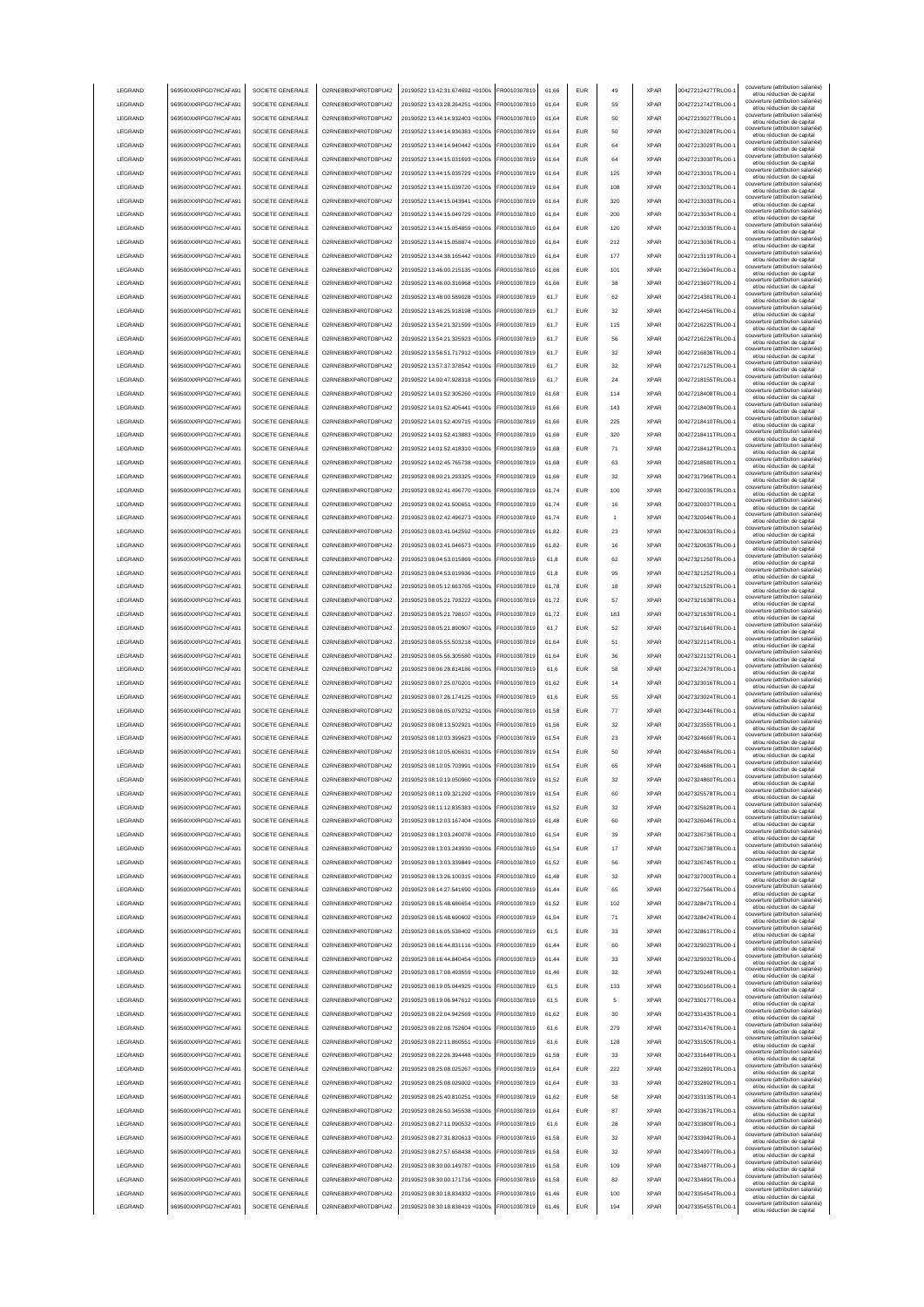|                    | 969500XXRPGD7HCAFA91                         | SOCIETE GENERALE                     | O2RNE8IBXP4R0TD8PU42                          | 20190523 08:30:18.933986 +0100s                                    | FR0010307819                 | 61.46          | <b>EUR</b>               | 125       | <b>XPAR</b>                | 00427335456TRLO0-                      | couverture (attribution salariée<br>et/ou réduction de capital                                       |
|--------------------|----------------------------------------------|--------------------------------------|-----------------------------------------------|--------------------------------------------------------------------|------------------------------|----------------|--------------------------|-----------|----------------------------|----------------------------------------|------------------------------------------------------------------------------------------------------|
| LEGRAND            | 969500XXRPGD7HCAFA91                         | SOCIETE GENERALE                     | O2RNE8IBXP4R0TD8PU42                          | 20190523 08:30:18.938164 +0100s                                    | FR0010307819                 | 61.46          | <b>EUR</b>               | 169       | <b>XPAR</b>                | 00427335457TRLO0-                      | couverture (attribution salariée)<br>et/ou réduction de capital                                      |
| LEGRAND            | 969500XXRPGD7HCAFA91                         | SOCIETE GENERALE                     | O2RNE8IBXP4R0TD8PU42                          | 20190523 08:30:59.553013 +0100s                                    | FR0010307819                 | 61.46          | <b>EUR</b>               | 294       | <b>XPAR</b>                | 00427335888TRLO0-                      | couverture (attribution salariée)<br>et/ou réduction de capital                                      |
| LEGRAND            | 969500XXRPGD7HCAFA91                         | SOCIETE GENERALE                     | O2RNE8IBXP4R0TD8PU42                          | 20190523 08:30:59.559788 +0100s                                    | FR0010307819                 | 61,46          | EUR                      | 100       | <b>XPAR</b>                | 00427335893TRLO0-                      | couverture (attribution salariée)<br>et/ou réduction de capital                                      |
| LEGRAND            | 969500XXRPGD7HCAFA91                         | SOCIETE GENERALE                     | O2RNE8IBXP4R0TD8PU42                          | 20190523 08:30:59.564899 +0100s                                    | FR0010307819                 | 61,46          | EUR                      | 294       | <b>XPAR</b>                | 00427335894TRLO0-                      | couverture (attribution salariée)<br>et/ou réduction de capital                                      |
| LEGRAND            | 969500XXRPGD7HCAFA91                         | SOCIETE GENERALE                     | O2RNE8IBXP4R0TD8PU42                          | 20190523 08:30:59.569950 +0100s                                    | FR0010307819                 | 61,46          | EUR                      | 31        | <b>XPAR</b>                | 00427335897TRLO0-                      | couverture (attribution salariée)<br>et/ou réduction de capital                                      |
| LEGRAND            | 969500XXRPGD7HCAFA91                         | SOCIETE GENERALE                     | O2RNE8IBXP4R0TD8PU42                          | 20190523 08:30:59.575084 +0100s                                    | FR0010307819                 | 61,46          | EUR                      | 294       | <b>XPAR</b>                | 00427335898TRLO0-                      | couverture (attribution salariée)<br>et/ou réduction de capital                                      |
| LEGRAND            | 969500XXRPGD7HCAFA91                         | SOCIETE GENERALE                     | O2RNE8IBXP4R0TD8PU42                          | 20190523 08:30:59.580462 +0100s                                    | R0010307819                  | 61,46          | EUR                      | 294       | <b>XPAR</b>                | 00427335901TRLO0-                      | couverture (attribution salariée)<br>et/ou réduction de capital                                      |
| LEGRAND            | 969500XXRPGD7HCAFA91                         | SOCIETE GENERALE                     | O2RNE8IBXP4R0TD8PU42                          | 20190523 08:30:59.585227 +0100s                                    | FR0010307819                 | 61,46          | EUR                      | 105       | <b>XPAR</b>                | 00427335902TRLO0-                      | couverture (attribution salariée)<br>et/ou réduction de capital                                      |
| LEGRAND            | 969500XXRPGD7HCAFA91                         | SOCIETE GENERALE                     | O2RNE8IBXP4R0TD8PU42                          | 20190523 08:31:31.121337 +0100s                                    | FR0010307819                 | 61,46          | EUR                      | 32        | <b>XPAR</b>                | 00427336162TRLO0-                      | couverture (attribution salariée)<br>et/ou réduction de capital                                      |
| LEGRAND            | 969500XXRPGD7HCAFA91                         | SOCIETE GENERALE                     | O2RNE8IBXP4R0TD8PU42                          | 20190523 08:33:04.611825 +0100s                                    | FR0010307819                 | 61.48          | <b>EUR</b>               | 75        | <b>XPAR</b>                | 00427336858TRLO0-                      | couverture (attribution salariée)<br>et/ou réduction de capital                                      |
| LEGRAND            | 969500XXRPGD7HCAFA91                         | SOCIETE GENERALE                     | O2RNE8IBXP4R0TD8PU42                          | 20190523 08:33:04.616666 +0100s                                    | FR0010307819                 | 61,48          | <b>EUR</b>               | 43        | <b>XPAR</b>                | 00427336860TRLO0-                      | couverture (attribution salariée)<br>et/ou réduction de capital                                      |
| LEGRAND            | 969500XXRPGD7HCAFA91                         | SOCIETE GENERALE                     | O2RNE8IBXP4R0TD8PU42                          | 20190523 08:33:24.234089 +0100s                                    | FR0010307819                 | 61,46          | <b>EUR</b>               | 33        | <b>XPAR</b>                | 00427336997TRLO0-                      | couverture (attribution salariée)<br>et/ou réduction de capital                                      |
| LEGRAND            | 969500XXRPGD7HCAFA91                         | SOCIETE GENERALE                     | O2RNE8IBXP4R0TD8PU42                          | 20190523 08:33:54.085985 +0100s                                    | FR0010307819                 | 61.46          | EUR                      | 60        | <b>XPAR</b>                | 00427337174TRLO0-                      | couverture (attribution salariée)<br>et/ou réduction de capital                                      |
| LEGRAND            | 969500XXRPGD7HCAFA91                         | SOCIETE GENERALE                     | O2RNE8IBXP4R0TD8PU42                          | 20190523 08:34:16.530943 +0100s                                    | FR0010307819                 | 61.42          | <b>EUR</b>               | 33        | <b>XPAR</b>                | 00427337376TRLO0-                      | couverture (attribution salariée)<br>et/ou réduction de capital                                      |
| LEGRAND            | 969500XXRPGD7HCAFA91                         | SOCIETE GENERALE                     | O2RNE8IBXP4R0TD8PU42                          | 20190523 08:34:34 775953 +0100s                                    | FR0010307819                 | 61.4           | EUR                      | 33        | <b>XPAR</b>                | 00427337574TRLO0-                      | couverture (attribution salariée)<br>et/ou réduction de capital                                      |
| LEGRAND            | 969500XXRPGD7HCAFA91                         | SOCIETE GENERALE                     | O2RNE8IBXP4R0TD8PU42                          | 20190523 08:34:56.550311 +0100s                                    | FR0010307819                 | 61,36          | EUR                      | 33        | <b>XPAR</b>                | 00427337830TRLO0-                      | couverture (attribution salariée)<br>et/ou réduction de capital                                      |
| LEGRAND            | 969500XXRPGD7HCAFA91                         | SOCIETE GENERALE                     | O2RNE8IBXP4R0TD8PU42                          | 20190523 08:35:45.855448 +0100s                                    | FR0010307819                 | 61,36          | EUR                      | 64        | <b>XPAR</b>                | 00427338196TRLO0-                      | couverture (attribution salariée)<br>et/ou réduction de capital                                      |
| LEGRAND            | 969500XXRPGD7HCAFA91                         | SOCIETE GENERALE                     | O2RNE8IBXP4R0TD8PU42                          | 20190523 08:35:52.068899 +0100s                                    | FR0010307819                 | 61,34          | EUR                      | 33        | <b>XPAR</b>                | 00427338240TRLO0-                      | couverture (attribution salariée)<br>et/ou réduction de capital                                      |
| LEGRAND            | 969500XXRPGD7HCAFA91                         | SOCIETE GENERALE                     | O2RNE8IBXP4R0TD8PU42                          | 20190523 08:36:25.340874 +0100s                                    | FR0010307819                 | 61,32          | EUR                      | 59        | <b>XPAR</b>                | 00427338482TRLO0-                      | couverture (attribution salariée)<br>et/ou réduction de capital                                      |
| LEGRAND            | 969500XXRPGD7HCAFA91                         | SOCIETE GENERALE                     | O2RNE8IBXP4R0TD8PU42                          | 20190523 08:36:53.794666 +0100s                                    | FR0010307819                 | 61,28          | EUR                      | 60        | <b>XPAR</b>                | 00427338682TRLO0-                      | couverture (attribution salariée)<br>et/ou réduction de capital                                      |
| LEGRAND            | 969500XXRPGD7HCAFA91                         | SOCIETE GENERALE                     | O2RNE8IBXP4R0TD8PU42                          | 20190523 08:37:59.634313 +0100s                                    | FR0010307819                 | 61,4           | EUR                      | 84        | <b>XPAR</b>                | 00427339096TRLO0-                      | couverture (attribution salariée)<br>et/ou réduction de capital                                      |
| LEGRAND            | 969500XXRPGD7HCAFA91                         | SOCIETE GENERALE                     | O2RNE8IBXP4R0TD8PU42                          | 20190523 08:37:59.639055 +0100s                                    | FR0010307819                 | 61,4           | EUR                      | 37        | <b>XPAR</b>                | 00427339097TRLO0-                      | couverture (attribution salariée)<br>et/ou réduction de capital                                      |
| LEGRAND            | 969500XXRPGD7HCAFA91                         | SOCIETE GENERALE                     | O2RNE8IBXP4R0TD8PLI42                         | 20190523 08:38:22.076938 +0100s                                    | FR0010307819                 | 61,38          | <b>EUR</b>               | 32        | <b>XPAR</b>                | 00427339260TRLO0-                      | couverture (attribution salariée)<br>et/ou réduction de capital                                      |
| LEGRAND            | 969500XXRPGD7HCAFA91                         | SOCIETE GENERALE                     | O2RNE8IBXP4R0TD8PU42                          | 20190523 08:40:31.800797 +0100s                                    | FR0010307819                 | 61.36          | <b>EUR</b>               | 112       | <b>XPAR</b>                | 00427340127TRLO0-                      | couverture (attribution salariée)<br>et/ou réduction de capital                                      |
| LEGRAND            | 969500XXRPGD7HCAFA91                         | SOCIETE GENERALE                     | O2RNE8IBXP4R0TD8PLI42                         | 20190523 08:42:35.560346 +0100s                                    | FR0010307819                 | 61,4           | <b>EUR</b>               | 131       | <b>XPAR</b>                | 00427341031TRLO0-                      | couverture (attribution salariée)<br>et/ou réduction de capital                                      |
| LEGRAND            | 969500XXRPGD7HCAFA91                         | SOCIETE GENERALE                     | O2RNE8IBXP4R0TD8PU42                          | 20190523.08:43:01.402799.+0100s                                    | FR0010307819                 | 61.4           | <b>EUR</b>               | 64        | <b>XPAR</b>                | 00427341178TRLO0-                      | couverture (attribution salariée)<br>et/ou réduction de capital                                      |
| LEGRAND            | 969500XXRPGD7HCAFA91                         | SOCIETE GENERALE                     | O2RNE8IBXP4R0TD8PU42                          | 20190523 08:44:15.953986 +0100s                                    | FR0010307819                 | 61.38          | EUR                      | 63        | <b>XPAR</b>                | 00427341750TRLO0-                      | couverture (attribution salariée)<br>et/ou réduction de capital                                      |
| <b>LEGRAND</b>     | 969500XXRPGD7HCAFA91                         | SOCIETE GENERALE                     | O2RNE8IBXP4R0TD8PU42                          | 20190523 08:44:16 054297 +0100s                                    | FR0010307819                 | 61.38          | <b>EUR</b>               | 42        | <b>XPAR</b>                | 00427341752TRLO0-                      | couverture (attribution salariée)<br>et/ou réduction de capital                                      |
| LEGRAND            | 969500XXRPGD7HCAFA91                         | SOCIETE GENERALE                     | O2RNE8IBXP4R0TD8PU42                          | 20190523 08:44:46.410926 +0100s                                    | FR0010307819                 | 61,36          | EUR                      | 32        | <b>XPAR</b>                | 00427341982TRLO0-                      | couverture (attribution salariée)<br>et/ou réduction de capital                                      |
| LEGRAND            | 969500XXRPGD7HCAFA91                         | SOCIETE GENERALE                     | O2RNE8IBXP4R0TD8PU42                          | 20190523 08:46:41.848400 +0100s                                    | FR0010307819                 | 61,4           | EUR                      | 114       | <b>XPAR</b>                | 00427342958TRLO0-                      | couverture (attribution salariée)<br>et/ou réduction de capital                                      |
| LEGRAND            | 969500XXRPGD7HCAFA91                         | SOCIETE GENERALE                     | O2RNE8IBXP4R0TD8PU42                          | 20190523 08:47:48.187764 +0100s                                    | FR0010307819                 | 61,4           | EUR                      | 56        | <b>XPAR</b>                | 00427343473TRLO0-                      | couverture (attribution salariée)<br>et/ou réduction de capital                                      |
| LEGRAND            | 969500XXRPGD7HCAFA91                         | SOCIETE GENERALE                     | O2RNE8IBXP4R0TD8PU42                          | 20190523 08:48:14.529797 +0100s                                    | R0010307819                  | 61,4           | <b>EUR</b>               | 32        | <b>XPAR</b>                | 00427343627TRLO0-                      | couverture (attribution salariée)<br>et/ou réduction de capital                                      |
| LEGRAND            | 969500XXRPGD7HCAFA91                         | SOCIETE GENERALE                     | O2RNE8IBXP4R0TD8PU42                          | 20190523 08:51:07.732943 +0100s                                    | R0010307819                  | 61,46          | EUR                      | 95        | <b>XPAR</b>                | 00427345245TRLO0-                      | couverture (attribution salariée)<br>et/ou réduction de capital                                      |
| LEGRAND            | 969500XXRPGD7HCAFA91                         | SOCIETE GENERALE                     | O2RNE8IBXP4R0TD8PU42                          | 20190523 08:51:07.736822 +0100s                                    | R0010307819                  | 61,46          | EUR                      |           | <b>XPAR</b>                | 00427345246TRLO0-                      | couverture (attribution salariée)<br>et/ou réduction de capital                                      |
| LEGRAND            | 969500XXRPGD7HCAFA91                         | SOCIETE GENERALE                     | O2RNE8IBXP4R0TD8PU42                          | 20190523 08:53:35.062779 +0100s                                    | FR0010307819                 | 61,5           | <b>EUR</b>               | 100       | <b>XPAR</b>                | 00427346472TRLO0-                      | couverture (attribution salariée)<br>et/ou réduction de capital                                      |
| LEGRAND            | 969500XXRPGD7HCAFA91                         | SOCIETE GENERALE                     | O2RNE8IBXP4R0TD8PU42                          | 20190523 08:53:39.569164 +0100s                                    | FR0010307819                 | 61,5           | <b>EUR</b>               | 66        | <b>XPAR</b>                | 00427346485TRLO0-                      | couverture (attribution salariée)<br>et/ou réduction de capital                                      |
| LEGRAND            | 969500XXRPGD7HCAFA91                         | SOCIETE GENERALE                     | O2RNE8IBXP4R0TD8PU42                          | 20190523 08:55:25.474586 +0100s                                    | FR0010307819                 | 61,5           | <b>FUR</b>               | 62        | <b>XPAR</b>                | 00427347273TRLO0-                      | couverture (attribution salariée)                                                                    |
| LEGRAND            | 969500XXRPGD7HCAFA91                         | SOCIETE GENERALE                     | O2RNE8IBXP4R0TD8PU42                          | 20190523 08:55:40.199533 +0100s                                    | FR0010307819                 | 61,48          | <b>EUR</b>               | 32        | <b>XPAR</b>                | 00427347352TRLO0-                      | et/ou réduction de capital<br>couverture (attribution salariée)                                      |
| LEGRAND            | 969500XXRPGD7HCAFA91                         | SOCIETE GENERALE                     | O2RNE8IBXP4R0TD8PU42                          | 20190523 08:59:27.497648 +0100s                                    | FR0010307819                 | 61.52          | EUR                      | 153       | <b>XPAR</b>                | 00427348777TRLO0-                      | et/ou réduction de capital<br>couverture (attribution salariée)                                      |
| LEGRAND            | 969500XXRPGD7HCAFA91                         | SOCIETE GENERALE                     | O2RNE8IBXP4R0TD8PU42                          | 20190523 08:59:34.903471 +0100s                                    | FR0010307819                 | 61.5           | EUR                      | 33        | <b>XPAR</b>                | 00427348837TRLO0-                      | et/ou réduction de capital<br>couverture (attribution salariée)                                      |
| LEGRAND            | 969500XXRPGD7HCAFA91                         | SOCIETE GENERALE                     | O2RNE8IBXP4R0TD8PU42                          | 20190523 09:00:05.471451 +0100s                                    | FR0010307819                 | 61.48          | <b>EUR</b>               | 33        | <b>XPAR</b>                | 00427349449TRLO0-                      | et/ou réduction de capital<br>couverture (attribution salariée)                                      |
| LEGRAND            | 969500XXRPGD7HCAFA91                         | SOCIETE GENERALE                     | O2RNE8IBXP4R0TD8PU42                          | 20190523 09:01:50.373695 +0100s                                    | FR0010307819                 | 61,48          | EUR                      | 106       | <b>XPAR</b>                | 00427350144TRLO0-                      | et/ou réduction de capital<br>couverture (attribution salariée)                                      |
| LEGRAND            | 969500XXRPGD7HCAFA91                         | SOCIETE GENERALE                     | O2RNE8IBXP4R0TD8PU42                          | 20190523 09:02:44.273069 +0100s                                    | FR0010307819                 | 61,5           | EUR                      | 56        | <b>XPAR</b>                | 00427350445TRLO0-                      | et/ou réduction de capital<br>couverture (attribution salariée)                                      |
| LEGRAND            | 969500XXRPGD7HCAFA91                         | SOCIETE GENERALE                     | O2RNE8IBXP4R0TD8PU42                          | 20190523 09:02:44.277455 +0100s                                    | FR0010307819                 | 61,5           | EUR                      | 7         | <b>XPAR</b>                | 00427350447TRLO0-                      | et/ou réduction de capital<br>couverture (attribution salariée)                                      |
| LEGRAND            | 969500XXRPGD7HCAFA91                         | SOCIETE GENERALE                     | O2RNE8IBXP4R0TD8PU42                          | 20190523 09:03:28.960963 +0100s                                    | R0010307819                  | 61,48          | <b>EUR</b>               | 63        | <b>XPAR</b>                | 00427350657TRLO0-                      | et/ou réduction de capital<br>couverture (attribution salariée)<br>et/ou réduction de capital        |
| LEGRAND            | 969500XXRPGD7HCAFA91                         | SOCIETE GENERALE                     | O2RNE8IBXP4R0TD8PU42                          | 20190523 09:07:22.004526 +0100s                                    | FR0010307819                 | 61,5           | EUR                      | 54        | <b>XPAR</b>                | 00427352007TRLO0-                      | couverture (attribution salariée)                                                                    |
| LEGRAND            |                                              |                                      |                                               |                                                                    |                              |                |                          |           |                            |                                        |                                                                                                      |
|                    |                                              |                                      |                                               | 20190523 09:07:22.008770 +0100s                                    |                              | 61,5           | <b>EUR</b>               | 106       | <b>XPAR</b>                | 00427352011TRLO0-                      | et/ou réduction de capital<br>couverture (attribution salariée)                                      |
| <b>I FGRAND</b>    | 969500XXRPGD7HCAFA91<br>969500XXRPGD7HCAFA91 | SOCIETE GENERALE<br>SOCIETE GENERALE | O2RNE8IBXP4R0TD8PU42<br>O2RNE8IBXP4R0TD8PU42  | 20190523 09:08:16.009685 +0100s                                    | FR0010307819<br>FR0010307819 | 61.52          | <b>FUR</b>               | 72        | <b>XPAR</b>                | 00427352322TRLO0-                      | et/ou réduction de capital<br>couverture (attribution salariée)                                      |
| <b>I FGRAND</b>    | 969500XXRPGD7HCAFA91                         | SOCIETE GENERALE                     | O2RNE8IBXP4R0TD8PLI42                         | 20190523 09:09:35 376290 +0100s                                    | FR0010307819                 | 61.48          | <b>EUR</b>               | 18        | <b>XPAR</b>                | 00427352936TRLO0-                      | et/ou réduction de capital<br>couverture (attribution salariée)                                      |
| <b>I FGRAND</b>    | 969500XXRPGD7HCAFA91                         | SOCIETE GENERALE                     |                                               | 20190523 09:09:36.500050 +0100s                                    | FR0010307819                 | 61 48          | FUR                      | 38        | <b>XPAR</b>                | 00427353005TRLO0-                      | et/ou réduction de capital<br>couverture (attribution salariée)                                      |
| LEGRAND            | 969500XXRPGD7HCAFA91                         | SOCIETE GENERALE                     | O2RNE8IBXP4R0TD8PU42<br>O2RNE8IBXP4R0TD8PLI42 | 20190523 09:11:05.546711 +0100s                                    | FR0010307819                 | 61.52          | <b>EUR</b>               | 69        | <b>XPAR</b>                | 00427353520TRLO0-                      | et/ou reduction de capita<br>couverture (attribution salariée)                                       |
| LEGRAND            | 969500XXRPGD7HCAFA91                         | SOCIETE GENERALE                     | O2RNE8IBXP4R0TD8PU42                          | 20190523 09:12:38.320122 +0100s                                    | FR0010307819                 | 61.5           | <b>EUR</b>               | 62        | <b>XPAR</b>                | 00427354050TRLO0-                      | et/ou réduction de capital<br>couverture (attribution salariée)                                      |
|                    | 969500XXRPGD7HCAFA91                         |                                      |                                               | 20190523 09:13:42 546925 +0100s                                    |                              |                |                          |           |                            |                                        | et/ou réduction de capital<br>couverture (attribution salariée)                                      |
| LEGRAND            | 969500XXRPGD7HCAFA91                         | SOCIETE GENERALE<br>SOCIETE GENERALE | O2RNE8IBXP4R0TD8PU42                          |                                                                    | FR0010307819                 | 61.48          | <b>EUR</b>               | 62        | <b>XPAR</b>                | 00427354468TRLO0-                      | et/ou réduction de capital<br>couverture (attribution salariée)                                      |
| LEGRAND            |                                              |                                      | O2RNE8IBXP4R0TD8PU42                          | 20190523 09:15:00.503579 +0100s                                    | FR0010307819                 | 61.5           | <b>EUR</b><br><b>EUR</b> | 5<br>57   | <b>XPAR</b><br><b>XPAR</b> | 00427355056TRLO0-                      | et/ou réduction de capital<br>couverture (attribution salariée)                                      |
| LEGRAND            | 969500XXRPGD7HCAFA91                         | SOCIETE GENERALE                     | O2RNE8IBXP4R0TD8PU42                          | 20190523 09:15:00.507956 +0100s                                    | FR0010307819                 | 61,5           |                          |           |                            | 00427355058TRLO0-1                     | et/ou réduction de capital<br>couverture (attribution salariée)                                      |
| LEGRAND            | 969500XXRPGD7HCAFA91                         | SOCIETE GENERALE                     | O2RNE8IBXP4R0TD8PU42                          | 20190523 09:17:45.029661 +0100s<br>20190523 09:18:25.514233 +0100s | FR0010307819                 | 61,48<br>61,46 | EUR<br>EUR               | 114<br>32 | <b>XPAR</b><br><b>XPAR</b> | 00427356209TRLO0-                      | et/ou réduction de capital<br>couverture (attribution salariée)                                      |
| LEGRAND<br>LEGRAND | 969500XXRPGD7HCAFA91                         | SOCIETE GENERALE                     | O2RNE8IBXP4R0TD8PU42<br>O2RNE8IBXP4R0TD8PU42  |                                                                    | FR0010307819<br>FR0010307819 |                |                          |           |                            | 00427356523TRLO0-                      | et/ou réduction de capital<br>couverture (attribution salariée)                                      |
| LEGRAND            | 969500XXRPGD7HCAFA91<br>969500XXRPGD7HCAFA91 | SOCIETE GENERALE<br>SOCIETE GENERALE | O2RNE8IBXP4R0TD8PU42                          | 20190523 09:18:31.429769 +0100s<br>20190523 09:19:21.083299 +0100s | FR0010307819                 | 61,44<br>61,36 | <b>EUR</b><br><b>EUR</b> | 32<br>32  | <b>XPAR</b><br><b>XPAR</b> | 00427356607TRLO0-<br>00427357416TRLO0- | et/ou réduction de capital<br>couverture (attribution salariée)                                      |
|                    |                                              |                                      |                                               |                                                                    |                              |                |                          |           |                            |                                        | et/ou réduction de capital<br>couverture (attribution salariée)                                      |
| LEGRAND            | 969500XXRPGD7HCAFA91                         | SOCIETE GENERALE                     | O2RNE8IBXP4R0TD8PU42                          | 20190523 09:20:04.924421 +0100s                                    | FR0010307819                 | 61,3           | <b>EUR</b>               | 32        | <b>XPAR</b>                | 00427358099TRLO0-                      | et/ou réduction de capital<br>couverture (attribution salariée)                                      |
| LEGRAND            | 969500XXRPGD7HCAFA91                         | SOCIETE GENERALE                     | O2RNE8IBXP4R0TD8PU42                          | 20190523 09:20:36.795192 +0100s                                    | FR0010307819                 | 61,34          | <b>EUR</b>               | 32        | <b>XPAR</b>                | 00427358281TRLO0-                      | et/ou réduction de capital<br>couverture (attribution salariée)                                      |
| LEGRAND            | 969500XXRPGD7HCAFA91                         | SOCIETE GENERALE                     | O2RNE8IBXP4R0TD8PU42                          | 20190523 09:21:35.322619 +0100s                                    | FR0010307819                 | 61,32          | <b>EUR</b>               | 32        | <b>XPAR</b>                | 00427358711TRLO0-                      | et/ou réduction de capital<br>couverture (attribution salariée)                                      |
| LEGRAND            | 969500XXRPGD7HCAFA91                         | SOCIETE GENERALE                     | O2RNE8IBXP4R0TD8PU42                          | 20190523 09:24:31.249943 +0100s                                    | FR0010307819                 | 61,34          | <b>EUR</b>               | 114       | <b>XPAR</b>                | 00427359655TRLO0-                      | et/ou réduction de capital<br>couverture (attribution salariée)                                      |
| LEGRAND            | 969500XXRPGD7HCAFA91                         | SOCIETE GENERALE                     | O2RNE8IBXP4R0TD8PU42                          | 20190523 09:26:05.130739 +0100s                                    | FR0010307819                 | 61.38          | <b>EUR</b>               | 62        | <b>XPAR</b>                | 00427360371TRLO0-                      | et/ou réduction de capital<br>couverture (attribution salariée)                                      |
| LEGRAND            | 969500XXRPGD7HCAFA91                         | SOCIETE GENERALE                     | O2RNE8IBXP4R0TD8PU42                          | 20190523 09:26:42.396978 +0100s                                    | FR0010307819                 | 61.36          | <b>EUR</b>               | 32        | <b>XPAR</b>                | 00427360540TRLO0-                      | et/ou réduction de capital<br>couverture (attribution salariée)                                      |
| LEGRAND            | 969500XXRPGD7HCAFA91                         | SOCIETE GENERALE                     | O2RNE8IBXP4R0TD8PU42                          | 20190523 09:28:33.563117 +0100s                                    | FR0010307819                 | 61.38          | <b>EUR</b>               | 62        | <b>XPAR</b>                | 00427361032TRLO0-                      | et/ou réduction de capital                                                                           |
| LEGRAND            | 969500XXRPGD7HCAFA91                         | SOCIETE GENERALE                     | O2RNE8IBXP4R0TD8PU42                          | 20190523 09:29:14.420091 +0100s                                    | FR0010307819                 | 61,34          | EUR                      | 32        | <b>XPAR</b>                | 00427361248TRLO0-                      | couverture (attribution salariée)<br>et/ou réduction de capital<br>couverture (attribution salariée) |
| LEGRAND            | 969500XXRPGD7HCAFA91                         | SOCIETE GENERALE                     | O2RNE8IBXP4R0TD8PU42                          | 20190523 09:29:22.032614 +0100s                                    | FR0010307819                 | 61,32          | <b>EUR</b>               | 32        | <b>XPAR</b>                | 00427361290TRLO0-                      | et/ou réduction de capital<br>couverture (attribution salariée)                                      |
| LEGRAND            | 969500XXRPGD7HCAFA91                         | SOCIETE GENERALE                     | O2RNE8IBXP4R0TD8PU42                          | 20190523 09:31:40.291417 +0100s                                    | FR0010307819                 | 61,3           | <b>EUR</b>               | 62        | <b>XPAR</b>                | 00427362102TRLO0-                      | et/ou réduction de capital<br>couverture (attribution salariée)                                      |
| LEGRAND            | 969500XXRPGD7HCAFA91                         | SOCIETE GENERALE                     | O2RNE8IBXP4R0TD8PU42                          | 20190523 09:31:40.300399 +0100s                                    | FR0010307819                 | 61,3           | <b>EUR</b>               | 41        | <b>XPAR</b>                | 00427362109TRLO0-                      | et/ou réduction de capital                                                                           |
| LEGRAND            | 969500XXRPGD7HCAFA91                         | SOCIETE GENERALE                     | O2RNE8IBXP4R0TD8PU42                          | 20190523 09:32:19.764582 +0100s                                    | FR0010307819                 | 61,32          | <b>EUR</b>               | 18        | <b>XPAR</b>                | 00427362386TRLO0-                      | couverture (attribution salariée)<br>et/ou réduction de capital                                      |
| LEGRAND            | 969500XXRPGD7HCAFA91                         | SOCIETE GENERALE                     | O2RNE8IBXP4R0TD8PU42                          | 20190523 09:32:43.429097 +0100s                                    | FR0010307819                 | 61,3           | <b>EUR</b>               | 32        | <b>XPAR</b>                | 00427362643TRLO0-                      | couverture (attribution salariée)<br>et/ou réduction de capital                                      |
| LEGRAND            | 969500XXRPGD7HCAFA91                         | SOCIETE GENERALE                     | O2RNE8IBXP4R0TD8PU42                          | 20190523 09:33:27.024720 +0100s                                    | FR0010307819                 | 61,3           | <b>EUR</b>               | 32        | <b>XPAR</b>                | 00427362980TRLO0-                      | couverture (attribution salariée)<br>et/ou réduction de capital                                      |
| LEGRAND            | 969500XXRPGD7HCAFA91                         | SOCIETE GENERALE                     | O2RNE8IBXP4R0TD8PU42                          | 20190523 09:34:21.736922 +0100s                                    | FR0010307819                 | 61,3           | <b>EUR</b>               | 32        | <b>XPAR</b>                | 00427363358TRLO0-                      | couverture (attribution salariée)<br>et/ou réduction de capital                                      |
| LEGRAND            | 969500XXRPGD7HCAFA91                         | SOCIETE GENERALE                     | O2RNE8IBXP4R0TD8PU42                          | 20190523 09:34:48.597745 +0100s                                    | FR0010307819                 | 61,3           | <b>EUR</b>               | 32        | <b>XPAR</b>                | 00427363528TRLO0-                      | couverture (attribution salariée)<br>et/ou réduction de capital                                      |
| LEGRAND            | 969500XXRPGD7HCAFA91                         | SOCIETE GENERALE                     | O2RNE8IBXP4R0TD8PU42                          | 20190523 09:36:08.372293 +0100s                                    | FR0010307819                 | 61,28          | <b>EUR</b>               | 62        | <b>XPAR</b>                | 00427364145TRLO0-                      | couverture (attribution salariée)<br>et/ou réduction de capital                                      |
| LEGRAND            | 969500XXRPGD7HCAFA91                         | SOCIETE GENERALE                     | O2RNE8IBXP4R0TD8PU42                          | 20190523 09:38:32.721681 +0100s                                    | FR0010307819                 | 61.28          | <b>EUR</b>               | 86        | <b>XPAR</b>                | 00427364925TRLO0-                      | couverture (attribution salariée)<br>et/ou réduction de capital                                      |
| LEGRAND            | 969500XXRPGD7HCAFA91                         | SOCIETE GENERALE                     | O2RNE8IBXP4R0TD8PU42                          | 20190523 09:38:32.738964 +0100s                                    | FR0010307819                 | 61.28          | <b>EUR</b>               | 39        | <b>XPAR</b>                | 00427364938TRLO0-                      | couverture (attribution salariée)<br>et/ou réduction de capital                                      |
| LEGRAND            | 969500XXRPGD7HCAFA91                         | SOCIETE GENERALE                     | O2RNE8IBXP4R0TD8PU42                          | 20190523 09:40:00.143836 +0100s                                    | FR0010307819                 | 61.26          | <b>EUR</b>               | 62        | <b>XPAR</b>                | 00427365319TRLO0-                      | couverture (attribution salariée)<br>et/ou réduction de capital                                      |
| LEGRAND<br>LEGRAND | 969500XXRPGD7HCAFA91<br>969500XXRPGD7HCAFA91 | SOCIETE GENERALE<br>SOCIETE GENERALE | O2RNE8IBXP4R0TD8PU42<br>O2RNE8IBXP4R0TD8PU42  | 20190523 09:40:35.333394 +0100s<br>20190523 09:41:10.111108 +0100s | FR0010307819<br>FR0010307819 | 61,18<br>61,2  | <b>EUR</b><br><b>EUR</b> | 32<br>32  | <b>XPAR</b><br><b>XPAR</b> | 00427365700TRLO0-<br>00427365969TRLO0- | couverture (attribution salariée)<br>et/ou réduction de capital<br>couverture (attribution salariée) |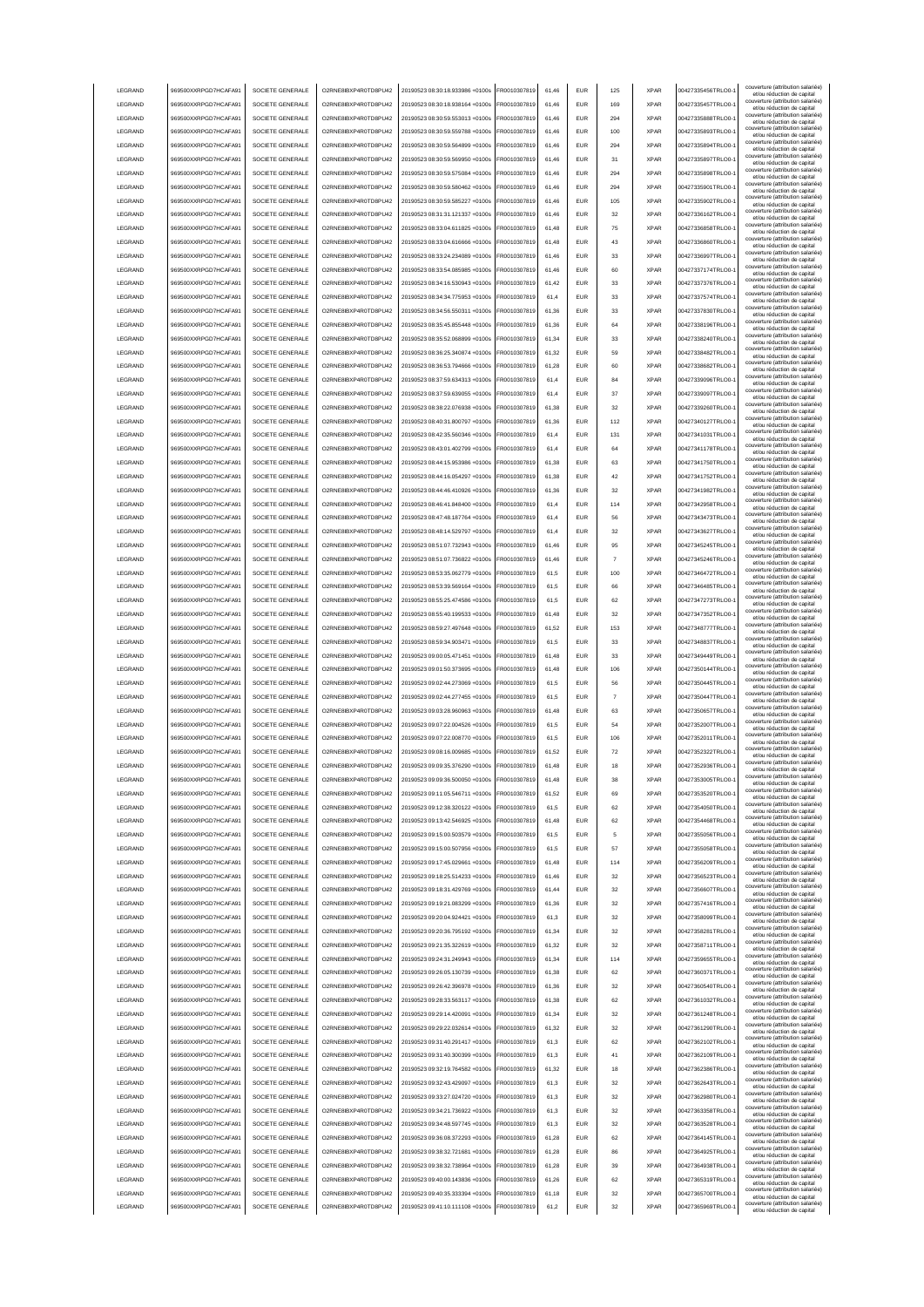|                    | 969500XXRPGD7HCAFA91                         | SOCIETE GENERALE                     | O2RNE8IBXP4R0TD8PU42                          | 20190523 09:44:14.705007 +0100s                                    | FR0010307819                 | 61.18          | <b>EUR</b>               | 35             | <b>XPAR</b>                | 00427366926TRLO0-                      | couverture (attribution salariée<br>et/ou réduction de capital                                       |
|--------------------|----------------------------------------------|--------------------------------------|-----------------------------------------------|--------------------------------------------------------------------|------------------------------|----------------|--------------------------|----------------|----------------------------|----------------------------------------|------------------------------------------------------------------------------------------------------|
| LEGRAND            | 969500XXRPGD7HCAFA91                         | SOCIETE GENERALE                     | O2RNE8IBXP4R0TD8PU42                          | 20190523 09:45:49.719334 +0100s                                    | FR0010307819                 | 61.3           | <b>EUR</b>               | $\overline{7}$ | <b>XPAR</b>                | 00427367852TRLO0-                      | couverture (attribution salariée)<br>et/ou réduction de capital                                      |
| LEGRAND            | 969500XXRPGD7HCAFA91                         | SOCIETE GENERALE                     | O2RNE8IBXP4R0TD8PU42                          | 20190523 09:45:49.723125 +0100s                                    | FR0010307819                 | 61.3           | <b>EUR</b>               | 164            | <b>XPAR</b>                | 00427367854TRLO0-                      | couverture (attribution salariée)<br>et/ou réduction de capital                                      |
| LEGRAND            | 969500XXRPGD7HCAFA91                         | SOCIETE GENERALE                     | O2RNE8IBXP4R0TD8PU42                          | 20190523 09:46:19.177432 +0100s                                    | FR0010307819                 | 61,32          | EUR                      | 32             | <b>XPAR</b>                | 00427368019TRLO0-                      | couverture (attribution salariée)<br>et/ou réduction de capital                                      |
| LEGRAND            | 969500XXRPGD7HCAFA91                         | SOCIETE GENERALE                     | O2RNE8IBXP4R0TD8PU42                          | 20190523 09:49:12.203140 +0100s                                    | FR0010307819                 | 61,3           | EUR                      | 114            | <b>XPAR</b>                | 00427368654TRLO0-                      | couverture (attribution salariée)<br>et/ou réduction de capital                                      |
| LEGRAND            | 969500XXRPGD7HCAFA91                         | SOCIETE GENERALE                     | O2RNE8IBXP4R0TD8PU42                          | 20190523 09:49:48.256467 +0100s                                    | FR0010307819                 | 61,28          | EUR                      | 32             | <b>XPAR</b>                | 00427368784TRLO0-                      | couverture (attribution salariée)<br>et/ou réduction de capital                                      |
| LEGRAND            | 969500XXRPGD7HCAFA91                         | SOCIETE GENERALE                     | O2RNE8IBXP4R0TD8PU42                          | 20190523 09:51:17.115486 +0100s                                    | FR0010307819                 | 61.3           | EUR                      | 62             | <b>XPAR</b>                | 00427369291TRLO0-                      | couverture (attribution salariée)<br>et/ou réduction de capital                                      |
| LEGRAND            | 969500XXRPGD7HCAFA91                         | SOCIETE GENERALE                     | O2RNE8IBXP4R0TD8PU42                          | 20190523 09:52:17.505919 +0100s                                    | FR0010307819                 | 61,3           | EUR                      | 32             | <b>XPAR</b>                | 00427369525TRLO0-                      | couverture (attribution salariée)<br>et/ou réduction de capital                                      |
| LEGRAND            | 969500XXRPGD7HCAFA91                         | SOCIETE GENERALE                     | O2RNE8IBXP4R0TD8PU42                          | 20190523 09:53:37.718555 +0100s                                    | FR0010307819                 | 61,3           | EUR                      | 53             | <b>XPAR</b>                | 00427369920TRLO0-                      | couverture (attribution salariée)<br>et/ou réduction de capital                                      |
| LEGRAND            | 969500XXRPGD7HCAFA91                         | SOCIETE GENERALE                     | O2RNE8IBXP4R0TD8PU42                          | 20190523 09:55:18.172350 +0100s                                    | FR0010307819                 | 61,3           | EUR                      | 59             | <b>XPAR</b>                | 00427370336TRLO0-                      | couverture (attribution salariée)<br>et/ou réduction de capital                                      |
| LEGRAND            | 969500XXRPGD7HCAFA91                         | SOCIETE GENERALE                     | O2RNE8IBXP4R0TD8PU42                          | 20190523 09:55:48.323513 +0100s                                    | FR0010307819                 | 61,3           | <b>EUR</b>               | 32             | <b>XPAR</b>                | 00427370535TRLO0-                      | couverture (attribution salariée)<br>et/ou réduction de capital                                      |
| LEGRAND            | 969500XXRPGD7HCAFA91                         | SOCIETE GENERALE                     | O2RNE8IBXP4R0TD8PU42                          | 20190523 09:58:55.043340 +0100s                                    | FR0010307819                 | 61,28          | <b>EUR</b>               | 65             | <b>XPAR</b>                | 00427371496TRLO0-                      | couverture (attribution salariée)<br>et/ou réduction de capital                                      |
| LEGRAND            | 969500XXRPGD7HCAFA91                         | SOCIETE GENERALE                     | O2RNE8IBXP4R0TD8PU42                          | 20190523 09:58:55.047272 +0100s                                    | FR0010307819                 | 61.28          | <b>EUR</b>               | 49             | <b>XPAR</b>                | 00427371497TRLO0-                      | couverture (attribution salariée)<br>et/ou réduction de capital                                      |
| LEGRAND            | 969500XXRPGD7HCAFA91                         | SOCIETE GENERALE                     | O2RNE8IBXP4R0TD8PU42                          | 20190523 10:01:01.341626 +0100s                                    | FR0010307819                 | 61.28          | EUR                      | 62             | <b>XPAR</b>                | 00427372111TRLO0-                      | couverture (attribution salariée)<br>et/ou réduction de capital                                      |
| LEGRAND            | 969500XXRPGD7HCAFA91                         | SOCIETE GENERALE                     | O2RNE8IBXP4R0TD8PU42                          | 20190523 10:01:16.084948 +0100s                                    | FR0010307819                 | 61.26          | <b>EUR</b>               | 32             | <b>XPAR</b>                | 00427372200TRLO0-                      | couverture (attribution salariée)<br>et/ou réduction de capital                                      |
| LEGRAND            | 969500XXRPGD7HCAFA91                         | SOCIETE GENERALE                     | O2RNE8IBXP4R0TD8PU42                          | 20190523 10:02:33 876253 +0100s                                    | FR0010307819                 | 61.24          | EUR                      | 62             | <b>XPAR</b>                | 00427372873TRLO0-                      | couverture (attribution salariée)<br>et/ou réduction de capital                                      |
| LEGRAND            | 969500XXRPGD7HCAFA91                         | SOCIETE GENERALE                     | O2RNE8IBXP4R0TD8PU42                          | 20190523 10:03:13.271258 +0100s                                    | FR0010307819                 | 61,24          | EUR                      | 32             | <b>XPAR</b>                | 00427373192TRLO0-                      | couverture (attribution salariée)<br>et/ou réduction de capital                                      |
| LEGRAND            | 969500XXRPGD7HCAFA91                         | SOCIETE GENERALE                     | O2RNE8IBXP4R0TD8PU42                          | 20190523 10:04:30.237252 +0100s                                    | FR0010307819                 | 61,26          | EUR                      | 62             | <b>XPAR</b>                | 00427373813TRLO0-                      | couverture (attribution salariée)<br>et/ou réduction de capital                                      |
| LEGRAND            | 969500XXRPGD7HCAFA91                         | SOCIETE GENERALE                     | O2RNE8IBXP4R0TD8PU42                          | 20190523 10:05:12.025252 +0100s                                    | FR0010307819                 | 61,26          | EUR                      | 69             | <b>XPAR</b>                | 00427374061TRLO0-                      | couverture (attribution salariée)<br>et/ou réduction de capital                                      |
| LEGRAND            | 969500XXRPGD7HCAFA91                         | SOCIETE GENERALE                     | O2RNE8IBXP4R0TD8PU42                          | 20190523 10:05:12.028877 +0100s                                    | FR0010307819                 | 61,26          | EUR                      | 283            | <b>XPAR</b>                | 00427374062TRLO0-                      | couverture (attribution salariée)<br>et/ou réduction de capital                                      |
| LEGRAND            | 969500XXRPGD7HCAFA91                         | SOCIETE GENERALE                     | O2RNE8IBXP4R0TD8PU42                          | 20190523 10:05:12.125285 +0100s                                    | FR0010307819                 | 61,26          | EUR                      | 218            | <b>XPAR</b>                | 00427374063TRLO0-                      | couverture (attribution salariée)<br>et/ou réduction de capital                                      |
| LEGRAND            | 969500XXRPGD7HCAFA91                         | SOCIETE GENERALE                     | O2RNE8IBXP4R0TD8PU42                          | 20190523 10:05:13.829248 +0100s                                    | FR0010307819                 | 61,26          | EUR                      | 218            | <b>XPAR</b>                | 00427374073TRLO0-                      | couverture (attribution salariée)<br>et/ou réduction de capital                                      |
| LEGRAND            | 969500XXRPGD7HCAFA91                         | SOCIETE GENERALE                     | O2RNE8IBXP4R0TD8PU42                          | 20190523 10:05:13.833517 +0100s                                    | FR0010307819                 | 61,26          | EUR                      | 150            | <b>XPAR</b>                | 00427374075TRLO0-                      | couverture (attribution salariée)<br>et/ou réduction de capital                                      |
| <b>I FGRAND</b>    | 969500XXRPGD7HCAFA91                         | SOCIETE GENERALE                     | O2RNE8IBXP4R0TD8PLI42                         | 20190523 10:05:13.837709 +0100s                                    | FR0010307819                 | 61.26          | <b>EUR</b>               | 68             | <b>XPAR</b>                | 00427374077TRLO0-                      | couverture (attribution salariée)<br>et/ou réduction de capital                                      |
| LEGRAND            | 969500XXRPGD7HCAFA91                         | SOCIETE GENERALE                     | O2RNE8IBXP4R0TD8PU42                          | 20190523 10:21:01.369567 +0100s                                    | FR0010307819                 | 61.26          | <b>EUR</b>               | 202            | <b>XPAR</b>                | 00427378784TRLO0-                      | couverture (attribution salariée)<br>et/ou réduction de capital                                      |
| LEGRAND            | 969500XXRPGD7HCAFA91                         | SOCIETE GENERALE                     | O2RNE8IBXP4R0TD8PU42                          | 20190523 10:21:01.373566 +0100s                                    | FR0010307819                 | 61.26          | <b>EUR</b>               | 16             | <b>XPAR</b>                | 00427378788TRLO0-                      | couverture (attribution salariée)<br>et/ou réduction de capital                                      |
| LEGRAND            | 969500XXRPGD7HCAFA91                         | SOCIETE GENERALE                     | O2RNE8IBXP4R0TD8PU42                          | 20190523 10:21:01 378349 +0100s                                    | FR0010307819                 | 61.26          | <b>EUR</b>               | 218            | <b>XPAR</b>                | 00427378791TRLO0-                      | couverture (attribution salariée)<br>et/ou réduction de capital                                      |
| <b>LEGRAND</b>     | 969500XXRPGD7HCAFA91                         | SOCIETE GENERALE                     | O2RNE8IBXP4R0TD8PU42                          | 20190523 10:21:01 383230 +0100s                                    | FR0010307819                 | 61.26          | EUR                      | 30             | <b>XPAR</b>                | 00427378792TRLO0-                      | couverture (attribution salariée)<br>et/ou réduction de capital                                      |
| <b>LEGRAND</b>     | 969500XXRPGD7HCAFA91                         | SOCIETE GENERALE                     | O2RNE8IBXP4R0TD8PLI42                         | 20190523 10:21:01 387782 +0100s                                    | FR0010307819                 | 61.26          | <b>EUR</b>               | 125            | <b>XPAR</b>                | 00427378794TRLO0-                      | couverture (attribution salariée)<br>et/ou réduction de capital                                      |
| LEGRAND            | 969500XXRPGD7HCAFA91                         | SOCIETE GENERALE                     | O2RNE8IBXP4R0TD8PU42                          | 20190523 10:21:01.467667 +0100s                                    | FR0010307819                 | 61,26          | EUR                      | 93             | <b>XPAR</b>                | 00427378805TRLO0-                      | couverture (attribution salariée)<br>et/ou réduction de capital                                      |
| LEGRAND            | 969500XXRPGD7HCAFA91                         | SOCIETE GENERALE                     | O2RNE8IBXP4R0TD8PU42                          | 20190523 10:21:01.471620 +0100s                                    | FR0010307819                 | 61,26          | EUR                      | 125            | <b>XPAR</b>                | 00427378808TRLO0-                      | couverture (attribution salariée)<br>et/ou réduction de capital                                      |
| LEGRAND            | 969500XXRPGD7HCAFA91                         | SOCIETE GENERALE                     | O2RNE8IBXP4R0TD8PU42                          | 20190523 10:21:01.475640 +0100s                                    | FR0010307819                 | 61,26          | EUR                      | 161            | <b>XPAR</b>                | 00427378812TRLO0-                      | couverture (attribution salariée)<br>et/ou réduction de capital                                      |
| LEGRAND            | 969500XXRPGD7HCAFA91                         | SOCIETE GENERALE                     | O2RNE8IBXP4R0TD8PU42                          | 20190523 10:21:01.479702 +0100s                                    | R0010307819                  | 61,26          | EUR                      | 24             | <b>XPAR</b>                | 00427378816TRLO0-                      | couverture (attribution salariée)<br>et/ou réduction de capital                                      |
| LEGRAND            | 969500XXRPGD7HCAFA91                         | SOCIETE GENERALE                     | O2RNE8IBXP4R0TD8PU42                          | 20190523 10:56:25.249418 +0100s                                    | R0010307819                  | 61,22          | EUR                      | 226            | <b>XPAR</b>                | 00427388888TRLO0-                      | couverture (attribution salariée)<br>et/ou réduction de capital                                      |
| LEGRAND            | 969500XXRPGD7HCAFA91                         | SOCIETE GENERALE                     | O2RNE8IBXP4R0TD8PU42                          | 20190523 10:56:25.258067 +0100s                                    | R0010307819                  | 61,2           | EUR                      | 48             | <b>XPAR</b>                | 00427388890TRLO0-                      | couverture (attribution salariée)                                                                    |
| LEGRAND            | 969500XXRPGD7HCAFA91                         | SOCIETE GENERALE                     | O2RNE8IBXP4R0TD8PU42                          | 20190523 10:57:56.400130 +0100s                                    | FR0010307819                 | 61,2           | <b>EUR</b>               | 32             | <b>XPAR</b>                | 00427389431TRLO0-                      | et/ou réduction de capital<br>couverture (attribution salariée)                                      |
| LEGRAND            | 969500XXRPGD7HCAFA91                         | SOCIETE GENERALE                     | O2RNE8IBXP4R0TD8PU42                          | 20190523 10:59:41.540873 +0100s                                    | FR0010307819                 | 61,18          | <b>EUR</b>               | 62             | <b>XPAR</b>                | 00427389817TRLO0-                      | et/ou réduction de capital<br>couverture (attribution salariée)                                      |
| <b>I FGRAND</b>    | 969500XXRPGD7HCAFA91                         | SOCIETE GENERALE                     | O2RNE8IBXP4R0TD8PU42                          | 20190523 11:01:06.092215 +0100s                                    | FR0010307819                 | 61.18          | <b>FUR</b>               | 62             | <b>XPAR</b>                | 00427390231TRLO0-                      | et/ou réduction de capital<br>couverture (attribution salariée)                                      |
| LEGRAND            | 969500XXRPGD7HCAFA91                         | SOCIETE GENERALE                     | O2RNE8IBXP4R0TD8PU42                          | 20190523 11:01:15.196347 +0100s                                    | FR0010307819                 | 61,16          | <b>EUR</b>               | 35             | <b>XPAR</b>                | 00427390285TRLO0-                      | et/ou réduction de capital<br>couverture (attribution salariée)                                      |
| LEGRAND            | 969500XXRPGD7HCAFA91                         | SOCIETE GENERALE                     | O2RNE8IBXP4R0TD8PU42                          | 20190523 11:02:18.695194 +0100s                                    | FR0010307819                 | 61.14          | EUR                      | 62             | <b>XPAR</b>                | 00427390663TRLO0-                      | et/ou réduction de capital<br>couverture (attribution salariée)                                      |
| LEGRAND            | 969500XXRPGD7HCAFA91                         | SOCIETE GENERALE                     | O2RNE8IBXP4R0TD8PU42                          | 20190523 11:03:31.909012 +0100s                                    | FR0010307819                 | 61.14          | EUR                      | 62             | <b>XPAR</b>                | 00427391092TRLO0-                      | et/ou réduction de capital<br>couverture (attribution salariée)                                      |
| LEGRAND            | 969500XXRPGD7HCAFA91                         | SOCIETE GENERALE                     | O2RNE8IBXP4R0TD8PU42                          | 20190523 11:04:39.004852 +0100s                                    | FR0010307819                 | 61.14          | <b>EUR</b>               | 32             | <b>XPAR</b>                | 00427391435TRLO0-                      | et/ou réduction de capital<br>couverture (attribution salariée)                                      |
| LEGRAND            | 969500XXRPGD7HCAFA91                         | SOCIETE GENERALE                     | O2RNE8IBXP4R0TD8PU42                          | 20190523 11:05:18.169659 +0100s                                    | FR0010307819                 | 61,14          | EUR                      | 32             | <b>XPAR</b>                | 00427391737TRLO0-                      | et/ou réduction de capital<br>couverture (attribution salariée)                                      |
| LEGRAND            | 969500XXRPGD7HCAFA91                         | SOCIETE GENERALE                     | O2RNE8IBXP4R0TD8PU42                          | 20190523 11:06:12.098607 +0100s                                    | FR0010307819                 | 61,14          | EUR                      | 62             | <b>XPAR</b>                | 00427392200TRLO0-                      | et/ou réduction de capital<br>couverture (attribution salariée)                                      |
| LEGRAND            | 969500XXRPGD7HCAFA91                         | SOCIETE GENERALE                     | O2RNE8IBXP4R0TD8PU42                          | 20190523 11:09:52.743634 +0100s                                    | FR0010307819                 | 61,18          | EUR                      | 90             | <b>XPAR</b>                | 00427393206TRLO0-                      | et/ou réduction de capital<br>couverture (attribution salariée)                                      |
| LEGRAND            | 969500XXRPGD7HCAFA91                         | SOCIETE GENERALE                     | O2RNE8IBXP4R0TD8PU42                          | 20190523 11:09:52.747871 +0100s                                    | R0010307819                  | 61,18          | <b>EUR</b>               | 48             | <b>XPAR</b>                | 00427393209TRLO0-                      | et/ou réduction de capital<br>couverture (attribution salariée)                                      |
| LEGRAND            | 969500XXRPGD7HCAFA91                         | SOCIETE GENERALE                     | O2RNE8IBXP4R0TD8PU42                          | 20190523 11:09:52.756057 +0100s                                    | FR0010307819                 | 61,18          | <b>EUR</b>               |                | <b>XPAR</b>                | 00427393211TRLO0-                      | et/ou réduction de capital<br>couverture (attribution salariée)                                      |
| LEGRAND            |                                              |                                      |                                               |                                                                    |                              |                |                          |                |                            |                                        |                                                                                                      |
| <b>I FGRAND</b>    |                                              |                                      |                                               |                                                                    |                              |                |                          |                |                            |                                        | et/ou réduction de capital<br>couverture (attribution salariée)                                      |
|                    | 969500XXRPGD7HCAFA91                         | SOCIETE GENERALE                     | O2RNE8IBXP4R0TD8PU42                          | 20190523 11:11:22.892619 +0100s                                    | FR0010307819                 | 61,18          | <b>EUR</b><br><b>FUR</b> | 62<br>32       | <b>XPAR</b><br><b>XPAR</b> | 00427393708TRLO0-<br>00427393783TRLO0- | et/ou réduction de capital<br>couverture (attribution salariée)                                      |
|                    | 969500XXRPGD7HCAFA91                         | SOCIETE GENERALE                     | O2RNE8IBXP4R0TD8PU42                          | 20190523 11:11:42.823089 +0100s                                    | FR0010307819                 | 61.16          |                          |                |                            |                                        | et/ou réduction de capital<br>couverture (attribution salariée)                                      |
| <b>I FGRAND</b>    | 969500XXRPGD7HCAFA91                         | SOCIETE GENERALE                     | O2RNE8IBXP4R0TD8PU42                          | 20190523 11:12:49 320366 +0100s                                    | FR0010307819                 | 61,14          | <b>EUR</b>               | 32             | <b>XPAR</b>                | 00427394111TRLO0-                      | et/ou réduction de capital<br>couverture (attribution salariée)                                      |
| <b>I FGRAND</b>    | 969500XXRPGD7HCAFA91<br>969500XXRPGD7HCAFA91 | SOCIETE GENERALE                     | O2RNE8IBXP4R0TD8PU42<br>O2RNE8IBXP4R0TD8PLI42 | 20190523 11:16:43 901928 +0100s<br>20190523 11:16:43 910604 +0100s | FR0010307819                 | 61,16          | FUR                      | 114            | <b>XPAR</b>                | 00427395180TRLO0-                      | et/ou reduction de capita<br>couverture (attribution salariée)                                       |
| LEGRAND            |                                              | SOCIETE GENERALE                     |                                               | 20190523 11:16:43 914619 +0100s                                    | FR0010307819                 | 61.16          | <b>EUR</b>               | 58             | <b>XPAR</b>                | 00427395184TRLO0-                      | et/ou réduction de capital<br>couverture (attribution salariée)                                      |
| LEGRAND            | 969500XXRPGD7HCAFA91                         | SOCIETE GENERALE                     | O2RNE8IBXP4R0TD8PU42                          |                                                                    | FR0010307819                 | 61.16          | <b>EUR</b>               | 33             | <b>XPAR</b>                | 00427395186TRLO0-                      | et/ou réduction de capital<br>couverture (attribution salariée)                                      |
| LEGRAND            | 969500XXRPGD7HCAFA91                         | SOCIETE GENERALE                     | O2RNE8IBXP4R0TD8PU42                          | 20190523 11:16:53.115814 +0100s                                    | FR0010307819                 | 61.16          | <b>EUR</b>               | 218            | <b>XPAR</b>                | 00427395230TRLO0-                      | et/ou réduction de capital<br>couverture (attribution salariée)                                      |
| LEGRAND            | 969500XXRPGD7HCAFA91                         | SOCIETE GENERALE                     | O2RNE8IBXP4R0TD8PU42                          | 20190523 11:16:53.119771 +0100s                                    | FR0010307819                 | 61.16          | <b>EUR</b>               | 57             | <b>XPAR</b>                | 00427395231TRLO0-                      | et/ou réduction de capital<br>couverture (attribution salariée)                                      |
| LEGRAND            | 969500XXRPGD7HCAFA91                         | SOCIETE GENERALE                     | O2RNE8IBXP4R0TD8PU42                          | 20190523 11:16:53.123639 +0100s                                    | FR0010307819                 | 61,16          | EUR                      | 100            | <b>XPAR</b>                | 00427395232TRLO0-1                     | et/ou réduction de capital<br>couverture (attribution salariée)                                      |
| LEGRAND            | 969500XXRPGD7HCAFA91                         | SOCIETE GENERALE                     | O2RNE8IBXP4R0TD8PU42                          | 20190523 11:16:53.127596 +0100s                                    | FR0010307819                 | 61,16          | EUR                      | 61             | <b>XPAR</b>                | 00427395233TRLO0-                      | et/ou réduction de capital<br>couverture (attribution salariée)                                      |
| LEGRAND            | 969500XXRPGD7HCAFA91                         | SOCIETE GENERALE                     | O2RNE8IBXP4R0TD8PU42                          | 20190523 11:16:53.131470 +0100s                                    | FR0010307819                 | 61,16          | EUR                      | ${\bf 72}$     | <b>XPAR</b>                | 00427395234TRLO0-                      | et/ou réduction de capital<br>couverture (attribution salariée)                                      |
| LEGRAND            | 969500XXRPGD7HCAFA91                         | SOCIETE GENERALE                     | O2RNE8IBXP4R0TD8PU42                          | 20190523 11:16:53.135453 +0100s                                    | FR0010307819                 | 61,16          | <b>EUR</b>               | 146            | <b>XPAR</b>                | 00427395235TRLO0-                      | et/ou réduction de capital<br>couverture (attribution salariée)                                      |
| LEGRAND            | 969500XXRPGD7HCAFA91                         | SOCIETE GENERALE                     | O2RNE8IBXP4R0TD8PU42                          | 20190523 11:16:53.139348 +0100s                                    | FR0010307819                 | 61,16          | <b>EUR</b>               | 72             | <b>XPAR</b>                | 00427395236TRLO0-                      | et/ou réduction de capital<br>couverture (attribution salariée)                                      |
| LEGRAND            | 969500XXRPGD7HCAFA91                         | SOCIETE GENERALE                     | O2RNE8IBXP4R0TD8PU42                          | 20190523 11:16:54.218612 +0100s                                    | FR0010307819                 | 61,16          | <b>EUR</b>               | 218            | <b>XPAR</b>                | 00427395239TRLO0-                      | et/ou réduction de capital<br>couverture (attribution salariée)                                      |
| LEGRAND            | 969500XXRPGD7HCAFA91                         | SOCIETE GENERALE                     | O2RNE8IBXP4R0TD8PU42                          | 20190523 11:21:06 080238 +0100s                                    | FR0010307819                 | 61,2           | <b>EUR</b>               | $\mathbf{3}$   | <b>XPAR</b>                | 00427396371TRLO0-                      | et/ou réduction de capital<br>couverture (attribution salariée)                                      |
| LEGRAND            | 969500XXRPGD7HCAFA91                         | SOCIETE GENERALE                     | O2RNE8IBXP4R0TD8PLI42                         | 20190523 11:21:06.084473 +0100s                                    | FR0010307819                 | 61,2           | <b>EUR</b>               | 44             | <b>XPAR</b>                | 00427396373TRLO0-                      | et/ou réduction de capital                                                                           |
| LEGRAND            | 969500XXRPGD7HCAFA91                         | SOCIETE GENERALE                     | O2RNE8IBXP4R0TD8PU42                          | 20190523 11:21:06 088375 +0100s                                    | FR0010307819                 | 61,2           | <b>EUR</b>               | 95             | <b>XPAR</b>                | 00427396374TRLO0-                      | couverture (attribution salariée)<br>et/ou réduction de capital<br>couverture (attribution salariée) |
| LEGRAND            | 969500XXRPGD7HCAFA91                         | SOCIETE GENERALE                     | O2RNE8IBXP4R0TD8PU42                          | 20190523 11:21:06.092228 +0100s                                    | FR0010307819                 | 61.2           | <b>EUR</b>               | 61             | <b>XPAR</b>                | 00427396375TRLO0-                      | et/ou réduction de capital                                                                           |
| LEGRAND            | 969500XXRPGD7HCAFA91                         | SOCIETE GENERALE                     | O2RNE8IBXP4R0TD8PU42                          | 20190523 11:21:29.007927 +0100s                                    | FR0010307819                 | 61.2           | <b>EUR</b>               | 30             | <b>XPAR</b>                | 00427396458TRLO0-                      | couverture (attribution salariée)<br>et/ou réduction de capital                                      |
| LEGRAND            | 969500XXRPGD7HCAFA91                         | SOCIETE GENERALE                     | O2RNE8IBXP4R0TD8PU42                          | 20190523 11:21:29.011884 +0100s                                    | FR0010307819                 | 61.2           | <b>EUR</b>               | 31             | <b>XPAR</b>                | 00427396460TRLO0-                      | couverture (attribution salariée)<br>et/ou réduction de capital                                      |
| LEGRAND            | 969500XXRPGD7HCAFA91                         | SOCIETE GENERALE                     | O2RNE8IBXP4R0TD8PU42                          | 20190523 11:24:58.067616 +0100s                                    | FR0010307819                 | 61,24          | EUR                      | 120            | <b>XPAR</b>                | 00427397326TRLO0-                      | couverture (attribution salariée)<br>et/ou réduction de capital                                      |
| LEGRAND            | 969500XXRPGD7HCAFA91                         | SOCIETE GENERALE                     | O2RNE8IBXP4R0TD8PU42                          | 20190523 11:25:17.796236 +0100s                                    | FR0010307819                 | 61,24          | EUR                      | 61             | <b>XPAR</b>                | 00427397395TRLO0-1                     | couverture (attribution salariée)<br>et/ou réduction de capital                                      |
| LEGRAND            | 969500XXRPGD7HCAFA91                         | SOCIETE GENERALE                     | O2RNE8IBXP4R0TD8PU42                          | 20190523 11:26:05.041393 +0100s                                    | FR0010307819                 | 61,22          | EUR                      | 32             | <b>XPAR</b>                | 00427397509TRLO0-1                     | couverture (attribution salariée)<br>et/ou réduction de capital<br>couverture (attribution salariée) |
| LEGRAND            | 969500XXRPGD7HCAFA91                         | SOCIETE GENERALE                     | O2RNE8IBXP4R0TD8PU42                          | 20190523 11:30:05.771749 +0100s                                    | FR0010307819                 | 61,26          | <b>EUR</b>               | 63             | <b>XPAR</b>                | 00427398450TRLO0-                      | et/ou réduction de capital                                                                           |
| LEGRAND            | 969500XXRPGD7HCAFA91                         | SOCIETE GENERALE                     | O2RNE8IBXP4R0TD8PU42                          | 20190523 11:30:05.775724 +0100s                                    | FR0010307819                 | 61,26          | <b>EUR</b>               | 90             | <b>XPAR</b>                | 00427398454TRLO0-                      | couverture (attribution salariée)<br>et/ou réduction de capital                                      |
| LEGRAND            | 969500XXRPGD7HCAFA91                         | SOCIETE GENERALE                     | O2RNE8IBXP4R0TD8PU42                          | 20190523 11:32:43.061632 +0100s                                    | FR0010307819                 | 61,24          | <b>EUR</b>               | 114            | <b>XPAR</b>                | 00427398985TRLO0-                      | couverture (attribution salariée)<br>et/ou réduction de capital                                      |
| LEGRAND            | 969500XXRPGD7HCAFA91                         | SOCIETE GENERALE                     | O2RNE8IBXP4R0TD8PU42                          | 20190523 11:33:40.443818 +0100s                                    | FR0010307819                 | 61,22          | <b>EUR</b>               | 32             | <b>XPAR</b>                | 00427399199TRLO0-                      | couverture (attribution salariée)<br>et/ou réduction de capital                                      |
| LEGRAND            | 969500XXRPGD7HCAFA91                         | SOCIETE GENERALE                     | O2RNE8IBXP4R0TD8PU42                          | 20190523 11:43:30.283822 +0100s                                    | FR0010307819                 | 61,36          | <b>EUR</b>               | 200            | <b>XPAR</b>                | 00427401051TRLO0-                      | couverture (attribution salariée)<br>et/ou réduction de capital                                      |
| LEGRAND            | 969500XXRPGD7HCAFA91                         | SOCIETE GENERALE                     | O2RNE8IBXP4R0TD8PU42                          | 20190523 11:43:30.287921 +0100s                                    | FR0010307819                 | 61,36          | <b>EUR</b>               | 74             | <b>XPAR</b>                | 00427401052TRLO0-                      | couverture (attribution salariée)<br>et/ou réduction de capital                                      |
| <b>I FGRAND</b>    | 969500XXRPGD7HCAFA91                         | SOCIETE GENERALE                     | O2RNE8IBXP4R0TD8PU42                          | 20190523 11:45:02.600135 +0100s                                    | FR0010307819                 | 61,32          | <b>EUR</b>               | 32             | <b>XPAR</b>                | 00427401346TRLO0-                      | couverture (attribution salariée)<br>et/ou réduction de capital                                      |
| LEGRAND            | 969500XXRPGD7HCAFA91                         | SOCIETE GENERALE                     | O2RNE8IBXP4R0TD8PU42                          | 20190523 11:46:47.052560 +0100s                                    | FR0010307819                 | 61.32          | <b>EUR</b>               | 17             | <b>XPAR</b>                | 00427401821TRLO0-                      | couverture (attribution salariée)<br>et/ou réduction de capital                                      |
| LEGRAND            | 969500XXRPGD7HCAFA91                         | SOCIETE GENERALE                     | O2RNE8IBXP4R0TD8PU42                          | 20190523 11:46:47.057349 +0100s                                    | FR0010307819                 | 61.32          | <b>EUR</b>               | 15             | <b>XPAR</b>                | 00427401825TRLO0-                      | couverture (attribution salariée)<br>et/ou réduction de capital                                      |
| LEGRAND            | 969500XXRPGD7HCAFA91                         | SOCIETE GENERALE                     | O2RNE8IBXP4R0TD8PU42                          | 20190523 11:48:39.717139 +0100s                                    | FR0010307819                 | 61.4           | <b>EUR</b>               | 31             | <b>XPAR</b>                | 00427402310TRLO0-                      | couverture (attribution salariée)<br>et/ou réduction de capital                                      |
| LEGRAND<br>LEGRAND | 969500XXRPGD7HCAFA91<br>969500XXRPGD7HCAFA91 | SOCIETE GENERALE<br>SOCIETE GENERALE | O2RNE8IBXP4R0TD8PU42<br>O2RNE8IBXP4R0TD8PU42  | 20190523 11:48:46.726126 +0100s<br>20190523 11:52:25.072920 +0100s | FR0010307819<br>FR0010307819 | 61,38<br>61,34 | <b>EUR</b><br>EUR        | 32<br>62       | <b>XPAR</b><br><b>XPAR</b> | 00427402356TRLO0-<br>00427402919TRLO0- | couverture (attribution salariée)<br>et/ou réduction de capital<br>couverture (attribution salariée) |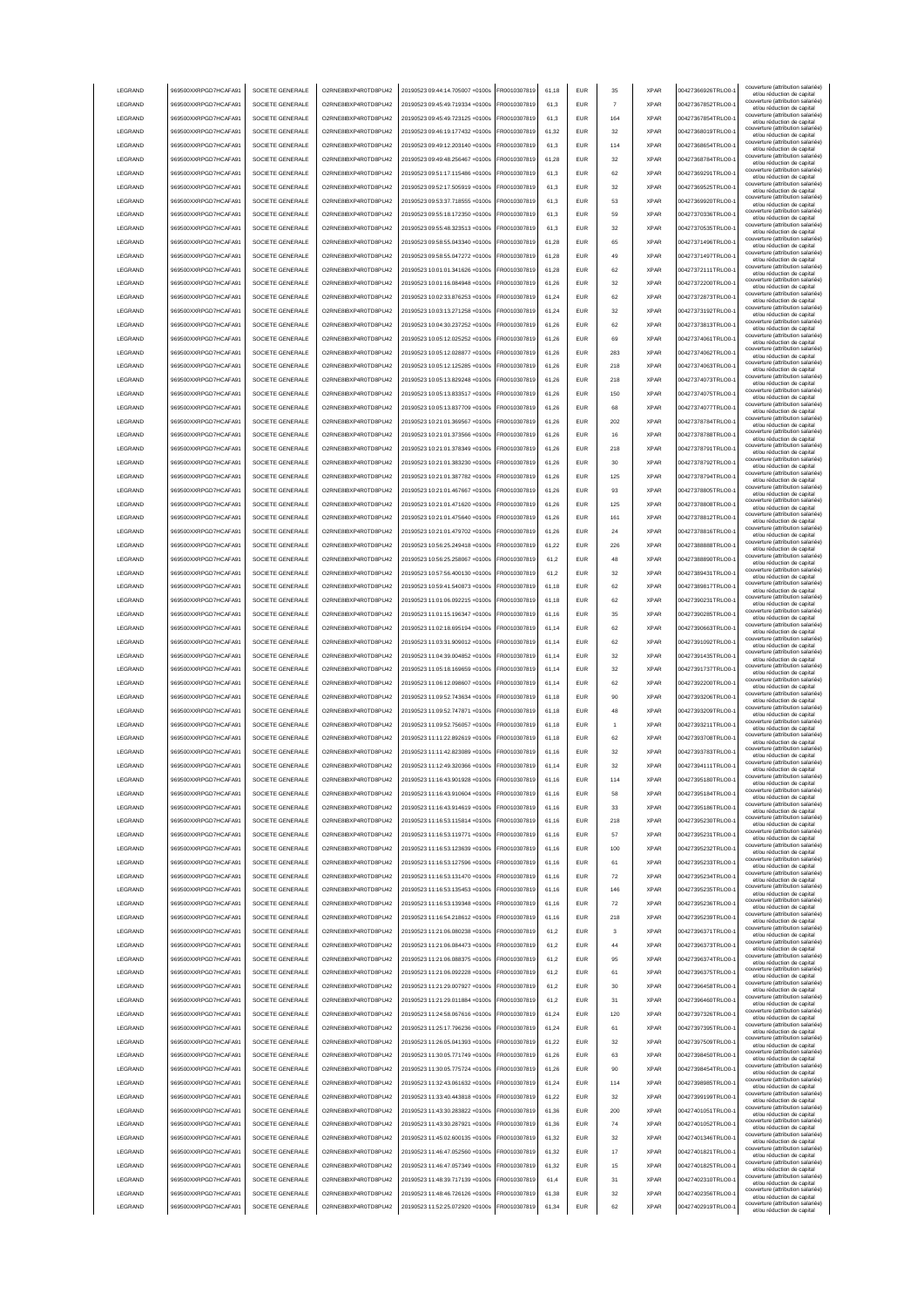| LEGRAND            | 969500XXRPGD7HCAFA91                         | SOCIETE GENERALE                     | O2RNE8IBXP4R0TD8PU42                         | 20190523 11:52:25.173075 +0100s                                    | FR0010307819                 | 61,34 | <b>EUR</b>               | 36             | <b>XPAR</b> | 00427402921TRLO0-                      | couverture (attribution salariée)<br>et/ou réduction de capital                                      |
|--------------------|----------------------------------------------|--------------------------------------|----------------------------------------------|--------------------------------------------------------------------|------------------------------|-------|--------------------------|----------------|-------------|----------------------------------------|------------------------------------------------------------------------------------------------------|
| LEGRAND            | 969500XXRPGD7HCAFA91                         | SOCIETE GENERALE                     | O2RNE8IBXP4R0TD8PU42                         | 20190523 11:54:22.519880 +0100s                                    | FR0010307819                 | 61,32 | <b>EUR</b>               | 32             | <b>XPAR</b> | 00427403306TRLO0-                      | couverture (attribution salariée)                                                                    |
|                    |                                              |                                      |                                              |                                                                    |                              |       |                          |                |             |                                        | et/ou réduction de capital<br>couverture (attribution salariée)                                      |
| LEGRAND            | 969500XXRPGD7HCAFA91                         | SOCIETE GENERALE                     | O2RNE8IBXP4R0TD8PU42                         | 20190523 11:54:56.966692 +0100s                                    | FR0010307819                 | 61,3  | <b>EUR</b>               | 32             | <b>XPAR</b> | 00427403459TRLO0-                      | et/ou réduction de capital<br>couverture (attribution salariée)                                      |
| <b>LEGRAND</b>     | 969500XXRPGD7HCAFA91                         | SOCIETE GENERALE                     | O2RNE8IBXP4R0TD8PLI42                        | 20190523 11:59:10.312893 +0100s                                    | FR0010307819                 | 61.32 | <b>EUR</b>               | 100            | <b>XPAR</b> | 00427404511TRLO0-                      | et/ou réduction de capital                                                                           |
| LEGRAND            | 969500XXRPGD7HCAFA91                         | SOCIETE GENERALE                     | O2RNE8IBXP4R0TD8PU42                         | 20190523 11:59:10.316955 +0100s                                    | FR0010307819                 | 61.32 | <b>EUR</b>               | 14             | <b>XPAR</b> | 00427404512TRLO0-                      | couverture (attribution salariée)<br>et/ou réduction de capital                                      |
| LEGRAND            | 969500XXRPGD7HCAFA91                         | SOCIETE GENERALE                     | O2RNE8IBXP4R0TD8PU42                         | 20190523 12:04:58.228768 +0100s                                    | FR0010307819                 | 61.38 | EUR                      | 160            | <b>XPAR</b> | 00427406268TRLO0-                      | couverture (attribution salariée)<br>et/ou réduction de capital                                      |
| <b>LEGRAND</b>     | 969500XXRPGD7HCAFA91                         | SOCIETE GENERALE                     | O2RNE8IBXP4R0TD8PU42                         | 20190523 12:04:58 232698 +0100s                                    | FR0010307819                 | 61.38 | <b>EUR</b>               | 36             | <b>XPAR</b> | 00427406269TRLO0-                      | couverture (attribution salariée)                                                                    |
|                    |                                              |                                      |                                              |                                                                    |                              |       |                          |                |             |                                        | et/ou réduction de capital<br>couverture (attribution salariée)                                      |
| LEGRAND            | 969500XXRPGD7HCAFA91                         | SOCIETE GENERALE                     | O2RNE8IBXP4R0TD8PU42                         | 20190523 12:05:14.465487 +0100s                                    | R0010307819                  | 61,4  | EUR                      | 91             | <b>XPAR</b> | 00427406351TRLO0-                      | et/ou réduction de capital                                                                           |
| LEGRAND            | 969500XXRPGD7HCAFA91                         | SOCIETE GENERALE                     | O2RNE8IBXP4R0TD8PU42                         | 20190523 12:06:20.446336 +0100s                                    | FR0010307819                 | 61,38 | EUR                      | 32             | <b>XPAR</b> | 00427406554TRLO0-                      | couverture (attribution salariée)<br>et/ou réduction de capital                                      |
| LEGRAND            | 969500XXRPGD7HCAFA91                         | SOCIETE GENERALE                     | O2RNE8IBXP4R0TD8PU42                         | 20190523 12:11:18.508717 +0100s                                    | R0010307819                  | 61,38 | EUR                      | $\overline{2}$ | <b>XPAR</b> | 00427407347TRLO0-                      | couverture (attribution salariée)<br>et/ou réduction de capital                                      |
| LEGRAND            | 969500XXRPGD7HCAFA91                         | SOCIETE GENERALE                     | O2RNE8IBXP4R0TD8PU42                         | 20190523 12:15:04.491290 +0100s                                    | FR0010307819                 | 61,42 | EUR                      | 12             | <b>XPAR</b> | 00427408008TRLO0-                      | couverture (attribution salariée)                                                                    |
|                    |                                              |                                      |                                              |                                                                    |                              |       |                          |                |             |                                        | et/ou réduction de capital<br>couverture (attribution salariée)                                      |
| LEGRAND            | 969500XXRPGD7HCAFA91                         | SOCIETE GENERALE                     | O2RNE8IBXP4R0TD8PU42                         | 20190523 12:15:19.715220 +0100s                                    | R0010307819                  | 61,4  | EUR                      | 47             | <b>XPAR</b> | 00427408075TRLO0-                      | et/ou réduction de capital                                                                           |
| LEGRAND            | 969500XXRPGD7HCAFA91                         | SOCIETE GENERALE                     | O2RNE8IBXP4R0TD8PU42                         | 20190523 12:16:13.977348 +0100s                                    | R001030781                   | 61,38 | EUR                      | 11             | <b>XPAR</b> | 00427408221TRLO0-                      | couverture (attribution salariée)<br>et/ou réduction de capital                                      |
| LEGRAND            | 969500XXRPGD7HCAFA91                         | SOCIETE GENERALE                     | O2RNE8IBXP4R0TD8PU42                         | 20190523 12:16:27.302555 +0100s                                    | FR0010307819                 | 61,38 | <b>EUR</b>               | 213            | <b>XPAR</b> | 00427408352TRLO0-                      | couverture (attribution salariée)<br>et/ou réduction de capital                                      |
| LEGRAND            | 969500XXRPGD7HCAFA91                         | SOCIETE GENERALE                     | O2RNE8IBXP4R0TD8PU42                         | 20190523 12:16:35.912054 +0100s                                    | R0010307819                  | 61,38 | <b>EUR</b>               | 35             | <b>XPAR</b> | 00427408367TRLO0-                      | couverture (attribution salariée)                                                                    |
|                    |                                              |                                      |                                              |                                                                    |                              |       |                          |                |             |                                        | et/ou réduction de capital<br>couverture (attribution salariée)                                      |
| LEGRAND            | 969500XXRPGD7HCAFA91                         | SOCIETE GENERALE                     | O2RNE8IBXP4R0TD8PU42                         | 20190523 12:22:52.342188 +0100s                                    | R0010307819                  | 61,38 | <b>EUR</b>               | 114            | <b>XPAR</b> | 00427409325TRLO0-                      | et/ou réduction de capital<br>couverture (attribution salariée)                                      |
| LEGRAND            | 969500XXRPGD7HCAFA91                         | SOCIETE GENERALE                     | O2RNE8IBXP4R0TD8PU42                         | 20190523 12:22:52.428243 +0100s                                    | FR0010307819                 | 61.38 | <b>EUR</b>               | 3              | <b>XPAR</b> | 00427409335TRLO0-                      | et/ou réduction de capital                                                                           |
| LEGRAND            | 969500XXRPGD7HCAFA91                         | SOCIETE GENERALE                     | O2RNE8IBXP4R0TD8PU42                         | 20190523 12:22:52.433248 +0100s                                    | FR0010307819                 | 61.4  | <b>EUR</b>               | 50             | <b>XPAR</b> | 00427409338TRLO0-                      | couverture (attribution salariée)<br>et/ou réduction de capital                                      |
| LEGRAND            | 969500XXRPGD7HCAFA91                         | SOCIETE GENERALE                     | O2RNE8IBXP4R0TD8PU42                         | 20190523 12:22:52.438492 +0100s                                    | R0010307819                  | 61.4  | EUR                      | 19             | <b>XPAR</b> | 00427409341TRLO0-                      | couverture (attribution salariée)                                                                    |
|                    |                                              |                                      |                                              |                                                                    |                              |       |                          |                |             |                                        | et/ou réduction de capital<br>couverture (attribution salariée)                                      |
| LEGRAND            | 969500XXRPGD7HCAFA91                         | SOCIETE GENERALE                     | O2RNE8IBXP4R0TD8PU42                         | 20190523 12:32:20.294466 +0100s                                    | R0010307819                  | 61,5  | <b>EUR</b>               | 233            | <b>XPAR</b> | 00427411426TRLO0-                      | et/ou réduction de capital                                                                           |
| LEGRAND            | 969500XXRPGD7HCAFA91                         | SOCIETE GENERALE                     | O2RNE8IBXP4R0TD8PU42                         | 20190523 12:32:37.723187 +0100s                                    | R0010307819                  | 61,48 | EUR                      | 34             | <b>XPAR</b> | 00427411485TRLO0-                      | couverture (attribution salariée)<br>et/ou réduction de capital                                      |
| LEGRAND            | 969500XXRPGD7HCAFA91                         | SOCIETE GENERALE                     | O2RNE8IBXP4R0TD8PU42                         | 20190523 12:34:22.564832 +0100s                                    | FR0010307819                 | 61,52 | <b>EUR</b>               | 32             | <b>XPAR</b> | 00427411911TRLO0-                      | couverture (attribution salariée)<br>et/ou réduction de capital                                      |
| <b>LEGRAND</b>     | 969500XXRPGD7HCAFA91                         | SOCIETE GENERALE                     | O2RNE8IBXP4R0TD8PU42                         | 20190523 12:36:45 934675 +0100s                                    | R0010307819                  | 61,48 | EUR                      | 53             | <b>XPAR</b> | 00427412332TRLO0-                      | couverture (attribution salariée)                                                                    |
|                    |                                              |                                      |                                              |                                                                    |                              |       |                          |                |             |                                        | et/ou réduction de capital<br>couverture (attribution salariée)                                      |
| LEGRAND            | 969500XXRPGD7HCAFA91                         | SOCIETE GENERALE                     | O2RNE8IBXP4R0TD8PU42                         | 20190523 12:40:46.304632 +0100s                                    | FR0010307819                 | 61,48 | EUR                      | 62             | <b>XPAR</b> | 00427412984TRLO0-                      | et/ou réduction de capital                                                                           |
| LEGRAND            | 969500XXRPGD7HCAFA91                         | SOCIETE GENERALE                     | O2RNE8IBXP4R0TD8PU42                         | 20190523 12:42:46.049364 +0100s                                    | FR0010307819                 | 61,46 | EUR                      | 62             | <b>XPAR</b> | 00427413401TRLO0-                      | couverture (attribution salariée)<br>et/ou réduction de capital                                      |
| LEGRAND            | 969500XXRPGD7HCAFA91                         | SOCIETE GENERALE                     | O2RNE8IBXP4R0TD8PU42                         | 20190523 12:43:54.041770 +0100s                                    | FR0010307819                 | 61,44 | EUR                      | 32             | <b>XPAR</b> | 00427413739TRLO0-                      | couverture (attribution salariée)<br>et/ou réduction de capital                                      |
| LEGRAND            | 969500XXRPGD7HCAFA91                         | SOCIETE GENERALE                     | O2RNE8IBXP4R0TD8PU42                         | 20190523 12:45:11.640250 +0100s                                    | FR0010307819                 | 61,46 | <b>EUR</b>               | 32             | <b>XPAR</b> | 00427413982TRLO0-                      | couverture (attribution salariée)                                                                    |
|                    |                                              |                                      |                                              |                                                                    |                              |       |                          |                |             |                                        | et/ou réduction de capital<br>couverture (attribution salariée)                                      |
| LEGRAND            | 969500XXRPGD7HCAFA91                         | SOCIETE GENERALE                     | O2RNE8IBXP4R0TD8PLI42                        | 20190523 12:47:33.004035 +0100s                                    | FR0010307819                 | 61,44 | <b>EUR</b>               | 62             | <b>XPAR</b> | 00427414374TRLO0-                      | et/ou réduction de capital                                                                           |
| LEGRAND            | 969500XXRPGD7HCAFA91                         | SOCIETE GENERALE                     | O2RNE8IBXP4R0TD8PU42                         | 20190523 12:49:45.255440 +0100s                                    | FR0010307819                 | 61,44 | <b>EUR</b>               | 7              | <b>XPAR</b> | 00427414698TRLO0-                      | couverture (attribution salariée)<br>et/ou réduction de capital                                      |
| <b>I FGRAND</b>    | 969500XXRPGD7HCAFA91                         | SOCIETE GENERALE                     | O2RNE8IBXP4R0TD8PU42                         | 20190523 12:50:43.649816 +0100s                                    | FR0010307819                 | 61.44 | <b>EUR</b>               | 55             | <b>XPAR</b> | 00427415019TRLO0-                      | couverture (attribution salariée)<br>et/ou réduction de capital                                      |
| <b>LEGRAND</b>     | 969500XXRPGD7HCAFA91                         | SOCIETE GENERALE                     | O2RNE8IBXP4R0TD8PLI42                        | 20190523 12:50:50.059235 +0100s                                    | FR0010307819                 | 61.44 | <b>EUR</b>               | 38             | <b>XPAR</b> | 00427415043TRLO0-                      | couverture (attribution salariée)                                                                    |
|                    |                                              |                                      |                                              |                                                                    |                              |       |                          |                |             |                                        | et/ou réduction de capital<br>couverture (attribution salariée)                                      |
| <b>LEGRAND</b>     | 969500XXRPGD7HCAFA91                         | SOCIETE GENERALE                     | O2RNE8IBXP4R0TD8PU42                         | 20190523 12:53:17.054086 +0100s                                    | FR0010307819                 | 61.44 | <b>EUR</b>               | 62             | <b>XPAR</b> | 00427415580TRLO0-                      | et/ou réduction de capital<br>couverture (attribution salariée)                                      |
| LEGRAND            | 969500XXRPGD7HCAFA91                         | SOCIETE GENERALE                     | O2RNE8IBXP4R0TD8PU42                         | 20190523 12:57:06.459516 +0100s                                    | R0010307819                  | 61,42 | EUR                      | 62             | <b>XPAR</b> | 00427416370TRLO0-                      | et/ou réduction de capital                                                                           |
| LEGRAND            | 969500XXRPGD7HCAFA91                         | SOCIETE GENERALE                     | O2RNE8IBXP4R0TD8PU42                         | 20190523 12:58:02.053392 +0100s                                    | FR0010307819                 | 61,4  | <b>EUR</b>               | 16             | <b>XPAR</b> | 00427416631TRLO0-                      | couverture (attribution salariée)<br>et/ou réduction de capital                                      |
| LEGRAND            | 969500XXRPGD7HCAFA91                         | SOCIETE GENERALE                     | O2RNE8IBXP4R0TD8PU42                         | 20190523 12:58:17.476057 +0100s                                    | R0010307819                  | 61,4  | EUR                      | 32             | <b>XPAR</b> | 00427416676TRLO0-                      | couverture (attribution salariée)                                                                    |
|                    |                                              |                                      |                                              |                                                                    |                              |       |                          |                |             |                                        | et/ou réduction de capital<br>couverture (attribution salariée)                                      |
| LEGRAND            | 969500XXRPGD7HCAFA91                         | SOCIETE GENERALE                     | O2RNE8IBXP4R0TD8PU42                         | 20190523 13:00:41.468443 +0100s                                    | R0010307819                  | 61,42 | EUR                      | 62             | <b>XPAR</b> | 00427417319TRLO0-                      | et/ou réduction de capital<br>couverture (attribution salariée)                                      |
| LEGRAND            | 969500XXRPGD7HCAFA91                         | SOCIETE GENERALE                     | O2RNE8IBXP4R0TD8PU42                         | 20190523 13:02:49.069640 +0100s                                    | R0010307819                  | 61,4  | EUR                      | 43             | <b>XPAR</b> | 00427417605TRLO0-                      | et/ou réduction de capital                                                                           |
| LEGRAND            | 969500XXRPGD7HCAFA91                         | SOCIETE GENERALE                     | O2RNE8IBXP4R0TD8PU42                         | 20190523 13:03:19.805836 +0100s                                    | R0010307819                  | 61,38 | EUR                      | 22             | <b>XPAR</b> | 00427417700TRLO0-                      | couverture (attribution salariée)<br>et/ou réduction de capital                                      |
| LEGRAND            | 969500XXRPGD7HCAFA91                         | SOCIETE GENERALE                     | O2RNE8IBXP4R0TD8PU42                         | 20190523 13:04:14.788223 +0100s                                    | R0010307819                  | 61,36 | EUR                      | 32             | <b>XPAR</b> | 00427417944TRLO0-                      | couverture (attribution salariée)                                                                    |
|                    |                                              |                                      |                                              |                                                                    |                              |       |                          |                |             |                                        | et/ou réduction de capital<br>couverture (attribution salariée)                                      |
| LEGRAND            | 969500XXRPGD7HCAFA91                         | SOCIETE GENERALE                     | O2RNE8IBXP4R0TD8PU42                         | 20190523 13:08:15.985895 +0100s                                    | FR0010307819                 | 61,36 | <b>EUR</b>               | 13             | <b>XPAR</b> | 00427418810TRLO0-                      | et/ou réduction de capital                                                                           |
|                    |                                              |                                      |                                              |                                                                    |                              |       |                          |                |             |                                        |                                                                                                      |
| LEGRAND            | 969500XXRPGD7HCAFA91                         | SOCIETE GENERALE                     | O2RNE8IBXP4R0TD8PU42                         | 20190523 13:09:34.589246 +0100s                                    | FR0010307819                 | 61,36 | <b>EUR</b>               | 33             | <b>XPAR</b> | 00427419021TRLO0-                      | couverture (attribution salariée)<br>et/ou réduction de capital                                      |
| LEGRAND            | 969500XXRPGD7HCAFA91                         | SOCIETE GENERALE                     | O2RNE8IBXP4R0TD8PU42                         | 20190523 13:11:32.052530 +0100s                                    | R0010307819                  | 61,4  | <b>EUR</b>               | 60             | <b>XPAR</b> | 00427419856TRLO0-                      | couverture (attribution salariée)                                                                    |
| LEGRAND            | 969500XXRPGD7HCAFA91                         | SOCIETE GENERALE                     | O2RNE8IBXP4R0TD8PU42                         | 20190523 13:12:05.096639 +0100s                                    | FR0010307819                 | 61.4  | <b>EUR</b>               | 186            | <b>XPAR</b> | 00427419948TRLO0-                      | et/ou réduction de capital<br>couverture (attribution salariée)                                      |
|                    |                                              |                                      |                                              |                                                                    |                              |       |                          |                |             |                                        | et/ou réduction de capital<br>couverture (attribution salariée)                                      |
| <b>LEGRAND</b>     | 969500XXRPGD7HCAFA91                         | SOCIETE GENERALE                     | O2RNE8IBXP4R0TD8PLI42                        | 20190523 13:13:23.579273 +0100s                                    | FR0010307819                 | 61.38 | <b>EUR</b>               | 32             | <b>XPAR</b> | 00427420236TRLO0-                      | et/ou réduction de capital                                                                           |
| <b>LEGRAND</b>     | 969500XXRPGD7HCAFA91                         | SOCIETE GENERALE                     | O2RNE8IBXP4R0TD8PU42                         | 20190523 13:13:52.154320 +0100s                                    | FR0010307819                 | 61.38 | <b>EUR</b>               | 32             | <b>XPAR</b> | 00427420486TRLO0-                      | couverture (attribution salariée)<br>et/ou réduction de capital                                      |
| LEGRAND            | 969500XXRPGD7HCAFA91                         | SOCIETE GENERALE                     | O2RNE8IBXP4R0TD8PU42                         | 20190523 13:17:08.055072 +0100s                                    | R0010307819                  | 61,36 | EUR                      | 62             | <b>XPAR</b> | 00427421019TRLO0-                      | couverture (attribution salariée)                                                                    |
|                    |                                              |                                      |                                              |                                                                    |                              | 61,34 | <b>EUR</b>               | 41             |             |                                        | et/ou réduction de capital<br>couverture (attribution salariée)                                      |
| LEGRAND            | 969500XXRPGD7HCAFA91                         | SOCIETE GENERALE                     | O2RNE8IBXP4R0TD8PU42                         | 20190523 13:17:08.955769 +0100s                                    | FR0010307819                 |       |                          |                | <b>XPAR</b> | 00427421021TRLO0-1                     | et/ou réduction de capital<br>couverture (attribution salariée)                                      |
| LEGRAND            | 969500XXRPGD7HCAFA91                         | SOCIETE GENERALE                     | O2RNE8IBXP4R0TD8PU42                         | 20190523 13:19:00.188518 +0100s                                    | FR0010307819                 | 61,32 | <b>EUR</b>               | 62             | <b>XPAR</b> | 00427421323TRLO0-                      | et/ou réduction de capital                                                                           |
| LEGRAND            | 969500XXRPGD7HCAFA91                         | SOCIETE GENERALE                     | O2RNE8IBXP4R0TD8PU42                         | 20190523 13:21:28.486019 +0100s                                    | FR0010307819                 | 61,36 | EUR                      | 62             | <b>XPAR</b> | 00427421870TRLO0-                      | couverture (attribution salariée)<br>et/ou réduction de capital                                      |
| LEGRAND            | 969500XXRPGD7HCAFA91                         | SOCIETE GENERALE                     | O2RNE8IBXP4R0TD8PU42                         | 20190523 13:22:38.664141 +0100s                                    | FR0010307819                 | 61,36 | EUR                      | 32             | <b>XPAR</b> | 00427422064TRLO0-                      | couverture (attribution salariée)<br>et/ou réduction de capital                                      |
| LEGRAND            |                                              | SOCIETE GENERALE                     |                                              |                                                                    | FR0010307819                 | 61,38 | EUR                      |                | <b>XPAR</b> |                                        | couverture (attribution salariée)                                                                    |
|                    | 969500XXRPGD7HCAFA91                         |                                      | O2RNE8IBXP4R0TD8PU42                         | 20190523 13:27:08.262115 +0100s                                    |                              |       |                          |                |             | 00427422964TRLO0-                      | et/ou réduction de capital<br>couverture (attribution salariée)                                      |
| <b>I FGRAND</b>    | 969500XXRPGD7HCAFA91                         | SOCIETE GENERALE                     | O2RNE8IBXP4R0TD8PU42                         | 20190523 13:27:08 266751 +0100s                                    | FR0010307819                 | 61.38 | <b>FUR</b>               | 39             | <b>XPAR</b> | 00427422965TRLO0-                      | et/ou réduction de capital                                                                           |
| <b>I FGRAND</b>    | 969500XXRPGD7HCAFA91                         | SOCIETE GENERALE                     | O2RNE8IBXP4R0TD8PU42                         | 20190523 13:28:57.687500 +0100s                                    | FR0010307819                 | 61,38 | <b>EUR</b>               | 62             | <b>XPAR</b> | 00427423350TRLO0-                      | couverture (attribution salariée)<br>et/ou réduction de capital                                      |
| <b>I FGRAND</b>    | 969500XXRPGD7HCAFA91                         | SOCIETE GENERALE                     | O2RNE8IBXP4R0TD8PLI42                        | 20190523 13:29:56.172000 +0100s                                    | FR0010307819                 | 61,36 | <b>FUR</b>               | 32             | <b>XPAR</b> | 00427423629TRLO0-                      | couverture (attribution salariée)                                                                    |
| LEGRAND            | 969500XXRPGD7HCAFA91                         | SOCIETE GENERALE                     | O2RNE8IBXP4R0TD8PU42                         |                                                                    | FR0010307819                 |       | <b>EUR</b>               | 62             | <b>XPAR</b> | 00427424100TRLO0-                      | et/ou réduction de capital<br>couverture (attribution salariée)                                      |
|                    |                                              |                                      |                                              | 20190523 13:31:01.797732 +0100s                                    |                              | 61,36 |                          |                |             |                                        | et/ou réduction de capital<br>couverture (attribution salariée)                                      |
| LEGRAND            | 969500XXRPGD7HCAFA91                         | SOCIETE GENERALE                     | O2RNE8IBXP4R0TD8PU42                         | 20190523 13:31:33.551481 +0100s                                    | FR0010307819                 | 61.34 | <b>EUR</b>               | 32             | <b>XPAR</b> | 00427424321TRLO0-                      | et/ou réduction de capital                                                                           |
| LEGRAND            | 969500XXRPGD7HCAFA91                         | SOCIETE GENERALE                     | O2RNE8IBXP4R0TD8PU42                         | 20190523 13:32:07.513027 +0100s                                    | FR0010307819                 | 61.32 | <b>EUR</b>               | 32             | <b>XPAR</b> | 00427424524TRLO0-                      | couverture (attribution salariée)<br>et/ou réduction de capital                                      |
| LEGRAND            | 969500XXRPGD7HCAFA91                         | SOCIETE GENERALE                     | O2RNE8IBXP4R0TD8PU42                         | 20190523 13:33:01.299938 +0100s                                    | FR0010307819                 | 61.28 | <b>EUR</b>               | 32             | <b>XPAR</b> | 00427424757TRLO0-                      | couverture (attribution salariée)<br>et/ou réduction de capital                                      |
| LEGRAND            | 969500XXRPGD7HCAFA91                         | SOCIETE GENERALE                     | O2RNE8IBXP4R0TD8PU42                         | 20190523 13:33:16.929705 +0100s                                    | FR0010307819                 | 61,26 | <b>EUR</b>               | 32             | <b>XPAR</b> | 00427424847TRLO0-                      | couverture (attribution salariée)                                                                    |
|                    |                                              |                                      |                                              |                                                                    |                              |       |                          |                |             |                                        | et/ou réduction de capital<br>couverture (attribution salariée)                                      |
| LEGRAND            | 969500XXRPGD7HCAFA91                         | SOCIETE GENERALE                     | O2RNE8IBXP4R0TD8PU42                         | 20190523 13:38:31.612136 +0100s                                    | FR0010307819                 | 61,36 | <b>EUR</b>               | 69             | <b>XPAR</b> | 00427426572TRLO0-1                     | et/ou réduction de capital                                                                           |
| LEGRAND            | 969500XXRPGD7HCAFA91                         | SOCIETE GENERALE                     | O2RNE8IBXP4R0TD8PU42                         | 20190523 13:38:31.616643 +0100s                                    | FR0010307819                 | 61,36 | <b>EUR</b>               | 14             | <b>XPAR</b> | 00427426573TRLO0-                      | couverture (attribution salariée)<br>et/ou réduction de capital                                      |
| LEGRAND            | 969500XXRPGD7HCAFA91                         | SOCIETE GENERALE                     | O2RNE8IBXP4R0TD8PU42                         | 20190523 13:38:47.532139 +0100s                                    | R0010307819                  | 61,36 | EUR                      | $\overline{a}$ | <b>XPAR</b> | 00427426651TRLO0-1                     | couverture (attribution salariée)<br>et/ou réduction de capital                                      |
| LEGRAND            | 969500XXRPGD7HCAFA91                         | SOCIETE GENERALE                     | O2RNE8IBXP4R0TD8PU42                         | 20190523 13:39:52.404393 +0100s                                    | R0010307819                  | 61,36 | EUR                      | 143            | <b>XPAR</b> | 00427426897TRLO0-                      | couverture (attribution salariée)                                                                    |
|                    |                                              |                                      |                                              |                                                                    |                              |       |                          |                |             |                                        | et/ou réduction de capital<br>couverture (attribution salariée)                                      |
| LEGRAND            | 969500XXRPGD7HCAFA91                         | SOCIETE GENERALE                     | O2RNE8IBXP4R0TD8PU42                         | 20190523 13:39:52.408720 +0100s                                    | R0010307819                  | 61,36 | <b>EUR</b>               | 42             | <b>XPAR</b> | 00427426898TRLO0-1                     | et/ou réduction de capital<br>couverture (attribution salariée)                                      |
| LEGRAND            | 969500XXRPGD7HCAFA91                         | SOCIETE GENERALE                     | O2RNE8IBXP4R0TD8PLI42                        | 20190523 13:39:52.413228 +0100s                                    | FR0010307819                 | 61,36 | <b>FUR</b>               | 5              | <b>XPAR</b> | 00427426899TRLO0-                      | et/ou réduction de capital                                                                           |
| LEGRAND            | 969500XXRPGD7HCAFA91                         | SOCIETE GENERALE                     | O2RNE8IBXP4R0TD8PU42                         | 20190523 13:41:19.737507 +0100s                                    | FR0010307819                 | 61,32 | <b>EUR</b>               | 32             | <b>XPAR</b> | 00427427209TRLO0-                      | couverture (attribution salariée)<br>et/ou réduction de capital                                      |
| LEGRAND            | 969500XXRPGD7HCAFA91                         | SOCIETE GENERALE                     | O2RNE8IBXP4R0TD8PU42                         | 20190523 13:44:19.855072 +0100s                                    | FR0010307819                 | 61,34 | <b>FUR</b>               | 47             | <b>XPAR</b> | 00427427840TRLO0-                      | couverture (attribution salariée)                                                                    |
|                    |                                              |                                      |                                              |                                                                    |                              |       |                          |                |             |                                        | et/ou réduction de capital<br>couverture (attribution salariée)                                      |
| LEGRAND            | 969500XXRPGD7HCAFA91                         | SOCIETE GENERALE                     | O2RNE8IBXP4R0TD8PU42                         | 20190523 13:46:00.272858 +0100s                                    | FR0010307819                 | 61.36 | <b>EUR</b>               | 35             | <b>XPAR</b> | 00427428156TRLO0-                      | et/ou réduction de capital                                                                           |
| LEGRAND            | 969500XXRPGD7HCAFA91                         | SOCIETE GENERALE                     | O2RNE8IBXP4R0TD8PU42                         | 20190523 13:48:51.476691 +0100s                                    | FR0010307819                 | 61.38 | <b>EUR</b>               | 54             | <b>XPAR</b> | 00427428826TRLO0-                      | couverture (attribution salariée)<br>et/ou réduction de capital                                      |
| LEGRAND            | 969500XXRPGD7HCAFA91                         | SOCIETE GENERALE                     | O2RNE8IBXP4R0TD8PU42                         | 20190523 13:48:52.179149 +0100s                                    | FR0010307819                 | 61.38 | <b>EUR</b>               | 40             | <b>XPAR</b> | 00427428852TRLO0-                      | couverture (attribution salariée)<br>et/ou réduction de capital                                      |
| LEGRAND            | 969500XXRPGD7HCAFA91                         | SOCIETE GENERALE                     | O2RNE8IBXP4R0TD8PU42                         | 20190523 13:48:58.701514 +0100s                                    | R0010307819                  | 61,38 | <b>EUR</b>               | 43             | <b>XPAR</b> | 00427428939TRLO0-1                     | couverture (attribution salariée)                                                                    |
|                    |                                              |                                      |                                              |                                                                    |                              |       |                          |                |             |                                        | et/ou réduction de capital<br>couverture (attribution salariée)                                      |
| LEGRAND            | 969500XXRPGD7HCAFA91                         | SOCIETE GENERALE                     | O2RNE8IBXP4R0TD8PU42                         | 20190523 13:50:09.998146 +0100s                                    | FR0010307819                 | 61,36 | EUR                      | 121            | <b>XPAR</b> | 00427429271TRLO0-1                     | et/ou réduction de capital                                                                           |
| LEGRAND            | 969500XXRPGD7HCAFA91                         | SOCIETE GENERALE                     | O2RNE8IBXP4R0TD8PU42                         | 20190523 13:50:12.001728 +0100s                                    | R0010307819                  | 61,36 | EUR                      | 13             | <b>XPAR</b> | 00427429295TRLO0-1                     | couverture (attribution salariée)<br>et/ou réduction de capital                                      |
| LEGRAND            | 969500XXRPGD7HCAFA91                         | SOCIETE GENERALE                     | O2RNE8IBXP4R0TD8PU42                         | 20190523 13:50:21.219742 +0100s                                    | FR0010307819                 | 61,36 | EUR                      | 29             | <b>XPAR</b> | 00427429340TRLO0-1                     | couverture (attribution salariée)<br>et/ou réduction de capital                                      |
| LEGRAND            | 969500XXRPGD7HCAFA91                         | SOCIETE GENERALE                     | O2RNE8IBXP4R0TD8PU42                         | 20190523 13:52:09.989459 +0100s                                    | R0010307819                  | 61,36 | EUR                      | 42             | <b>XPAR</b> | 00427430085TRLO0-                      | couverture (attribution salariée)                                                                    |
|                    |                                              |                                      |                                              |                                                                    |                              |       |                          |                |             |                                        | et/ou réduction de capital<br>couverture (attribution salariée)                                      |
| LEGRAND            | 969500XXRPGD7HCAFA91                         | SOCIETE GENERALE                     | O2RNE8IBXP4R0TD8PU42                         | 20190523 13:52:09.994702 +0100s                                    | FR0010307819                 | 61,36 | <b>EUR</b>               | 20             | <b>XPAR</b> | 00427430089TRLO0-                      | et/ou réduction de capital                                                                           |
| LEGRAND            | 969500XXRPGD7HCAFA91                         | SOCIETE GENERALE                     | O2RNE8IBXP4R0TD8PU42                         | 20190523 13:53:32.979157 +0100s                                    | FR0010307819                 | 61,34 | <b>EUR</b>               | 79             | <b>XPAR</b> | 00427430673TRLO0-                      | couverture (attribution salariée)<br>et/ou réduction de capital                                      |
| <b>I FGRAND</b>    | 969500XXRPGD7HCAFA91                         | SOCIETE GENERALE                     | O2RNE8IBXP4R0TD8PU42                         | 20190523 13:53:33.079544 +0100s                                    | FR0010307819                 | 61,34 | <b>EUR</b>               | 37             | <b>XPAR</b> | 00427430674TRLO0-                      | couverture (attribution salariée)<br>et/ou réduction de capital                                      |
| <b>I FGRAND</b>    | 969500XXRPGD7HCAFA91                         | SOCIETE GENERALE                     | O2RNE8IBXP4R0TD8PU42                         | 20190523 13:58:11.880695 +0100s                                    | FR0010307819                 | 61,34 | <b>FUR</b>               | 105            | <b>XPAR</b> | 00427432095TRLO0-                      | couverture (attribution salariée)                                                                    |
|                    |                                              |                                      |                                              |                                                                    |                              |       |                          |                |             |                                        | et/ou réduction de capital<br>couverture (attribution salariée)                                      |
| <b>I FGRAND</b>    | 969500XXRPGD7HCAFA91                         | SOCIETE GENERALE                     | O2RNE8IBXP4R0TD8PU42                         | 20190523 13:58:11.896028 +0100s                                    | FR0010307819                 | 61.34 | <b>FUR</b>               | $\overline{9}$ | <b>XPAR</b> | 00427432108TRLO0-                      | et/ou réduction de capital                                                                           |
| LEGRAND<br>LEGRAND | 969500XXRPGD7HCAFA91<br>969500XXRPGD7HCAFA91 | SOCIETE GENERALE<br>SOCIETE GENERALE | O2RNE8IBXP4R0TD8PU42<br>O2RNE8IBXP4R0TD8PU42 | 20190523 13:58:11.982808 +0100s<br>20190523 13:59:12.659199 +0100s | FR0010307819<br>FR0010307819 | 61.34 | <b>EUR</b><br><b>EUR</b> | 55             | <b>XPAR</b> | 00427432119TRLO0-<br>00427432332TRLO0- | couverture (attribution salariée)<br>et/ou réduction de capital<br>couverture (attribution salariée) |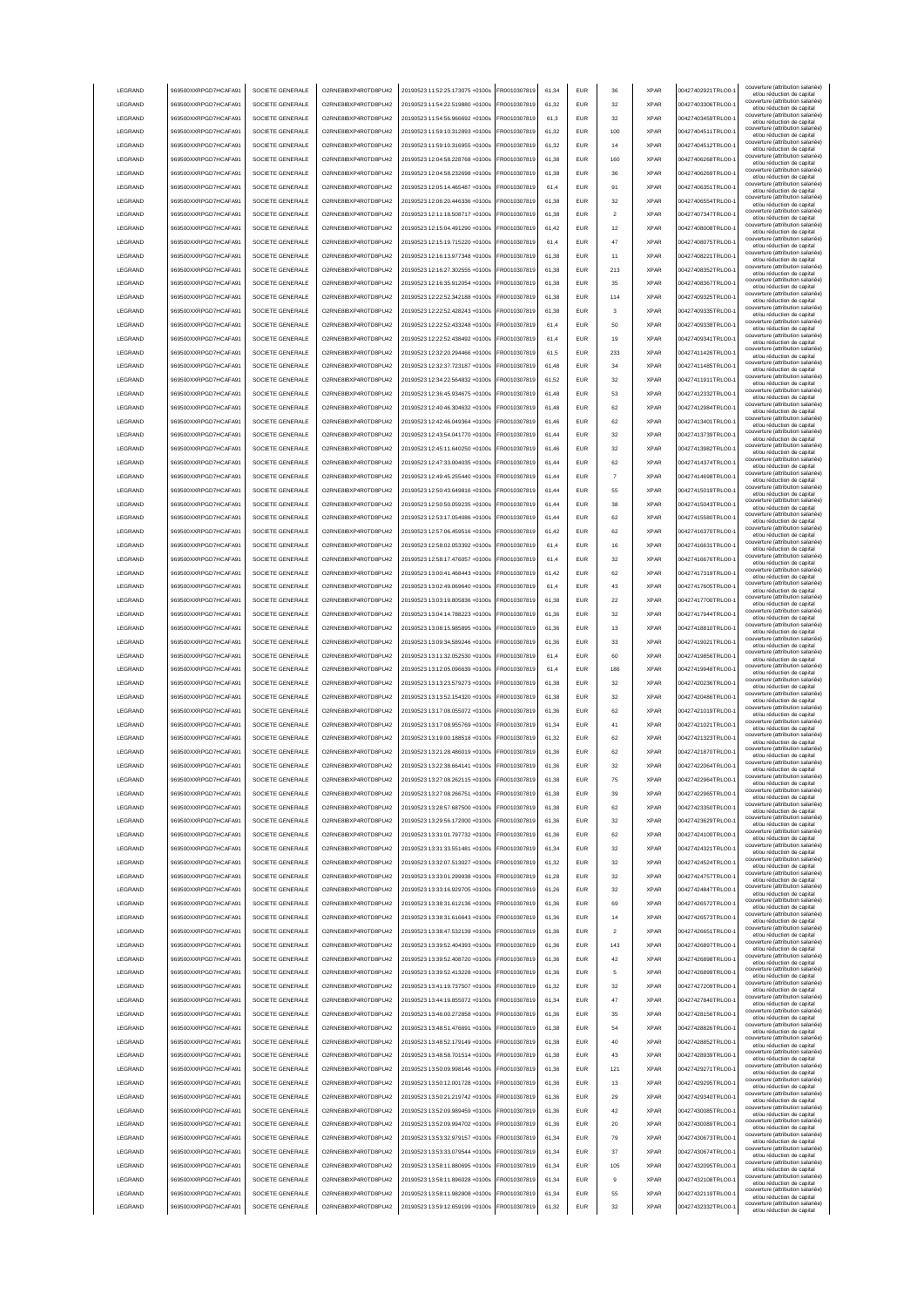|                                    | 969500XXRPGD7HCAFA91                         | SOCIETE GENERALE                     | O2RNE8IBXP4R0TD8PU42                         | 20190523 14:00:23.382587 +0100s                                    | FR0010307819                 | 61.32          | <b>EUR</b>               | 8         | <b>XPAR</b>                | 00427432637TRLO0-                      | couverture (attribution salariée<br>et/ou réduction de capital<br>couverture (attribution salariée)  |
|------------------------------------|----------------------------------------------|--------------------------------------|----------------------------------------------|--------------------------------------------------------------------|------------------------------|----------------|--------------------------|-----------|----------------------------|----------------------------------------|------------------------------------------------------------------------------------------------------|
| LEGRAND                            | 969500XXRPGD7HCAFA91                         | SOCIETE GENERALE                     | O2RNE8IBXP4R0TD8PU42                         | 20190523 14:00:23.386406 +0100s                                    | FR0010307819                 | 61.32          | <b>EUR</b>               | 24        | <b>XPAR</b>                | 00427432641TRLO0-                      | et/ou réduction de capital<br>couverture (attribution salariée)                                      |
| LEGRAND                            | 969500XXRPGD7HCAFA91                         | SOCIETE GENERALE                     | O2RNE8IBXP4R0TD8PU42                         | 20190523 14:00:56.739830 +0100s                                    | FR0010307819                 | 61.3           | <b>EUR</b>               | 32        | <b>XPAR</b>                | 00427432834TRLO0-                      | et/ou réduction de capital<br>couverture (attribution salariée)                                      |
| LEGRAND                            | 969500XXRPGD7HCAFA91                         | SOCIETE GENERALE                     | O2RNE8IBXP4R0TD8PU42                         | 20190523 14:01:33.194338 +0100s                                    | FR0010307819                 | 61,28          | EUR                      | 32        | <b>XPAR</b>                | 00427433014TRLO0-                      | et/ou réduction de capital<br>couverture (attribution salariée)                                      |
| LEGRAND                            | 969500XXRPGD7HCAFA91                         | SOCIETE GENERALE                     | O2RNE8IBXP4R0TD8PU42                         | 20190523 14:02:45.604633 +0100s                                    | FR0010307819                 | 61,26          | EUR                      | 62        | <b>XPAR</b>                | 00427433399TRLO0-                      | et/ou réduction de capital<br>couverture (attribution salariée)                                      |
| LEGRAND                            | 969500XXRPGD7HCAFA91                         | SOCIETE GENERALE                     | O2RNE8IBXP4R0TD8PU42                         | 20190523 14:05:02.798111 +0100s                                    | FR0010307819                 | 61,24          | EUR                      | 18        | <b>XPAR</b>                | 00427433933TRLO0-                      | et/ou réduction de capital<br>couverture (attribution salariée)                                      |
| LEGRAND                            | 969500XXRPGD7HCAFA91                         | SOCIETE GENERALE                     | O2RNE8IBXP4R0TD8PU42                         | 20190523 14:05:02.802809 +0100s                                    | FR0010307819                 | 61,24          | EUR                      | 96        | <b>XPAR</b>                | 00427433934TRLO0-                      | et/ou réduction de capital<br>couverture (attribution salariée)                                      |
| LEGRAND                            | 969500XXRPGD7HCAFA91                         | SOCIETE GENERALE                     | O2RNE8IBXP4R0TD8PU42                         | 20190523 14:06:03.504823 +0100s                                    | FR0010307819                 | 61,24          | EUR                      | 64        | <b>XPAR</b><br><b>XPAR</b> | 00427434247TRLO0-                      | et/ou réduction de capital<br>couverture (attribution salariée)                                      |
| LEGRAND                            | 969500XXRPGD7HCAFA91                         | SOCIETE GENERALE                     | O2RNE8IBXP4R0TD8PU42                         | 20190523 14:09:32.217444 +0100s                                    | FR0010307819                 | 61,28          | EUR                      | 114<br>62 | <b>XPAR</b>                | 00427435063TRLO0-                      | et/ou réduction de capital<br>couverture (attribution salariée)                                      |
| LEGRAND<br>LEGRAND                 | 969500XXRPGD7HCAFA91                         | SOCIETE GENERALE<br>SOCIETE GENERALE | O2RNE8IBXP4R0TD8PU42<br>O2RNE8IBXP4R0TD8PU42 | 20190523 14:10:35.507464 +0100s<br>20190523 14:12:54.405879 +0100s | FR0010307819<br>FR0010307819 | 61,28<br>61.28 | EUR<br><b>EUR</b>        |           | <b>XPAR</b>                | 00427435287TRLO0-<br>00427435899TRLO0- | et/ou réduction de capital<br>couverture (attribution salariée)                                      |
|                                    | 969500XXRPGD7HCAFA91                         |                                      |                                              | 20190523 14:14:59 999072 +0100s                                    |                              |                |                          |           |                            |                                        | et/ou réduction de capital<br>couverture (attribution salariée)                                      |
| LEGRAND                            | 969500XXRPGD7HCAFA91                         | SOCIETE GENERALE                     | O2RNE8IBXP4R0TD8PU42                         |                                                                    | FR0010307819                 | 61,3           | <b>EUR</b>               | 38        | <b>XPAR</b>                | 00427436387TRLO0-<br>00427436617TRLO0- | et/ou réduction de capital<br>couverture (attribution salariée)                                      |
| LEGRAND<br>LEGRAND                 | 969500XXRPGD7HCAFA91<br>969500XXRPGD7HCAFA91 | SOCIETE GENERALE<br>SOCIETE GENERALE | O2RNE8IBXP4R0TD8PU42<br>O2RNE8IBXP4R0TD8PU42 | 20190523 14:15:42.563921 +0100s<br>20190523 14:16:41.360157 +0100s | FR0010307819<br>FR0010307819 | 61,32<br>61.3  | <b>EUR</b><br>EUR        | 177<br>32 | <b>XPAR</b><br><b>XPAR</b> | 00427436831TRLO0-                      | et/ou réduction de capital<br>couverture (attribution salariée)                                      |
| LEGRAND                            | 969500XXRPGD7HCAFA91                         | SOCIETE GENERALE                     | O2RNE8IBXP4R0TD8PU42                         | 20190523 14:18:16.595160 +0100s                                    | FR0010307819                 | 61.3           | <b>EUR</b>               | 32        | <b>XPAR</b>                | 00427437202TRLO0-                      | et/ou réduction de capital<br>couverture (attribution salariée)                                      |
| LEGRAND                            | 969500XXRPGD7HCAFA91                         | SOCIETE GENERALE                     | O2RNE8IBXP4R0TD8PU42                         | 20190523 14:22:02.539396 +0100s                                    | FR0010307819                 | 61.34          | EUR                      | 43        | <b>XPAR</b>                | 00427438004TRLO0-                      | et/ou réduction de capital<br>couverture (attribution salariée)                                      |
| LEGRAND                            | 969500XXRPGD7HCAFA91                         | SOCIETE GENERALE                     | O2RNE8IBXP4R0TD8PU42                         | 20190523 14:23:53.230887 +0100s                                    | FR0010307819                 | 61,34          | EUR                      | 191       | <b>XPAR</b>                | 00427438659TRLO0-                      | et/ou réduction de capital<br>couverture (attribution salariée)                                      |
| LEGRAND                            | 969500XXRPGD7HCAFA91                         | SOCIETE GENERALE                     | O2RNE8IBXP4R0TD8PU42                         | 20190523 14:24:23.370422 +0100s                                    | FR0010307819                 | 61,34          | EUR                      | 32        | <b>XPAR</b>                | 00427438792TRLO0-                      | et/ou réduction de capital<br>couverture (attribution salariée)                                      |
| LEGRAND                            | 969500XXRPGD7HCAFA91                         | SOCIETE GENERALE                     | O2RNE8IBXP4R0TD8PU42                         | 20190523 14:25:44.181995 +0100s                                    | FR0010307819                 | 61,32          | EUR                      | 62        | <b>XPAR</b>                | 00427439103TRLO0-                      | et/ou réduction de capital<br>couverture (attribution salariée)                                      |
| LEGRAND                            | 969500XXRPGD7HCAFA91                         | SOCIETE GENERALE                     | O2RNE8IBXP4R0TD8PU42                         | 20190523 14:28:00.202506 +0100s                                    | FR0010307819                 | 61,3           | EUR                      | 114       | <b>XPAR</b>                | 00427439740TRLO0-                      | et/ou réduction de capital<br>couverture (attribution salariée)                                      |
| LEGRAND                            | 969500XXRPGD7HCAFA91                         | SOCIETE GENERALE                     | O2RNE8IBXP4R0TD8PU42                         | 20190523 14:28:54.976746 +0100s                                    | FR0010307819                 | 61,28          | EUR                      | 32        | <b>XPAR</b>                | 00427439966TRLO0-                      | et/ou réduction de capital<br>couverture (attribution salariée)<br>et/ou réduction de capital        |
| LEGRAND                            | 969500XXRPGD7HCAFA91                         | SOCIETE GENERALE                     | O2RNE8IBXP4R0TD8PU42                         | 20190523 14:29:01.388103 +0100s                                    | FR0010307819                 | 61,28          | EUR                      | 32        | <b>XPAR</b>                | 00427440018TRLO0-                      | couverture (attribution salariée)                                                                    |
| LEGRAND                            | 969500XXRPGD7HCAFA91                         | SOCIETE GENERALE                     | O2RNE8IBXP4R0TD8PU42                         | 20190523 14:29:41.669764 +0100s                                    | FR0010307819                 | 61,26          | <b>EUR</b>               | 32        | <b>XPAR</b>                | 00427440255TRLO0-                      | et/ou réduction de capital<br>couverture (attribution salariée)<br>et/ou réduction de capital        |
| LEGRAND                            | 969500XXRPGD7HCAFA91                         | SOCIETE GENERALE                     | O2RNE8IBXP4R0TD8PLI42                        | 20190523 14:30:18.948789 +0100s                                    | FR0010307819                 | 61.24          | <b>EUR</b>               | 33        | <b>XPAR</b>                | 00427440642TRLO0-                      | couverture (attribution salariée)<br>et/ou réduction de capital                                      |
| LEGRAND                            | 969500XXRPGD7HCAFA91                         | SOCIETE GENERALE                     | O2RNE8IBXP4R0TD8PU42                         | 20190523 14:32:15.077289 +0100s                                    | FR0010307819                 | 61.26          | <b>EUR</b>               | 12        | <b>XPAR</b>                | 00427441463TRLO0-                      | couverture (attribution salariée)<br>et/ou réduction de capital                                      |
| LEGRAND                            | 969500XXRPGD7HCAFA91                         | SOCIETE GENERALE                     | O2RNE8IBXP4R0TD8PLI42                        | 20190523 14:32:15.082003 +0100s                                    | FR0010307819                 | 61.26          | <b>EUR</b>               | 125       | <b>XPAR</b>                | 00427441464TRLO0-                      | couverture (attribution salariée)<br>et/ou réduction de capital                                      |
| LEGRAND                            | 969500XXRPGD7HCAFA91                         | SOCIETE GENERALE                     | O2RNE8IBXP4R0TD8PU42                         | 20190523 14:32:15 087663 +0100s                                    | FR0010307819                 | 61.26          | <b>EUR</b>               | 65        | <b>XPAR</b>                | 00427441465TRLO0-                      | couverture (attribution salariée)<br>et/ou réduction de capital                                      |
| LEGRAND                            | 969500XXRPGD7HCAFA91                         | SOCIETE GENERALE                     | O2RNE8IBXP4R0TD8PU42                         | 20190523 14:32:46.235917 +0100s                                    | FR0010307819                 | 61.26          | EUR                      | 36        | <b>XPAR</b>                | 00427441685TRLO0-                      | couverture (attribution salariée)<br>et/ou réduction de capital                                      |
| LEGRAND                            | 969500XXRPGD7HCAFA91                         | SOCIETE GENERALE                     | O2RNE8IBXP4R0TD8PU42                         | 20190523 14:32:46 241307 +0100s                                    | FR0010307819                 | 61.26          | <b>EUR</b>               | 24        | <b>XPAR</b>                | 00427441690TRLO0-                      | couverture (attribution salariée)<br>et/ou réduction de capital                                      |
| LEGRAND                            | 969500XXRPGD7HCAFA91                         | SOCIETE GENERALE                     | O2RNE8IBXP4R0TD8PU42                         | 20190523 14:33:06.173209 +0100s                                    | FR0010307819                 | 61,24          | EUR                      | 32        | <b>XPAR</b>                | 00427441820TRLO0-                      | couverture (attribution salariée)<br>et/ou réduction de capital                                      |
| LEGRAND                            | 969500XXRPGD7HCAFA91                         | SOCIETE GENERALE                     | O2RNE8IBXP4R0TD8PU42                         | 20190523 14:33:41.865281 +0100s                                    | FR0010307819                 | 61,24          | EUR                      | 58        | <b>XPAR</b>                | 00427442220TRLO0-                      | couverture (attribution salariée)<br>et/ou réduction de capital                                      |
| LEGRAND                            | 969500XXRPGD7HCAFA91                         | SOCIETE GENERALE                     | O2RNE8IBXP4R0TD8PU42                         | 20190523 14:33:58.198903 +0100s                                    | FR0010307819                 | 61,22          | EUR                      | 32        | <b>XPAR</b>                | 00427442426TRLO0-                      | couverture (attribution salariée)<br>et/ou réduction de capital                                      |
| LEGRAND                            | 969500XXRPGD7HCAFA91                         | SOCIETE GENERALE                     | O2RNE8IBXP4R0TD8PU42                         | 20190523 14:35:55.109892 +0100s                                    | R0010307819                  | 61,22          | <b>EUR</b>               | 59        | <b>XPAR</b>                | 00427443183TRLO0-                      | couverture (attribution salariée)<br>et/ou réduction de capital                                      |
| LEGRAND                            | 969500XXRPGD7HCAFA91                         | SOCIETE GENERALE                     | O2RNE8IBXP4R0TD8PU42                         | 20190523 14:36:02.027826 +0100s                                    | R0010307819                  | 61,22          | EUR                      | 129       | <b>XPAR</b>                | 00427443222TRLO0-                      | couverture (attribution salariée)<br>et/ou réduction de capital                                      |
| LEGRAND                            | 969500XXRPGD7HCAFA91                         | SOCIETE GENERALE                     | O2RNE8IBXP4R0TD8PU42                         | 20190523 14:37:01.034510 +0100s                                    | R0010307819                  | 61,24          | EUR                      | 65        | <b>XPAR</b>                | 00427443582TRLO0-                      | couverture (attribution salariée)<br>et/ou réduction de capital                                      |
| LEGRAND                            | 969500XXRPGD7HCAFA91                         | SOCIETE GENERALE                     | O2RNE8IBXP4R0TD8PU42                         | 20190523 14:38:55.969251 +0100s                                    | FR0010307819                 | 61.22          | <b>EUR</b>               | 117       | <b>XPAR</b>                | 00427444387TRLO0-                      | couverture (attribution salariée)<br>et/ou réduction de capital                                      |
| LEGRAND                            | 969500XXRPGD7HCAFA91                         | SOCIETE GENERALE                     | O2RNE8IBXP4R0TD8PU42                         | 20190523 14:38:55.979856 +0100s                                    | FR0010307819                 | 61.22          | <b>EUR</b>               | 58        | <b>XPAR</b>                | 00427444389TRLO0-                      | couverture (attribution salariée)<br>et/ou réduction de capital                                      |
| LEGRAND                            | 969500XXRPGD7HCAFA91                         | SOCIETE GENERALE                     | O2RNE8IBXP4R0TD8PU42                         | 20190523 14:39:50.371454 +0100s                                    | FR0010307819                 | 61.22          | <b>EUR</b>               | 63        | <b>XPAR</b>                | 00427444776TRLO0-                      | couverture (attribution salariée)<br>et/ou réduction de capital                                      |
| LEGRAND                            | 969500XXRPGD7HCAFA91                         | SOCIETE GENERALE                     | O2RNE8IBXP4R0TD8PU42                         | 20190523 14:41:12.076100 +0100s                                    | FR0010307819                 | 61,2           | <b>EUR</b>               | 66        | <b>XPAR</b>                | 00427445684TRLO0-                      | couverture (attribution salariée)<br>et/ou réduction de capital                                      |
| LEGRAND                            | 969500XXRPGD7HCAFA91                         | SOCIETE GENERALE                     | O2RNE8IBXP4R0TD8PU42                         | 20190523 14:41:47.340580 +0100s                                    | FR0010307819                 | 61.22          | EUR                      | 92        | <b>XPAR</b>                | 00427445932TRLO0-                      | couverture (attribution salariée)<br>et/ou réduction de capital                                      |
| LEGRAND                            | 969500XXRPGD7HCAFA91                         | SOCIETE GENERALE                     | O2RNE8IBXP4R0TD8PU42                         | 20190523 14:41:52.654872 +0100s                                    | FR0010307819                 | 61.2           | EUR                      | 32        | <b>XPAR</b>                | 00427445954TRLO0-                      | couverture (attribution salariée)<br>et/ou réduction de capital                                      |
| LEGRAND                            | 969500XXRPGD7HCAFA91                         | SOCIETE GENERALE                     | O2RNE8IBXP4R0TD8PU42                         | 20190523 14:43:08.788445 +0100s                                    | FR0010307819                 | 61.18          | <b>EUR</b>               | 64        | <b>XPAR</b>                | 00427446406TRLO0-                      | couverture (attribution salariée)<br>et/ou réduction de capital                                      |
| LEGRAND                            | 969500XXRPGD7HCAFA91                         | SOCIETE GENERALE                     | O2RNE8IBXP4R0TD8PU42                         | 20190523 14:43:08.890214 +0100s                                    | FR0010307819                 | 61,18          | EUR                      | 43        | <b>XPAR</b>                | 00427446412TRLO0-                      | couverture (attribution salariée)<br>et/ou réduction de capital                                      |
| LEGRAND                            | 969500XXRPGD7HCAFA91                         | SOCIETE GENERALE                     | O2RNE8IBXP4R0TD8PU42                         | 20190523 14:43:53.289370 +0100s                                    | FR0010307819                 | 61,14          | EUR                      | 64        | <b>XPAR</b>                | 00427446884TRLO0-                      | couverture (attribution salariée)<br>et/ou réduction de capital                                      |
| LEGRAND                            | 969500XXRPGD7HCAFA91                         | SOCIETE GENERALE                     | O2RNE8IBXP4R0TD8PU42                         | 20190523 14:44:19.743584 +0100s                                    | FR0010307819                 | 61,18          | EUR                      | 25        | <b>XPAR</b>                | 00427447053TRLO0-                      | couverture (attribution salariée)<br>et/ou réduction de capital<br>couverture (attribution salariée) |
| LEGRAND                            | 969500XXRPGD7HCAFA91                         | SOCIETE GENERALE                     | O2RNE8IBXP4R0TD8PU42                         | 20190523 14:44:19.748259 +0100s                                    | R0010307819                  | 61,18          | <b>EUR</b>               |           | <b>XPAR</b>                | 00427447054TRLO0-                      | et/ou réduction de capital<br>couverture (attribution salariée)                                      |
| LEGRAND                            | 969500XXRPGD7HCAFA91                         | SOCIETE GENERALE                     | O2RNE8IBXP4R0TD8PU42                         | 20190523 14:45:00.638021 +0100s                                    | FR0010307819                 | 61,16          | <b>EUR</b>               | 32        | <b>XPAR</b>                | 00427447503TRLO0-                      | et/ou réduction de capital<br>couverture (attribution salariée)                                      |
| LEGRAND                            | 969500XXRPGD7HCAFA91                         | SOCIETE GENERALE                     | O2RNE8IBXP4R0TD8PU42                         | 20190523 14:45:01.546141 +0100s<br>20190523 14:46:45.878730 +0100s | FR0010307819<br>FR0010307819 | 61,14          | <b>EUR</b>               | 32        | <b>XPAR</b>                | 00427447635TRLO0-                      |                                                                                                      |
| <b>I FGRAND</b><br><b>I FGRAND</b> | 969500XXRPGD7HCAFA91<br>969500XXRPGD7HCAFA91 |                                      |                                              |                                                                    |                              |                |                          |           |                            |                                        | et/ou réduction de capital                                                                           |
|                                    |                                              | SOCIETE GENERALE                     | O2RNE8IBXP4R0TD8PU42                         |                                                                    |                              | 61.16          | <b>FUR</b>               | 125       | <b>XPAR</b>                | 00427448681TRLO0-                      | couverture (attribution salariée)<br>et/ou réduction de capital<br>couverture (attribution salariée) |
|                                    |                                              | SOCIETE GENERALE                     | O2RNE8IBXP4R0TD8PLI42                        | 20190523 14:46:45 892715 +0100s                                    | FR0010307819                 | 61,16          | <b>EUR</b>               | 49        | <b>XPAR</b>                | 00427448686TRLO0-                      | et/ou réduction de capital<br>couverture (attribution salariée)                                      |
| <b>I FGRAND</b>                    | 969500XXRPGD7HCAFA91                         | SOCIETE GENERALE                     | O2RNE8IBXP4R0TD8PU42                         | 20190523 14:47:15 719572 +0100s                                    | FR0010307819                 | 61,16          | FUR                      | 64        | <b>XPAR</b>                | 00427448931TRLO0-                      | et/ou reduction de capita<br>couverture (attribution salariée)                                       |
| LEGRAND                            | 969500XXRPGD7HCAFA91                         | SOCIETE GENERALE                     | O2RNE8IBXP4R0TD8PLI42                        | 20190523 14:48:16.061924 +0100s                                    | FR0010307819                 | 61.18          | <b>EUR</b>               | 49        | <b>XPAR</b>                | 00427449466TRLO0-                      | et/ou réduction de capital<br>couverture (attribution salariée)                                      |
| LEGRAND                            | 969500XXRPGD7HCAFA91                         | SOCIETE GENERALE                     | O2RNE8IBXP4R0TD8PU42                         | 20190523 14:48:16.069782 +0100s                                    | FR0010307819                 | 61.18          | <b>EUR</b>               | 60        | <b>XPAR</b>                | 00427449467TRLO0-                      | et/ou réduction de capital<br>couverture (attribution salariée)                                      |
| LEGRAND                            | 969500XXRPGD7HCAFA91                         | SOCIETE GENERALE                     | O2RNE8IBXP4R0TD8PU42                         | 20190523 14:50:03.447097 +0100s                                    | FR0010307819                 | 61.18          | <b>EUR</b>               | 185       | <b>XPAR</b>                | 00427450113TRLO0-                      | et/ou réduction de capital<br>couverture (attribution salariée)                                      |
| LEGRAND                            | 969500XXRPGD7HCAFA91                         | SOCIETE GENERALE                     | O2RNE8IBXP4R0TD8PU42                         | 20190523 14:50:09.870144 +0100s                                    | FR0010307819                 | 61.16          | <b>EUR</b>               | 32        | <b>XPAR</b>                | 00427450197TRLO0-                      | et/ou réduction de capital<br>couverture (attribution salariée)                                      |
| LEGRAND                            | 969500XXRPGD7HCAFA91                         | SOCIETE GENERALE<br>SOCIETE GENERALE | O2RNE8IBXP4R0TD8PU42                         | 20190523 14:51:02.781123 +0100s<br>20190523 14:51:57.686603 +0100s | FR0010307819                 | 61,14<br>61,14 | EUR<br>EUR               | 66<br>138 | <b>XPAR</b><br><b>XPAR</b> | 00427450577TRLO0-1                     | et/ou réduction de capital<br>couverture (attribution salariée)                                      |
| LEGRAND                            | 969500XXRPGD7HCAFA91                         | SOCIETE GENERALE                     | O2RNE8IBXP4R0TD8PU42                         |                                                                    | FR0010307819                 | 61,18          | EUR                      | 59        | <b>XPAR</b>                | 00427451029TRLO0-                      | et/ou réduction de capital<br>couverture (attribution salariée)                                      |
| LEGRAND<br>LEGRAND                 | 969500XXRPGD7HCAFA91<br>969500XXRPGD7HCAFA91 | SOCIETE GENERALE                     | O2RNE8IBXP4R0TD8PU42<br>O2RNE8IBXP4R0TD8PU42 | 20190523 14:52:30.658202 +0100s<br>20190523 14:53:06.708257 +0100s | FR0010307819<br>FR0010307819 | 61,16          | <b>EUR</b>               | 59        | <b>XPAR</b>                | 00427451365TRLO0-<br>00427451545TRLO0- | et/ou réduction de capital<br>couverture (attribution salariée)                                      |
| LEGRAND                            | 969500XXRPGD7HCAFA91                         | SOCIETE GENERALE                     | O2RNE8IBXP4R0TD8PU42                         | 20190523 14:56:57.703637 +0100s                                    | FR0010307819                 | 61,16          | <b>EUR</b>               | 83        | <b>XPAR</b>                | 00427453464TRLO0-                      | et/ou réduction de capital<br>couverture (attribution salariée)                                      |
| LEGRAND                            | 969500XXRPGD7HCAFA91                         | SOCIETE GENERALE                     | O2RNE8IBXP4R0TD8PU42                         | 20190523 14:58:29.592163 +0100s                                    | FR0010307819                 | 61,2           | <b>EUR</b>               | 54        | <b>XPAR</b>                | 00427454046TRLO0-                      | et/ou réduction de capital<br>couverture (attribution salariée)                                      |
| LEGRAND                            | 969500XXRPGD7HCAFA91                         | SOCIETE GENERALE                     | O2RNE8IBXP4R0TD8PU42                         | 20190523 14:58:46.215860 +0100s                                    | FR0010307819                 | 61,2           | <b>EUR</b>               | 36        | <b>XPAR</b>                | 00427454128TRLO0-                      | et/ou réduction de capital<br>couverture (attribution salariée)                                      |
| LEGRAND                            | 969500XXRPGD7HCAFA91                         | SOCIETE GENERALE                     | O2RNE8IBXP4R0TD8PU42                         | 20190523 14:58:58.445185 +0100s                                    | FR0010307819                 | 61,2           | <b>EUR</b>               | 32        | <b>XPAR</b>                | 00427454204TRLO0-                      | et/ou réduction de capital<br>couverture (attribution salariée)                                      |
| LEGRAND                            | 969500XXRPGD7HCAFA91                         | SOCIETE GENERALE                     | O2RNE8IBXP4R0TD8PU42                         | 20190523 15:00:21.507287 +0100s                                    | FR0010307819                 | 61,2           | <b>EUR</b>               | 96        | <b>XPAR</b>                | 00427455341TRLO0-                      | et/ou réduction de capital<br>couverture (attribution salariée)                                      |
| LEGRAND                            | 969500XXRPGD7HCAFA91                         | SOCIETE GENERALE                     | O2RNE8IBXP4R0TD8PU42                         | 20190523 15:01:40.814267 +0100s                                    | FR0010307819                 | 61.2           | <b>EUR</b>               | 125       | <b>XPAR</b>                | 00427456116TRLO0-                      | et/ou réduction de capital<br>couverture (attribution salariée)<br>et/ou réduction de capital        |
| LEGRAND                            | 969500XXRPGD7HCAFA91                         | SOCIETE GENERALE                     | O2RNE8IBXP4R0TD8PU42                         | 20190523 15:01:40.819261 +0100s                                    | FR0010307819                 | 61.2           | <b>EUR</b>               | 75        | <b>XPAR</b>                | 00427456117TRLO0-                      | couverture (attribution salariée)                                                                    |
| LEGRAND                            | 969500XXRPGD7HCAFA91                         | SOCIETE GENERALE                     | O2RNE8IBXP4R0TD8PU42                         | 20190523 15:03:49.035384 +0100s                                    | FR0010307819                 | 61.28          | <b>EUR</b>               | 386       | <b>XPAR</b>                | 00427457502TRLO0-                      | et/ou réduction de capital<br>couverture (attribution salariée)<br>et/ou réduction de capital        |
| LEGRAND                            | 969500XXRPGD7HCAFA91                         | SOCIETE GENERALE                     | O2RNE8IBXP4R0TD8PU42                         | 20190523 15:03:49.039205 +0100s                                    | FR0010307819                 | 61,28          | EUR                      | 39        | <b>XPAR</b>                | 00427457504TRLO0-                      | couverture (attribution salariée)<br>et/ou réduction de capital                                      |
| LEGRAND                            | 969500XXRPGD7HCAFA91                         | SOCIETE GENERALE                     | O2RNE8IBXP4R0TD8PU42                         | 20190523 15:06:08.903088 +0100s                                    | FR0010307819                 | 61,3           | <b>EUR</b>               | 82        | <b>XPAR</b>                | 00427458381TRLO0-1                     | couverture (attribution salariée)<br>et/ou réduction de capital                                      |
| LEGRAND                            | 969500XXRPGD7HCAFA91                         | SOCIETE GENERALE                     | O2RNE8IBXP4R0TD8PU42                         | 20190523 15:06:09.905523 +0100s                                    | FR0010307819                 | 61,3           | EUR                      | 100       | <b>XPAR</b>                | 00427458393TRLO0-                      | couverture (attribution salariée)<br>et/ou réduction de capital                                      |
| LEGRAND                            | 969500XXRPGD7HCAFA91                         | SOCIETE GENERALE                     | O2RNE8IBXP4R0TD8PU42                         | 20190523 15:06:12.515069 +0100s                                    | FR0010307819                 | 61,3           | <b>EUR</b>               | 44        | <b>XPAR</b>                | 00427458430TRLO0-                      | couverture (attribution salariée)<br>et/ou réduction de capital                                      |
| LEGRAND                            | 969500XXRPGD7HCAFA91                         | SOCIETE GENERALE                     | O2RNE8IBXP4R0TD8PU42                         | 20190523 15:06:45.284102 +0100s                                    | FR0010307819                 | 61,3           | <b>EUR</b>               | 41        | <b>XPAR</b>                | 00427458731TRLO0-                      | couverture (attribution salariée)<br>et/ou réduction de capital                                      |
| LEGRAND                            | 969500XXRPGD7HCAFA91                         | SOCIETE GENERALE                     | O2RNE8IBXP4R0TD8PU42                         | 20190523 15:07:55.032370 +0100s                                    | FR0010307819                 | 61,32          | <b>EUR</b>               | 112       | <b>XPAR</b>                | 00427459338TRLO0-                      | couverture (attribution salariée)<br>et/ou réduction de capital                                      |
| LEGRAND                            | 969500XXRPGD7HCAFA91                         | SOCIETE GENERALE                     | O2RNE8IBXP4R0TD8PU42                         | 20190523 15:07:55.049843 +0100s                                    | FR0010307819                 | 61,32          | <b>EUR</b>               | 33        | <b>XPAR</b>                | 00427459341TRLO0-                      | couverture (attribution salariée)<br>et/ou réduction de capital                                      |
| LEGRAND                            | 969500XXRPGD7HCAFA91                         | SOCIETE GENERALE                     | O2RNE8IBXP4R0TD8PU42                         | 20190523 15:10:14.825396 +0100s                                    | FR0010307819                 | 61,3           | <b>EUR</b>               | 144       | <b>XPAR</b>                | 00427460298TRLO0-                      | couverture (attribution salariée)<br>et/ou réduction de capital                                      |
| LEGRAND                            | 969500XXRPGD7HCAFA91                         | SOCIETE GENERALE                     | O2RNE8IBXP4R0TD8PU42                         | 20190523 15:11:04.018598 +0100s                                    | FR0010307819                 | 61,3           | <b>EUR</b>               | 154       | <b>XPAR</b>                | 00427460552TRLO0-                      | couverture (attribution salariée)<br>et/ou réduction de capital                                      |
| LEGRAND                            | 969500XXRPGD7HCAFA91                         | SOCIETE GENERALE                     | O2RNE8IBXP4R0TD8PU42                         | 20190523 15:11:04.108805 +0100s                                    | FR0010307819                 | 61,3           | <b>EUR</b>               | 34        | <b>XPAR</b>                | 00427460554TRLO0-                      | couverture (attribution salariée)<br>et/ou réduction de capital                                      |
| LEGRAND                            | 969500XXRPGD7HCAFA91                         | SOCIETE GENERALE                     | O2RNE8IBXP4R0TD8PU42                         | 20190523 15:12:16.979709 +0100s                                    | FR0010307819                 | 61.36          | <b>EUR</b>               | 124       | <b>XPAR</b>                | 00427461235TRLO0-                      | couverture (attribution salariée)<br>et/ou réduction de capital                                      |
| LEGRAND                            | 969500XXRPGD7HCAFA91                         | SOCIETE GENERALE                     | O2RNE8IBXP4R0TD8PU42                         | 20190523 15:12:38.028380 +0100s                                    | FR0010307819                 | 61.32          | <b>EUR</b>               | 32        | <b>XPAR</b>                | 00427461400TRLO0-                      | couverture (attribution salariée)<br>et/ou réduction de capital                                      |
| LEGRAND                            | 969500XXRPGD7HCAFA91                         | SOCIETE GENERALE                     | O2RNE8IBXP4R0TD8PU42                         | 20190523 15:13:15.010424 +0100s                                    | FR0010307819                 | 61.28          | <b>EUR</b>               | 58        | <b>XPAR</b>                | 00427461674TRLO0-                      | couverture (attribution salariée)<br>et/ou réduction de capital<br>couverture (attribution salariée) |
| LEGRAND<br>LEGRAND                 | 969500XXRPGD7HCAFA91<br>969500XXRPGD7HCAFA91 | SOCIETE GENERALE<br>SOCIETE GENERALE | O2RNE8IBXP4R0TD8PU42<br>O2RNE8IBXP4R0TD8PU42 | 20190523 15:14:30.753526 +0100s<br>20190523 15:14:30.771008 +0100s | FR0010307819<br>FR0010307819 | 61.3<br>61,3   | <b>EUR</b><br><b>EUR</b> | 115<br>42 | <b>XPAR</b><br><b>XPAR</b> | 00427462164TRLO0-<br>00427462170TRLO0- | et/ou réduction de capital<br>couverture (attribution salariée)                                      |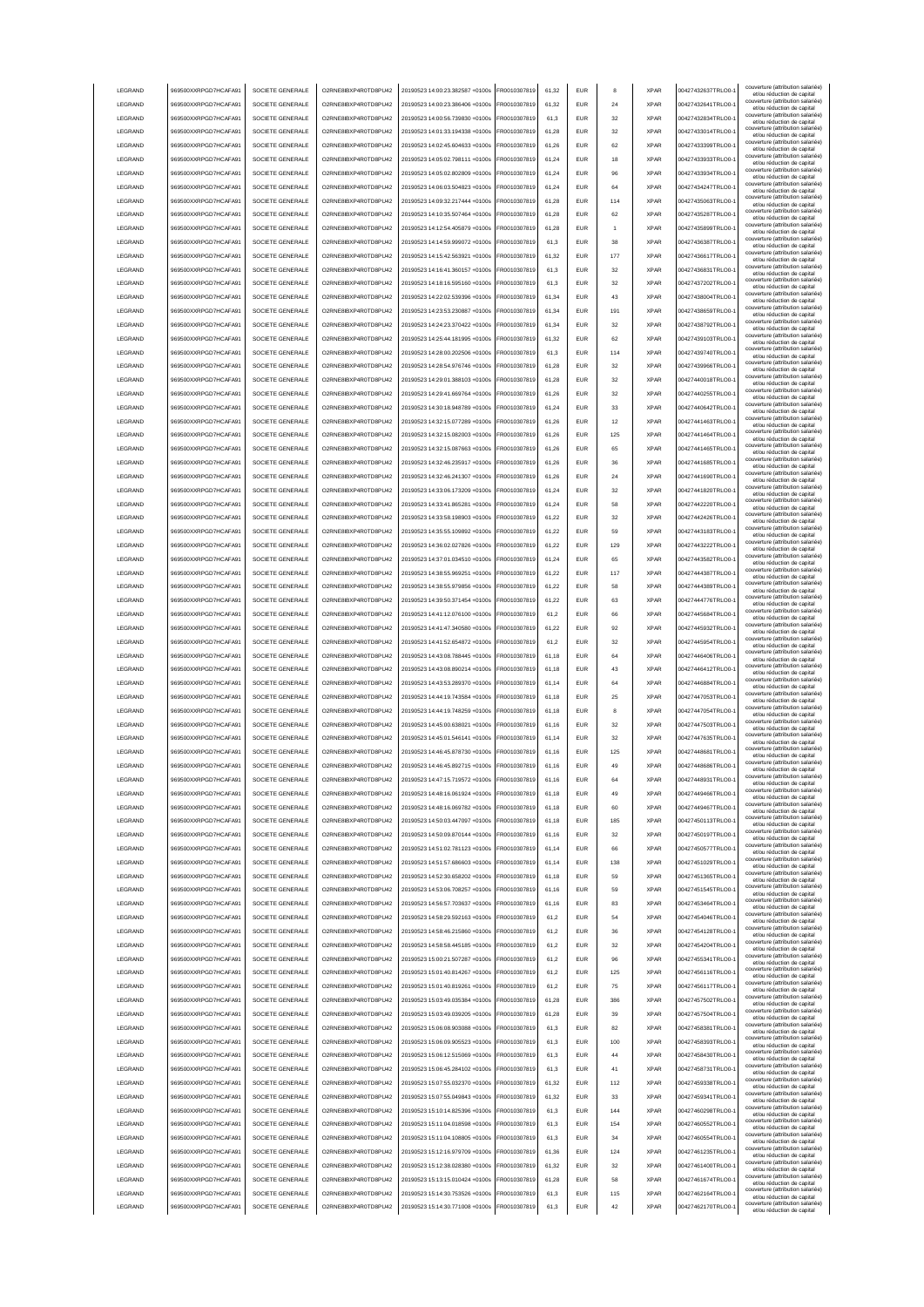|                 | 969500XXRPGD7HCAFA91 | SOCIETE GENERALE | O2RNE8IBXP4R0TD8PU42  | 20190523 15:15:16.146966 +0100s | FR0010307819 | 61.28 | <b>EUR</b> | 60             | <b>XPAR</b> | 00427462531TRLO0- | couverture (attribution salariée<br>et/ou réduction de capital                                       |
|-----------------|----------------------|------------------|-----------------------|---------------------------------|--------------|-------|------------|----------------|-------------|-------------------|------------------------------------------------------------------------------------------------------|
| LEGRAND         | 969500XXRPGD7HCAFA91 | SOCIETE GENERALE | O2RNE8IBXP4R0TD8PU42  | 20190523 15:15:16.247299 +0100s | FR0010307819 | 61.28 | <b>EUR</b> | 10             | <b>XPAR</b> | 00427462536TRLO0- | couverture (attribution salariée)<br>et/ou réduction de capital                                      |
| LEGRAND         | 969500XXRPGD7HCAFA91 | SOCIETE GENERALE | O2RNE8IBXP4R0TD8PU42  | 20190523 15:16:17.852513 +0100s | FR0010307819 | 61.28 | <b>EUR</b> | 126            | <b>XPAR</b> | 00427462898TRLO0- | couverture (attribution salariée)<br>et/ou réduction de capital                                      |
| LEGRAND         | 969500XXRPGD7HCAFA91 | SOCIETE GENERALE | O2RNE8IBXP4R0TD8PU42  | 20190523 15:16:57.158906 +0100s | FR0010307819 | 61,26 | EUR        | 64             | <b>XPAR</b> | 00427463222TRLO0- | couverture (attribution salariée)<br>et/ou réduction de capital                                      |
| LEGRAND         | 969500XXRPGD7HCAFA91 | SOCIETE GENERALE | O2RNE8IBXP4R0TD8PU42  | 20190523 15:17:20.014792 +0100s | FR0010307819 | 61,24 | EUR        | 45             | <b>XPAR</b> | 00427463530TRLO0- | couverture (attribution salariée)<br>et/ou réduction de capital                                      |
| LEGRAND         | 969500XXRPGD7HCAFA91 | SOCIETE GENERALE | O2RNE8IBXP4R0TD8PU42  | 20190523 15:17:32.037520 +0100s | FR0010307819 | 61,24 | EUR        | 32             | <b>XPAR</b> | 00427463584TRLO0- | couverture (attribution salariée)<br>et/ou réduction de capital                                      |
| LEGRAND         | 969500XXRPGD7HCAFA91 | SOCIETE GENERALE | O2RNE8IBXP4R0TD8PU42  | 20190523 15:18:12.236724 +0100s | FR0010307819 | 61,24 | EUR        | 90             | <b>XPAR</b> | 00427463984TRLO0- | couverture (attribution salariée)<br>et/ou réduction de capital                                      |
| LEGRAND         | 969500XXRPGD7HCAFA91 | SOCIETE GENERALE | O2RNE8IBXP4R0TD8PU42  | 20190523 15:21:03.824807 +0100s | FR0010307819 | 61,26 | EUR        | 33             | <b>XPAR</b> | 00427465500TRLO0- | couverture (attribution salariée)<br>et/ou réduction de capital                                      |
| LEGRAND         | 969500XXRPGD7HCAFA91 | SOCIETE GENERALE | O2RNE8IBXP4R0TD8PU42  | 20190523 15:21:12.234757 +0100s | FR0010307819 | 61,26 | EUR        | 30             | <b>XPAR</b> | 00427465546TRLO0- | couverture (attribution salariée)<br>et/ou réduction de capital                                      |
| LEGRAND         | 969500XXRPGD7HCAFA91 | SOCIETE GENERALE | O2RNE8IBXP4R0TD8PU42  | 20190523 15:21:12.836858 +0100s | FR0010307819 | 61,26 | EUR        | 40             | <b>XPAR</b> | 00427465565TRLO0- | couverture (attribution salariée)<br>et/ou réduction de capital                                      |
| LEGRAND         | 969500XXRPGD7HCAFA91 | SOCIETE GENERALE | O2RNE8IBXP4R0TD8PU42  | 20190523 15:21:13.238754 +0100s | FR0010307819 | 61.26 | <b>EUR</b> | 54             | <b>XPAR</b> | 00427465581TRLO0- | couverture (attribution salariée)<br>et/ou réduction de capital                                      |
| LEGRAND         | 969500XXRPGD7HCAFA91 | SOCIETE GENERALE | O2RNE8IBXP4R0TD8PU42  | 20190523 15:23:26.725339 +0100s | FR0010307819 | 61,26 | <b>EUR</b> | 46             | <b>XPAR</b> | 00427466696TRLO0- | couverture (attribution salariée)<br>et/ou réduction de capital                                      |
| LEGRAND         | 969500XXRPGD7HCAFA91 | SOCIETE GENERALE | O2RNE8IBXP4R0TD8PU42  | 20190523 15:23:28.929002 +0100s | FR0010307819 | 61.24 | <b>EUR</b> | 61             | <b>XPAR</b> | 00427466700TRLO0- | couverture (attribution salariée)<br>et/ou réduction de capital                                      |
| LEGRAND         | 969500XXRPGD7HCAFA91 | SOCIETE GENERALE | O2RNE8IBXP4R0TD8PU42  | 20190523 15:24:09.103261 +0100s | FR0010307819 | 61.26 | EUR        | 50             | <b>XPAR</b> | 00427466936TRLO0- | couverture (attribution salariée)<br>et/ou réduction de capital                                      |
| LEGRAND         | 969500XXRPGD7HCAFA91 | SOCIETE GENERALE | O2RNE8IBXP4R0TD8PU42  | 20190523 15:24:10.004220 +0100s | FR0010307819 | 61.26 | <b>EUR</b> | 28             | <b>XPAR</b> | 00427466948TRLO0- | couverture (attribution salariée)<br>et/ou réduction de capital                                      |
| LEGRAND         | 969500XXRPGD7HCAFA91 | SOCIETE GENERALE | O2RNE8IBXP4R0TD8PU42  | 20190523 15:24:10 009425 +0100s | FR0010307819 | 61.26 | EUR        | $\overline{7}$ | <b>XPAR</b> | 00427466950TRLO0- | couverture (attribution salariée)<br>et/ou réduction de capital                                      |
| LEGRAND         | 969500XXRPGD7HCAFA91 | SOCIETE GENERALE | O2RNE8IBXP4R0TD8PU42  | 20190523 15:24:10.708021 +0100s | FR0010307819 | 61,26 | EUR        | 46             | <b>XPAR</b> | 00427466958TRLO0- | couverture (attribution salariée)<br>et/ou réduction de capital                                      |
| LEGRAND         | 969500XXRPGD7HCAFA91 | SOCIETE GENERALE | O2RNE8IBXP4R0TD8PU42  | 20190523 15:24:11.310479 +0100s | FR0010307819 | 61,26 | EUR        | 41             | <b>XPAR</b> | 00427466966TRLO0- | couverture (attribution salariée)<br>et/ou réduction de capital                                      |
| LEGRAND         | 969500XXRPGD7HCAFA91 | SOCIETE GENERALE | O2RNE8IBXP4R0TD8PU42  | 20190523 15:25:42.109055 +0100s | FR0010307819 | 61,26 | EUR        | 25             | <b>XPAR</b> | 00427467726TRLO0- | couverture (attribution salariée)<br>et/ou réduction de capital                                      |
| LEGRAND         | 969500XXRPGD7HCAFA91 | SOCIETE GENERALE | O2RNE8IBXP4R0TD8PU42  | 20190523 15:25:42.112981 +0100s | FR0010307819 | 61,26 | EUR        | 106            | <b>XPAR</b> | 00427467730TRLO0- | couverture (attribution salariée)<br>et/ou réduction de capital                                      |
| LEGRAND         | 969500XXRPGD7HCAFA91 | SOCIETE GENERALE | O2RNE8IBXP4R0TD8PU42  | 20190523 15:28:45.887091 +0100s | FR0010307819 | 61,32 | EUR        | 41             | <b>XPAR</b> | 00427469128TRLO0- | couverture (attribution salariée)<br>et/ou réduction de capital                                      |
| LEGRAND         | 969500XXRPGD7HCAFA91 | SOCIETE GENERALE | O2RNE8IBXP4R0TD8PU42  | 20190523 15:28:46.690793 +0100s | FR0010307819 | 61,32 | EUR        | 37             | <b>XPAR</b> | 00427469136TRLO0- | couverture (attribution salariée)<br>et/ou réduction de capital                                      |
| LEGRAND         | 969500XXRPGD7HCAFA91 | SOCIETE GENERALE | O2RNE8IBXP4R0TD8PU42  | 20190523 15:28:55.306456 +0100s | FR0010307819 | 61,3  | EUR        | 20             | <b>XPAR</b> | 00427469184TRLO0- | couverture (attribution salariée)<br>et/ou réduction de capital                                      |
| LEGRAND         | 969500XXRPGD7HCAFA91 | SOCIETE GENERALE | O2RNE8IBXP4R0TD8PLI42 | 20190523 15:28:55.310791 +0100s | FR0010307819 | 61.3  | <b>EUR</b> | 98             | <b>XPAR</b> | 00427469187TRLO0- | couverture (attribution salariée)<br>et/ou réduction de capital                                      |
| LEGRAND         | 969500XXRPGD7HCAFA91 | SOCIETE GENERALE | O2RNE8IBXP4R0TD8PU42  | 20190523 15:30:03.142378 +0100s | FR0010307819 | 61,32 | <b>EUR</b> | 62             | <b>XPAR</b> | 00427469643TRLO0- | couverture (attribution salariée)<br>et/ou réduction de capital                                      |
| LEGRAND         | 969500XXRPGD7HCAFA91 | SOCIETE GENERALE | O2RNE8IBXP4R0TD8PU42  | 20190523 15:30:29.383627 +0100s | FR0010307819 | 61.3  | <b>EUR</b> | 33             | <b>XPAR</b> | 00427469844TRLO0- | couverture (attribution salariée)<br>et/ou réduction de capital                                      |
| LEGRAND         | 969500XXRPGD7HCAFA91 | SOCIETE GENERALE | O2RNE8IBXP4R0TD8PU42  | 20190523 15:33:33 696248 +0100s | FR0010307819 | 61.36 | <b>EUR</b> | 6              | <b>XPAR</b> | 00427471416TRLO0- | couverture (attribution salariée)<br>et/ou réduction de capital                                      |
| LEGRAND         | 969500XXRPGD7HCAFA91 | SOCIETE GENERALE | O2RNE8IBXP4R0TD8PU42  | 20190523 15:34:56 757380 +0100s | FR0010307819 | 61.38 | EUR        | 125            | <b>XPAR</b> | 00427471973TRLO0- | couverture (attribution salariée)<br>et/ou réduction de capital                                      |
| <b>LEGRAND</b>  | 969500XXRPGD7HCAFA91 | SOCIETE GENERALE | O2RNE8IBXP4R0TD8PLI42 | 20190523 15:34:56.762896 +0100s | FR0010307819 | 61.38 | <b>EUR</b> | 209            | <b>XPAR</b> | 00427471974TRLO0- | couverture (attribution salariée)<br>et/ou réduction de capital                                      |
| LEGRAND         | 969500XXRPGD7HCAFA91 | SOCIETE GENERALE | O2RNE8IBXP4R0TD8PU42  | 20190523 15:36:26.250048 +0100s | FR0010307819 | 61,4  | EUR        | 97             | <b>XPAR</b> | 00427472670TRLO0- | couverture (attribution salariée)<br>et/ou réduction de capital                                      |
| LEGRAND         | 969500XXRPGD7HCAFA91 | SOCIETE GENERALE | O2RNE8IBXP4R0TD8PU42  | 20190523 15:36:26.351691 +0100s | FR0010307819 | 61,4  | EUR        | 37             | <b>XPAR</b> | 00427472674TRLO0- | couverture (attribution salariée)                                                                    |
| LEGRAND         | 969500XXRPGD7HCAFA91 | SOCIETE GENERALE | O2RNE8IBXP4R0TD8PU42  | 20190523 15:36:58.808775 +0100s | FR0010307819 | 61,38 | EUR        | 32             | <b>XPAR</b> | 00427472858TRLO0- | et/ou réduction de capital<br>couverture (attribution salariée)<br>et/ou réduction de capital        |
| LEGRAND         | 969500XXRPGD7HCAFA91 | SOCIETE GENERALE | O2RNE8IBXP4R0TD8PU42  | 20190523 15:37:48.900258 +0100s | R0010307819  | 61,38 | <b>EUR</b> | 59             | <b>XPAR</b> | 00427473159TRLO0- | couverture (attribution salariée)                                                                    |
| LEGRAND         | 969500XXRPGD7HCAFA91 | SOCIETE GENERALE | O2RNE8IBXP4R0TD8PU42  | 20190523 15:37:49.303491 +0100s | R0010307819  | 61,38 | EUR        | 39             | <b>XPAR</b> | 00427473178TRLO0- | et/ou réduction de capital<br>couverture (attribution salariée)                                      |
| LEGRAND         | 969500XXRPGD7HCAFA91 | SOCIETE GENERALE | O2RNE8IBXP4R0TD8PU42  | 20190523 15:41:04.187024 +0100s | R0010307819  | 61,38 | EUR        | 206            | <b>XPAR</b> | 00427474917TRLO0- | et/ou réduction de capital<br>couverture (attribution salariée)                                      |
| LEGRAND         | 969500XXRPGD7HCAFA91 | SOCIETE GENERALE | O2RNE8IBXP4R0TD8PU42  | 20190523 15:41:04.193604 +0100s | FR0010307819 | 61.38 | <b>EUR</b> | 70             | <b>XPAR</b> | 00427474920TRLO0- | et/ou réduction de capital<br>couverture (attribution salariée)                                      |
| LEGRAND         | 969500XXRPGD7HCAFA91 | SOCIETE GENERALE | O2RNE8IBXP4R0TD8PU42  | 20190523 15:44:30.448942 +0100s | FR0010307819 | 61,44 | <b>EUR</b> | 156            | <b>XPAR</b> | 00427476335TRLO0- | et/ou réduction de capital<br>couverture (attribution salariée)                                      |
| LEGRAND         | 969500XXRPGD7HCAFA91 | SOCIETE GENERALE | O2RNE8IBXP4R0TD8PU42  | 20190523 15:44:30.454490 +0100s | FR0010307819 | 61.44 | <b>FUR</b> | 32             | <b>XPAR</b> | 00427476336TRLO0- | et/ou réduction de capital<br>couverture (attribution salariée)                                      |
| LEGRAND         | 969500XXRPGD7HCAFA91 | SOCIETE GENERALE | O2RNE8IBXP4R0TD8PU42  | 20190523 15:44:30.460277 +0100s | FR0010307819 | 61,44 | <b>EUR</b> | 71             | <b>XPAR</b> | 00427476337TRLO0- | et/ou réduction de capital<br>couverture (attribution salariée)                                      |
| LEGRAND         | 969500XXRPGD7HCAFA91 | SOCIETE GENERALE | O2RNE8IBXP4R0TD8PU42  | 20190523 15:47:26.257289 +0100s | FR0010307819 | 61.44 | EUR        | $\overline{2}$ | <b>XPAR</b> | 00427477794TRLO0- | et/ou réduction de capital<br>couverture (attribution salariée)                                      |
| LEGRAND         | 969500XXRPGD7HCAFA91 | SOCIETE GENERALE | O2RNE8IBXP4R0TD8PU42  | 20190523 15:47:38.299837 +0100s | FR0010307819 | 61.42 | EUR        | 233            | <b>XPAR</b> | 00427477925TRLO0- | et/ou réduction de capital<br>couverture (attribution salariée)                                      |
| LEGRAND         | 969500XXRPGD7HCAFA91 | SOCIETE GENERALE | O2RNE8IBXP4R0TD8PU42  | 20190523 15:47:38.400513 +0100s | FR0010307819 | 61.42 | <b>EUR</b> | 38             | <b>XPAR</b> | 00427477930TRLO0- | et/ou réduction de capital<br>couverture (attribution salariée)                                      |
| LEGRAND         | 969500XXRPGD7HCAFA91 |                  |                       |                                 |              |       |            |                |             |                   | et/ou réduction de capital                                                                           |
|                 |                      |                  |                       |                                 |              |       |            |                |             |                   |                                                                                                      |
|                 |                      | SOCIETE GENERALE | O2RNE8IBXP4R0TD8PU42  | 20190523 15:48:13.393884 +0100s | FR0010307819 | 61,42 | EUR        | 33             | <b>XPAR</b> | 00427478288TRLO0- | couverture (attribution salariée)<br>et/ou réduction de capital                                      |
| LEGRAND         | 969500XXRPGD7HCAFA91 | SOCIETE GENERALE | O2RNE8IBXP4R0TD8PU42  | 20190523 15:50:00.767962 +0100s | FR0010307819 | 61,42 | EUR        | 32             | <b>XPAR</b> | 00427479349TRLO0- | couverture (attribution salariée)<br>et/ou réduction de capital<br>couverture (attribution salariée) |
| LEGRAND         | 969500XXRPGD7HCAFA91 | SOCIETE GENERALE | O2RNE8IBXP4R0TD8PU42  | 20190523 15:50:00.773224 +0100s | FR0010307819 | 61,4  | EUR        | 35             | <b>XPAR</b> | 00427479353TRLO0- | et/ou réduction de capital<br>couverture (attribution salariée)                                      |
| LEGRAND         | 969500XXRPGD7HCAFA91 | SOCIETE GENERALE | O2RNE8IBXP4R0TD8PU42  | 20190523 15:50:00.778072 +0100s | R0010307819  | 61,4  | <b>EUR</b> | 118            | <b>XPAR</b> | 00427479354TRLO0- | et/ou réduction de capital<br>couverture (attribution salariée)                                      |
| LEGRAND         | 969500XXRPGD7HCAFA91 | SOCIETE GENERALE | O2RNE8IBXP4R0TD8PU42  | 20190523 15:50:28.441927 +0100s | FR0010307819 | 61,38 | <b>EUR</b> | 33             | <b>XPAR</b> | 00427479623TRLO0- | et/ou réduction de capital<br>couverture (attribution salariée)                                      |
| LEGRAND         | 969500XXRPGD7HCAFA91 | SOCIETE GENERALE | O2RNE8IBXP4R0TD8PU42  | 20190523 15:52:10.383765 +0100s | FR0010307819 | 61,4  | <b>EUR</b> | 118            | <b>XPAR</b> | 00427480447TRLO0- | et/ou réduction de capital<br>couverture (attribution salariée)                                      |
| <b>I FGRAND</b> | 969500XXRPGD7HCAFA91 | SOCIETE GENERALE | O2RNE8IBXP4R0TD8PU42  | 20190523 15:52:34.227586 +0100s | FR0010307819 | 61.4  | <b>FUR</b> | 63             | <b>XPAR</b> | 00427480575TRLO0- | et/ou réduction de capital<br>couverture (attribution salariée)                                      |
| <b>I FGRAND</b> | 969500XXRPGD7HCAFA91 | SOCIETE GENERALE | O2RNE8IBXP4R0TD8PU42  | 20190523 15:54:32.760773 +0100s | FR0010307819 | 61,42 | <b>EUR</b> | 29             | <b>XPAR</b> | 00427481321TRLO0- | et/ou réduction de capital<br>couverture (attribution salariée)                                      |
| <b>I FGRAND</b> | 969500XXRPGD7HCAFA91 | SOCIETE GENERALE | O2RNE8IBXP4R0TD8PU42  | 20190523 15:54:32 767960 +0100s | FR0010307819 | 61.42 | FUR        |                | <b>XPAR</b> | 00427481323TRLO0- | et/ou réduction de canita                                                                            |
| LEGRAND         | 969500XXRPGD7HCAFA91 | SOCIETE GENERALE | O2RNE8IBXP4R0TD8PLI42 | 20190523 15:54:34.065579 +0100s | FR0010307819 | 61.42 | <b>EUR</b> | 21             | <b>XPAR</b> | 00427481327TRLO0- | couverture (attribution salariée)<br>et/ou réduction de capital                                      |
| LEGRAND         | 969500XXRPGD7HCAFA91 | SOCIETE GENERALE | O2RNE8IBXP4R0TD8PU42  | 20190523 15:56:33.277251 +0100s | FR0010307819 | 61.42 | <b>EUR</b> | 197            | <b>XPAR</b> | 00427482191TRLO0- | couverture (attribution salariée)<br>et/ou réduction de capital                                      |
| LEGRAND         | 969500XXRPGD7HCAFA91 | SOCIETE GENERALE | O2RNE8IBXP4R0TD8PU42  | 20190523 15:56:33.313483 +0100s | FR0010307819 | 61.42 | <b>EUR</b> | 38             | <b>XPAR</b> | 00427482202TRLO0- | couverture (attribution salariée)<br>et/ou réduction de capital                                      |
| LEGRAND         | 969500XXRPGD7HCAFA91 | SOCIETE GENERALE | O2RNE8IBXP4R0TD8PU42  | 20190523 15:56:33.320448 +0100s | FR0010307819 | 61.42 | <b>EUR</b> | 28             | <b>XPAR</b> | 00427482203TRLO0- | couverture (attribution salariée)<br>et/ou réduction de capital                                      |
| LEGRAND         | 969500XXRPGD7HCAFA91 | SOCIETE GENERALE | O2RNE8IBXP4R0TD8PU42  | 20190523 16:01:05.128460 +0100s | FR0010307819 | 61,42 | <b>EUR</b> | 32             | <b>XPAR</b> | 00427484441TRLO0- | couverture (attribution salariée)<br>et/ou réduction de capital                                      |
| LEGRAND         | 969500XXRPGD7HCAFA91 | SOCIETE GENERALE | O2RNE8IBXP4R0TD8PU42  | 20190523 16:01:42.616140 +0100s | FR0010307819 | 61,42 | EUR        | 347            | <b>XPAR</b> | 00427484752TRLO0- | couverture (attribution salariée)<br>et/ou réduction de capital                                      |
| LEGRAND         | 969500XXRPGD7HCAFA91 | SOCIETE GENERALE | O2RNE8IBXP4R0TD8PU42  | 20190523 16:01:42.715140 +0100s | FR0010307819 | 61,42 | EUR        | 36             | <b>XPAR</b> | 00427484756TRLO0- | couverture (attribution salariée)<br>et/ou réduction de capital                                      |
| LEGRAND         | 969500XXRPGD7HCAFA91 | SOCIETE GENERALE | O2RNE8IBXP4R0TD8PU42  | 20190523 16:02:03.576470 +0100s | FR0010307819 | 61,4  | <b>EUR</b> | 33             | <b>XPAR</b> | 00427485059TRLO0- | couverture (attribution salariée)<br>et/ou réduction de capital                                      |
| LEGRAND         | 969500XXRPGD7HCAFA91 | SOCIETE GENERALE | O2RNE8IBXP4R0TD8PU42  | 20190523 16:02:27.946007 +0100s | FR0010307819 | 61,4  | <b>EUR</b> | 51             | <b>XPAR</b> | 00427485322TRLO0- | couverture (attribution salariée)<br>et/ou réduction de capital                                      |
| LEGRAND         | 969500XXRPGD7HCAFA91 | SOCIETE GENERALE | O2RNE8IBXP4R0TD8PU42  | 20190523 16:02:27.972999 +0100s | FR0010307819 | 61,4  | <b>EUR</b> | $\overline{7}$ | <b>XPAR</b> | 00427485337TRLO0- | couverture (attribution salariée)<br>et/ou réduction de capital                                      |
| LEGRAND         | 969500XXRPGD7HCAFA91 | SOCIETE GENERALE | O2RNE8IBXP4R0TD8PU42  | 20190523 16:03:42.618793 +0100s | FR0010307819 | 61,38 | <b>EUR</b> | 120            | <b>XPAR</b> | 00427486025TRLO0- | couverture (attribution salariée)<br>et/ou réduction de capital                                      |
| LEGRAND         | 969500XXRPGD7HCAFA91 | SOCIETE GENERALE | O2RNE8IBXP4R0TD8PU42  | 20190523 16:04:37.055414 +0100s | FR0010307819 | 61,38 | <b>EUR</b> | 11             | <b>XPAR</b> | 00427486482TRLO0- | couverture (attribution salariée)<br>et/ou réduction de capital                                      |
| LEGRAND         | 969500XXRPGD7HCAFA91 | SOCIETE GENERALE | O2RNE8IBXP4R0TD8PU42  | 20190523 16:04:37 061046 +0100s | FR0010307819 | 61,38 | <b>EUR</b> | 49             | <b>XPAR</b> | 00427486487TRLO0- | couverture (attribution salariée)<br>et/ou réduction de capital                                      |
| LEGRAND         | 969500XXRPGD7HCAFA91 | SOCIETE GENERALE | O2RNE8IBXP4R0TD8PU42  | 20190523 16:04:47.093218 +0100s | FR0010307819 | 61.36 | <b>EUR</b> | 33             | <b>XPAR</b> | 00427486629TRLO0- | couverture (attribution salariée)<br>et/ou réduction de capital                                      |
| LEGRAND         | 969500XXRPGD7HCAFA91 | SOCIETE GENERALE | O2RNE8IBXP4R0TD8PU42  | 20190523 16:05:08.535830 +0100s | FR0010307819 | 61.34 | <b>EUR</b> | 32             | <b>XPAR</b> | 00427486874TRLO0- | couverture (attribution salariée)<br>et/ou réduction de capital                                      |
| LEGRAND         | 969500XXRPGD7HCAFA91 | SOCIETE GENERALE | O2RNE8IBXP4R0TD8PU42  | 20190523 16:07:43.167957 +0100s | FR0010307819 | 61.38 | <b>EUR</b> | $\overline{2}$ | <b>XPAR</b> | 00427488001TRLO0- | couverture (attribution salariée)<br>et/ou réduction de capital                                      |
| LEGRAND         | 969500XXRPGD7HCAFA91 | SOCIETE GENERALE | O2RNE8IBXP4R0TD8PU42  | 20190523 16:08:05.848005 +0100s | FR0010307819 | 61,4  | <b>EUR</b> | 7              | <b>XPAR</b> | 00427488247TRLO0- | couverture (attribution salariée)<br>et/ou réduction de capital                                      |
| LEGRAND         | 969500XXRPGD7HCAFA91 | SOCIETE GENERALE | O2RNE8IBXP4R0TD8PU42  | 20190523 16:09:00.286817 +0100s | FR0010307819 | 61,42 | <b>EUR</b> | 74             | <b>XPAR</b> | 00427488650TRLO0- | couverture (attribution salariée)<br>et/ou réduction de capital                                      |
| LEGRAND         | 969500XXRPGD7HCAFA91 | SOCIETE GENERALE | O2RNE8IBXP4R0TD8PU42  | 20190523 16:09:37.275213 +0100s | FR0010307819 | 61,44 | EUR        | 50             | <b>XPAR</b> | 00427488908TRLO0- | couverture (attribution salariée)<br>et/ou réduction de capital                                      |
| LEGRAND         | 969500XXRPGD7HCAFA91 | SOCIETE GENERALE | O2RNE8IBXP4R0TD8PU42  | 20190523 16:09:37.577634 +0100s | FR0010307819 | 61,44 | <b>EUR</b> | 42             | <b>XPAR</b> | 00427488911TRLO0- | couverture (attribution salariée)<br>et/ou réduction de capital                                      |
| LEGRAND         | 969500XXRPGD7HCAFA91 | SOCIETE GENERALE | O2RNE8IBXP4R0TD8PU42  | 20190523 16:10:01.649661 +0100s | FR0010307819 | 61,42 | <b>EUR</b> | 238            | <b>XPAR</b> | 00427489118TRLO0- | couverture (attribution salariée)<br>et/ou réduction de capital                                      |
| LEGRAND         | 969500XXRPGD7HCAFA91 | SOCIETE GENERALE | O2RNE8IBXP4R0TD8PU42  | 20190523 16:10:20.404708 +0100s | FR0010307819 | 61,4  | <b>EUR</b> | 46             | <b>XPAR</b> | 00427489350TRLO0- | couverture (attribution salariée)<br>et/ou réduction de capital                                      |
| LEGRAND         | 969500XXRPGD7HCAFA91 | SOCIETE GENERALE | O2RNE8IBXP4R0TD8PU42  | 20190523 16:11:19.344750 +0100s | FR0010307819 | 61,4  | <b>EUR</b> | 128            | <b>XPAR</b> | 00427489821TRLO0- | couverture (attribution salariée)<br>et/ou réduction de capital                                      |
| LEGRAND         | 969500XXRPGD7HCAFA91 | SOCIETE GENERALE | O2RNE8IBXP4R0TD8PU42  | 20190523 16:11:19.445230 +0100s | FR0010307819 | 61,4  | <b>EUR</b> | 34             | <b>XPAR</b> | 00427489825TRLO0- | couverture (attribution salariée)<br>et/ou réduction de capital                                      |
| LEGRAND         | 969500XXRPGD7HCAFA91 | SOCIETE GENERALE | O2RNE8IBXP4R0TD8PU42  | 20190523 16:12:14.910177 +0100s | FR0010307819 | 61,38 | <b>EUR</b> | 54             | <b>XPAR</b> | 00427490312TRLO0- | couverture (attribution salariée)<br>et/ou réduction de capital                                      |
| LEGRAND         | 969500XXRPGD7HCAFA91 | SOCIETE GENERALE | O2RNE8IBXP4R0TD8PU42  | 20190523 16:12:14.915340 +0100s | FR0010307819 | 61,38 | <b>EUR</b> | 12             | <b>XPAR</b> | 00427490316TRLO0- | couverture (attribution salariée)<br>et/ou réduction de capital                                      |
| LEGRAND         | 969500XXRPGD7HCAFA91 | SOCIETE GENERALE | O2RNE8IBXP4R0TD8PU42  | 20190523 16:12:14.926878 +0100s | FR0010307819 | 61.38 | <b>EUR</b> | 55             | <b>XPAR</b> | 00427490323TRLO0- | couverture (attribution salariée)<br>et/ou réduction de capital                                      |
| LEGRAND         | 969500XXRPGD7HCAFA91 | SOCIETE GENERALE | O2RNE8IBXP4R0TD8PU42  | 20190523 16:13:07.533077 +0100s | FR0010307819 | 61.38 | <b>EUR</b> | 66             | <b>XPAR</b> | 00427490891TRLO0- | couverture (attribution salariée)<br>et/ou réduction de capital                                      |
| LEGRAND         | 969500XXRPGD7HCAFA91 | SOCIETE GENERALE | O2RNE8IBXP4R0TD8PU42  | 20190523 16:13:07.539952 +0100s | FR0010307819 | 61.38 | <b>EUR</b> | 46             | <b>XPAR</b> | 00427490895TRLO0- | couverture (attribution salariée)<br>et/ou réduction de capital                                      |
| LEGRAND         | 969500XXRPGD7HCAFA91 | SOCIETE GENERALE | O2RNE8IBXP4R0TD8PU42  | 20190523 16:13:52.171109 +0100s | FR0010307819 | 61,36 | <b>EUR</b> | 60             | <b>XPAR</b> | 00427491374TRLO0- | couverture (attribution salariée)<br>et/ou réduction de capital<br>couverture (attribution salariée) |